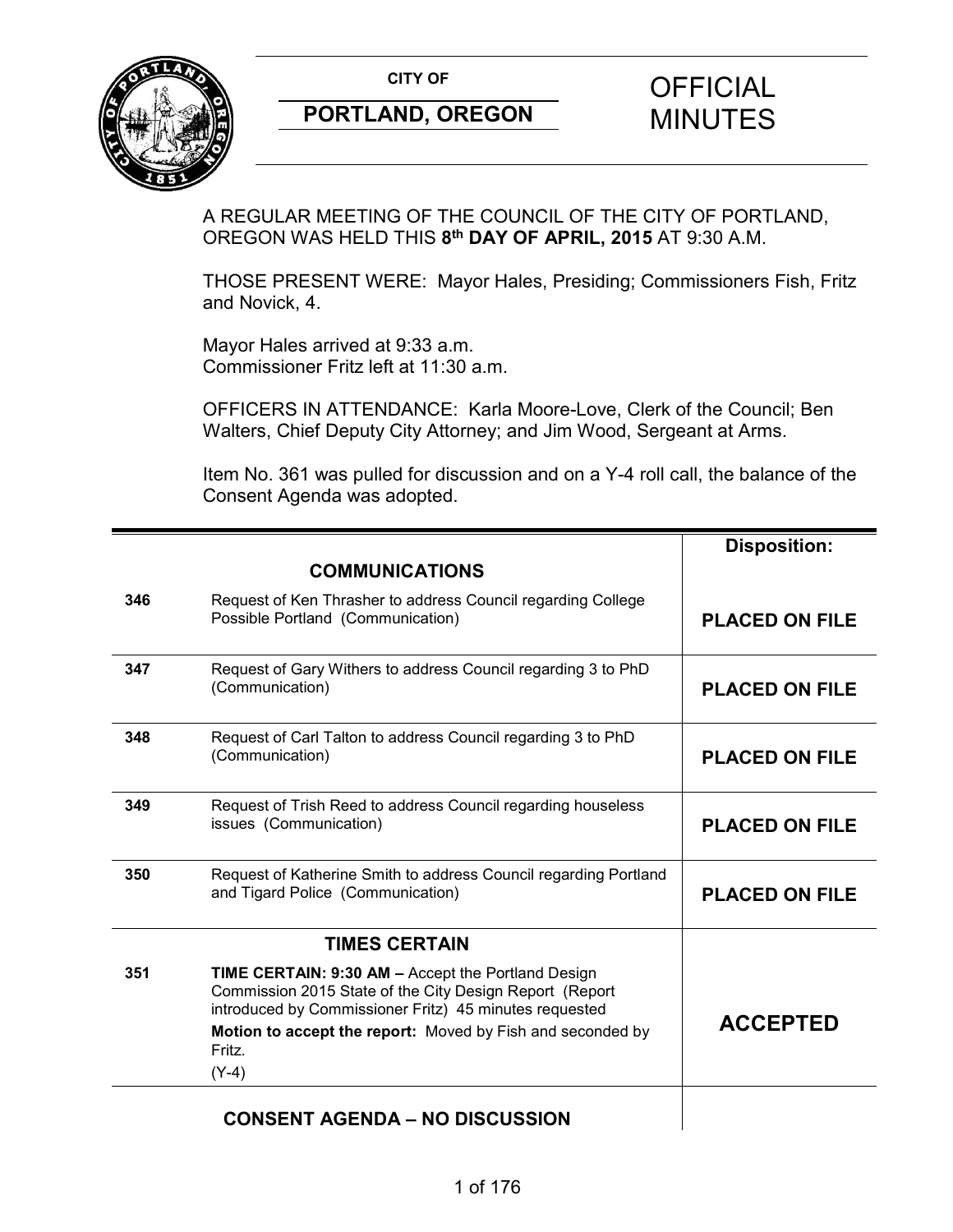|        | April 8, 2015                                                                                                                                                                                                                                                                                                                       |                                                                                  |
|--------|-------------------------------------------------------------------------------------------------------------------------------------------------------------------------------------------------------------------------------------------------------------------------------------------------------------------------------------|----------------------------------------------------------------------------------|
| 352    | Appoint community member Dyanna Garcia to the Technology<br>Oversight Committee for a term to expire August 1, 2017 (Report<br>introduced by Mayor Hales and Commissioner Fritz)<br>$(Y-4)$                                                                                                                                         | <b>CONFIRMED</b>                                                                 |
|        |                                                                                                                                                                                                                                                                                                                                     |                                                                                  |
|        | <b>Mayor Charlie Hales</b>                                                                                                                                                                                                                                                                                                          |                                                                                  |
| 353    | Reappoint David Spitzer and appoint Jennifer Alger and Jennifer<br>Nye to the Building Code Board of Appeal for 3-year terms<br>(Report)<br>$(Y-4)$                                                                                                                                                                                 | <b>CONFIRMED</b>                                                                 |
|        | <b>Bureau of Planning &amp; Sustainability</b>                                                                                                                                                                                                                                                                                      |                                                                                  |
| 354    | Consent to the transfer of Weisenfluh Sanitary Services LLC<br>residential solid waste, recycling and composting collection<br>franchise to Portland Disposal and Recycling, Inc. (Ordinance)                                                                                                                                       | <b>PASSED TO</b><br><b>SECOND READING</b><br><b>APRIL 15, 2015</b><br>AT 9:30 AM |
| 355    | Consent to transfer of residential solid waste, recycling and<br>composting franchise from Hoodview Disposal and Recycling, Inc.<br>to City Sanitary Service, Inc. (Ordinance)                                                                                                                                                      | <b>PASSED TO</b><br><b>SECOND READING</b><br><b>APRIL 15, 2015</b><br>AT 9:30 AM |
|        | <b>Office of Management and Finance</b>                                                                                                                                                                                                                                                                                             |                                                                                  |
| *356   | Authorize a competitive solicitation for the purchase of<br>implementation services for the Bureau of Human Resources<br>existing SAP Human Capital Management Processes and Forms<br>functionality at an estimated amount of \$300,000 (Ordinance)<br>$(Y-4)$                                                                      | 187079                                                                           |
| $*357$ | Authorize a competitive solicitation for the purchase of network<br>infrastructure products and services for the Network Refresh<br>Project for an estimated amount of \$505,108 (Ordinance)<br>$(Y-4)$                                                                                                                             | 187080                                                                           |
| *358   | Authorize purchase of two used emergency response vehicles for<br>use by the Fire Bureau at \$20,000 (Ordinance)<br>$(Y-4)$                                                                                                                                                                                                         | 187081                                                                           |
| *359   | Authorize Airport Way urban renewal and redevelopment refunding<br>bonds (Ordinance)<br>$(Y-4)$                                                                                                                                                                                                                                     | 187082                                                                           |
| *360   | Authorize limited tax revenue refunding bonds (Ordinance)<br>$(Y-4)$                                                                                                                                                                                                                                                                | 187083                                                                           |
|        | <b>Commissioner Nick Fish</b>                                                                                                                                                                                                                                                                                                       |                                                                                  |
|        | <b>Position No. 2</b>                                                                                                                                                                                                                                                                                                               |                                                                                  |
| 361    | <b>Water Bureau</b><br>Accept contracts with Advanced American Construction, Inc. and<br>Black & Veatch Corporation for the design and construction of the<br>Bull Run Dam 2 Towers Improvement project as complete and<br>authorize final payment (Report; Contract No. 30003237 and<br>Contract No. 37587)<br>(Y-3; Fritz absent) | <b>ACCEPTED</b>                                                                  |
|        |                                                                                                                                                                                                                                                                                                                                     |                                                                                  |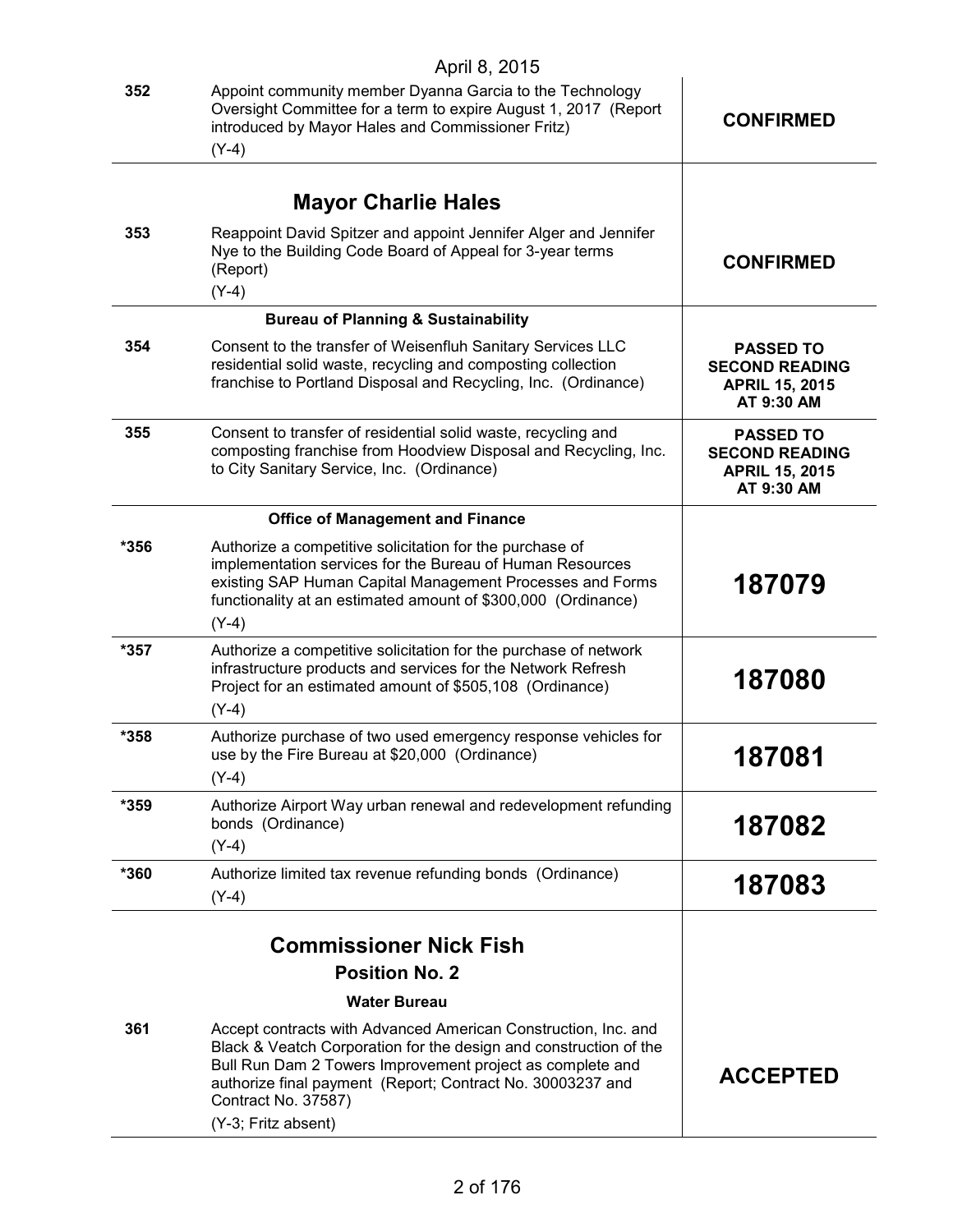|     | <b>Commissioner Dan Saltzman</b>                                                                                                                                                                                                                                                                                                                                             |                                                                                  |
|-----|------------------------------------------------------------------------------------------------------------------------------------------------------------------------------------------------------------------------------------------------------------------------------------------------------------------------------------------------------------------------------|----------------------------------------------------------------------------------|
|     | <b>Position No. 3</b>                                                                                                                                                                                                                                                                                                                                                        |                                                                                  |
| 362 | Extend real property lease for Portland Children's Levy staff offices<br>in the Spalding Building, 319 SW Washington St (Ordinance)                                                                                                                                                                                                                                          | <b>PASSED TO</b><br><b>SECOND READING</b><br><b>APRIL 15, 2015</b><br>AT 9:30 AM |
|     | <b>REGULAR AGENDA</b>                                                                                                                                                                                                                                                                                                                                                        |                                                                                  |
| 363 | Appoint Jonath Colón, Don Grotting, Dion Jordan, Karen Loper<br>and Zari Santner to the Portland Parks & Recreation Bond<br>Oversight Committee for terms starting July 1, 2015 and ending<br>June 30, 2017 or June 30, 2018 (Report introduced by Mayor<br>Hales and Commissioner Fritz) 15 minutes requested<br>Motion to accept the report: Moved by Fish and seconded by | <b>CONFIRMED</b>                                                                 |
|     | Novick.<br>(Y-3; Fritz absent)                                                                                                                                                                                                                                                                                                                                               |                                                                                  |
|     |                                                                                                                                                                                                                                                                                                                                                                              |                                                                                  |
|     | <b>Mayor Charlie Hales</b>                                                                                                                                                                                                                                                                                                                                                   |                                                                                  |
| 364 | Proclaim April 7, 2015 to be National Service Recognition Day in<br>Portland (Proclamation introduced by Mayor Hales)                                                                                                                                                                                                                                                        | <b>PLACED ON FILE</b>                                                            |
|     | <b>Office of Management and Finance</b>                                                                                                                                                                                                                                                                                                                                      |                                                                                  |
| 365 | Authorize the first sale of general obligation bonds for Portland<br>Parks and Recreation repairs and improvements as approved by<br>voters on November 4, 2014 (Second Reading Agenda 325)                                                                                                                                                                                  | 187084                                                                           |
|     | (Y-3; Fritz absent)                                                                                                                                                                                                                                                                                                                                                          |                                                                                  |
|     | <b>Commissioner Nick Fish</b>                                                                                                                                                                                                                                                                                                                                                |                                                                                  |
|     | <b>Position No. 2</b>                                                                                                                                                                                                                                                                                                                                                        |                                                                                  |
|     | <b>Bureau of Environmental Services</b>                                                                                                                                                                                                                                                                                                                                      |                                                                                  |
| 366 | Authorize a contract with the lowest responsive bidder for<br>construction of the Hollywood-Grant Park Sewer Rehabilitation<br>Project No. E10384 for \$9,000,000 (Ordinance) 15 minutes<br>requested                                                                                                                                                                        | <b>PASSED TO</b><br><b>SECOND READING</b><br><b>APRIL 15, 2015</b><br>AT 9:30 AM |
|     | <b>Commissioner Dan Saltzman</b>                                                                                                                                                                                                                                                                                                                                             |                                                                                  |
|     | <b>Position No. 3</b>                                                                                                                                                                                                                                                                                                                                                        |                                                                                  |
|     | <b>Portland Fire &amp; Rescue</b>                                                                                                                                                                                                                                                                                                                                            |                                                                                  |
|     |                                                                                                                                                                                                                                                                                                                                                                              |                                                                                  |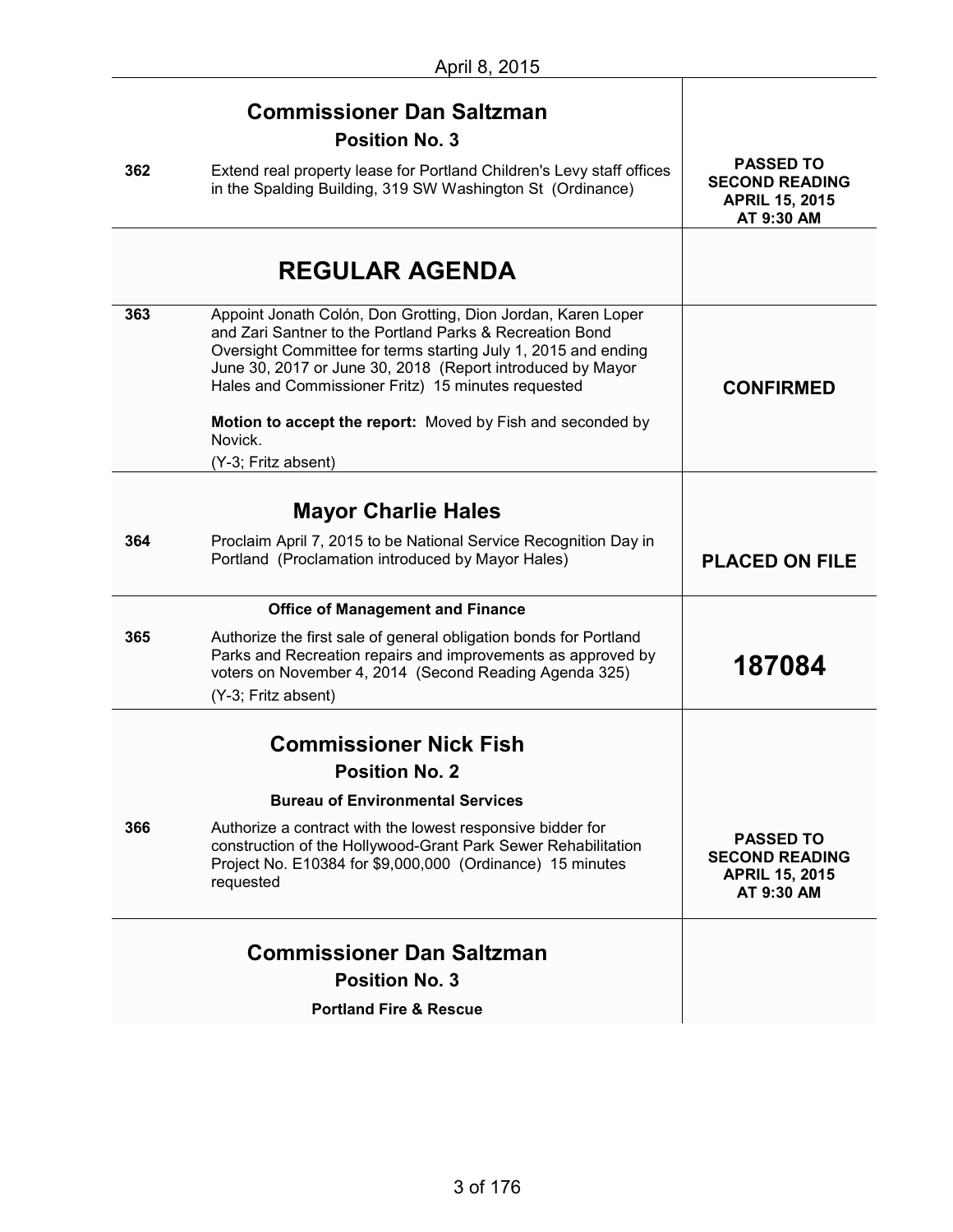| *367 | Authorize application to the Department of Homeland Security,<br>through its Federal Emergency Management Agency for a grant in<br>the amount of \$100,000 for a smoke alarm/carbon monoxide<br>detector awareness campaign and the purchase of smoke<br>alarm/carbon monoxide detectors for the hearing impaired<br>community (Ordinance)<br>Rescheduled to April 8, 2015 at 2:00 p.m.<br>$(Y-4)$ | 187085 |
|------|----------------------------------------------------------------------------------------------------------------------------------------------------------------------------------------------------------------------------------------------------------------------------------------------------------------------------------------------------------------------------------------------------|--------|
|      | At 12:20 p.m., Council recessed.                                                                                                                                                                                                                                                                                                                                                                   |        |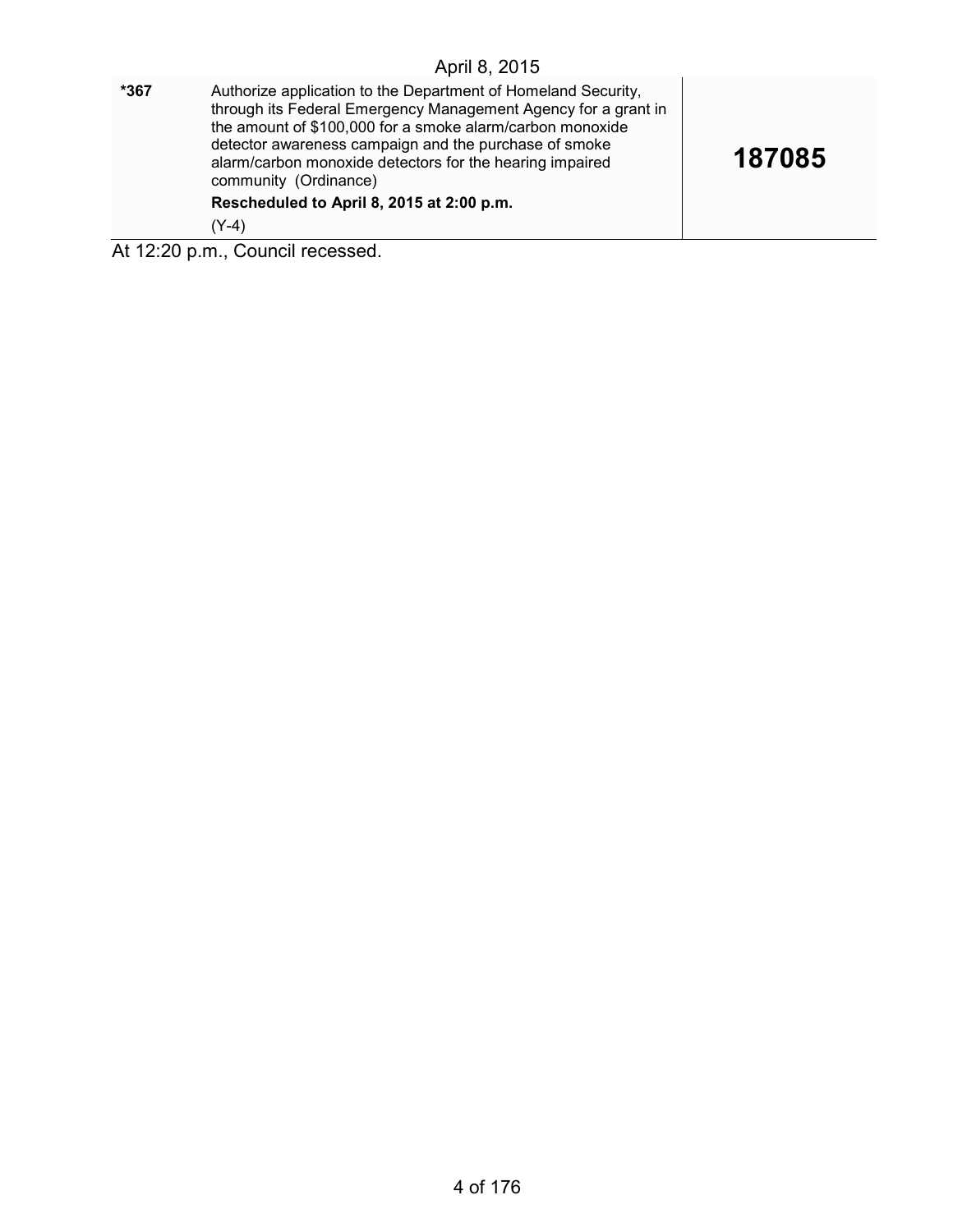## A RECESSED MEETING OF THE COUNCIL OF THE CITY OF PORTLAND, OREGON WAS HELD THIS **8th DAY OF APRIL, 2015** AT 2:00 P.M. THOSE PRESENT WERE: Mayor Hales, Presiding; Commissioners Fish, Fritz and Novick, 4. Commissioner Novick left at 2:25 p.m. OFFICERS IN ATTENDANCE: Karla Moore-Love, Clerk of the Council; Lisa Gramp, Deputy City Attorney; at 3:14 p.m. Linly Rees, Deputy City Attorney; and John Paolazzi, Sergeant at Arms. **Disposition: 368 TIME CERTAIN: 2:00 PM –** Accept report from Matrix Consulting Group on the Portland Police Bureau Staffing Study (Report introduced by Mayor Hales) 1 hour requested **Motion to accept the report:** Moved by Fish and seconded by Fritz. (Y-3; Novick absent) **ACCEPTED 369 TIME CERTAIN: 3:00 PM –** Appeal of Preserve the Pearl LLC against Design Commission's decision to approve a new full-block mixed-use project in the Central City Plan District's River sub-District at 1241 NW Johnson St (Hearing; LU 14-230014 DZM) 2 hours requested **CONTINUED TO APRIL 23, 2015 AT 2:00 PM TIME CERTAIN**

April 8, 2015

At 5:01 p.m., Council recessed.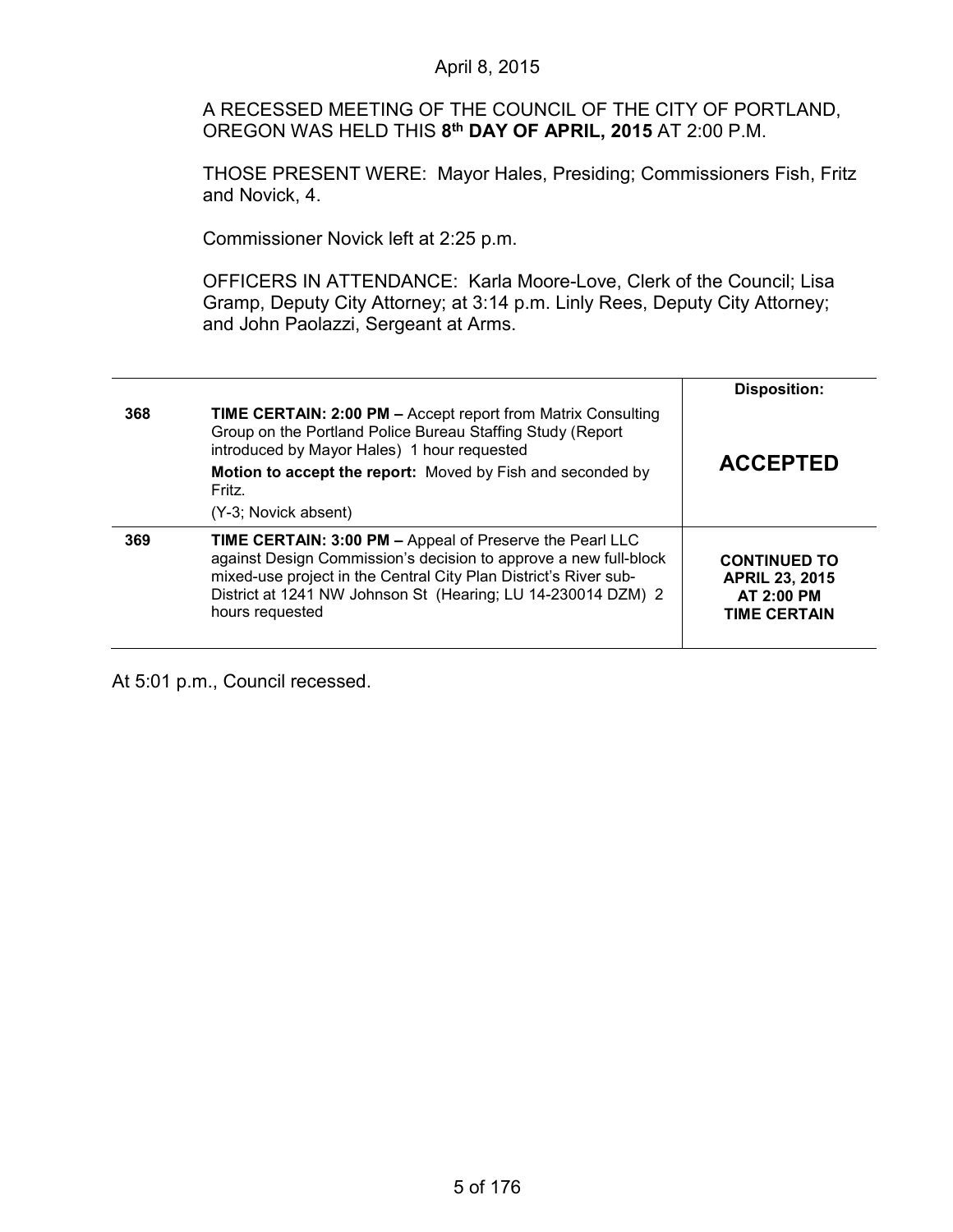|     | April 9, 2015                                                                                                                                                                                                                                                                                                                                                                                                                                                                              |                     |  |
|-----|--------------------------------------------------------------------------------------------------------------------------------------------------------------------------------------------------------------------------------------------------------------------------------------------------------------------------------------------------------------------------------------------------------------------------------------------------------------------------------------------|---------------------|--|
|     | A RECESSED MEETING OF THE COUNCIL OF THE CITY OF PORTLAND.<br>OREGON WAS HELD THIS 9th DAY OF APRIL, 2015 AT 2:00 P.M.<br>THOSE PRESENT WERE: Mayor Hales, Presiding; Commissioners Fish, Fritz,<br>Novick and Saltzman, 5.<br>Commissioner Fritz arrived at 2:03 p.m.<br>Commissioner Saltzman left at 6:58 p.m. and returned at 7:46 p.m.<br>OFFICERS IN ATTENDANCE: Karla Moore-Love, Clerk of the Council; Ian<br>Leitheiser, Deputy City Attorney; and Shawn Houck, Sergeant at Arms. |                     |  |
|     |                                                                                                                                                                                                                                                                                                                                                                                                                                                                                            |                     |  |
|     |                                                                                                                                                                                                                                                                                                                                                                                                                                                                                            |                     |  |
|     |                                                                                                                                                                                                                                                                                                                                                                                                                                                                                            |                     |  |
|     |                                                                                                                                                                                                                                                                                                                                                                                                                                                                                            | <b>Disposition:</b> |  |
| 370 | <b>TIME CERTAIN: 2:00 PM - Accept Private For-Hire Transportation</b><br>Innovation Task Force Preliminary Report (Report introduced by<br>Commissioner Novick) 2 hours requested                                                                                                                                                                                                                                                                                                          |                     |  |
|     | Motion to accept the report: Moved by Fish and seconded by<br>Novick.                                                                                                                                                                                                                                                                                                                                                                                                                      | <b>ACCEPTED</b>     |  |
|     | $(Y-5)$                                                                                                                                                                                                                                                                                                                                                                                                                                                                                    |                     |  |
|     | At 8:16 p.m., Council adjourned                                                                                                                                                                                                                                                                                                                                                                                                                                                            |                     |  |

At 8:16 p.m., Council adjourned.

# **MARY HULL CABALLERO**

Auditor of the City of Portland

all

By Karla Moore-Love Clerk of the Council

For a discussion of agenda items, please consult the following Closed Caption File.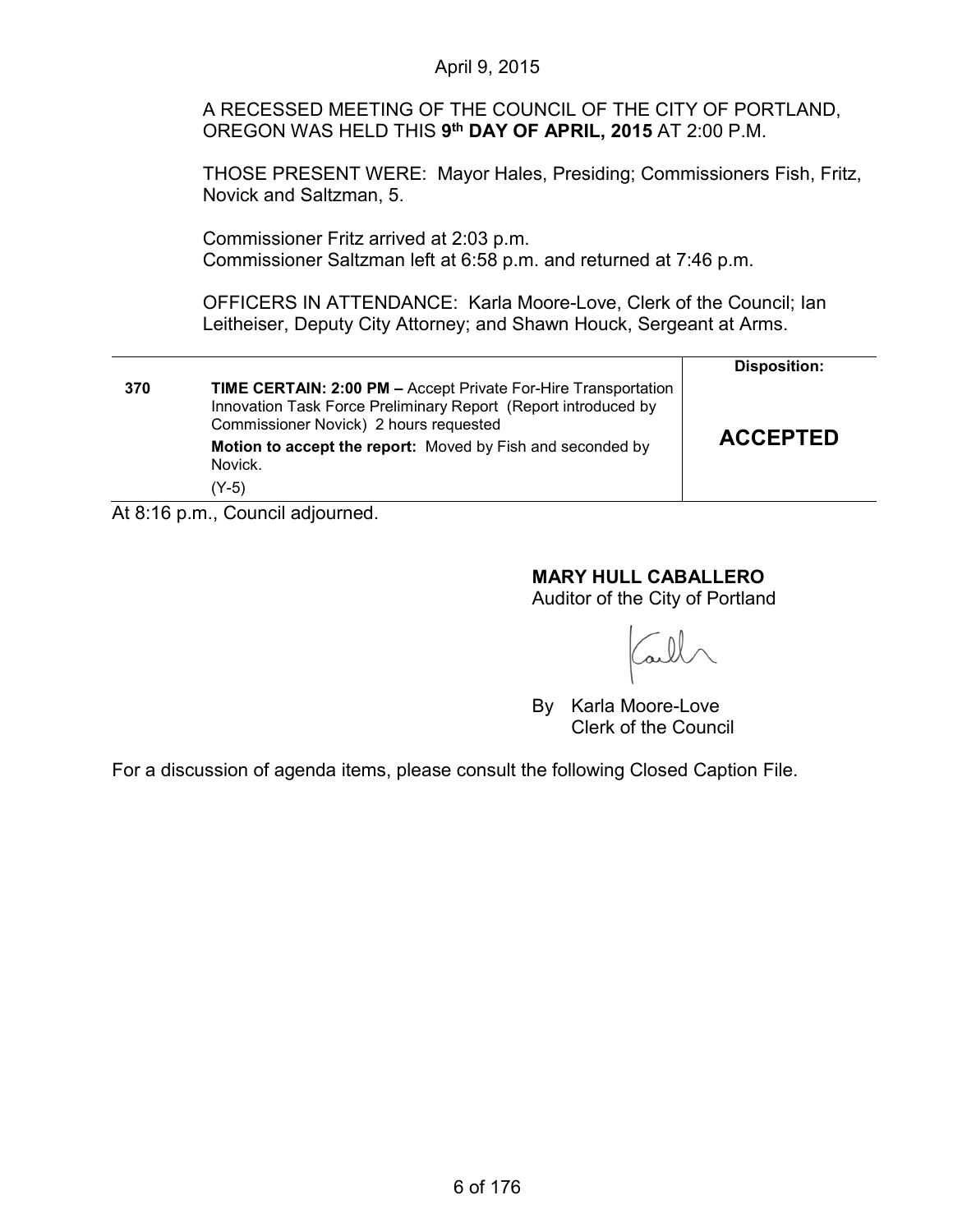## April 8, 2015 **Closed Caption File of Portland City Council Meeting**

This file was produced through the closed captioning process for the televised City Council broadcast and should not be considered a verbatim transcript. Key: **\*\*\*\*\*** means unidentified speaker.

## **APRIL 8, 2015 9:30 AM**

**Novick:** Portland City Council is now in session. Karla, please call the roll.

**Fish:** Here. **Novick:** Here. **Fritz:** Here.

**Novick:** Karla, could you please read the first item, please? Oh, we have a -- I didn't know we had a proclamation, sorry. Oh, the Mayor is right here -- just in time for the proclamation.

**Fritz:** I don't know if we have the pre-gavel proclamation.

**Hales:** I thought you had it. Give us a moment for procedure here, folks. I'll make sure that Rachael brings it down and we return to it after communications. How about that -- wanna do that?

**Fritz:** Yes.

**Hales:** OK. Thank you, Commissioner Novick, for getting us started. Excuse my delay, folks. We have a delegation from Okayama, Japan visiting us this morning, so had to welcome them here to Portland. So, let's move to the communication items.

## **Item 346.**

**Hales:** Mr. Thrasher, good morning.

**Ken Thrasher:** Good morning. Good morning, Mayor and Commissioners. Thank you for having myself -- Ken Thrasher -- here this morning, along with my friend Ashley Ehlers, who is a College Possible coach in the Gresham High School, and also was previously a student of College Possible, so you get the benefit of a two-for. She's done both, both been a student and now a coach of students.

We want to talk to you about College Possible today and consideration of having College Possible part of the City's budget for \$500,000 next year. We think it's a wonderful way to invest in strategic programs that really make a difference in the college transition years between high school and four-year colleges.

This program is geared toward having low income students graduate from a fouryear college. And I've got to tell you, of the research we've done in looking at what we could bring to East County to really improve college graduation rates for low income students, College Possible was by far the most successful program we've looked at nationally, and is evidenced-based by a Harvard study that looked at it as the top program of this type in the nation both from a cost per student and the outcomes. And let me tell you what those look like.

In College Possible, nationally, the program picks up these low income students in the junior and senior year, puts them through intensive two-hours twice a week after school with an AmeriCorps coach. They then get up to six years of coaching while they're in a four-year college. It allows us to show these low income students will graduate from college at a 60% graduation rate, which is the same rate as the average student body nationally. So, if you think about it and you look at a peer group of low income students that don't get through a program as intensive like this, what you'll find is the outcome from college graduation is a 10-to-1 ratio versus peers that do not go through the same program.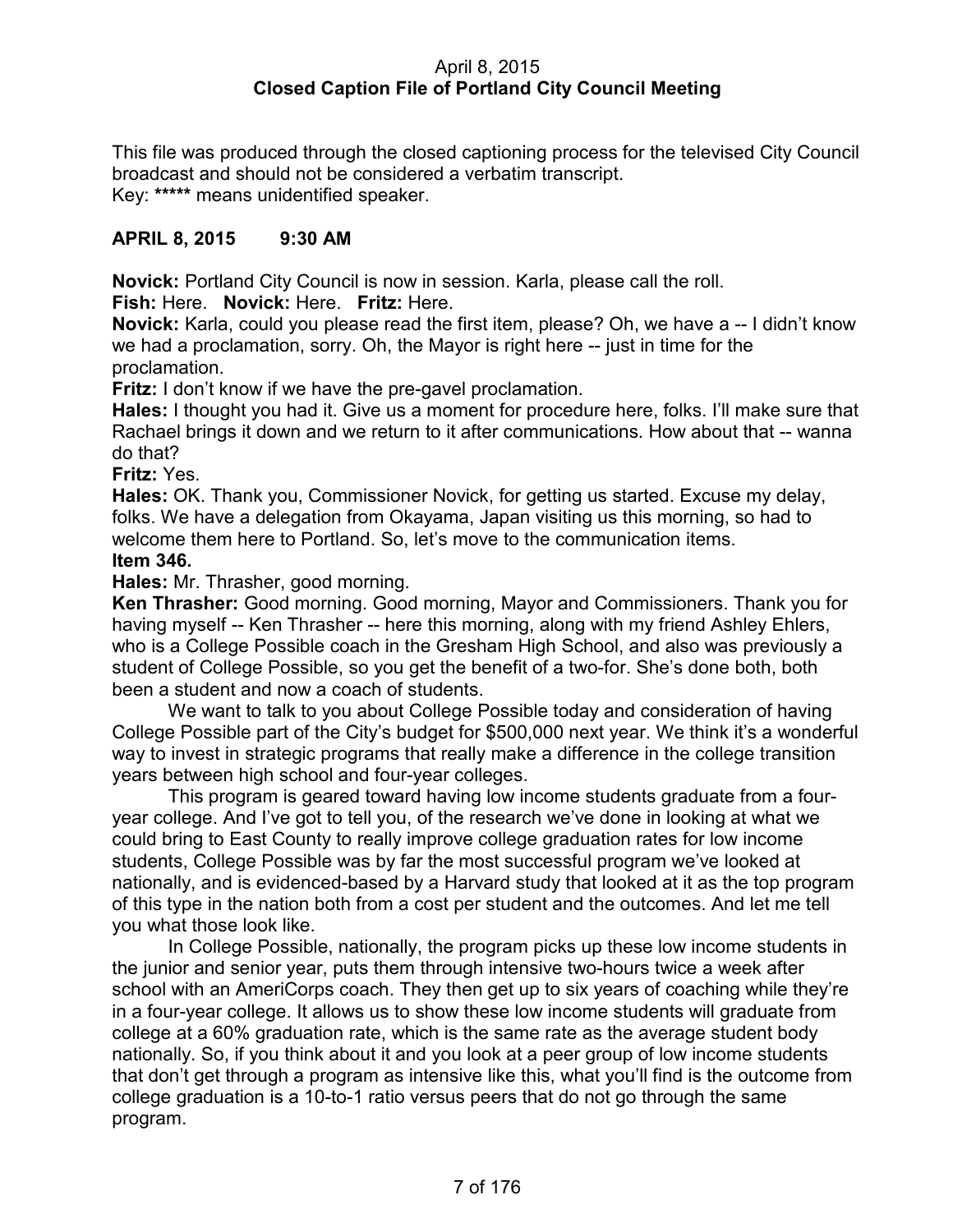We started this program a year ago in Portland. We have been at a number of schools in East County -- David Douglas, Parkrose, Gresham-Barlow, and Reynolds. We are going to expand into the Portland Public Schools this next year with Madison, and Centennial will be coming on the following year. We really believe a public partnership where we privately funded this today would really increase the capacity both in having more schools in the Portland area served, but also going deeper into the schools that we're in to serve more students.

We currently have 300 students directly in the program. Our students their junior year increased their college ACT scores an average of 23%, which was the highest increase in the history of College Possible nationally. So, what we've done is built a very powerful program with 300 students served now. We want to increase that to over 1000 students in the next five years. I've given you a summary chart that shows the demographics and the impact that we're having out in East County. As you notice, we have 63% students of color, 86% of our students are first generation, and I said these low income students are really doing a great job.

I want to just tell you really quick story, one of our students named Joss in David Douglas is a senior this year and was the first student to ever get a full ride to Harvard. This was a young man that was not going to college.

So, we believe this request will allow us to really leverage the program, grow it faster -- and with your support, I think that we can really change the curve, reduce the cycle of poverty for the low income students in East County, better repair the workforce for the future, and one really important thing is we reduced our social costs in the state significantly by this kind of an investment. So with that, I would open it up for questions. And actually, I brought -- because I thought you might want to student. Because we only have three minutes, I thought I would do the formal. If you have questions, we would love to answer them.

**Fish:** I have a question. My daughter graduated from college in May but four years ago, we went through all the trials and tribulations of applying for college. I remember that the financial aid maze was very hard to figure out. I remember that the application process was complicated. I remember that the essays were very demanding, and it turned out that the parents were the least likely helpful people in that process because my daughter did not want to share her personal reflections. There was some career coaching stuff about, you know, "why go to college, what do you want to accomplish" that was needed. There were the test scores, and sometimes coaching and how to take tests and encouraging people to take them again, and then there was all the hand-holding throughout. And it was sort of overwhelming, actually. So I'm just curious -- of all those things and the other kinds of considerations, what do you find is the area -- so to our coach, what are the areas where you find the greatest need in help?

**Ashley Ehlers:** That's a great question. I think surprisingly, all those things. I know it seems like I shouldn't say all of them, but for my students, their parents might not speak English, so they have no ability to have their parents edit their essays. So, I come every day and edit each of their essays multiple times before they send it in. Also, the process - the fact that they don't know the process of applying -- so they don't even know that you have to fill out a FAFSA. A lot of low income students will go to FAFSA.com instead of FAFSA.gov and pay an extra \$75 to file their free application for student aid. So, I think those types of things -- walking them through that whole process of applying to each school is really important.

**Fish:** The FAFSA process required a computer and access to the internet. Unfortunately, it's not structured so that it tells you, don't apply at the front end. So, I put my marriage at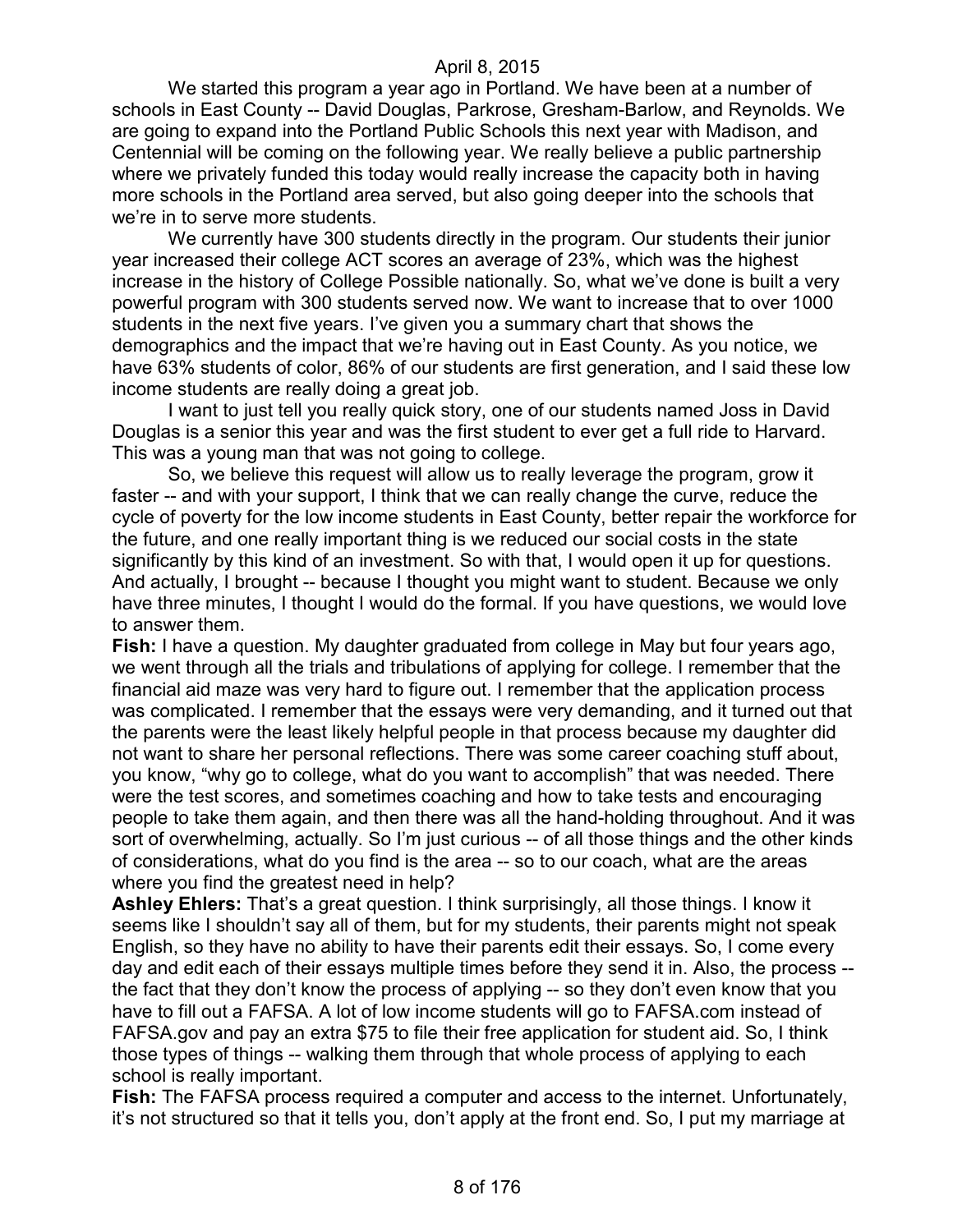risks for the weeks we spent doing it only to find out at the back end that we were out of luck. And I kinda wish it had been a little more user-friendly. **Ehlers:** Yep.

**Thrasher:** But we also have seven partner colleges in Oregon, so we are partnering with colleges to get access to those and start to break some of those barriers down.

In addition, a couple other things that I think are really important -- we have a community service component to the program and we also have a financial literacy component, so we don't just -- it's not just academic. It works on all the skills that the students need to be successful in life.

**Ehlers:** I also think students might not even consider college as an option for them and I think that's the biggest thing I've learned, is that students come into the program saying, "I never thought that I would be able to go to college. Nobody ever told me that I would go to college." So, it sounds like your daughter grew up assuming that she was going to go to school, but for some of these kids, this is the first time that anyone has ever told them it's a possibility for them, so it really opens the doors for all the opportunities that they have available after high school.

**Fish:** My daughter's mother, my wife, is the first woman on her mother's side of the family to go to high school. So you know, I love the data on first generation college students because that's the charm here -- creating a pattern of expectations for kids that maybe didn't have someone at home that had that opportunity.

**Novick:** I'm just curious, how does the initial contact work? Who calls or visits a student to say, "we hope to interest you in this program"?

**Ehlers:** So, we go into classrooms with sophomores and we give them what's called a college prep talk. We tell them not only for recruitment purposes, but what it takes to get into college, what -- that you can't get Ds in your classes, that colleges only accept Cs or better. So, those kinds of things -- making sure that they understand the financial aid process, applying for the FAFSA, all of that. At the end of that talk, we tell students if you're interested in a program that would help you through this whole process, we are available to help. So, we start doing that the sophomore year, but hopefully the longer that you're in school, the students know about the program beforehand. We walk around with our shirts on all the time, finding students during lunch, making sure that they are coming to the session, that kind of stuff.

**Fritz:** Thank you. It sounds like a great program. Mr. Thrasher, as you know, the City funds the Future Connect scholarship program in partnership with Portland Community College, and we started that and expecting a two-to-one private fundraising match for the City's investment. I think it's now almost four-to-one that the PCC Foundation is able to get additional donations. Is there a component -- in your request to the City, is there an expectation that there will be a private match?

**Thrasher:** Yes, absolutely. We are increasing our fundraising at a really significant clip. We started out preliminarily with foundations to launch the program, because you have to go for some dollars, they can scale you quickly. Following doing that, we have an individual campaign we'll be launching. We think that there are a lot of individual donors that like to give scholarships, for example, to a low income student, first generation students, and diverse students, and that -- with programs like we have equal access at Portland State University -- which I was involved to help in starting -- as a scholarship program. We are going to start to connect those donors in the strategic way that I think will allow us to have very similar ratios of funding that you're talking about. We absolutely are going to match and exceed the amount of funds you would invest here.

**Fish:** Charlie, what's the elementary school we visited that has the banners of all the colleges along the corridor, so that from the earliest possible --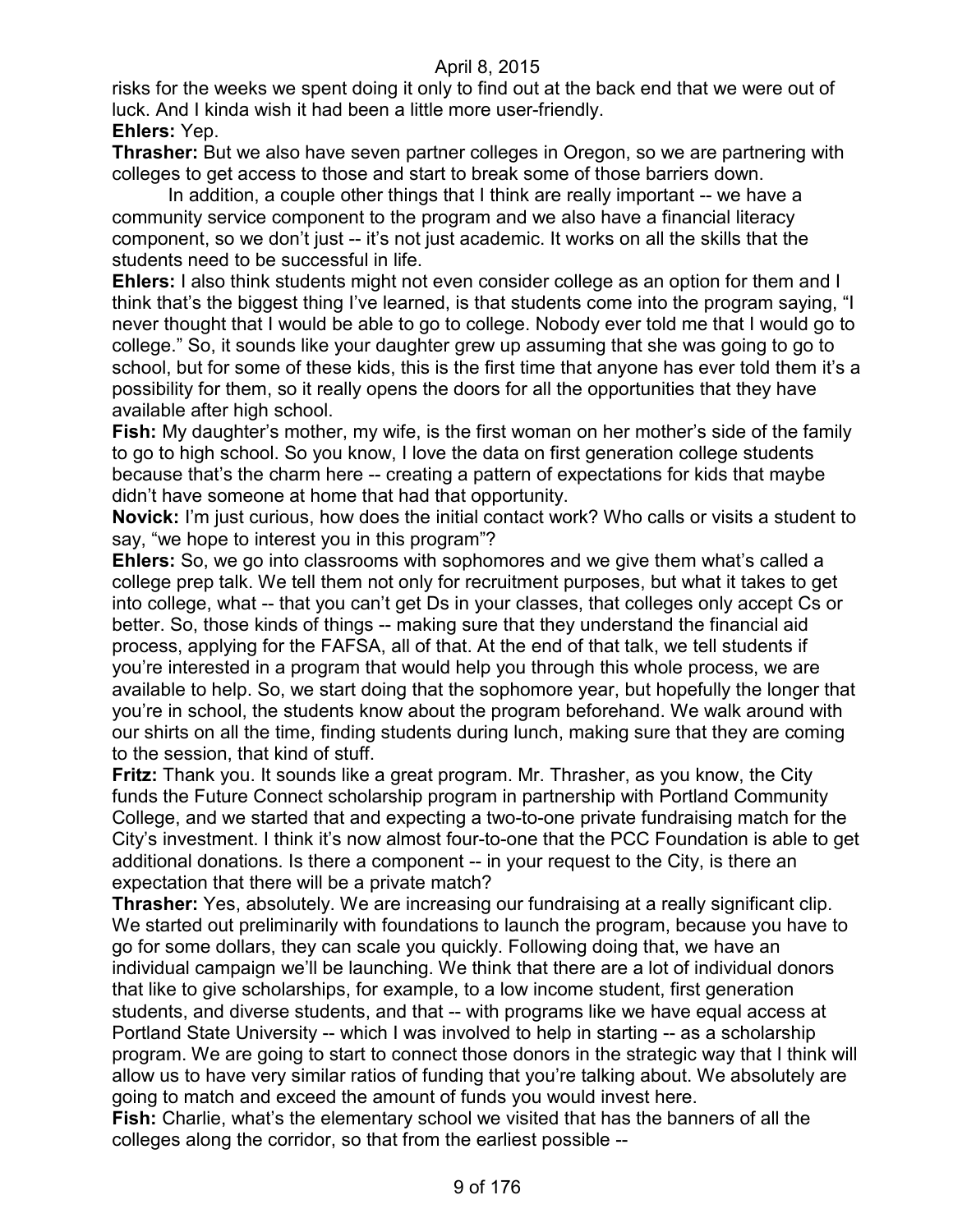**Hales:** Parkrose.

**Fish:** Parkrose. So, the message from the beginning days of elementary school is you're going to go to college, and we're going to start educating you about college options. **Hales:** Yes.

**Thrasher:** It's high expectations is what we're setting for the students that -- many of them never had high expectations. If you talked to Don Grotting and you walked into David Douglas today, he would tell you that College Possible has changed the culture of going to college in David Douglas High School. More kids are now thinking about it because they see their peers being successful who never thought that they could go. **Hales:** Great. Other questions?

**Fritz:** I guess then the question would be, why are the school districts not funding it? **Thrasher:** Interestingly, we are the only College Possible site nationally -- there are five other sites -- that have school funding. The schools actually do put an investment in the program. We ask them to do that. We have asked them to do that in the second year as a follow under the first-year funding, and we're now going back and asking schools to now continue to do that funding. So, they have given a contribution towards the program. We believe that investment is important to commit the school and the staff towards the program. But we work very well with them on that, and Don and the other superintendents have been great in supporting that.

**Fritz:** Could you please send us the breakdown of the funding for the program? **Thrasher:** We can, we can do that.

**Fish:** And I apologize -- where are you a coach again?

**Ehlers:** I'm a coach at Gresham High School.

**Fish:** Fantastic. Thank you for joining us this morning.

**Hales:** Thanks for being here. Great presentation.

**Thrasher:** Thank you, all.

**Hales:** OK, while we're on the subject of education, number 347 -- and maybe 348 together.

**Item 347.**

**Item 348.** 

**Hales:** Good morning.

**Gary Withers:** Good morning, Mayor and Commissioners. Always a pleasure to follow Ken Thrasher. We want to start with a big thank you, and really the thank you is from Ken and myself and others who are affiliated with the Children's Institute for of the support that you've given to David Douglas School District and the wonderful initiative at the Earl Boyles school. And in fact, that's a great starting point for a conversation about 3 to PhD.

3 to PhD is both a capital program and it's also an initiative with many, many program elements related to social services and education. The best way to view it is really through an equity lens. It's an eastside -- Northeast Portland -- educational initiative that strikes at the heart of closing the opportunity gap and creating this culture of college -- and really beyond creating the culture of college, it's creating the culture of possibility. What's possible after you graduate from high school? Whether it's college or onto a trade school or some other vocation.

So, we have to look at the demographics of Faubion School, the largest catchment area in Portland Public Schools. And today, there are 520 students at Faubion and there will be 800 when the new Faubion Concordia campus is built in September of 2017. Among those 500 students -- in fact, the sheet that you have is now incorrect, it says that 81% of eligible for free and reduced lunch. The actual number Portland Public Schools tells us is 91%. And in fact, the principal and assistant principal estimate that about 20% of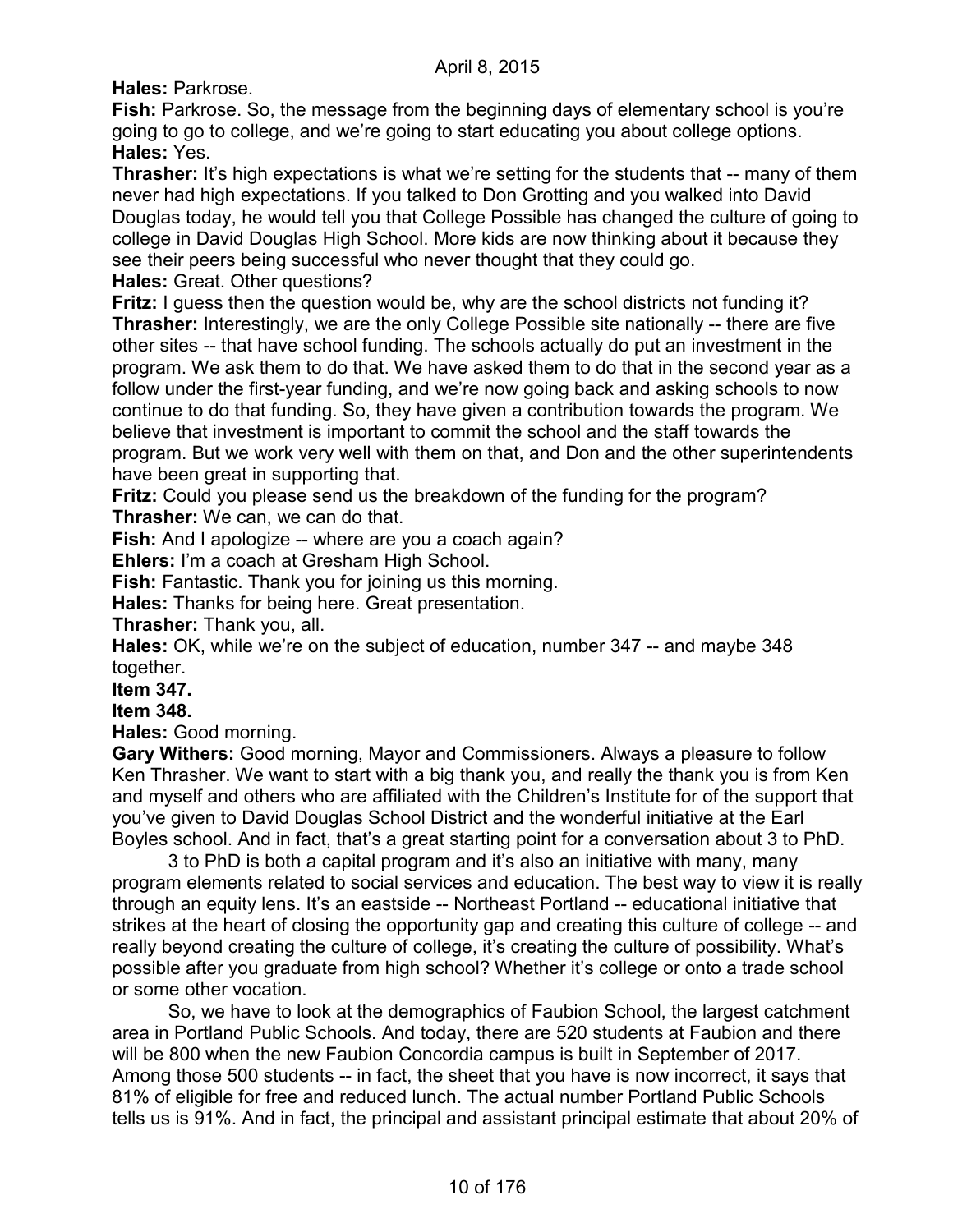those students are technically homeless and about 25% live in trailer parks or in public housing.

The diversity is rich. A third African American Black, a third Latino, and a third everyone else -- including about 20% for whom English is a second language.

Now, there are four corners to the 3 to PhD initiative. We start with wrap-around services, services that will provide mental, physical, dental, and nutrition services. We have wonderful partners there. The Tooth Taxi is just getting onboard with us. Whole Foods and Pacific Foods are going to help us to open an actual food club, making highnutrition organic foods available at cost -- about a third of what we pay for Pacific Foods at Fred Meyer -- at the food club right there in the school itself.

From the wrap-around services, we move to early childhood. We are all very much aware of the tremendous returns on investment for the social, emotional, and psychological development of young children, and preparing them to learn through an intense early childhood program. This program will have slots for 120 students. From there, we move to STEAM -- science, technology, engineering, art, and math. Carl Talton, civic leader, Concordia board member will talk about the STEAM initiative here in just a minute.

Then, the fourth corner is unlike any other of a program like this in the country. The Concordia University College of Education will be fully embedded within this new facility. So, we will have the largest college of ed in the state serving students at this facility.

We're here today to request \$500,000 and your support for the capital initiative. We're grateful for the 100,000 that has been passed so far, I appreciate that very, very much. I'll pass it to Carl Talton with the notion that this is a scalable model for Portland, for the city, for the country, and that your support most likely will be matched in its entirety. Carl?

**Carl Talton:** Thank you. Good morning, Mayor Hales and City Council members. My name is Carl Talton. I'm a member of the board of trustees for Concordia University and an active participant in the rollout of the 3 to PhD program. I'm also a part of a leadership of the coalition of community-based educational service providers who work primarily with communities of color. Some of these community-based organizations are only a few years old, but most have been around for a good 40 or 50 years, giving them tremendous history and credibility with the communities of inner North and Northeast Portland.

The coalition was formed to ensure that children of color -- and in particular, Black children -- are not farther educationally distanced from not only their white counterparts but from future economic opportunities made possible by a strong STEAM program. The goal of this STEAM coalition of color is to ensure that these community-based organizations have the necessary resources at their disposal to deliver and prepare STEAM-related curriculum to communities of color. To that end, we -- that is, the coalition -- have formed a close working relationship with Concordia University and its 3 to PhD program. This relationship greatly increases the coalition's capacity to deliver STEAM-related curriculum, expertise, resources, and program to its respective communities.

Along with this -- the community-based partners who have similar goals and longstanding relationships with these communities -- this relationship will serve Concordia, the coalition, and most importantly, the community itself. Thank you. We appreciate the time. If you have questions, Gary and I are available to answer.

**Fish:** Gary, I have a question. If you're successful in this model of bringing a distinguished institution of higher learning into the public school system and creating a campus that is mutually reinforcing, is it replicable with other institutions in the city?

**Withers:** Absolutely. In fact, as we speak, I know Portland Public Schools is considering the next site for replication. We have already had folks from as far away as India visit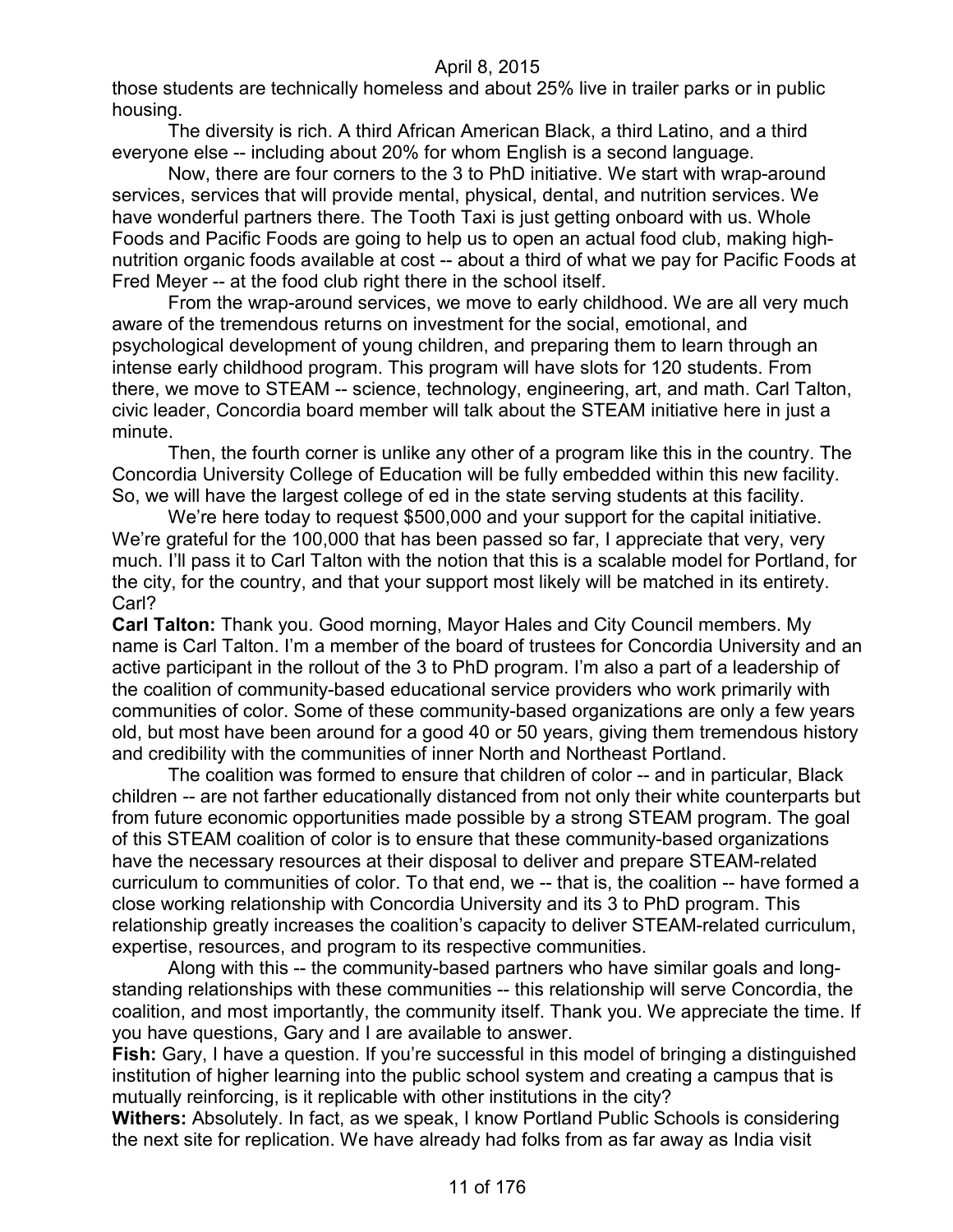Faubion, and I've had a number of inquiries from architects -- after I had a chance to speak at a public forum of Portland State -- architects involved with school initiatives. **Hales:** I have a related -- it's not so much a question, it's just something for you to ponder, and for us as well. We have a system of community centers in the city. We have partnerships with school districts and universities. And I think we have a question to ponder over time, which is, how many community centers should the City ultimately own and operate? We have some. There are places where people want more. To what extent are we fully utilizing the facilities of school districts and universities to serve kids -- not just college kids, in your case, but kids of a wide spectrum of ages -- and what unused capacity is there? So, you're sort of a model in that sense, too, of what you're envisioning for Faubion is not just a laboratory school for teaching teachers. It's also a community center, at least in some versions of what those words mean.

And I think that it's just an interesting question and also an important question -- it's a big financial question on both operating side for the Parks Bureau and all the partners and for the number of kids that we're not yet serving very well in the city with recreational opportunities. So, something for us to ponder in this budget, yes, in terms of what we might do in terms of enhancing those opportunities ourselves and with partners, but there's also a facilities question there. How many schools are there gonna be that are like this one? How many partnerships are there going to be that get outside of the traditional boundaries, as you are doing here? I think that has the potential to pay a lot of dividends to people in terms of what's available to them in their neighborhoods, particularly if we're not able to build -- and we're not -- a community center within easy walking distance of every kid.

So, not so much a question but a set of issues for us to ponder. Any thoughts about that? I know Commissioner Fritz and I have been talking about this and we all think about it, and at a time when we're trying to invest more on both the program side and on the facilities, it's something that we want to spend more time in conversation with you about and other leaders of various educational institutions in the city.

**Withers:** We'd love to have the conversation. 53% of the time on our soccer and baseball field is devoted to the community, and the new Faubion Concordia facility will actually have a gym that's large enough for our NCA division two basketball teams to be able to practice. And the idea was that we will be able to demonstrate college kids in action, as we already do with 200 to 300 students at Faubion every year.

You mentioned the idea of it as a lab school. We think of it as a collaboration where we're really learning from each other. In fact, the principal's office and the dean's office will be right next to each other, and a lot of our faculty will be embedded right next to the great school classrooms.

But Mayor and Commissioners, as you think about recreation centers, this is a conversation -- and I'm speaking on behalf of the president now -- that we would love to have with you, because we want to develop a new fitness center and a new arena. In fact, we had a master planning session with the campus yesterday and I've shared with a number of individuals. The only way that that's going to happen on a Concordia campus - and I'm speaking on behalf of the president -- is going to be community-based. And we would love to have that conversation.

We'd love to see -- we think of this as one campus, the Concordia Faubion, Faubion Concordia campus. We would love to see this part of Northeast Portland be as rich, open, and accessible as possible to the entire community. It supports our mission preparing leaders to go out and change the world, and just to make great economic sense in terms of the economic multiplier.

**Hales:** Great, thank you. Thank you both. Thanks very much. **Fish:** Thank you.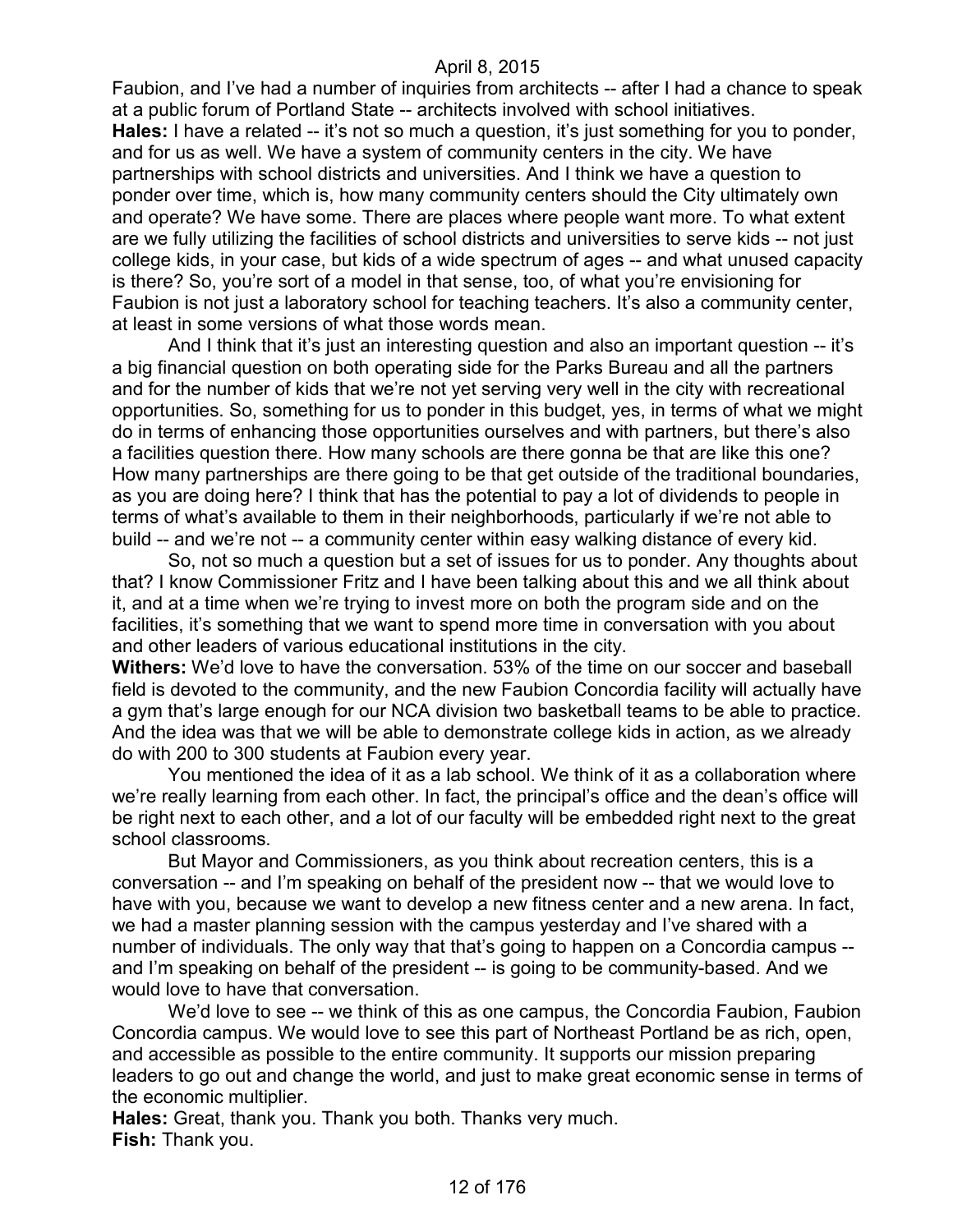**Item 349.**

**Hales:** Ms. Reed, are you here? OK, let's move onto the next one, please. **Item 350.**

**Hales:** Good morning.

**Katherine Smith:** Good morning. My name is Katherine Smith. Dear Mayor Hales and City Commissioners, I have to return here again to testify because those Tigard cops - who I've mentioned before -- are still shooting me 20 to 24 hours a day remotely with microwave weapons, ultrasound weapons, voice-to-skull command weapons, sleep deprivation, etc., and they say they're still shooting my son with these when he's sleeping to give him cancer.

Mayor Hales, you are the Police Commissioner with authority to make Portland police do their duty to protect people. Could you tell me -- why haven't you talked to them about this issue as they torture and mutilate me daily with these weapons? **Hales:** We have talked to them -- keep going, Katherine.

**Smith:** OK. They have hundreds of other targets in Portland, including kids. Many people they use voice to school weapons on to make them commit suicide, or they incriminate them because voice-to-skull weapons are mind control weapons. Cops have legally had them since 1994.

Sergeant McCormick, previous Police Chief Reese, and it appears Commander Day and others cover up for these assaults and attempted murder, doing nothing to stop them.

Mayor Hales, I know that you are smart enough to do all the tasks you have to do to be the Mayor of Portland, and I think that you are smart enough to listen to and look at the evidence and to know that these assaults are happening. You can and should talk again - since you said that you already did -- to those Portland cops and Larry O'Dea, the new Police Chief, about this. Sergeant McCormick is taking -- or you could say, stealing - some or all of my reports addressed to Police Chief Larry O'Dea, thereby doing a facilitation of murder to me and my son.

Remember the motive of the cover-up I told you all before. Many of the cops don't want the public to know that they have these kinds of weapons, so they don't want court cases about them. Many of them threaten, slander, intimidate, and do false arrests on us so we will shut up about this. That sure doesn't sound like they are complying with the Department of Justice by improving their training, policies, and actions to not do excessive force to people, or to not allow other cops to do that to us in Portland.

Internal police review -- that's IPR -- has no authority to order Portland police to protect us. Project Respond has no authority to make Portland police protect us. Tigard police department is very corrupt and many of their cops told me if I ever go there again to report them, they'll kill me.

Your office assistant keeps repeating the same useless advice that she got from another employee there, telling me to report those assaults to Tigard police. And finally, Mayor Hales, when you don't do anything, that resolves this, it makes you look negligent. Thank you.

**Hales:** You take care. Stop up at my office and talk to Cindy, and she will get you some help, OK?

**Smith:** Ok, but do you know the last time I went up there, she said your office can't do anything to help.

**Hales:** She'll try, OK, so go on up.

**Fish:** Katherine, is this your current address? The Tigard address?

**Smith:** That Tigard address is my mailing address.

**Fish:** Is that where you live?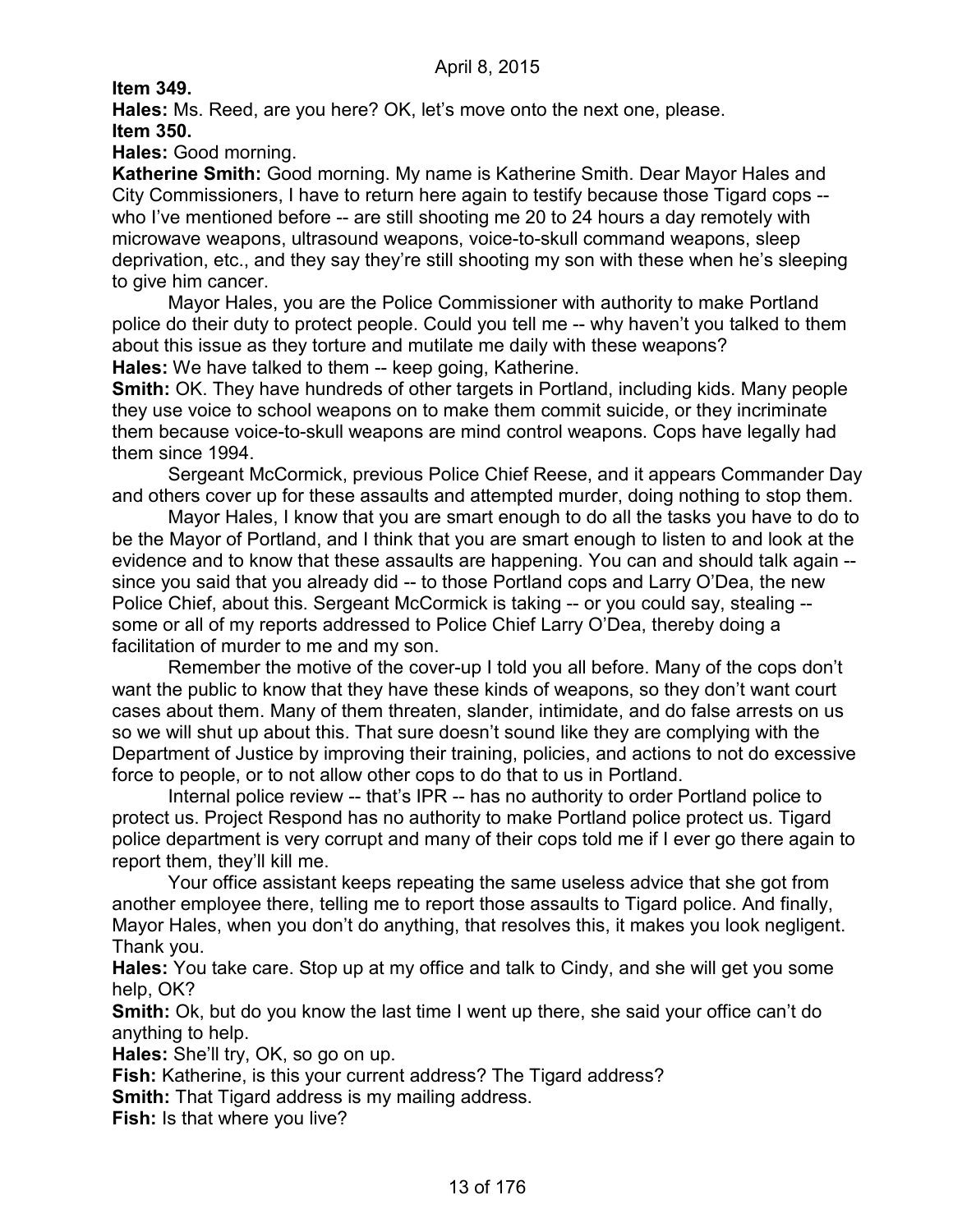**Smith:** No, where I live right now is the Fairfield, but they burn me there every night -- I'm not going to be staying there, I'll be going back to SAFES any day now.

**Hales:** OK, take care.

**Smith:** Thank you.

**Hales:** OK. Now, before we get into the formal Council calendar, we have a proclamation about a city that loves trees. Commissioner Fritz?

**Fritz:** Thank you, Mayor Hales. Is anybody here for the Arbor Day presentation? I don't think so, so I'm going to just read it.

Whereas, April 10th, 1872 was declared the first Arbor Day in the United States; and whereas, Arbor Day is celebrated in all 50 states and around the world with an estimated total of more than 18 million trees planted on that one day; and whereas, J. Sterling Morton, the founder of Arbor Day, believed that other holidays repose on the past, Arbor Day proposes for the future; and whereas, this day's theme in Portland in 2015 "trees are for everyone" invites everyone in the city to get to know and enjoy the urban forest and to expand that forest to include all of the city and its residents; and whereas, for the 38th consecutive year, Portland will be recognized by the National Arbor Day Foundation with a Tree City USA award -- [cheering] -- thank you. And whereas, the Portland Farmers Market has been bringing the best of the country to the heart of the city since 1992 and is hosting the Arbor Day festival at the PSU South Park Blocks farmers market this April 11th; and whereas, the community, volunteers, staff, and partner organizations work year-round to preserve and enhance the urban forest for everyone in the city that everyone may benefit from our 240,000 street trees, 1.1 million park trees, and countless private trees; now -- protected by the tree code, I might add -- therefore, Charlie Hales, the Mayor of the City of Portland, Oregon, the City of Roses, does hereby proclaim April 11th, 2015 to be Arbor Day in Portland and encourages all citizens to observe this day.

**Hales:** Thank you very much. Let's hear it for Arbor Day. [applause]

**Fish:** Mayor, since we're celebrating trees, can we also just take a moment to celebrate Amanda's leadership, and I understand that the Friends of Trees will be presenting her with one of their highest awards on -- I believe, it's May 14th.

**Hales:** I think that's right.

**Fish:** Congratulations, Amanda.

**Hales:** Hear, hear. OK, let's take care of our consent calendar, and then we'll move to the regular calendar. I believe that there's a request to take one item off, which is 361. Anything else? OK, then a roll call on the balance of the consent calendar.

## **Roll on consent agenda.**

**Fish:** Aye.

#### **Novick:** Aye.

**Fritz:** I will just note that amongst the consent agenda item is some re-financing of urban renewal bonds which saves the City a boatload of money. I don't have the exact number, but it's interesting that we get harangued for some of the borrowing and spending that we do, and that we need to celebrate also in our City Debt Manager Jonas Biery and others do good work that saves the taxpayers money. Aye.

**Hales:** Aye. Now, we'll move to the regular calendar. I want to welcome everyone who is here to speak on the calendar items. If you are here to do that, when you sign up with our Council Clerk, we'll call you. If you are here to testify, please state your name for the record. You don't need to give us your address. If you're a lobbyist, please do disclose that information at the start of the testimony. If you're here representing an organization, please disclose that, as well. We typically allow three minutes to speak in front of the Council, and we ask that you respect the time limit and that we also respect each other in the chamber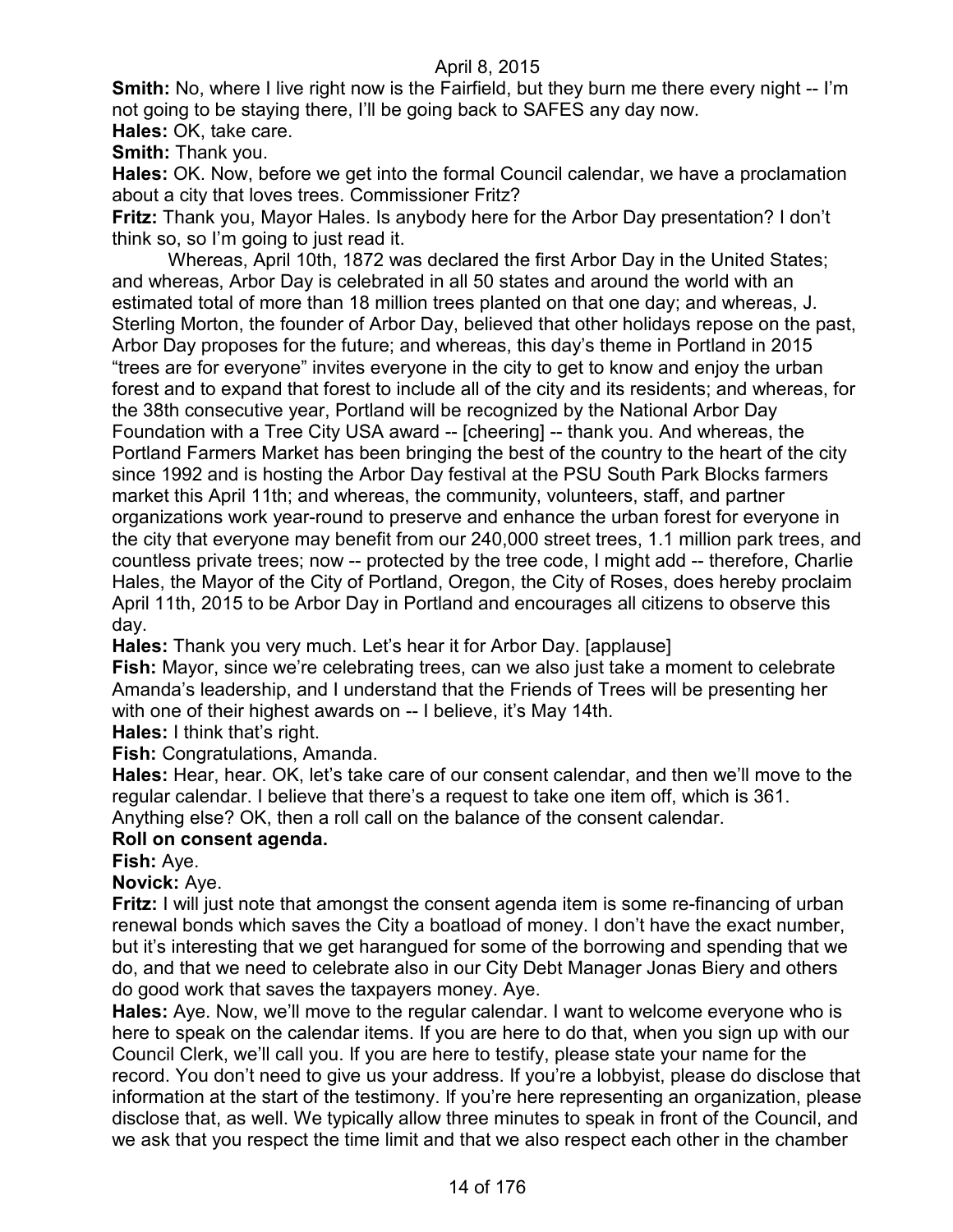and allow people to have their say, even if we don't agree with it. If you agree, feel free to give a wave or a thumbs up, but again, we'd like to ask people to make vocal demonstrations in favor or against their fellow citizens' opinions in this room. Therefore, disruptive behavior is not tolerated, and if you do that, you'll be asked to leave. If you have handouts, please give them to the Council Clerk and she'll distribute them to all of us. So again, welcome, and let's move to the time certain item 351.

## **Item 351.**

### **Hales:** Commissioner Fritz?

**Fritz:** Thank you, Mayor Hales. If I could invite those who will be presenting to come forward. It is a pleasure to introduce the Portland Design Commission's State of the City design report.

First, I want to thank the dedicated volunteers who serve on the commission. This commission meets a minimum of twice a month and sometimes three, often for many hours as they review the land use cases and is provide design advice -- and indeed, decisions. They are a dedicated, hardworking group. They are: David Wark, the chair; Ben Kaiser, the vice chair; Guenevere Millius, the previous chair; Jeff Simpson; David Keltner; and Tad Savinar. If any of those are you, could you stand so we could recognize you or indicate that you are here? [applause]

### **Hales:** Thank you.

**Fritz:** Thank you for your service, and again, I'm going to stress these are volunteers. They give an enormous amount of their time for the citizens of Portland.

The commission is presenting their fourth report before Council. They have been operating in the City of Portland since about 1980, providing leadership and expertise on urban design and architecture, and maintaining and enhancing Portland's historical and architectural heritage.

This report obviously comes to Council at a very important time for all of us, as development and construction is exceeding the historic 2008 levels. Our neighborhoods deserve appropriate protection and predictability of quality infill that meets our density goals and inevitable growth, and I think that we all are very proud of the way that Portland is developing.

So, I'm looking forward to hearing more from the commission members and from the public. I am very much committed to supporting the commission in all of its efforts. Senior planner Tim Heron will start us off, and then Commission Chair David Wark will take the helm.

**Tim Heron, Bureau of Development Services:** Thank you, Commissioner. Thank you, Mayor and City Council. On behalf of Director Paul Scarlett, I have a couple of brief points before I hand it over to the chair and vice chair.

The Design Commission -- as you've acknowledged, Commissioner Fritz -- provides leadership and expertise on the urban design and architecture and maintaining and enhancing Portland's historic and architectural heritage. In 2014, the Design Commission did this 27 times -- that's 27 different hearings. We've been very busy. We've seen as many as -- on the report that you received -- that many design advice requests, as many as 10 different briefings on different scale proposals such as street seats or from the Oregon Convention Center hotel. So, this commission is looking at the small and the large in all these hearings throughout the year.

The commission also meets quarterly in retreat sessions with the design and historic review staff. These are typically before a hearing -- a couple hours, lunch sessions where we review timeliness of our hearings, we review how to sharpen our message and delivery of the concerns, and also consider best practices in how to communicate that out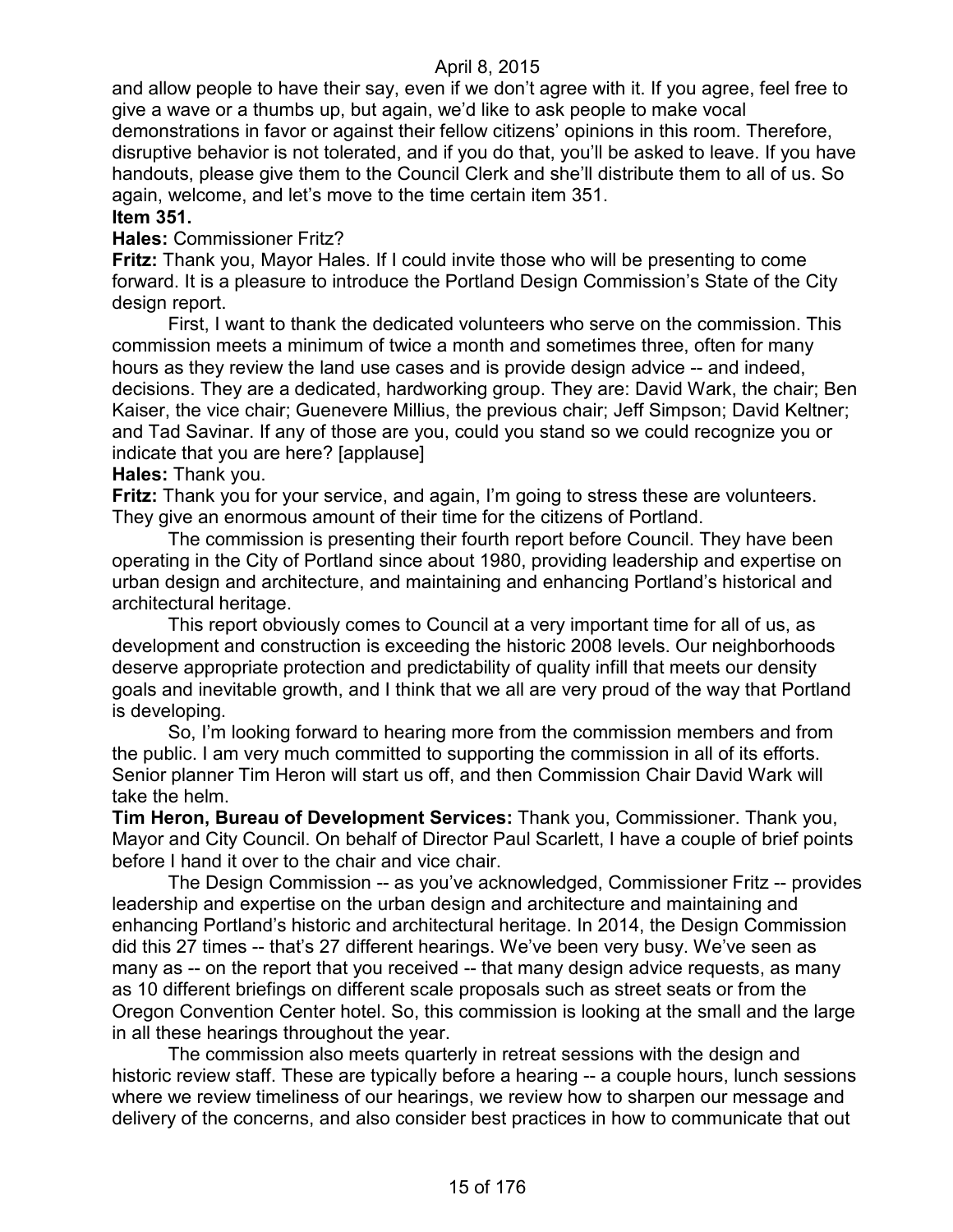to the public so that these hearings can move smoothly, and we provide that heads up customer service on the front end.

Last but not least, I just want to acknowledge the design [indistinguishable] staff. Thankfully, we've been able to hire more people, and all of them are most humbly sitting all the way in the back, so I would ask for those of you here, such as Kim Tallant, Kara Fioravanti, Ben Nielsen, Grace Jeffreys, Puja Bhutani, Art Graves, Hilary Adam, Chris Caruso, and Staci Monroe to stand up, please. [applause] With that, I will step away. **David Wark:** Thank you, Tim. Good morning, Mayor and Commissioners. Thank you for your time and dedicating a bit of time today to hear the State of Design Report Portland Design Commission April 8th, 2015. I'm David Wark, chair of the commission. Joining me today is Ben Kaiser, vice chair, and we thought that we would change it up a bit and have more of a graphic and pictorial presentation that touches on the who, where, why, when, how, and what of Design Commission.

We've touched on Design Commissioners, and this is the who. I just want to give you a little bit more background. Myself, I'm RACC's representative, the Regional Art and Culture Council, and I'm principal with Hennebery Eddy Architects. Ben Kaiser is president of the Kaiser Group, a development company focusing on housing and office projects. David Keltner, our architecture appointee is principal with THA architecture. Gwen Millius is our design appointee, president of Parachute Strategies, a marketing and strategic planning firm. And of note, we're very grateful for Gwen to stay on the commission. We are a little light-handed these days, and her continued service to the City and the applicants is much appreciated. Tad Savinar is an urban design appointee, and he is an urban designer and artist and a general man about town; and Jeff Simpson, public at large appointee. He's a landscape architect and principal with simp.L, a landscape architecture and urban planning firm.

As I mentioned, we are a little shorthanded in these busy times. That combination has called for also additional meetings per month. We usually have two meetings that last - - or supposed to last -- from 1:30 to 5:30, we're having three meetings per month that last from 1:30 to 7:30. So, that'll be an issue that we cover later in the presentation.

The where of design review -- this map of the city outlines basically where Design Commission's domain lies within the city, and that is in the blue areas on this map: Central City, Lloyd Center and the Central Eastside, and the Gateway. So you can see our domain is very limited within the city. The green represents the historic landmark -- or historic districts; the more red, purple is a two-track design review with Type II or neighborhood design guidelines. The white, which is the bulk of the city, falls under the Title 33 planning and zoning code. So, you can see just how much influence -- or limited influence that we have within the overall context of the city, which is also a subject that we'll touch on later.

The why of Design Commission starts basically post-war, where, typical of cities throughout America -- '50s, '60s, '70s -- the pioneer development was where buildings reduced the pedestrian to basically an endangered species having to navigate an urban environment -- given it over to the automobile. These are all projects in Portland, by the way, which are applicable. In many cases, buildings ignored their context, sealing themselves off from the street and creating an anti-pedestrian environment for the entire blocks at a time.

**Fish:** By the way, I was walking from Burnside to work this morning, and I noticed that some of the biggest offenders are also some of our most historic hotels. And where some of the renovations -- there's literally a blank wall facing a main street.

## **Wark:** Right.

**Fish:** It's unfortunate.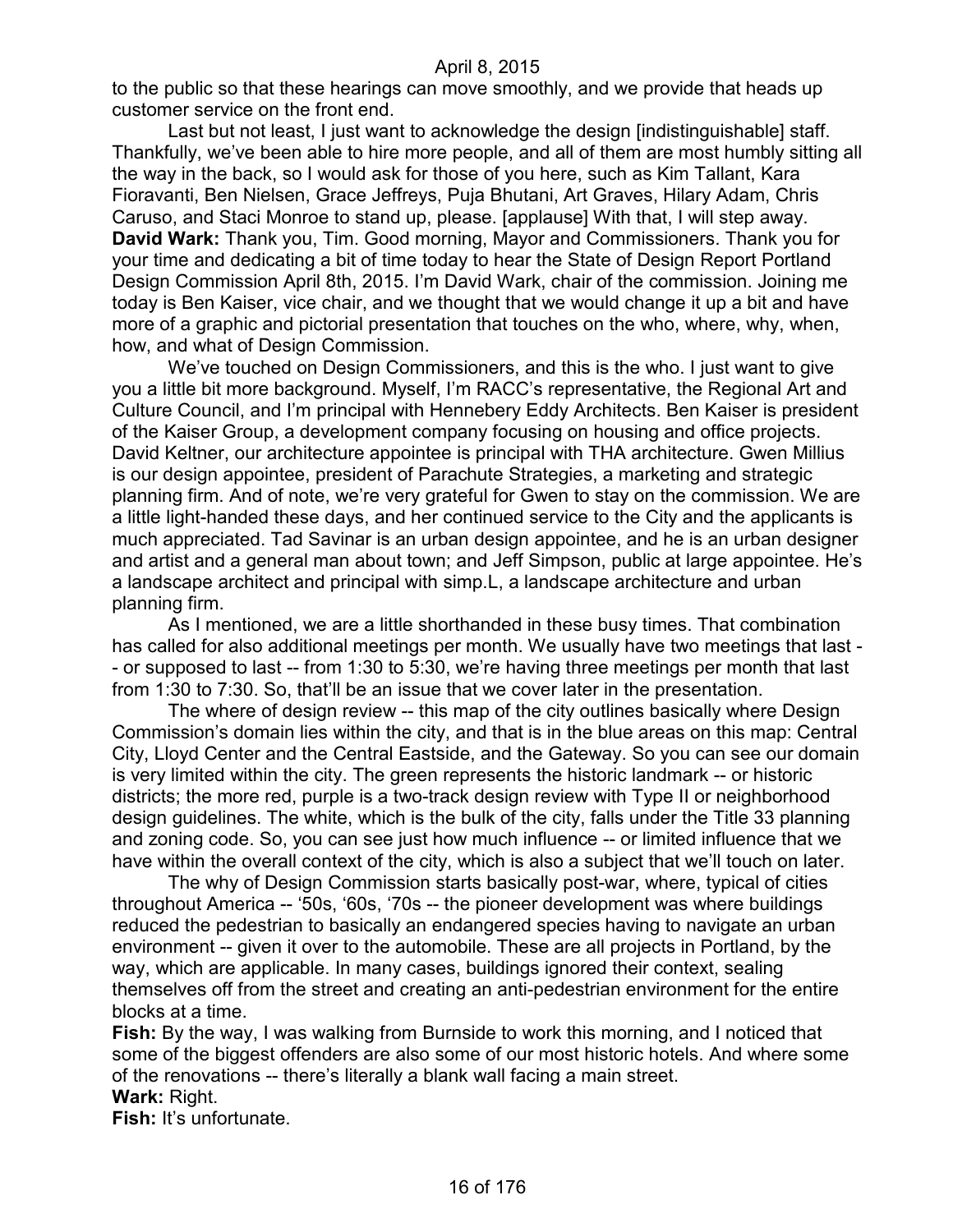**Wark:** And what happened after the war is just the sheer amount of development. And so, these dead walls, all these projects then contributed to kind of lifeless intersections, and then what that brought was a group of far-sighted Portlandians that joined together to create the design review process with the goal of producing a livable, urban environment. I think it's one of the few lasting things of value that came out of the '80s. [laughter]

So with that, the how comes into play. Over the past 30 years, Design Commission has been the city's advocate for a new urban environment, a pedestrian-rich environment with open storefronts and vibrant streetscapes, buildings of quality and permanence, and a wide variety of architectural expressions. As you can see, this is kind of post-establishment of Design Commission versus the kind of poster children of the pre-Design Commission, and the difference is obvious and influential.

With that, I wanted to kind of illustrate -- people often ask, "so, what do you really do in Design Commission? How do you impact the design process and the actual built work that is finally approved?" So, we've brought together three illustrations or three cases that kind of illustrate the point.

This first case is a mixed use project, five floors of housing over a single commercial floor, and it's a key site bounded by East Grand, East MLK, and East Burnside. At the first DAR, this was the rendering that was presented to the commission. Many of the issues centered around coherency, quality, and permanence. There were some parking issues, but the number one issue was that it really didn't respond to the character of the arcade district, that distinct section of East Burnside that is just after the Burnside bridgehead to 11th. So, Design Commission encouraged the applicant to look at the arcade precedence and incorporate that concept into their design proposal. To their credit, they came back with a very detailed study of the arcade district. We were all probably very familiar with this.

And in the research -- you can see in the bottom left corner -- the site that they are proposing to build their project actually had a very significant arcade structure. So, with that --

**Fish:** When you use the term "arcade district" and "arcade structure," what does it mean? **Wark:** In this case, along that stretch of East Burnside, there are about eight projects that have an arcade -- that the building comes out past the sidewalk and is over the sidewalk, and there's a series of columns that creates a colonnade or an arcade under which people can -- if you know this district, it's very distinct from any other kind of set of buildings in the city.

Actually, the background is kind of interesting because they were not originally built like this. This was the result of an expansion of the street, of the widening of Burnside. And so once they widened the actual lanes for traffic, the sidewalks then were incorporated below the buildings, thereby creating the arcade. So, it's an outgrowth of transportation projects that created this distinct district. So, we felt that district should be -- and it is in the code -- that it should kind of be continued.

So, it was great that we suggested this. The applicant embraced that idea. The result is this project that was approved -- the Burnside elevation is on the left. They repeated that entire arcade along the entire frontage of the project fronting Burnside. And a little more detailed shot of south-facing arcade where in our weather -- you know, there's a great cover for year-round activity, and the commercial storefronts that line the exterior elevation then spill out and activate the streetscape. We thought this was a very successful project and felt very good about approving it at that point.

The second project is the Burnside Fred Meyer that is near 20th Place on Burnside near the stadium. At the first DAR -- this is the rendering that was presented. Design Commission felt it was a very, very closed off from the street. Its character was more alien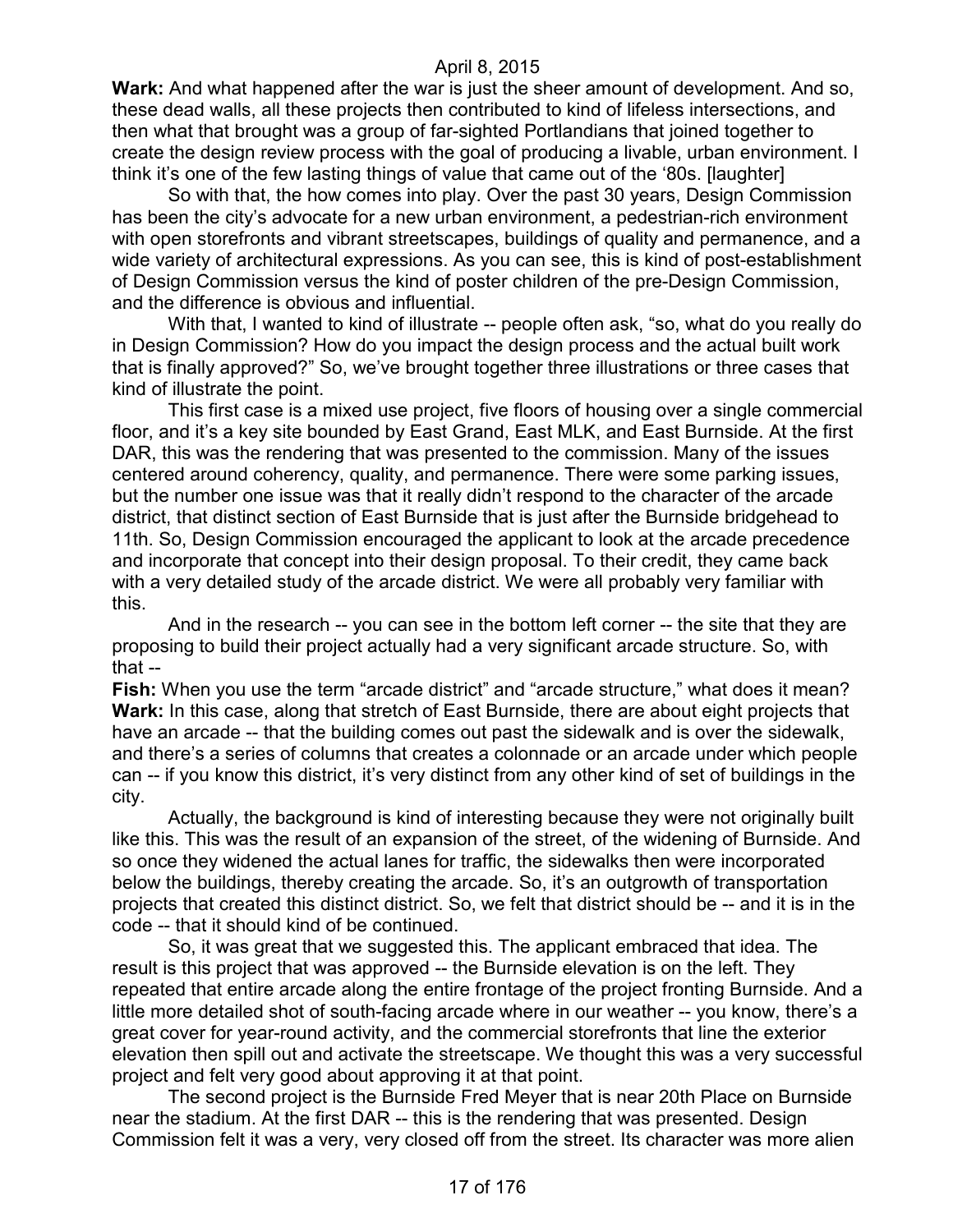to the neighborhood, more suburban in nature versus an urban building, and there were also issues of quality and permanence.

Design Commission's comments were centered around maximizing the transparency and thereby activating the Burnside elevation considering the pedestrian experience of the canopies in this case might be helpful; and then also, look at the adjacent older buildings for the materials in form, which were masonry and character for the most part. After another DAR and some more input, a completely different type of building evolved from the process, one that is extremely very urban and uniquely Portland. And it's a uniquely Portland Fred Meyer at this point.

We went by and took a photograph of it and I have to say, with the addition of these upper balconies that extend their eating and dining areas and meeting place, it's a really successful Fred Meyer at this point. We feel it's very, very good about approving this project.

The final example is the Pearl Marriott. And sometimes, there's the focus on buildings and sometimes a focus on the site. In this particular case, it had a courtyard that was basically auto-filled [indistinguishable] drop off at the center of the site surrounding the building.

Design Commission feedback was the project basically had an urban skin and a suburban heart, and this was basically not acceptable. It was a non-starter. So, the advice from Design Commission at that point was to remove the cars from the center of the site and just make a great open space that all could enjoy.

They came back with that advice in hand, revised the proposal to create an urban oasis, a really wonderful courtyard, and this is the final built courtyard and garden, which is an amenity for -- actually I have to say, part of that -- there is a public court that was a part of this proposal, so it is actually a public park, a public open space that then transitions back into a more private one. We felt extremely good about this project and the impact that we had on this.

To kind of reiterate just how busy it is and what's going on out there, there are 24 Type III cases we looked at. In the height of the 2007 building boom, there were about 22. So, we're up from that. I would say we're in full development mode, full building mode with 26 DARs -- like Tim said -- seven briefings from staff and other entities, and very rarely do we get these but we have two Type II appeals that we reviewed.

I think that the unique part about the development that's going on now is how much we're seeing cranes on the eastside these days. The eastside has come of age, and we just wanted to share really quickly the impact of 12 projects that had been approved and/or are under construction or are in the approval process. Those are entered around the Lloyd District and then the Convention Center hotel all the way down to the Buckman. Those 12 projects range from -- the upper left is the Convention Center hotel, the upper right are improvements to the Lloyd Center Mall, the lower left image is the Burnside bridgehead tower, and the lower right are the goat blocks which is a two-block mixed development.

These projects range in scale from quarter-block infill to the creation of completely new neighborhoods, as the seven blocks -- we've approved the first phase of Lloyd blocks, which is the three entire city blocks. The second phase is underway with the complete four blocks. So, seven blocks of new development. And the numbers are impressive -- if not staggering -- at this point, where this represents over 4.5 million square feet of space, 196,000 square feet of retail, 3300 living units and/or hotel units, and 3400 parking spaces. What's interesting about this is there are more parking spaces than units, which is -- we don't often see that. Of course, that's spread over 12 projects, but.

So with that, the Design Commission powers and duties include -- this is kind of the continuation of "what" -- recommend the establishment, amendment, or removal of design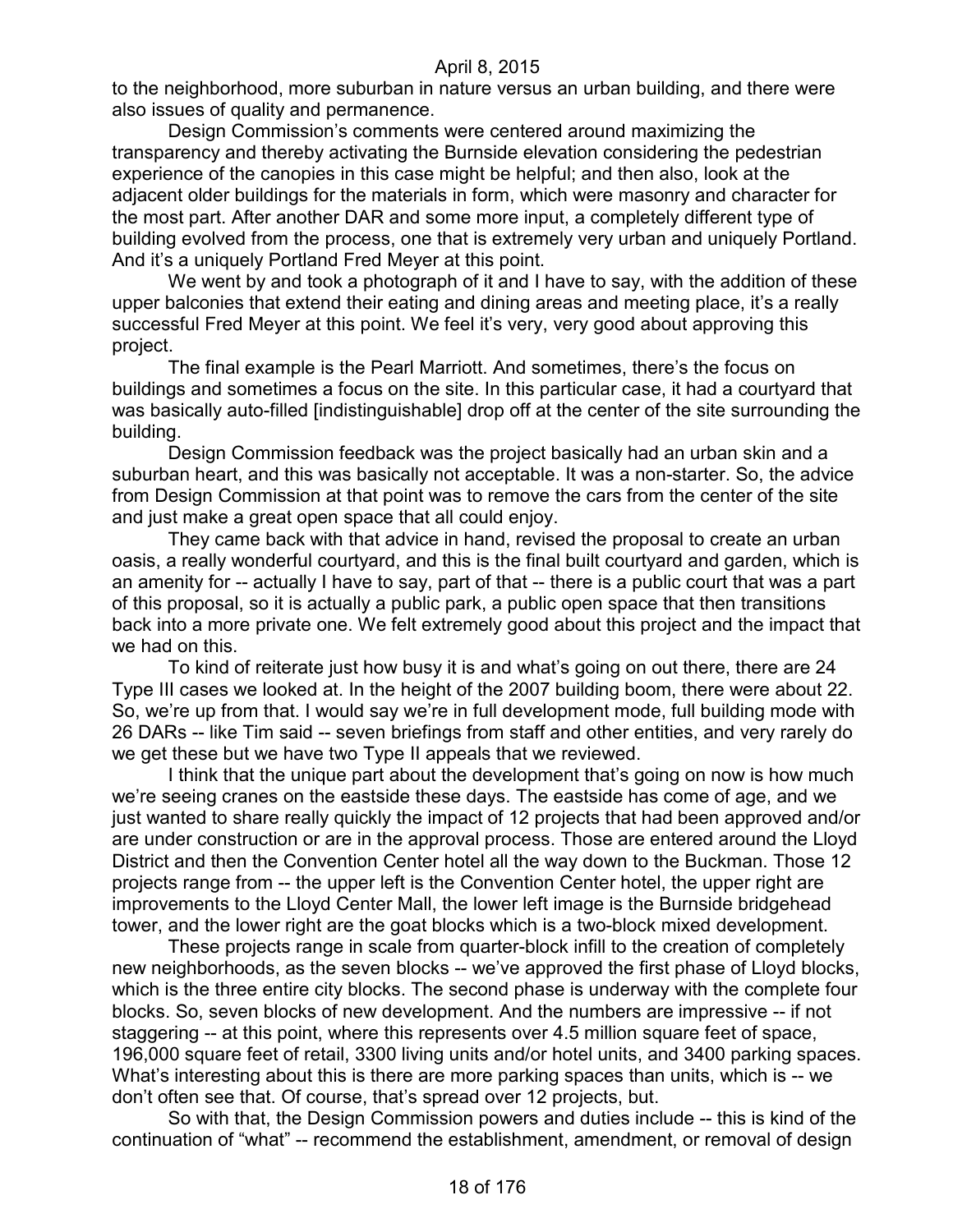district, develop design guidelines, review major developments, review other land use requests, and provide advice on design matters. We actually focused on the last, which is to provide design advice at this point. And these are all -- or some of them are more - have had more attention to date and some are kind of new.

But the first one has been bandied about for several months if not a year or two to expand the overlay zone. The issue with this is -- it probably could be overcome with some smart thinking -- but it's a dynamic system out there of development that has its highs and lows and fluctuations that is dependent on staff -- which is somewhat limited -- and even more so on the Design Commission, which is a static number of seven commissioners meeting on a limited basis on a limited basis every month. So, those two are at odds with each other -- a static system and a dynamic system. So, the issue is how to resolve that. There are several ideas on the table. Nothing has been, has reached any kind of level of consensus at this point.

Second is reconsider the housing bonus. We're seeing a lot of projects that actually go after the housing bonus, and that results in increased height and density which oftentimes overburdens a particular site. And so, some of the thinking is should that focus on the housing bonus actually shift to the specific types of housing that are other than market rate? If there's a bonus, then how can it help the city in different ways to attain a wide variety of housing goals?

Update the community design standards. These are woefully out of date, and I think that everyone would agree from the development community to City staff to the Design Commissioners to neighborhood associations. So, that's something that is worth discussing.

And then a final one that we're really concerned about and want to talk about is reconsider the housing as a ground floor active use. And the reason for that is we're seeing counter to what we're after, which is the ground floor active use relative to transparency and commercial businesses that actually invite people in, have a strong connection between sidewalk and their activities within, and even spill out onto the sidewalk when weather allows. And this is an integral part of the healthy urban environment. What our thought is -- we're seeing within these red zones, which are commercial zones in central city -- that's not always happening. And the reason is because there is an allowance for housing to be considered active ground floor use, and so the result of that are often projects that do the opposite of what our real goals are. And we're seeing more and more of this housing type that are located on the first floor in the midst of thriving commercial areas, and the result is anything but an active streetscape.

This one is on Burnside; this project is on Hawthorne, very close to the Safeway and the activity of Hawthorne commercial district; and this one is newly-completed project on MLK, which is anything like we said but what we want. So the question is, why should we settle for this type of urban condition at the first floor commercial streets and in our central city when this alternative is infinitely better and easily attained? So with that, we have a couple of suggestions.

**Fritz:** Before you move to a suggestion, let me -- is there a particular zoning that's allowing -- where you're seeing the projects?

Wark: It can happen in any zone that allows commercial -- at this point, I believe that's correct. With that, because housing is lumped in with this active ground floor use designation, then it can go anywhere. It can go in downtown. It can go in the Pearl District, as we've seen. And in some places, it's absolutely appropriate. Not every street in the Pearl needs to be a retail commercially active street, and so we have approved many projects feeling good about that. There are key sites along commercial corridors and in the central city, some that -- actually, we've had a review of some that are coming forward that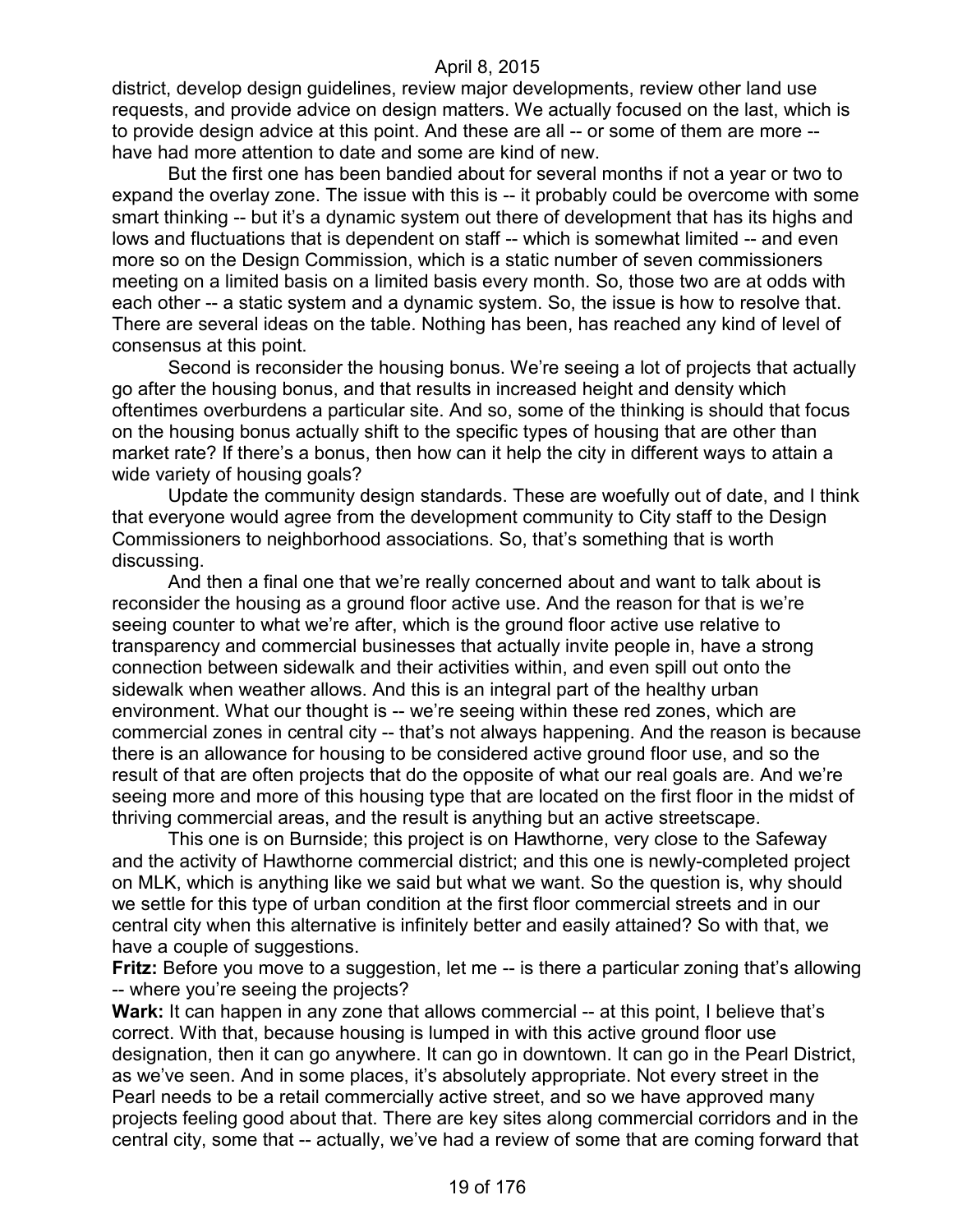will occupy critical components, critical sites in the city with this type of development which we do not feel it meets the goals, the City goals.

**Fritz:** And the regulations don't currently allow the Design Commission to say "no, actually, you have to have commercial"?

**Wark:** Right. All we can do is influence the outside kind of elevation and how that meets the street, but the function within -- behind that elevation, that façade -- is not of our purview.

**Fritz:** Thank you.

**Wark:** With that, there are potentially a couple of actions. And I'm sure that you can come up with others, but the three that we feel are on the table -- you can wait until the spring or summer of 2016 to adopt the 2035 comprehensive plan. At the current rate of development, we that feel dozens of sites could be lost to this type of housing on the first floor, and so we're nervous about that.

We know that the comprehensive plan needs to be methodical -- and comprehensive, obviously -- but there is a component of this comprehensive plan that does warrant our attention. You could accelerate the schedule for completion and approval of the 2035 comprehensive plan, which we're not really sure how feasible that is. And then for something a bit more assertive, consider a moratorium on first floor housing in commercial zones and within the central city. Exceptions could be approved by staff and/or Design Commission where it warrants it. So with that, I'd like to open it up for additional discussion and questions.

**Hales:** Well, let me start because I really appreciate the presentation. This is always a really good, important opportunity for the Council to check in with the commission and our great staff on this important work, and you're doing a huge volume of it right now. So, some of my questions relate to how do we manage the volume. Others relate to the proposals that you've just made.

It seems to me that we have got some -- as you know -- we've got some very large planning projects underway, like updating the comp plan, and some things take a lot of time. Updating our design standards will take some time. There are other issues, sort of exigent issues that are coming out of this development boom like demolition, and this issue of housing is a ground floor use that are relatively discreet issues that, in my opinion, should not wait for that ponderous process to be completed -- and apparently not your opinion, either.

## **Wark:** Yes.

**Hales:** So, I really appreciate you raising this ground floor issue. That seems to me -- just impression here -- the kind of thing that we ought to be able to move quickly on rather than wait for the long, very expensive, very large legislative process that we're in right now to be completed. So, I appreciate you being focused on that issue as well as raising some larger ones like expanding the D overlay or updating the design standards.

Let me bear down on some issues of process, and that is we're hearing a lot of concerns about the volume of application and you pointed that out -- you're dealing with a large number of applications. It takes a long time to get design advice. It takes a long time to get a hearing scheduled. The hearings are long. Not only commission members are being heavily taxed in terms of the time commitment, but so are applicants and citizens there to testify.

In looking at the data that we've been supplied, there are a lot of cases that have multiple hearings both at the DAR stage and at the design review stage. So, what are your thoughts about how can we improve or streamline that process? Should we clone the commission and have two panels instead of one -- you know, a north and south or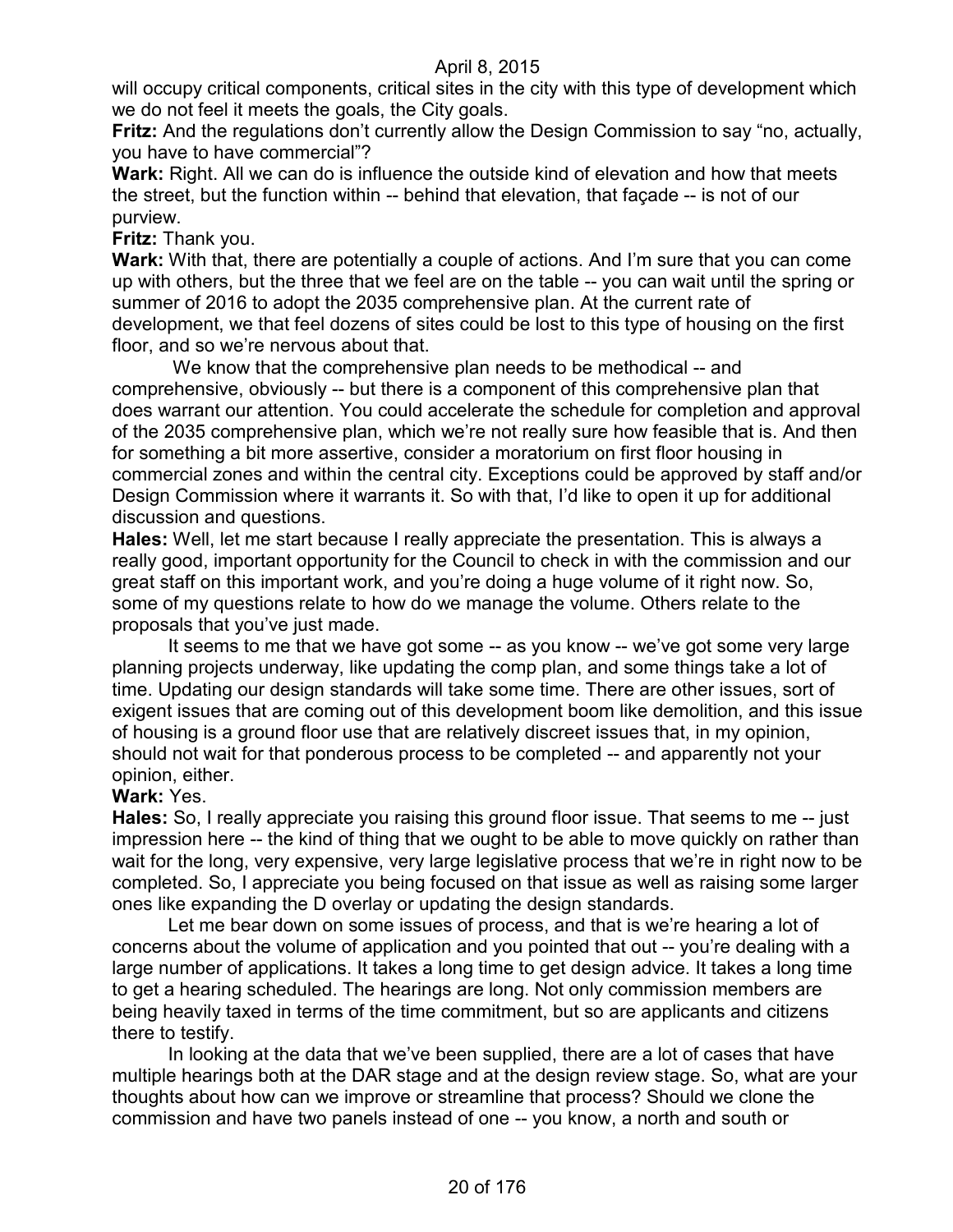something like that in order to give you and other volunteers a break and a reasonable expectation of how much of your time goes into this?

I don't think that this development boom that we're in right now is a one-year affair. I don't think this is a quick little bubble, I think that it's a trend that we're in for at least the next few years. So, it's not like everything is going to ease up for next year. So, it seems to me that we ought to be considering some of these options about process. Again, what can we do with the process we have to maybe reduce the number of hearings? Should we have more than one panel? What else can we do?

I think that one thing that we've already done by and large is that we have a development community and a design community that understands the higher expectations and a lot of the time comes to you with a good proposal to start with, but the process is still working to raise the bar. In fact, the developer of that hotel that you used in your presentation is somebody who has been through that process dozens of times and who nevertheless told me on the day that it opened that the design review process forced them to design a better project, and he really appreciated it.

**Wark:** Oh, great -- hopefully without busting the budget.

**Hales:** [laughs] He was really grateful -- and again, this is somebody who has been through the process more than once who said, "you know, they forced us to reconsider that turnaround and this plaza is great. People love it and we're glad that process work the way that it did." So, you know, you're adding a huge amount of value, but it also is taking a lot of time.

#### **Wark:** Right.

**Hales:** So anyway, a bunch of things to throw at you there. What do you think that we can do about the process?

**Wark:** Let me break it down -- hearing time, case schedule, and D zone expansion perhaps. So, the hearing time -- well, we have made a positive, definite, huge move by getting a timer. So now, we limit -- [laughter] -- so now, presentations of a typical project - single block, partial block -- are limited to 20 minutes. It was very obnoxious at first, but people have now been trained on how to react to the green button, the yellow button, and the red button.

For projects like the Lloyd blocks, which are basically four times the size of a normal project, we have worked with staff and the applicant to divide that into a set of DARs -- Design Advice Reviews -- that focus on one particular aspect of that four block project at a time. So, the first DAR focused on open space, site planning, urban design. The second DAR focused on more of -- what was the second one? The third was buildings, the second was the massing. The third one was more of the architecture. So, with those three DARs, now the applicant feels comfortable moving forward with that massive of a project, but it had to be scheduled on its own particular date separate from other cases.

The hearing times are really a balance of having applicants aware of their time limits now and being more succinct. Also, we've eliminated the overlap between staff presentation and applicant presentation, so that absolutely allows the applicant to have more time to get into the heart of their case.

As far as case schedule and repeat DARs and repeat hearings, those sometimes are a product of -- like I just mentioned -- three DARs for a very large case. Some of it has to do with a DAR coming in -- like the three cases we showed previously today of you know, you're really not close to being a project that's approvable. So, you need to come back in your best interests and show us a project that is approvable, that does address some of those issues that we've outlined in the first case. So there, you might have two DARs.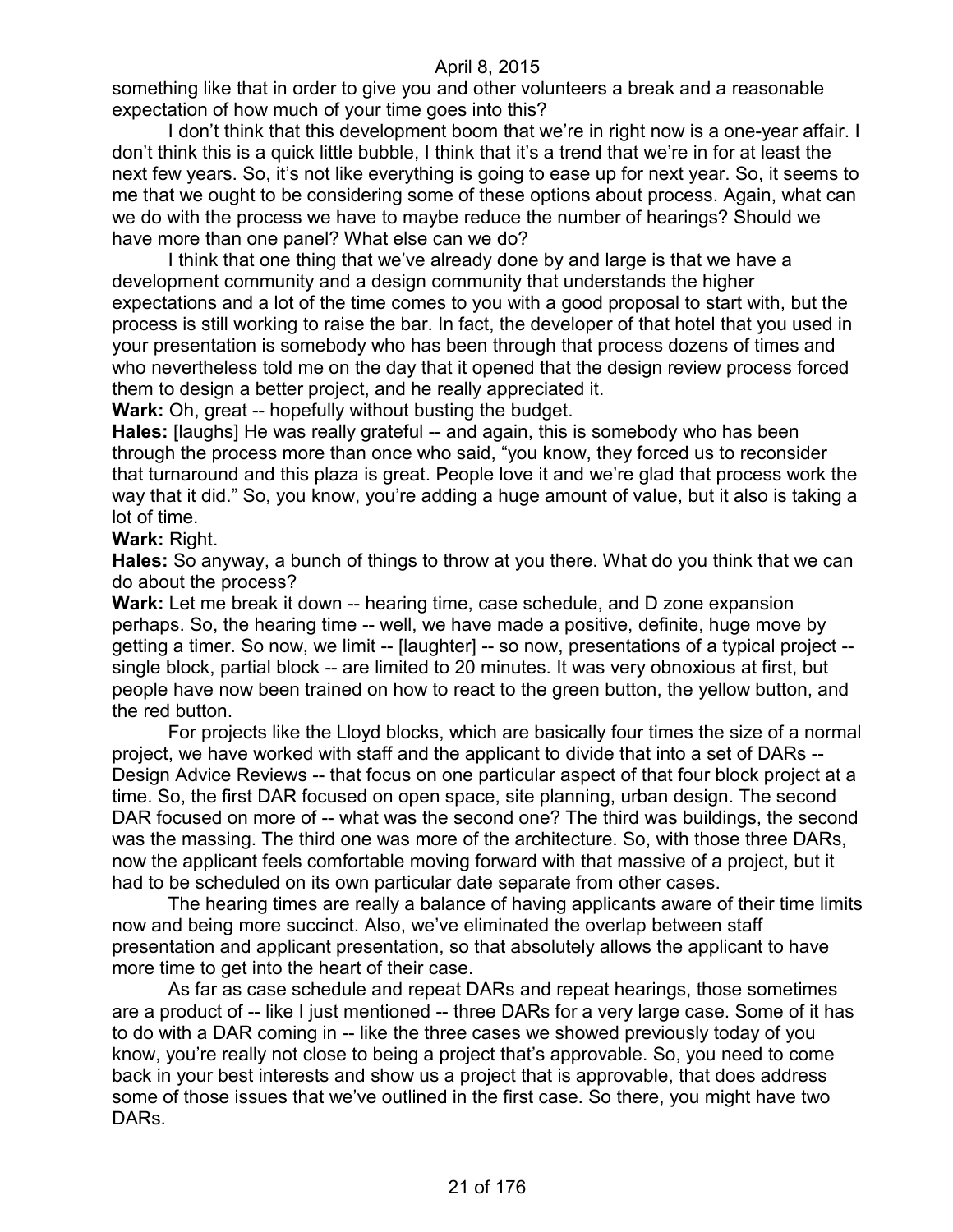A reason case came with three DARs because it was in the Pearl District, they were asking for a height bonus relative to the housing -- so, there was the housing bonus and there was not real clarity on why that was worthy. And then they did prove the case of why it was worthy in terms of the public benefit, so they needed to come back and prove their case to move forward in a comfortable manner with the height and the bonus would be approved.

Sometimes, it's the developer or a major tenant that's reticent to maybe conform or put into the Portland model, much like the Fred Meyer case. So sometimes, it's just knocking heads and the kind of recalcitrant reluctance to -- or it might be that it won't work otherwise for their pro forma, and we're sensitive to that.

I would point out that there are two things here. The City -- with all of the previous projects in the 30-plus year history of the Design Commission -- are now have formed a contract with the City. And their expectation is that people that go before Design Commission now are expected to go through that same rigor, the same design guidelines are applied in the same way. And with that, I would also point out that we I don't think in my seven and a half years on the commission have actually denied a project that wasn't on appeal. And so when we've been working with applicants, every one of those projects have been approved at some point.

So, we are not -- I mean, Ben is a developer, I'm an architect, we're all involved in the development of our city as professionals and that's one of the reasons that we're on the commission, because we understand that process. And we're all involved in that process through Design Commission and our own businesses. So, it would not make any sense for us to be anti-development or anti-growth for the city. We just want it to be in a way that is in alignment with the City's goals.

**Ben Kaiser:** Let me add on that one for a second, Mayor. It's interesting -- and I can't believe I'm going to say this as a developer -- but I think we all need to be more patient in the process. It takes a long time to build a great city, and I think that everybody is getting anxious about schedules and pace. I think that for all of us to collectively slow down and have a project move through the process -- I mean, these are enormous projects coming through. And I don't think that there is anything wrong with the enormous project -- or a smaller project -- when it's within the City's core within the design overlays to go a bit slower.

So, I think that it's the expectation of the community that it may be a little out of whack with what we're all trying to achieve as a city, which is a great city, and that takes time. I think that may be where some of the friction is happening. So, with the timer to speed things up and with the expectation that things take a long time to do in the city, that's OK.

**Hales:** I appreciate that sensibility. We keep these shades down, but it may be today we should have rolled them up because all you have to do is look across the street at the godawful stone wall that led to the creation of the Design Commission in the first place to remember that buildings last a long time, whether they're good ones or bad ones. And so, I appreciate -- particularly coming from you, Ben -- that sensibility that we should take our time to get it right. But if we need to have -- you know, again, I think that we'd lose something in having two review bodies instead of one. I'm concerned about that. So, I would rather make it work with one.

**Kaiser:** We've even spoken about that, and I agree with you, Mayor, that it would be -- I think there may be a divergent views if there's two bodies, I could see them separating and deviating from the collective goal. But I think a larger pool from the same body maybe, so that we -- because we're now, as Commissioner Wark said, we're short staffed right now.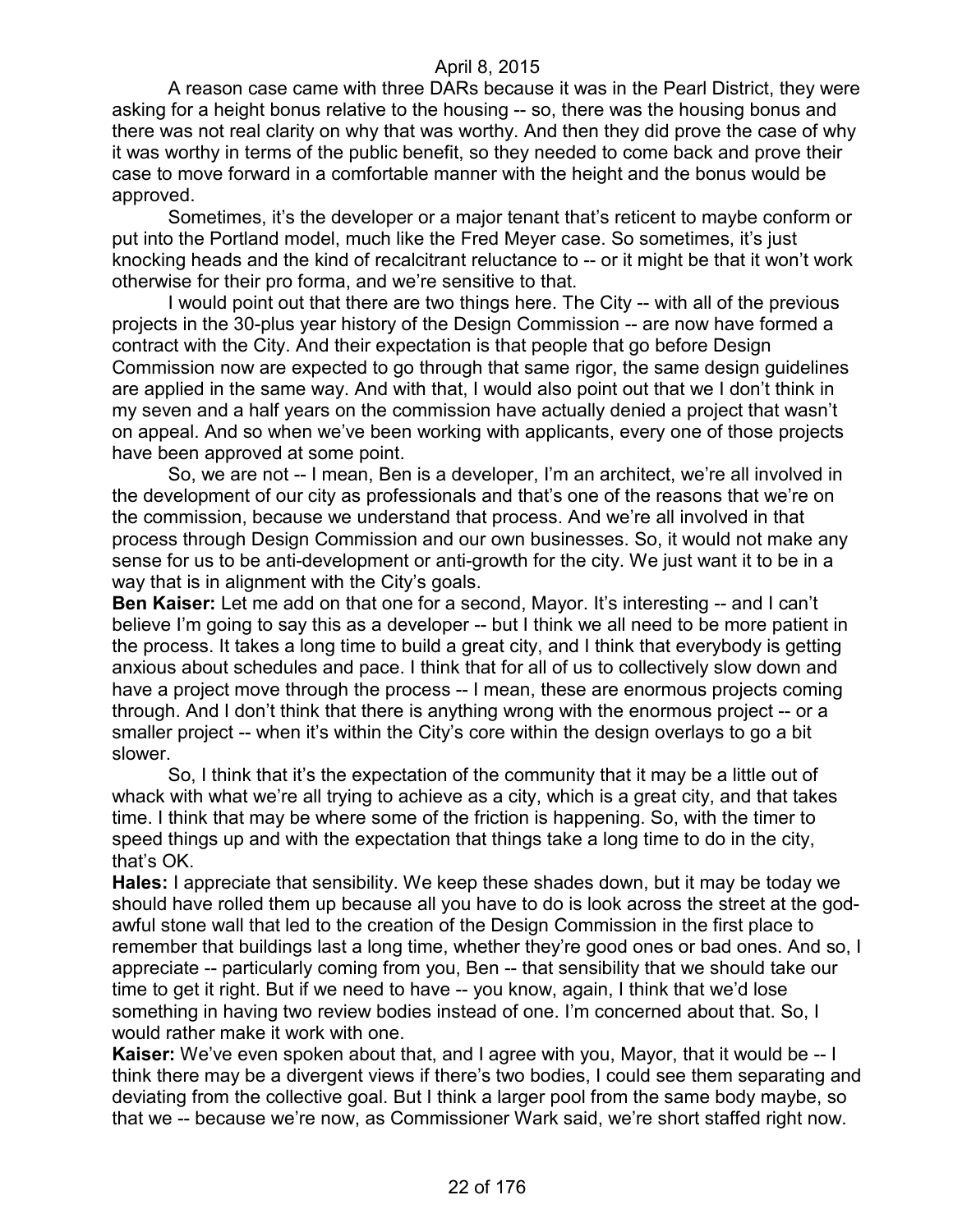But if we had a larger pool to pull from, I think we could accomplish the same -- same board, same mission --

**Hales:** We overfill police officer and firefighter positions in order to maintain the workforce - - maybe we should overfill the Design Commission and the Historic Landmarks Commission for the same reasons. [laughs]

**Kaiser:** And I think then we could have four hearings a month if need be, and be able to not overtax those of us --

**Wark:** We might need a more attractive compensation package -- [laughter] **Hales:** Other questions or comments?

**Novick:** Yeah -- on page two, you say, we're supportive of more design oversight around the city either through the expansion of design districts and/or considering some sort of a threshold that would trigger discretionary design review anywhere in the city for the projects. But before expanding this tool to more situations, the City must first assess the current issues of the D overlay zone. Understanding you think that this is a second step, do you have some ideas as to where we might add design overlay or what kind of criteria you might add -- thresholds you might add to trigger discretionary design review? **Wark:** I believe in the comprehensive plan there are some areas in southeast near OMSI that are being considered to be included in the D overlay zone. I think maybe some - either commercial corridors or commercial nodes that become centers. I know when we did the master plan approval of the Interstate corridor, there were designated nodes at Killingsworth, Interstate, and other intersections that would warrant additional design scrutiny because they actually were given more height and density.

So, whenever height and density match up -- with that benefit, then the carrot and the stick, so to speak -- and that was one of the things that helped Design Commission be created, was there was a benefit relative to the process that you would have to go through. I think those two things could be considered in the partnership.

**Kaiser:** And potentially also community-led efforts. I think if the neighborhood associations knew of the benefits of having the design overlay, they would maybe even ask for it. And we've heard murmurings of communities wanting a design overlay to kind of limit the design opportunities and the decisions at the street level. So, I think if we -- even as a City -- educated as to what I think design review means for communities, I think there might be a path there as well.

**Wark:** And to augment that -- obviously, the D zone can't be expanded to all the white zone that was in that map we showed, that would just be untenable. So, the kind of other leg of the stool is for the community design standards to be updated. And as you said, Mayor, that does take time.

But what we're seeing and hearing is the pressures of the development on the neighborhoods is becoming more and more intense, and neighborhoods are less and less satisfied with it in some ways. So, how do we strike a balance between growth as a city, and retaining the sense of neighborhood that we so embrace in our city?

**Fish:** I have a comment and question. The comment is on the Marriott slide that you showed -- I mean, bravo for the outcome in terms of that little plaza. It really is stunning. But I know that there are people that either love or hate the canary yellow color scheme. And in light of the emphasis you placed earlier on context, what was the thinking of the Design Commission on the canary yellow color scheme, particularly in the context of the buildings that are around the Marriott?

Wark: Right. That's a very good question, because that was discussed at length. And I think what the Design Commission strives for is to not be too limiting, not to be a repressive regime so to speak in terms of creativity for design applicants. And colors can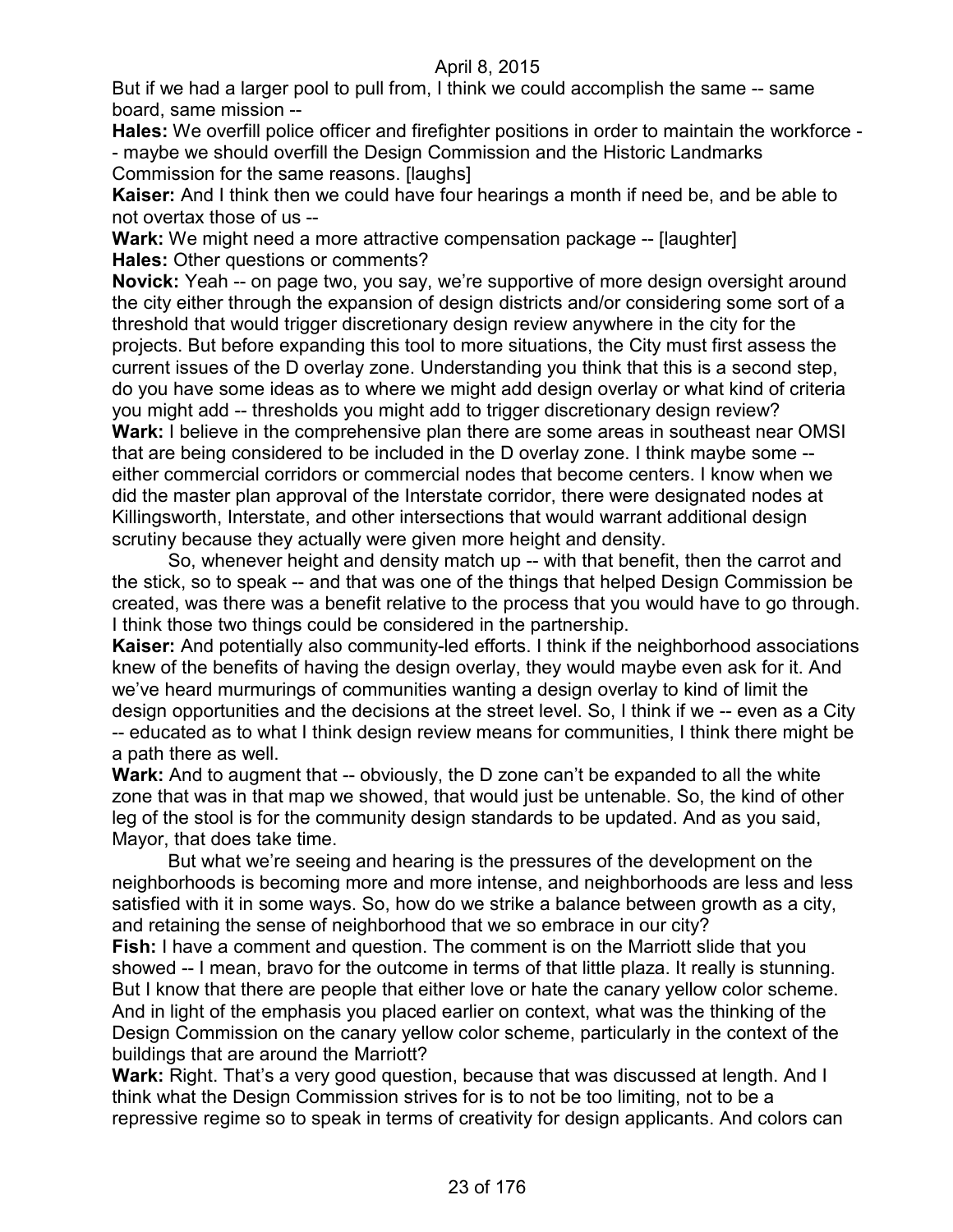change over time. And so, if the Marriott tired of yellow, they could go to bright orange or bright green at some point in the future.

**Fish:** Dear god, let's not encourage that.

**Wark:** So colors are maybe more ephemeral, let's say, whereas brick and stone and things like that are more permanent.

**Fish:** Good point. So, the question is really -- I'm going to address to Ben -- so, you've raised a concern about ground floor residential in a commercial district. And assuming developers are rational people, why would a developer put ground floor residential? What is it in either the financing of the project, pro forma, or the return on investment that makes ground floor residential attractive? And to the extent that we were to prescribe you couldn't do that, does that have any unintended consequences on financing or long-term operations, including does it require a developer to consider sort of long-term stewardship around the commercial space that's different than what they would normally do around residential?

**Kaiser:** Great question, Commissioner. First, the developers aren't rational. [laughter] And we've spoken a lot about this, and I think that one opportunity is -- and we've spoken with a lot of applicants about this option -- is to design and construct them so that they can be - in the future -- adapted to accommodate the commercial ground floor. In other words, have the ceilings a little bit higher and having ADA access. Because we all acknowledge that in long strips where there is no adjoining commercial, we would be hard pressed to demand that they have empty commercial for five, 10 years -- who knows the window there. But if we have buildings that can accommodate the change in the future, we think that's pretty palatable to both the Design Commission and the development world. So, I think that that would work well on many strips that we see.

**Wark:** And a project type that has been successful -- there are very few of them -- Streetcar Lofts is an example of this where it's a live and work unit in its true sense, and where it's a business that operates on the first level and then there's loft that is where the resident sleeps and lives, and so you get the best of both worlds. As a compromise, we would probably very much support that idea, where you could have housing and commercial space in one -- and/or commercial space. So, the issue with what we've seen with a lot of the proposals of housing on the first floor is they're not -- it's not realistic to expect someone to tear out 10 units to create some commercial space with all the restrooms and kitchens and infrastructure unless something really magnificent happened to the retail rates versus housing rates. So, that's an unknown as to whether that would ever happen.

**Fish:** I like your idea about adaptable space, that makes a lot of sense. And I'm reminded that in some affordable housing development the City has funded, with the best of intentions, we've built in the commercial space on the ground floor but it's very slow to lease up. So at some point it's a laudable goal, but someone is picking up the tab on underutilized space where perhaps we were somewhat ahead of the market, even though it was at the right location and the right concept. So, I think that's the balancing part. **Hales:** And again, I'm glad that we're having this discussion now -- obviously, we need to continue it. We may need to -- we will, most likely, change in the comp plan which pieces of ground in the City of Portland are zoned for housing strictly and for commercial or mixed use. And I think that your point is we need to get that right. So, don't zone for mixed use where we don't mean it but where we do zone for mixed use, get it. **Wark:** Right.

**Hales:** And so, we've got two jobs to do. One, sort of stop the bleeding in terms of the underutilization of mixed use zones now, and then get real about "come on, it's not going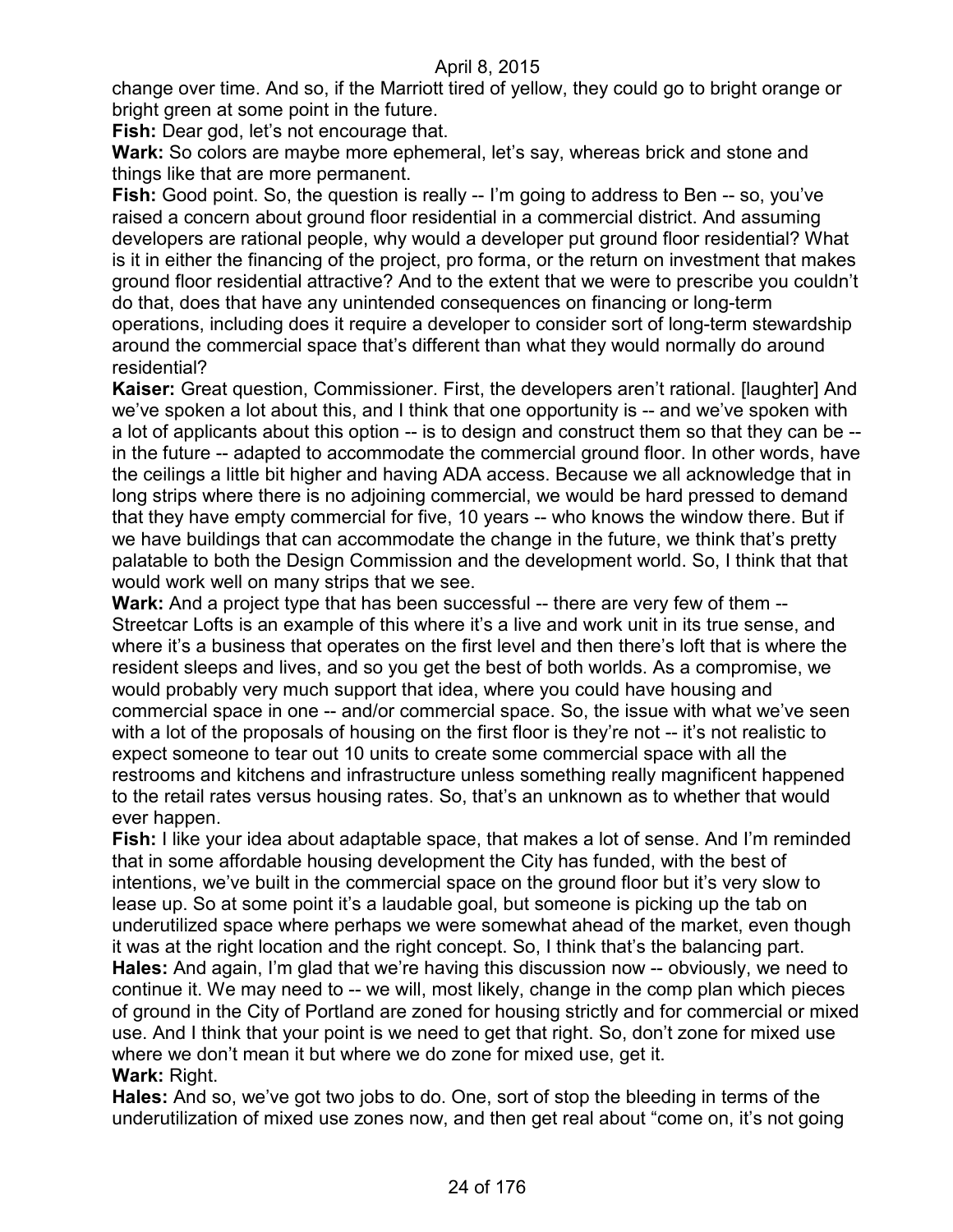to be reasonably feasible any time soon to get ground floor retail there so do we really mean it when we say that this is CM or EXD?"

**Fish:** Right. One of the things, by the way -- and you know, I don't understand your business, I guess -- but one thing I wondered is, if we were intentional and we created, say, condominium spaces in a lot of the ground floor commercial space, in some cases, it's ahead of the marketed and in some cases it's in developing areas. My guess is that an enterprising financial person might look at that and say, I'm going to buy a package of these thing and retain them because at some point, they're going to be -- **Wark:** Sure, plan for the future. Yeah.

**Fish:** And you get them at a beating down price. But you know, as the neighborhood gets built out, these spaces become attractive. Think about Gray's Landing. Once upon a time, you would think well, that commercial space in South Waterfront may be slightly on the edge. Well, now it's in the thick of things.

Wark: Right. And that's the part about how the city grows and allowing for that to be active once it all fills in.

**Kaiser:** And beyond Commissioner Wark's examples, I think in my opinion MLK is one of the most critical stretches. It has many projects coming along it with ground floor residential, and if you drive from north of Fremont, you can see four or five, six examples where the city -- where the streetscape is just being stalled. And that will be for 50 years. And there's nothing that we can – particularly along MLK, where we've been struggling to reinvigorate that stretch and get it to be a commercial zone. There's many examples of residential on the ground floor. There are venetian blinds pulled permanently and even to the extent of bushes right at the streetscape. So, that I think is probably our most critical things to speak about in the coming months is to how to resolve that going forward for the city.

**Novick:** One question on the concept of requiring that the ground floor space be convertible to commercial later on. Are you envisioning that at some point in the future we might say, "OK, time's up, now you have to convert it to commercial" and kick people out or just the fact that it would be convertible would be enough?

Kaiser: Great question. I think that that would be market-driven, actually, Commissioner. I think that as things fill in around it -- as Commissioner Wark says, as the rental rates match or exceed that of the residential rates above, I think it would be beholden on the development team to take it on themselves regardless of pressure. I think the opportunity there would give -- and it's flexibility for any building going forward -- it would be a great thing to have as a city as it inhales and exhales over the next decades how to accommodate these commercial strips.

**Hales:** Thank you for a great presentation. This is always -- it's not hard to get us started on this subject, as you can tell. We do need to take testimony, and we have a bunch of people coming here for a day of service proclamation here shortly, so we'll move on into public testimony and look forward to continuing the discussion with you as the volunteer leaders. Thank you very much. And Commissioner members, thank you. **Kaiser:** Thank you.

**Wark:** Thank you all.

**Hales:** OK, let's take folks that are here to speak on this item, Karla.

**Moore-Love:** I have 10 people signed up. The first three, please come on up. **Hales:** Good morning.

**Paddy Tillett:** I'm Melinda this morning -- she had to leave early, so I'm Melinda. **Hales:** Oh, alright, Melinda. [laughter] You can proceed, Melinda Tillett, or whoever you are.

**Tilley:** We are here on --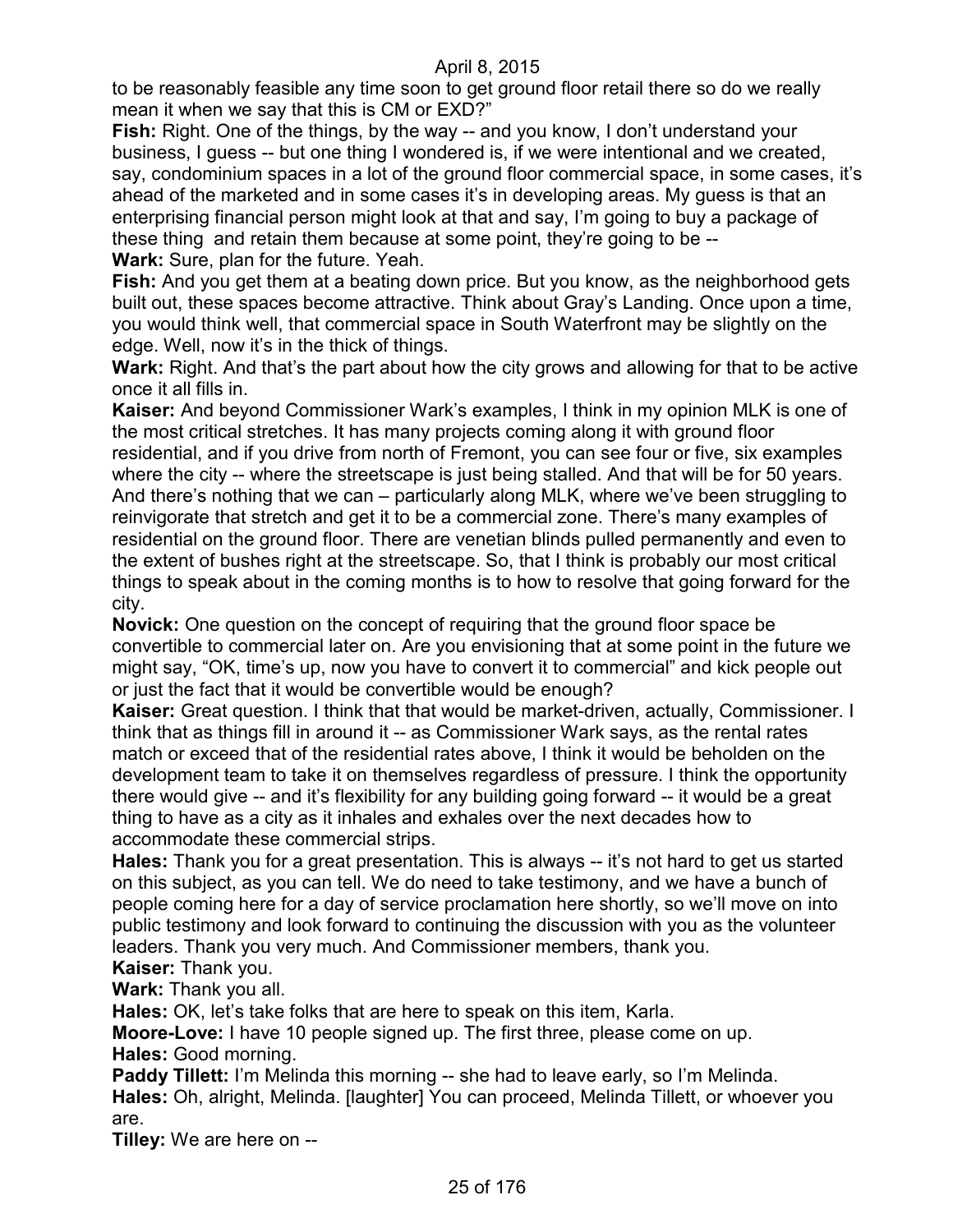**Hales:** Put your name in the record, Paddy.

**Tillett:** Paddy Tillett, the Urban Design Panel.

**Hales:** Thank you.

**Tillett:** The Urban Design Panel -- many of you will remember the AIA urban design committee which advised the City staff on planning and design for many years, and we recognized it was much more valuable to the City if the design profession spoke with the combined voice. So, now we've formed a panel between the American Institute of Architects, the American Planning Association, and the American Landscape Association local chapters. And all of the advice and letters and so forth are approved by the boards of those so that we really do speak for the design professions.

We recognize many of the problems that David outlined with the design review process and the difficulties encountered. We met with the Design Commission last May to lay out our concerns and some proposals to how we might improve things, and subsequently, we co-sponsored a City Club Friday Forum on that subject followed up by a meeting of the Center for Architecture, which was attended by over 30 City staff, Design Commission members, and other professionals to further this understanding. And so, we have arrived to a point today with a letter -- which I think we've submitted to you -- which covers some of the key issues, which my colleagues will cover.

**John Spencer:** My name is John Spencer, I'm a member of the Urban Design Panel representing the American Planning Association. And I think we're here to say and to support the design review process itself in the City -- and we're all professionals here, we believe in the process. I served on the Design Commission for 11 years myself. But we're also here, I think, to reinforce and restate some of the issues that you already have been talking about, and we have some ideas about how we can proceed as a community and with -- and offer the assistance of the Urban Design Panel to help in that whole process.

Some of the key issues you've already touched on, like the lengthening time it takes to get through the design review process. A lot of that is due to just the sheer volume of work. There's a lot of pressure on the Design Commission, there's a lot of pressure staff, and when these meetings go on for a long period of time, there's pressure on applicants and pressure on the public that has to sit there and wait for their time to testify. So, there needs to be I think some work done on figuring out how to streamline that process.

We think part of that could be perhaps some refinement about the clarity of the three kind of steps in an approval process. There's the step, which is the pre-application conference, which is kind of getting the whole thing started. There is the design advice request process, and kind of the level of detail that's needed there, and then there is the actual design review hearing. We think that there could be maybe more specificity or more elaboration on the expectations of what's happening in each one of those processes, and we think that that would approve things as well.

We're concerned about the community design standards -- as was discussed - both the need for them to be updated, but we hear a lot of cases where if the developers are in a certain place where you have the choice of the community design standards and going through a Type II process, the choice is community design standards because the bar is not as high. So, there's a real need, I think, to address the community design standards in that way. All of these issues kind of result in being consistent quality of the development.

Two other final things. The idea of the expansion of the design review is something that we think is really important to discuss, and it's really the capacity of our system to handle the issue. And finally, we think that it's probably a good time to review and perhaps update and revise not only the community design standards, but the design guidelines. They are 20 years old. The last time that they were fundamentally reviewed was when I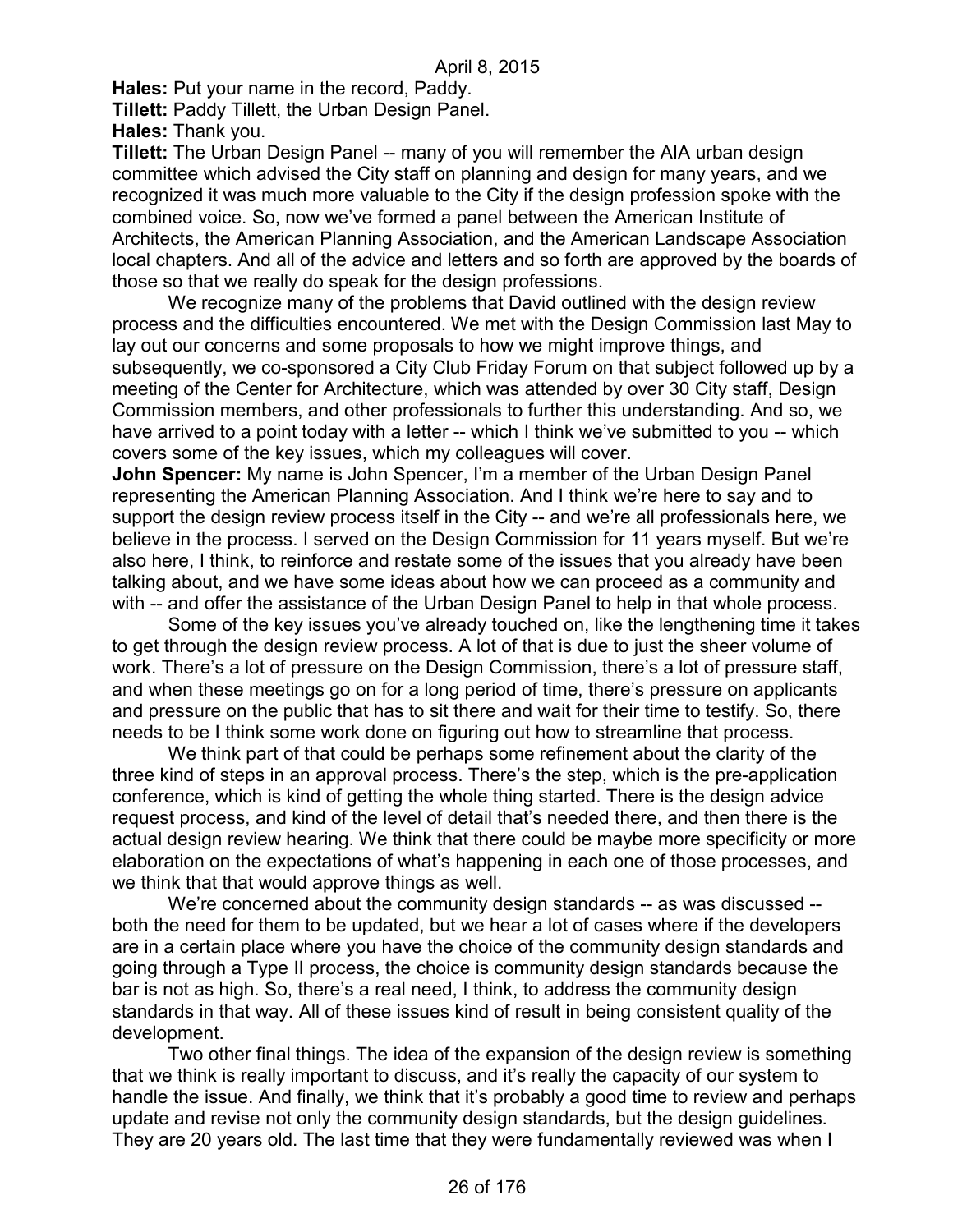was on the commission. Probably needed to be simplified and made more up to date. We think that that's another exercise that is very important.

**Hales:** I hope that we can call on you as leaders to help with that.

**Spencer:** We are offering our assistance.

**Hales:** Thank you.

**Stefanie Becker:** I'm Stefanie Becker, I'm also on the Urban Design Panel, and I'm a member of the American Institute of Architects and former AIA president in Portland. So, I'm going to be very succinct and reiterate the things John said and David stated earlier.

We're very much in alignment with the work that the Design Commission already is starting to do. They've been aware of these problems and they're on top of those, but we want to support that and we want to commend them for the work that they and the staff have done to date. Getting a timer is incredibly important. Keeping people on those limits and being able to help projects get through the process is critical.

Our first recommendation is to rewrite the purpose and requirement of the design review. The Lloyd blocks example that they gave was a wonderful model, but it's not very clear for applicants what the subject of each design review will be. So, starting at the large scale, looking at the urban design scale, and refining as you go through the DAR process and then really talking about the finer details of the design in the final design review and not going back to large scale issues -- like where loading docks are and entry to buildings are -- is really critical to the way that we work.

Our second recommendation is to hold the bureau, Design Commission applicants, and the public to specific time limits -- and you've talked about that, Mayor Hales, and the Commissioners talked about that, so I think that's clear and we applaud them for the efforts to date.

Updating the design guidelines is something that we think is really crucial to the process and to increasing the efficiency of the reviews so that the applicants are clearly aware of what the guidelines are, and that the guidelines are serving the city the way that they should.

And then laying out the process for expanding the design review. While this adds work to the Design Commission, it's clear that there are communities in the city that need to benefit from the work of the Design Commission. Thank you.

**Hales:** Great, thank you all very much. Appreciate your help. Next three, please. OK, Mr. Walsh, I think you're first.

**Joe Walsh:** My name is Joe Walsh, I represent the individuals for justice. Just from a citizen's point of view, there's an elephant in the room that nobody has talked about, and that's the Portland Building. What happened with that? Since we're talking about the design. It's going to cost this Council -- it's our understanding -- either \$100 million to fix it or tear it down. And you have to do one of the two soon, or it's going to fall down. Or somebody is going to get killed on the eighth floor. Or an elevator is going to go through the roof.

If the design -- and this report is a really good report, and it sounds like things are going really well, except I'm reminded of the Portland Building. I'm also reminded that we have a housing shortage in Portland. A terrible housing shortage. And affordable housing and low income housing. And I don't like the term "affordable housing" because it's a misnomer. So, let's talk about the low income housing.

So, if you exclude housing from the lower levels of your construction, you're making a decision that it looks good, and it kind of fits in with the environment, but those people that are waiting to get into housing -- too bad. We want it to look nice. And that's my fear, that this city is on a path to look nice. It's not Portland, Portland doesn't look nice. Portland looks interesting. Exciting. Progressive. It doesn't look nice and neat. And I don't want that.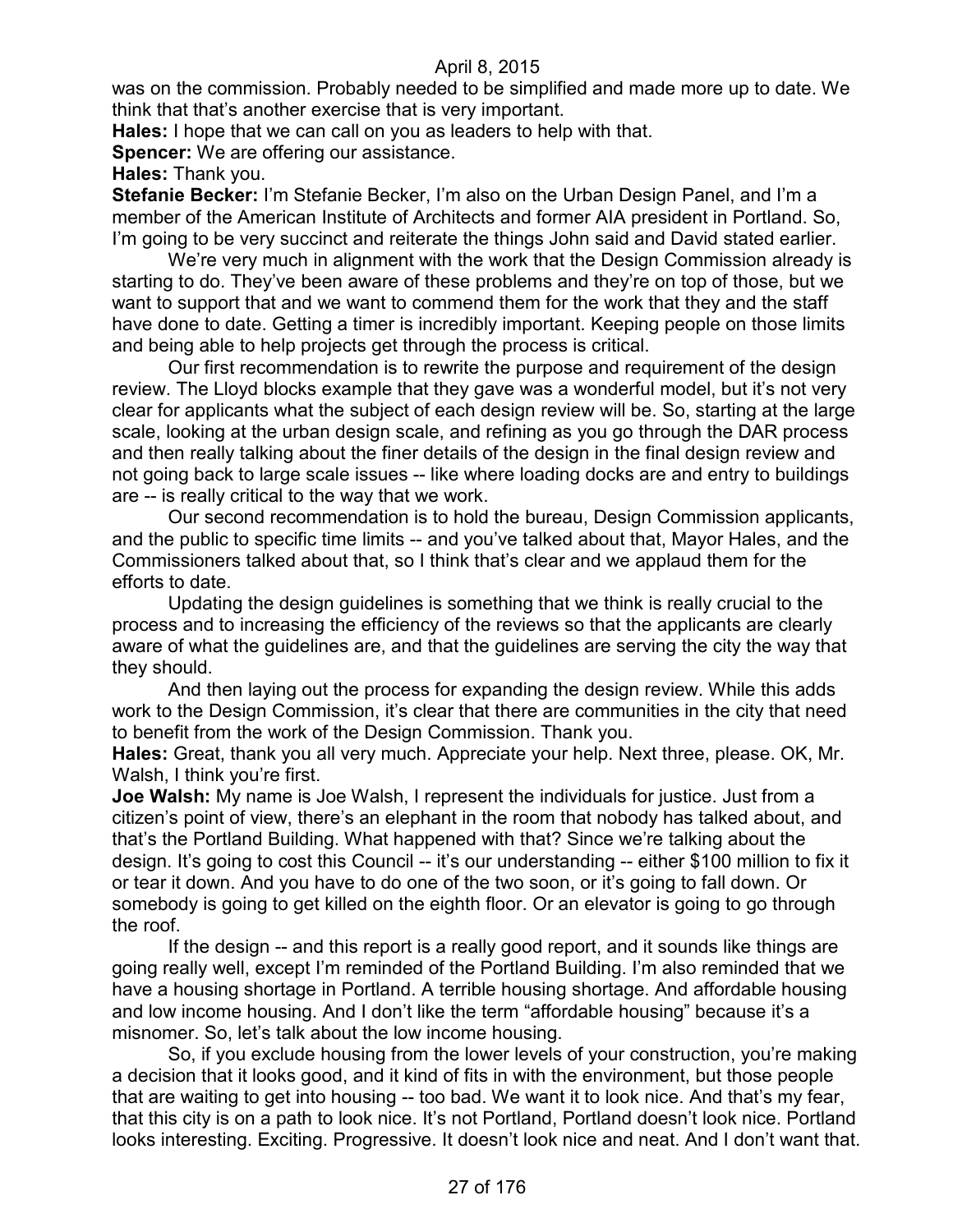And I get the feeling that this commission -- just from the citizen's point of view, looking at it from a distance -- that this is the way the process works. A developer comes in and says, "this is what I want to do." The commission says, "maybe you shouldn't paint that canary yellow because it wouldn't look so good" and the developer says, "but we want to do it" and the commission says, "OK." Because in the testimony -- if I understood it -- no request from the developers has ever been denied. That makes me very, very pissed, when people are not denying anything. Thank you.

**Hales:** Welcome, good morning. Go ahead, whoever would like to go first. Good morning. **Susan Steward:** I am Susan Steward from BOMA Oregon. I represent over 43 million square feet of commercial office space. My board has asked me to come and talk to you, and it's going to be a little different than what you have heard this morning. In in my perfect world, my board would be sitting here sharing concerns with you, but overwhelmingly the concern is if they express concerns to the Design Commission, they may face retribution in the future. So, I'm the lucky one who gets to come here and share a few of their concerns this morning.

There were a lot of them, I pulled six. You have it in front of you, but briefly, design review needs to only be if the design meets code. Apparently, there are two clauses -- C2 and C5 -- that gives the commission broad judgment. The group feels that these should be removed from the code.

Oftentimes, commissioners push for higher design quality. It's not always practical and certainly is not financially feasible. Commission members should be more specific in their feedback, and I quote, "just make it some place that I would want to go." End quote. Commissioners often ask for things not in their purview. One of them -- in discussing the art and projects -- talks a lot about the cost and the comparison with the amount of art in the public buildings, entitlements, zoning, FAR, height -- these need to be non-negotiable. Developers need to know what to expect before they plan their project.

And finally -- this was discussed a lot -- some meetings have lasted over eight hours. In Seattle, their meetings are one to two hours, and overwhelmingly the group thought that if staff had your input, this would probably not be an issue. Thank you. **Hales:** Thank you very much.

**Fish:** Susan, can I just ask you -- I've been looking at your testimony, and these are not -most of your comments are not particularly radical. You're on behalf of your industry, you're raising concerns, statutory interpretation, which is within your purview. But you began by saying that some of your members felt that there was a risk of retribution. Is there a history of that, or is that just an abstract concern?

**Steward:** My understanding from conversations is that there is a history of that, and I mean, they sent the messenger.

**Hales:** We won't shoot the messenger.

**Steward:** I appreciate that. [laughs]

**Hales:** Thank you. Good morning.

**Dave Otte:** Thank you, Commissioners. My name is Dave Otte, AIA, and I apologize -- I'm going to read this, because this is too important to just wing it.

I am speaking to you today on behalf of the Portland chapter of the American Institute of Architects. Serving as their president for 2015, I'm honored to represent the local membership of 1100 advocates for a better-built world. Our job as architects is to design great spaces manifested through a delicate balance of context, program, budget, schedule, taste, and code. The code and its relationship to the design review is what I would like to address today.

Commissioner Fritz recently released a memo about the design review and the relationship to the code. They got a lot of people talking. I won't go over the details of the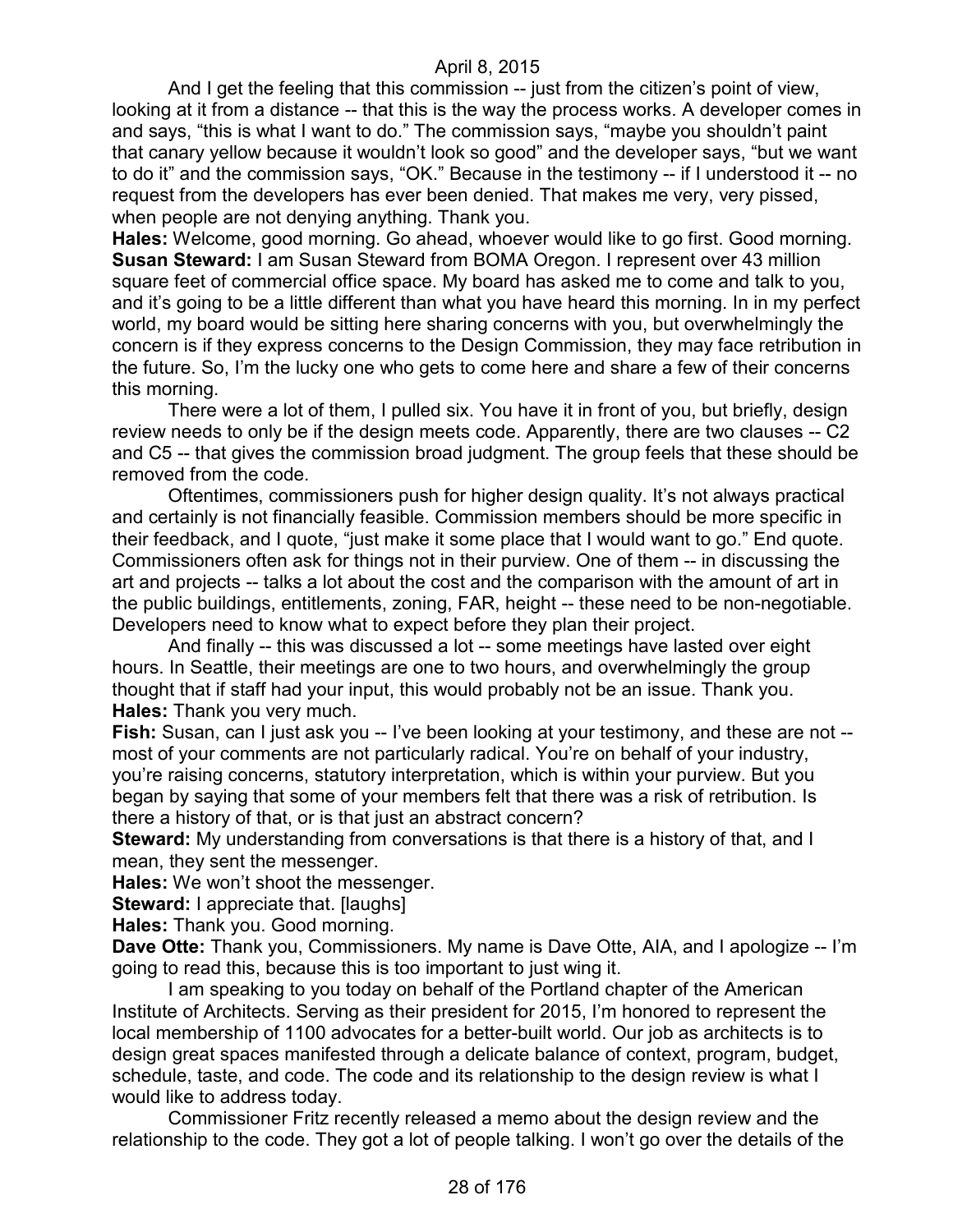memo here, but in essence, she urges a hard line be drawn between design review staff and applicants -- mostly architects -- applying for design review. Commissioner Fritz advocates for quality design, compatibility, and the preservation of natural and historic resources over the idea of density at all costs. We couldn't agree more. However, the issue is not design review whether it comes to the perceived battle between compatibility and density or the perceived battle between neighbors and applicants, it is the zoning code.

We are concerned that this memo creates confusion with what is allowed by right versus what is discretionary. Despite the clear distinction between the letter of the law and more subjective parts of the code, we take issue that Commissioner Fritz's apparent solution to better design is making it OK to say no. The end result of a public agency that's encouraged to say no is a dynamic that assumes few common goals between applicants and the neighbors and in effect, encourages the applicants to skip the discretionary design review process all together in favor of the prescriptive part of the code known as the community design standards.

The standards result in predictability, they result in efficiency, and they result in clarity, but rarely if ever do they result in great design. More fundamentally, the standards do not reconcile the perceived disconnect between compatibility and density. Creative and discretionary design is precisely how we can provide compatible density.

Rather than trying to draw a line between density and compatibility, the AIA urges you to promote great design and compatible density by providing more resources to design review so we can encourage a collaborative approach between applicants, staff, and the community. Specifically, more qualified staff are needed under Tim and Kara to provide the support needed for them to guide their heavy workload and ease their backlog in a meaningful way. They need more resources to get to yes with better design as the end result.

We need our leaders to value great design. We need you to be ambassadors for a quality built environment, and we need you to want more than the lowest common denominator, known as the community design standards. We need you to support architects as we raise the bar through a discretionary design review process to achieve compatible density. Finally, we need you to see Portland's architects the same way as you see the others -- as local experts who want nothing more than the best for our city. Thank you.

**Hales:** Thank you very much. If you haven't already done so, could you provide us a copy of that testimony? Not necessarily now, but sometime soon.

### **Otte:** You bet.

**Hales:** Thank you.

**Fritz:** Mr. Otte, thanks for giving me the opportunity to clarify. My memo was about land divisions, it wasn't about design review. I have since sent out another memo to clarify that. I do, however, agree that occasionally the answer can be "no" in discretionary reviews. So, there is -- as you've heard, the Design Commission always tries to get to yes, and sometimes that takes many iterations. I appreciate the partnership of the AIA and the Urban Design Panel for helping design projects that can get to yes, but I do think it's important that when we have a discretionary land use review, it's not an entitlement. There should be an opportunity for Design Commission or a City Council to say, "actually, no, this does not on balance meet approval criteria." But thank you for letting me clarify my memo was not about design review.

**Otte:** May I respond?

**Hales:** Please.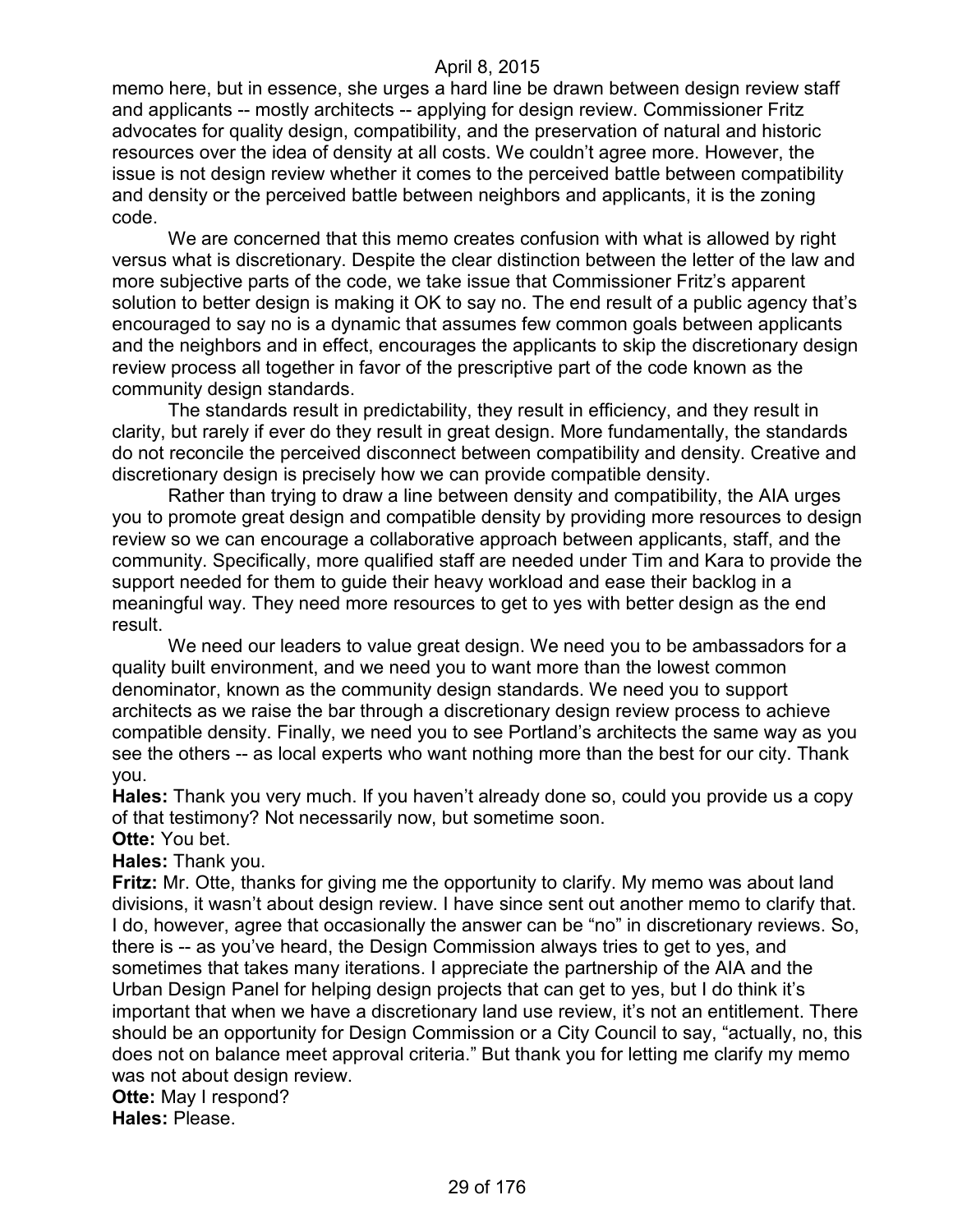**Otte:** What I would like to urge you to consider is -- as we move forward with 2035 and the comp plan and the community design standards -- if those community design standards aren't brought up to a better level of where they need to be, that is going to be the default. So, when you create a culture of no, developers are going to go to the standards and it's going to be a losing situation for all of us.

**Fritz:** I totally agree. And let's be clear, I'm not creating culture of no.

**Otte:** OK.

**Fritz:** I'm just saying that the public interest is what's at stake in discretionary reviews. **Otte: Thank you, Commissioner.** 

**Hales:** Thank you. We appreciate your partnership with us on this.

**Otte:** Thank you.

**Hales:** Good morning. Mr. Jansky, go ahead.

**Andrew Jansky:** Thank you, Commissioners, Mayor. I'm Andrew Jansky. I served on the Design Commission for eight years. It was an enjoyable term of service. We started with the boom cycle and had eight hour meetings and ended with the bust cycle where meetings were canceled. So, I kind of experienced everything. I was a member at large for a while, and I was looking out for the neighborhood interests.

From my experience, the Design Commission and review system typically works well and projects come out better after they've gone through it, and the examples that you saw earlier were excellent examples. How long it takes to get through the system? I was one of the ones on the commission when the Burnside Fred Meyers was first presented and I remember people saying that it's a suburban design put in the city. It takes a long time to get through the system, but the project is a lot better.

One pillar of our system is the neighborhood association and how it fits into all this. They're good intentions and it's worked well in the past for the community to express their voice. But there are some recent examples where it's really not the case. You know, I just feel like neighborhood associations are small groups of people that are talking about things and they can typically grow in size around an anti-cause -- anti-density, anti-dogs, antiparking, anti-bikes, anti-laughing kids -- you pick it and they're going to try to get together to block something.

The best examples at Design Commission were when we told them to go back and work with the neighborhood association and try to come up with a solution. When they came back, the project was a lot better. But what I've seen lately is the polarization of some of the neighborhoods really starts really low and then they get together and they form an opposition that sometimes doesn't work with the development team. And I think we've seen several examples recently.

So, what I'm suggesting is that the City staff in these smaller forums encourage the neighborhood associations to be more accommodating, to actually work with the things that are coming down the pipeline instead of just opposing it. The solutions will be better instead of saying "no" at the lowest, lowest level. And it's usually just a couple people that catalyze this opposition. If we had have staff say, "no, no, we need to be accommodating for other people's opinions, let's work this out" from really like the grassroots level -- that's my point.

**Hales:** Thanks very much.

**Novick:** Just a comment. I mean, I agree, it seems to be a lot easier for people to coalesce against anything than for anything, but I do have to say that laughing children have posed a huge problem in the city recently and I understand the opposition to it. **Ilaughterl** 

**Hales:** We've got to deal with that! Mr. Waxman, good morning.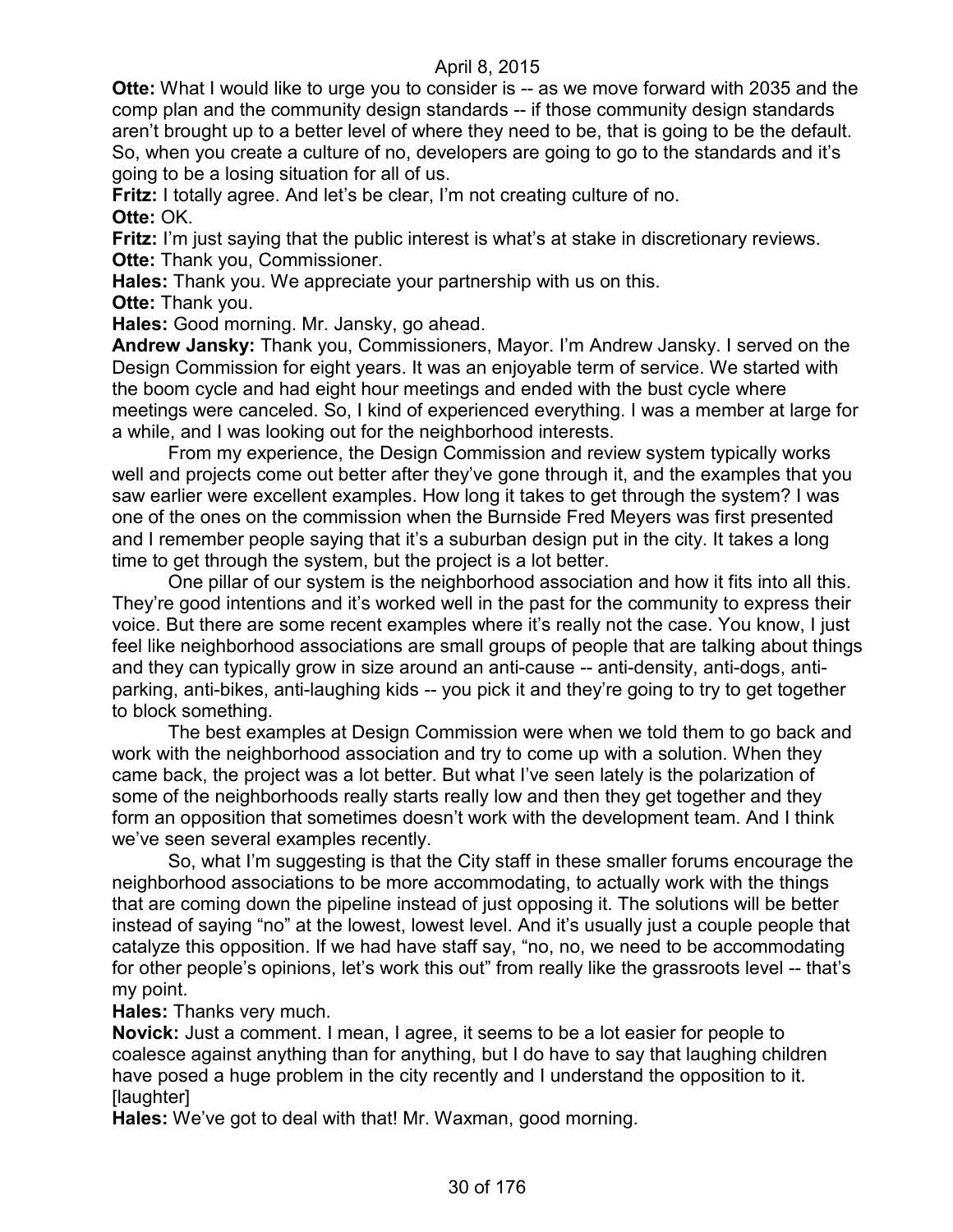**Loren Waxman:** Good morning. My name is Loren Waxman, I was on the Design Commission from 2000 to 2008 for eight years, and I've been a developer in Portland with my own company, Waxman and Associates, for almost 25 years now. Portland is a great place. I'm going to talk about three things. A little bit about the recommendations that are in front of you, and I want to talk about some of the issues in the R25 zone and I talk about our comp plan and just boxcar on a few things I heard here today.

I liked the recommendations that were presented by the Design Commission today, although I just wanted to chime in that I'm not sure about ground flow residential citywide. I'm a little bit worried about that in the areas that are further outlying -- I think you're going to have some dead commercial retail space. I think that hurts. So, I think there needs to be a mechanism for those to convert over time. I'm not sure what it is but you've got a lot of people who can help with that.

The R25 zone. I live near the Clinton neighborhood. We've heard a lot about demolitions, we've heard a lot about land divisions, but what I see in going on in my neighborhood is a good thing. I walk a lot. The houses that I feel are disappearing are the kind -- it's like a wildfire. We're in a really hot business cycle. And what's getting cleared out in my neighborhood are the old and the sick and the weak.

When I walk through, do I love every home that I see coming in? I don't. Could the design be better? Yes. But what I see are families and young professionals with dogs instead of drug houses. That's a big deal to me. I think we're getting better.

But that leads to do we extend D into these neighborhoods? And I think we could but I think we need to be really, really careful from a staffing point of view. I think we should do it with much consideration which sort of brings me to the comp plan.

I think Portland's best planning on what's made Portland great over the years is our comprehensive planning. I think that the design tool kit -- as John Spencer was saying - needs to be updated, not just the community design standards but the design guidelines, but I think it should be taken like the comp plan with seriousness and with the whole future in mind and thinking how we want to make it better because they are a little bit outdated. I think that's a much better way to look at our planning rather than looking at these demolitions, looking at some of these LUR decisions, looking at some of the developer fees. I think those aren't planning in a comprehensive way, I think our best planning is in a comprehensive way. Lastly, I appreciated Dave Otte's comments -- the AIA president. I would endorse those and add my same sentiments to those. I thought they were very good.

**Hales:** Thanks very much. Good morning.

**Mitch Nickolds, Bureau of Development Services:** Good morning. Thank you. I'm Mitch Nickolds, Mr. Mayor, Councilors. I'm the inspection services manager for the City and BDS, and I'm here to voice our support the processes and moving forward with the Design Commission's recommendations.

As with every process in the City that involves development, there is a great deal of mindfulness when it comes to how the building code, how the design code, and how the zoning codes work together. Very complimentary of the DRAC committee for their work and the recommendations they bring forward in this process to help with the development of our community, but at the same time, being mindful of the concerns with interaction with the public and pedestrians on the sidewalks and so forth. Very, very critical to get it right. I think a great deal of work and effort has gone into doing that here, and I would like you to know we fully support the effort.

**Hales:** Thanks very much.

**Nickolds:** Thank you.

**Hales:** We're keeping you busy out there.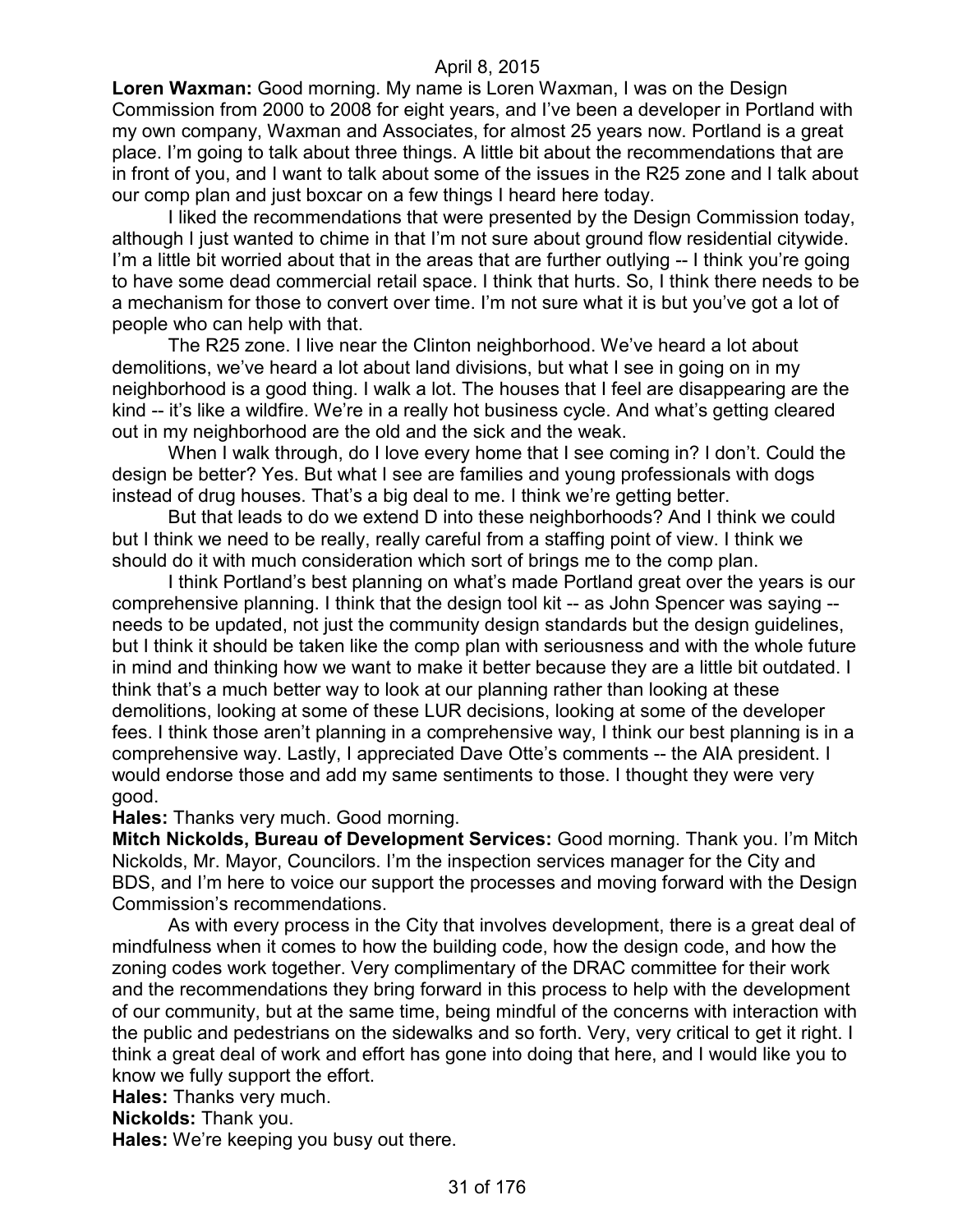**Nickolds:** You definitely are.

**Hales:** Good morning. Last word from Ladd's Addition.

**Linda Nettekoven:** Hosford-Abernethy.

**Hales:** OK, that too.

**Nettekoven:** For the record, I'm Linda Nettekoven. I wasn't planning to speak this morning, but I feel compelled. I agree with a lot of the suggestions that have been made and I'm really appreciative of all the hard work that the Design Commission puts into its mission. I'm really here to plead with you to see if there isn't something we can do on an interim basis to improve perhaps the worst of the worst of the design guidelines and the design standards.

I'm a person who tends to attack problems from the perspective of comprehensive, big picture, all the important people at the table -- that's my way of doing things. But I also have been working on Division Street since 2000 and have watched the change. And we've had 300 and some new units go in within two years and the pace continues. We hear from our BPS staff -- folks who are very supportive and very helpful -- that we're looking at 2017 before the comprehensive plan is adopted by the state and zoning changes can go into effect, and we're looking at 2019 if we do at a minimum some kind of comprehensive look at those design standards.

Our corridors will be gone. We'll have missed the opportunities to really make them the best that they can be. In some cases, we're going to be losing historic treasures because we don't have the transfer of development rights or the historic incentives at an optimum. We're losing our affordable housing. We're losing -- Loren is in my neighborhood. He's coming to us in a couple of weeks with a development -- we'll be nice to him.

We're losing affordable housing as we're tearing down, you know, the weak and the sick and everything in the wildfire, and we're not replacing it in kind and we're not replacing more. I mean, we have, what, 36% of our population is at a standard where they don't have enough income to support themselves in an adequate way, and it's going too fast as someone else said. Somehow, we need to be able to pause this a little bit and we need to be able to be more thoughtful about some of what's being built.

The depiction of neighborhood response certainly is accurate in some instances and maybe in too many instances, but we're setting this up right now. We're polarizing things in a way. We don't have this kinds of grand narrative of the growth in our city that people can sign on to and say, "oh, I see, we're taking our share of growth here and we're doing it in a way that is compatible with the history of who we are and who we want to become." That isn't happening. People feel like things are being thrust on them. They have no good way to respond.

At a minimum, we need to change the notification requirements. We could do that fairly quickly as we did with the demolition code so that there's more of an early conversation with the neighborhood before plans are finalized and then a more final conversation when things are close to ready to go for permit -- a chance to see things in scale, to understand how a building's going to fit on the street.

There are some little things we could tweak more quickly. I'm just asking that we please find things we can do more immediately than just for the long term are, which again, we want to do in a good way.

**Fish:** I can ask you a question?

## **Nettekoven:** Yeah.

**Fish:** You're the last speaker, I want to take advantage of this opportunity. I took a walk around my neighborhood recently, and I notice -- I live in the Grant Park area. Lots of bungalows, craftsman style. We've got some modern houses that have come in. We have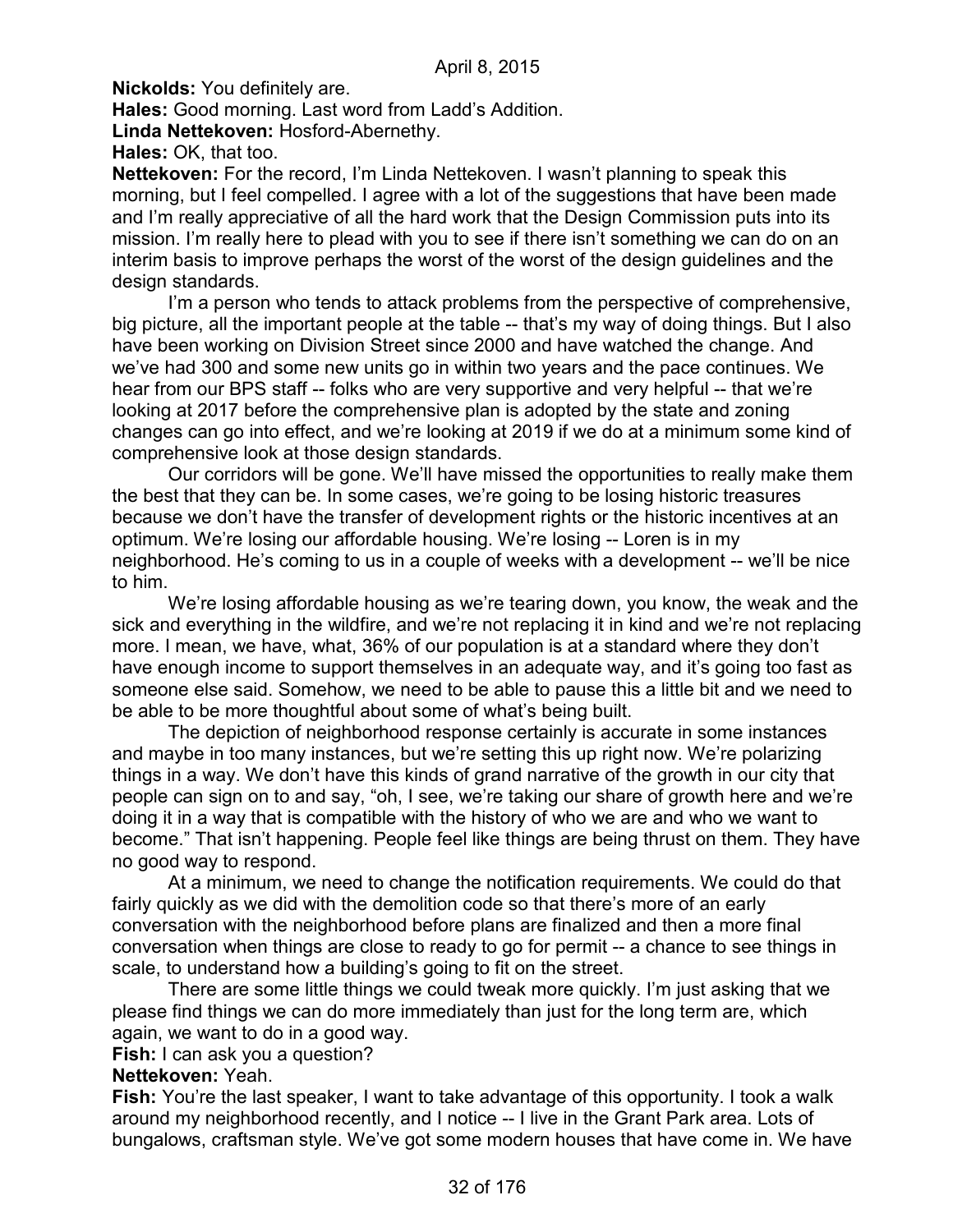small houses, big houses. Used to be you could buy a house for 200. Now, people are selling their bungalows for 400 and they're being demolished and replaced with \$800,000 homes.

We hear all the concerns in neighborhoods about the lack of affordable housing, about the impact on neighborhoods -- on and on and on. How much do you think -- in this debate, how much would you value the question of the design and the context for these houses? My sense is a lot of these big houses that are coming into areas that have a traditional stock of housing just look like they have been transplanted from a suburban development into an inner city neighborhood and in terms of size and scale and design, they look like alien creatures. How much of the anxiety in the neighborhoods do you think would be addressed through the design component versus all the other underlying issues? **Nettekoven:** I think that varies very much from neighborhood to neighborhood very much. I mean, when you think of the folks from Beaumont-Wilshire where there's a lot of demolition within the context of the single family housing -- in a lot of the areas that are facing more kind of corridor development, it's the impact on the neighbors behind the new buildings going in and also the look and feel of the buildings going in on the corridors. There's a challenge of somehow upping the design literacy across the community so that people have an option to say something besides "no." And so in some neighborhoods, that would make a big difference.

I work a lot with the Division Design Initiative, and we've been trying to create design guidelines for Division so at least developers would have a sense of kind of what the values of the community are around design. We also submitted a proposal to the Meyer Trust trying to get funding to create a design tool kit that a lot of other neighborhoods could use and to try to pilot with one of the DCL partners or lower income neighborhood to see what we could do to help a neighborhood that doesn't have architects living down the block who can help at those conversations when doing development.

That makes a big difference in a neighborhood, if you've got folks on your board who speak the language. I mean, how many people on the street know what a FAR is or understand the difference between mass and scale? And suddenly, people are asked to respond to changes that are happening and they don't necessarily have the tools. **Fish:** Commissioner Fritz, didn't the Council do that years ago a little bit with the skinny

house controversy? [laughter] Where there was an effort to create some design protocols or examples?

**Fritz:** That example, Commissioner Fish -- that's a really long conversation. I would have to say that was not a particularly successful project.

**Fish:** OK, so we don't want to avoid those mistakes of the past.

**Nettekoven:** But that was analogous in terms of the amount of discontent and frustration that was generated in the community, definitely, yes.

**Fish:** What I remember from some of those conversations was, well, if these kinds of houses are coming into the area, can they at least be consistent with some of the design values of the neighborhood so they fit in architecturally?

#### **Nettekoven:** Right.

**Fish:** Alright, so, a longer conversation.

#### **Nettekoven:** Yes.

**Fritz:** But coincidentally, Commissioner, that was part of what my memo to the staff on the land division was -- to look at the context of the neighborhood when making a discretionary decision.

**Hales:** Thank you very much.

**Nettekoven:** Thank you very much.

**Fish:** Mayor, I move to accept the report.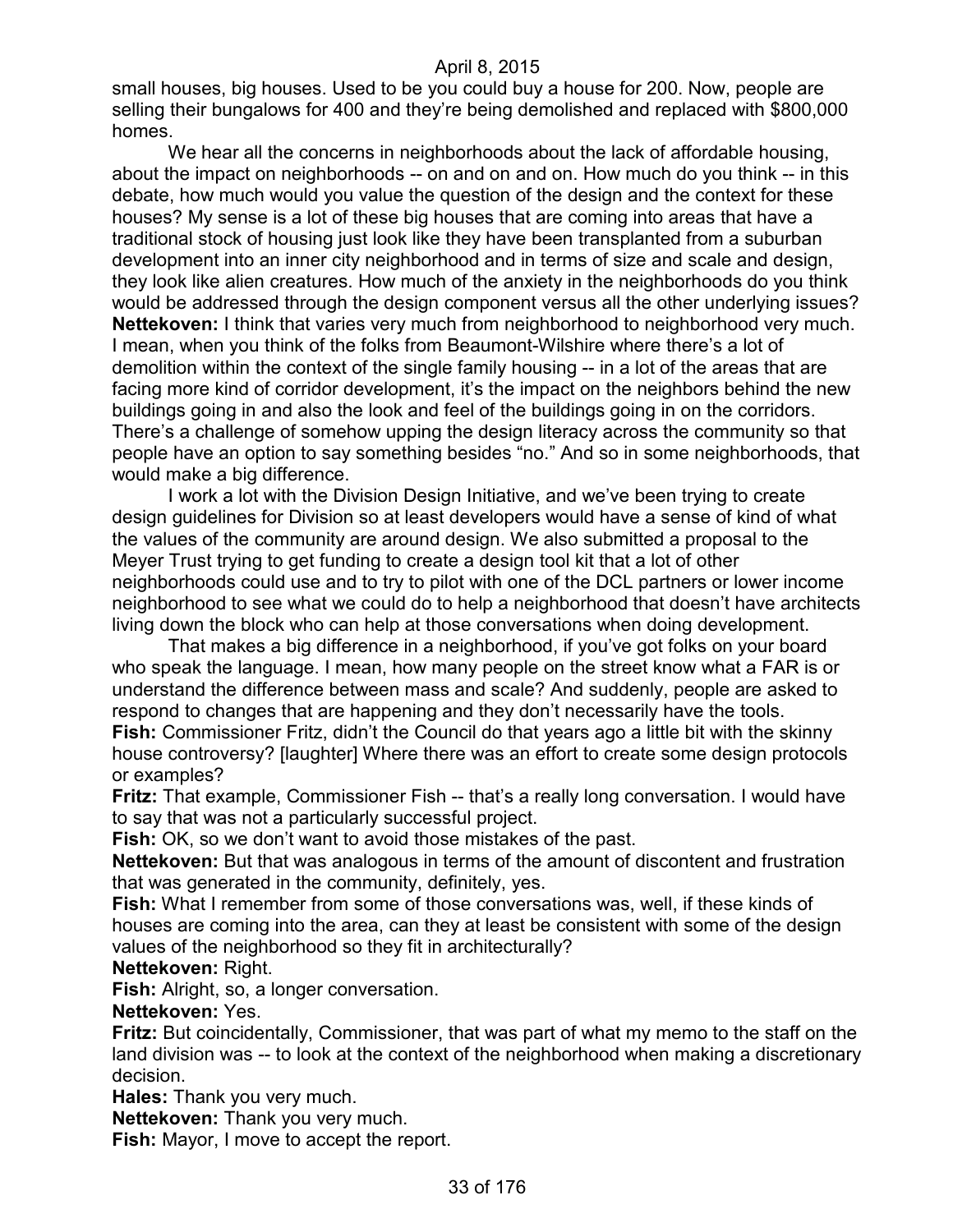**Fritz:** Second.

**Hales:** Further discussion? Roll call on accepting the report.

## **Item 351 Roll.**

**Fish:** Thank you for an excellent presentation and really a first-rate PowerPoint. I'll say just my guess is every Commissioner up here would say the same thing, that these before and after type pictures where you explain the values, proposition, and you show us what it looked like, then what happened through your intervention and the collaborative process is very helpful to better understand the value added proposition. Thank you. I really appreciated the thoughtful discussion today and testimony. And since a lot of people are here today who serve as volunteers in this really important capacity, thank you for your service. We really appreciate it. Aye.

**Novick:** I second what Commissioner Fish said. I really appreciated the specific examples of what you actually do, and I think that's very helpful to us and the community. Appreciate your service and the staff and everybody who testified today. These are tough issues, and one point I think it's important to make is that everybody is concerned about government - not everybody, but there's a lot of concern about government being too big. But if you expand the number of things that you want government to worry about, then government has to be bigger. So, if we're going to talk about expanding the reach of design review or making it more fine-grained, then that means Commissioner Fritz is going to have to have more people. I thought it was important to make that point. Aye.

**Fritz:** Good citizens truly are the riches of the city, and thank you to the Design Commission for the phenomenal amount of work you do and the high quality of the results. Thank you for helping make it a great city. Thank you to Tim Heron and the team, staff, and to Mitch Nickolds for coming to show that BDS has many divisions and we work really hard to work together and to make it work for the development community as well as the neighbors. Thank you to my colleagues. And yes, we are going to be having quite a significant budget ask. Aye.

**Hales:** Well, I want to thank the current and former members of the Design Commission who are here today, and representatives of the design community. We do have a high level of understanding in this city between the public sector, the private sector, and the nonprofit sector about what kind of city we want, and we constantly have to bring new citizens into that conversation. I think some of the turmoil we're seeing in our neighborhood network really kind of reflects that.

I want to first thank you for the report; second, pledge that we'll move quickly on the recommendations that you made because I think they're very important; and then third, just want to deal with sort of one of the points that got raised in discussion here and might be the subject of other opining around the city about this. I think it's important to remember -- and these examples showed it -- that good design is not a trade-off between an economically strong city and a pretty one. It's not like we only get to choose one. And the comments that I recited about the developer who said thank you for pushing me to make my project better really illustrate that.

Earl Blumenauer is speaking next door to our managers brown bag this week. Fred Miller has the series, Earl is the speaker. And one of Earl's comments that I love quoting was about a woman nailed Elsa Coleman, who was our parking manager and who was responsible for implementing the draconian idea of limiting parking in the downtown core after the Environmental Protection Agency forced us to do that. And Earl said of Elsa something that kind of applies to the Design Commission. He said, "never has one woman made more men rich over their objections." [laughter]

So, never has one commission made one city better over at least some people's exceptions. Because that's what you've done, that's what this does. Hopefully, most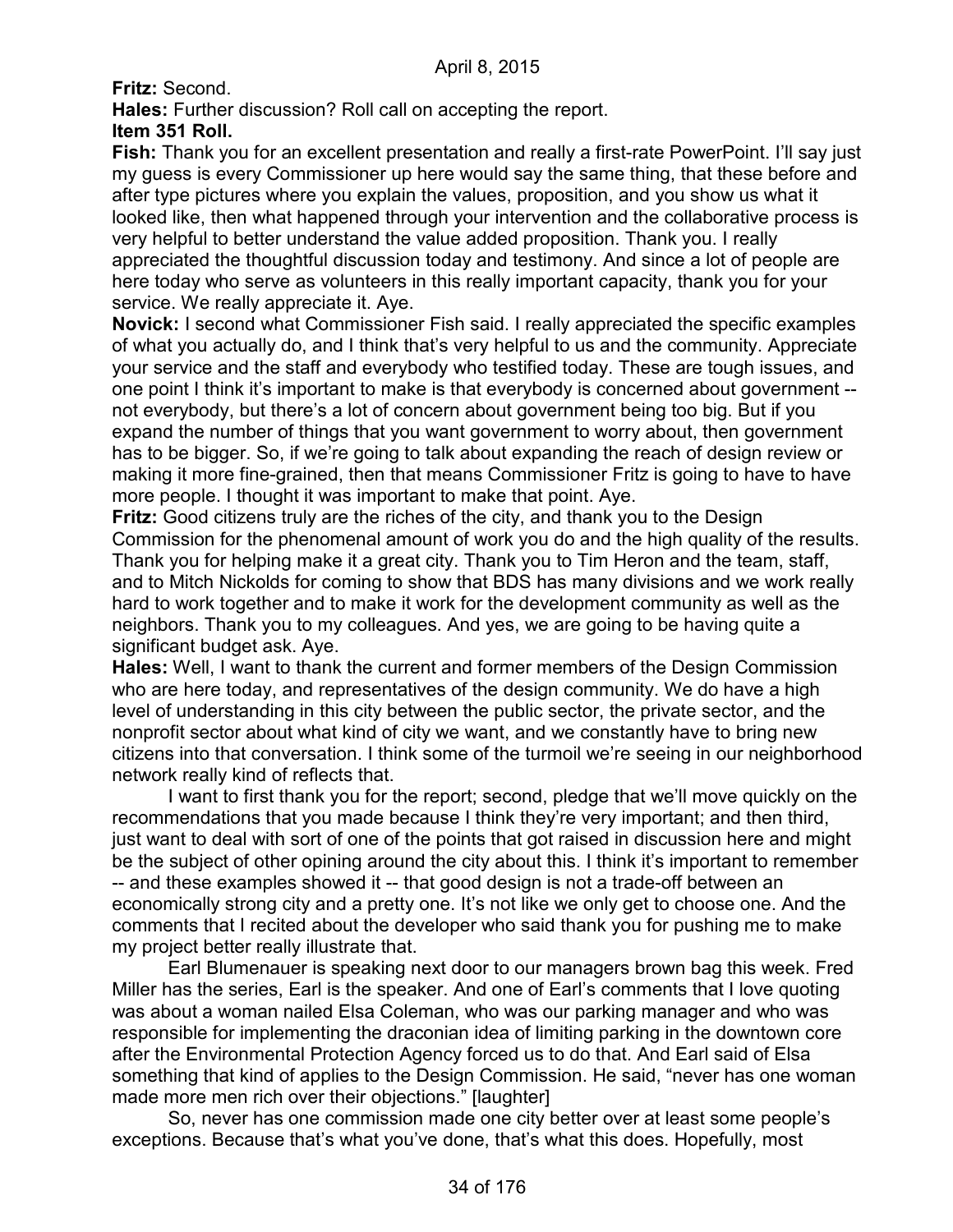people -- as that developer did -- see the point and see the value that's added by good design, because those buildings are going to be around for 100 years, and one that looks like that building is going to be worth a lot more in the fiftieth or hundredth year than the one across the street that's either going to have to be heavily remodeled or demolished someday to make way for a real urban building. So, there's a real value proposition here and I think it's important to state that.

This is not a tradeoff between an economically strong city and good design. They are one. I think our commission understands that, our development design community by and large understands that, and that's the ideal we need to strive for. There are some things we have to tune, and some of them quickly in order to actually get what we're striving for. I think you've got our attention, as this report always does. Thank you so much. Aye.

**Fritz:** Mayor, I have an excused absence to go speak on behalf of the City.

**Fish:** Commissioner Fritz, I'm going to take this personally. This is our first major capital construction project for the Water Bureau. We were looking forward to you of all people to get into the details.

**Hales:** [laughs] Before we get into those details, I would like to ask the Council's indulgence to move to our National Service Day recognition proclamation because we have folks to talk about that. So, Water Bureau folks, sorry -- if you don't mind we'll make you wait a little bit and take item 364.

#### **Item 364.**

**Hales:** We have some people here to speak about this and to celebrate the good work. Lynn Schemmer-Valleau is here, who works for Multnomah County Aging and Disability. We have Joe Shipley, who's an AmeriCorps member; and Abbey Reinhardt from AmeriCorps VISTA. Come on up. Thank you for coming today.

While they're getting settings, I'll read the proclamation which says: whereas, service to others is a hallmark of the American character; and whereas, the nation's cities are increasingly turning to national service and volunteerism as a cost-effective strategy to meet community needs; and whereas, participants in AmeriCorps and Senior Corps address the most pressing challenges facing our cities and nation, educating students for jobs of the 21st century, and supporting veterans and military families to providing health services and helping communities recover from natural disasters; and whereas, AmeriCorps and Senior Corps participants serve in more than 180 service locations in Portland -- 180 -- bolstering civic, neighborhood, and faith-based organizations; and whereas, more than 790 national service participants of all ages and backgrounds serve in Portland, improving the quality of life in our city; and whereas, national service represents a unique public-private partnership that invests in community solutions and leverages nonfederal resources to strengthen community impact, including more than \$3 million in Portland; and whereas the Corporation for National and Community Service shares a priority with mayors nationwide to engage citizens, improve lives, and strengthen communities and is joining with the National League of Cities city of service and mayors across the country to recognize the impact of service; now, therefore, I, Charlie Hales, Mayor of the City of Portland, Oregon do proclaim April 7th, 2015 to be National Service Recognition Day in Portland and all encourage residents to observe this day. So, welcome, and thank you for your service. Who's on first? Lynn?

**Lynn Schemmer-Valleau:** Sure. My name is Lynn Schemmer-Valleau, I work for Multnomah County Aging, Disability, and Veterans Services. We coordinate one of the Senior Corps programs, the foster grandparent program. I wanted to recognize the great service that our foster grandparent volunteers provide at elementary schools, Head Start programs, after school programs, and other youth-based programs.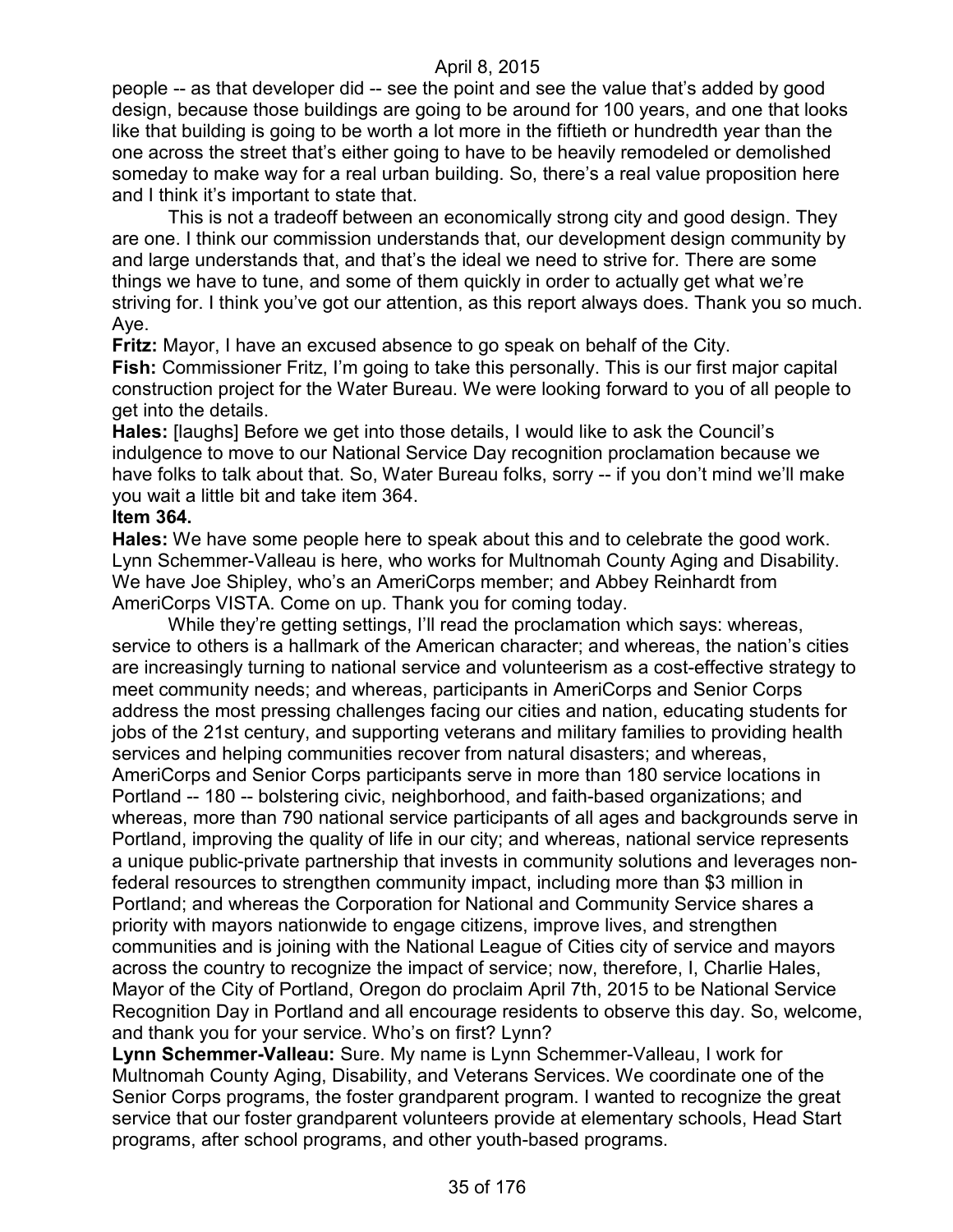We have over 70 volunteers in the foster grandparent program. These are folks who are all age 55 plus and who are living on a modest income, about 200% federal poverty. They have contributed over 50,000 hours every fiscal year, spending at least 15 hours a week serving over 700 children in the capacity of mentorship and academic support. This is phenomenal.

We have volunteers who've served in the program -- many of our volunteers have been in the program for more than 10 years. A few of them have been in the program for more than 20 years, and we just had one of our amazing foster grandparent volunteers who retired serving 30 years as a foster grandparent. She focused her time primarily on spending time with children teaching them to read and helping them to become better readers. So, this is quite a contribution.

This program mutually benefits all who are involved. We place volunteers in Head Start programs, preschool programs, the Boys and Girls Clubs, at the Providence center for medically fragile children. They're in SUN schools, they're in summer programs, and they're all focused on enriching the lives of children and increasing their academic success.

Our volunteers provide much-needed support to classrooms. In some cases, they are the only dependable and consistent caring adult in the lives of the children that they serve. They have helped withdrawn children become confident. They have helped struggling children learn to read, find the joy in reading, and they work with kids who do not feel safe and help them to become excited about coming to school.

Our volunteers also gain many benefits themselves from this experience. They not only receive a small stipend, but they enjoy -- have the joy of giving back to their community and with the hope of expanding the potential of these children for the next generation. The volunteering extends their life expectancy, it decreases depression, they're engaged in their community, they're active in their community, and they are contributing significantly. And then, there's the stipend which helps folks who are low income remain independent and it empowers them to provide for themselves.

National service builds community while making significant positive outcomes for all involved, and we appreciate your help in dedication to national service in Oregon and here in Portland.

**Hales:** Thank you. Zoe, would you like to be next?

**Zoe Shipley:** Thank you. My name is Zoe Shipley, and I'm a second year AmeriCorps member serving with the SUN program at Clear Creek Middle School in Gresham. SUN -- Schools Uniting Neighborhoods -- is operated by Metropolitan Family Service, which is a nonprofit that focuses on community, schools, transportation, family support, and older age support.

MFS is unique in that it offers support at every stage of life, serving a diverse community of people who often face cultural or economic barriers. The SUN program is an integral part of MFS and helps to further the goal of creating community schools that act as full-service neighborhood hubs where the school and partners from across the community come together to make sure kids and families have what they need to be successful in school and in life.

Most people associate SUN with the after school programs, which is a huge aspect of what we do, but there's also so much more. AmeriCorps members serving with SUN plan school-wide events, lead adult classes, coordinate volunteers, run clothing closets and food pantries, and collaborate with local partners to connect families with invaluable resources. We provide students with positive adult role models and a safe space for them to feel heard and valued. We help parents feel welcome at the school and provide muchneeded services to families struggling just to get by. And SUN gives AmeriCorps members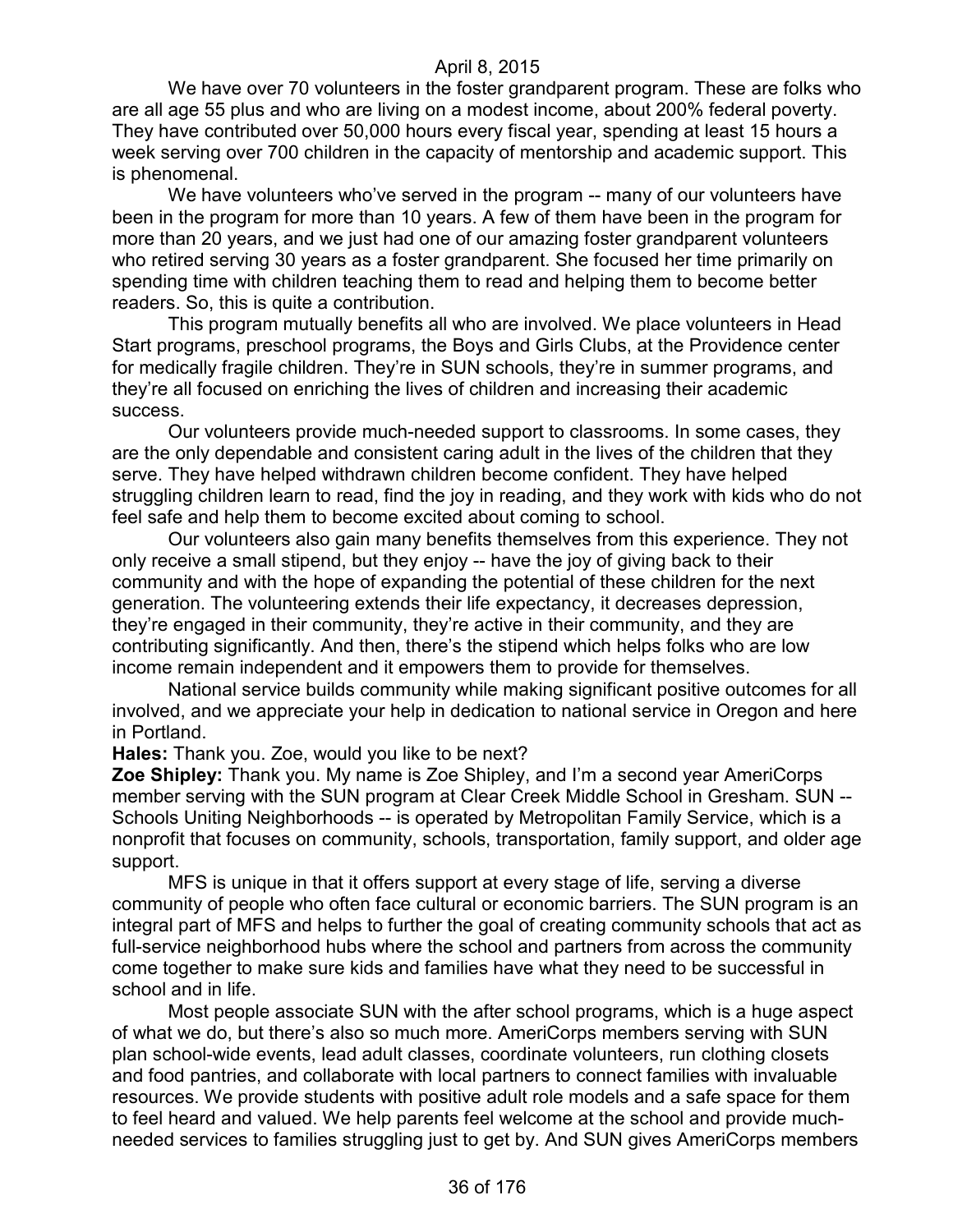a space where we can try new things, explore our passions, sing songs and be silly, fail and learn and grow.

When I started my service with the SUN program in 2013, I didn't really know much about AmeriCorps or about nonprofit work in general. I applied because I'd had a lot of experience being a camp counselor and I thought it would be fun to try teaching in a school where I could spend a year with kids instead of just a week. At that time, I could not have predicted the impact this would have on my life.

Watching my students grow over the last two years and learning about the challenges that they face at home and at school on a daily basis has really opened my eyes to the needs that exist in our community and in many other communities around the world. I'm so grateful that resources like SUN exist, and at the same time have learned how many resources are really lacking for families that live below or just above the poverty line. Support for these programs is essential if we want to create healthy, happy families and communities where people can thrive and succeed rather than just keeping their heads floating above water.

In my two years with AmeriCorps, I've witnessed so much compassion and love both from my co-members and from the students and families that we serve. I've been amazed at the ability of small, thoughtful actions to really have meaningful impacts in the lives of others. I am incredibly grateful for my time in this position, for the lessons I've learned, the skills I've gained, the friends that I've made, all of which will continue to serve me long after my service is done. Thank you.

**Hales:** Thank you. Welcome.

**Abbey Reinhardt:** Thank you. My name is Abbey Reinhardt, and I'm an AmeriCorps VISTA member working with the City of Portland's Main Street and Neighborhood Prosperity Initiative Network. I serve at the historic Parkrose in Northeast Portland's Parkrose neighborhood.

First, I'll start by bragging a little about our network of VISTA members who are working in the NPIs and main streets here in Portland. There are six of us in this network working as AmeriCorps VISTA members. Our job is to build the capacity of our organizations, help them sustain and keep working for the neighborhoods we serve. So, for our first -- we reported on our first six months of service term, and together our group of six VISTA members in the Main Street and NPI network are recruited over 300 volunteers and leveraged a total of over \$50,000 in in-kind and cash donations to our organizations. So, that's a pretty big deal for all of us.

I feel lucky and fortunate to be working in the Parkrose neighborhood here. The VISTA experience has been very immersive, and I get to see people's faces and learn their names over a whole year and really, I feel like I've adopted the causes and mission of improving the Parkrose business district, making it a great neighborhood for people who live there, and connecting everyone with the resources that are available to them. I'm also very lucky that AmeriCorps VISTA is such a great fit in my personal career of public service and community work, so it all fits together very nicely.

**Hales:** Thank you. Questions?

**Fish:** By the way, I'm delighted that you're out at Parkrose. Last year, the Council put an extra \$100,000 into supporting small businesses east of 82nd, and we've got an event coming up and we'll probably see you there celebrating the next chapter. **Reinhardt:** We'll be there.

**Fish:** Delighted you're involved in that work.

**Hales:** I have such a strong personal bias on this issue, and I ought to declare it. My wife moved from Vermont to Yakima in order to be a VISTA volunteer. I probably never would have met her if it hadn't been for VISTA, so there's that. And then two of our sons were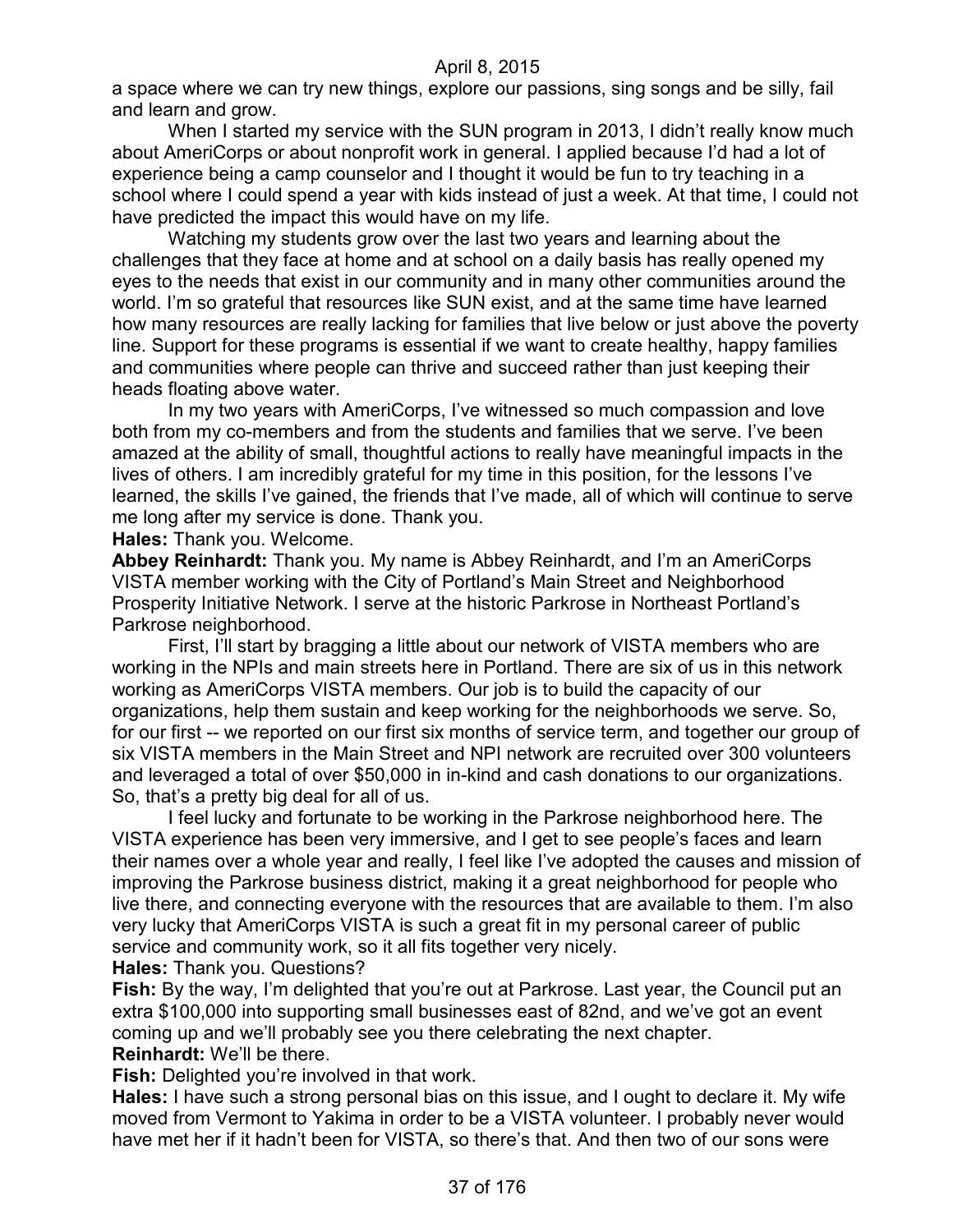AmeriCorps volunteers working up in Alaska with Inuit kids building trails and doing that kind of work. The transformative effect on people's lives but also on the volunteers themselves is so profound, and I just so appreciate the work you do. Thank you. We would love to take a photo with you and your colleagues and the Council if we could. So let's gather up here all the great folks. [photograph taken] Let's hear it for volunteers. [applause] Thank you. Good work. We will move back to our -- Nick, would you like to take the pulled item first?

**Fish:** Please.

## **Item 361.**

**Hales:** Commissioner Fish.

**Fish:** So, Mayor, this is a big deal. And as I kidded Amanda as she was leaving, I'm sorry we don't have a full Council. I'm a little chagrined that Council chambers is almost empty. Maybe we should take that as a compliment.

**Hales:** That's good news. [laughs]

**Fish:** The reason we moved this from consent to regular agenda is this is the first major capital construction project that's been completed since we changed the ground rules. And we're going to -- Council is going to get a quick report on how we did, and I'm hoping that based on the questions that my colleagues ask that this iterative process begins to shape what kind of future reports we get and how they are presented. You're obviously going to be interested knowing were we over budget, under budget, were we on time? Those kinds of things. What's the benefit to ratepayers? And on and on. Let me try to frame the issue for you.

Today, we're in some ways pulling back the curtain on an aspect of Water Bureau work that few people see, because the work has been occurring in the Bull Run watershed. But it's vitally important to both the quality of our water and compliance with some federal regulations. This specific matter before Council today is we're coming before you to close out contracts with contractors on what's called the Bull Run Dam 2 Tower project.

Now, I have a confession. The first couple times I was in meetings with Director Shaff, he talked about the dam tower project. I said, "David, I understand how passionate you are but there's no cause for swearing in this room." Well, it turns out he was literally talking about the Dam 2 Tower project and that's what it is.

I'm pleased to report to my colleagues that the project has been completed on time and just slightly under the Council approved budget.

To better understand what this particular Dam 2 Tower project does, I'd like you to think of it as a straw, a fairly expensive straw that's been placed into the reservoir for the purpose of being able to capture the colder water that is below the surface.

And why is that important? Well, our team is going to explain under some federal regulations and out of respect for natural habitat and other things why we have to regulate water temperature. But it is literally a straw placed into a part of the reservoir that goes down as far as 150 feet.

The work on this project was very challenging, and also very dangerous. In fact, essentially deep sea diver type of equipment going down where you could only work a limited amount of time then you have to come up and recover.

From an engineering standpoint, this is literally a one-of-a-kind project in the country. I learned just recently that it involved the largest silt curtain ever made at over half a mile long. Unfortunately, we can't recycle this curtain in any of our bathrooms, but it is the largest silt curtain ever done. Why a silt curtain? Because we had to make sure there was no contamination of the surrounding water.

I also want to share a few fun facts before we introduce our panel. Between the two reservoirs in the Bull Run, we have about 19 billion gallons of water that's stored. That's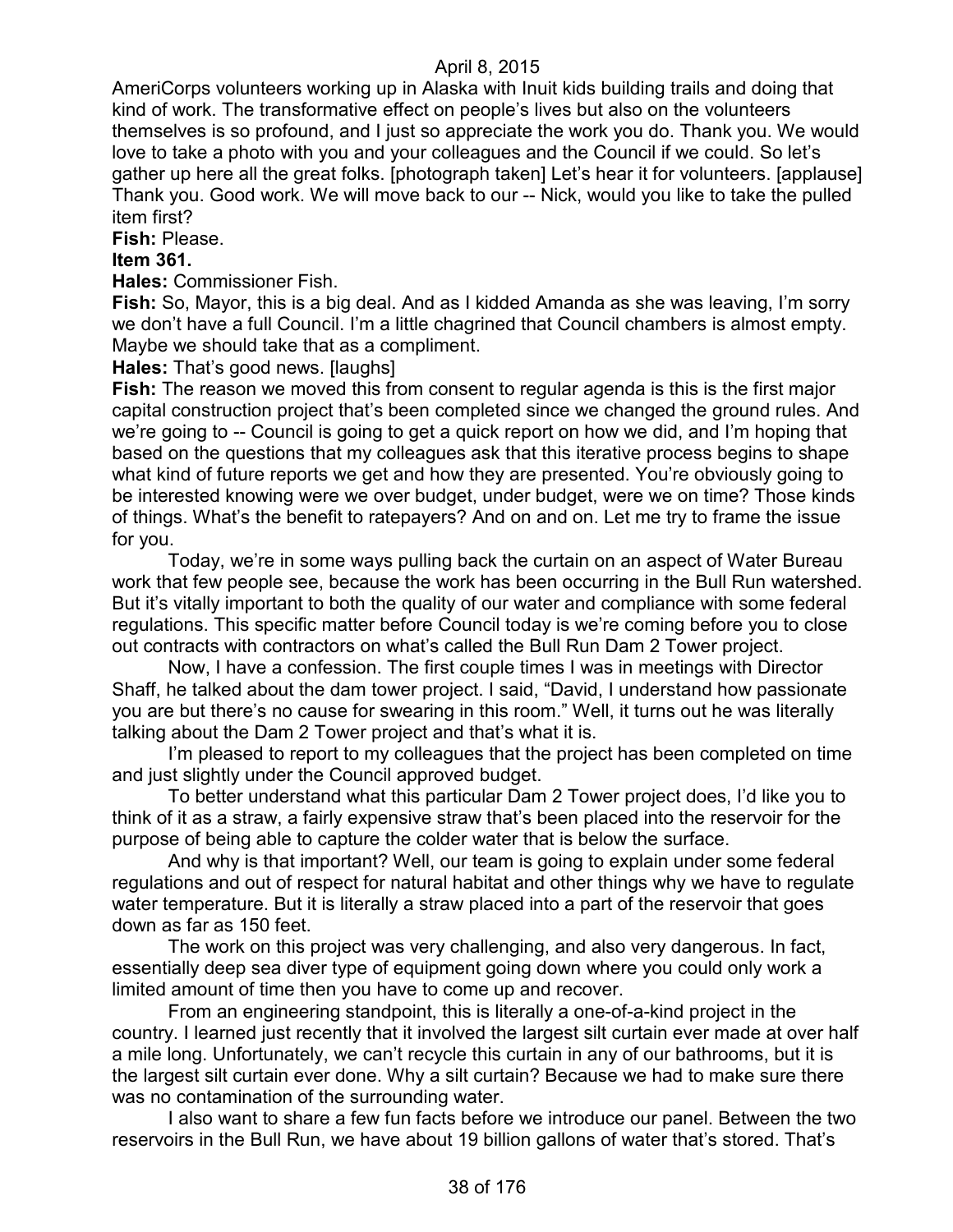really phenomenal when daily we read stories about the crisis in California, challenges across the country. We have 19 billion gallons in reserve, of which about 10 billion gallons is usable, and that's because if you go down below a certain level or you get to the edges, you create what Director Shaff loves to talk about, which is turbidity events, and that's not good in our work. So, about 10 of the 19 billion is usable.

The project that we have completed is a cornerstone of the Water Bureau's habitat conservation plan, which in turn is part of the City's compliance with the Endangered Species Act.

Here's something else to ponder about this incredible resource that we take for granted at Bull Run. We're using about 85 million gallons a day. Over the course of a year, we're consuming between 33 and 35 billion gallons of water. All of it replenished, thanks to natural phenomena that occur in the watershed -- rain and water percolating through the natural filter system and then ending up in the lake.

On some days, because we have a limited capacity to retain water, we're literally sending hundreds of millions of gallons of water into the rivers and streams and back into the natural ecosystem. That's how plentiful it is.

We have more than we need but will continue to protect what we have and I'd like to introduce Mike Stuhr, who's our chief engineer; and Tim Collins, the senior engineer, to work us through what I think is a significant success story for the bureau. Gentlemen? **Mike Stuhr, Water Bureau:** Good morning, Mr. Mayor, Commissioners. My name is Mike Stuhr, I'm the chief engineer of the Portland Water Bureau. I have with me Tim Collins, who's a senior engineer and he's the project manager for Dam 2 Towers. He was also project manager for the Sandy River Crossing tunnel project and will be our project manager for the Willamette River crossing.

**Hales:** Give him all the easy stuff.

**Stuhr:** That's what we do. Not only that, we just tortured him through the City's leadership institute and now we feel he's fully qualified to come and talk to Council.

We're very pleased to be able to come and talk to you about this project. I think it went very well. It's a great project. We had great contractors. We had a lot of help on this project from our procurement staff and the City Attorney's Office. It's a CMGC contract, and I think an excellent example of why we use CMGC contracts. Without further ado, I'll let Tim go ahead.

**Fish:** Welcome, Tim.

**Tim Collins, Water Bureau:** Good morning, my name is Tim Collins. As well as being senior engineer, I'm program manager for the CIP projects that happen in the watershed. So, I wanted to talk about the main participants in this project.

We had Advanced American Construction and they were the contractors, as Mike mentioned. We had Oregon Iron Works, they the fabricator of the wet well. They are also the people who built the streetcar. They were in fact building the streetcar at the same time they were building our facility. Black and Veatch was our consultant, and there are many, many other people who were involved. This is basically a six-year project and I am quite honored to be here and to be able to talk to you about it. It's probably one of a lifetime career type of project and I just wanted to say there are many people involved who made this a reality.

You mentioned it was part of the habitat conservation plan. It's basically designed to reduce the temperature of the lower Bull Run River below the dams throughout the summer season. I could throw some numbers at you -- that's not my purview, but it's basically designed to approach what would have been historical norms in the Bull Run before we built the dams.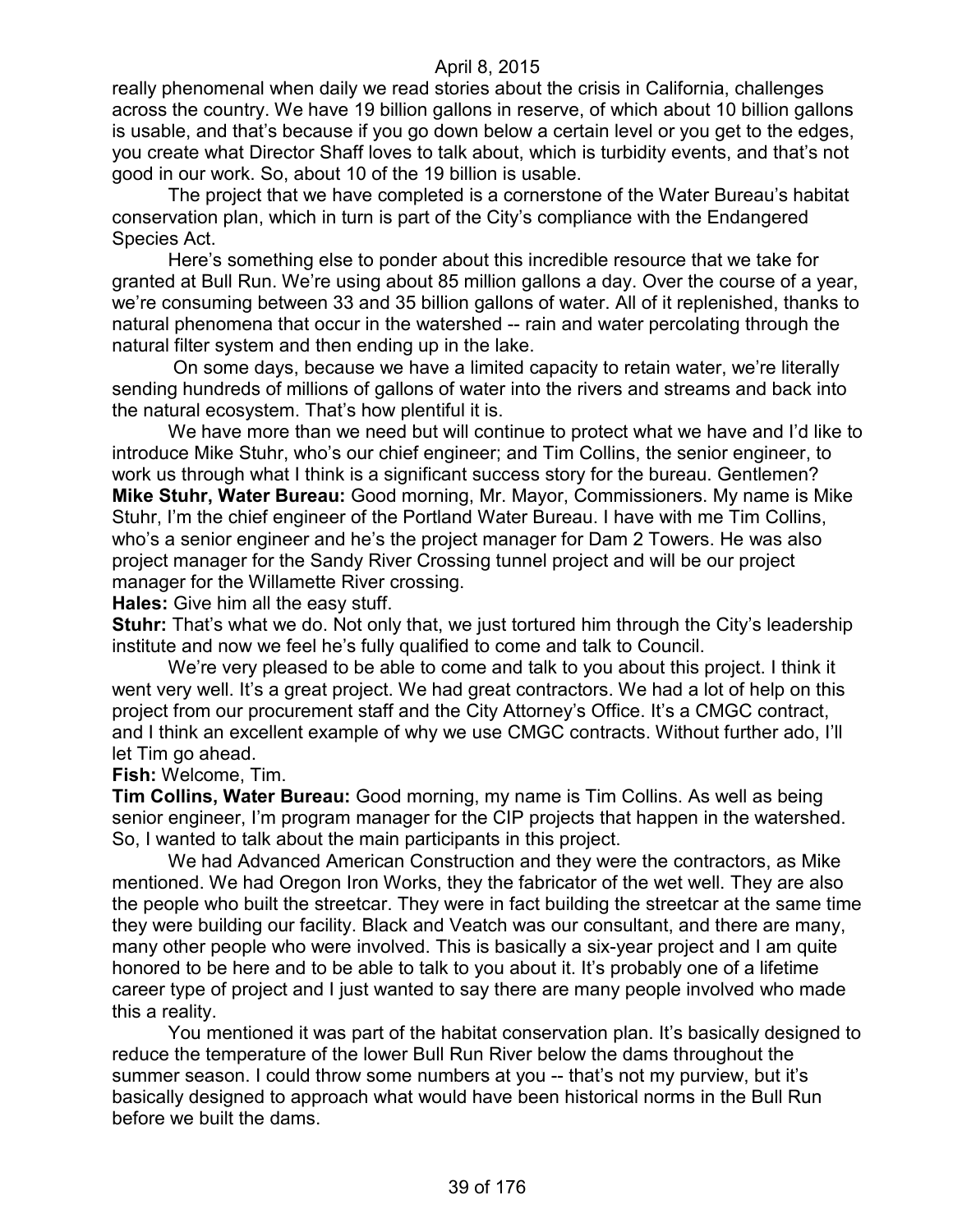I love your straw analogy, it's one that I use myself when I'm talking to people who don't know what this is -- it's very applicable. This straw has three different holes in it, and they have little gates that each hole can pull the water out of.

But before -- I wanted to give you a grounding of what these towers look like. I hope all of you and everybody in here takes a chance to go out and see the dams and see the watershed. It's truly a gift we have and we need to appreciate it. They were built in the '60s. Unfortunately, I can't do the PowerPoint thing. I can't point, but the north tower is the one we worked on. It's by far the largest. If you look down, you'll see the grading at the bottom here. That's where the water leaves the reservoir. There's a tunnel that goes through the dam then into our head works facility.

We're going to focus on those. That's where the straw attaches. We're attaching this straw to this screened area then the front side of the straw has these gates on it. So, I've talked about these.

There are a couple of other things we did. We did quite a few improvements at our head works facility to better separate the water for fish from the water for people. That was a challenge that we had as requirements were coming through that we had to feed water to town and feed water to the river through the same system of piping. It was creating challenges, so now they are completely separate and we have a much easier-to-maintain system.

Here's a schematic. If you look in the side-view, the stuff on the left is the existing tower -- it's round -- you'll see that sloping roof. That's the top of the gates. The straw is this sort of ribbed looked trapezoidal structure. If you look on the front view, you'll see three pairs of gates. Six gates. Each of the gates are about 15 by 13 feet tall, so they would be covering this screen above my head. They're quite humongous.

That's basically the structure. It sits on the existing foundation of the towers. So, you'll see on the picture that kind of low disk shaped thing. The wet well sits on top of the existing foundation of the tower.

The first thing we had to do is we had all this equipment, all this new stuff that we had to implement so that we could operate these gates. The whole tower was open to the elements, so we had to create a new tower. Also, another significant thing was we had to up great the roof so we could put a crane on it because we needed the crane to manipulate the gates when they're -- not in normal service, but if they were to be maintained.

This building was built on the shore. We literally cut the top off of the tower. They had a huge -- it was basically a diamond-encrusted piece of wire. They literally ran this diamond encrusted piece of wire and it cut the top off of the tower. It was quite amazing. Then they rebuilt the roof and we put this new building on top of it.

And then, we want to -- the base of it is with Oregon Iron Works. These are massive pieces of steel. Each one of these webs is one inch thick. It's just amazingly complicated and massive piece of steel because basically, the whole tower has to be supported on this base.

Then the side pieces, these trapezoidal -- there are two pieces. You can kind of see the openings where the gates would fit on them. There's this guy standing in front of it, so they're quite massive.

And then, we had to get it to the site, which was a job all in its own. Out in rural Clackamas County, lots of bridges with low load limits and weight limits.

The one thing I forgot to mention is that the tower was built out of nine different segments, so it's 120 feet tall and each of these segments had to be broken up and then had to be bolted together -- all of this happened under water.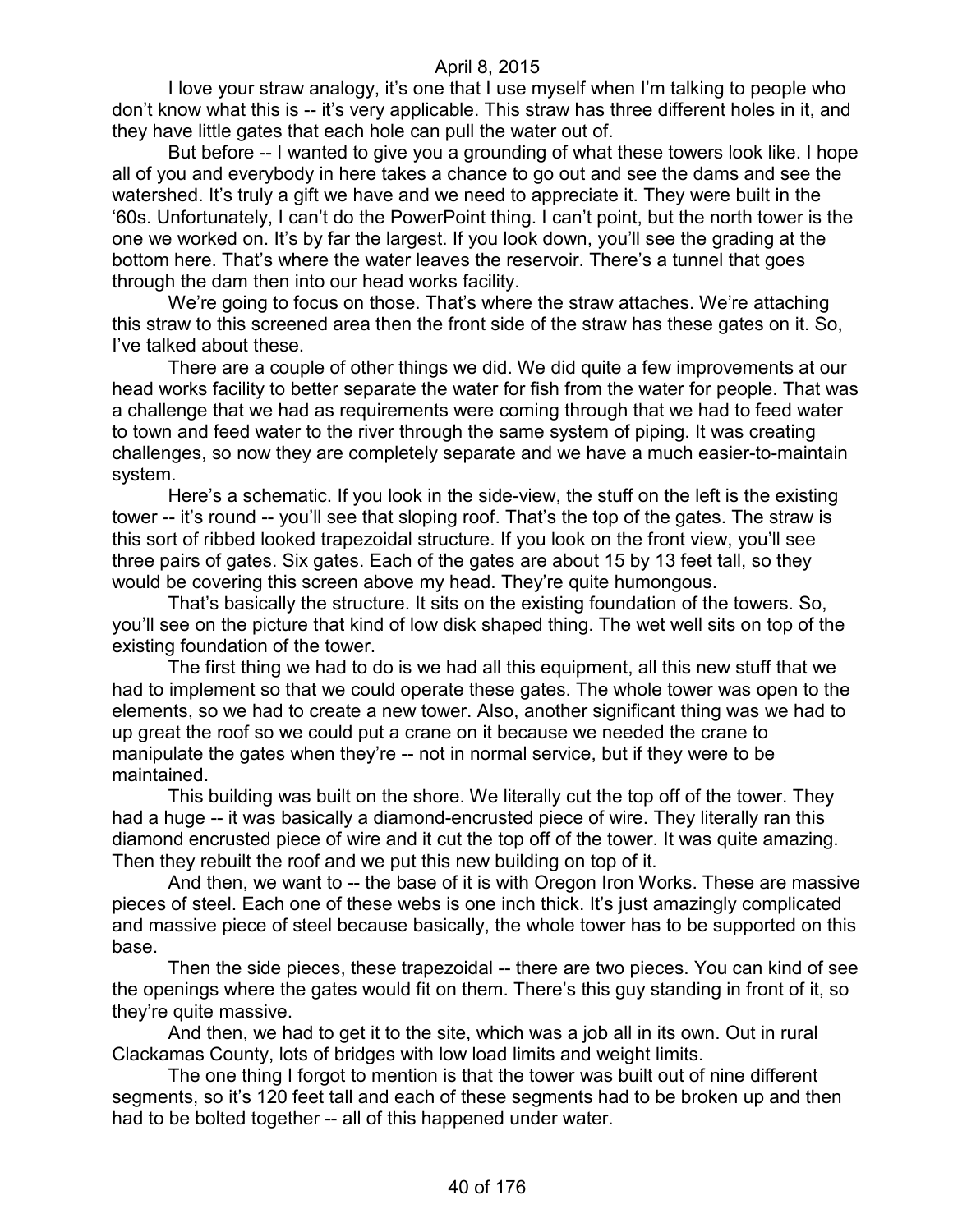So here, we're putting the base into where we have it out sitting on a barge. This 9300 pounds. I looked it up, it's about equivalent to four TriMet buses. These things are not trivial to move around, they're quite heavy and massive.

Then this is showing it down. They had to drop it in 120 feet of water. Very cold. Getting really dark. It was like 37 degrees Fahrenheit down there, so it was quite cold. This is another one. They had to flip these things over. It was not trivial to move these around, drop them into the water, and keep them without any sort of damage to them.

Then as you mentioned, this was literally like deep sea diving. These guys are in some serious gear -- they have these video cameras, if you look -- this is what they had to wear. They could only be under the water for 30 minutes at the maximum depth. The guys are watching them. You can kind of see his hand with the wrenches. Everything had to be bolted together.

**Fish:** And by the way, my colleagues know that Commissioner Leonard was a very hands on Commissioner-in-Charge -- this is actually Randy Leonard -- [laughter] -- keeping an eye on the work here.

**Collins:** Exactly. There he is under the mask. Here's some pieces -- it's finally coming out of the water here. You can see it underneath -- the beautiful, clean water of the Bull Run.

This is the final product. We've got a nice product with some new access. You can see the front part of the gates that move the valves around. The big crane I was talking about. You can see the change in the color of the concrete where they cut the top of the roof off. Before this, you had these rickety old stairs that were extremely unsafe. Now we have this very nice, state of the art, safe facility that we're able to monitor the water temperature and manipulate it.

I said there was some work on the downstream revisions. These are other pieces of it. Once again, everything quite large -- 96 diameter outfall. This is where the water that we pump through the towers goes into the Bull Run River. There's quite a large pressure reducing valve because at times, we would have to dump a lot of water through depending on the flow regimen.

I wanted to go through the construction costs. In 2009, we estimated the construction would be \$30 million. In 2012, we negotiated a guaranteed maximum price contract with AAC for \$31.5 million. The final construction cost in 2015 turned out to be just under \$30 million. So, that was the owner savings of about 5%, 1.6 million. The consulting fees were basically about five.

We were also able to negotiate what I felt to be very appropriate and aspirational goals for our MWESB participation, it was over 30% of the subcontracting fees. The total project cost for the entire six years was just shy under \$40 million.

We're not the only ones who think this is a great project. We have received three awards up to this point. Probably the first one is the most prestigious, they call it the Oscars of the construction industry. We won that. We got to go to Vegas -- well, the award ceremony was in Vegas, and so we got that for infrastructure. We've also been honored by the Daily Journal Commerce and the Engineering News Record as first notch projects. Is there any other questions on that?

**Hales:** Wow, great project. The CMGC method obviously worked in this case.

**Stuhr:** It was really actually critical to this project. One of the tough things about these one-off projects -- there's maybe five of these on the west coast. There may be more nationwide, but there's not like an inventory of these things. And it's deep water diving. And I think the participation of our contractor in both the deep water diving -- what you can assemble under the water and also their knowledge of how to break this thing down so that we could get it up there. Pretty simple thing to build it out in the river here, but when you have to cart it up to the watershed on trucks and it's got to fit under all these little bridges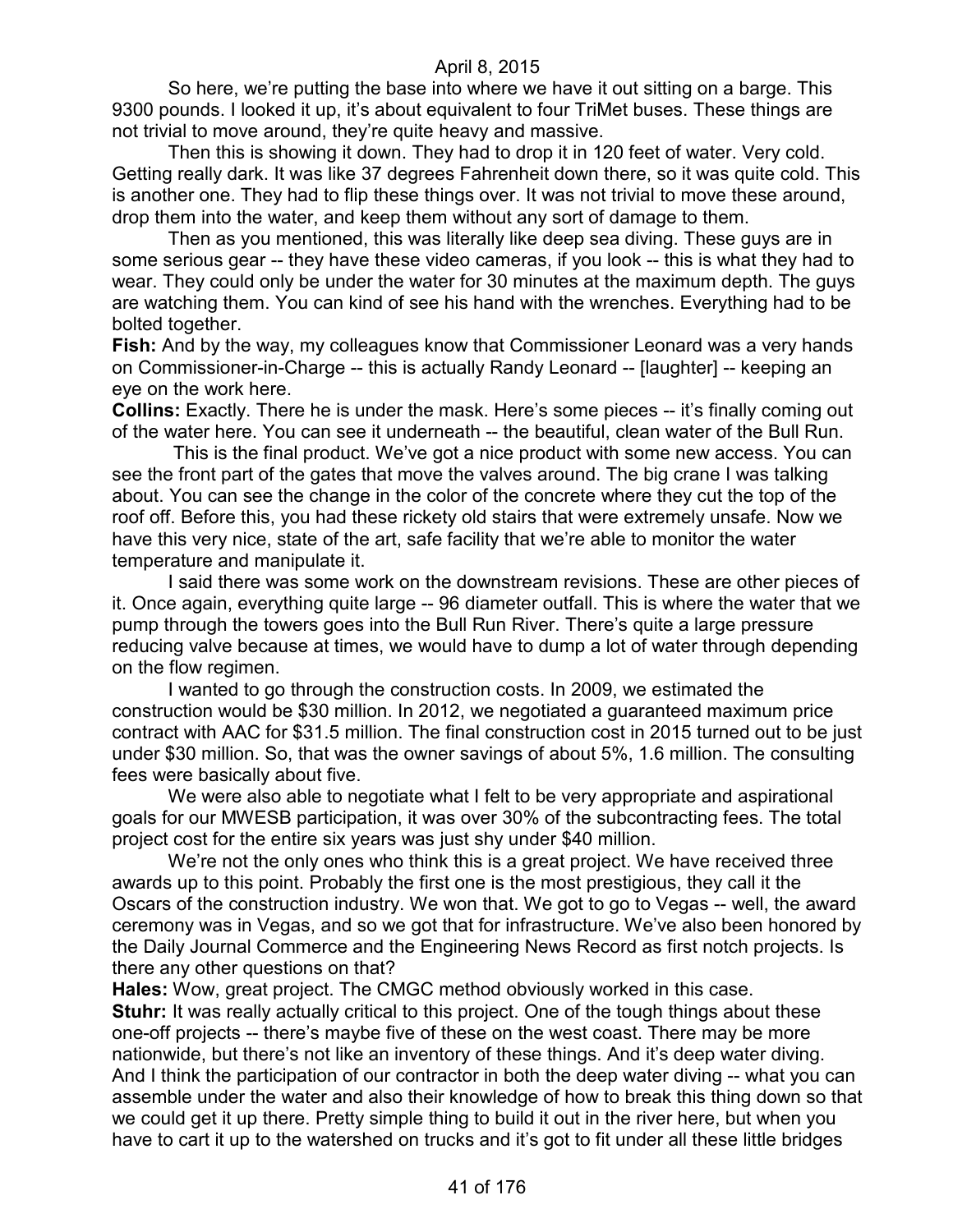with load limits, it was critical to have the contractor on board. We got them on board at the 60% design and they worked with us throughout the project.

**Fish:** One benchmark you didn't mention in your PowerPoint has to do with water quality standards, whether we have any violations. In the course of managing this, getting the equipment up there, working in the water, working on the embankment, getting the equipment in, there's a myriad of opportunities to get dinged. What was the outcome on that?

**Stuhr:** We didn't have any quarter quality violations. We did scare ourselves a couple of times. One of the things you do when you're working over potable water is you require -the biggest thing that happens on construction jobs is the hydraulic systems blow. One of the requirements for the hydraulics on all the equipment up there is that you use I forgot - food grade oil. So if you do blow oil, it's really no problem. But it's still reportable. So, we had no water quality violations. Our water quality group was dogging us the whole time. We put in a bunch of extra monitors between -- had two towers, one we were building on, the other we were using. So, we had an array of monitors between the two towers to make sure we didn't do anything bad, or if something bad happened we were able to respond quickly. But good planning on all points and very successful.

**Fish:** This is sort of a one-off, I understand, but as you both look back over the last six years, share with us a lesson learned -- something that you as a group learned about managing a complex project that will inform and help us do a better job on the next project. **Collins:** I will say that the CMGC process was really critical for this. Not only what Mike just mentioned but because Oregon Iron Works was involved early on. I mean, it's things we couldn't know like, how do you get a hydraulic wrench into this location under 120 feet of water? You know, those things were just critical. How do you build it? How do you fabricate a piece that's the weight of three TriMet buses and move it around? These are things that you needed to know right off the bat. You didn't want to do low bid. You needed to know this stuff. So, alternative procurement in general I think is key in these really complex and long-term projects.

**Hales:** Mm-hmm, yeah, we've used it a lot in transportation here. You used it for streetcar construction, light-rail to the airport -- same kind of thing. Big, complicated project only a few contractors know how to do it, figure out all kinds of problems you didn't know you had if you get them involved in the design process early.

**Collins:** It creates a collaborative teamwork environment that you need to work through these problems versus the more conventional low bid that tends to be more confrontational.

**Fish:** Is there an opportunity to recycle or reuse the silt curtain?

**Hales:** Cut it up and sell pieces like the airport carpet? [laughter]

**Collins:** I will say we worked diligently to try to recycle that silt curtain and we were unsuccessful in getting somebody to come and use it.

**Hales:** How about safety? It was a dangerous project. Were you able to keep safety in hand?

**Stuhr:** I don't think we had any safety issues. One of the -- I've actually done inspection diving, and one of the pluses of the diving community is it's really, really dangerous and they really, really know it. And we required diving plans and so on. So, I'd say it was a really, really safe project and partly that's the nature of the people who do this. It's so dangerous that you cannot be flip about what you're doing.

**Fish:** One last thing. I remember a number of years ago, we had some concerns from people about in the nature of a construction project like this, it was the risk of some kind of invasive something or other getting into the water supply. Remember that? **Stuhr:** Yes.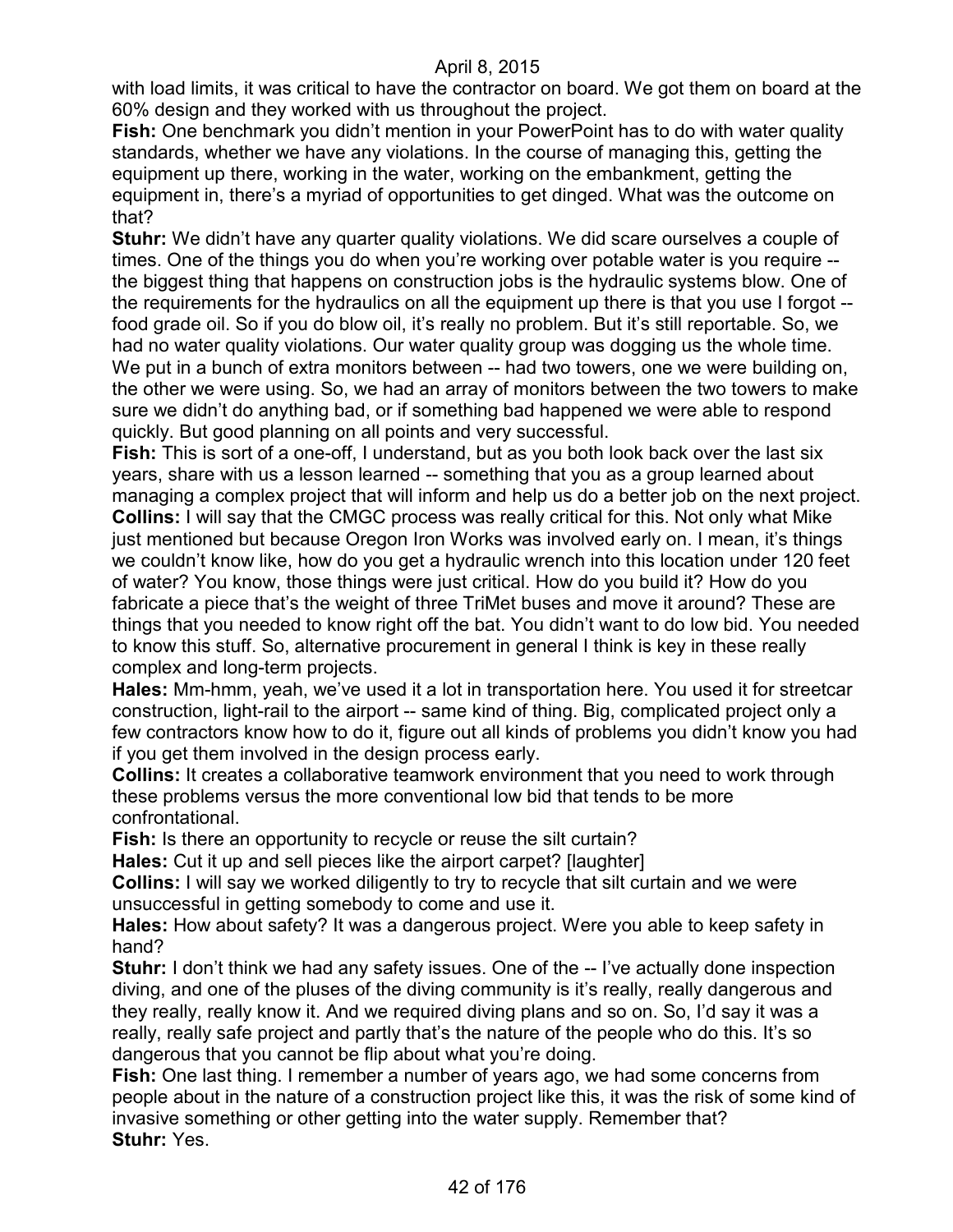**Hales:** Zebra mussels or something.

**Stuhr:** One of the requirements is we've got a lot of water quality requirements for people going up to the watershed. We had a protocol we worked out with Eddie Campbell's folks from resource protection and our own water quality folks, and all this stuff had to be steam cleaned, the diving stuff had to be steam cleaned, properly disinfected so that we didn't drop anything in there that we shouldn't be.

**Hales:** Great work. Other questions? Thank you both very much. Does anyone else want to speak on this item? Then we'll take roll call --

**Stuhr:** I have one last thing I want to tell you. You have two jobs this morning -- to accept our briefing and also to approve the final payment of \$7.63. [laughter] So, we hope you'll do that.

**Hales:** We don't want to short this contractor, they did a good job. [laughs] Let's take a roll call on that, please.

### **Item 361 Roll.**

**Fish:** Mike and Tim, thanks for the presentation -- and Tim, congratulations on doing the leadership program. I believe that's the same program --

**Collins:** I appreciated that.

**Fish:** That Sonia Schmanski in my office has been going through. And thanks to the professionals at the Water Bureau for managing kind of a one-of-a-kind project that again, Mayor, because of the location and the exotic nature of it it's not really in the public consciousness. But we have an obligation to make sure we're just as diligent in meeting our goals of schedule and cost, even when they're out of sight, out of mind. Turns out, this one is vitally important. I want to thank our team, everyone who worked on this, all of our partners. We're not done with some big capital projects. Actually, we're done with this, we're basically done with the two new reservoirs that are now online, Kelly Butte and Powell Butte, and we're also about to cut the ribbon on the new facility at Interstate. So, the next big one might be somewhere down the road both in Washington Park and then also when we start tackling the resilience questions under the river and thinking about how do we do that under water -- similar kinds of challenges. We're very proud of the people that work in the bureau and do the hard work. I'm grateful for this report and for the fact that they hit their mark across the board. Well done. Aye.

**Novick:** I really appreciate Commissioner Fish pulling this off consent so we could hear about the project. Thank you, Mike; thank you, Tim. It's just great news to hear that we're able to complete this complex project under budget, winning all these awards. And as Commissioner Fish said, it's a shame that we don't have a full chamber. This is a classic example of good news is no news, but I hope that we've got an unusually large audience on Channel 30 today. Aye.

**Hales:** This is a great piece of work, so you should be proud. I'm pleased about a couple of things. One, Sonia used to work for an engineering firm -- getting your project recognized like this is a big deal. I particularly appreciate the fact that our professionals accompanied the rest of the team sounds like to the awards presentation -- it's completely appropriate for our managers and leaders to participate in that kind of event and accept the professional recognition that they deserve when they do good work. So, I want to be explicit about that. That's important. I'm glad that it was celebrated by your peers as well as by us. It is an amazing project.

I haven't been up to the watershed in a few years. This may be one more reason for me to take another tour because it's been a while. It's a place that serves man people in Portland that most people don't know how amazing it is both from a natural standpoint and from an engineering standpoint, and you've made it even more amazing.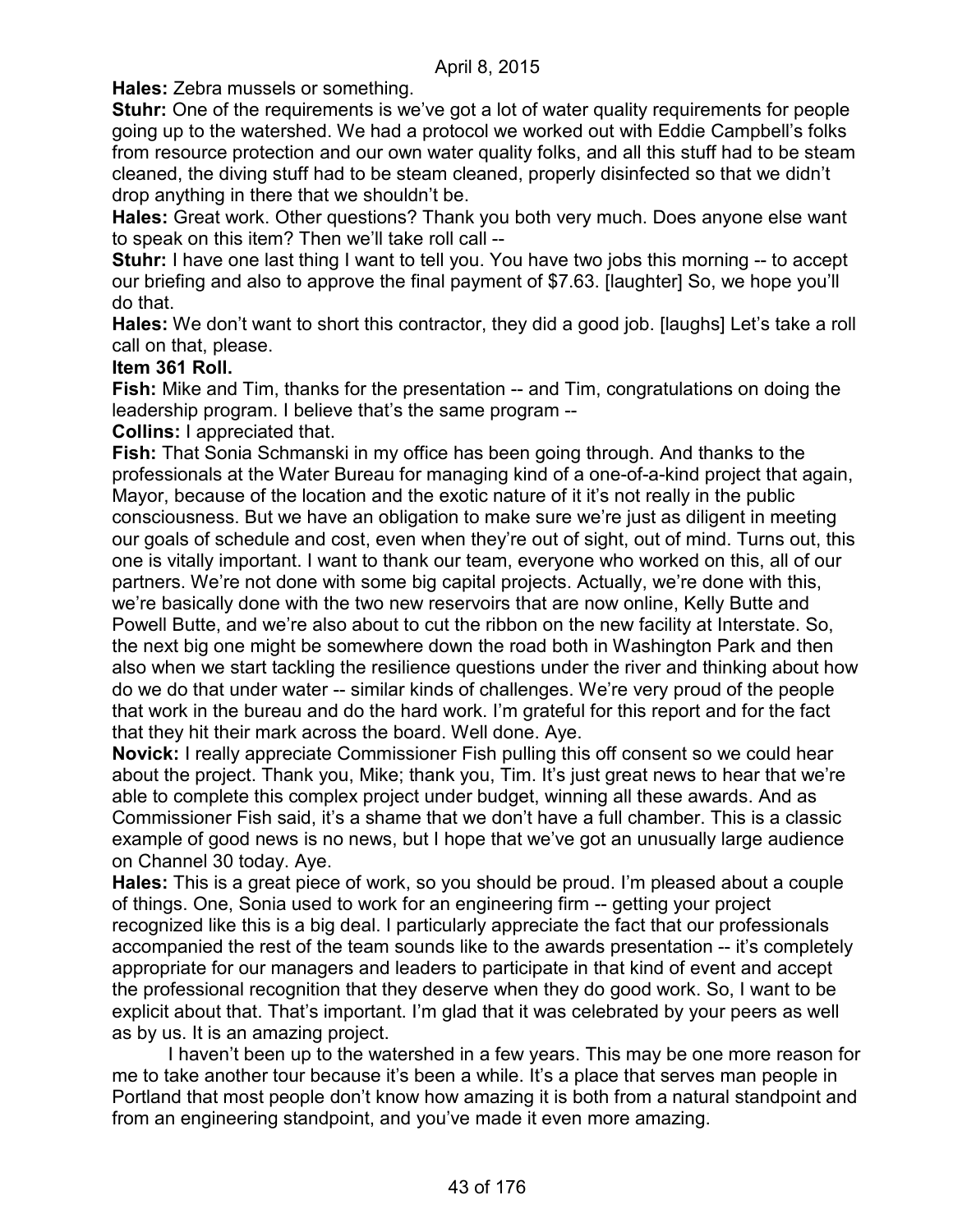Finally, as somebody who's SCUBA drive qualifying dive to 100 feet was at the bottom of a really cold quarry, I can appreciate what just a little bit of what those divers had to go through to get this work done, and that's an admirable piece of work. Bravo. Well done. Aye. Pay those folks that last seven bucks! [laughs] OK, let's see. We have a few items remaining here this morning.

## **Item 363.**

**Hales:** Don't believe we have anyone here to speak on this item. These great citizens are willing to do this work and therefore we should take a roll call on their appointment. Or, a motion to adopt the report.

**Fish:** So moved.

**Novick:** Second.

**Hales:** Roll call, please.

## **Item 363 Roll.**

**Fish:** It really is a great group, Mayor, and it reunites Zari Santner and Karen Loper, who were a dynamic team at the helm of Portland Parks and Rec. Each of us take great pride in nominating someone for this important position and I'm sorry Amanda is not here so we can thank her again for successfully getting the underlying bond measure passed so we could actually appoint people to oversee spending of the money. Aye.

**Novick:** Yes, I suspect it might have been easier to recruit people to oversee the spending of money to do cool things than it is to recruit people to some of our other citizen volunteer oversight boards, but we appreciate their service nonetheless. Aye.

**Hales:** Aye. Very good group of people there. Dion Jordan, Karen Loper, Zari Santner, Don Grotting, and Jonath Colón -- all of whom served our city in lots of great ways. **Item 365.**

**Hales:** Second reading and roll call.

#### **Item 365 Roll.**

**Fish:** Aye. **Novick:** Aye. **Hales:** Aye.

## **Item 366.**

#### **Hales:** Commissioner Fish.

**Fish:** Thank you, Mayor. Portland has about 2500 miles of sewer pipes, and over one-third of them are more than 80 years old. So, projects to replace or repair ageing sewers are important for protecting water quality, public health, and the environment.

The Bureau of Environmental Services is in the middle of a large scale sewer repair program to repair more than 34 miles of sewers all around Portland by 2017. The Hollywood Grant Park sewer repair project will repair or replace 36,000 feet of ageing sewer pipes, and I'm pleased to introduce our team. I'll first kick it over to Scott Gibson. **Scott Gibson, Bureau of Environmental Services:** Thank you, Mr. Commissioner, Mr. Mayor, Mr. Novick. My name is Scott Gibson, I'm a principal engineer at the Bureau of Environmental Services, and today, I'm here with Jill Hutchinson. She's the project manager for this effort. She's a senior engineer associate in our bureau. We're here asking for authorization to advertise and award contract in the range of \$9 million for the Hollywood Grant Park sewer rehabilitation project. As the Commissioner says, it's part of a large effort throughout the City, and Jill will get into details and we're here to answer questions.

**Jill Hutchinson, Bureau of Environmental Services:** Good morning, I'm Jill Hutchinson. As Scott mentioned, this project is part of the BES' Phase 2 sewer rehabilitation. On this map, you'll see our project area is outlined in purple with the Hollywood Grant Park project filled in green. The project is in Northeast Portland and it's bounded between 33rd and 57th Avenues from Fremont south to interstate 84.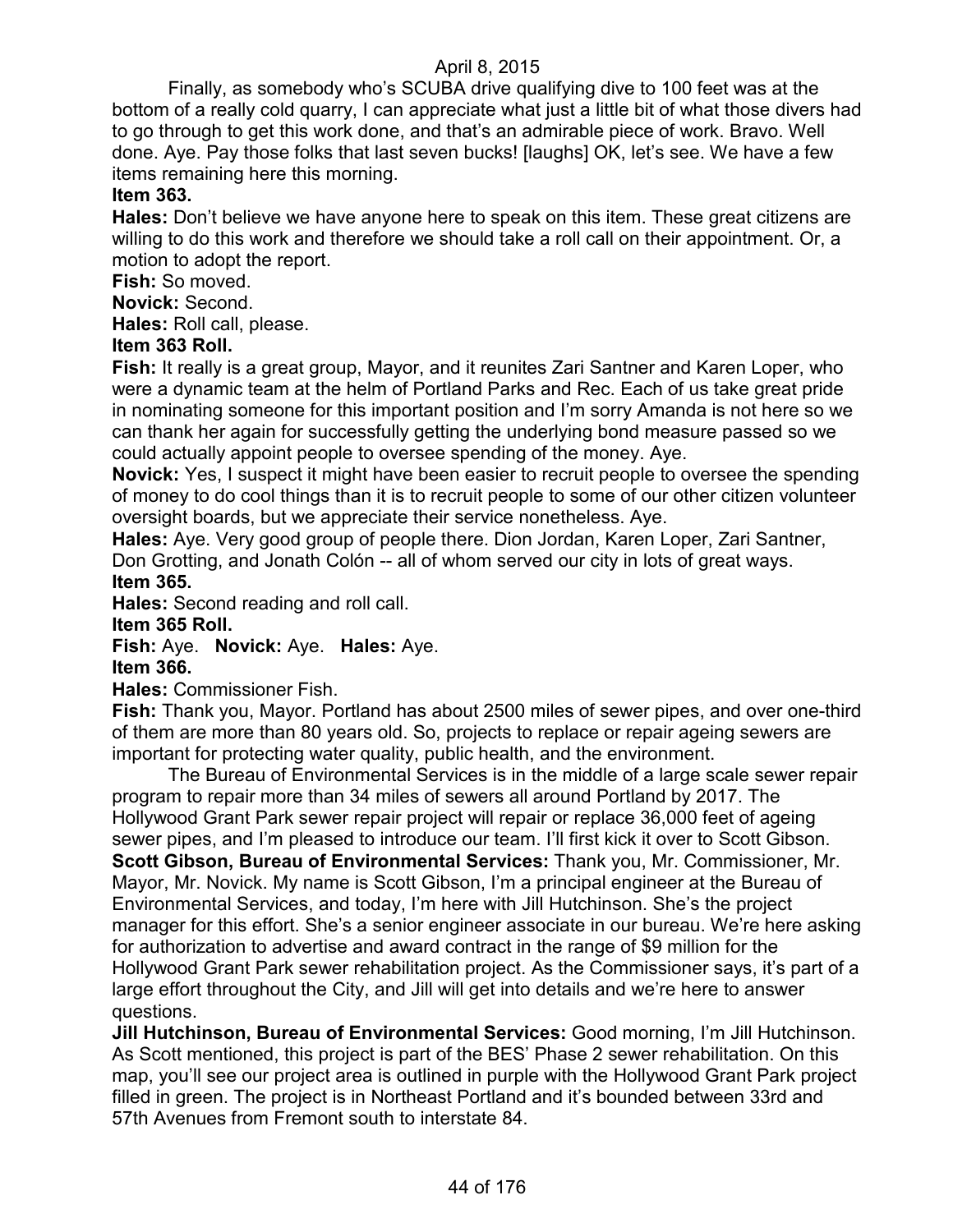The intent of the project is to replace or rehabilitate highly deteriorated pipes. As you can see, pipes in this area have large holes, missing pieces, broken pipe, and vermin creating nests in and around the pipes. By replacing or rehabilitating mains, service ladders, and manholes, this project will protect public health, property, and the environment; increase sewer system capacity and reliability; and reduce risk of sewage releases to homes, businesses and the streets.

**Fish:** By the way, I just have to interject. I know my colleagues generally don't like Washington monuments. They also don't like alarmist presentations. But I just want to certify, these are actual photographs. [laughter] It seems like every time we come before you, there's one with a friendly four-legged creature.

**Hales:** I recognize that guy, I've seen him.

**Fish:** These are not staged.

**Hutchinson:** These are real, they're from the project. [laughter] So, in order to determine which pipes should be included in the project, we conducted the robotic inspections you saw on the previous slides of all the sewers in the neighborhood, then we coded the defects and used this information to calculate the likelihood of failure of each pipe. We then ran an algorithm to determine the consequences if a pipe should fail based on social, environmental, and constructability factors such as proximity to hospitals, schools, in major streets, and near other significant utilities.

The total risk for a particular pipe was calculated by multiplying the consequence of failure with the likelihood of failure. We then performed an alternatives analysis to determine if we should invest in replacing the pipe now or wait to fix it in the future. The outcome of this analysis is the assignment of a net benefit cost score for each individual pipe, and those pipes with an NBCR greater than zero were included in the project.

This is a close-up map of the project area with proposed construction methods, including open trenching, pipe bursting, and cured in place pipe which is a trenchless technology that minimizes impacts to nearby residents.

The project scope includes 142 pipes, or almost seven miles of pipes, ranging from six inches to 36 inches in diameter. 75% of the pipes are more than 100 years old. Threequarters are in residential streets and one quarter are in major streets.

The work will occur near five schools, and the contract requires work in these areas to be done when school is not in session to minimize the impacts to the school areas. There are 13 sites where work will be conducted at night with noise variances, and nine of those are for cured in place lining which is the noninvasive trenchless technique. That usually takes between one and four days. There are four sites where there's open trench work in busy streets.

So, the public outreach for this project was extensive. Our public involvement staff at BES communicated both general product information and specific information about the night work to residents, businesses, neighborhood associations, business associations, schools, TriMet, and Providence facilities. This is a map that was included in one of the public involvement flyers that was sent to all area residences and businesses. We also had a public meeting that was held on March 10th to address any questions and concerns from the neighborhood.

One of the unique features of the Hollywood Grant Park project is that it will use vitrified clay pipe instead of PVC, which is BES' standard material for small diameter applications. The use of VCP is part of a four-project pilot effort, which is a continuation of prior efforts and is the next step in our evaluation of appropriate pipe materials. At this point, we have not made a wholesale change in the materials we use -- this is just a pilot.

The pilot effort is being made in light of the City's various sustainability policies, most notably, the toxics reduction strategy and the healthy purchasing initiative. The toxics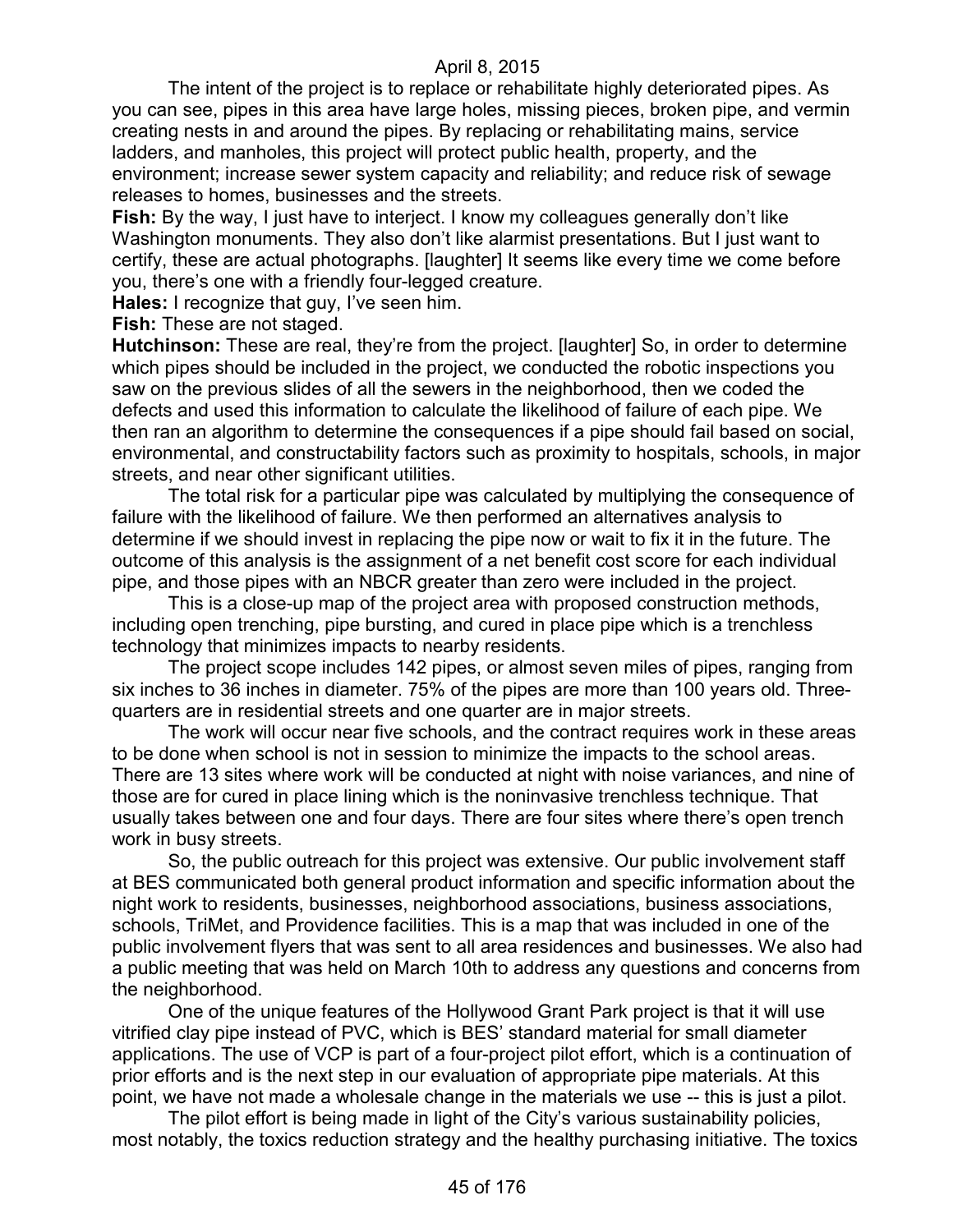reduction strategy was adopted in 2006 with the support of Commissioner Saltzman and it calls on City bureaus to seek products that do not contain, release, or produce polyvinyl chloride or PVC. It also identifies vinyl chloride, the core monomer input for PVC, as a priority chemical of concern. Finally, it calls for the use of third party certified materials where appropriate, and clay pipe has been rated by the sustainable material rating technology -- or SMART -- a third party certifier at the gold level.

**Fish:** By the way, this slide is the one that really got my attention in the briefing because it sort of feels like back to the future. We've so taken for granted using PVC plastics and we think about some of the benefits, but it actually is a toxin and we want to avoid using it. We're calling it a pilot, though, because there are some things we have to work out. We have to make some sober assessment about cost and other factors. And then one of the things the team shared with me is you know, you have your competing values that we're trying to bring to bear, but what if it turns out you have to ship this product from a long way away? Does that undercut some of the environmental benefits of not having it manufactured or accessible locally? So, we're going to do this as a pilot and ask some tough questions, then come back and share those results with the Council.

**Hutchinson:** Yes, thank you. Just returning to the healthy purchasing initiative, this is another of Commissioner Saltzman's initiatives that was passed in 2012 and it includes identifying products that are safer and less hazardous by requesting complete disclosure of a product's chemical ingredients and the human health or environmental hazards associated with those chemicals. And clay pipe manufacturers maintain current publically available health product declaration forms, which are material disclosure forms on their products or their website system.

Wrapping things up -- a summary of the budget and schedule. The engineer's estimate is \$9 million with a high level of confidence, and we expect the contract duration to be 18 months, advertising in early May now and notice to proceed in September. **Fish:** Steve, we're going to kick this thing off with a coffee -- open house coffee that you'll be invited to in the neighborhood just so before we actually start the work, people have a chance to get additional information. We'll be doing that also at Hawthorne. There's been a lot of outreach, but there still will be people show up and say, "this is the first I've heard of it." So, we want to make sure they get another bite of the apple.

One question I wanted to ask Jill. This is an incredibly complicated project with all these moving pieces. How many of these kinds of things have you quarterbacked? **Hutchinson:** How many projects like this?

**Fish:** Yeah like this, of this scale. Because this is looks quite complicated.

**Hutchinson:** I've been with the bureau in the large scale or the Phase 2 sewer rehab program for going on five years. So, I've been -- I think I've been involved in probably nine projects in the range of \$3 million to \$10 million.

**Fish:** Wow, very good.

**Gibson:** A little bit more about Jill -- at a time in the bureau, we had a rotational program where the engineers when they first started our worked at PBOT and Water and BES, and we used it as a recruiting tool. Jill was one of the first participants in that. **Hales:** That's great.

**Gibson:** So, she's been with us since, and has experience at the other two bureaus as well.

**Hales:** That helps, yeah.

**Fish:** I certainly hope that no one at PBOT is trying to recruit you away, Jill. Or at least you would give us notice if some kind of bad behavior like that occurred on my watch. **Hales:** Where's the clay pipe made?

**Hutchinson:** It's made in California.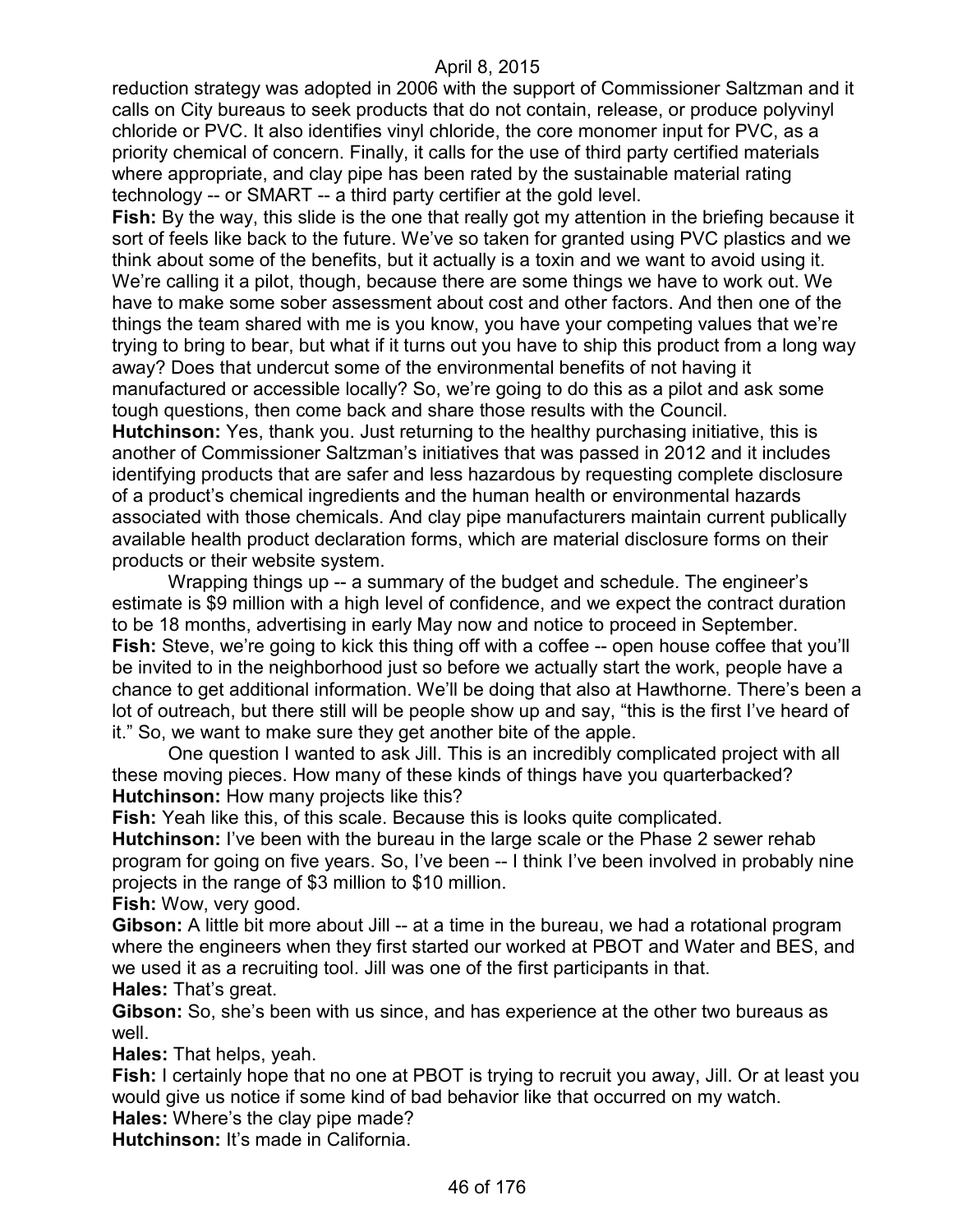**Hales:** OK, not that far away.

**Gibson:** There are two clay pipe manufacturers in California: Gladding, McBean, which is sort of north of Sacramento; and Mission Clay is in the LA area.

Fish: Just one question about that -- because when we had our discussion, the thing that struck me was a plastic pipe just intuitively seems more flexible. And since it's going in an area where there's vibrations and things, it may be less likely to have a brake or something than clay. Is that true or is that the way the clay pipe manufactured make it just as resilient?

**Gibson:** For resiliency, we can look in the soil properties where it's going to be installed and we can look at permanent ground deflections and movements we might see. Those aren't an issue here. So, we're not expecting the clay to have to move -- or the pipe material, no matter what the material to have to move. It's a matter of good bedding.

Now, with PVC, it's longer length. So, fewer joints. Clay is shorter length and it can move through the joints. So, there's allowable deflections in the joints.

**Hutchinson:** During the design phase, we also did a review of the soils in the area and the potential for liquefaction and other things that would happen during an earthquake or other natural disaster, and we aren't at risk of those types of things in this area.

**Hales:** Good. Other questions? Great. Thank you very much. Good project. Let's take a roll call vote.

**Fish:** This is a --

**Gibson:** First reading.

**Hales:** Oh, sorry, it's only first reading. So, that will be back for second reading next week. The fact that we now have the BES bureau digging up two members of the Council's neighborhoods should not stop us from proceeding with the project.

**Fish:** Actually, Mayor, it turns out they're not doing any work on my particular street, but that's good because I've already got my own sewer problems in my house and we have to connect a pipe that failed. It's like the fire following the flood -- when we got someone in to look at it, they said, "we can't actually do the pipe until you remove all the asbestos." So, now we have to remove everything in the basement of the house to remove the asbestos before we can start the pipe project. So, I'm delighted that my street is not in the scope of work on this one. Although that wasn't my request, I was delighted to be saved of that as well.

**Hales:** Well, they dug up my street but they did a fine job. Thank you very much. That goes to second reading, and we'll have to delay item 367 until this afternoon. We're recessed until 2 o'clock.

At 12:20 p.m., Council recessed.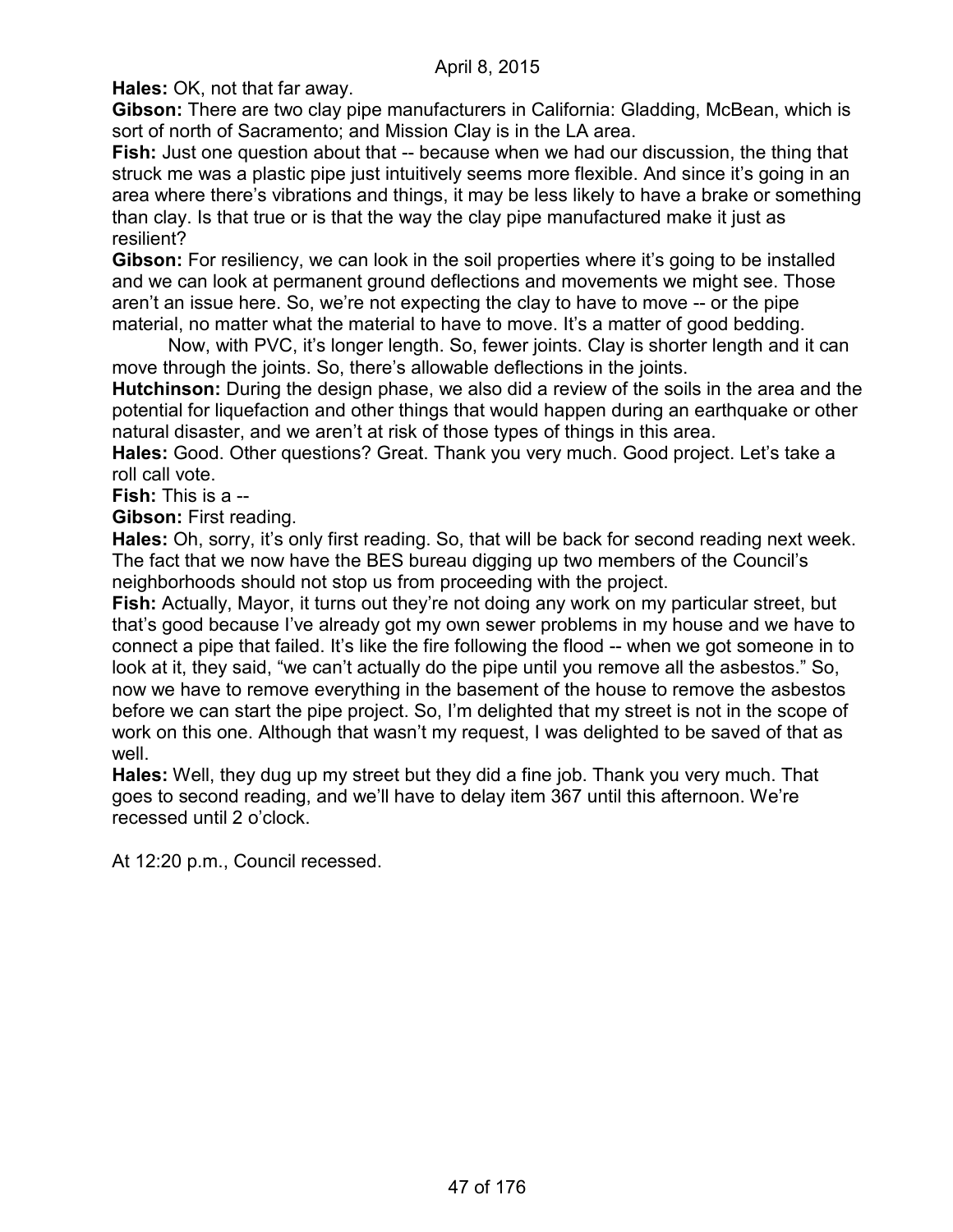## April 8, 2015 **Closed Caption File of Portland City Council Meeting**

This file was produced through the closed captioning process for the televised City Council broadcast and should not be considered a verbatim transcript. Key: **\*\*\*\*\*** means unidentified speaker.

## **APRIL 8, 2015 2:00 PM**

**Hales:** We'll return to order as a Council. Will you please call the roll?

**Fish:** Here. **Novick:** Here. **Fritz:** Here. **Hales:** Here.

**Hales:** OK. We have a couple of time certain items this afternoon, the first is 368.

**Moore-Love:** Did you want to take care of that item left over from this morning?

**Hales:** Oh, yes -- sorry. We do have one item left over from the morning agenda, which is 367.

**Item 367.**

**Hales:** Good afternoon, welcome.

**Kim Kosmas, Portland Fire and Rescue:** My name is Kim Kosmas with Portland Fire and Rescue.

**Caryn Brooks, Portland Fire and Rescue:** Caryn Brooks, Portland Fire and Rescue. **Hales:** So, tell us about this grant.

**Kosmas:** Basically, we have been providing smoke detectors or smoke alarms for the general public since 1990, and it's a concern of ours that the hard of hearing community has never really been approached for helping them with smoke alarms, also -- and carbon monoxide -- but that is one thing we would like to do is be able to have this offer for that community to give them specialized units. Because they're not typical. The thing is that they have to have a bed shaker, which is one portion of it, and then there's a strobe, also - that's another piece. They are expensive, so that's been one deterrent possibly for people. And the state does offer it currently, but we would also like to be able to offer that to those communities.

**Brooks:** As a note, if folks who are hard of hearing do call us, we do provide them with one, but we want to do outreach. A lot of people don't know that they need them. **Hales:** Sounds great.

**Fish:** How expensive are they compared to the standard store-bought --

**Kosmas:** A standard smoke alarm is anywhere from \$20 to \$30 or so, and with both pieces of the unit, it comes to about \$297. So, it is a lot different in cost, definitely. **Hales:** Still, if you get this grant, you can buy quite a few of them.

**Kosmas:** Yes.

**Hales:** That's great.

**Fish:** You know, I was curious -- the other day I lost my keys. And I was in a fit about it, and my wife reminded me that I have an app that allows me to locate them. So, I just pushed the app and it told me that I'd left them at work. But I'm wondering, could you conceivably have a system where you have a notification on your phone or something else or your computer in addition to what you currently have?

**Kosmas:** As far as alerting the individual? Well, the way these work is that they also would need to have a smoke alarm -- a basic smoke alarm wherever they're living -- their residence because it's all keyed off of the alert. The tone of the alert sets off the bed shaker and the strobe. So, an app on your phone -- I honestly don't know if they have something like that.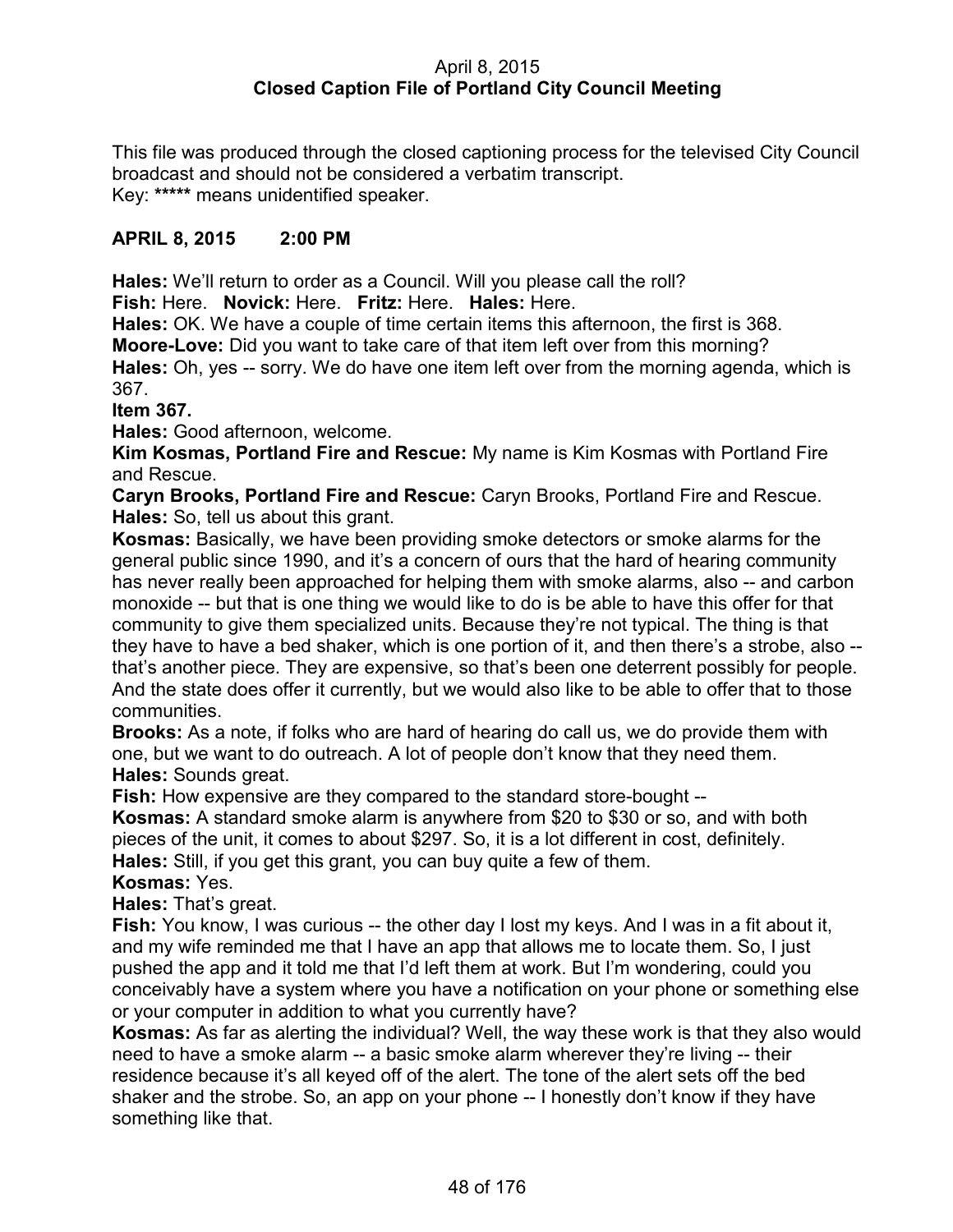**Hales:** Other questions? Comments from the Council? Great. Thank you both. Thanks very much. Is there anyone who wants to speak on this item? If not, then it's an emergency ordinance, let's take a roll call vote.

# **Item 367 Roll.**

**Fritz:** Thank you for your work. Aye.

**Fish:** Thank you for spending half a day with us. [laughter] You got a lot out of all of the morning proceedings, so. Aye. Thank you.

**Novick:** Thank you. Aye.

**Hales:** Yeah, this is good work. There was just a really tragic death in Maryland of a whole family from carbon monoxide poisoning. These detectors save lives, and it's really good work that we make them available to folks who would not be able to hear conventional ones. Thanks for doing this, and I wish you good luck with the grant application. Aye. **Kosmas:** Thank you.

**Brooks:** Thank you.

**Hales:** Let's move to the time certain item 368.

#### **Item 368.**

**Hales:** Thank you. Well, let me call up Chief O'Dea and Richard Brady from Matrix Consulting to talk about this report. I want to frame this briefly. This is going to be a presentation of the report in what's obviously a busy Council session this week. There will be a little bit of time for public feedback, but this is mainly a presentation.

I just want to thank the team for comprehensive evaluation of both our span of control and our staffing levels in the Police Bureau. This is really in response to a budget note from the Council in our 2013-14 budget. So, the questions they're going to address here in summary -- and of course, of significant document to back it up -- is, are we focusing our resources in the right areas? Do we have the right ratios of management to direct service folks in the bureau? Other feedback on how our management systems operate in the bureau. So, what have we learned from this careful inquiry into the structure and workforce size in the various tiers within the Police Bureau, and how can we make it better? With that, I'll turn it over to the Chief and his team.

**Fish:** Mayor, let me supplement the record with one thing. Because actually, the original genesis was the span of control report that you asked Steve and me do to. And out of that came some questions about span of control and supervisor to employee ratio. And the next iteration was -- I think it was the Chief, the then-Chief who said, "we want to do an independent study to look at this" and there was some disagreement about methodology. We were pleased to support that. And a lot of good has come out of that original assignment the Mayor made where he asked a number of us to pair up and do things, and the span of control is an example.

**Hales:** Yeah, it's good work.

**Fish:** Thank you.

**Hales:** Thank you. Chief O'Dea?

**Larry O'Dea, Chief, Portland Police Bureau:** I'll have Richard start first with his presentation and I'll follow him.

**Hales:** OK, thank you.

**Richard Brady:** I've gotten the message pretty clearly that you've got a crowded agenda. We have a 200, 300 page report and 92 recommendations -- I'll try not to talk too fast. Let me walk you through this study and some of the more important things we came up with.

First of all, let me remind you what our scope of work was. It was a comprehensive management staffing and operation study to look at answering some important questions. First of all, is the Police Bureau providing the levels of service that this community expects, needs, and has historically received? Do you have the right number of people to do that?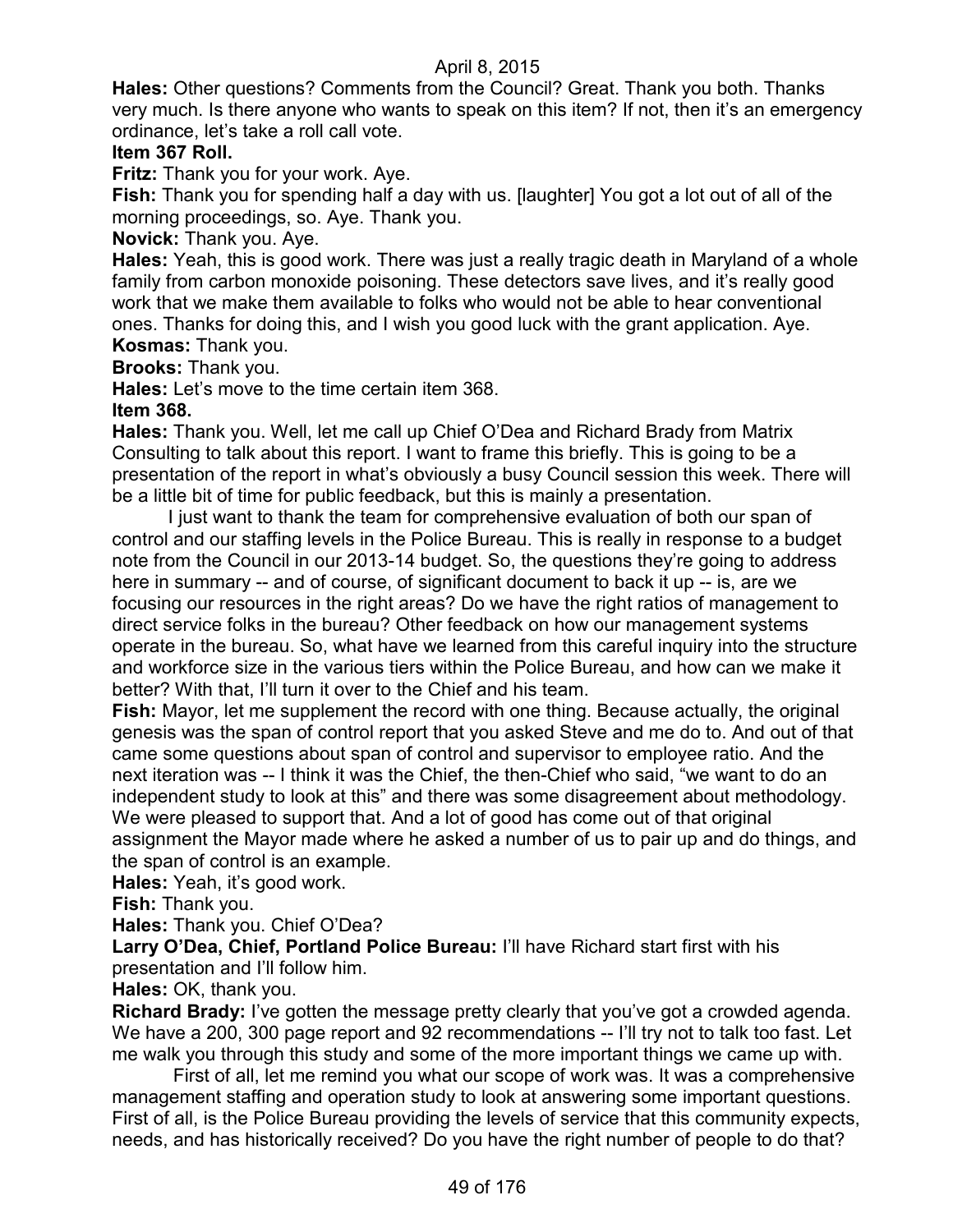Are they managed and organized effectively in order to do that? Most of our analysis was from the ground up, looking very carefully at workload and service levels, but we also compared you to best practices and came up with this report that has a summary of everything that we did in the study.

How we got here was really intensive. We worked for several months just doing fieldwork. We started in the middle of last summer. We started with extensive interviews of staff -- management staff, supervisory staff, many line staff. In all, we had over 200 individual interviews of staff within this, and that input was important enough where we supplemented that with an anonymous employee survey to which about 60% of the employees responded -- 600 plus responses.

The input wasn't everything that we needed to do in a study like this where there's almost as many numbers as words. So, we collected a lot of data as well, quantifying workloads at every function -- service levels, work practices, and things like that. I think the analysis reflects that empirical, that really detailed kind of approach.

Throughout this process, we had a parallel reporting relationship, extensively meeting with the bureau command staff to review facts and issues and alternatives. But we also had a broadly based-project steering committee that we met with, particularly in the second half of the study to review what we were coming up with.

You know, a report like this necessarily focuses on the improvement needs, especially when we're talking about organization and management and operational types of things, and sometimes the more positive things get lost. So, I wanted to take a couple of seconds just to talk about the positive things that we found as we went through this.

First of all, it's important to stress that in a number of indicators that we examined in field operations, investigations, and even in internal operations, there are high levels of service being provided to the community as well as internally. And we can talk about that more as we go through this.

Secondly, there's been a lot of external scrutiny of the bureau in the last couple of years -- most notably, the Department of Justice. And the thing I said about the whole process that I think is true is that unlike a lot of cities in the country -- many of which we work with -- the department isn't just responding to what DOJ tells them to do. They are proactively meeting and exceeding what DOJ is coming up with requirements, and I think that's a really important distinction.

Deployments in general in the operations branch and field services generally balance the proactive and reactive kind of workloads, which is a very important thing in law enforcement. You're not going to be effective as a police agency by responding to calls for service, you're going to be effective by doing something about the root causes of crime. As you'll see as we go through this, they have high levels of proactivity in patrol and they use it.

Investigative clearance rates are high, and that's a positive thing as well.

Not just multi-jurisdictional task force, but other ways of coordinating and cooperating with other justice agencies, schools, other health and human service agencies is really high here. I think that is an effective part of community policing today -- to recognize that you can't do it all and you need to partner with other kinds of agencies in the community.

As I said, support functions generally meet both internal in terms of supporting police officers and external supporting the community and the way they interact.

Some of the key themes that run through this report I wanted to stress, because it runs through all of the recommendations that we made here. Number one is while this is a very community-oriented bureau, more needs to be done to cement that community focus. And I think that is summarized in the use of the word "formal." I think there needs to be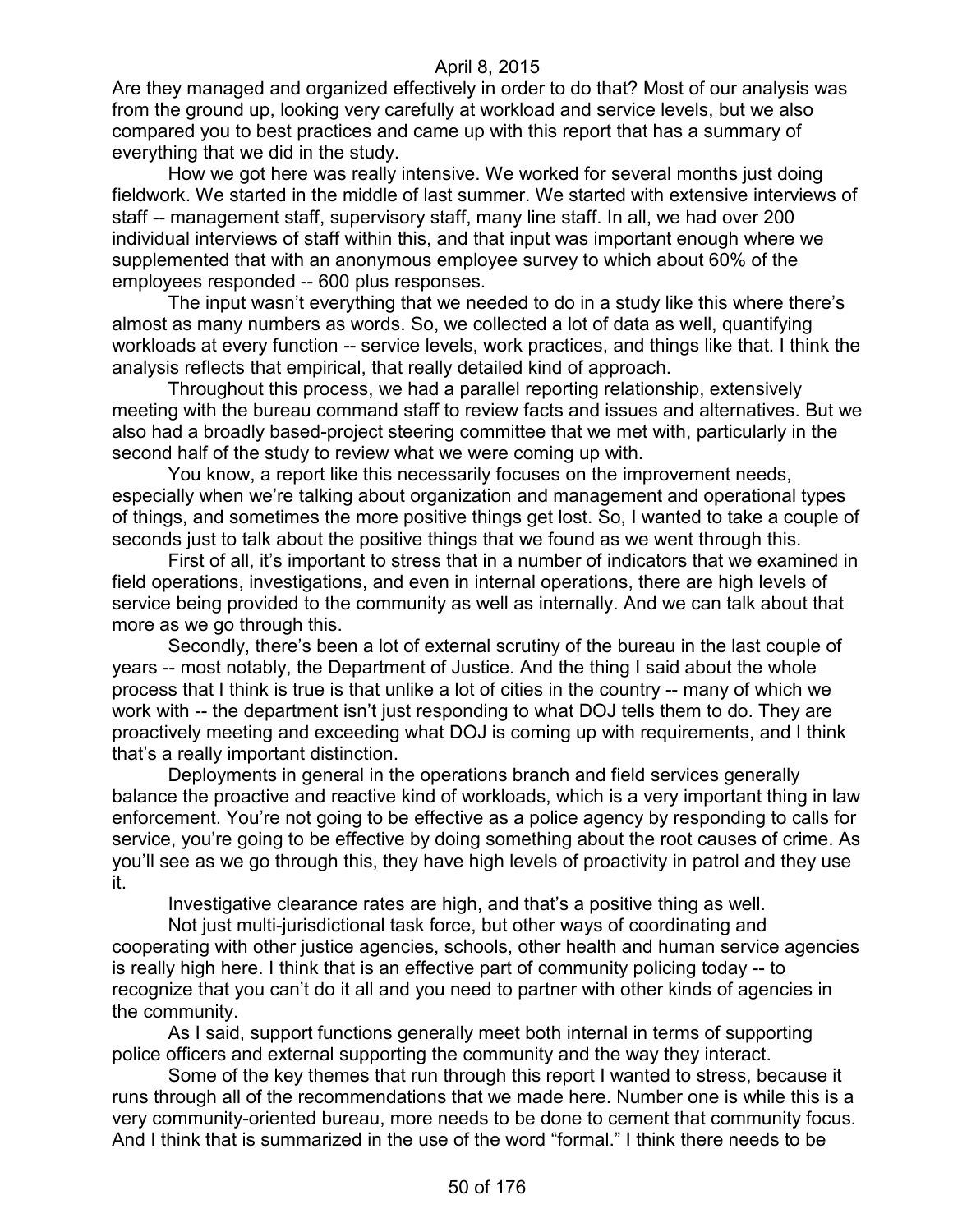more formal approaches of figuring out what the problems are in the community, deploying people -- even managers -- to address those problems and create those ties and to make them accountable for it. That's something that we stress -- even in this staffing study -- an important part of the management processes here.

While the bureau is taking a lot of steps to increase the use of data, creating an intelligence-led policing effort -- and they've always had a strong data orientation -- the demands of the external focus and what we're asking the bureau to do will increase that need, and they need help to do it. It's not as easy as a police officer in the field pushing a function key and finding out everything he or she needs to know about the problems out in the community. That takes help, and that's an important part of several of the recommendations we make.

Thirdly, more flexibility is needed in the bureau wherever we're looking, but especially in operations and investigations. You need to have the performance management plan in place, the way to look at it, and the ability to move people around. Because problems are going to change every year -- they're changing right now. They've changed since we submitted the draft report. You need to be nimble, and that's what a modern department needs to be.

Management consistency is critical. It's something we found in the employee survey -- the message is sometimes not consistently delivered throughout the organization and possibly externally as well. So, the new management team needs to create a consistent message and find some mechanisms to make sure that everyone within the department is on the same page.

Operations. The patrol. Obviously, the largest part of the department and an awful lot of our time and an awful lot of this report is dedicated to that. There are some really important findings associated with this.

First of all, the workload and the proactive abilities in field operations are relatively evenly distributed. The East Precinct has more workload than the other precincts, but at the beat level, beat officers are handling within a fairly narrow range the same amount of workload which means they all have the same amount of ability to be proactive. That's important here. It's important everywhere, but here, you've got more proactive time than we typically see in larger cities -- it's over 50% of your time. Many of our clients for agencies this size are struggling to get their 35% to 40%. So, you've got this luxury.

The good thing is that this proactive time is being used. You're generating a lot of proactive activity and addressing problems in the community. But again, the use of data, supervisory oversight, and making people accountable so that this is not randomlygenerated activity, it's directed towards problems in the community is a need that needs to be made and this needs to be an ongoing process review, tracked, etc. so that people are redeployed, redirected as necessary. And the new intelligence-led policing and other efforts are going to enhance that and help support that.

We looked at the three precincts. You used to have more precincts -- four or five precincts in the past -- we think three is appropriate now. We think it's appropriate for span of control reasons. We think it's appropriate for community access that's not jeopardized with three, and the cost of additional command and administrative personnel outweigh the benefits of increasing the number of precincts at this time.

In special operations, there are a couple of recommendations that we make. You need to redeploy some traffic personnel so that coverage is enhanced. You need some additional canine capabilities. School resource officers -- you don't have enough school resource officers for the high schools you have at a minimum. You need to have a school resources officer in each high school, that's I think an important aspect today both from the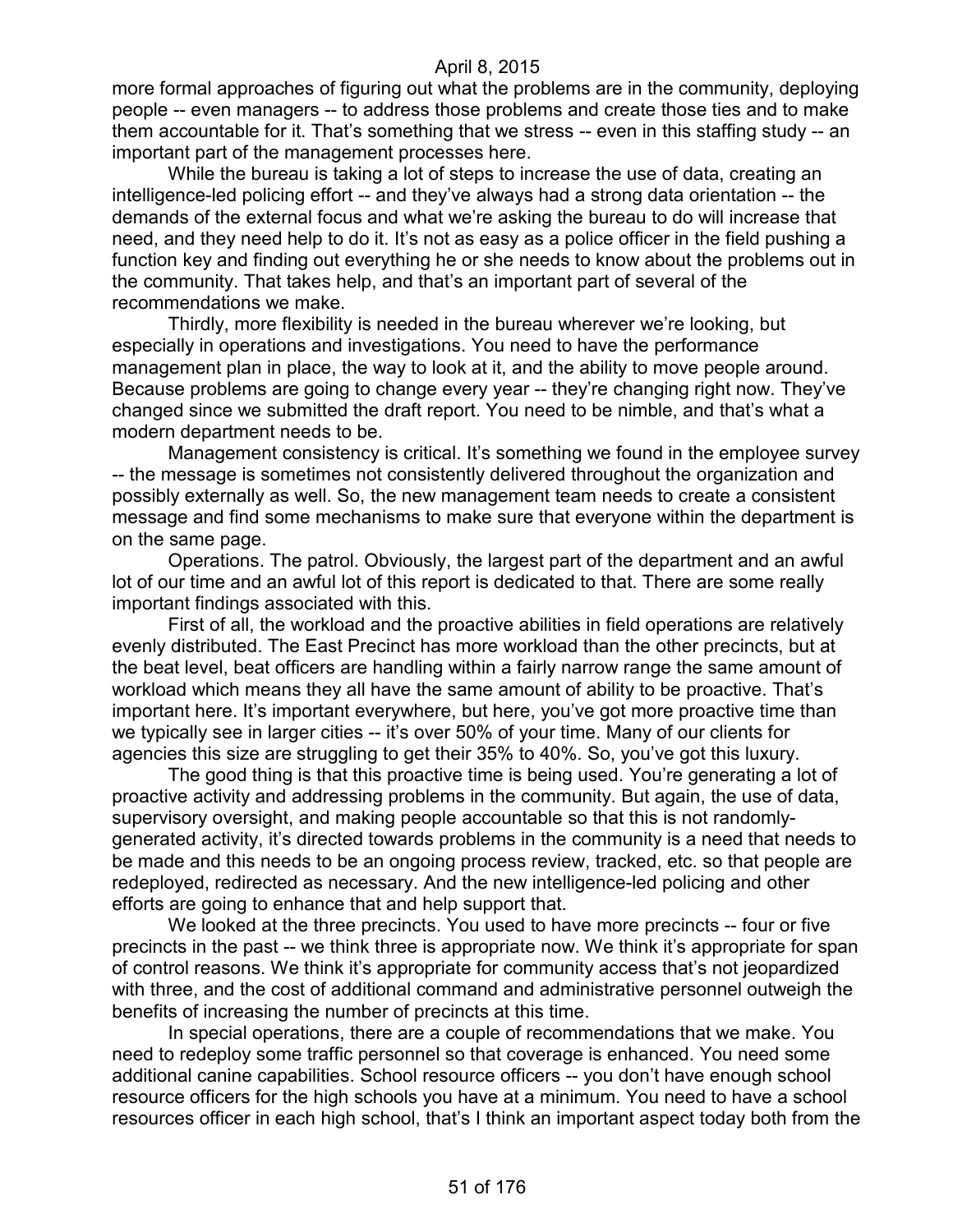perspective of working with school administrators, teachers, parents, and students programmatically, but also for calls and other kinds of activity.

We think that the cadets and the reserves in the bureau are an important asset -- a little underutilized, in some respects. We think you need to develop a process in-house to increase their capacity and their use within the department.

Investigations. So, we went through a thorough process of looking at the case management system and how cases were assigned to the different investigative units. And there's a lot of pages in there -- a result of moving people around -- it may seem like we're just moving people around, but it's based on for an effective case management system - which you generally have, although we make other recommendations to improve it -- what are the effective caseloads so that you're spending enough time in investigations? And overall, you're a little deficient in spite of moving people around.

But more significantly, you've got some major gaps that you typically don't see in larger police departments today. You don't have an auto theft unit. More importantly, I think, you don't have a computer crimes unit. It's not just handling cases that are computer-oriented in general or specifically, but also as a case assistant to other crimes - child abuse, other types of crimes for which computers are in use today. And you don't really have the capacity you need to do that investigations.

We think you need to return to something like the district investigative efforts, where generalist investigators are centrally managed but decentralized in terms of their responsibility so that relatively minor crimes, especially property crimes, get some sort of follow-up. And that can be neglected now, even though patrol tries to help out.

I think one of the principal recommendations in this report -- and it gets to this issue of proactivity and coordination of services -- is to reorganize what we're calling the proactive investigative units. Right now, you've got gangs, which is a large driver of organized criminal activity in this city as that relates to prostitution, as it relates to drugs, as it relates to other forms of human trafficking, and those are in different parts of the bureau right now -- four different parts of the bureau. We think that they should be in one part of the bureau so that the same suspects can be more regularly worked by common detectives in a single system and that the assignments can switch over time, depending on what the problems are. So, we think that the criminal activity and the criminals need to be better coordinated in terms of how you're working that.

Again, support can't happen without people who can support personnel. So, we're recommending a crime analyst to help with case research, case enhancement, and things like this. Over time, we think there's an opportunity to civilianize the criminalist, the field evidence collection personnel. That's a growing area. It's becoming the norm, even in larger organizations, and it's not just a cost issue, but it's a way of finding employees who this is what they want to do and they want to spend a career in forensics.

Services branch -- the last branch. Several support and management positions should be civilianized relating to fleet and records. Civilization was something that we looked at throughout the organization. We think that the follow-up through the strategic planning process from all these various directions that it's coming from needs to have some sort of facilitator to help coordinate that and to help develop a message can be poststrategic plan process generated to the whole community, as well as internally within the bureau.

You're going through the regional records management process. It's difficult to tell at this time what your needs are going to be. I don't think they're going to be greater, but they're going to be for different kinds of records management personnel to help you analyze and quality control information coming from the new records management approach that you've got.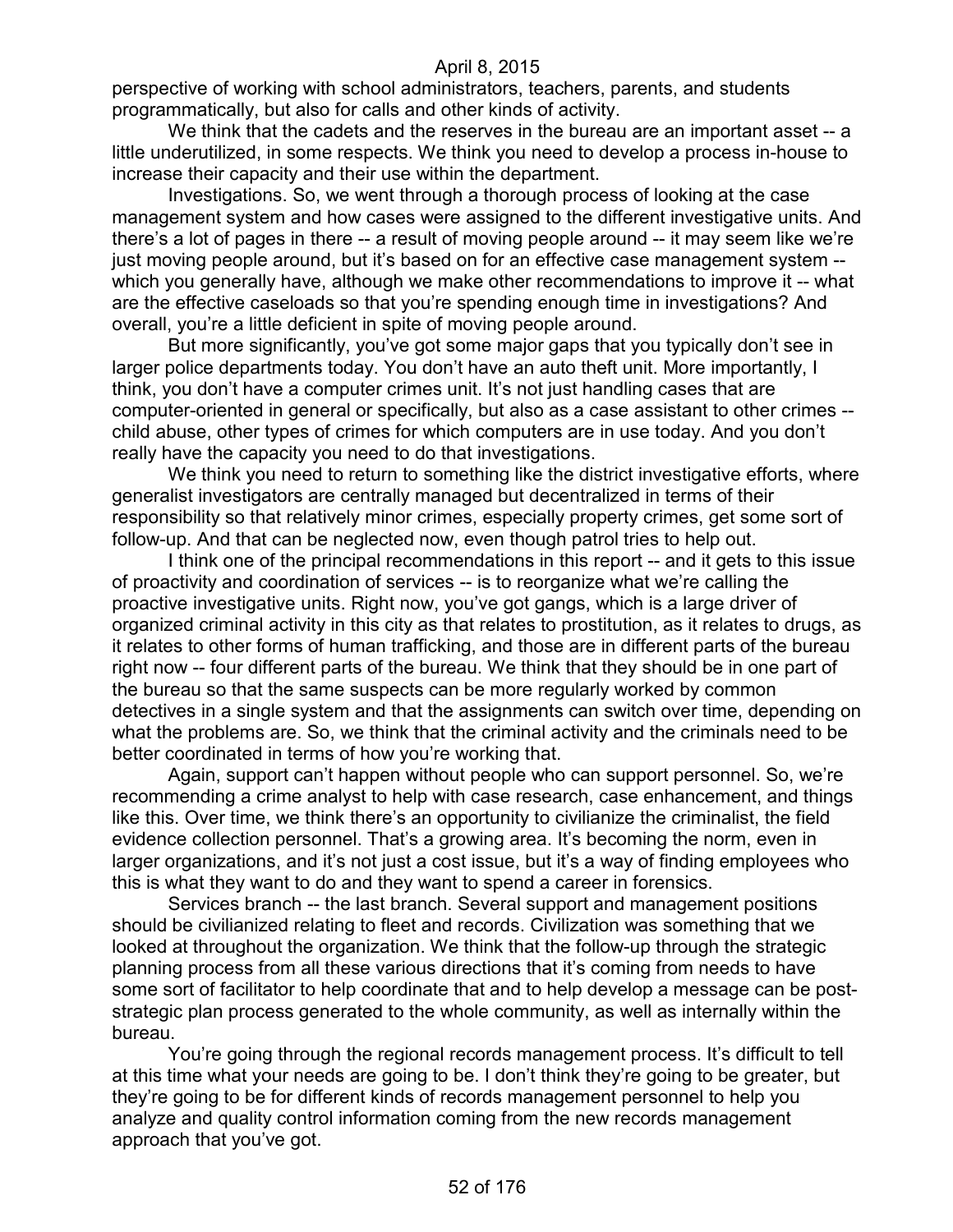We've recommended three additional analyst positions, and I think there's been some budget adjustment since we did this reporting today. But we think that because of the intensive demands and support required from the post-DOJ environment, you're going to need two analysts to help support that in terms of reporting. But another analyst is needed to help the transition to an intelligence-led policing effort within the bureau.

Lastly, organization and management. We looked at the overall structure within the department and looked specifically at some span of control issues and allocations of functions. We get back and start out with some of these management kinds of issues, that accountability is critical for the bureau at this point in time -- for all points in time -- but because of the scrutiny and because of the visibility, it's really important now. Because of that, because of the work it takes, your current rank structure is appropriate. And we looked at that pretty thoroughly. In terms of responsiveness to community and making sure that we've got performance plans in place for the department, your current rank structure in terms of span and control, layers of the organization, etc. are effective.

Most spans of control for mid-level managers are effective as well if you assume that a span of control isn't just numbers of reports, it's also responsibilities. So, I'm thinking about positions adjutants that they have for each of the branches and for the chief. They're important functions to have because they've got a lot of responsibilities in terms of administrating what's going on within each of those branches within the organization.

Some spans of control are too low, and we've recommended a couple of positions being eliminated -- traffic being most notably.

At the top, though, the span of control is too wide. We think that you should consider a fourth branch to split off the operational support side from operations. If you don't do that, we recommended that the operational support things go to patrol to increase the coordination between patrol and operational support things, like patrol, SWAT, things like that. We think that that would make it way too wide, so we recommended splitting that off.

The system of rotations -- that's something that we looked at toward the end of the study because the more we heard about transfers and reassignments within the department, the bigger an issue it was. Right now, quite often, personnel management personnel can be rotated too frequently to be effective. Sometimes, it's weeks or months. And it's going to take a couple of years -- especially in many of the specialty positions -- to get good at what you're doing and to be effective as a supervisor and manager. So, we think that except in exceptional circumstances, that rotation should be a two-year minimum within the bureau.

Lastly, with a new chief, a new command staff, and all of these other things that are going on, some team-building process that makes sure that the results of these directions that you're implementing through this process and for other processes that you've gone through in the last year is coordinated and transmitted consistently internally and to the community. I don't think I can talk any faster than that, but that is the report. [laughter] **Hales:** That was both clear and swift. Let me ask you a couple of questions before I turn it over to the Chief and Captain Scruggs -- and maybe they can respond, too.

One thing I haven't spotted yet -- it may be in the body of the report and I didn't spot it -- and that is the assignment of responsibilities to top managers, not just whether we should have a fourth branch or not. But are we rightly configured in terms of what they do? This got distorted for a while in Portland because for a while we had this artifact of having managers represented by a union. We went to the employee relations board and got that clarified, that lieutenants and below are represented and captains and above aren't. **Brady:** Right.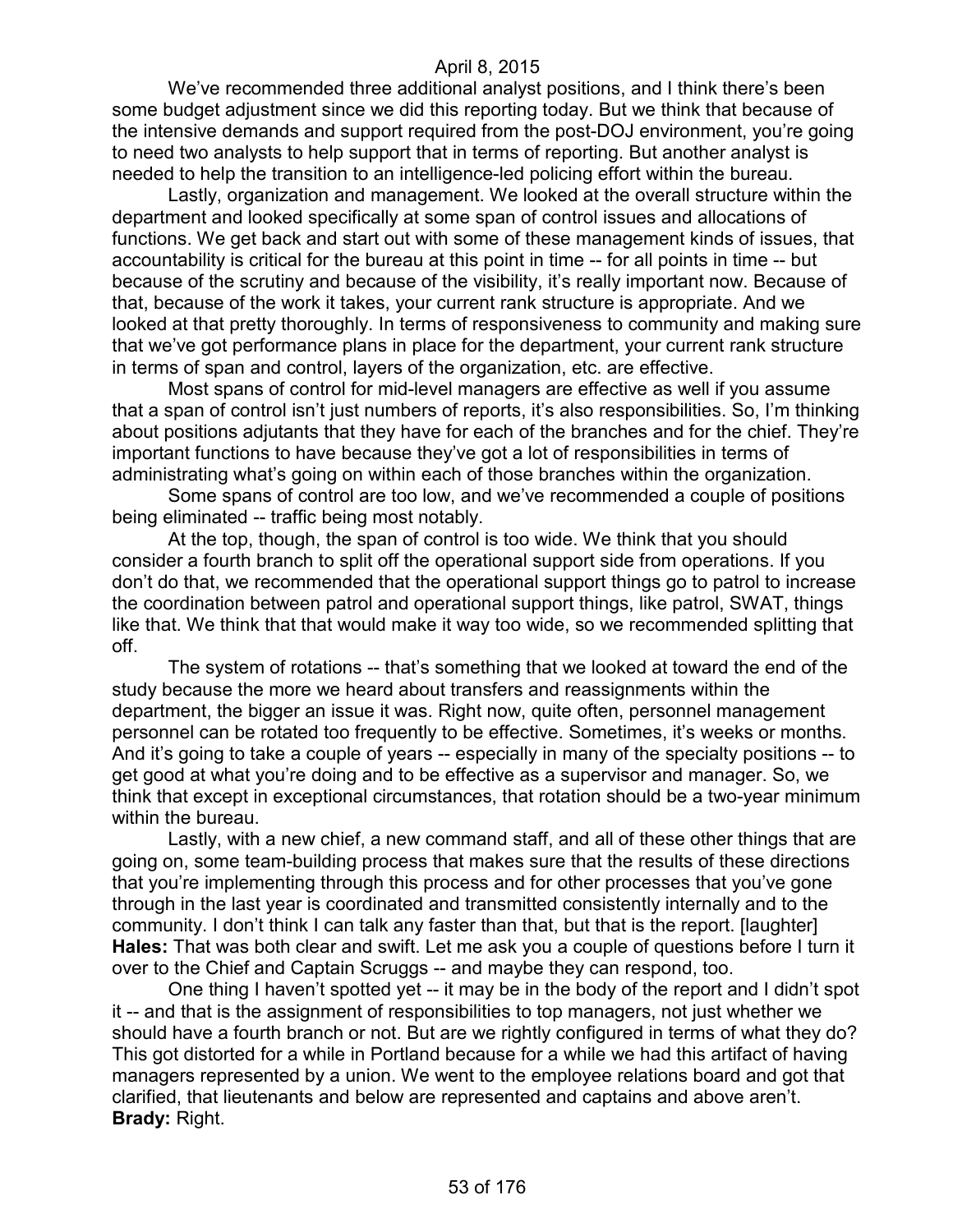**Hales:** So, now that that's cleared up, are we assigning the right responsibilities to those captains and commanders and assistant chiefs, in your opinion?

**Brady:** Yeah, I think that falls on a number of different ways. I mentioned the adjutant structure that you have here. Departments this size tend to have that position because otherwise, top managers within the organization are too bogged down with administrative things related to scheduling and transfers and other kinds of administrative things -- even down to insurance and things like that -- and are not being able to function effectively at that level to figure out whether you're achieving your goals, your service priorities, etc.

Lower down in the organization, there were a number of one over one kind of reporting relationships, which is a red flag for us. And we looked at several of those. In traffic, we recommended not. We looked at -- in each of the precincts, there's one over one reporting relationships between commanders and captains, which we thought very seriously about until we understood better what they're trying to achieve here, and that we're trying to get operations management effectively covered at one level and making sure that we've freed someone to make sure it's working and to effectively work with the community.

So, we think the allocations of responsibilities are generally where you should be in a department this size and this complex, although we made recommendations to change both roles as well as allocation of manager staff.

**Hales:** OK, I'll look at those. Thank you.

**Fish:** I just have one question, Mayor. In one of the early slides you had, you talked a little bit about the way the bureau interacts with the community and that relationship. Of course, one of the questions that comes up is, how do you measure that? You know, despite our best efforts, we don't hear from whatever 90-something percent of the people that the Chief serves. So, how do comparable bureaus measure that and what are the key factors that you look to?

**Brady:** So, again, I get back to the word of formality. So, it's not just reaching out and going to meetings. Because as important as that is for the contact, it doesn't result in something that can be a plan for how you use your resources to meet whatever problems are identified out there.

The strategic planning process we talked about needs to incorporate and create a process such as that, so that you're working with the community to come up with specific programs and deployments and strategies to address problems that are raised. In no community you're going to get 90% or 80% or even 9% to be active participants in that, but you need to maximize that through public information and for involvement in use, leveraging community groups to get as much information as possible. But the important part is from -- because you've got such a relatively large and very diverse city -- is the converting what you're hearing into plans to address the concerns that people have in the community, whether they're deployment things, visibility things, whether they're addressing specific problems that may occur in one part of the city and not many others -- things such as that.

## **Hales:** Great. Questions?

**Fritz:** Did you look at the mounted patrol, and is that reflected in the report as to whether the staffing of that is appropriate?

**Brady:** We did look at it. It is in the report -- a very brief mention of it. We're supporting it for the roles that it has here right now.

**Fritz:** What kind of factors did you look at?

**Brady:** We looked at what their roles are and what they're being used for -- mostly for special kinds of circumstances. We looked at the cost and we looked at how they interrelate and how they coordinate with other units.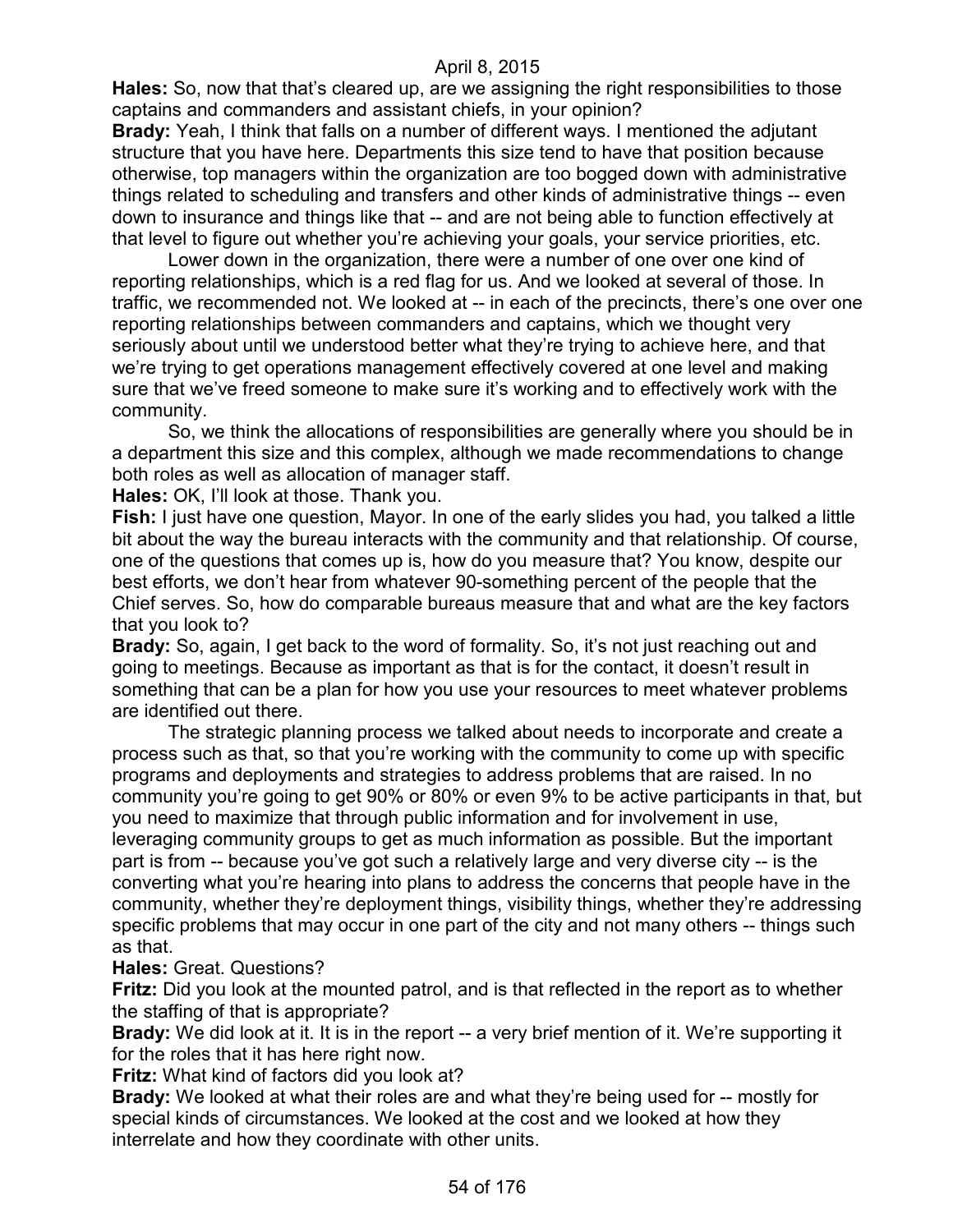**Fritz:** And did you look at the size, the number of officers assigned? **Brady:** Yeah, we did.

**Fritz:** And that's appropriate?

**Brady:** It is. It's appropriate comparatively, first of all, but I think more importantly it's appropriate for the size and use that they have here.

**Fritz:** Thank you.

**Brady:** And we did look at that seriously because we've recommended elimination in many cities where you don't have the need as great as you do here.

**Hales:** Thank you. Chief?

**O'Dea:** Thank you, Mayor and Commissioners. I'll not go line by line on these recommendations, I'll be pretty brief. I know your time is very precious right now.

I do want to start off by thanking the Matrix Group for their extensive work on this project. I really appreciate the significant time that they spent with people within the bureau and learning what we do and why we do some of the things we do. We do some things different, and I appreciate them taking the time to learn why we do that. And I also want to thank Captain John Scruggs for being our project manager on this, and the members of the advisory group -- that included Commissioner Novick -- for their time commitment to this project.

As you know, this project was directed out of the budget process last year and also as part of the follow-on to the City span of control review. For us in general, the staffing study supports kind of what most of us have felt since the loss of 55 positions in the budget before last. You know, with the loss of those positions that year -- and that followed on after several other years of cuts -- we had become really lean, and it really limited our ability to start addressing new issues or continuing support for some of our needed specialized functions to the degree that we think that we needed to.

One of our coping strategies has been to have some of our positions that historically have been non-sworn to be sworn. By having some sworn members in some of those positions, it allows us to use them double duty for other things when they're not doing their day job, such as supporting our overtime staffing, major mission support, and also the staffing of detached assignments. Of course, the real answer is to have the adequate staffing level and have non-sworn personnel working in non-sworn compatible jobs.

We've become very practiced at moving resources around temporarily and being as nimble as possible, however, we still have gaps in our service even with that. And some of our gaps in service can't be addressed by moving resources. Emerging and significant issues like computer crime require specialized training in positions to really effectively address.

We have a strong need for analysts. This includes both crime analysts and investigative analysts. These positions allow us to work more efficiently and effectively, and it's especially important in times of limited resources. Analysts are also a significant component for us in meeting the reporting needs of the Department of Justice settlement agreement and the reporting desires of the public.

This year, we've seen a significant increase in gang gun violence. I've asked the tactical division operation leadership and the assistant chiefs to work with their partners and to review what we may need to do differently regarding gang gun violence. I'm not sure as a community that we have the right amount of outreach, community engagement, the holistic approach or bureau resources invested in this problem that we may need. We've had almost three times the number of gang violence reduction team call-outs this year compared to last.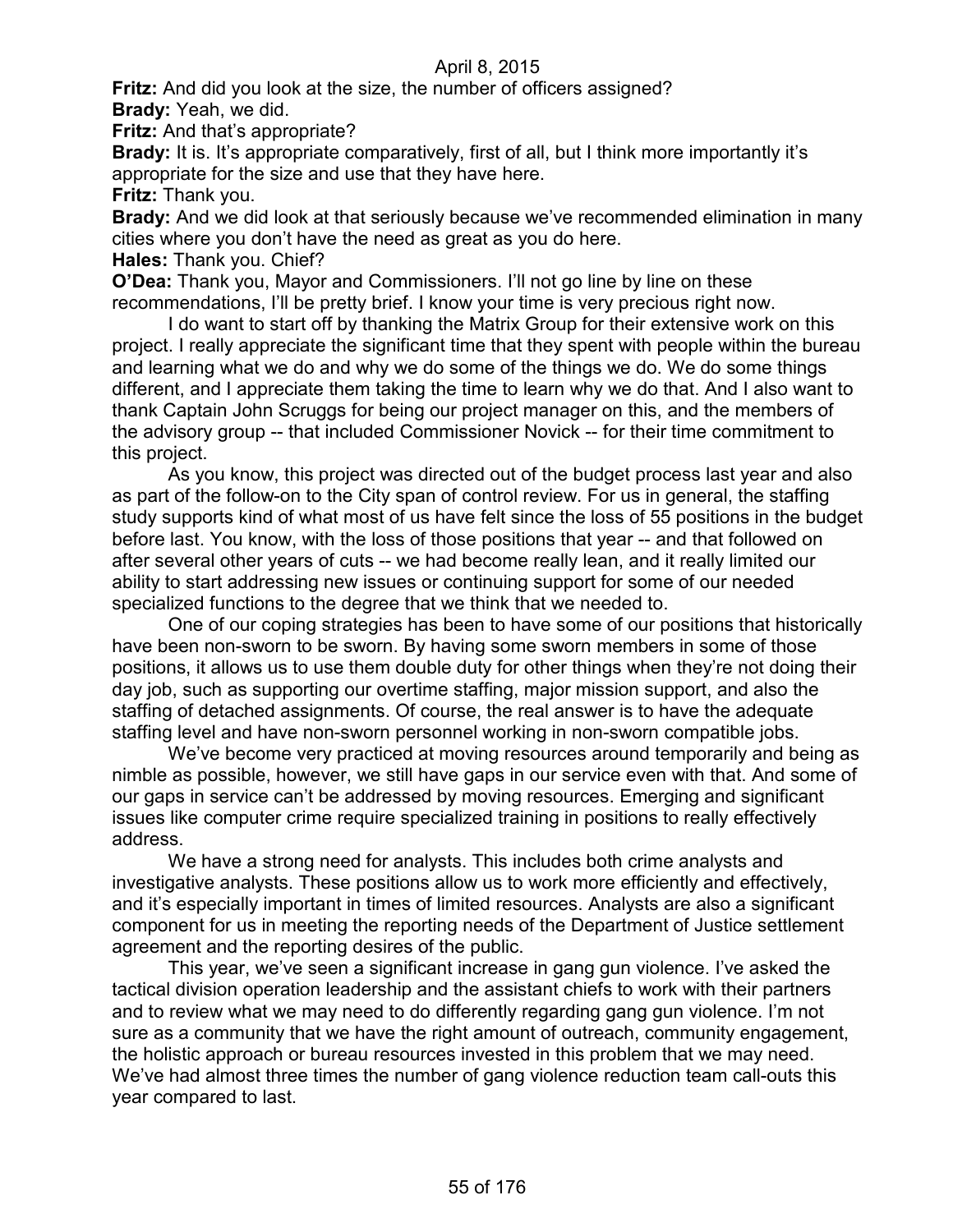Another crime that is increasing rapidly is thefts from vehicles. We're up pretty significantly -- about 30% from last year -- and auto theft is also continuing to trend upward.

We continue to try to be innovative within our existing resources whenever possible. This year, we are piloting the concept of sector policing versus having individual district policing. This is in an attempt to be able to maximize our problem solving and community engagement capacity. Instead of having 20 or 25 individual districts being managed by single officers, we have divided the precinct into four separate sectors where teams of officers work. The hope is that this will maximize our efficiency, allow us to take all of our calls, and still allow for proactive and follow-up efforts like the walking beat that was so successful last year downtown and in the Hawthorne area, and do it all on a cost-neutral basis with existing resources.

Looking ahead, the bureau is facing the possibility of significant retirements in the next three years. This will require more background investigators and recruiting positions, which we forfeited in years past when we stopped hiring. We knew we would need those positions back when we started hiring again, and that time and need is upon us.

I think that the staffing study offers the opportunity to help us continue the conversation about right-sizing the Police Bureau. I think right-sizing the Police Bureau needs to be done by incorporating community expectations, the Department of Justice settlement agreement, and the Mayor and Commissioners' priorities.

I thank you all for your time. I know this is a very busy time of year for you. I appreciate your thoughtful consideration around such an important issue, and know that I understand the tremendous challenges you face in balancing the competing needs of the city. Also know that we will continue to try to do the best that we can regardless of staffing levels, and we will try to never let a lack of resources limit our problem-solving creativity. Thank you.

**Hales:** Thank you. Captain Scruggs, anything else to add?

**John Scruggs, Portland Police Bureau:** Mayor, no, I was just here to answer any questions.

**Fish:** Mayor, we've gotten like the Cliff Notes version of this presentation but truth is, our time certain isn't until 3:00.

**Hales:** We've got some time. We do have some folks who want to speak to us, but we have some time to have some dialogue.

**Fish:** Couple of questions. Chief, big picture. There are a lot of very specific recommendations and they are coded high, medium, and low priority in terms of suggested sequencing and implementation. Is it your intention, Chief, to prepare a brief report to Council specifically identifying those recommendations that you think we ought to be focused on earlier in the process and a rationale for that? Or how do you intend to take these recommendations and translate them into a priority list, bucket list for the City?

**O'Dea:** Knowing we weren't going to be able to do that today, my hope was this could be a start of the conversation -- taking a look at here is what the outside recommendations are and just me giving a brief overall "here's where we're definitely short at." That format you suggested I would be very happy to do. There's certainly some things that I think are important sooner rather than later. The analyst needs are something that are just critical for us, especially around our Department of Justice needs there. And I feel very lacking around things like computer crime.

**Fish:** Why are we seeing an uptick in vehicle theft and break-ins?

**O'Dea:** That's a good question. We're looking -- and it's also one of the reasons why we want and feel the need for more analyst work to help us. There's two kinds of analysts that we're looking for. One that can tell us on a much more real-time basis "you're getting car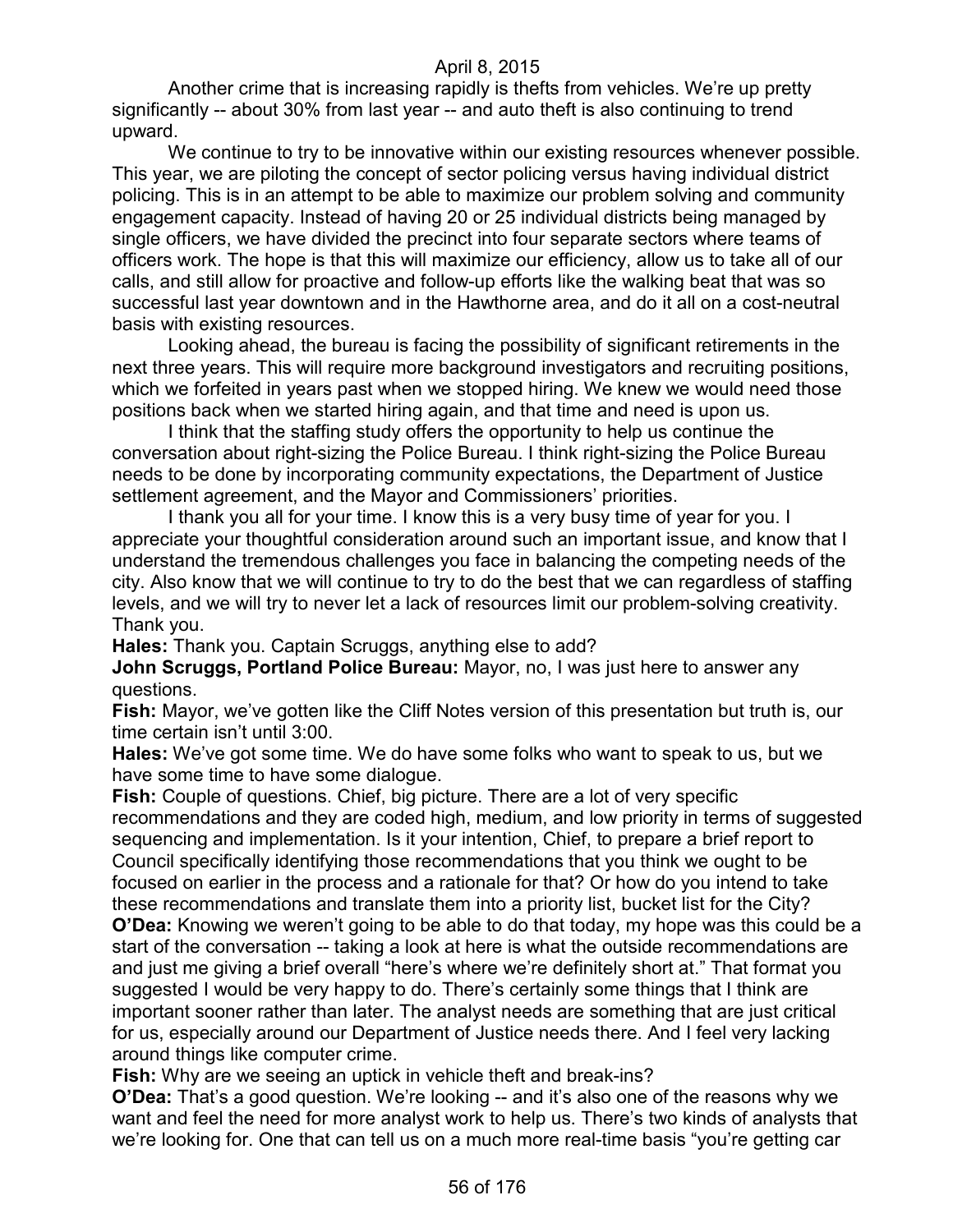break-ins" say, up in the Pearl and be able to react better to that. And the other looking at an investigative analyst. For instance, this tremendous uptick in shootings we've had on the gang team. We know we're having a whole bunch, but we don't know why. An investigative analyst can help us connect those dots and maybe start being able to pin that down to say, "here's what you have going on, you have this family fighting with this family." **Fish:** And Chief, I was thinking -- when you were talking about break-ins and cars and things, I was also thinking about where I live, we've also had an uptick in people breaking into homes and stealing stuff. My assumption is some of this driven by drugs -- people are breaking in, stealing things, raising cash, whatever. How do we -- can we -- is there some tool that we have where we can do a better job alerting people by neighborhood about the specific challenges they're facing and also get useful information upstream about the things you need to be more vigilant about?

I'll give you an example. In my neighborhood, I think a lot of people -- because it's pretty cohesive -- they probably don't lock their front doors at night. A lot of people on my street don't lock their cars. You know, they're just rolling the dice. All kinds of things. And I wonder, are there technologies or other things we can use to get advice and recommendations out to folks based on what the data you are seeing by neighborhood - common sense things about dos and don'ts to deal whatever uptick you're showing? **O'Dea:** Oh, absolutely. When you look at -- there's great ways of combining analyst work with public information work and even with the technologies. We have crime mapping, and to be able to get that information accurately and get it out to folks.

**Fish:** Yeah, I wonder -- I mean, today if I wanted to, can I go to a website, put in my zip code, and could I access that kind of information?

**O'Dea:** Right now for us, you'd be really limited. Because our analyst capability right now is shifted from a lot of our crime analysis work to our Department of Justice analyst work. But we've had times in the past where we have been able to be much more real time about that.

**Fish:** For example, if I could punch in my zip code and find out that a lot of bikes had been stolen, cars broken into, those kind of things -- I mean, there is some common sense stuff that neighbors could do like making sure of the lock on their garage and locking doors. It seems like every time we don't lock the car, someone takes advantage of that. And that's part of community policing, right? Getting out the information so that we help you upstream.

**O'Dea:** Absolutely. When you really start putting together a whole system, you can look at things like big increase in heroin use driving a lot of property crime -- being able to gather that information, being able to tie your social service partners into that as well.

**Hales:** A number of things here -- I won't take a lot of time now because I want to be sure we hear from folks who want to speak -- but I'm particularly intrigued by this

recommendation about the organized crime division. To sort of say, wait a minute, we're not just dealing with human trafficking, we're not just dealing with drugs, we're dealing with organized criminal enterprises that happen to have different commodities or specialties -- if you will -- that they're focused on. Just some quick reactions to that?

**O'Dea:** That's a great one, and that's probably the one that I have thought about the most both potentially for and against. And I'll tell you why. At first blush, that seems like a good logical connection to me -- that we can put one unit addressing on this. But here's my fear: that we put all of this work together and right now, we have this huge spike in gang violence. So, I fear our focus would shift the bulk of those resources towards that and in particular, with things like human sex trafficking, then you're going to drop off at that and that will suffer as a priority over the gang gun violence. And I go back to our time when we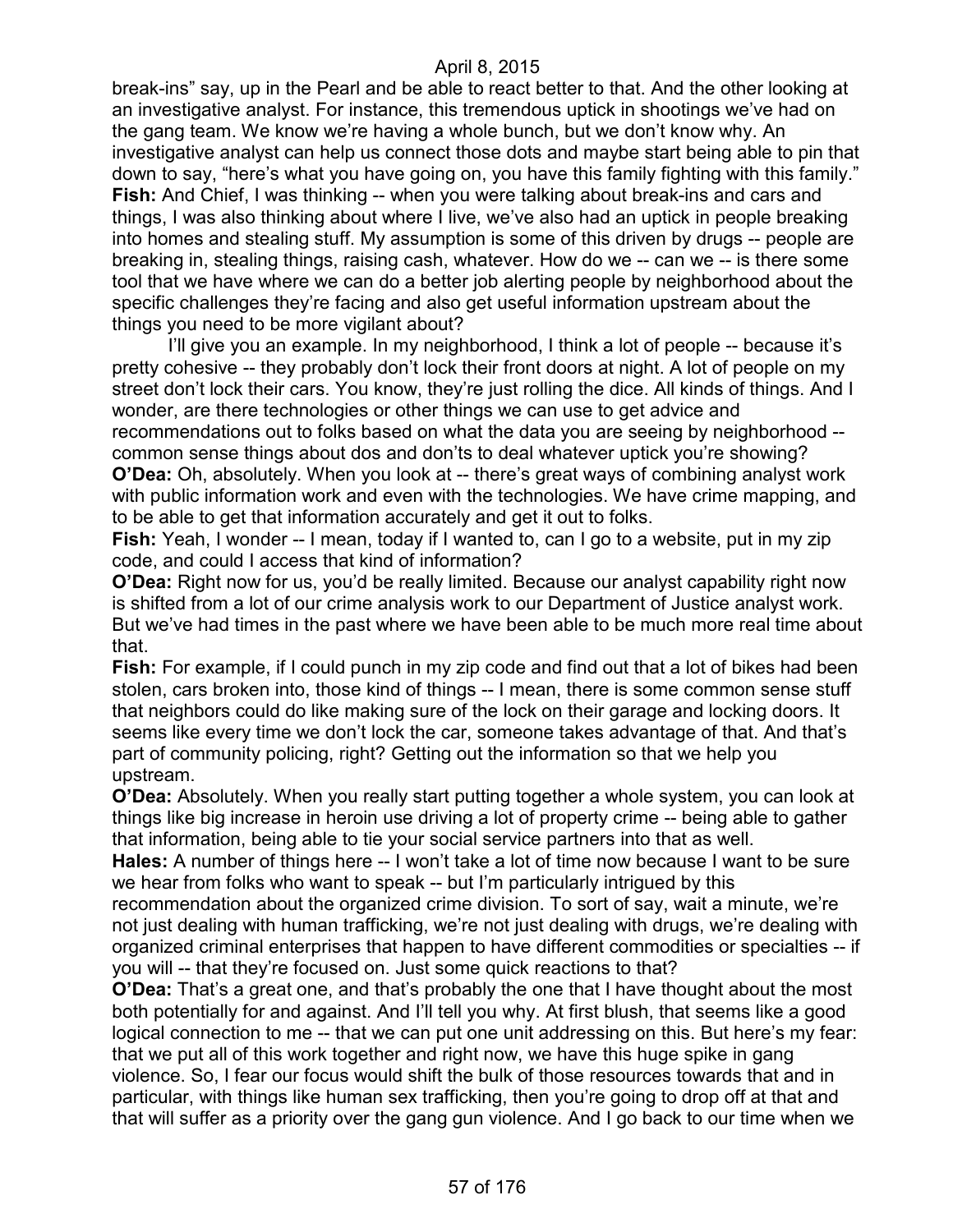had all of our investigations in detectives. What suffered? The family violence crime suffered until we were able to build that stand-alone unit that can prioritize those crimes.

So, I haven't said no to that, but it's one that I'm putting thought into. I want to have a lot of internal conversation because you know, the pro side is maybe you have a lot more resources that can nimbly shift there, but I think particularly things like sex trafficking are really hard crimes to stop investigating, then restart investigating, stop. I worry that that would suffer out of that.

**Hales:** That will be an interesting discussion to continue because I can see it both ways, just as you have articulated. But I understand why -- I think I understand why the recommendation was made. It makes sense.

**Brady:** And it's not just a shifting of resources, it's also the information. We recognize that a lot of those activities like human trafficking are very complex, time intensive, and you don't want to harm that.

**Hales:** And also interrelated.

**Brady:** Absolutely.

**Hales:** Gang violence and human trafficking are closely tied together.

**Brady:** Right, that's how they're making their money.

**Hales:** Yeah, exactly. Thank you. Any questions for the team?

**Fritz:** I'm struck by the recommendations on the special emergency response team and particularly, the finding that the members of the SERT team require 500 hours of training annually. Is that normal?

**Brady:** Mm-hmm. Yeah, it is. That is one of the reasons we're saying that it should be a staffed unit, because we're impacting other operations for the members that are involved in it.

**Fritz:** Is it normal in police -- if there were an emergency -- a standing team, would they still need a -- [speaking simultaneously]

**Brady:** Of course.

**Fritz:** -- time to be spent in training?

**Brady:** Yes.

**Hales:** It's not because they have other duties that they have to spend that many hours, it's because of the particular specialties and challenges of that work.

**Brady:** Right.

**Fritz:** I don't understand why you would have to keep doing a quarter of your time on training.

**Brady:** It's situational and it's also changes in tactics.

**O'Dea:** I think part of that conversation came out of -- the SERT team does a lot of search warrants for us. Those require pulling people to pre-plan those. You don't need the whole team to plan them, but you pull a small contingent. Except for the two sergeants, the entire SERT team works in a detached capacity. That means they're all patrol officers or detectives or doing some other job full-time. When they have a warning order to do a search warrant planning, they'll pull four or five people to come in and plan that mission. So, I think part of that justification -- when I remember the conversation before was you're pulling these resources already from here and there, and then having to backfill those assignments on overtime to get this function done.

**Fritz:** Right. So, that does seem to make sense to me. I still -- if they're working four 10hour days, having the whole of one of those days be training every week -- am I understanding -- are you talking about training or planning the actual -- **Brady:** It's both.

**Hales:** Both specific skills training and pre-planning for this or that scenario. **Brady:** Right.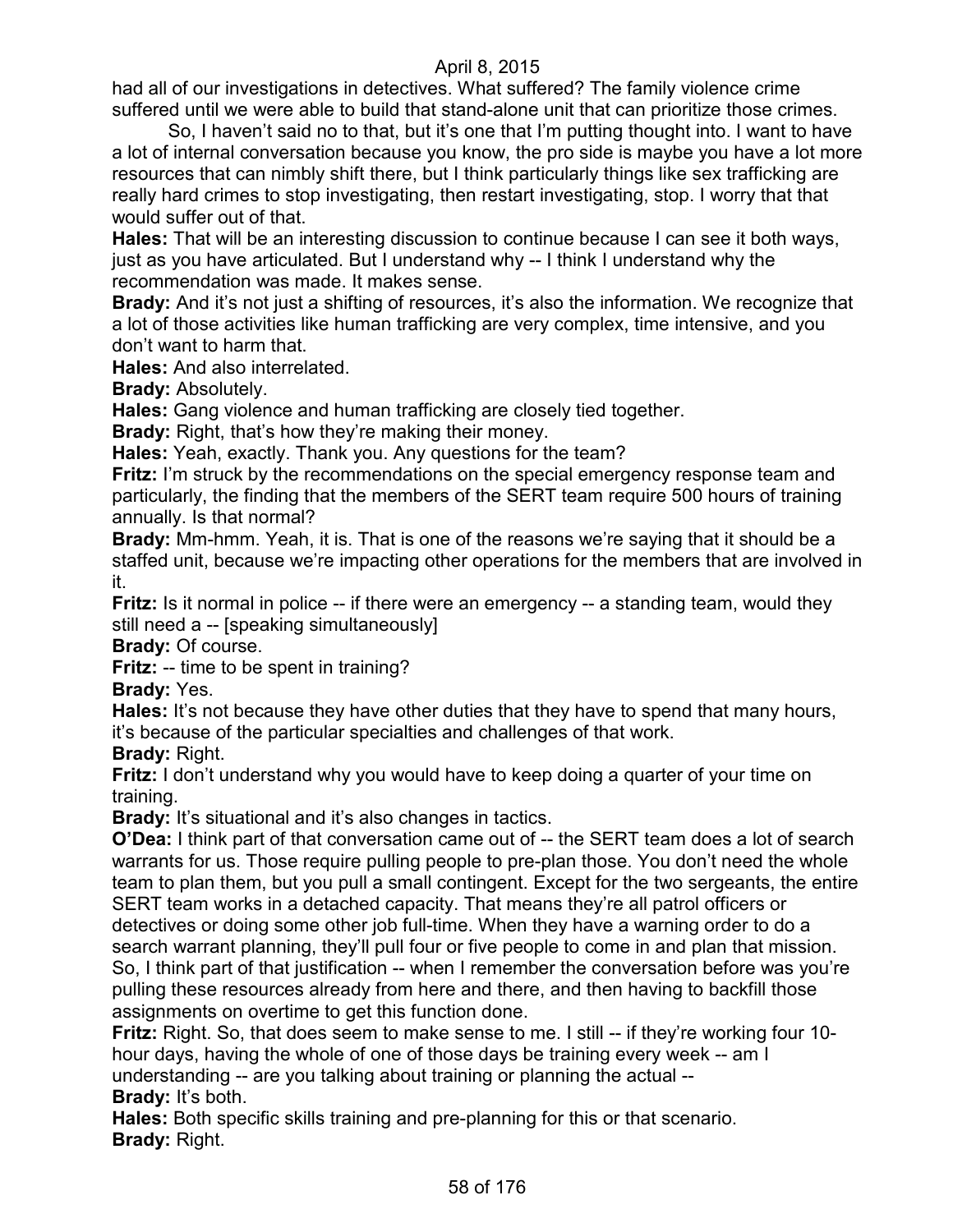**Hales:** OK.

**Fritz:** It would seem like having a specialized team that are going to do the search warrants, for example would be --

**Hales:** Eventually, some of the training would be on-the-job training.

**Fritz:** Right. Or if there's a standard protocol.

**Hales:** Right. That's worth exploring.

**Fish:** One more question, if I could, to our friend from Matrix. You've been looking -- there is a session here about best practices where you're comparing us to some of our peer groups. Who are the key peer group comparators that you used for Portland, Oregon? **Brady:** We were very careful not to do that. We're comparing you to best practices, we're comparing you to what is the best that you can be in law enforcement services, whether we are looking at deployment, management of operations, etc. You know, Portland is a pretty unique place. We could compare you -- we could come up with a list of communities -- Seattle, others -- but it's just not going to be Portland. So, we are very careful in this bottom-up kind of approach not to give you too much top-down that results from what others do. We've worked with a lot of other communities. So, some things work and we test them out. But whether it's staffing comparisons or things like that, we just don't like to do that. I'd rather use the good ideas that agencies have.

**Fish:** So I get that best practices is the north star, but wouldn't it be relevant to us as decision-makers -- especially in terms of resource allocation -- to know whether anyone else is getting close to that best practice or whether the national standard is a B and not an A?

**Brady:** That's what we did in the study. What we didn't do, though, is give you a table that shows "here's where you stands with other communities." Because I think that's really misleading and I don't want that to generate the recommendation. I want the recommendation for something like that to be based on what level of service you've targeted here, how highly utilized people are at delivering, and whether they're managing and coordinating well.

**Hales:** Great, thank you all. Let's take testimony and I'm sure we'll have some other comments towards the end. Thank you. How many people do you have signed up, please? **Moore-Love:** We have five people signed up. First three, please come on up. **Hales:** Good afternoon, welcome.

**Suzanne Hayden:** Good afternoon. I'm Suzanne Hayden, Executive Director of the Citizens Crime Commission. I'm also a Portland resident. I want to thank you for commissioning this report to evaluate the Portland Police Bureau staffing, their business practices, and service levels to the community. I think this report is a good start to determine the right size for a police agency doing the type of work against what the community wants a city of our size using these objective benchmarking against other agencies and national best practices where they're available.

I served on the citizen advisory committee formed and met with the consultants, Matrix, and Police Bureau to review the findings that the consultants had and to also offer feedback throughout. I want to provide a couple of comments on key provisions in the 200 plus page report.

I think the report accurately recognizes the many strengths that the men and women who serve as police officers in our community and their commitment to our community, with really high levels of service given the lead staffing levels that they have and the size and diversity of our community -- the population that they serve. Many of the recommendations from the report have already been really evaluated strongly by the leadership and implemented. So, that's a positive.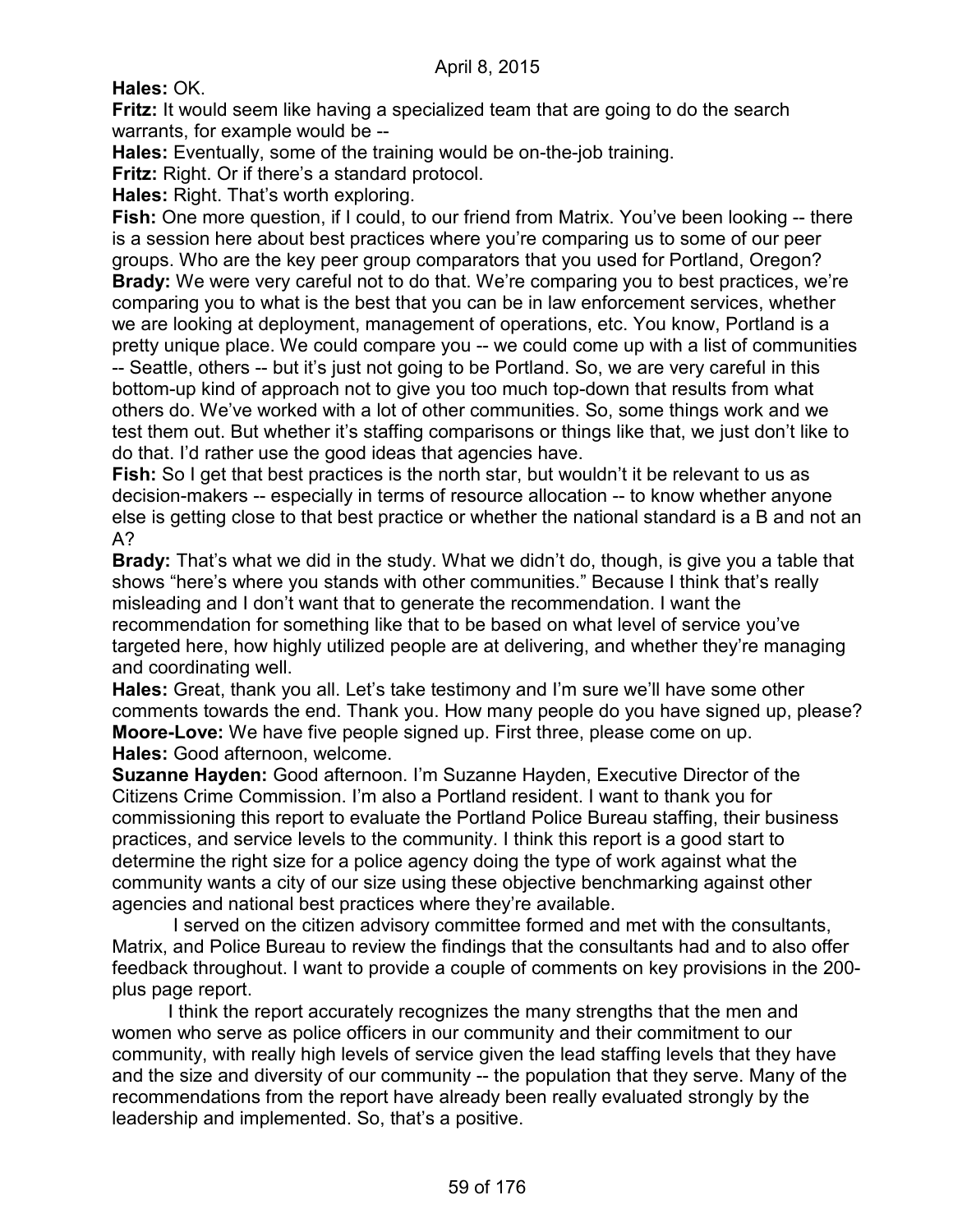One area where policing is different than other City bureaus and other careers is the time it takes to hire police officers, and I really want to point this out because the report indicates there should be a net increase of personnel in the bureau -- both officers and civilian positions. Well, what's not maybe widely understood by the community is how long it takes to hire an officer, which includes recruitment, background checks, the mandatory state basic academy training, and just to make sure that it is a right fit, they are on a 18 month probationary period as well. So, that process takes over two years.

What I want to point out to City Council is that throughout that period, police officers are retiring or leaving the bureau. So, when the Police Bureau suspends hiring or fails to fill positions that are vacant due to budget cuts, there's drastic staffing implications for up to three years following that decision. And I believe that we really need to have a more stable and sustainable way to modulate the staffing of the Police Bureau, whether that's addressed by over-hiring or rolling hiring, we just need to get ahead of that curve.

Just a couple of other issues. Computer crimes unit -- that's a significant gap, and we don't have any personnel attributed to that. And another area is the high school school resource officer positions. I think that is really an important upstream connection for our community.

So again, thank you for the leadership in commissioning this report. O think it gives a lot of really complex information to review and helps with strategic planning for the bureau and I really appreciate it.

**Hales:** Thank you very much. Thank you. Mr. Walsh?

**Joe Walsh:** My name is Joe Walsh, I represent individuals for justice. Kind of interesting sitting here and wondering why we're under indictment from the Department of Justice - everything sounds so wonderful. All we have to do is hire some more police officers and we can fix all problems.

The major problem in Portland right now is you have large sections of the community that does not trust your police department, and all the PR in the world is not going to work. There's got to be some heavy-duty lifting here. We attended a COAB meeting the other night and for an hour and a half, we sat through a PR stunt that was put on, and the people were furious.

So, after all of this, after the Department of Justice came down, after the judge came down, after the appeal, after the wringing of hands and everybody tried to figure out what's going on -- a couple of days ago, they did the same thing after years of this stuff.

You have a major problem. Keep the cops out of your schools, period. Keep them out. Figure out how you can make the schools safe without having police in there. The police image is very special. If you have a security guard, it's totally different. They don't have guns.

And by the way, you know, when we talk about the police department, would you ask them to check their guns outside? It makes me very nervous having my backs towards them and they have their guns on. Why do you allow them to wear their guns in here?

So, here's the problem, folks. You can play this game over and over. You can have studies done. But the bottom line -- and this is not rocket science -- is the community does not trust your police department. And the police department has to work on it and it's going to take years -- not months, years -- to get that trust back. And it's not going to be by PR and it's not going to be on you telling us how wonderful they are or some study telling us how wonderful they are, it's going to be when the child looks at a policeman and is not afraid. That's when you have community policing, and we don't have that now. We have children that are terrified of our police force.

**Hales:** Thank you. I think I'll let you go to Wilson High School and propose that they get rid of their school resource officer.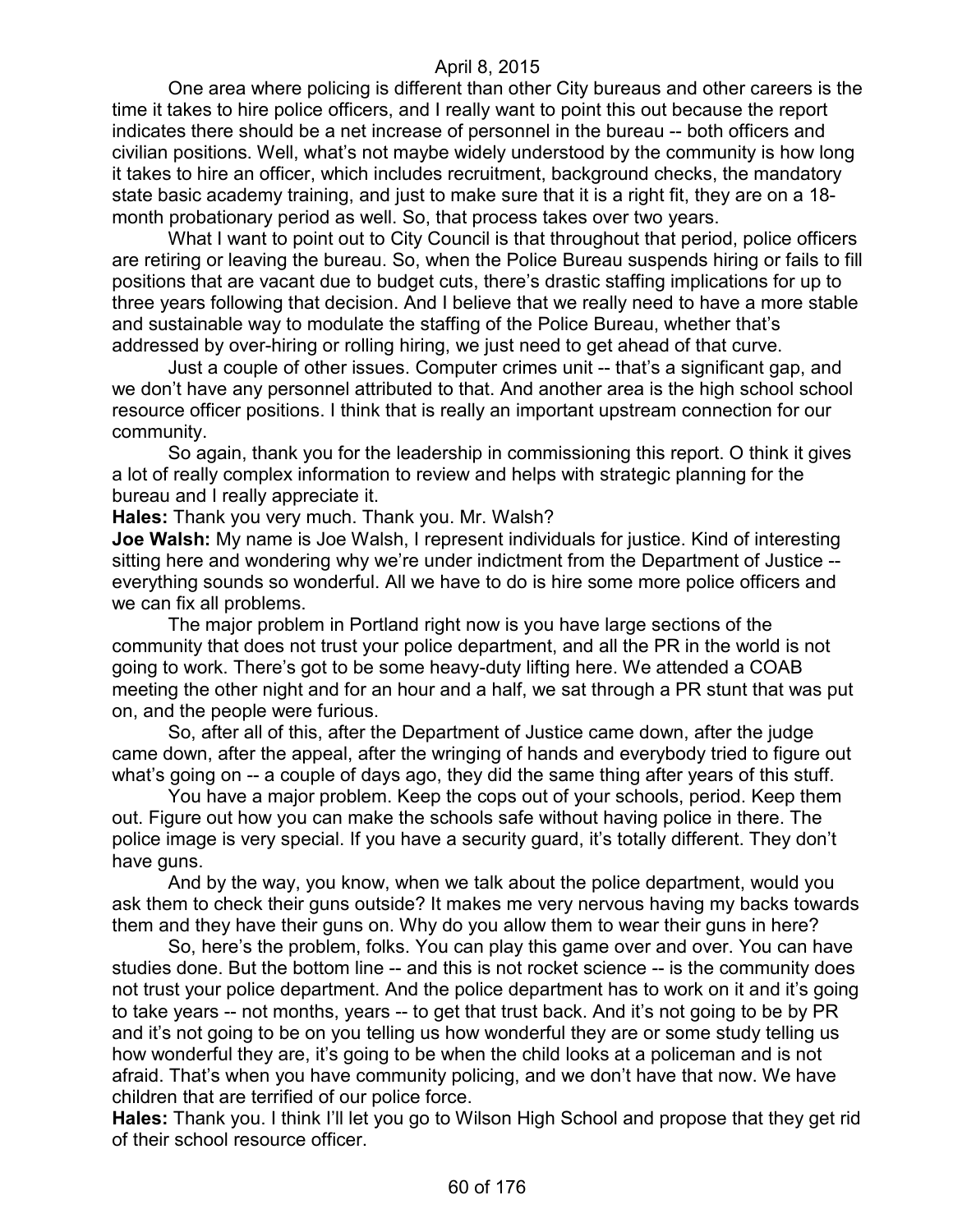**Walsh:** That was uncalled for! That was uncalled for! That was uncalled for!

**Hales:** Mr. Walsh --

**Walsh:** I want an apology.

**Hales:** No, you're done.

**Walsh:** Apology right now! Apology right now!

**Hales:** No, sir.

**Walsh:** That was uncalled for. Who the hell do you think you are?

**Hales:** I'm the Police Commissioner, thank you. Go ahead, please.

**Walsh:** Yes, and you are doing a lousy job.

**Hales:** Your opinion. Go ahead, Mr. Entwisle.

**Steven Entwisle:** My name is Steven Entwisle, lifelong resident of Portland, Oregon for 55 years. I'm a member of individuals for justice and I agree with Joe that that was an uncalled-for statement. And also, we've got to understand where policing was born out of. Policing was born out of chasing run-away slaves. That's where policing -- modern-day policing -- started.

We're ramping up a drug war. That's not a good idea. Chasing after people smoking marijuana, cannabis, pot, reefer is not a good idea either. We tried that years ago here in Portland and guess what we found out? We found out that it increases crime, which means you have to hire more police -- oh, wow. That's what we are here for, right, today?

We've got 900 officers on the streets -- or in the bureau. I see it as the crime rate is down. I think you've exaggerated a lot of this crime. I think we've got a lot of scared little men trying to build up this police force that doesn't need to be built up. It needs to be taken down. We need to take a smarter approach, and that's not the case. We're just going the same ol' same ol' here with this, with every other city doing the same thing. Portland's no different than any other city in this nation.

And my question to the president of the Police Bureau is, what's it going to take for him to come out in public and say, "hey, this officer is out of here." What's it going to take? What's it going to take? Shooting in the back doesn't work. Shooting them seven times doesn't work. You know, what's it going to take? We just have a good ole buddy system of prosecutors, City attorneys, Police Bureau, and the union all together watching each other's back, saving each other's jobs. To me, that's disgusting. And I think the public - informed public agrees with me on this. That's all I have to say. Thank you. **Hales:** Thanks. Next. Come on up, please. Welcome.

**Myrlaviana Rivier:** Thank you, good to see you. Thank you again for your service. I appreciate it, as many of the people that I spoke to over the last six, seven, eight, nine days.

As a member of the COAB committee, I appreciate being able to serve fellow Portlanders, and I take it very seriously. I don't really enjoy coming in these sorts of forums but given the service, it's what I have to do. I hope you can appreciate my position.

While the Portland Police Bureau announces its demonstration to proactively conduct community outreach in the planning and in the delivery of its services -- and this may certainly be the case in the instance of the Z-Man Foundation -- as I heard over the four or five days that I was in the streets and talking to well over 150 families. That was the name I heard the most, and in fact, Commander Uehara -- his name came up with a warmth in people's hearts. And I'm inspired by that, and I hope the COAB can move forward with that relationship being built between the PPB and the COAB.

However, the COAB CEOS -- which is the Community Engagement Outreach Subcommittee -- was patently shut out, ignored, and dismissed, not only by the PPB but as well the COCL during the six-day planning phase of the PPB-sponsored -- as announced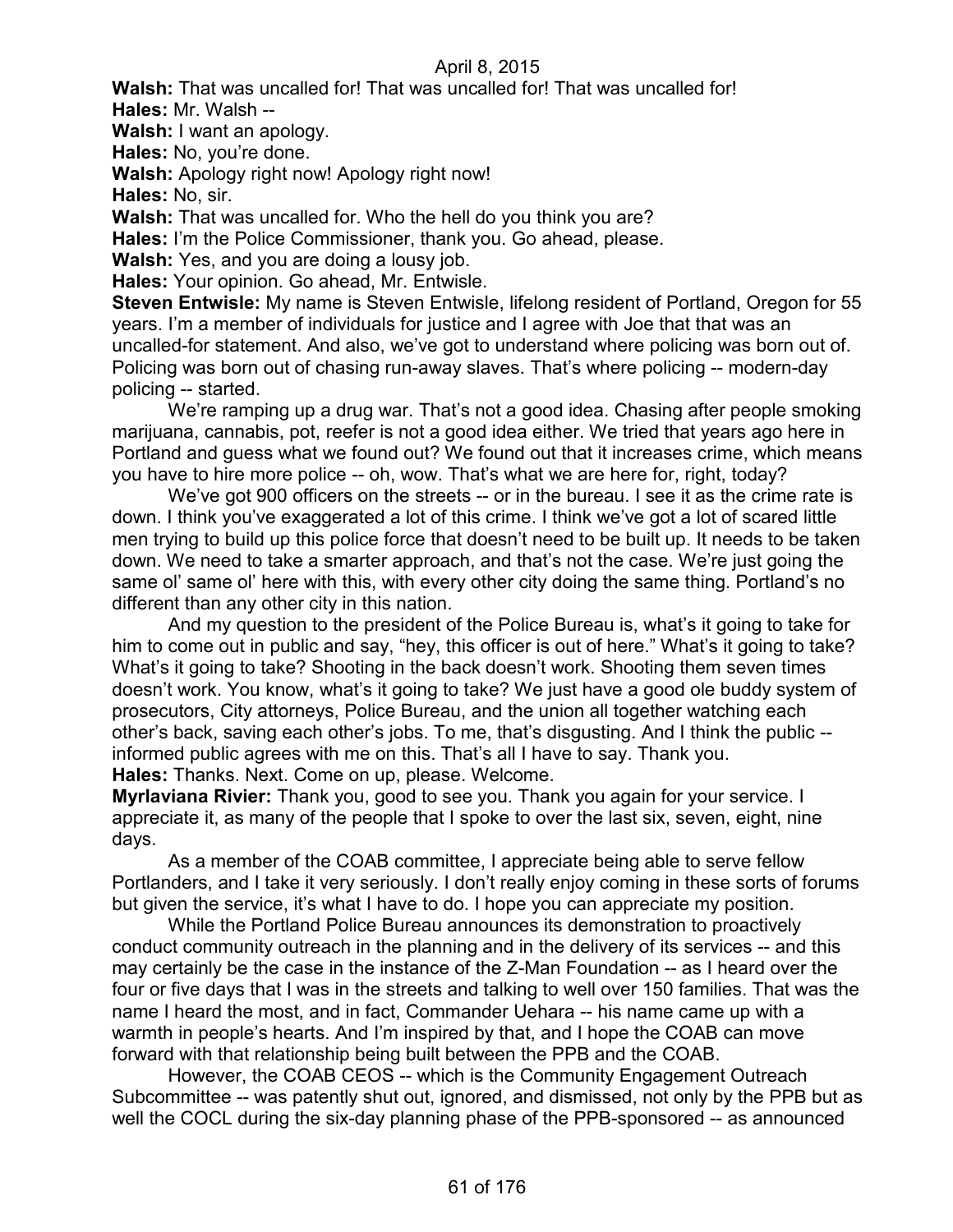by the PPB -- public hearing. Evidently, the PPB is incapable or at least unwilling to collaboratively work harmoniously with the CEOS of the COAB.

This continued pattern of saying one thing and wholly doing another while targeting and shooting blame and shame at others serves no good to the public, the process, or any real effective sense of procedural justice.

I implore you as our collective representatives to begin to make, implement, and maintain standards which reflect the willingness to change, a commitment to not only to the settlement and the responsibilities in the settlement agreement alone, but those which foster the full and thriving development and expression of each of us.

When I learned the City Council has habitually ignored at Auditor's reports, and that somehow since the City has ignored and devalued the important work that they -- the auditors -- perform on behalf of Portlanders, I can only wonder about the operational functionality of the City. The question and focus becomes for me -- because certainly I will not even begin to imagine the City won't accept responsibility -- but rather, not only what can I do as an individual COAB member but simply as a Portlander.

I think a lot of the stories that get lost -- or the element of the story that gets lost in all of the spectrums that we hear is the trauma and the tragedy. One of the key elements of the design that the CEOS came up with was designed to address that and to bring everybody involved together in a way that we could begin to move forward, looking towards outcomes and not looking towards the past. I appreciate your time. **Hales:** Thank you.

**Fish:** Can I just make one observation?

**Hales:** Please.

**Fish:** I really appreciate you taking the time to come and share your thoughts. You got my attention when you said that we've quote "habitually ignored" auditors' recommendations. This is not the right setting, but I think all of us would be very interested in knowing what specific recommendations from which auditor you believe we either gave short shrift to or you think we should take up. Again, this is not the right place for that, but I hope you'll share and go a little deeper on that and give us the full benefit of your thoughts on that question.

**Rivier:** Of course. I appreciate you asking me, and I will attend to that. I and we will attend to that.

**Hales:** Good, that would be helpful.

**Fritz:** Could you give me your name again, please?

**Rivier:** It's Myrlaviana Rivier.

**Fritz:** Thank you very much. I was going to echo Commissioner Fish's question on the audits, because he and I both participated in insisting on the Auditor's report being heard and acted on in 2010. We then had another hearing in 2012, and my understanding is we are waiting for the new Auditor -- the previous Auditor had some -- wanted more time to do some more work. So, I am certainly very open to our new Auditor who seems very proactive and who has highlighted some of the issues with Independent Police Review and others bringing those to our attention.

If you'd be willing to make an appointment to talk with myself and Dora Perry, who's helping me with our -- with my office's responsibility with the Department of Justice settlement and the fact that all five members of the Council are responsible for making sure that it's implemented, I would be very grateful to listen to your wisdom and hear some of the work that the COAB has been doing and how I might be helpful in furthering that. I know it's been really challenging with the speed that the settlement having set such an aggressive timeline at a time when you're still trying to get to know each other, understand what the responsibilities -- I don't think you've even had the formal training yet. So, I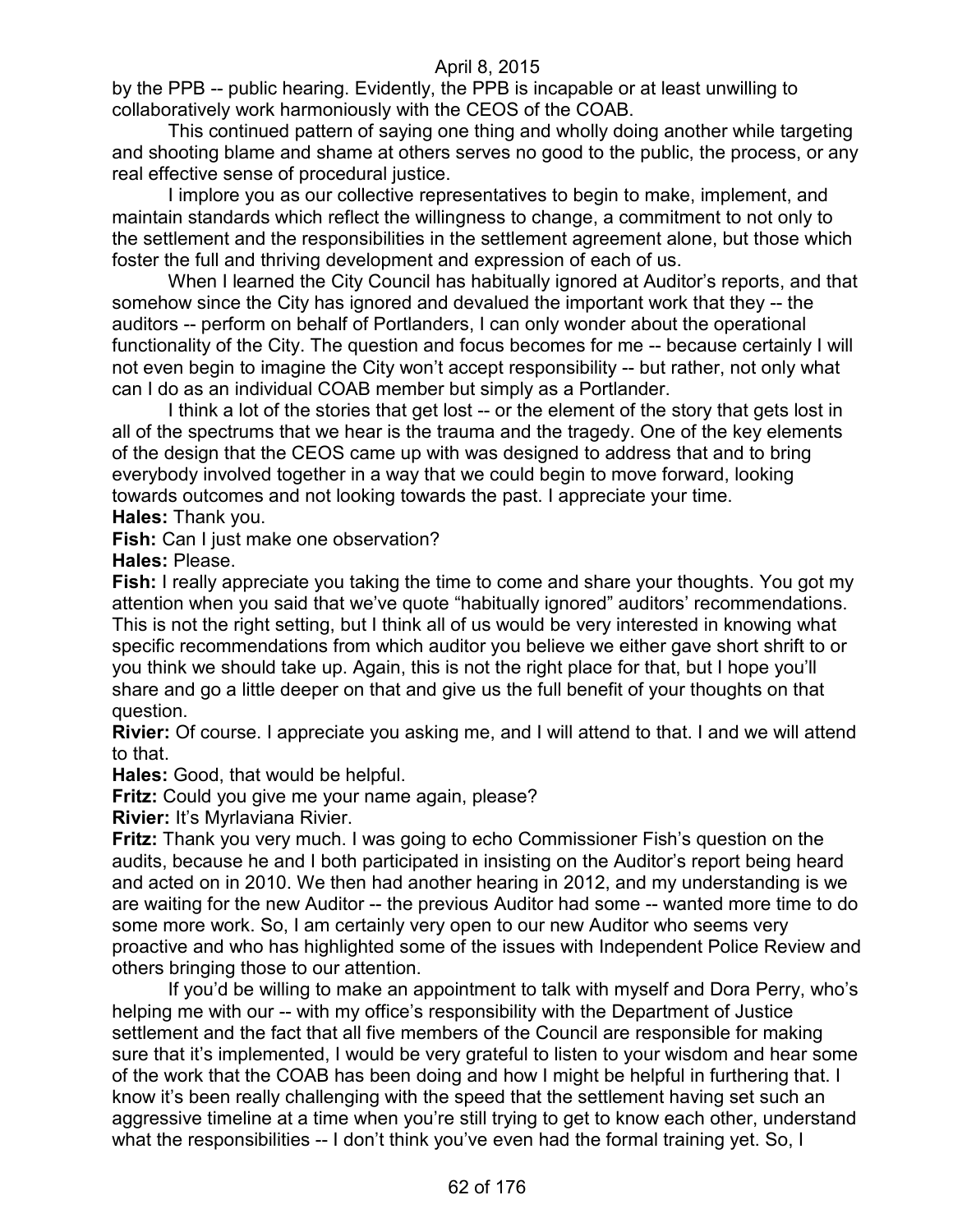appreciate all of the work that you and your fellow Community Oversight Advisory Board members have been taking and I pledge to you that I'm going to do more to further the work that you do.

**Rivier:** Thank you. I welcome the invitation. I will get in touch with you.

**Fritz:** If you could just stop by my office and make an appointment, that would be really great.

**Rivier:** Thank you.

**Hales:** Thank you very much.

**Rivier:** Thank you, Mayor.

**Hales:** Welcome.

**Daryl Turner, President, Portland Police Association:** Thank you, Mayor Hales, Commissioner Fish, Commissioner Fritz. I'm Daryl Turner, Portland Police Association President.

Mayor Hales, our Police Commissioner, has highlighted the City's strong revenue forecast and resulting need to invest in additional City revenue and basic services. One of those core basic services is policing. While I applaud the Matrix Consulting Group's recommendation to add rank and file police officers, detectives, and sergeants, I believe that the Portland Police Bureau -- to the Portland Police Bureau, the recommendation doesn't go far enough.

Among other things, the City has prioritized implementation of the Department of Justice settlement agreement, including ensuring that we have a robust response to mental health calls, community policing and community engagement, and addressing the very, very important and dangerous spike in gang violence during the first quarter of this year. To do these things, we need to have adequate staffing.

We are severely understaffed. 14 years ago in 2001, the city had a population of 536,240 residents. We had 1049 sworn police officers, which is about 1.96 sworn officers per thousand. As of 2013, a population of about 592,120 with 944 sworn officers. We are now at about 1.59 officers per thousand.

During that same time, self-initiated activity has gone down annually 20,000. Selfinitiated calls are those situations where police officers actively address enforcement issues such as car prowls, car theft, bike thefts, things to that nature. In other words, the number of times officers are able to proactively serve our community has dropped 10% annually. And that's a large part of what -- part due to reduced staffing. Fewer officers mean fewer opportunities for proactive policing.

In sum, since 2001, the city population has grown over 10%, yet we've lost over 10% of our ranks and our proactive policing by 10% a year. That's a very disturbing trend. The city is getting bigger, the Police Bureau is getting smaller and less able to serve the community in the way we believe the community should be served.

That trend is even more troubling when we compare our city to the rest of the nation. In 2010, the FBI published a report that indicated that the national average for cities with a population over 250,000 was 2.7 officers per thousand of the population. By contrast, the city of Portland currently is at 1.5 -- as I mentioned before -- officers per thousand of the population.

Using a national average of a city the size of Portland, we would need over 1600 sworn police officers. We are not advocating for that many police officers. We currently have closer to 900 rank and file officers, however. In other words, each of us would have to -- we would have to have average staffing to build up to 700 more officers -- again, which we're not asking for. What we're asking is that you look at the staffing study but also look at these other numbers and make recommendations to hire more police officers over the next five years and just the 23 positions that are advocated for. Thank you.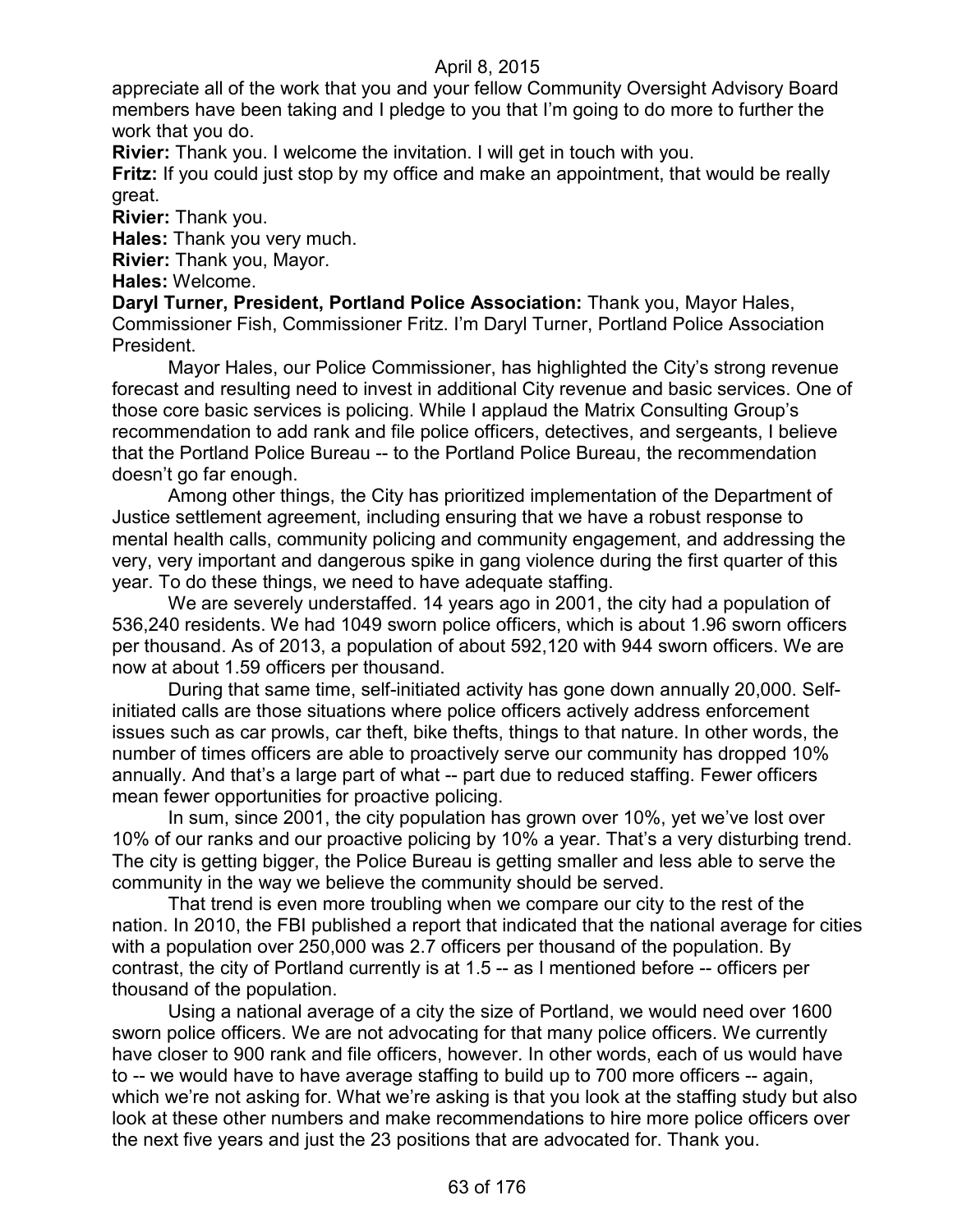**Fish:** Mr. Turner -- three quick questions because we have a lot of people -- **Turner:** I understand.

**Fish:** Number one, were you interviewed by Matrix?

**Turner:** No, I was not.

**Fish:** Did you ask to be?

**Turn:** Yes, I did. I did, I talked to the Chief of Police at the time, and asked to be -- if we could be part of the process, and we were never called on.

**Fish:** OK. Could we get a copy of your testimony?

**Turner:** Yes, I will email it to all the Commissioners.

**Fish:** And then, I'm just curious -- is the right benchmark the ratio of police officers to population, or is the way to measure an effective police force looking at the crime statistics and data and then sizing the force to meet the current need?

**Turner:** I think it's a mix of both. I think we have to understand we've gone down in police officers and down in self-initiated activity. A lot of self-initiated activity that has gone away would help be proactive towards crimes, towards community policing and community engagement, and a lot of the other things that everybody here is advocating for already. **Fish:** But I mean, I guess the simple point I'm making is you can look at, you know, police officers as a percentage of the population -- that's a matrix and it probably allows you to look at where you stand with peer cities. But if certain crime statistics have been declining, that doesn't help us really make the tougher decisions about how do you right-size a bureau given the resources that are available?

**Turner:** A perfect example real quick -- because I know you're in a hurry -- is the SROs in the schools. A school like Grant High School has one SRO and about 2000 students. That doesn't include the middle school or the elementary schools, which I believe we need SROs to be able to go to those schools, too, and be able engage children at their youngest ages so when they are become older, becoming middle school students and high school students they're used to engaging with police officers, used to talking about police officers, they understand their rights and responsibilities. But not only that, they are friendly with police officers. It is not an adversarial relationship just based on cultural -- how you grew up or where you grew up, but also that engagement you have from the lowest level of school all of the way up to high school levels.

**Fish:** Thanks very much.

**Hales:** Other questions? Thank you both very much.

**Turner:** Thank you.

**Hales:** Unless there's anyone else signed up to testify, I think we might want to save further questions for the Chief for later unless you have comments. A motion, please. **Fish:** Motion to accept the report.

**Fritz:** Second.

**Hales:** Roll call on that, please.

#### **Item 368 Roll**

**Fish:** Thanks to Matrix -- and that's probably the briefest and most concise presentation we've ever had. Mayor, we should take that clip of the video and send it to all of our consultants. Thank you for your good work.

Chief, I think we all look forward to the continuing conversations of your reactions to the recommendations -- and I would say in particular, it would benefit me to get your first cut of sort of the high-level, high priority recommendations, how do you react to them, where -- if at all -- do they fit into the current budget conversations? And then, because this is a multiyear effort, sort of prioritizing when we're going to come back to these questions. Because obviously, we're not going to get to all of these or most of them in this fiscal year.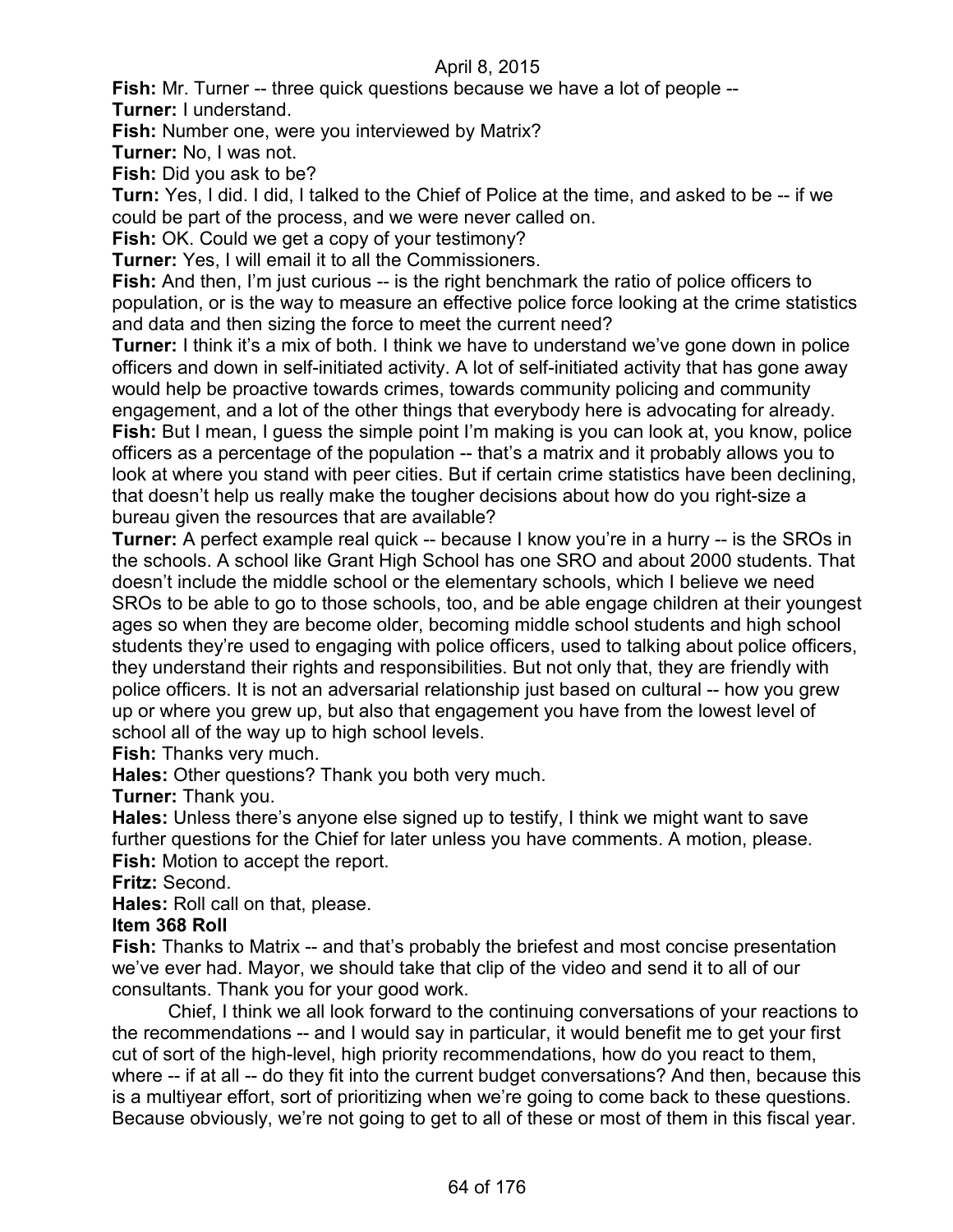Thanks to everyone who came out to testify and to share their views. And as someone who served on the original span of control report with Commissioner Novick at the Mayor's request, this whole exercise that the Mayor set up right after he got elected I think has been extremely valuable for the public and for the Council. So I appreciate, Mayor, you suggesting it. When I started the assignment I wasn't sure whether to thank you or to go a different direction. But I've learned a lot and I think that the information we're developing is going to help us be smarter about what is a right size Police Bureau going forward. Aye.

**Fritz:** Thank you, Mayor, for your leadership, and particularly Commissioner Fish and Commissioner Novick for requesting this study. Matrix Consulting Group has done an excellent job and it's very clear, detailed. It's good to have outside eyes, particularly outside eyes who look at other police bureaus and look at right-sizing. So, it's very helpful and I appreciate the level of detail.

It does show a gap in community perception of the Police Bureau's outreach, despite the efforts that have been made and that's something that I think we can engage our Office of Neighborhood Involvement and our Office of Equity and Human Rights in helping to address and advise, in addition to perhaps different kinds of training for our current officers.

It showed the needs to civilianize selected positions, rather than to continue to use sworn officers. That was a trend that, over the course of the recession, we protected sworn jobs over the non-sworn jobs and now, it would be better and that might help address some of the gap in the hiring needs that was referenced by the Citizens Crime Commission and others -- that we have officers currently doing roles that non-sworn officers could do, and so we need to continue to look at that.

I'm particularly interested in continuing to decrease the amount of overtime that officers are working. It is not safe for anybody for officers to be working two jobs in the hours that they put in, and we need to make sure that we right-size to optimize the amount of overtime not only for community safety, but also the officer safety themselves.

I very much appreciate the input from community members who testified, particularly the Community Oversight Advisory Board. There are many different ways that we are looking at how we do policing in Portland, Oregon, and many ways that we can make improvements, and so I thank everybody for their engagement in that. Aye. **Hales:** First, I don't want anyone to mistake the brevity of this presentation for superficiality of how this report will be considered. I want to thank you to you for producing it -- you and your firm, Mr. Brady. As someone who used to work for a consulting firm, I want to assure you that your work is not going to be a shelf study. Aristotle said once that the unexamined life is not worth living. Well, the unexamined city is not worth living in. And when we get an outside, a careful review of what we do here in this city, we do take it seriously. Our Design Commission chairman is back. We heard a report from the Design Commission this morning about how to improve the design of buildings in our city. We take that report seriously. When our Auditor delivers a report to one of us about one of the bureaus, one, we all get it; and two, we all read them; and three, we all carefully consider how to make it better.

So, it's really important to me and I think it's important to all of us as Council members that we get these kinds of clear-eyed outside reviews, whether it's by citizen volunteers as we had this morning from the design community, from a professional consultant, or from our independently-elected Auditor.

One thing I want to reiterate -- I want to thank you, Commissioner Fish, for your work, along with Commissioner Novick and the rest of the Council on the question of, "do we have the right ratio of managers to workers in all of our bureaus?" But each of us have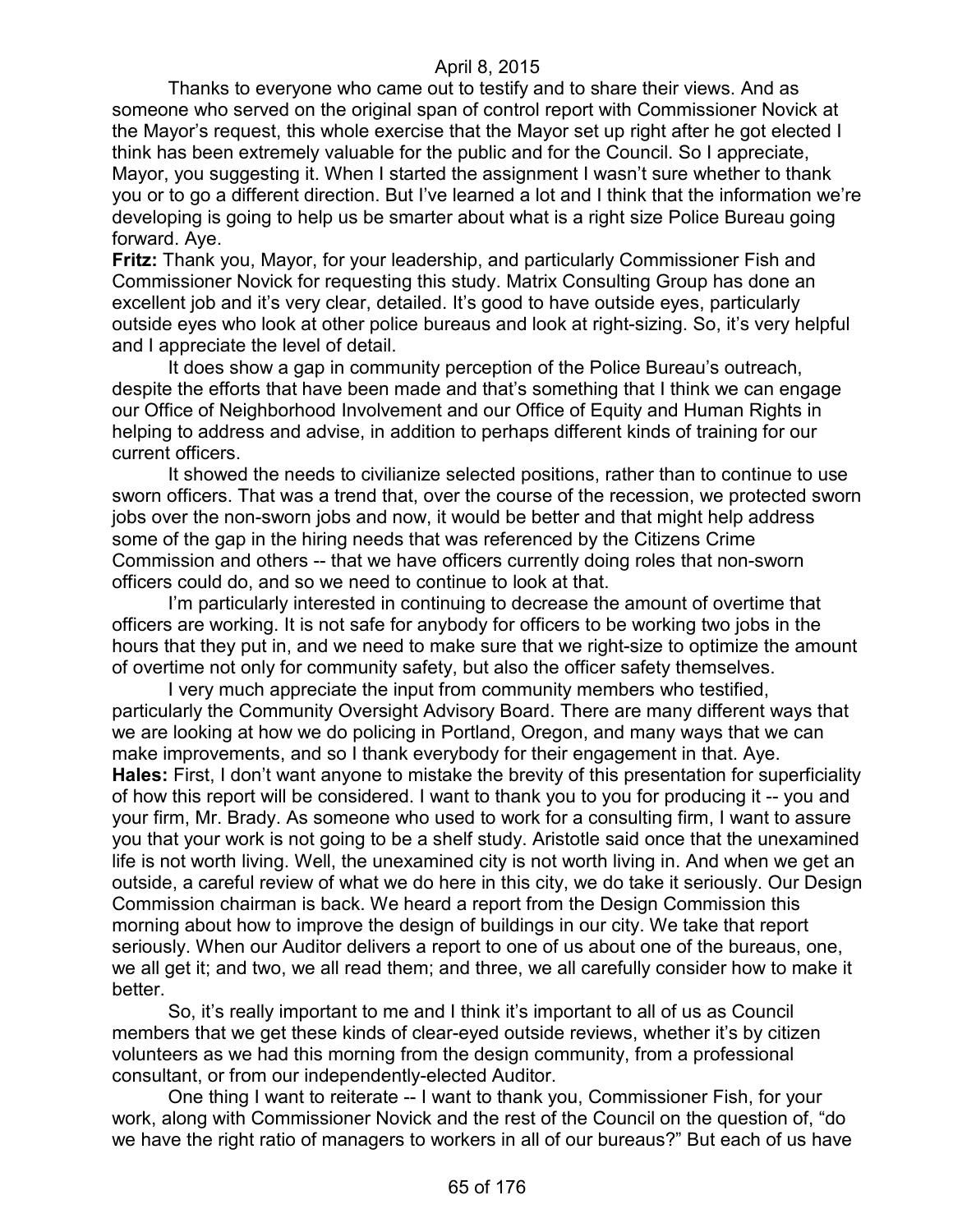a Commissioner-in-Charge responsibility, but all of us have to be stewards of all of our bureaus and to make sure that they're working well. So, I want to specifically invite my Council colleagues to look at this report further, to come up with ideas and questions for the Chief and bureau as we work our way through those 90-some recommendations -- 190 recommendations, I think. And there's a lot of depth in that report and I intend to spend a lot of time with it with the Chief.

And then, some of these fairly significant potential changes in how we structure the work -- as we just had a brief encounter about here -- need to be debated and thought about and tested. But it's an important piece of work. It will inform how we do the work and how much money we spend on doing the work, and both are very important. I want to thank everyone who has participated so far in this process and look forward to continue it. Thank you for good work. Aye. Thank you all very much. We will move to the final item this afternoon, which is 369.

#### **Item 369.**

**Hales:** This is a quasi-judicial land use hearing and we follow prescribed procedures for how we conduct those. Those are laid down for us in state law and our code. So, both I and the City Attorney will set up that discussion and then we'll proceed.

First thing I need to do is ask if any members of the Council have any ex parte contacts to report or any potential conflicts of interest with this case. Hearing none -- I have none myself -- I'll turn it over to our City Attorney to detail the process that we'll be following for the hearing.

**Linly Rees, Deputy City Attorney:** Good afternoon. This is going to be an evidentiary hearing. This means you may submit new evidence to the Council in support of your arguments.

We'll begin with a staff report by Bureau of Development Services staff for approximately 10 minutes. Following the staff report, the Council will hear from interested persons in the following order. The appellant will go first and will have 10 minutes to present his or her case. Following the appellant, persons who support the appeal will go next. Each of these persons will have three minutes to speak to Council. The principal opponent -- in this case, applicant -- will then have 15 minutes to address City Council and rebut the appellant's presentation. After the principal opponent, the Council will hear from persons who oppose the appeal. Again, each person will have three minutes. Finally, the appellant will have five minutes to rebut the presentation of the opponents of the appeal.

I'd like to announce several guidelines for those of you who are addressing Council today. First, submitting evidence into the record. Any letters or documents you wish to become part of the record must be given to the Council Clerk after you testify. Similarly, the original or a copy of any slides, photographs, drawings, maps, videos, or other items you show to Council during your testimony, including PowerPoint presentations, must be given to the Council Clerk to be sure that they become part of the record.

Second, any testimony, arguments, and evidence you present must be directed toward the applicable approval criteria for the land use review or other criteria in the City's Comprehensive Plan or zoning code you believe apply to the decision. BDS staff will identify the applicable approval criteria as part of their staff report to Council.

Third, issues must be raised with specificity. You must raise an issue clearly enough to give Council and the other parties an opportunity to respond to the issue. If you do not, you will be precluded from appealing to the Land Use Board of Appeals based on that issue.

Finally, the applicant must identify constitutional challenges to conditions of approval. If the applicant fails to raise constitutional or other issues relating to proposed conditions of approval with enough specificity to allow Council to respond, the applicant will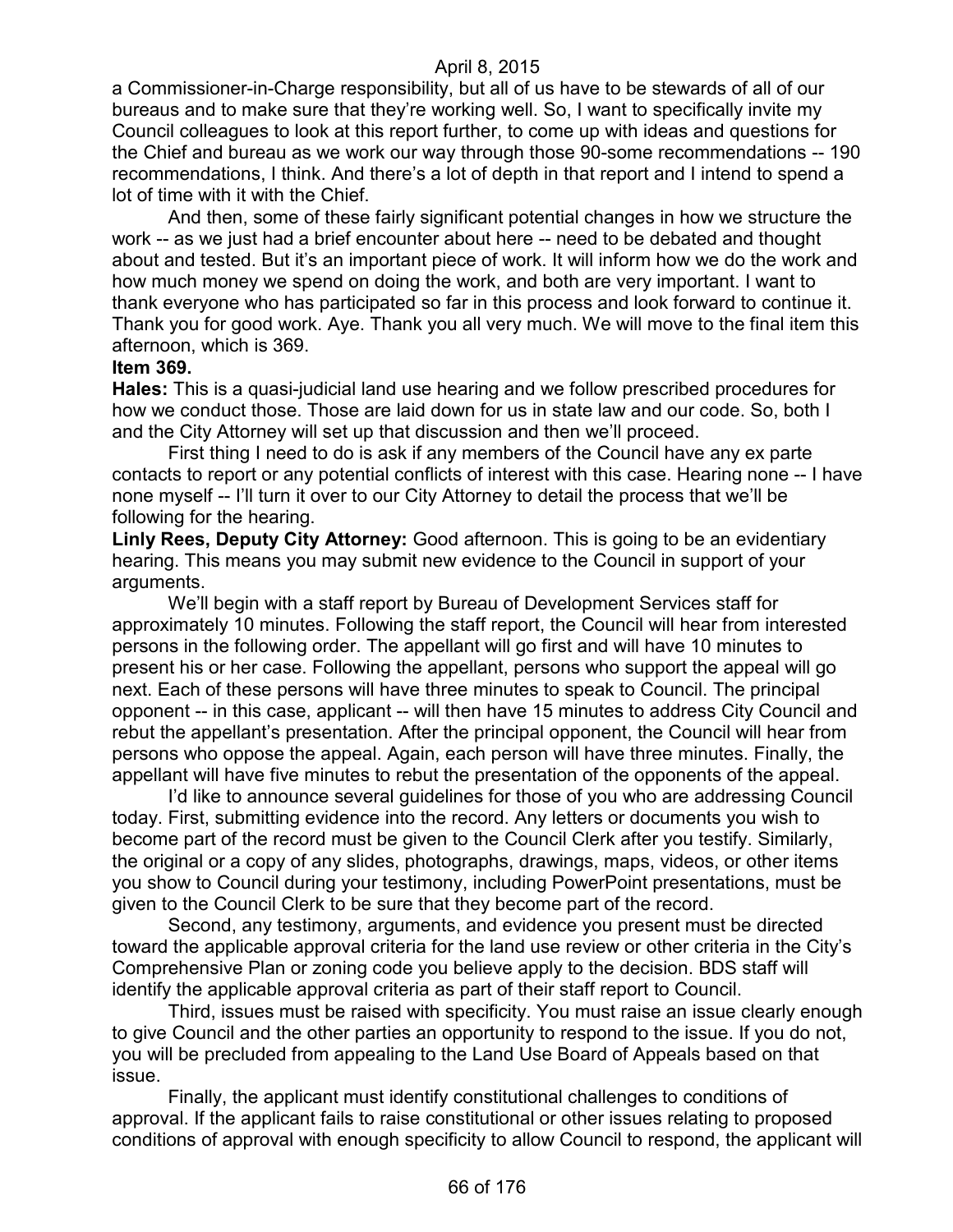be precluded from bringing an action for damages in circuit court. And that concludes my remarks.

**Hales:** Thank you.

\*\*\*\*\*: [inaudible] -- point of procedure, Mr. Mayor.

**Hales:** Sure -- question?

**\*\*\*\*\*:** Yeah, well, not really a question. I am with the [inaudible] responding to the appeal. However, I don't know if you know about the events of the last 24 hours.

**Hales:** I'm sure you can tell us about them when you testify. You'll get a chance to put on your case here.

**\*\*\*\*\*:** [inaudible]

**Hales:** No, we're going to conduct the hearing because we have to do that, it's on the Council calendar.

\*\*\*\*\*: Well, I realize that, but it is a violation of our fundamental due process rights to have a fair hearing because we haven't had an opportunity to respond to the [inaudible] pages of documents that were just filed.

**Hales:** We'll give you the opportunity to make both substantive and legal arguments here today. We have a pretty prescribed procedure, and we don't get to make it up as we go along. So, we will then take a staff report. Good afternoon, welcome.

**Jeffrey Mitchem, Bureau of Development Services:** Good afternoon. My name is Jeff Mitchem, I'm with Bureau of Development Services, and I'm here to provide the staff presentation for the appeal of the Design Commission decision to approve Block 136. Today, I'm going to talk about regulatory framework, proposal summary, project context, and appeal summary, and then follow up with an appeal response.

This is a Type III design review with modifications. The approval criteria are the Central City Fundamental Design Guidelines, River District Design Guidelines, modification criteria, bonus height option for housing, land use review. Approval findings must find in excess to relevant design guidelines or modification approval criteria.

Design Commission decision was rendered on January 22nd, published on February 2nd, and appealed on February 17th. In the way of overview of the project, -- **Fish:** Mayor --

**Hales:** Is that a phone going?

**Fish:** Does someone got a phone going off?

**\*\*\*\*\*:** Sorry about that.

**Hales:** OK. Thank you.

**Mitchem:** In the way of overview of the project, it's two north-south oriented buildings plus a courtyard. Fronting NW 13th is an office retail building approximately 75,000 gross square feet. It's a brick-clad building approximately 76 feet height, four stories of office over retail. It's got a rooftop terrace and an ecoroof.

Fronting 12th Avenue is a residential tower approximately 205,000 gross square feet. It's a glass and metal building, 150 feet in height, 15 stories, 208 apartments, eight town homes. It also has a rooftop terrace and ecoroof. The central courtyard is approximately 10,000 square feet. It's publicly accessible and has an internal loading dock on the west side off of the back of the brick office building on 13th. It's programmed for lots of spill out on the ground floor, active and passive uses within. Parking and loading is accessed from 12th Avenue. There are 196 spaces, some long-term bike parking underground, and three loading stalls. That project as described was unanimously approved by the Design Commission on January 22nd.

The project lies at the intersection of Kearney and Johnson and NW 12th and 13th Avenue. It's a full city block. It's centrally located within -- excuse me, it's on the north end of the Central City Plan District and also within the River District. It's centrally located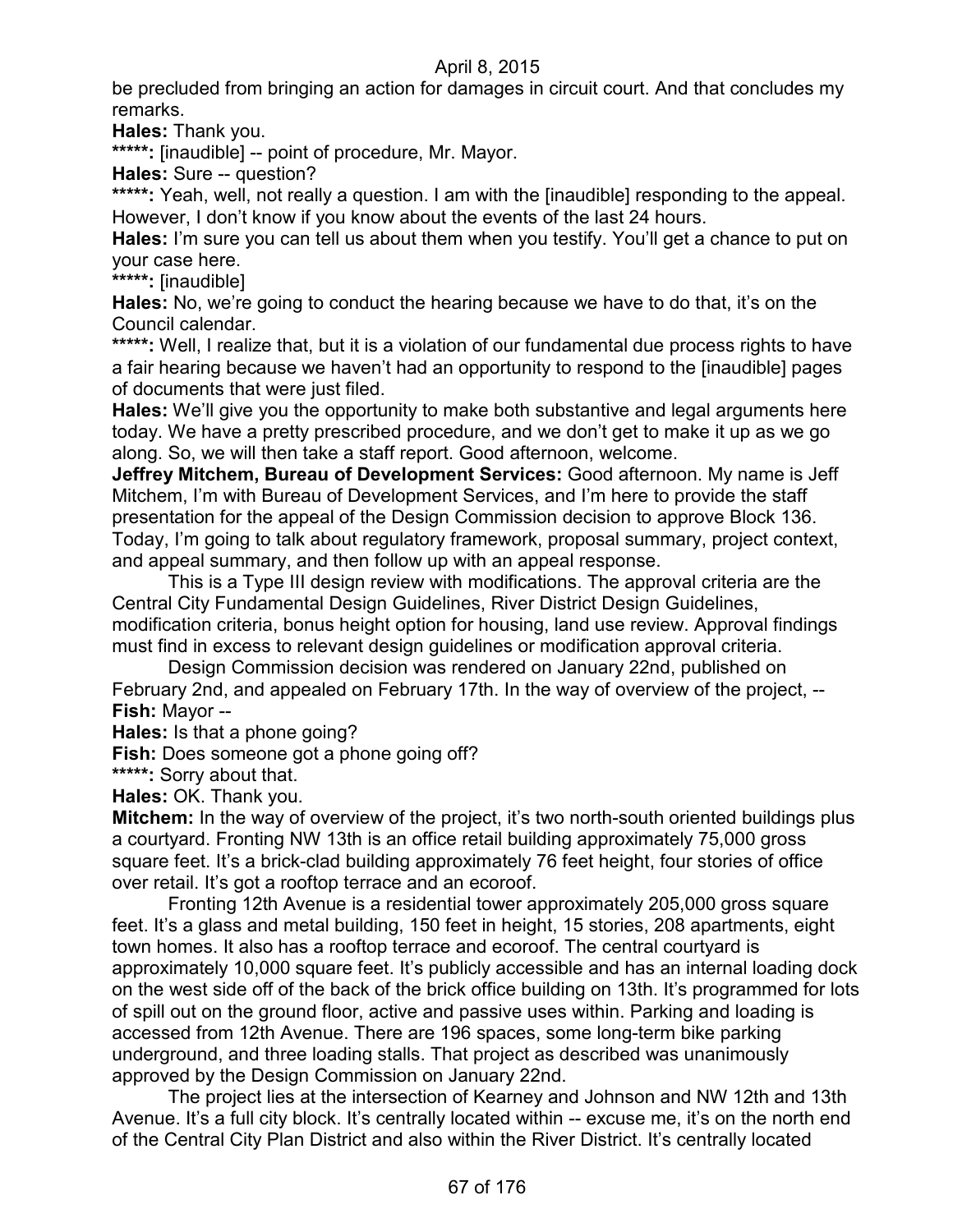within the Pearl District Neighborhood Association. It is adjacent to -- across the street to the southwest to the NW 13th Avenue Historic District. One block north is the North Pearl subarea, and another five blocks or so east is the Union Station area.

As far as some photographs around the site goes, this is the southeast view from NW 13th and Kearney. This is southwest view from NW 12th and Kearney -- so, just spinning around the other way. This is the northwest view from the corner of NW 13th and Johnson Street -- some context across the street.

Zoning for the site is EXD, central employment with a design overlay. Floor to area ratio is four to one base, and with maximum achieved FAR, it can be seven to one with a residential bonus option.

The base height is 75 feet and with the 45 feet of general height bonus for an achieving that three to one floor area ratio and an additional 30 foot bonus option for housing, the maximum height is 150 feet.

This is the view of the project massed up, showing the 13th Avenue brick building oriented directly to 13th Avenue and stepping down to the historic district across the street, and the taller tower building stepping up to the greater massing to the North Pearl.

This is a cross-section through the site looking northward, showing in green that the base height limit achieved at both levels of the building. And then again, the 120-foot or the 45-foot bonus is achieved through the general FAR bonus. In blue is the discretionary bonus, the additional 30-foot bonus.

As summarized by the appellant, the appeal claims a flawed public process, improper awarding of height bonuses, and a claim that the project does not meet all applicable design guidelines.

As for the flawed public process, the appellant asserts that the PDNA did not comply with ONI due process standards, and staff and Design Commission have concluded that the coordination between neighborhood associations and ONI are outside of the Bureau of Development Services and Design Commission power and duties.

Staff and Design Commission complied with all City and State-mandated public notice requirements, including hearing notices, site posting, BDS website posting, and public testimony at three DARs and two land use hearings.

Also regarding flawed public process, the appellant asserts that the commission asking land use hearing testifiers where they lived in reference to assessing view impacts was improper. Staff Design Commission conclude that the Design Commission was acting within authority to seek clarity on specific view impacts only.

Also regarding flawed public process, the appellant asserts the commission improperly considered future design guidelines in the land use hearing process, implied by the commission referring to the building as quote, unquote, "transitional," and that the commission was really considering impending height limit increases vis-à-vis the West Quadrant Plan.

Staff Design Commission conclude that Design Commission referred to the building as transitional under current height limits only, from lower in the adjacent 13th Avenue district to higher in the North Pearl subarea one block north.

As regard to improper awarding height bonuses -- improperly awarding height bonuses -- the appellant asserts the allowance of two separate residential housing exceptions to the height limits is improper -- all height limit bonuses should be discretionary within the design review process. Staff Commission conclude that as described in the final findings and decision, bonus height was awarded because it was determined that the project met and in some cases exceeded all applicable design guidelines and criteria contained in the Portland zoning code, River District Design Guidelines, and the Central City Fundamental Design Guidelines.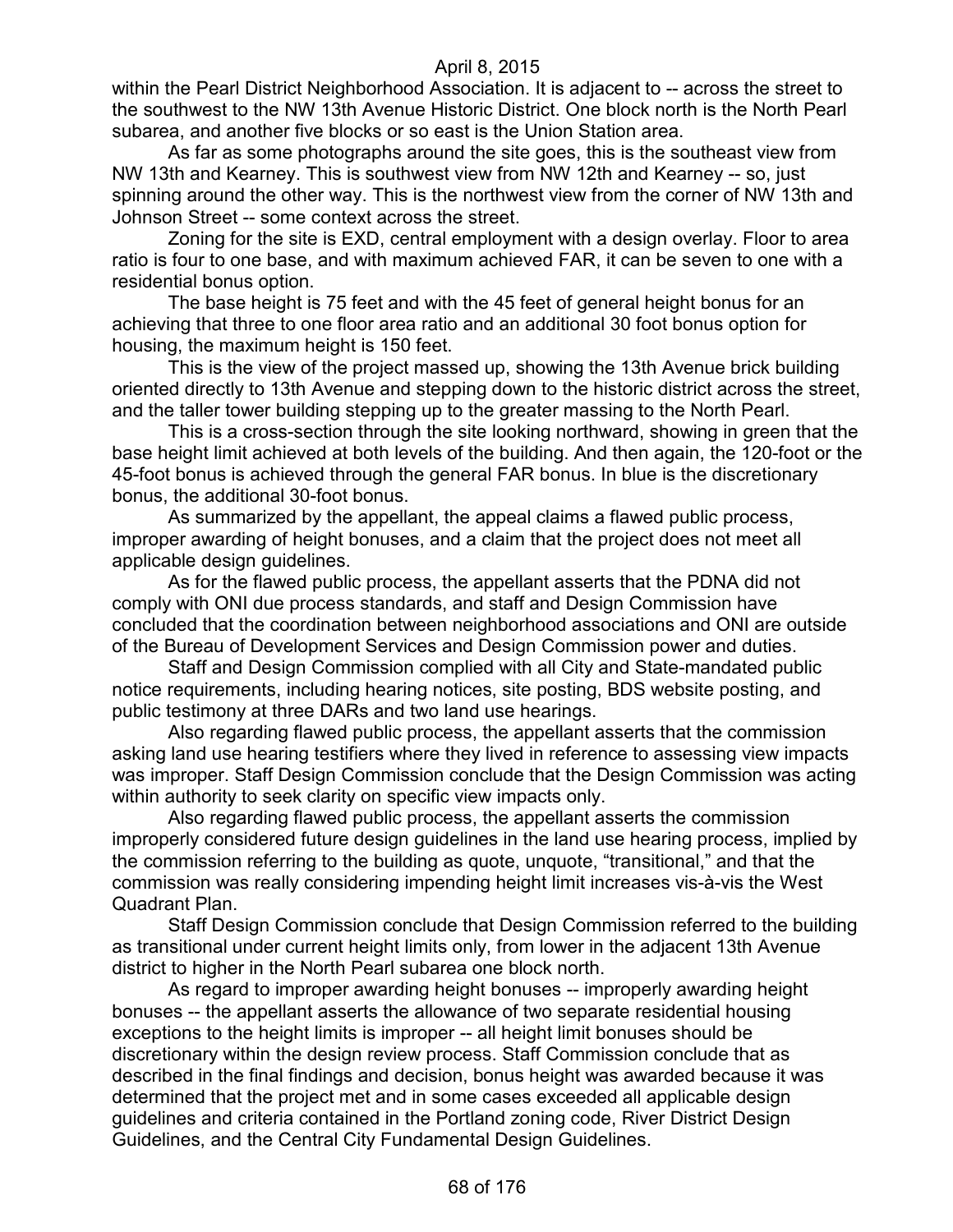In short, the bonus is a three-step process. Step one is achieve floor area ratio. The project did that through C1 residential. A maximum FAR award of three to one was given. That is a non-discretionary award.

The height award then follows. Because the project achieved a three to one FAR, it is automatically awarded general height bonus of 45 feet. And that award does not have additional criteria in the design review process.

Third step is the discretionary part of it, which is bonus height for housing. So, additional height bonus is available through the applicable criteria contained in 510.210.E4, A through F. So, those criteria applied to the request. Commission findings supported the bonus in their decision, citing all criteria.

It's also worth mentioning that under item one, C4 rooftop gardens and C10 ecoroof could have also been sought as justification for the wording of additional FAR. The applicant chose not to seek those. Those remain part of the project.

With regards to public -- excuse me -- process does not meet all design guidelines, the appellant asserts that the opinion of the Design Commission fails to include 33.510.210 D as part of the specifically enumerated approval criteria. Staff and Design Commission conclude that the project achieved bonus FAR and was awarded general height bonus of 45 feet, as previously stated. This award is nondiscretionary in the design review process. Sites eligible for this award, as identified on map 510-3, have undergone discretionary review in past legislative BPS planning studies, and Design Commission evaluated the project in its entirety -- including all bonuses -- under all applicable design guidelines.

City Council alternatives before you are to deny the appeal and uphold the Design Commission's decision to approve the requested Block 136 design review with modifications; number two, deny the appeal and uphold the Design Commission's decision to approve with conditions added -- the requested Block 136 design review with modifications; or number three, grant the appeal and overturn the Design Commission's decision to approve the project. That is the end of staff presentation. Any questions? **Hales:** Thank you very much. Questions? OK, thank you. Alright, then it's time for the appellant to come forward, please. Good afternoon.

**Burton Francis:** Good afternoon. Well, I have to take some of my time to address the procedural issue because I'm not making this up, Mr. Mayor.

**Hales:** No, no -- we can't make the process up is what I was saying. State law is pretty explicit with us about how we do this. So, please don't take offense at that. **Francis:** Well, I'm not --

**Hales:** Because this is all choreographed for us under ORS. Just put your name in the record, and we'll give you a little extra time to put on the legal issues --

**Francis:** Burton Francis for the record, representing Preserve the Pearl, LLC. I do know what procedural due process is about -- that's a full and fair hearing. And in order to have a full and a fair hearing, you have to have an opportunity to respond to the documents and whatever argument that is submitted by the other side. I got a phone call at 4:56 yesterday afternoon from the Clerk's office of your chamber informing me that they had just received a very thick document from the developer in opposition to the appeal. There's no way that we have had a meaningful opportunity to review that document. I spent an hour and a half this afternoon looking at it and only got through page 18 or 19 of 51-page argument.

There's no way for us to meaningfully prepare against those arguments -- many of which are false in there. And there is no way for us to meaningfully respond in writing to those arguments.

**Hales:** Let me make a clarification for you, which maybe the City Attorney can assist with. **Francis:** Sure.

**Hales:** Your job in this process is to argue against the Design Commission's decision.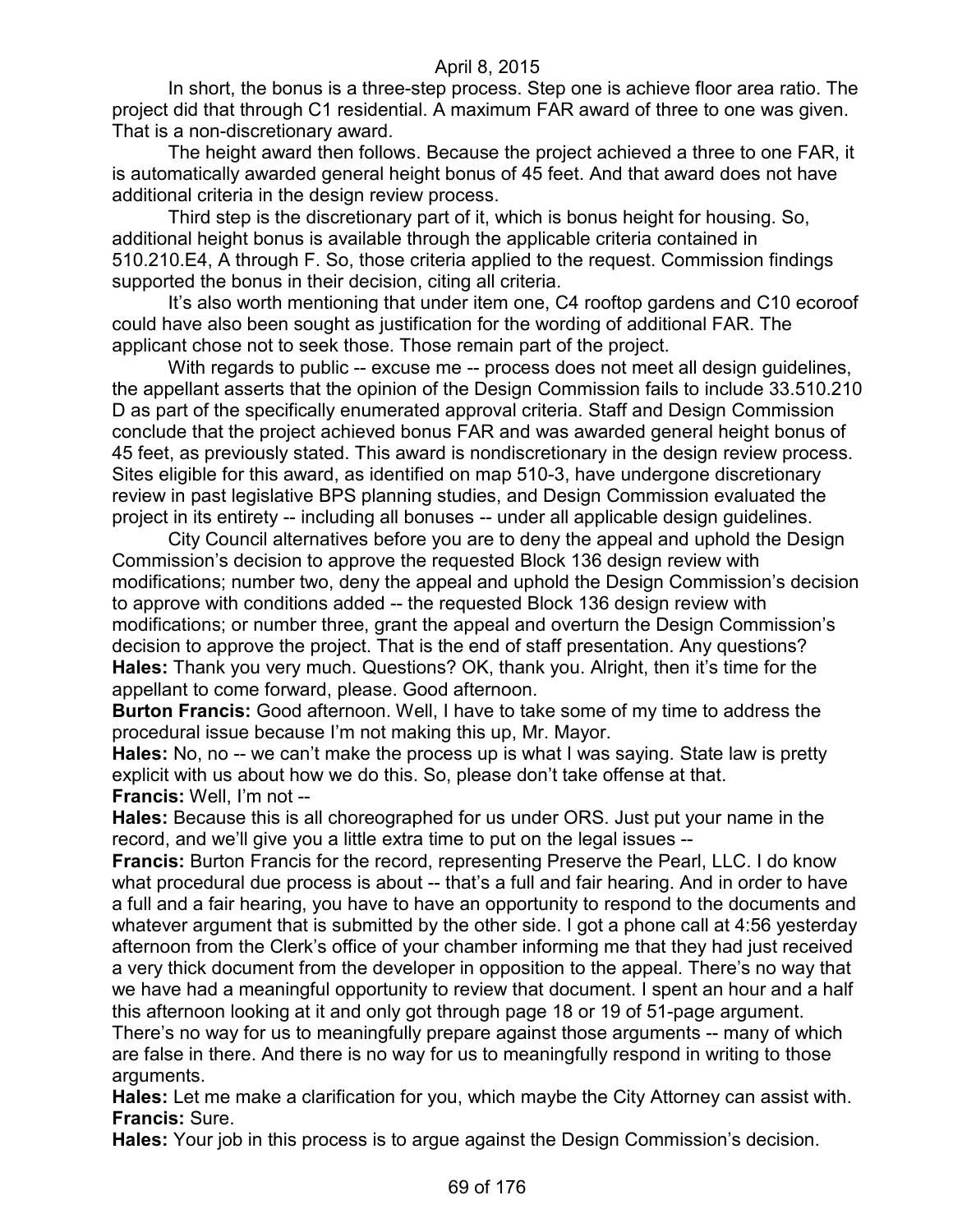**Francis:** Right.

**Hales:** Your job is not to argue against the developer or applicant's proposal. The Design Commission has made a decision. It's been appealed to the City Council. Your -- the proposition before us from you is to tell us why the Design Commission erred in approving the project. So, that record is -- you've got that record.

**Francis:** I'm prepared to do that. However -- you know, I look at the developer's paper as some as an amicus curiae. And under any procedural due process rules, we should have an opportunity to respond to that in writing. Otherwise, that's the last document that you folks get to see. I'm sure that your staff -- I'm being a little presumptuous, but I'm sure your staff hasn't digested that big binder that's sitting in the Council office over there -- **Fish:** So, after you have a chance to tell us your position on the appeal, at some point you'll get to make a request of us in the nature of responding further. You have the right to make a request for things like keeping the record open, or asking the Mayor's schedule - further opportunity for you to respond. What the Mayor is telling you is we'll get to that. We're actually very interested in hearing your substantive arguments about why you think the Design Commission got it wrong, and then you will have a full chance to raise those

issues later, including making requests of us to continue the hearing.

**Francis:** Can I make that request now, just so we can get it out of the way?

**Hales:** No, because we want to have the hearing.

**Francis:** OK.

**Hales:** So, we want you to make the case as to why the Design Commission erred. **Francis:** Well, I hope I don't forget to ask you that I need to submit further documentation. **Fish:** We'll remind you.

**Rees:** So, just for purpose of the Council, the City Attorney has made note of the request and I will make sure to remind Council to take it up at some point.

**Francis:** Great, thanks. I'm glad we made that record. Now, to the substantive argument of the design decision.

This overall is clearly a north of Lovejoy building in a south of Lovejoy location. The whole trend in development in the Pearl District has been that the height limits have been blown north of Lovejoy and so the no low district has basically one of the tallest -- if not the tallest -- development in existence right now in Portland that's ever been developed going in right now. Under the current design guidelines that exist now, there is still something called the Middle Pearl between Lovejoy and Hoyt and between the freeway and the river. And those are the design guidelines that should be applicable.

With respect to the flawed public process, I think that the comments I just made contribute to that. I'm not going to address that because I don't have much time. I'm not going to address the issue of whether there's a double-dipping on housing exceptions. What I want to get into is the criteria that was deemed approved by the Planning department.

Just now, you heard that 33.510.210.D -- the general exception -- is some sort of automatic provision. I've reread that provision many, many times. There's nothing in that provision that says this is an automatic given. In fact, there's criteria under that section 210.D that need to be addressed -- one of them being the preservation of the 13th Avenue Historic District. And in the paper that I was able to briefly peruse from the developer, they say that that zoning provision there doesn't include preservation. In fact it does -- it says that. So, you have to look at the impact of the 13th Avenue Historic District under that provision 210.D.

And you can use the intellectual ruse of it being a heartwood versus a ceiling or a seed versus a sapling -- the developer uses this language as somehow relating to the historical context of Portland being a timber place. It's really not. The correct floral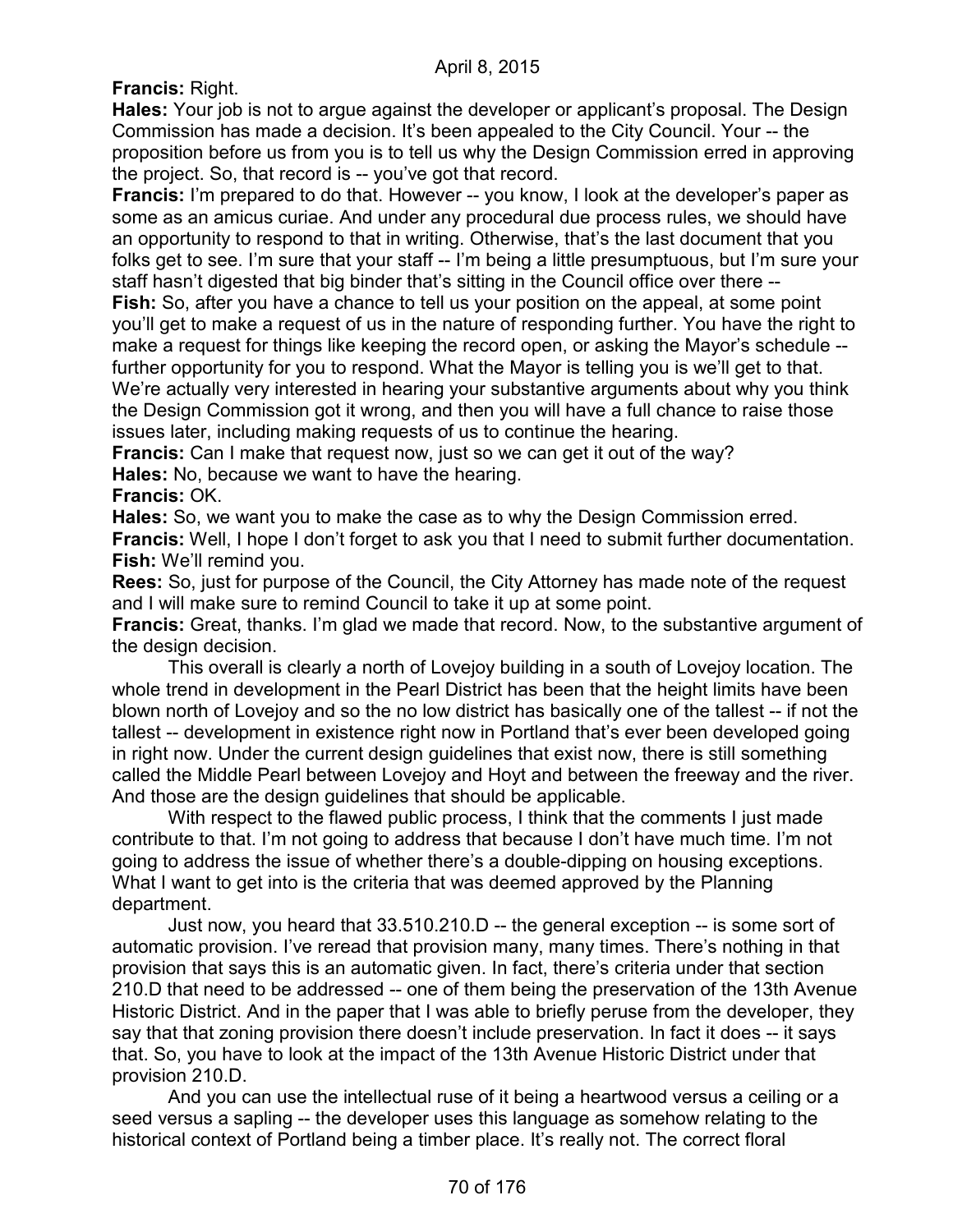reference would be apples and oranges because you have a smaller mid-rise and you have a high rise, and the smaller midrise is by everyone's acknowledgment consistent with that district, the Middle Pearl, and consistent with the 13th Avenue Historic District. This 150-story wall they want to erect in our neighborhood is obviously an outlier.

With respect to the criteria of housing exception under 33.510.210.E.4, you have really only two criteria that are applicable, the E and the F provisions. The E provision says that the project needs to better meet the applicable design criteria. That means every one of the design criteria. The argument that's made for this project linking the community to the river -- at least by the documentation that I was able to review briefly -- is that it's all about whether their new building has views of the river, whether their rooftop has views of the river, whether their own project has views of the river.

I read the Central City Fundamental Design Guidelines and River District design guide overlay very differently. I view it as a public document. I view it as a document that's in favor of the public good, not as some prop for private development. And in that sense, a 150-foot wall that runs from north to south through this block -- which is in the center of the residential area of the Pearl District, not as it's misrepresented in the paper that I was just reading, whether it is in in fact geographical center of the Pearl District -- it's in the center of our residential area. It fails to link us to the river and the community to the river. It in fact creates a wall or a curtain and curtains off that relatedness.

The River District Design Guidelines at page 10 suggest that orienting buildings and towers perpendicular to the river signals a shift in the landscape that will foster an awareness of the river's presence to residents, commuters, workers, and visitors. So, buildings like 937 Glisan -- which is in existence right now -- is oriented on an east-west axis, not a north-south axis. So, any complaints that the developer has that the north side of their building be in darkness or something like that isn't supported by the way the current development in the district exists.

Our orientation in the neighborhood is that the river is clearly to the east of us. How do you get across the river? You go down Lovejoy. Lovejoy is an east-west street. So, there should be at the very minimum a reorientation of this project so that it is on an eastwest axis, not on a north-south axis.

What would that do? It would reduce the walling off of the residential portion of the Middle Pearl to the Union Station, the Steel Bridge, Mount Hood. It would relate this massive tower to the Lovejoy corridor. And when we're talking about -- you heard a little about the Design Commission talking about this being a transitional building -- did you notice how the transition was related to the north of Lovejoy? That was the reference point for the transition. If the orientation is going to relate to north of Lovejoy, it should relate to the Lovejoy corridor, which would be an east-west axis, not a north-south axis.

Positioning the tower on the furthest northern edge -- I'm talking about on Kearney - - would remove it as far as possible from the 13th Avenue Historic District, and therefore would have less impact on that. It would orient their public space in between the two buildings to feed on to 13th, which would contribute to the vibrancy of 13th Avenue. It would enhance the existing pedestrian walkways that are in the neighborhood at the time.

And there's been some quibbling that I've heard before about the fact that those are public walkways, not private walkways. I don't care what kind of walkways they are, they can't have it both ways. If they want to have a public space in between their two buildings and invite the public in, we're talking about access by the public, and the east-west pedestrian network specifically talked about in a positive way in the River District Design Guidelines.

If you orient it east to west, you reduce the profile of the tower. You reduce it from a wall to a profile, to a side line. This reduces the size and the density of the shadow that's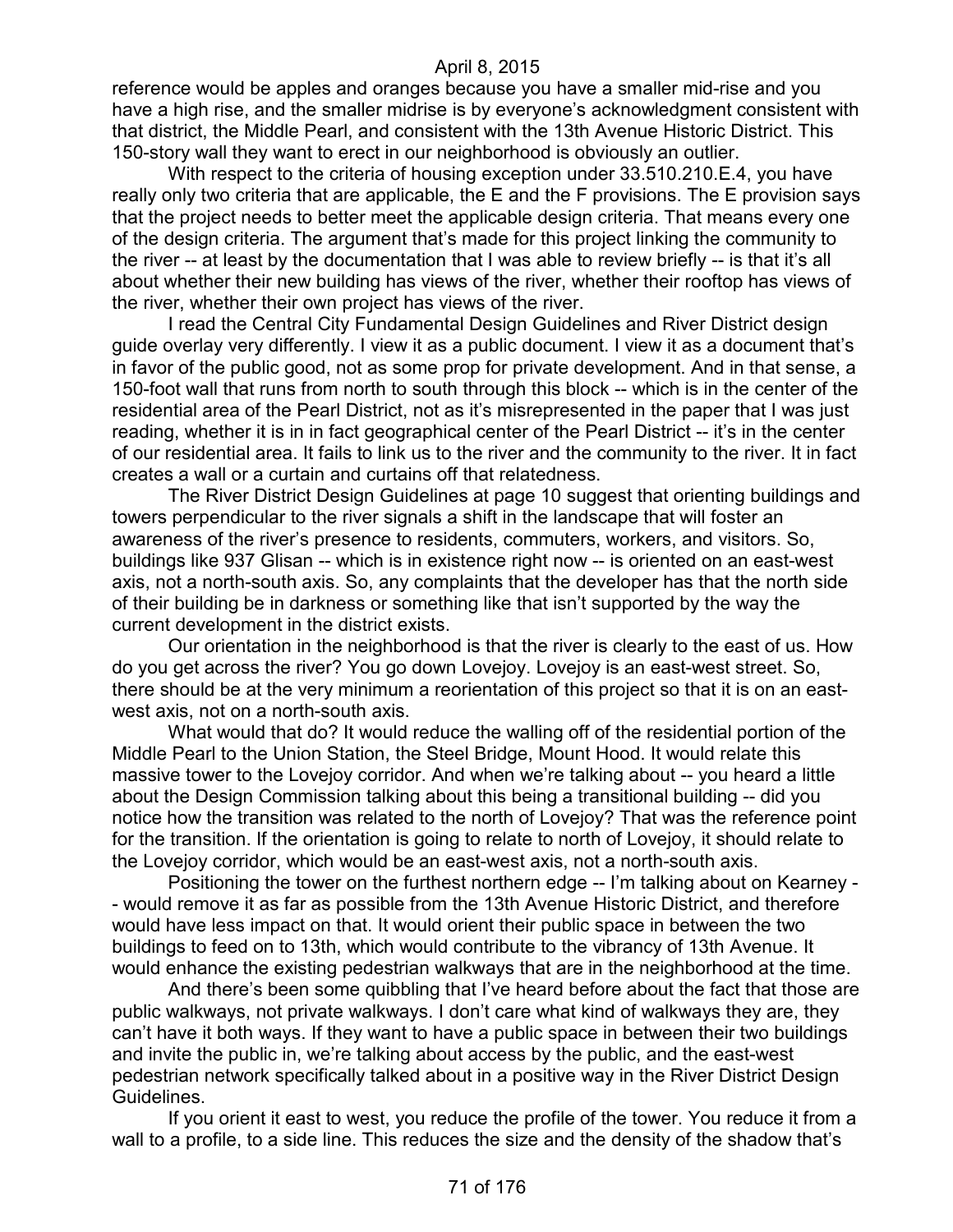cast all of the way over to Jamison Park -- and beyond, because the shadow study shows that it goes all of the way to the residential buildings across Jamison Park. It would reduce the afternoon shadows cast on existing residential projects in the district, and I'm specifically talking about the Riverstone. If you have a north-south axis with this project, you are condemning the existing residential community of the Riverstone to perpetual shadow.

If you oriented it onto Kearney, you have a commercial building to the north of that that would be shadowed to some degree on a north-south axis basis, and you would reduce morning shadow if it was a profile rather than a long wall.

Let's talk about enhancing and embellishing the identifying areas under A5 and also under C4 -- and I'm referring of course to the design guidelines. The River District, it says in the River District Design Guidelines, is composed of many distinct special areas. Each of these areas is characterized by unique features, opportunities, or a special history. A new development should enhance the qualities of that.

As I said from the beginning, this is a north of Lovejoy building being put into a south of Lovejoy location under the existing design guidelines. And the existing design guidelines are supposed to be a 75-foot base. Is this consistent with F of the applicable design guidelines? E.4.F. I'm almost done here. That is an interesting feature because that incorporates 33.510.205.A criteria into the design guidelines of this project that's applicable. And the key point here is that there's supposed to be a stepping down of building heights to the Willamette River -- and we just talked about that in front of the Council here with the West Quadrant Plan, right?

The stepping down is shown. There's no way that this tall tower steps down to the river. If you look at the exhibits we provided, it just doesn't do it. **Hales:** OK, I just need you to wrap up soon.

**Francis:** Just one last sentence please -- thank you. The developer argues that just because they meet the height and the bonus that therefore it makes it a step down. That's a tautology, it's not a step down. That's all I have as far as my opening remarks.

**Hales:** OK, thank you. Questions at this point? We might have some more later.

**Francis:** OK. I'd love to answer any questions. No questions? OK.

**Hales:** Thank you. Now, we'll take individual supporters of the appeal who have signed up. **Moore-Love:** I show six people who have signed up. First three, please come on up. **Fish:** Sir, you can leave them with the Clerk.

**Hales:** Good afternoon, welcome. Whoever would like to go first.

**David Halliburton, Jr.:** Guess I'm up. Hi, good afternoon. I'm David Halliburton, Jr. I'm a resident at 820 NW 12th Avenue in Portland in the Riverstone that you just heard about. I'm here to support the appeal. I believe that everything that Preserve the Pearl has said is absolutely true, and those are the base facts of what we're talking about. I'm just a simple guy that lives in the Pearl District that is here to talk about what's happening.

We've got a situation where the Pearl has become this icon of international interest, and it was based on a sustainability and to bring reconstruction rehab of an area that was blighted -- to bring new life into it and to have low-level, sustainable living in a multi-family or multi-unit situation.

The Riverstone was one of the first buildings in the area. It's a six-story building. When we bought in there we thought, here we go. Across the street was the PNCA. At the point it sold, there was no notice. I live right across the street from the place. I had no notice it was for sale. And then I find out that the developer and the president of the college and somebody else are all put together and they got to move over to the building on Broadway, which is the federal building, and that's great for everybody. But where was the ability for anyone close to come in and bid on this project?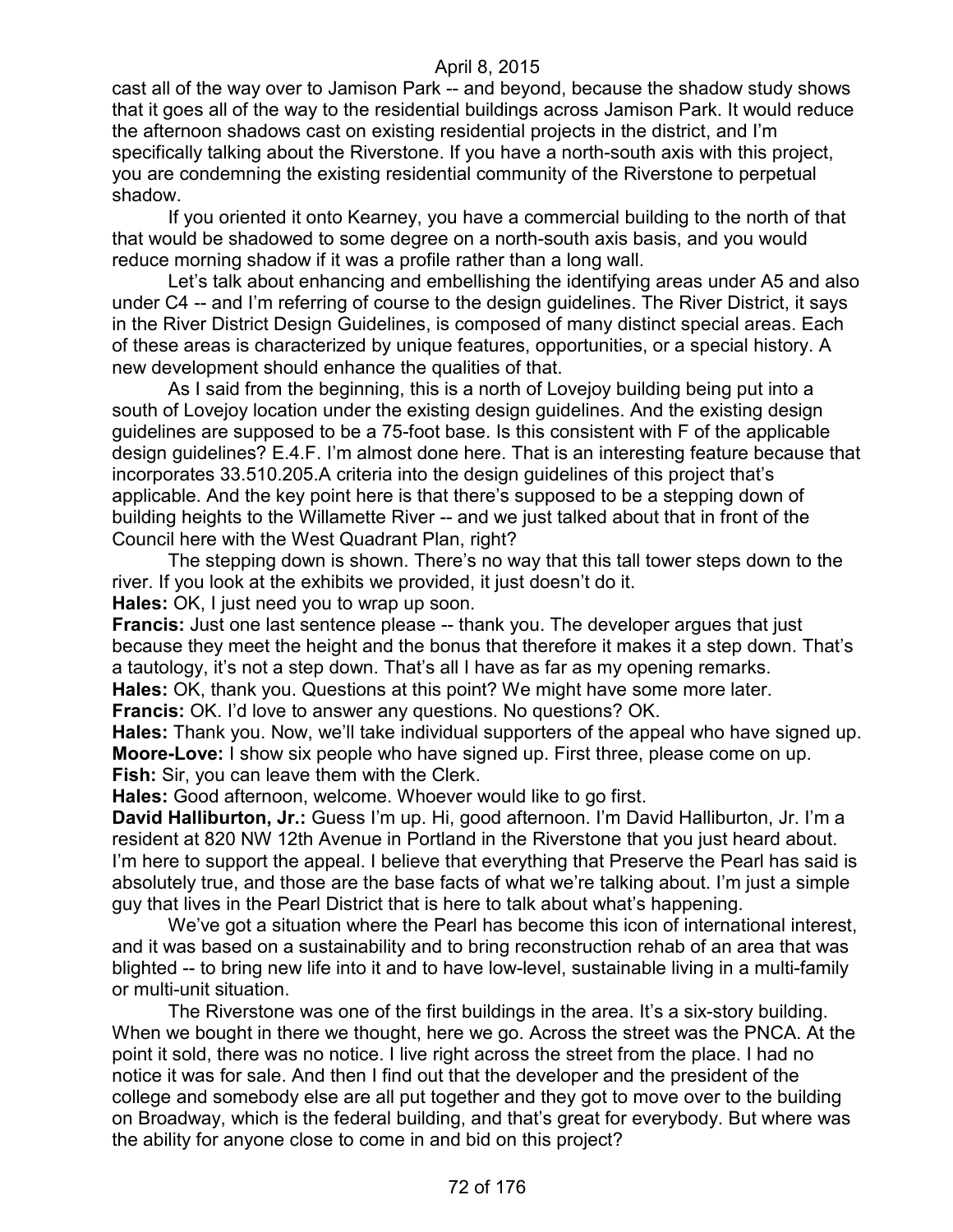Secondly, I think that when this building comes into hand, we're looking at safety. I do agree that the east-west orientation of the corridor is absolutely -- it invites all kinds of suspect activity in the area. If you go around to the Pearl District and especially the Sitka apartments, you talk about their open east-west corridor and what kind of activities that's brought to their particular unit, you're going to find nothing but trouble.

The Pearl has accepted and been part of the development of Portland, Oregon. We have taken in its low-income housing, we have taken in its -- the homeless, we've got Portland Loos around there. Let's let some other part of town take the brunt of this for a while. Let's put some Portland Loos and affordable housing in other areas, not the Pearl. Let's let the Pearl be a -- in that area of 12th Avenue, and what we're talking about is a condo area, not an apartment area.

A 16-story condo will take away all of my -- any sunlight that I ever have a chance of seeing looking to the west. Six stories I'll be able to live with. Some sun will come in. Sixteen stories is a huge, big block right there. It's going to block out Jamison Park. It's going to kill me and all the trees up and down 12th Avenue. Once you approve a 16-story apartment building for 12th Avenue right there between Johnson and Kearney, it's going to run right down 12th Avenue. 24 Hour Fitness, those there guys will dump that in a heartbeat. They don't want 16, they're going to want 32 stories.

Is that what you want to put on 12th Avenue, which is a very, very small avenue? It really just used to serve railroad cars to go up to the brewery. It's not a big street. And you're going to have garage access on 12th Avenue right there? Loading zone, all of this stuff? Where are all these people going to go?

You got 196 parking spaces, 208 livable units, and that doesn't even account for the people working in this other building. Let's go back to the original design concept, which was two six-story apartment buildings side by side. Leave it at that, forget all this other -we don't need office spaces in the Pearl. What we need are parking spaces. Alright? Thank you.

**Hales:** Can I ask you one question? I want to make sure I understand. You're saying the idea that east-west open space is not a good idea?

**Halliburton:** It's not a good idea.

**Hales:** Isn't that what exists in the Riverstone?

**Halliburton:** It has -- the access to the Riverstone is controlled.

**Hales:** I'm looking at that here --

**Halliburton:** It's a controlled access. If you're going to control access --

**Hales:** Oh, because it's not public.

**Halliburton:** Correct.

**Hales:** I see, OK. I understand your point.

**Halliburton:** You see my point?

**Hales:** Yeah.

**Halliburton:** Thank you.

**Hales:** Thank you. Welcome.

**Jeff Merrick:** Thank you. My name is Jeff Merrick, and I just want to talk about your discretion on the height. This is my simple submission to orient you to what we're talking about.

We've got Jamison Square that we're all familiar with where the kids play with their moms when it's sunny. And west of that is the Riverstone condominium, and west of that will be this 15-story wall oriented to block the entire park as it is now designed.

You know, one day after work -- it was kind of a rough day. I got off the streetcar at Johnson and 10th and I sat in the park for a while to catch a little bit of sun. On this picture, I sat right where I took the picture here in the lower corner. And then I noticed what I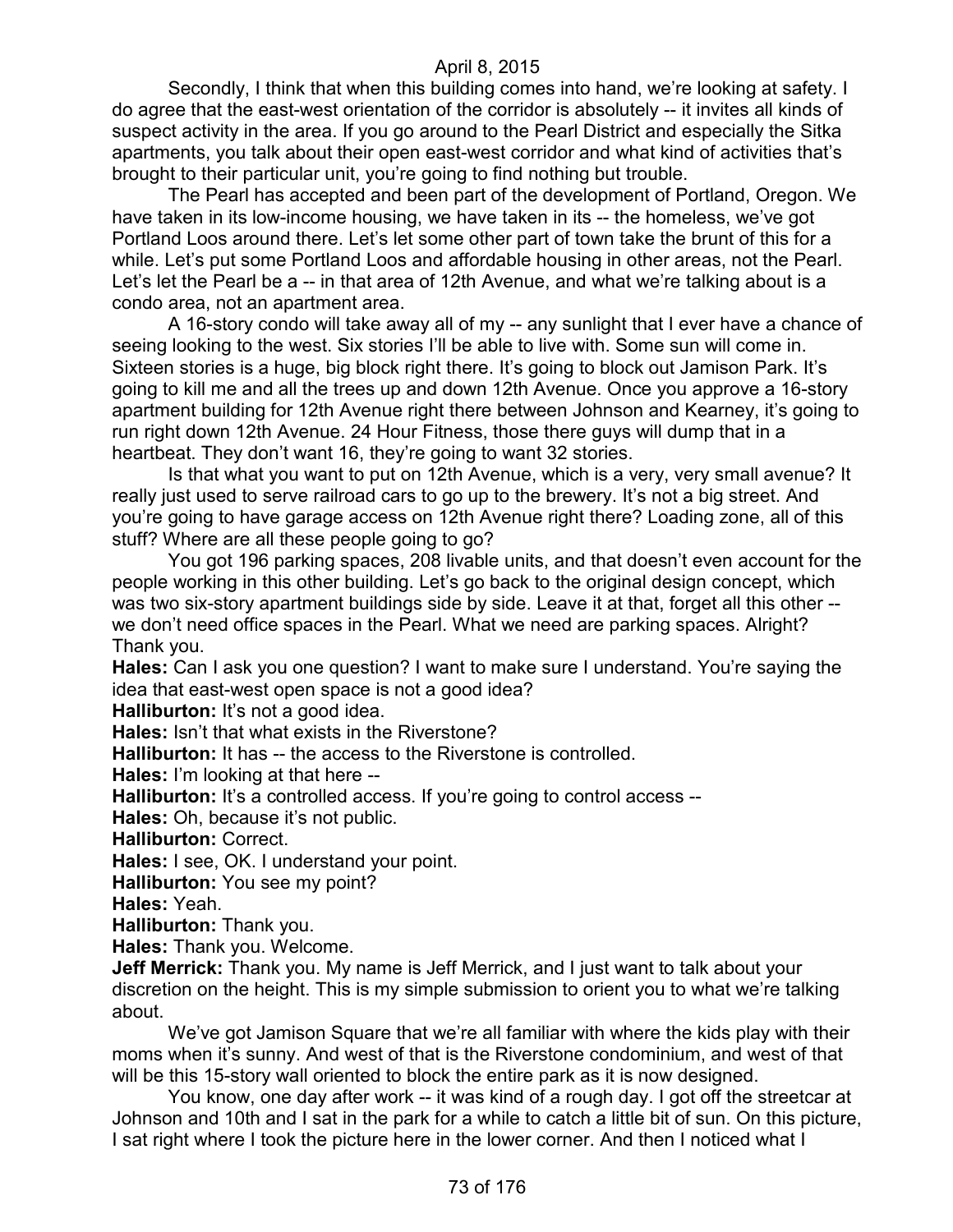always notice -- the curtain of shade that comes down because of the six floors of the Riverstone. So I took a picture of the kids getting edged out of the water, in the last little bit of sunshine. You can see the picture I was looking at of the Riverstone blocking the sun.

And so I looked it up. Sunset should have been 8:40 that day. The sunset on the kids was 6:17 that day. So, the parents had on that May day -- and it's less other times of the year, obviously -- you know, moms come home after work, they have one hour of sunshine with their kids in the pond, and then it's done. And you add 15 floors -- or another nine floors, right behind this -- these kids won't get any sunshine.

So I guess I'm just asking you -- you know, I guess you have a choice, really. Do you stand with my rich white brothers from Seattle to help them add their towers, or do you want to stand with the poopy pants little kids and give them another hour in the sunshine with their parents? And today, I'm for the poopy pants little kids and I hope you guys are, too. Thank you for your time.

**Hales:** Thank you. Welcome.

**David Moiel:** Good afternoon. I'm David Moiel, I'm a retired surgeon.

**Fish:** Can you move the mic? The whole thing slides.

**Moiel:** David Moiel. I'm a retired surgeon for three years. I lived in Riverstone for 15. I was made aware that the Pearl District Neighborhood Association was a stop-off point for advice and decision-making related to building in the Pearl. When the project PNCA closed, moved, or sold, I would have expected the neighborhood association to play a role and got engaged in the process.

Went to probably eight now meetings of their group, joined by my neighbor down the hall, who was a standing member of that group, a voting member. He was unaware that there was any discussions about the project. And as we found -- because the minutes of the meetings for the Pearl District Neighborhood Association were not current -- as a matter of fact, there was kind of an inability to get them done on time -- anybody that wanted to know what was going on had no access to information.

The Pearl District Neighborhood Association has been around since 1991. It still - up until the end of this last year, 2014 -- does not have a connection to any of the condo associations so that the condo associations in that district know what's going on. There's no official connection between these groups, which is really kind of surprising to me.

As someone that went to the meetings for the district association -- the neighborhood association -- it became very clear they were their own entity. And because most of the people that live in the Pearl are renters -- there are owners of which we represent some owners -- most of the people living in the Pearl are renters. The ability for the people who contribute and feel it's a neighborhood -- not a transient rental group -- are really under-represented or not represented.

And the ONI through the NWNW had sent to the district association that they were not performing according to the metrics of having their information out there. That was in 2012. I've included some documents about their performance. The people at the neighborhood association do good work, but really them as a voice for the neighborhood is inadequate. Thank you.

**Fish:** Sir, can I just -- because we're going to have other people testify. We're hearing this as an appeal of a decision by the Design Commission. You're raising perfectly valid concerns as a citizen about the neighborhood association, whether it represents your interests, other kinds of things. But I would say for other people testifying, we're bound by a set of rules and laws, and so it's most helpful to us to hear why people believe the Design Commission got it wrong, and what code language has been applied incorrectly. It's not to say that I'm minimizing your concerns, I'm just saying that it doesn't help us other than with becoming aware of what --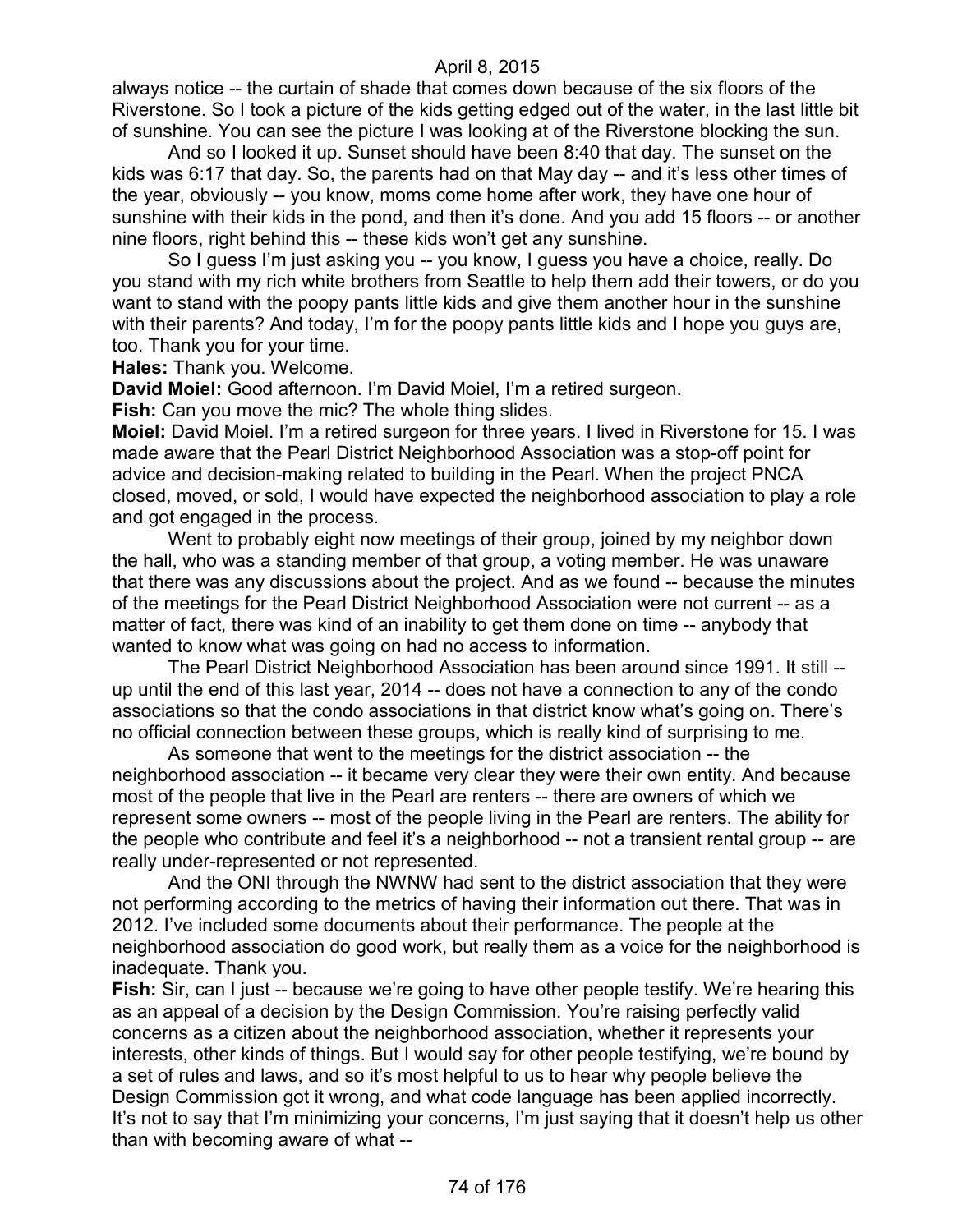**Moiel:** I'll say one thing. This project went through the neighborhood association and got massaged into a direction based on their advice which did not represent the neighborhood to the current status that it's in.

**Fish:** OK, but --

**Moiel:** That's the point.

**Hales:** I hear you.

**Fish:** The Mayor is very generous in terms of these hearings in making sure people get a chance to be heard, but the question of the sale of the building or the question of the neighborhood association is not technically the issue that's before us. And the more focus on the code and the specific legal issues, the more helpful it is for us to then decide whether we think the Design Commission got it right.

**Moiel:** OK, thank you.

**Hales:** Thank you very much. Next three?

**Moore-Love:** The last three, please come on up.

**Hales:** I think Mr. Ackerman is representing the applicant. Anyone else want to speak in support of the appeal? You two get the last word on that side of the question.

**Suzanne Lennard:** I am not speaking for myself, I'm reading a testimony from Judy Duncan, who is a real estate agent in the Pearl. My name is Judy Duncan.

**Hales:** And this is Suzanne Lennard reading the statement.

**Fish:** We have to have your name.

**Lennard:** I am Suzanne Lennard, 1030 NW Johnson Street in Tanner Place, Director of the International Making Cities Livable Conferences.

My name is Judy Duncan. I live at 725 NW 10th number 503, Portland, Oregon, in the Tanner Place condominiums built in 2000. I discovered the Pearl District in 1996 before mainstream knew what the Pearl District was or where it was. I fell in love with the concept of the City and developers taking this blighted area and creating a residential area where people could live, work, and recreate. At that time, there was no Jamison Square Park, only a few new condominiums developed and vast, old rail yards. Imagine.

I have been a real estate broker for the past 22 years. After discovering the Pearl District, I moved my residence and my business to the Pearl in 2000. I wanted to invest in this neighborhood and work here.

I love my neighborhood and have many friends here. I meet many people who are moving from another state or country. What draws people here is that it feels European, people say. This is created by not having canyons of very tall buildings. The ambience we feel around Jamison Square is very pleasant and inviting with an abundance of air space and open skies with light -- such a critical need in the winter months.

The Pearl District is changing. That is a fact and it will continue to change because people want to live, work, and play here. It's very inviting. We who live and work here should have a determining weight in what is built here. We have the vested interest. We pay the taxes to maintain what it is.

The visionary and father of the Pearl District, Al Solheim, could not have said it more wisely. I quote, it's been especially exciting over the past 20 years, and it's going to continue. And that's because people who've been involved in developing it are local and they understand what can and should be done. They care about what they are doing. Where do you who are affecting the changes live, work, and play? **Hales:** Thank you. Welcome.

**Elana Schwartz:** Good afternoon. I'm Elana Schwartz, I live at 820 NW 12th Avenue and I'm here to whole-heartedly support the Preserve the Pearl, LLC appeal. I agree with everything that was put into that appeal. But I want to make two points this afternoon.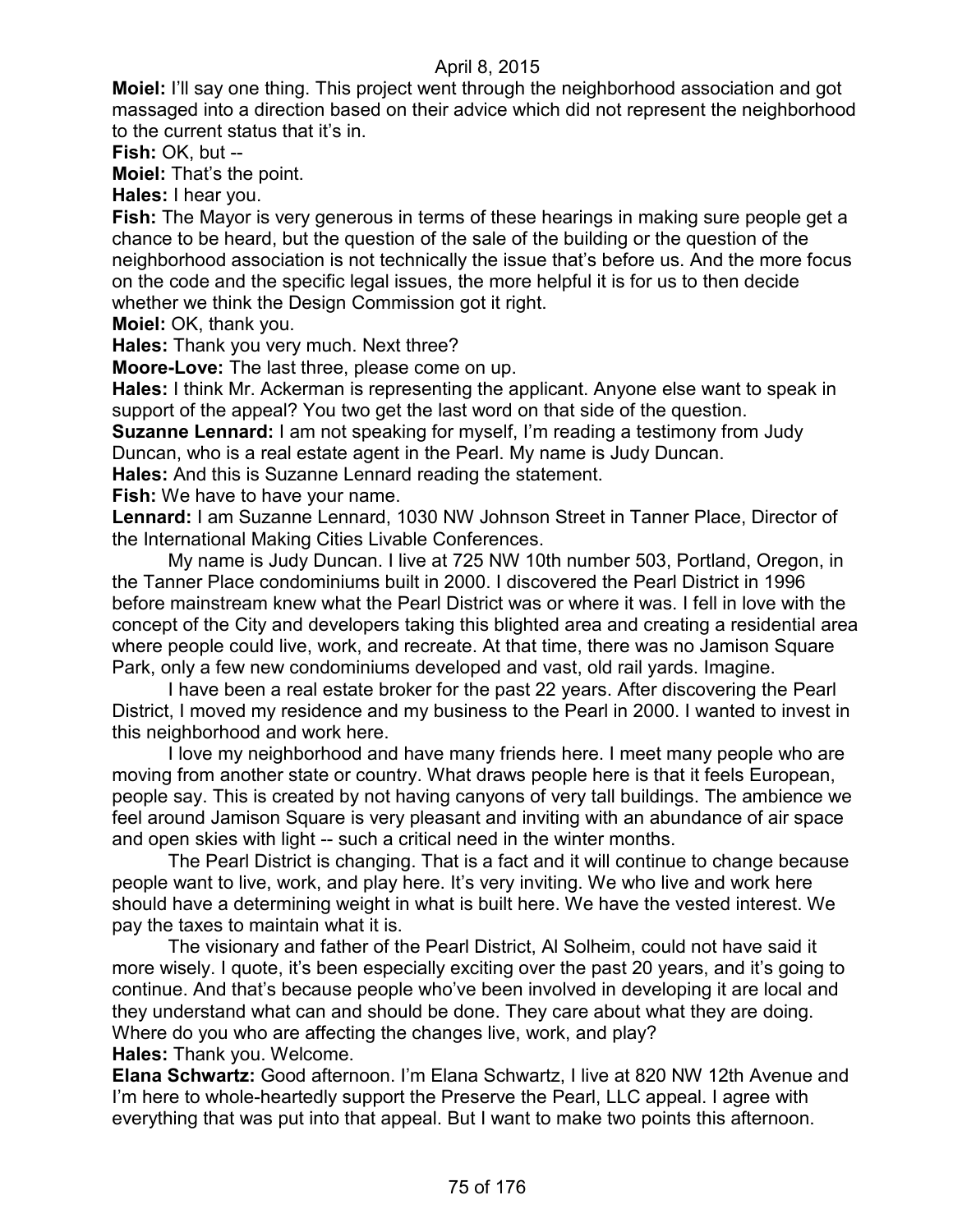One is -- I'm sorry Commissioner Fish, but it is about the Pearl neighborhood association. That was part of the appeal, that there wasn't due process -- that the neighborhood association met with the developer and we as the residents of that community were not notified, were not told about it, couldn't find out about it in the notes. So frankly, I feel ripped off. I work for the City of Portland. I'm not here -- I'm on my own time right now, but I know that is not the intent of ONI to have something like that happen. **Fish:** My only point was you're actually before the City Council now, and we're the decision makers. You get to make whatever argument you want about the law and the code, and you've got the Council's attention. I'm just saying, it doesn't -- whatever challenges there are with the neighborhood association, you're actually talking at the decision makers. So we can go right to the legal issues that concern you about height and code interpretation and precedent, and we're going to make a decision based on your testimony. That's the only point I was making.

**Schwartz:** Right. And my point is we may not be here if the neighborhood association had included us from the beginning. I just wanted to make that point.

The second point I want to make is at one of the DAR meetings, the owner of Cool Moon Ice Cream was there. I don't know if she is here today. She gave a testimony. She's a small business owner, and she gave a very compelling testimony about the increased density of the shadow on the park is really -- could really affect her business. And that's the kinds of businesses we want in Portland. I mean, if you have ever been to that corner, that business brings people out. There are children playing, there are multi-generations of people there. And her business will be in jeopardy with this building. That's the kinds of businesses that we want in Portland. I know that you support small businesses. The neighborhood definitely does not need another Botox shop or something like that.

In conclusion, I just want you to listen to the testimony here, the recommendations put forth by the Preserve the Pearl, LLC and remand this case back to the Design Commission. We're not opposing building. We're opposing the orientation of the building and the height of the building, as was represented in the appeal. Thank you. **Hales:** Thank you.

**Fritz:** Could you just tell me, why do you -- so presumably you would like it to be oriented 90 degrees.

**Schwartz:** Right.

**Fritz:** In your own words, why would that be better?

**Schwartz:** Because it doesn't create a wall on 12th Avenue. 12th Avenue is very narrow. So by reorienting it, you have the wall facing the other way. So you don't have that wall on 12th Avenue. You're not creating the shadow on Jamison Park and also the Riverstone condominiums. Plus, it goes more with the current design ordinances where the mid-Pearl doesn't have tall buildings, so that makes it more that transition building which the Commission actually spoke about.

**Fritz:** Thank you.

**Hales:** Thank you. Welcome.

**Tim Allen:** Hi. My name is Tim Allen. My wife and I live in the Marshall-Wells condominium lofts, 1420 Lovejoy. I'll pare this down, because I address some things that are not necessarily addressing the design.

Eleven years ago, we invested in a condominium at Marshall-Wells at 1420 NW Lovejoy. Our plan was to retire and age in place in Portland. Concern in selecting the unit at the time was building heights. We were told by our sales agent that the limit was 75 feet. For that reason, we selected a more expensive unit on the third floor facing east towards the river so we'd have some sunlight.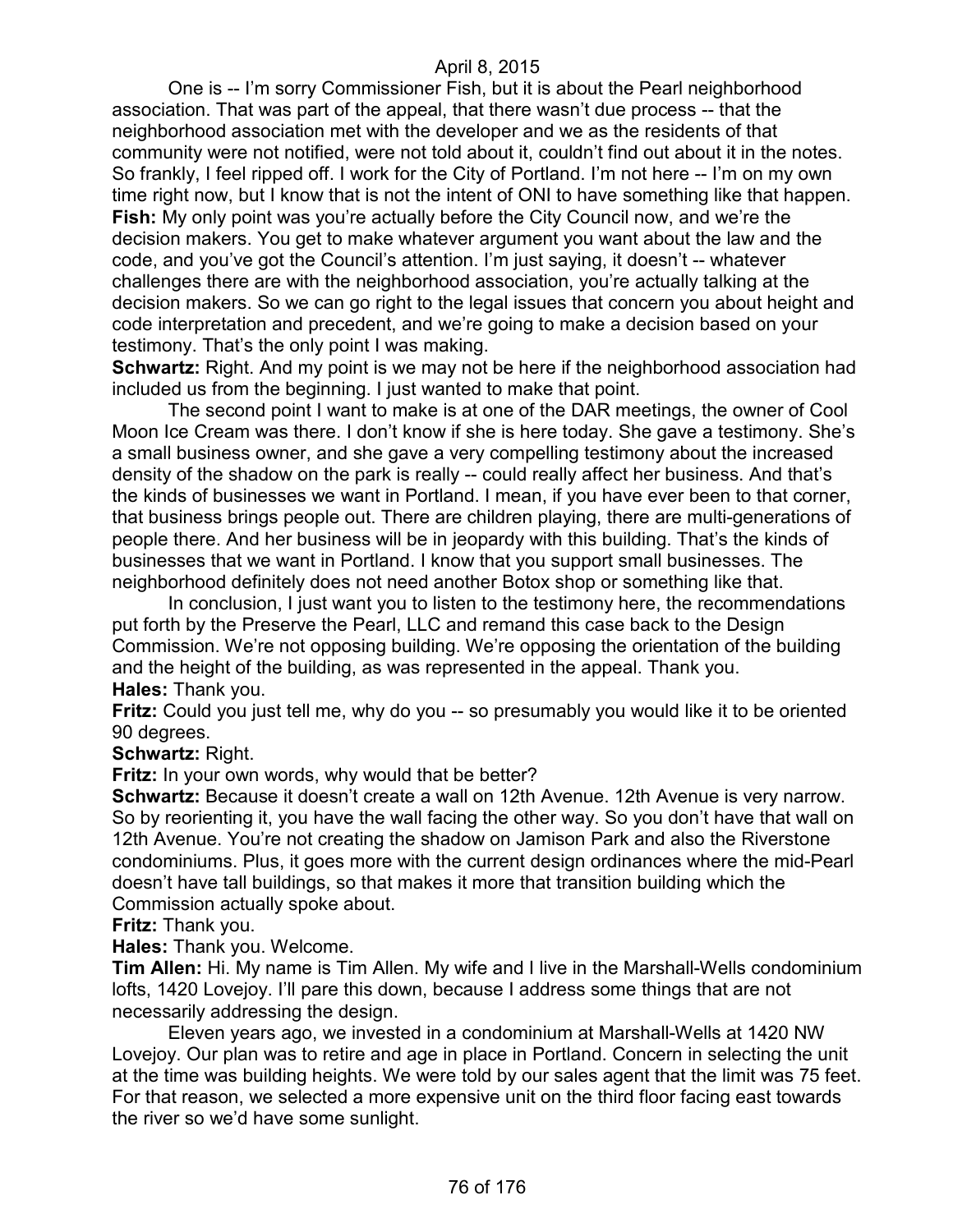What we didn't know at the time us that more than a dozen high rise buildings north of Lovejoy were in various stages of development. Soon, our view of the Fremont and Broadway bridges and the river was gone. The sky to the northeast was reduced to a sliver at the top of our windows by the high-rises. We were left with a small rectangular view of the sky to the southeast.

Should Block 136 be developed as proposed, we will almost never have direct sunlight on our unit, since the proposed 150-foot tall building will shade a lower floor like ours for pretty much all day. The proposed development of Block 136 will drastically and negatively affect our quality of life and decrease the value of our property. When we selected the Pearl District to live we felt it was the desire to preserve the district's warehouse heritage by preserving and repurposing buildings.

The proposed development of Block 136 is in direct conflict with that notion. It is extremely incongruous with the low-raise neighborhood which surrounds it. We are not totally against development, but it should be right-sized for the residents, property owners, and taxpayers of the neighborhood and not supersized for the benefit of the developers.

I'd also like to address notification. Regarding notification of local residents, although we live one block from Block 136, we never heard a word about the proposed development until the period for comment was closed. Our neighbors happened to stop by while they were walking their dog and saw a small people of paper taped to the side of the building and told us about it. In fact to this day, many residents who live in close proximity to Block 136 still have no idea about the proposed building -- [beeping] --

I'll pass over the rest and just say that to conclude we strongly urge the City maintain existing height limits in the Pearl District south of Lovejoy. This will preserve the existing property values, quality of life for residents and taxpayers, and the heritage of the warehouse district.

**Hales:** Thank you very much. Thank you all. OK, anyone else want to speak in support of the appeal? If not, we'll turn to the applicant for their presentation. Whenever you're ready. **Stark Ackerman:** Thank you. Mayor Hales, Commissioner Fritz, Commissioner Fish, my name is Stark Ackerman. I'm an attorney at Black Helterline and I'm representing Security Properties, the applicant. My address is 805 SW Broadway, Portland, 97205.

I'd like to introduce several others on the project team who are here today to help in this presentation and to answer any questions that might come up. On my left is Phil Wuest, an associate at my firm; on my right is Heidi Oien from Mithun, who's the firm that has designed this project; and in the audience are John Marasco and Michael [indistinguishable] from Security Properties.

I'd like to begin our presentation by saying that we think we have a great multi-use project for Block 136 in the Pearl District, and the Design Commission agreed unanimously. The project provides an office and retail building and also a residential building that together not only recognize the 13th Avenue Historic District and the growing residential focus of the Pearl District, but also add a new public space in the form of a central courtyard one quarter block in area running the length of the whole block.

This project is the product of extensive public involvement and close collaboration with the Design Commission. It meets or exceeds all applicable criteria and design guidelines, as is reflected in the Design Commission's approval.

I'd like now to turn this over to Heidi to describe for you the key features of the project, after which I want to discuss some of the most important factors we think you should consider in making your decision. Heidi?

**Heidi Oien:** Mr. Mayor, Commissioners. It's been a great pleasure to work in this special part of the Pearl District.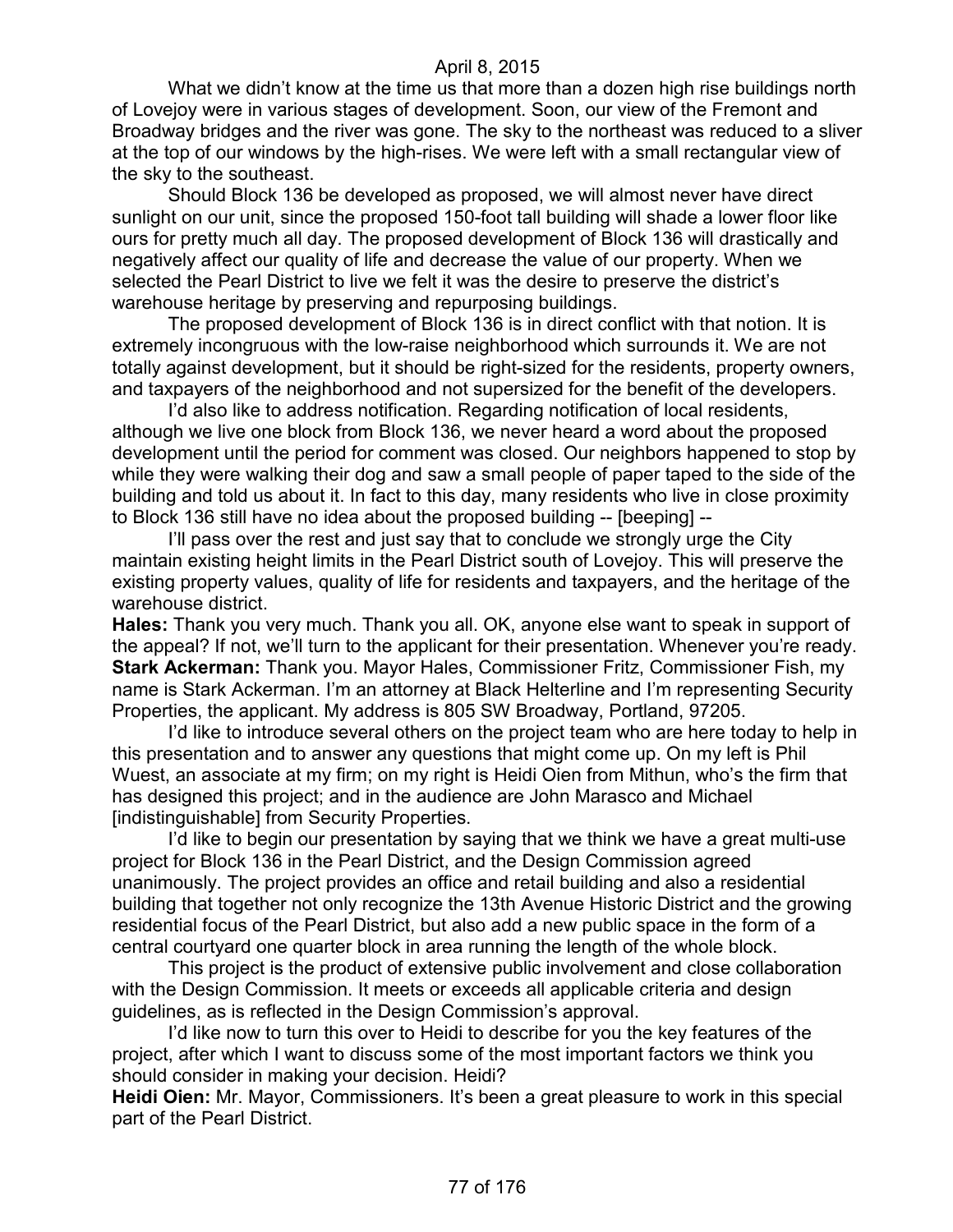As you know, the Block 136 is located between 12th and 13th, Johnson and Kearney. It's directly kitty-corner to the historic district and equidistant to the Willamette River in the east and north directions.

The Pearl has fantastic courtyards, just absolutely fantastic courtyards. And early on in our process, we studied these courtyards and we learned that most of the courtyards in public or semipublic land are oriented in the north-south direction, and it is the vacated rights-of-way that go east and west. This lets a lot of great sunlight in, and it's definitely something we wanted to do in our project.

This shows the ground floor plan with two [indistinguishable] buildings. On the left is the 13th Avenue building offices, and on the right the 12th Avenue apartment building. There's the large quarter block sized courtyard in the middle, it's 50 feet by 200 feet long. This orientation allows sun to warm the courtyard during the day and provides equal daylight to the buildings, rather than having a long, dark north facade. It also lets us build a long dock along 13th Avenue.

We've then raised the level of the retail floor at that three foot dock level through the building and built another dock on the courtyard side. This allows retail to spill on the east and west, and then we've set the retail on Johnson and Kearney low at sidewalk level. So, every part of this building has great spill-out potential.

For the apartment building, the entry is off the courtyard and the amenity spaces wrap into the courtyard. Then eight townhouses wrap the corner of Johnson and Kearney, kitty-corner from Johnson Street townhouses that our firm designed, and then there's the garage and loading entrances up on the northern part of 12th Avenue.

We met with the PDNA early on and took their advice to keep 13th Avenue building low in response to the historic district, to build some on-grade open space, and to build office use at all. This was at first a residential project -- Security Properties is a developer of apartment buildings -- but the Pearl District Neighborhood Association thought there was a demand for office in the neighborhood, and they had a desire to have daytime activity on the site.

When using all the available or all the allowable FAR, this left the apartment building at 150 feet tall. And turns out the PDNA was right, Security Properties has a lot of interest in leasing the office space. And depending on the type of office, we estimate it could serve 300 to 480 jobs, with all of those people stimulating daytime businesses during the day.

The Pearl has developed over time in really different cycles, from the warehouses to newer townhouses to the more recent high-rises. It's a diverse and dynamic neighborhood. It's wonderful for that, and we wanted to add to that.

We sometimes develop a guiding concept when designing a project. In this case, we were inspired by the working, durable heartwood for the low rise, and light-seeking fresh seedlings for the high rise. This metaphor was inspired by the diversity of the Pearl, and you can see how it influences the form and materiality of the two buildings, with the low rise being a solid-looking brick building, the high rise a taller-looking metal and glass building.

This view shows how the buildings fit into the district with a view towards the Willamette.

The Design Commission was pleased with the overall massing and orientation of the project, and they were supportive of bonus height in order to keep the office low at the historic district and to keep the courtyard on grade. They advised the success of the project would hinge on how well the ground floor levels were integrated into the street level. So, they were giving us the height but felt the street level was important for that.

We went into the Pearl District often, we studied materials, great docks along 13th Avenue, townhouses, what worked, what didn't, how garage doors were integrated. We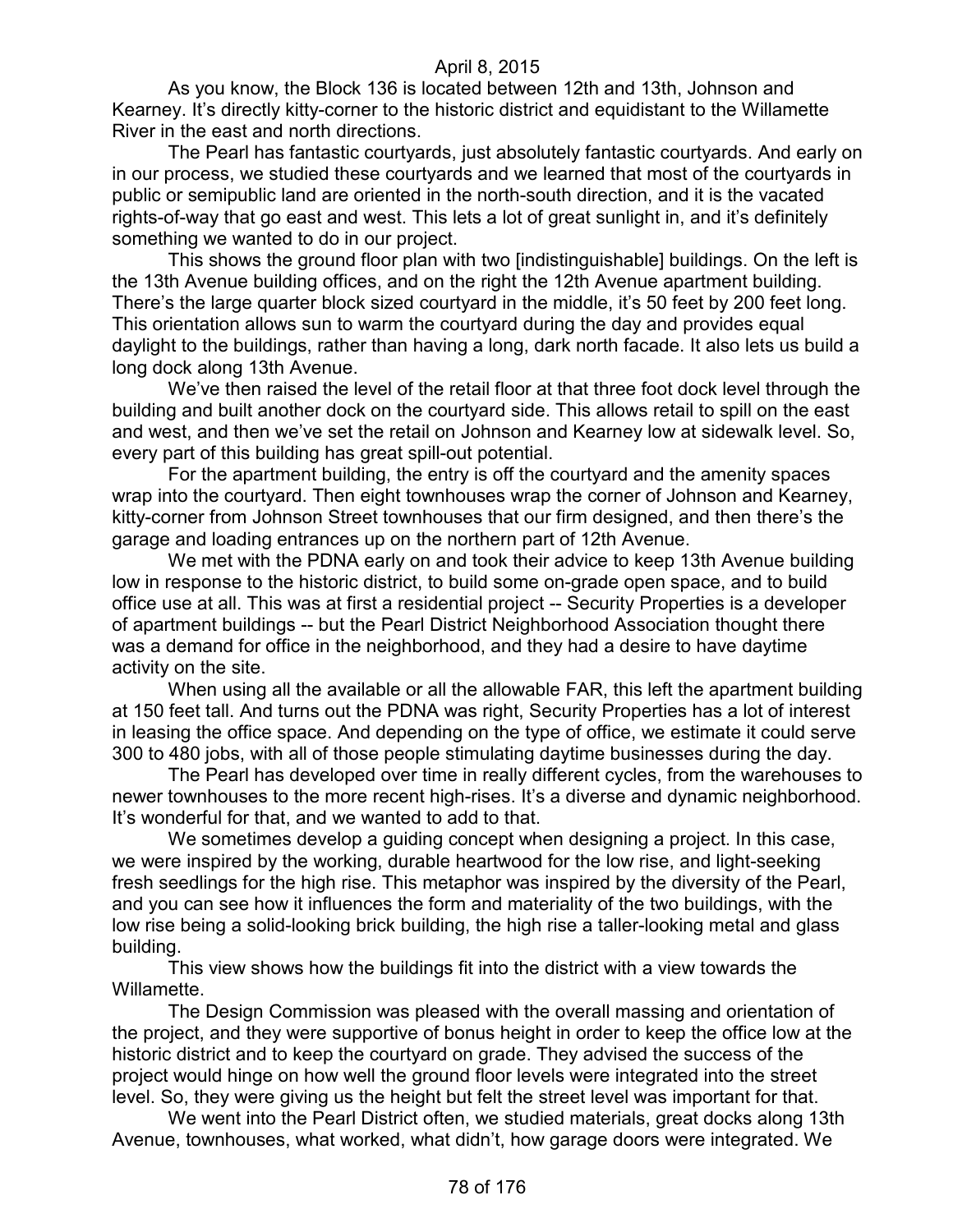had already studied the courtyards a bit, and then we took the best recipes for what works in the Pearl and worked them into every edge of the design project. Really, we have eight edges here.

So, I will walk you through those now on the ground levels. This is the 12th Avenue building. It'll have eight townhouses -- four facing Johnson and four on 12th Avenue. **Hales:** Their entrances are on --?

**Oien:** Their entrances are. There are also accessible entrances from inside the building, but they are all accessed directly from the street.

**Hales:** OK.

**Oien:** This shows four of them along 12th Avenue. The stoops are raised about two or three feet depending on the slope from the sidewalk. Also has a light screen element and two layers of planting. We think this is a good recipe for allowing people to be on their patios with a little bit of privacy where they can watch the world go by but not feel like they are in a fish bowl.

The courtyard -- this is inspired by a log jam concept. It will use timber salvaged from the existing building on the site for log benches. So in this view, you'll see the residential patios spilling out from the base of the apartment building on the kind of upper left; tables and chairs in the foreground that can be used by the public, people coming out of the retail building or from the apartments. There's a bocce ball court in the upper right and then the raised dock along 13th Avenue. So, there's a lot of activity here. We think it'll be 24/7. There will almost always be eyes on this courtyard. It shouldn't be a dangerous place with that kind of activity day and night.

Then this view shows activity along the dock even better. The dock itself is envisioned to have tables and chairs spilling out from the retail building and provides a great perch to watch the bocce ball playing.

Security Properties is working to get great tenants for an open market concept in the dock level of the retail space. You can see the space flows in and out in this view on the left. And then the retail space also spills out on to 13th Avenue's dock, activating this great historic street on normal or festival days.

As I briefly mentioned earlier, the retail spaces on the north and south of the building along Johnson and Kearney Streets are kept at sidewalk level so those are also able to also spill out on to the street. So, the whole building has great activity potential around it.

So, backing up again -- this view shows all the ways the buildings open up, and all the way up the buildings from the docks on the 13th Avenue building and what we called the patios on the 13th Avenue building for office workers. You're seeing a lot of office workers wanting to be able to open the windows -- this building is naturally ventilated -- just to take a break. As well as retail storefront and decks on the high rise. We think it'll be a great contribution to the vibrancy of the Pearl.

Finally, I'll share five slides that are in your packets. The first is a chart that calculates bonus FAR. We earn an excess of 1.94 over the maximum allowed. This section is repeated on this page. The color represents the base and different bonus heights that staff went over earlier. This one basically shows where the uses are allocated and shows that the whole housing bonus is used for housing.

This is a City zoning map with base and bonus heights indicated, showing different allowable areas in the River District -- or allowable heights in the River District.

And then finally two bird's eye views that show the buildings in context with the district. Thank you. With that, I'll turn it back over to Stark.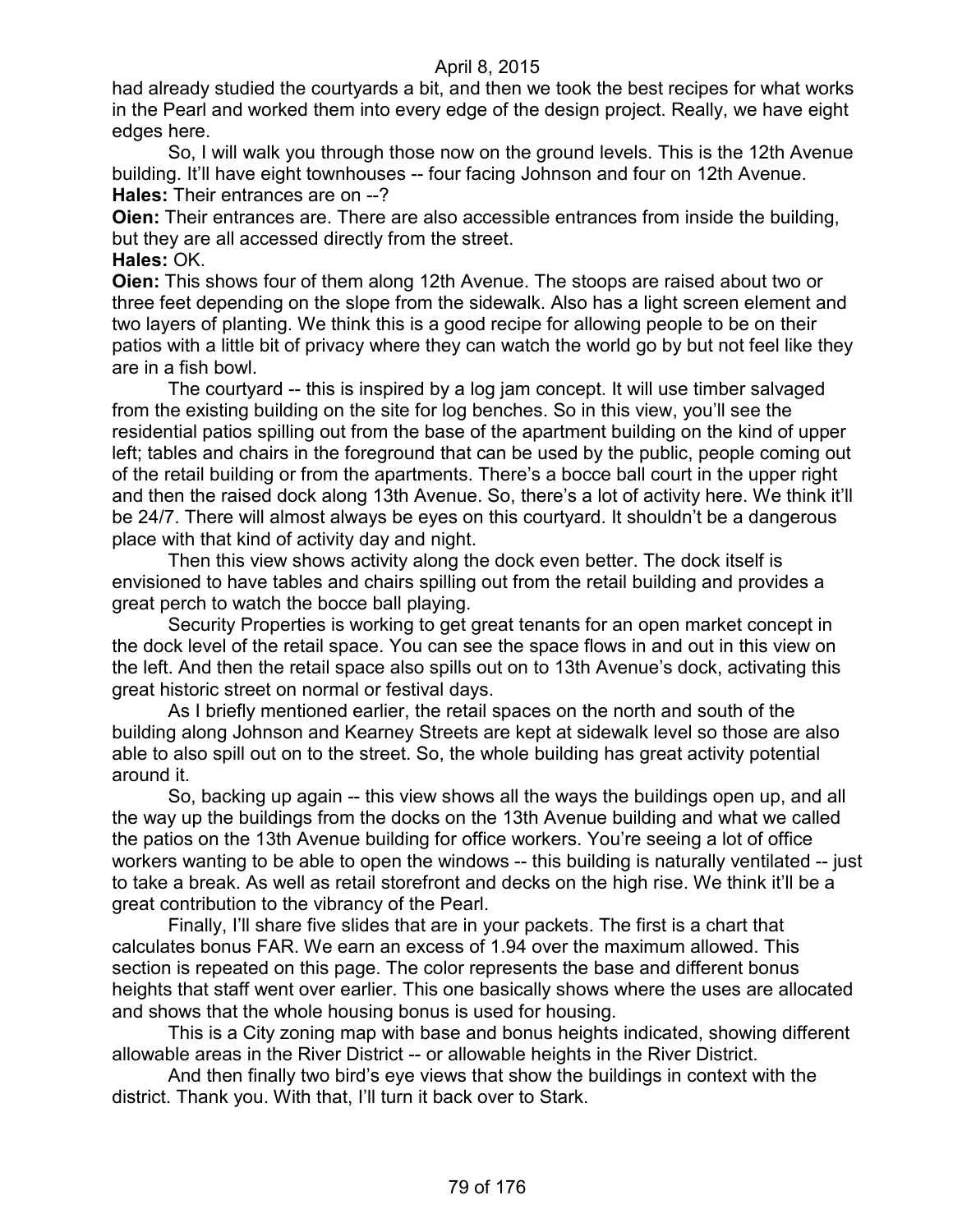**Fish:** Can we pause for a question or two, since we have this before us? Have you done any analysis of what is the impact of the building on 12th street in terms of impacting light and -- particularly light on the park to the east?

**Oien:** We did, and this is the topic of the second DAR meeting that was dedicated exclusively to the height bonus. We showed several times of day and times of the year when no project -- the 120 foot project or the 150 foot project -- would shed shadow across the area. And the Riverstone actually shades Jamison Square as much on April 21 as our building would. We do not contribute any more shade. The City staff also did an independent shading study and showed that to be true.

**Fritz:** Why did you put the higher building on 13th and the lower on 12th rather than the other way around?

**Oien:** The lower building on 13th is in reference to the historic district. That's a lower district -- the height requirements are lower there -- and we just wanted to be in keeping with the scale of the development along 13th Avenue.

**Fish:** It was -- [speaking simultaneously] -- I'm sorry --

**Oien:** I was going to say that PDNA also recommended that in a very early meeting. **Fish:** You heard some earlier testimony where a couple of folks were arguing in favor of rotating the axis so that it would go east-west and not north-south. What's your reaction to that concept?

**Oien:** Having it oriented north-south allows great light into the courtyard itself. If it were to be oriented east and west, it would be in shade much of the day. Because this is a great public amenity we're giving back to the Pearl District, it makes sense to keep it in the sun. Having it be a connection to the east and west -- there's already a great connection along Kearney. It's a cobblestone street, and then one block later it turns into a pedestrian-only street on its way to Jamison Square. Drawing people to a parallel path in Block 136 doesn't make sense if you want to keep Kearney great. So, this is a sun-warmed courtyard along that path.

**Fish:** Am I to assume that all the housing you've planned for in the taller building -- all that is market rate?

**Oien:** Yes, it is.

**Ackerman:** OK. In the short time for our presentation, we can't cover all of the factors you need to consider as you deliberate. We want to mention several key factors for you to be particularly aware of.

First, as your City Attorney has told you, the focus of your consideration is on approval criteria that apply to the application. The Design Commission found that such criteria were met when it approved the project. We agree. And in support of our compliance with those criteria, we have submitted a written document addressing each criterion in detail.

Secondly, there's been extensive public involvement in this process over the course of the last year and a half, and the project has changed as a result of that involvement, as Heidi has mentioned in part. The Design Commission put a significant amount of time into the project, including three design advice meetings with the applicant and interested parties and two public hearings on the matter, and you have this hearing before you today where the public can testify.

Third, the appellant and others have raised concerns about the height of the residential building. The applicant carefully designed the project to comply with height limits in the zoning code, but taking advantages of available bonuses which include a general height bonus and a housing height bonus. Despite assertions made by the appellant, the building heights are explicitly allowed by the code and actually have been allowed since 2001.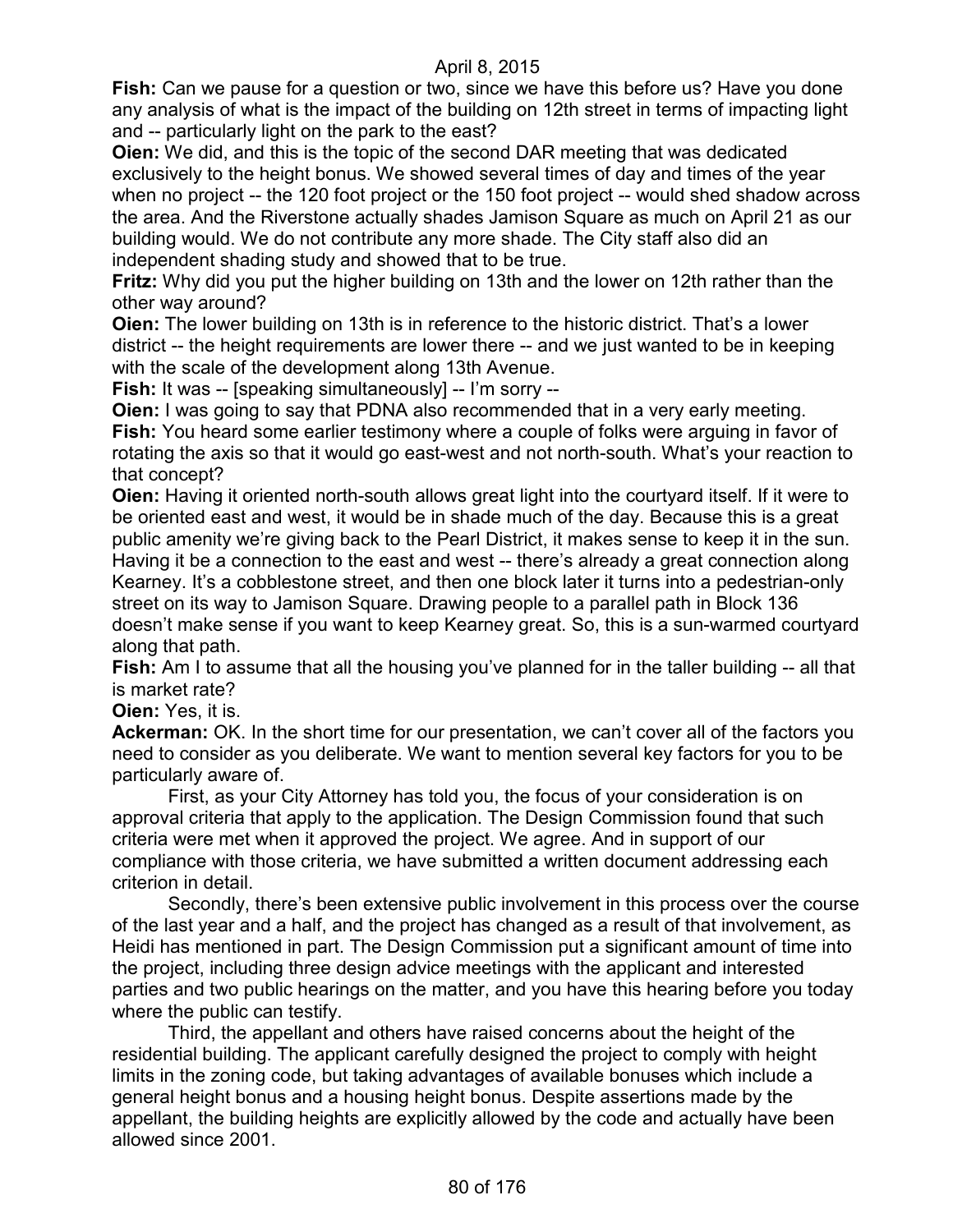I'd like to spend just a few minutes addressing some issues raised in the appeal and by some of those in support of the appeal. We believe the appellant's claims and conclusion that the project should be denied are without merit. I'll quickly address a few of those claims here -- we address those in more detail in our written submission.

With regard to public process -- as I mentioned, this application has undergone extensive public involvement, including this hearing. The appellant and others have had multiple opportunities to participate and have testified and raised their concerns on many occasions. The public process that has been followed does not violate any approval criteria nor procedural requirements, nor has it prejudiced the appellant.

With regard to project height, the appellant asserts that the residential building height is not allowed by the code. I discussed this previously, but to reiterate -- the applicant and the Design Commission have looked at that question and believe the height is explicitly allowed by the code. To the extent that the appellant asserts the project is not consistent with some height purposes as stated in the code and particularly section 33.510.205 A, not only does this requirement apply only to the last 30 feet of height of the residential building but the appellant is misreading those requirements. All the code really requires is that the applicant show consistency with certain purposes of the height provisions of the code.

The appellant is arguing as if each and every one of those purposes must individually be met, and that is not what is intended by the use of the word consistency. It's really that the applicant and the application must comply as a whole to those purposes taken together. Compliance with each purpose would in many cases be impossible because the purposes are mutually exclusive or can be, and compliance with each would in some cases prevent an applicant from achieving an allowed height or even developing the property.

Finally, several other provisions in 33.510.210 E actually do establish specific requirements for matters covered by the purposes in 205 A, so it is clear when the City intended to establish individual requirements, it would do so. The code must be read to give meaning to the other provisions of the code, and the appellant's assertions do not allow that. To the extent that the Council needs to interpret the code to apply this reasonably, it can do so.

With regard to compliance with the design guidelines, the project meets or exceeds all the applicable guidelines, as is demonstrated by the Design Commission's approval and our submittal, including the river guidelines -- [beeping] --

If I could add just one -- what the appellant seems to be reacting to is change, and that's understandable. But this change is change allowed in the zoning code under provisions that have been in effect for many years. The City has already decided as a policy matter to allow this change, and the applicant has a right to approval based upon those current valid provisions.

So in conclusion, we believe that we are providing you a refined, high-quality design that will be an exciting addition to the Pearl District. Your own Design Commission has reviewed this project in detail and unanimously approved the application. We ask you to deny the appeal and approve the project as it was approved by the Design Commission. Thank you, and we would be happy to answer any questions.

**Hales:** Questions? OK, thank you very much.

**Ackerman:** Thank you.

**Hales:** OK. Any folks signed up to speak in opposition to the appeal?

**Moore-Love:** I have seven people signed up. The first three, please come on up. **Hales:** Good afternoon.

**Bruce Morrison:** Good afternoon. Seems like we were just here.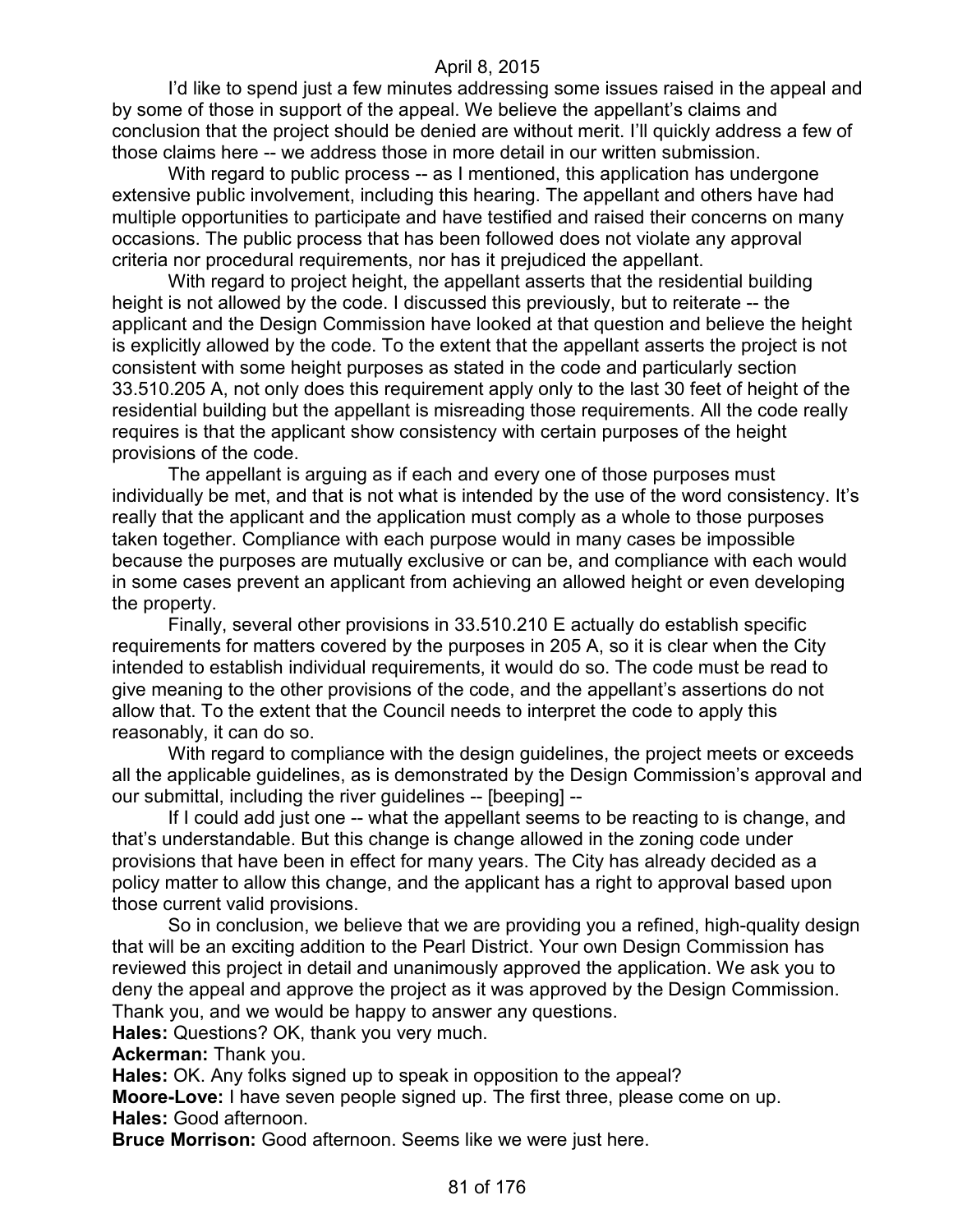# **Hales:** You were.

**Morrison:** OK. [laughs] I'm Bruce Morrison, I'm a resident of 1030 NW Johnson, a neighbor of Suzanne's. Our view will be affected by this building. Nevertheless, I personally support the building and the project. I think it is an excellent design that will increase the vitality and livability of the neighborhood and be a distinct improvement over the PNCA -- the former PNCA building.

I'm also the vice president of the Pearl District Neighborhood Association, and a member of its planning and transportation committee. I know that the Mayor and Commissioners have great experience with neighborhood associations.

The Pearl District Neighborhood Association makes every effort to comply with the applicable State, City, and ONI regulations regarding public meetings. Our meetings are held on the same days of the month, consistently in the same places at the same time. They are advertised in the media. They are advertised on our website on our Facebook page, through emails to people who ask to be advised of the meetings. We really welcome the participation of everyone in the neighborhood -- and in fact, our big problem is getting enough people to volunteer and to participate in our activities and attend meetings. It's really if only we had two or three times the attendance and the involvement, we would be overjoyed. Thank you.

**Hales:** Thank you very much.

**David Wark:** Thank you. Good to be here again. My name is David Wark, I'm the chair of the Design Commission. I want to focus on what was the main issue at the first DAR, which was, how does this design better meet the intent of the design guidelines? And so that extra 30 feet was a fulcrum of that discussion.

I've got five points to make that why the Design Commission supported this extra height bonus. We felt through the massing -- the two-part massing was very successful in terms of respectful response to the 13th Avenue historic district in terms of height, scale, materials, and character. We felt that the orientation of the buildings -- of having the small building to the west and having the tall building to the east -- has proven in our request to provide shadow studies did convince us that in fact that orientation would not have any more effect than the existing shadows cast by existing buildings. We also felt that the solar orientation as described by the applicant's architect was better on a day-to-day basis. If it were shifted on its axis to be in an east-west direction, that the courtyard and public benefit would be lost in shadow most of the year, and also then cast shadow on future neighbors to the north.

We felt that the program -- let me go back to the courtyard. We felt it was a significant open space for public use, and we were assured and actually demanded that there be no fences and gates on that courtyard.

Four was program. We felt that the four floors of office provided an additional use of the site which is not prevalent throughout the Pearl. It's mainly retail on first floor and housing above. We felt mixed use would increase the activity of visitors and people working there coming and going throughout the day and into the evening.

And we felt that the townhouse design with the raised stoop, the porch and at our request a difficult item to integrate but they did, which was a canopy out over the sidewalk to meet the -- protect the pedestrian from weather.

We just felt the overall quality of the design -- from concept to composition to material selection and detail -- was one of the best projects we've seen in years. That is why we were in support of the height bonus and we felt it better met the intent of the design guidelines.

**Hales:** Thank you.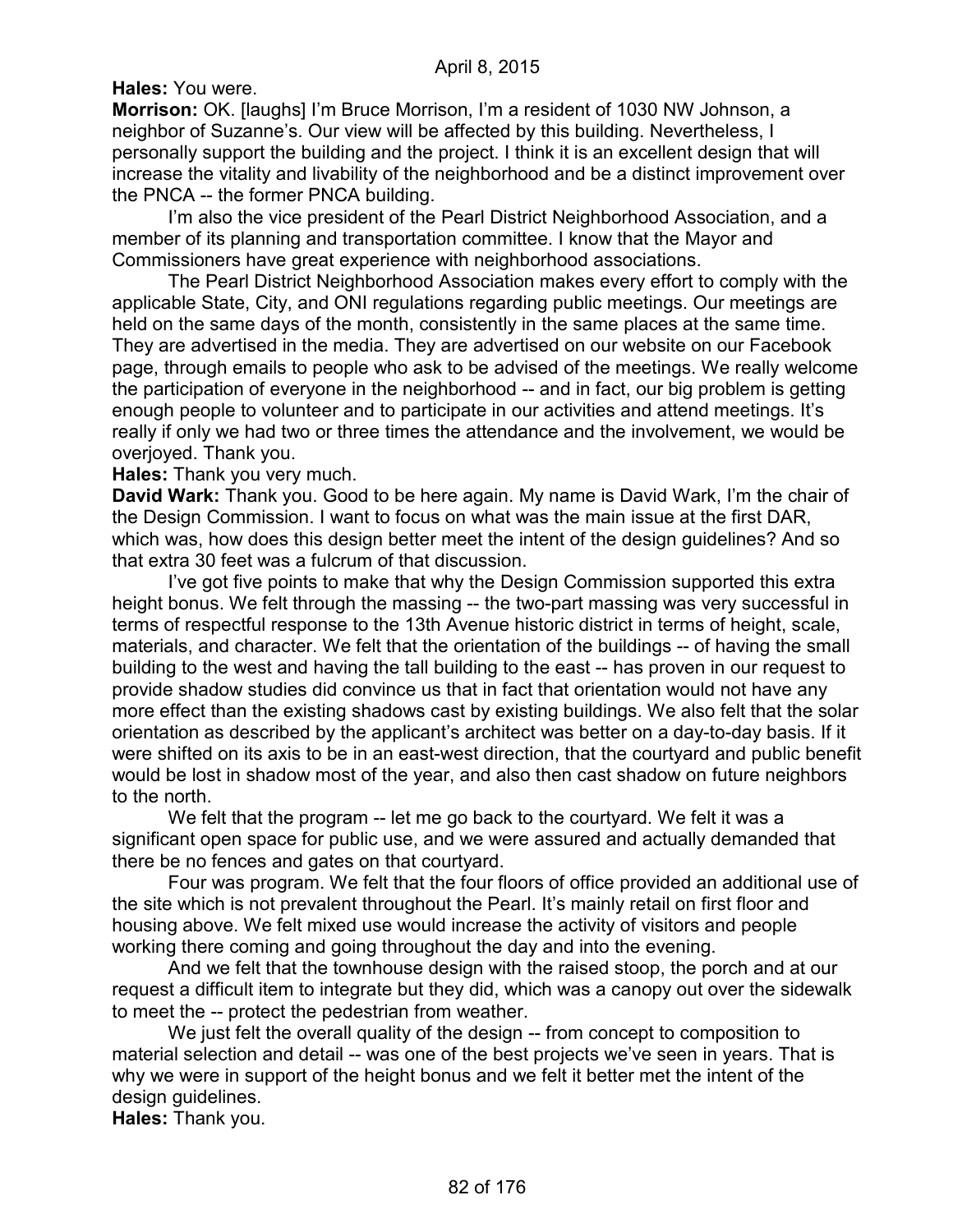**Ben Kaiser:** Good afternoon. Mayor, Commissioners, I echo what -- Ben Kaiser, vice chair of the Design Commission. I echo what Chair Wark has to say, as well as I want to add a few things.

One, to the appellant. We have often heard over the past seven years about the time disconnect between neighborhood associations and area residents. I think we are all staff and the Design Commission has been struggling with how to improve that. So, we're aware of those issues. It has been constantly improving. So I think -- as the gentleman stated -- I think with additional outreach we'll further improve that situation so everybody can be more abreast of changes as they come to the City.

As the Commissioner Wark says, what we see as a successful building is essentially the bottom 20 to 30 feet. Where a building meets a City street is the most important aspect of how a building either succeeds or fails. We think that the tradeoff of additional height on this building is in large part to do with what this development team gave back to the City of Portland. So it is probably -- as Heidi with Mithun stated -- eight sides, all extremely active in our opinion, and giving quite a bit back to the City of Portland.

As the appellant stated, the Riverstone is locked -- or has potential to be locked access. This does not. So, this is essentially acting as a public park into the future, which we think was the greatest attribute of the entire structure.

It is -- in my opinion -- in this past seven years one of the three best projects I've seen come through from the development committee and the design group. So, we think it's a fantastic addition. We did shadow studies. We studied massing to collectively with development team, and we think they're all fantastic.

I also wanted to say as the City grows and as we're all realizing the goals of the last 40 years, these are kind of the growing pains we'll all face. The UGB is working perfectly. Driving around the City, you can see suburban developers doing infill lots. And as many cities across the country are actually paying development teams to come into their cores, we should be so fortunate to have such high-level projects coming in of their own decisions and their own choice into our City core. That to me is an example of all the great 40 years of planning and 40 years of consideration coming to fruition here, and this project is representative of that in our opinion. Thank you.

**Hales:** Thank you. Questions? Thank you very much. Next ones, please. Welcome, good afternoon.

**Richard Graham:** Good afternoon. My name is Richard Graham. I'm a retired architect and a four-year member of the Pearl District Neighborhood Association in the planning and transportation committee. I would like to add my voice and speak as strongly as possible in favor of the Design Commission's approval of this project. I think it's a magnificent project.

I've been reviewing things for four years now, and it's the best I've seen come to us. It has a lot going for it. One thing I wanted to add -- and I don't want to repeat what's been spoken before here, but I did sit through a presentation with the opposition group that is here today. And I have to admit, it was one of the most thorough meetings we've ever had with the opposition, with drawings, models, and sections, and it went on for a long time. They had a very fair hearing of their perspective on things.

But anyway, the thing that I like about this project most I think is that quite honestly, this section of the Pearl District is kind of dead. The art school is a great neighbor, but it presents four blank walls to the neighborhood. And I think a project of this type will add enormous energy to this part of the Pearl District, and that's something I would be really excited about. Just to wrap it up quickly, I love the project. I think it's contextual. The brick building I feel relates very well to the historic district, and I think it's going to be a very successful place to be. Thank you.

**Hales:** Thank you. Welcome.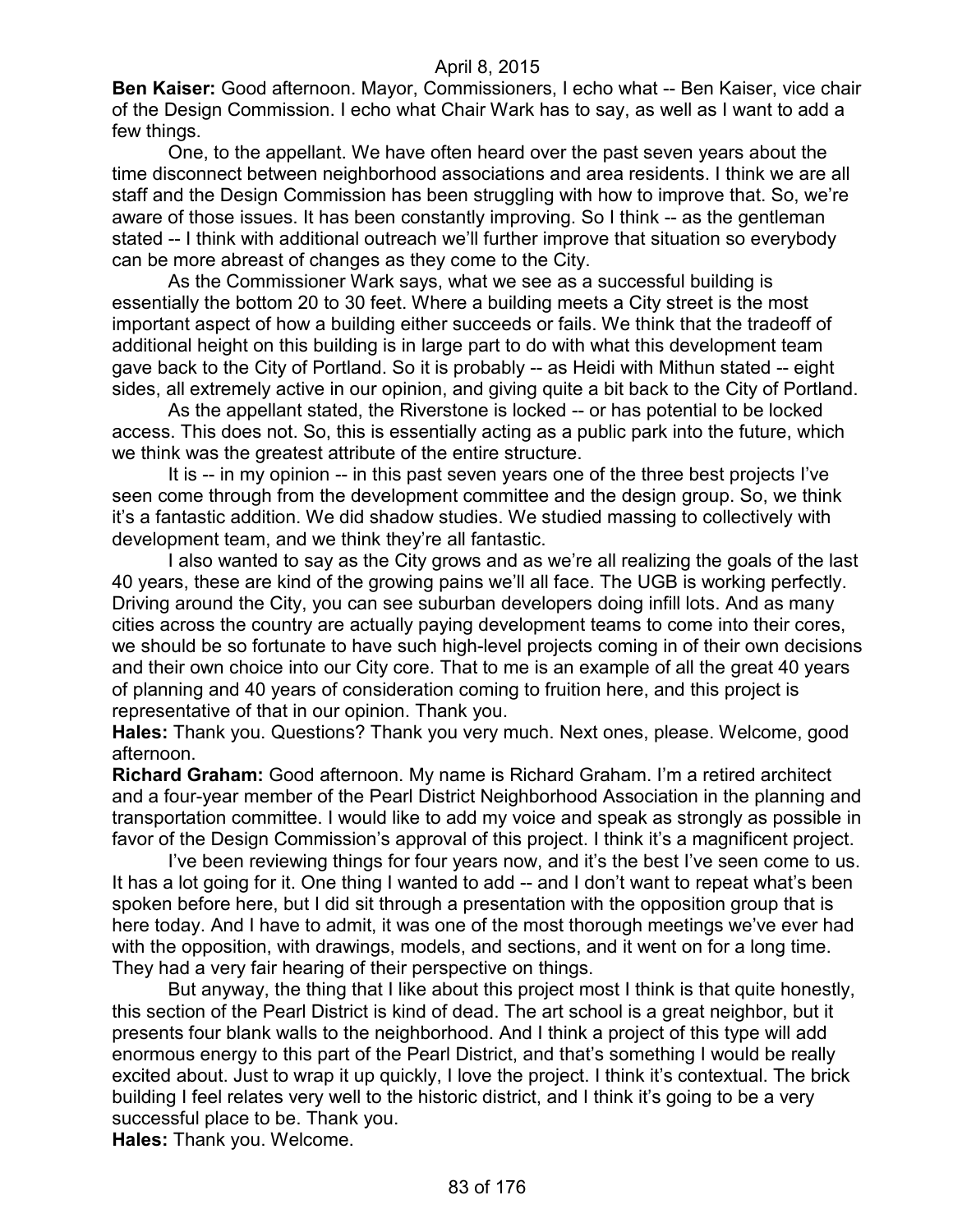**Gary Washington:** Good afternoon. My name is Gary Washington. I'm a 17-year military veteran and three-year resident. I live at the Ramona Apartments, a low income building in the Pearl District. I'm here to support the proposal of the building.

Commissioner Fish has already pointed out that I'm not supposed to divert from the building -- [laughs] -- I had prepared some words more based on --

**Fish:** I almost wish I had not said anything -- [laughter] -- I was just trying to signal as politely as possible that we were receptive to the legal arguments on why the Design Commissioner did not do its job properly.

#### **Washington:** Yes, sir.

**Fish:** And I hate to see people cut into their precious time with arguments that were secondary, but it's not for me to say.

**Washington:** No, you were completely right, sir. And like you say, I was just going to come in and lend my voice to it. I'm going to piggyback on what he said in the regards of I've walked past the PNCA for the three years I have been here. Every time I go to PDNA meetings to listen to what the PDNA has to say, I've seen that building. And it is -- it's four blank walls to the neighborhood. This new project is going to be quite revitalizing to that small bit of the area.

With the sunlight studies that have been done over what is actually going to impact and affect Jamison Square, we know now that it's not going to affect Jamison Square and it's not going for affect the park as doom and gloom as some would have let you know beforehand.

The idea of an open space market in the bottom of the building is revolutionary in that location where we don't have anything like that. When you walk over and up to 13th Avenue and you get to be a part of First Thursdays and be able to walk up and down and see all the trading going on -- it's fantastic. And I think because the developer didn't have to take into consideration the historical portion of the neighborhood but they chose to let that be a part of the essence that is the Pearl District and the historical section. Really speaks high volumes in my opinion as to their dedication to making this a better place in the Pearl District.

I will say one thing where I had on the piece of paper here is that I would like to remind the older generation and also this Council, the Pearl District has a 22% poverty rate. So the voices of renters should be heard. As I'm a renter and have the luxury to attend these meetings in the middle of the day, I'm here to stand up against the blatant disregard for the public process that was taken well into consideration -- all the processes were followed. And I see no reason why this building should not move forward as planned. Thank you.

**Hales:** Thank you.

**Fritz:** Thank you for your military service. I'm really happy you got a spot in the Ramona Apartments. I appreciate you coming as a renter because I found that earlier testimony about renters being transient -- obviously, you are just as invested in your neighborhood, and I appreciate you being here.

**Washington:** I plan on staying for a very long time.

**Fish:** And maybe we should give another plug -- the Mayor's former policy advisor, Ed McNamara, developed the Ramona.

**Washington:** We know Ed very well, he's a very nice guy.

**Fish:** You don't have to say that. [laughter]

**Washington:** No, he really is.

**Fish:** But I think the City put close to \$20 million into that development because we thought it important that families making up to about 60% of median family income -- like perhaps your family -- can afford to live in a nice, desirable neighborhood. And then we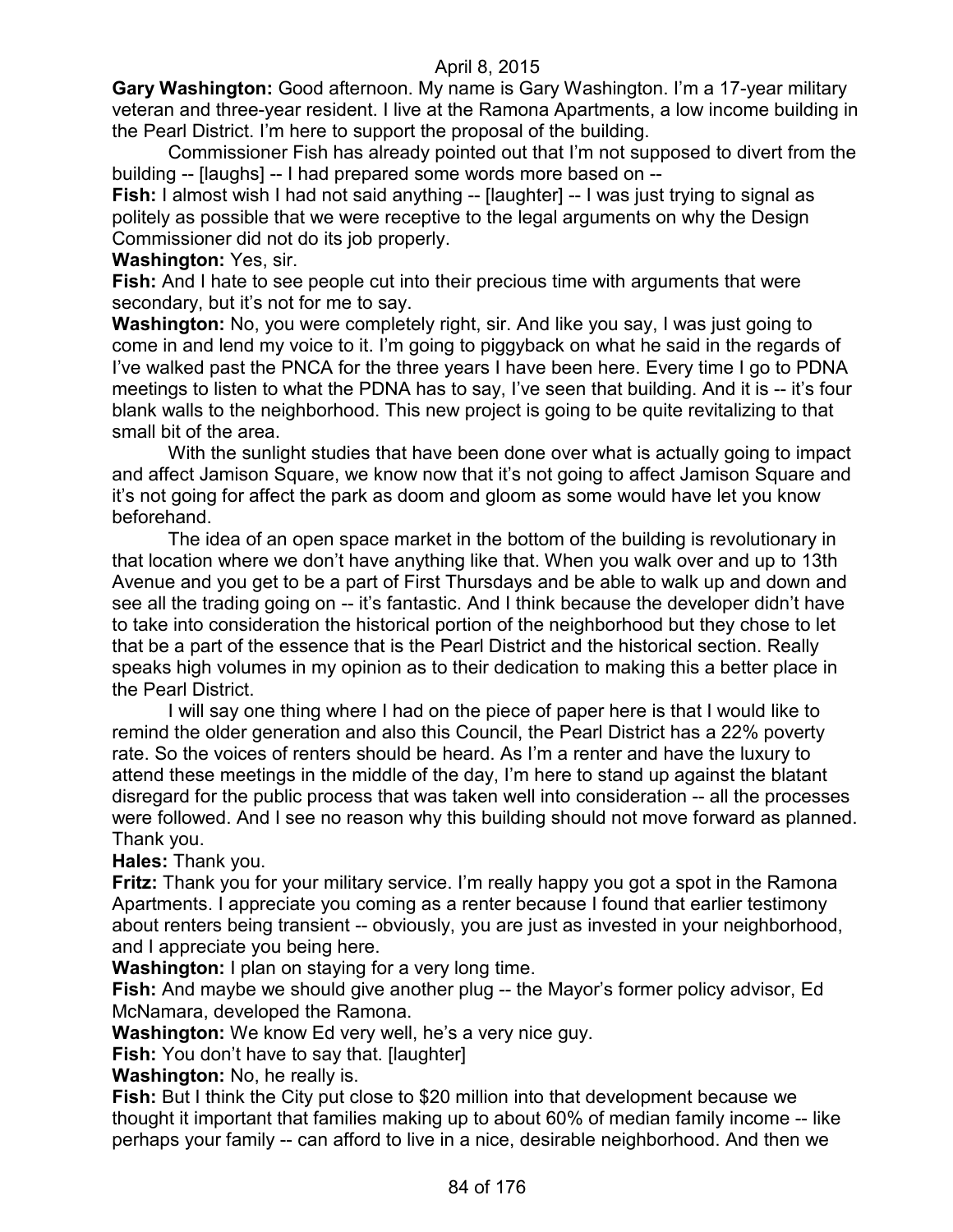love the idea that Ed brought the school in so that kids could get education there. That's a shining example of something Ed did prior to working with the Mayor.

**Washington:** I'll just jump in real quick -- as a reservist, the Ramona has given me the opportunity to continue my military career and be able to give my wife the ability to have her education at the Portland State University, all while living in such a beautiful neighborhood. It's an absolutely a fantastic building.

**Hales:** That's great to hear. Welcome.

**Kate Washington:** Yes, thank you very much. My name is Kate Washington here to speak in favor of the development. I also live at the Ramona.

I've lived in the Pearl three years and served on the neighborhood in a variety of capacities during that time. I'm also a Master's degree student at Portland State University in the urban and regional planning program, so I do have some training on the City of Portland's land use planning process, and specifically the vision for the Pearl District.

First, I want to express my opinion about the proposal. They have designed an excellent set of buildings that accommodate the community character in a variety of ways. The site plan for the lot is designed to respect the historic nature of 13th Avenue by aligning the buildings parallel to the street instead perpendicular, and it furthers that feel.

Further, this lot is outside the historic district and therefore the developers didn't have to continue to honor the historic character, but they chose to. They've used limiting the height and complementary design and materials to continue that feel.

Finally, the courtyard they're providing is designed to be a public amenity and it creates valuable and much-needed public space in the community where we're not going to be able to add many more parks and open places that the City maintains. So, it's remarkable to see a developer want to give that to this really important neighborhood.

Second, I want to point out the height and massing of the development is completely within code and has precedent within the neighborhood. In fact, within one to three blocks of this site, there are several buildings with the exact same height as the proposal. Everyone who lives in and around those buildings benefits from excellent qualities of the Pearl District without having their quality of life or livability compromised.

The truth is the Pearl is supposed to house at least twice as many people. It was always intended to be high-density mixed-use neighborhood. The City has invested tens of millions of dollars preparing infrastructure for density, and to compromise the fulfillment of that vision over someone's view would be a violation of the City's investment and the trust of taxpayers. The Pearl District is a high-density mixed-use neighborhood in the central City and should be treated as such.

To preserve the Pearl, as the opposition demands, would be to maintain its character as a rail yard. All of us have moved into an unfinished neighborhood, and none of us can be selfish enough to think it should remain unfinished simply for our pleasure.

Finally, I do understand they feel they have not been heard at the neighborhood level, so I want to clarify that. Apparently when this development was announced, the Preserve the Pearl group sent a letter demanding the PDNA schedule special meetings for them. I've seen the letter on the website and read it, but I assure you the letter was never received by any board members.

Though the PDNA has several monthly meetings which are published in the Northwest Examiner and on our social media, Preserve the Pearl did not join those meetings, and when they finally did, they did not ask to be on the agenda but simply expected to be accommodated, which we did because we wanted to hear what they had to say.

Finally, I recently heard through the real estate grapevine that the day this design was approved, nine people put their condos on the market to sell. While this does indeed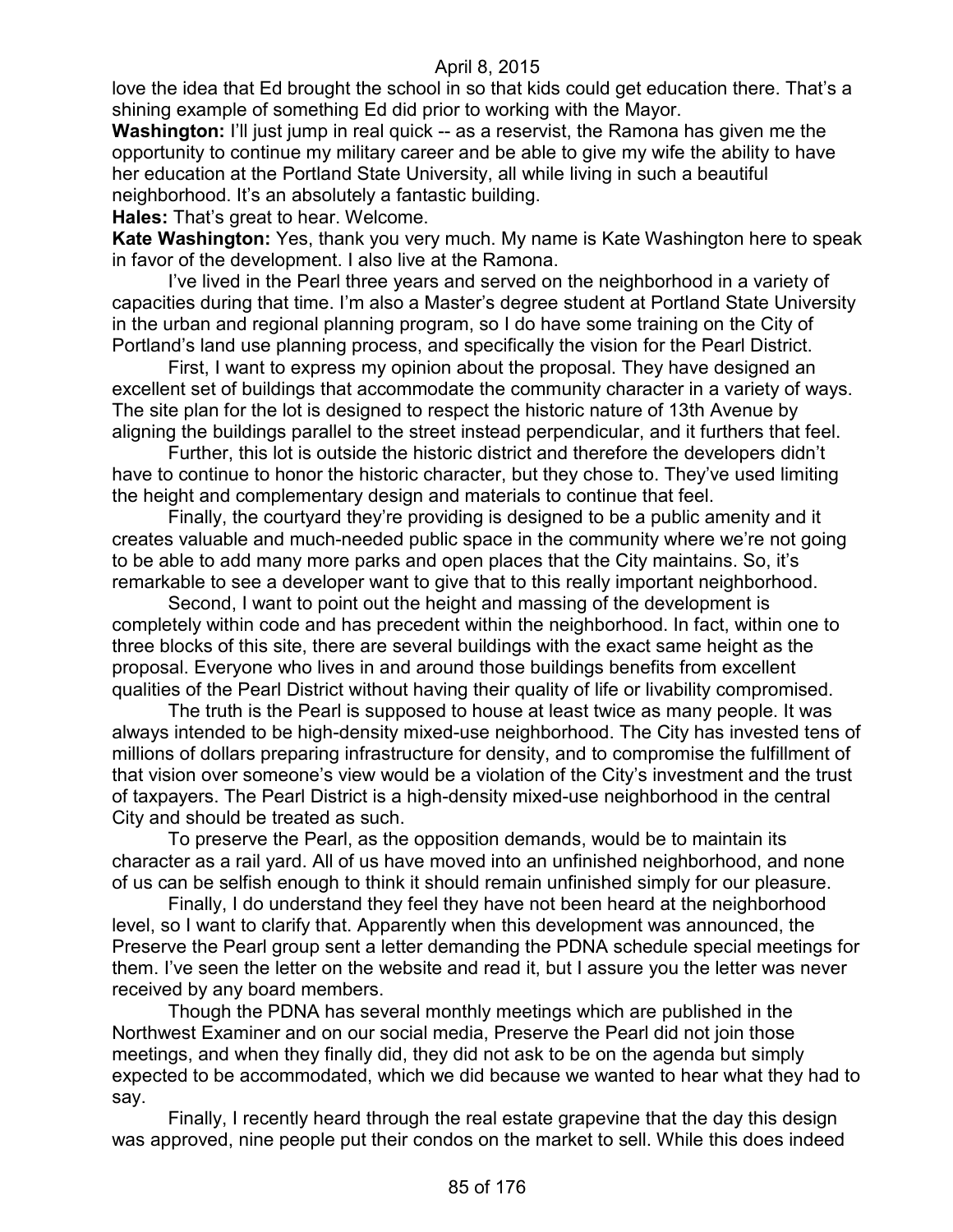display conviction of their position, it does not display commitment to the neighborhood and its vision -- which is something that the Pearl District and the City need quite a bit of. Thank you.

**Hales:** Thank you very much. Others?

**Moore-Love:** One more, Reza Farhoodi.

**Hales:** Anyone else who hasn't signed up who wants to speak, come on up. Otherwise you get the last word before we turn to rebuttal.

**Reza Farhoodi:** Thank you. Good afternoon, Mayor and Commissioners. My name is Reza Farhoodi, I am the co-chair of the Pearl District Neighborhood Association's land use and transportation committee. I have a packet here to submit to the written record that has our meeting notices, our minutes, our letter to the Design Commission, but I would like to make a couple quick points.

The first is about our general process. As a matter of policy, the Pearl District Neighborhood Association strives to review all design projects equally. As you are aware, the neighborhood associations are advisory only to design review process and have no standing in making any decisions on development projects.

All of our planning and transportation meetings exceed the ONI standards for public notice. Per those standards, all our meetings are noticed in the Northwest Examiner newspaper, with a circulation of over 36,000 readers. Beyond that, all of our meetings are posted on our website. They are noticed in our newsletters which go out to 1100 individuals, and the agenda is also posted on our Facebook page with over 820 individuals who subscribe to that page. The agenda is also sent in an email list to over 70 individuals who have expressed interest in receiving the agenda. And to the previous gentleman's point about us getting reprimanded -- that never happened. The executive director of Neighbors West Northwest, Mark Sieber, can attest to that.

Regarding this particular project, the appellant was able to present their point of view prior to our nonbinding advisory vote at our December 16, 2014 meeting. While we heard their concerns and points of view and they had a great presentation about the issues with the massing and the height, our committee reviewed the project with applicable City guidelines and found the project met the criteria. So, they had their chance to make the argument -- we just simply did not agree.

Quite frankly, we think it fits well within the context of the surrounding neighborhood. It's seven to one FAR, 150 feet. If you compare that to the edge a couple blocks away, the REI building is 8.5 FAR, 145 feet; and Park Place a couple blocks to the east -- so, closer to the river than this building would be -- is 5.5 FAR and 150 feet.

These buildings follow the code guidelines that have been in place for almost 15 years now. So, my question is, what makes this building so special, so worthy of such intense scrutiny? We feel as though this building should be approved by your body and as approved by the Design Commission. Thank you very much.

**Hales:** Thank you. Questions? Thanks very much. OK, now we turn to rebuttal. Give you a chance to come back and rebut any issues you heard raised here today.

**Burton Francis:** Thank you. First of all, the Park building that was mentioned just a minute ago is on the Lovejoy corridor, it's not really a part of our residential neighborhood. The fact that their agendas are posted on Facebook -- nobody ever knew about that until much later. Now they're doing a better outreach, but it's still not enough.

With respect to the Ramona -- my best friend lives in the Ramona -- and that's in the north of Lovejoy area. And how high is the Ramona? The Ramona is not more than seven stories -- eight stories, maybe. So people living in the Ramona or that orientation isn't really relevant. And the Ramona is about to get creamed, because the Cash and Carry lot just got sold and that's going to be a huge development.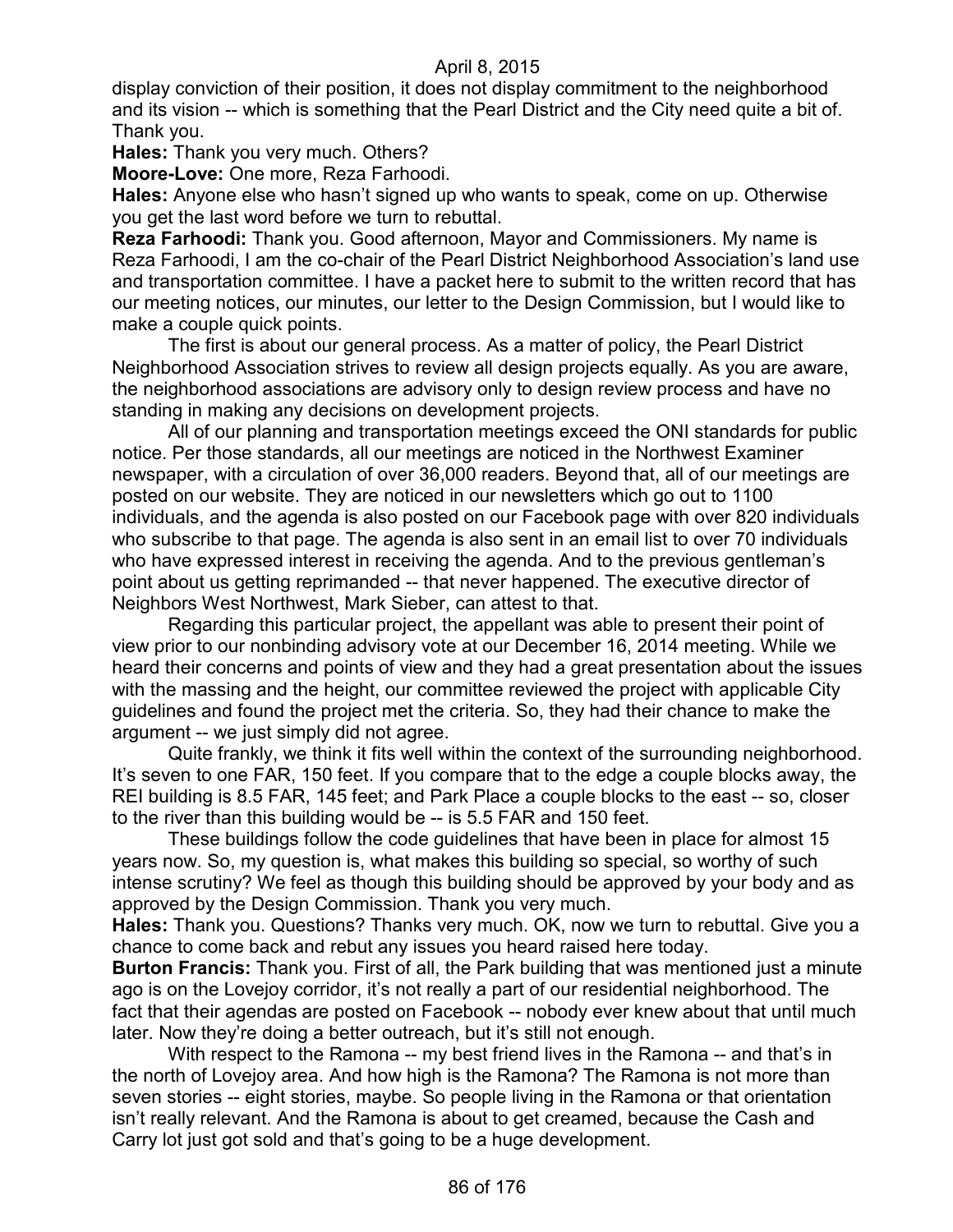It's kind of a slander to say that we're not in favor of change, that we just want rail yards. That's not -- I don't know how many times we have to say we're for reasonable development. We are not against development. We're not luddites.

None of the presentation by the developer addressed the guidelines that you need to use that you keep talking about you need to hear about the guidelines. So first of all, all of the benefits of the street level that everybody was talking about, even the people in support of the project -- you can have all those amenities on the street level. You don't need the height. It doesn't mean that it meets design guidelines for the height.

Second of all, the design guidelines are rhythm and scale in the neighborhood, and if you look at the developer's own material, you'll see none of surrounding buildings are anywhere near the height that we're talking about in the tower.

Next about shade. One of the Design Commissioners said well, we're interested about future neighbors to the north in terms of the orientation of the building. That's an industrial building to the north. The Daily Cafe is in that building, there's no residents in that building. What about the residents that live there right now? What about the residents of the Ramona? What about the design criteria that says that you should minimize shade on existing residents? That's a design criteria that is not met. What about stepdown to the Willamette? That doesn't even get mentioned in the 51 pages that I had a chance to breeze through that was just filed in support. This patently violates that provision from 205.A that says there should be a stepdown in buildings to the Willamette River. So, those are three design guidelines right there -- just off the top, not even talking about all the others that are in our brief -- but three right there.

Now, I beg to differ with the attorney for the other group. In fact, if you read the Central City Fundamental Design Guidelines, if you even read the notice of appeal for this hearing, it says each and every design guideline needs to be sustained in order for this to continue to be approved. And each and every one is not.

So, we ask you to send this project back. It does not meet the guidelines. You know, what are you going to lose from throwing the little people a bone on this one, really? They're going to go back and redesign in a much more appropriate way.

You know, laypeople have this feeling that the Design Commission, the developers are all together, they're all on board with this. And it was kind of interesting to see two Commissioners come and testify on behalf of the project in that way. This one Commissioner over here actually said -- it's kind of nice to hear my presentation was so great, because he said that it was really good at the Design Commission -- but that's beside the point. It is good because the facts are on our side. That's why. So, we ask you to sustain the appeal. Thank you.

**Hales:** Thank you very much. Questions for staff? Could we have staff back up for Council questions and discussion and we can see if there's a motion?

**Jeff Mitchem, Bureau of Development Services:** Hello, I'm back.

#### **Hales:** Questions?

**Fish:** You've heard the testimony and I just want to give you a chance -- is there anything you want to add to the testimony you've heard, particularly about whether the correct design guidelines have been applied, whether there's an issue around step-down, the shading, and the way the bonuses were applied?

**Mitchem:** I would like to start by saying that the -- to reiterate what I opened with, which was that staff early on in the process worked with the applicant to and the neighborhood association to craft a project that better responded to all the guidelines, as you've heard folks testify to.

Staff was accepting of the response. We felt that throughout the entire -- both DAR process and land use hearing process -- that every request, every directive for a greater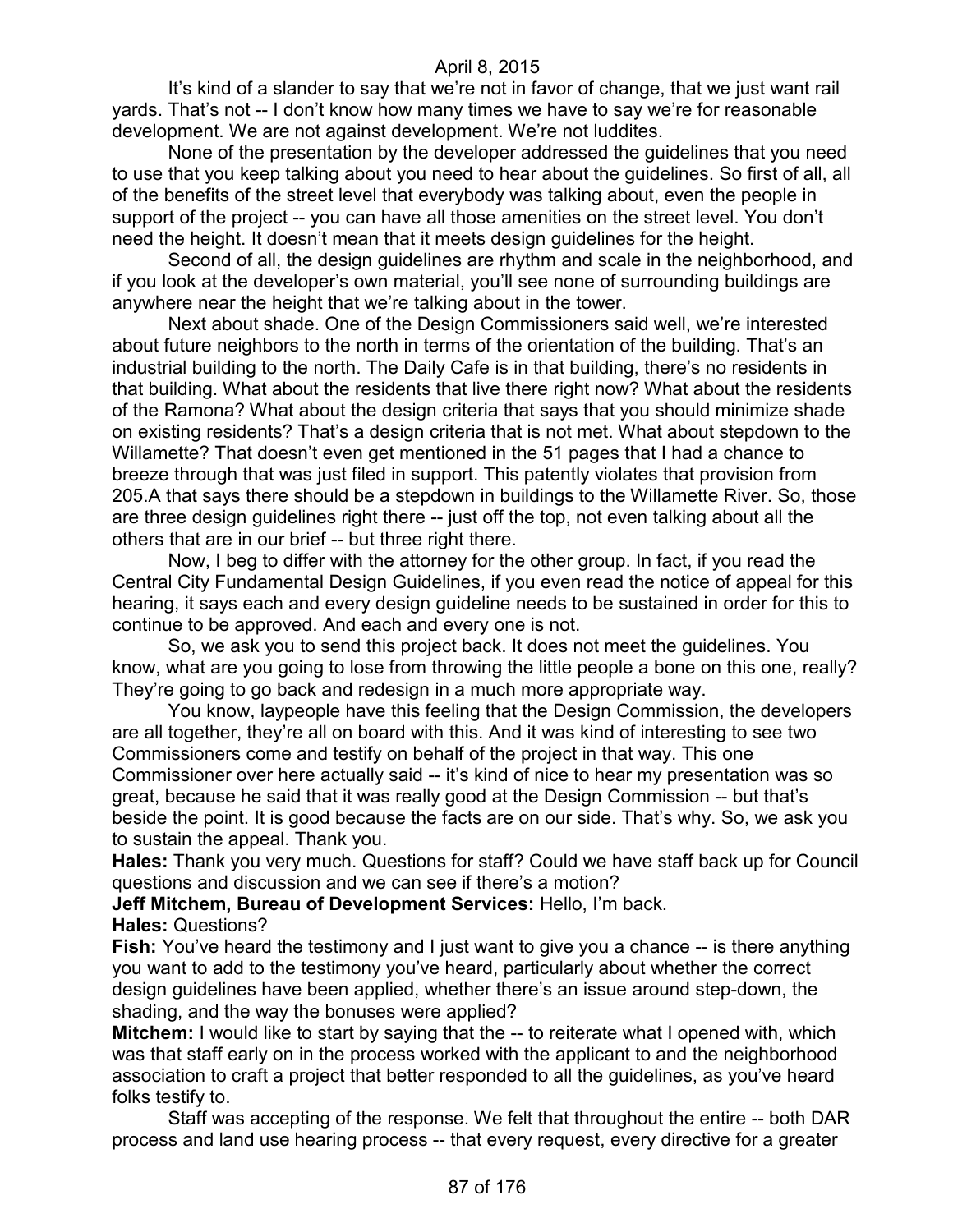compliance was adhered to -- specifically, the shadow impacts early on, as was mentioned in the DAR process. Independent studies were conducted by Bureau of Planning and Sustainability which corroborated the applicant's findings. I think the salient fact there simply is that there is no difference or very little difference, noticeable difference by staff's assessment in the difference of shadow cast by a 120 or 150 building oriented as it presently is. That the difference between a 75 and 120 is negligible for very short and brief periods of time, and that would only be around areas that were remote or edge conditions within Jamison Square. With regard to -- do you any questions about any of that? OK.

With regard to the step-down to the Willamette and orientation to the Willamette, staff determined early on that orienting the buildings in a parallel scheme northward was a more direct route to the river, frankly. It's equidistant as the crow flies, but seems that sheer sensibility of pedestrian connectivity northward would be better enhanced with a north-south orientation. Westward orientation or reinforcing a pathway to an east-west direction eastward would present greater barriers in the form of Union Station and post office, and grade changes in off-direction travel necessary. I think the orientation and stepping orientation to the river was I think emphasized better with the north-south orientation. The other question was --?

**Fish:** I guess there was a broader concern raised about you're just applying the wrong guidelines.

**Mitchem:** Right. I think in my presentation I made clear that the guidelines that apply to the site were comprehensively and thoroughly applied to the project. Whether or not the 510.205.A guidelines that appear I think in the appellant's claim that were not applied to the site or applied to the project are entirely accurate. We did look at the step-down to the historic district. We looked at protecting views. I can say that from the guidelines perspective, the protection of public views is the focus on protecting -- on view preservation.

We took a very close look at the orientation of the buildings and how that particular orientation would have affected, say, a view to the Union Station clock tower, and either orientation had no or little if any effect on view blockage of established view sheds toward the clock tower.

I think both River District and Central City Fundamental Design Guidelines were thoroughly considered. Beyond the codified findings that were embedded in the high bonus criteria, there was very little that -- I think even early on -- that we found lacking in compliance with those standards. The focus I think all along was to orient -- to capture the FAR that was allowed by the project through bonuses to best enhance and activate eight public edges on this project. And I think that the orientation, the basic [indistinguishable] of the project -- it's comparative step-down to the 13th Avenue district both to the south, the historic district proper, and the step-up to comply with greater context eastward made sense.

It's worth noting that though the boundary of the NW 13th Avenue historic district ends at Johnson, from staff and Commission's perspective, it felt like the energy embodied by what is historic about that through the project was carried northward on 13th. So, that's just a case in point where the project I think better meets or exceeds guidelines, and we just in sum total found that it was doing that throughout. **Fish:** Thank you.

**Hales:** Thank you. OK. Questions for City Attorney staff? We've had a request from the applicant -- I'm sorry, from the appellant -- to continue the hearing or to allow for further review. What would you recommend our options are at this point?

**Rees:** So for a Council hearing, which is not the initial evidentiary hearing, it is at your discretion whether to hold the record open or to a grant continuance. My initial observation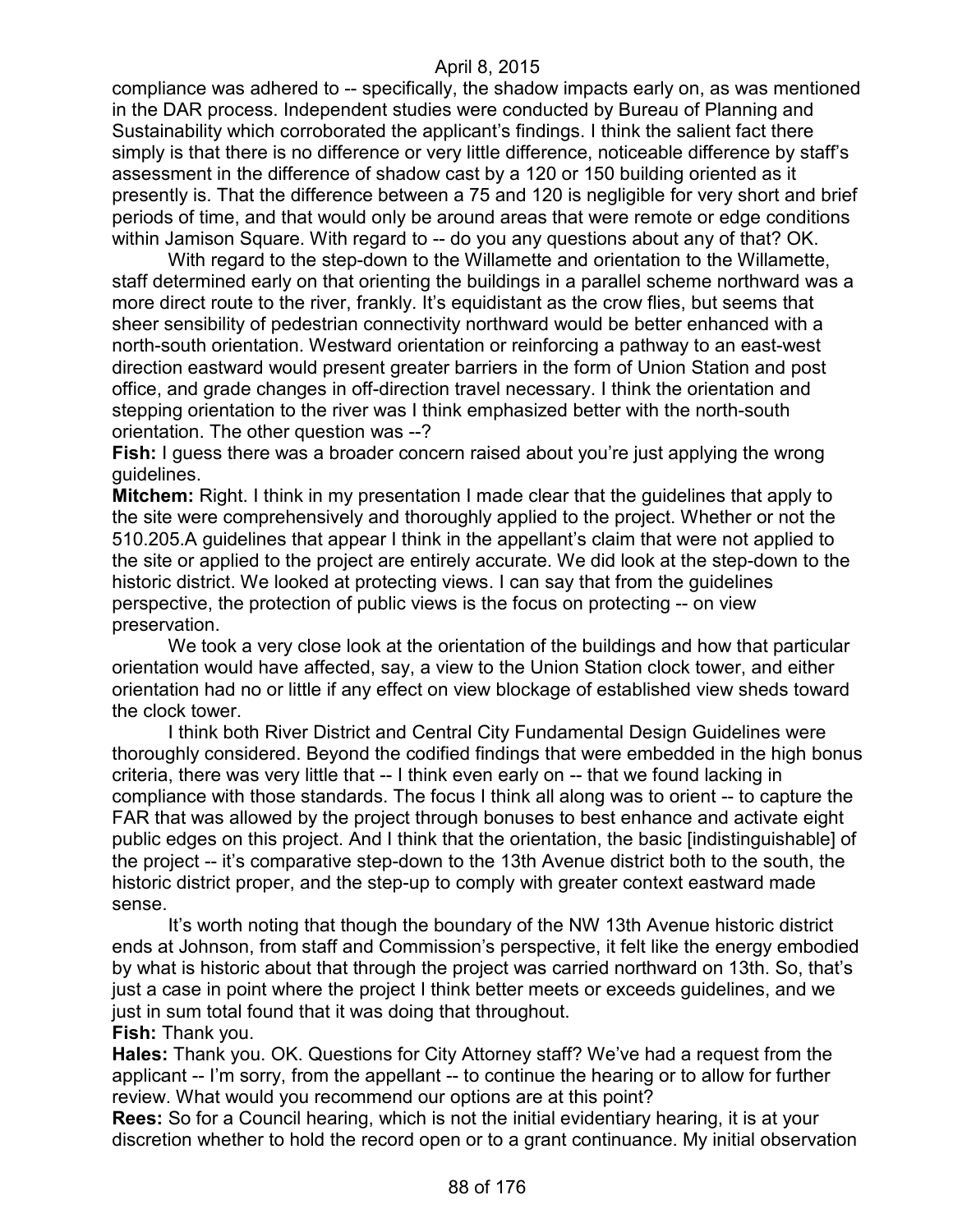of the packet that was submitted by the applicant is that one section of it is the only thing that is not completely information that was already in the record. There's a 51-page description of how the approval criteria are met. It looks to me as though it largely provides argument utilizing existing evidence in the record. However, it is a large document. It's not a three-page submittal that someone could assimilate quickly.

If you wanted some advice, I might suggest leaving the record open for seven days for all parties to submit responses to what they heard today. I know that's not ideal because of your calendar for the rest of the month, but perhaps because it would be coming back solely for deliberation rather than for continuance, it could be done at a morning time certain.

**Fish:** Council, we've done that before.

**Rees:** We have done that before. It's certainly within your discretion under the code. **Hales:** That makes complete sense.

**Fish:** I think that cures any question of someone feeling that they don't get a chance to rebut something in that exhaustive document.

**Hales:** OK. Is that suitable for you, Commissioner Fritz?

**Fritz:** Yes.

**Fish:** Then, Mayor, we would come back solely for purposes of deliberation.

**Hales:** That's right.

**Fish:** And the only way the other two colleagues could participate I guess is if they viewed the entire record.

**Hales:** They will have the option to do that if they wanted to.

**Rees:** Correct. And so Karla before we adjourn today would need to identify a date and time certain sometime after seven days.

**Fish:** Mayor, I might suggest to ask the applicant whether a morning or afternoon session is more convenient. We have a lot of professionals on this side, but a lot of citizens over here.

**Hales:** Morning or afternoon better to deliberate from your standpoint? Got a preference? **\*\*\*\*\*:** Depends on what day you're talking.

**Hales:** A Wednesday. Two weeks, from today I believe. If we're going to leave the record open for a week, then we meet a week later. And so that would be the 22nd.

**Fish:** Do we have time certain available morning and afternoon?

**Moore-Love:** It would be 11:15 in the morning, or 4:30 in the afternoon. You're leaving at 11:00 in the morning. Commissioner Fish is leaving at 11:00.

**Fish:** What do I have? Sorry.

**Moore-Love:** It says City biz.

**Fritz:** What about the Thursday?

**Moore-Love:** The Thursday is Washington Park reservoirs.

**Fish:** We could do it -- it's at 2:00?

**Moore-Love:** We could do this at 2:00 and follow with the reservoirs, because we'll just be deliberating.

**Fritz:** I'd appreciate that.

**Hales:** 2:00 on the 23rd. Is that suitable?

**\*\*\*\*\*:** Yeah -- [speaking simultaneously]

**Fish:** Let's do that, Mayor. We'll just move Washington Park to 2:30 time certain.

**Hales:** The applicant, is that alright? I will continue the hearing -- no, sorry, I'm going to close the public hearing. I'm going to keep the public record open for a week so people can submit additional information in response to the hearing for any materials received. How am I doing?

**Rees:** Yes -- great.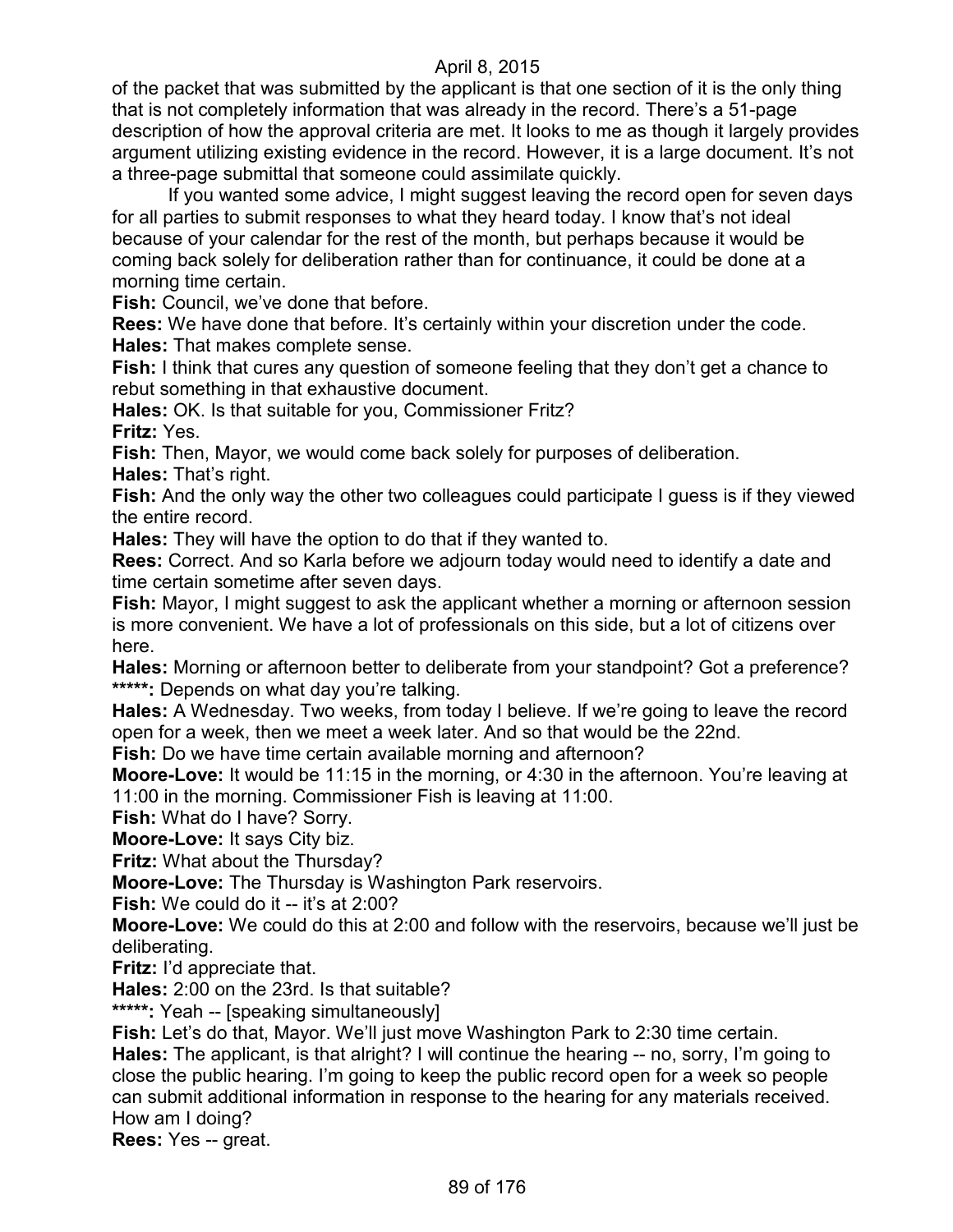**Hales:** And then schedule Council deliberation for 2:00 p.m. on the 23rd, giving other Council members the option if they so choose to review the record and participate. The three of us will be fully prepared to do so, having been in this hearing and received any additional information that we get.

**Rees:** Two points of clarification. Just to make sure, all three of these Commissioners are scheduled to be here?

**Fritz:** Yes.

**Rees:** And for people who wish to submit comments, those would not go to BDS, those would go to the Council Clerk.

**Moore-Love:** CCtestimony@portlandoregon.gov.

**Hales:** OK. So, that's how you submit --

**Fish:** After the hearing, you can get the information from Karla. She gets it, she's the most important person.

**Hales:** Anyone has questions, please talk to Karla after the hearing. One warning I want to offer -- again, this is a quasi-judicial land use hearing. It's important Council members not have ex parte contacts with parties to the case. I don't plan to have any and I know the rest of us don't, and we'll again make sure Council members disclose any ex parte contacts if they have any, but I want to urge the parties to communicate through Council Clerk. That way we don't violate that requirement.

**Rees:** 5:00 p.m. on April 15th?

**Hales:** 2:00 p.m.

**Rees:** No, I mean the date by which comments must be received by the Council Clerk -- 5:00 p.m. April 15th. Correct, Karla?

**Moore-Love:** Yes.

**Fish:** Why does that day have special resonance? [laughter]

**Hales:** Get your taxes done, send us a letter. Anyone have any questions about that? Then that's how we will proceed. We'll close the public hearing, schedule this for final action on the 23rd, and receive comments until 5:00 p.m. on the 15th. Thank you all very much, and we're adjourned.

At 5:01 p.m., Council recessed.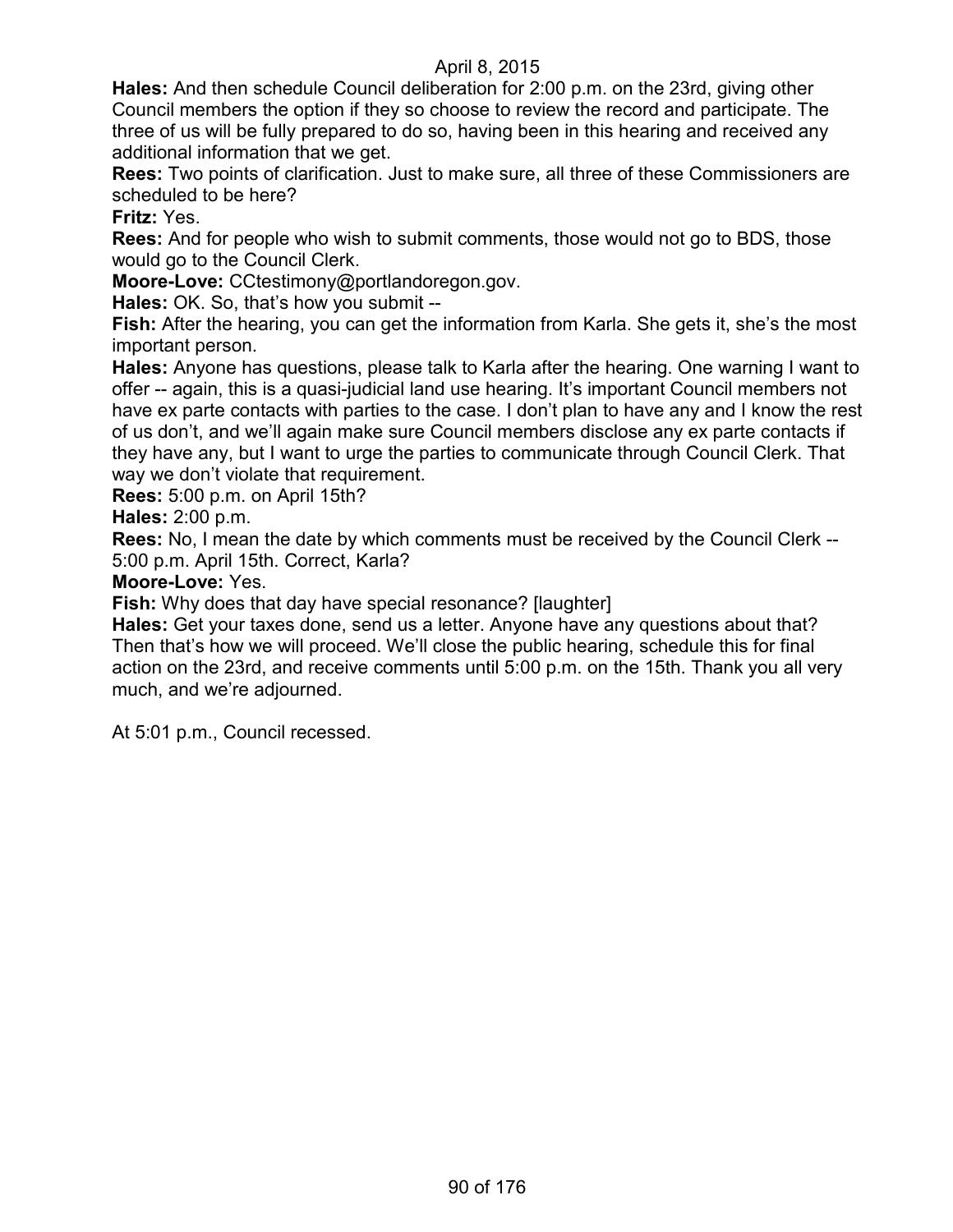# April 9, 2015 **Closed Caption File of Portland City Council Meeting**

This file was produced through the closed captioning process for the televised City Council broadcast and should not be considered a verbatim transcript. Key: **\*\*\*\*\*** means unidentified speaker.

# **APRIL 9, 2015 2:00 PM**

**Hales:** Good afternoon, everyone, and welcome to this afternoon's meeting of the Portland City Council. Would you please call the roll?

**Fish:** Here. **Saltzman:** Here. **Novick:** Here. **Hales:** Here.

**Hales:** Welcome, everyone. We have a single item on the Council calendar this afternoon. I'll get Karla to read it in a moment. Let me just lay down some ground rules for those of you who may not be regulars here in the Council chambers.

First of all, we want to welcome everyone here. There's just some disclosure requirements we want to make sure you're aware of. If you're here as a citizen, all you need to do is give us your name, you don't need to give us your address. However, if you're here as a lobbyist, our City Code requires that you disclose that at the start of your testimony. And if you're representing an organization as a volunteer leader, we'd appreciate knowing that as well.

Because of the number of people that we have here, after our invited testimony, I'll be asking people to limit individual testimony to two minutes. Because again, we want to make sure we have the opportunity for everyone to be heard.

Please testify to the matter at hand. I don't think that'll be a big problem this afternoon, because I think we all know the topic that we're here to discuss, but it's important that people stay on topic.

Also, it's important that we respect each other, because there are issues in our community -- and this is likely one of them -- where we don't all agree, and it's very important that we hear our fellow citizens courteously. So, if you agree with someone and want to demonstrate that, give them a thumbs-up or a wave of the hand, but we ask that you not make vocal demonstrations in favor or against our fellow citizens' point of view in this chamber so we can hear everyone.

If you have handouts, please give them to our Council Clerk and she'll distribute them to the members of the Council. And with that, would you please read the item? **Item 370.**

**Hales:** OK, I'll call on Commissioner Novick to get us started.

**Novick:** Colleagues and citizens, I'd like to start by thanking the Mayor for transferring responsibility for private for-hire regulation from the Revenue Bureau to PBOT last year, because the private for-hire industry is part of the transportation system and should be recognized as such.

I've been asked numerous times over the past year for my views on the regulation of the private for-hire system and I think my answer's been fairly consistent. I've said that I'm committed to the rule of law and to equal treatment under the law, but not particularly committed to maintaining the current set of rules and laws that govern this industry. Indeed, I think that every aspect of government and in every set of regulations, it's appropriate to periodically take a look at what you're doing and see if perhaps it should be changed, regardless of whether there are any fancy new companies with four-letter names entering that particular industry.

So, when we convened this aghast task force -- and this is one of the more aghast task forces the City has ever seen -- we gave them some broad parameters. We said that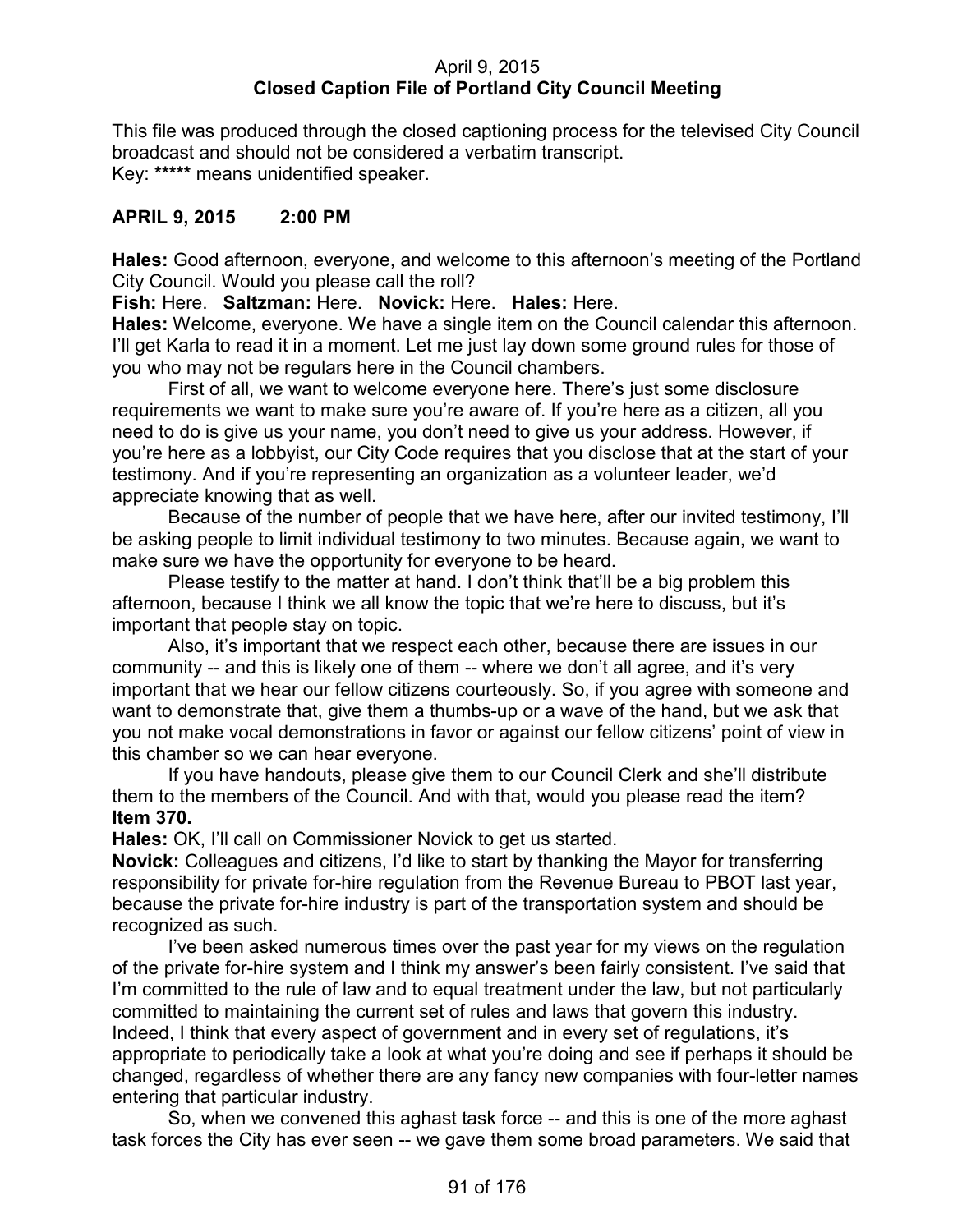safety is paramount and every driver has to be insured at all times, and vehicles have to be inspected, and background checks have to be conducted -- no matter who you work for. And we made it clear that every company engaged in this industry would have to share the responsibility for accessible service for people with disabilities.

So, we gave the task force that charge but beyond that, we basically said, "you're really smart people, we'll give you a lot of resources and information, a lot of people will come in to brief you, we want to see what you come up with." So today, we're going to hear what they came up with. Chair Greenfield, take it away.

**Mike Greenfield:** Thank you. My name is Mike Greenfield. I'm the chair of the task force and I would like the task force members to rise and state your name, introduce yourselves to the board.

**Richard Lazar:** Richard Lazar, representing Technology Association of Oregon. **Raihana Ansary:** Raihana Ansary, Portland Business Alliance.

**Sue Stahl:** I'm Sue Stahl, I'm a commissioner on the Portland Commission on Disability. **Kayse Jama:** I'm Kayse Jama, Center for Intercultural Organizing.

**Dan Lenzen:** Dan Lenzen with Venture Hospitality and Real Estate.

**Chris Bebo:** Chris Bebo, I represent the Oregon Restaurant and Lodging Association. **Joan Plank:** Joan Plank, retired from the Oregon Department of Transportation.

**Greenfield:** And not here today is Leslie Carlson, JoAnn Herrigel, and Jewel Mlnarik. **Hales:** And your facilitator?

**Jim Owens:** I'm Jim Owens, principal with Cogan Owens Greene, and I've had the honor of being the facilitator for this aghast group.

**Greenfield:** I would like to thank the board for this interesting assignment. The task force has been working at a fairly fast clip, given the timeline. We're recommending a 120-day interim pilot to accommodate the City's agreement. Following that, we will be back to recommend a regulatory framework informed by specific data, additional research, input, and analysis and of course, policy direction from the City commission.

**Owens:** A couple of opening comments about the charge and the process. Commissioner Novick just ran through the charge that you gave us, as the chair has indicated. It is a broad charge that we've tried to address in a very aggressive period of time. I'm not going to read through this.

I did want to speak to the process very quickly. It's been an expedited process. Since mid-January, we've had 10 meetings of the task force. We've had invited briefings from the taxi industry, from the TNC industry, and from technology platform companies. The Office of Equity and Human Rights helped organize a driver's forum. We had a community forum -- [beeping] -- my time's up? [laughter]

### **Hales:** Nope.

**Fish:** Very succinct.

**Owens:** An important piece of the research that was done for us by PBOT was looking at other communities' approaches to transportation network company regulations. You may hear suggestions today that this hasn't been a transparent process. To the contrary, all of our meetings have been open to the public. All of our external communications, communications we received from outside parties, and any communications from our members to the group at large have all been posted on the project website. And at each of our meetings, we had members publicly declare any contacts they had with members of the industry. So, we've made every effort to have this as a transparent process.

Early on, we adopted some principles to guide the work of the task force. Again, I'm not going to run through each of these. I think they're going to pop up as we go through our recommendations today. So at this point, I'm going to turn it back to the chair.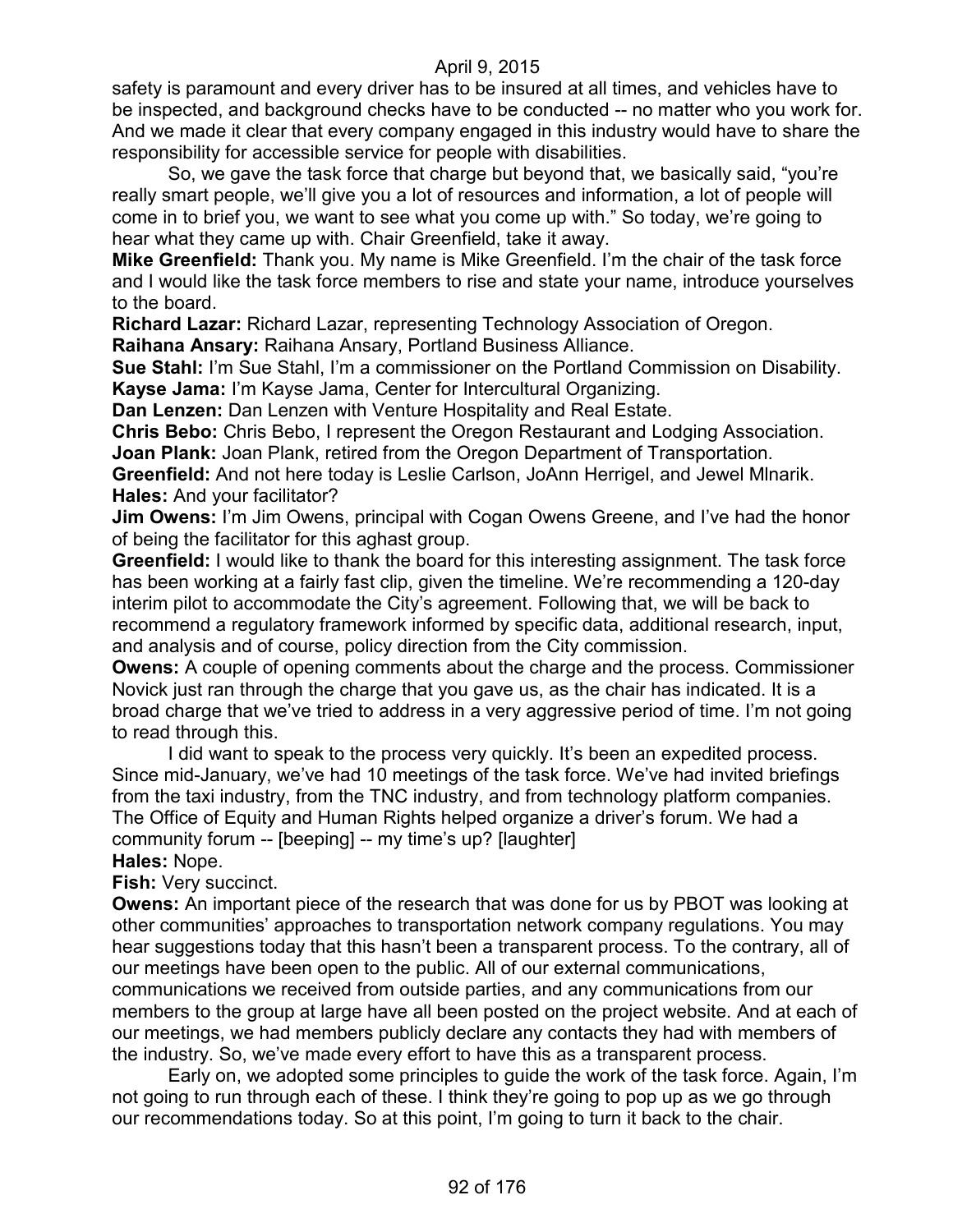**Greenfield:** The scope of the recommendations that we're presenting today are intended only to provide a framework in a temporary manner for 120 days. Any and all recommendations may be revisited during the second phase, where a more holistic review of the City's programs will occur.

The framework of the recommendation is of 16 subject areas in phase one. Among areas that we'll be taking a close look at in phase two are performance measures, providing and funding of accessible services, employment status of drivers, PFHT driver working conditions, monitoring programs, and program staffing.

Generally, the recommendations that we're giving you today break down into three categories. The first category is the application of existing regulations without any changes to them to each of the types of the taxis and the networks. The second group -- we've modified the regulations and applied them evenly to both groups of providers. And the third category are regulations that are different between the two categories of providers.

I will review for you the first set, which are regulations which were in place when we started, are still in place, and apply to both TNCs and taxis: driver conduct, nondiscrimination, caps on hours -- 14 hours of driving -- enforcement, and prohibition of weapons in vehicles.

To talk with you about the modified regulations -- in other words, regulations which we've changed which apply to both sets of providers -- Joan will give you that. **Joan Plank:** The first area is vehicle inspections. We're going to include the current master certified mechanics who do the vehicle safety inspections on vehicles, but we're also going to allow expansion to something called blue seal certified shops. The expansion is based on staff conversations with the National Institute for Automotive Service Excellence, and it's intended to create more options for vehicle inspections. Blue seal shops have to have at least 75% of their technical staff certified under either the ASE or the master mechanic program.

We also looked at safety equipment as part of that area. City Code currently requires a spare tire and a functional heating and cooling system. Again, staff talked with the National Institute for Automotive Service Excellence and found that functional heating and cooling systems and first aid kits are crucial safety features. Obviously, you've got to be able to see out of the vehicle if it's fogged up and also comfort for people in hot weather is important. Spare tires and fire extinguishers, however -- which are part of the current requirements -- are not critical safety issues. So, fire extinguishers are rarely used is what was found, and so we kept heating and cooling and first aid kits and said spare tires and fire extinguishers weren't required. We also recommended that vehicles under one year old be exempt from vehicle inspections.

The next area is background checks. We decided to allow background checks to be performed by third parties that meet or exceed current City requirements. Today, the City does the background checks. And in order to keep the process moving, both taxis and TNCs will be able to use third parties. The taxi company or the TNC are going to have to certify to the completeness and accuracy of the records, and the City will have the authority and ability to audit those background checks and require the companies to maintain the records for audits.

**Fritz:** What third parties exist to do background checks?

**Plank:** Commissioner Fritz, there are companies who provide that service on a national basis. I understand that some of the TNCs are using those companies currently. **Fritz:** And they have access to driver's licenses?

**Plank:** They have access to -- yeah -- the background information. I believe the City goes through the State law enforcement data system.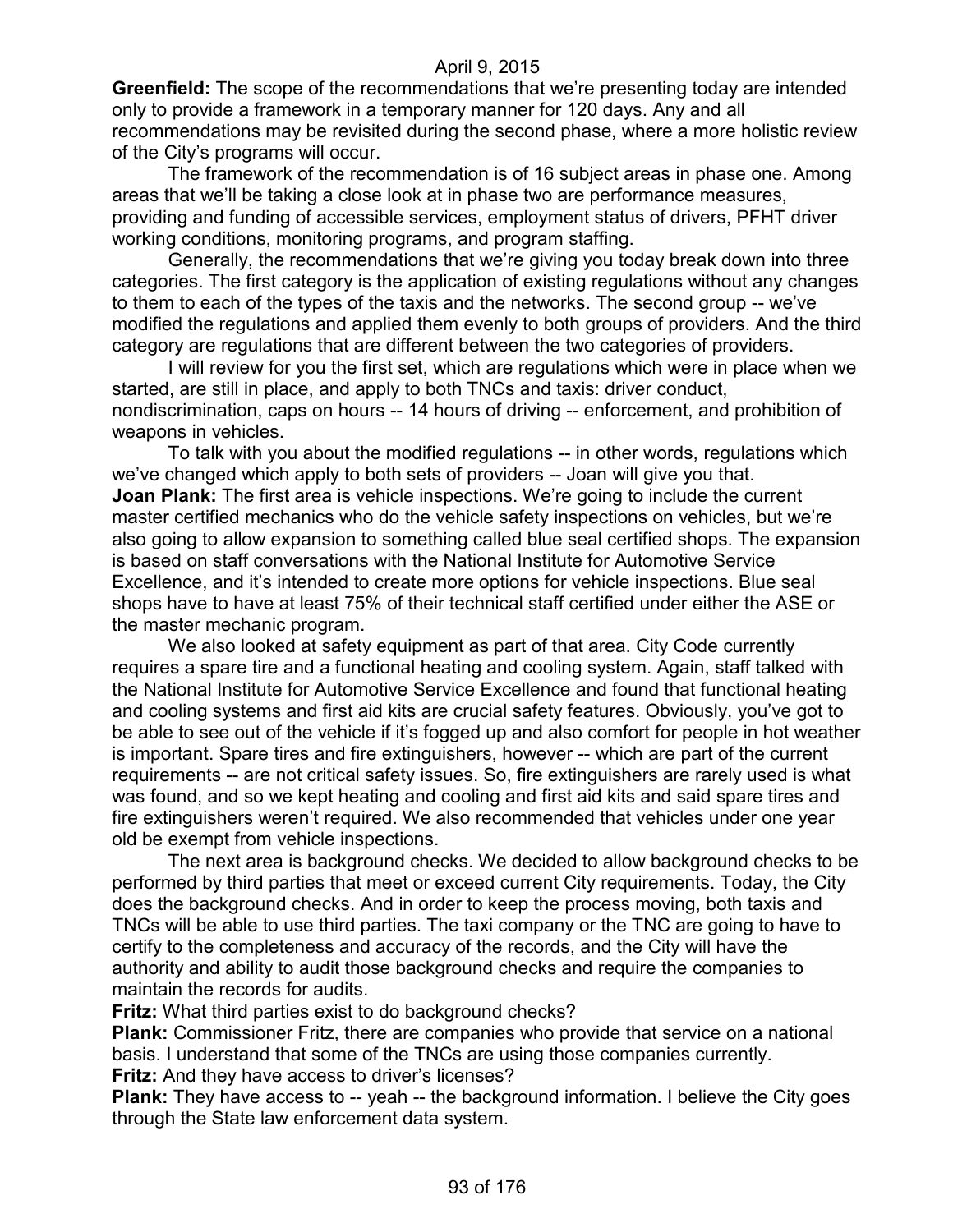**Fritz:** I though there's a regulation that says people can't get other people's driver's license numbers except through that, so how are these companies able to get it? **Plank:** Commissioner Fritz, I don't know the answer to that.

# **Fritz:** Thank you.

**Plank:** One other change in the background check area that we wanted to clarify is that the current code standards apply to felony convictions. Today, the word "conviction" is not in the code, and so we thought that that was an important thing to include.

Driver testing and training. We want to authorize both taxi companies and TNCs to administer the testing and training programs that have been approved by the City and is equivalent to the City's programs. Again, because we expect there to be an additional group of people who want to start providing service, this was a way to allow the process to move forward a little faster. There'll be a temporary driver permit during phase one that eases the administration of the training and testing, but there'll be a requirement that all training and testing be completed no more than four months from the issuance of a temporary permit.

Permits is the next area. The task force recommends issuance of a 120-day interim permit for any new vehicle. We require that the companies guarantee that the drivers in vehicles meet the requirements for vehicle inspections, background checks, driver training, testing, and reporting. We recommend no restrictions on the number of permits during phase one. We also recommend during phase one that approval of new permits transfer to the Commissioner-in-Charge of PBOT instead of the private for-hire transportation board. And finally, during phase two, we'll assess market capacity and the data that we get to determine how it worked.

Minimum standards of service for both taxis and TNCs. We recommend the current standards that require 24/7 citywide service, but we recommend deletion of a requirement that no more than 65% of a company's fleet can be within a one mile radius of the Portland International Airport, and remove the requirement for a minimum of 15 vehicles and that at least two thirds of the company's permitted fleet must be in service at all times. So, we're keeping a couple of the standards and taking some away during this time.

The final area where we made changes is agent of service, and we recommend that both taxis and TNCs have a locally-based agent of service with regular weekday business hours and that they be accessible. That would provide for any legal issues that need to be addressed and that there also be accessible service via telephone or email 24 hours a day to give people who are receiving service a place to call or file a complaint.

**Greenfield:** Richard and Raihana will come up and continue the presentation. **Saltzman:** Can I ask a question, or do you want to run through them all first?

**Hales:** Your choice. Go ahead, Dan.

**Saltzman:** It's just -- I'm a little puzzled about the policy statement of we want uniform citywide service but we're suspending the requirement that no more than 65% of the fleet can be near the airport. I mean, that is the most lucrative fare in the city -- or any city, really -- is that trip to the airport. And you're saying you're suspending the maximum on that? So, how does that work to ensure citywide service as opposed to everybody being at the airport?

**Plank:** Commissioner Saltzman, the requirement is still there for citywide service -- we haven't taken that away -- and the TNCs are not at this point allowed to be at the airport on the property because the Port of Portland regulates that. So, it didn't --

**Saltzman:** I mean, it's possible that you could still allow TNCs to be at the airport without suspending the requirement of no more than 65% of your fleet be at the airport. That's a question, I guess.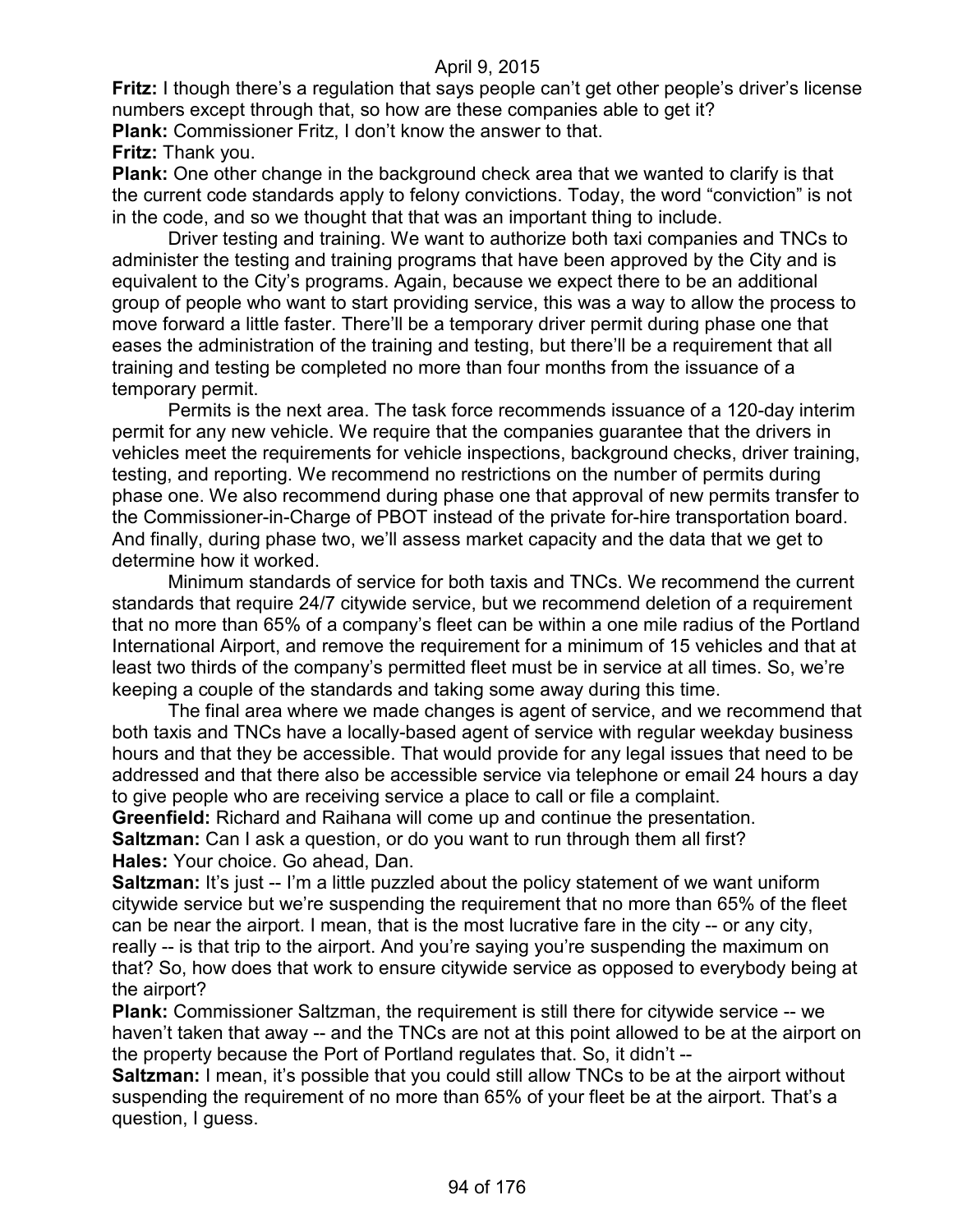**Greenfield:** We'll know the answer to that question in some detail after the 120-day period. In some cases, what we're trying to do is to put into play some alternative service mechanisms and then get some feedback, which will guide us for the final recommendations.

**Plank:** And with data to see whether or not -- I guess if everybody runs back to the airport and there's an issue with service in other parts of the City.

**Saltzman:** So at the end of the 120 days, you'll have the data to assess whether that cap on airport service is being counterproductive to the obligation of -- or I should say lifting the cap for airport services is counter to the citywide service standard? **Plank:** We hope so.

**Greenfield:** We're going to be aggressively looking for data-based reasons that will sound much better when we present the second phase to you.

**Hales:** Let me follow that question a little bit further to make sure I understand. Aside from what we regulate or don't regulate in our City Code, the airport has decisions to make about what they allow or don't allow, and it's your understanding that they're not intending to allow TNCs to queue up with taxis and wait for fares?

**Plank:** Mayor Hales, we don't know. But under the current rules, the TNCs would not be able to do that.

**Hales:** Under our current rules or their current rules?

**Plank: Under their current rules.** 

**Fritz:** They would be able to be in the cell phone waiting area.

**Hales:** In theory, maybe not in practice.

**Plank:** I don't know if that's airport property or what the definitions there are, either.

**Hales:** But there's a taxicab waiting area at the airport. TNC vehicles are -- at this point, you don't anticipate that the port will allow them to queue up?

**Plank:** We don't know.

**Hales:** OK. It would be a good thing for us to hear from the port on that subject.

**Fritz:** Do we have a proposed mechanism -- you said that the companies would verify that all the background checks and equipment and permits have been done. Do we have a proposed mechanism to check on that?

**Plank:** Commissioner Fritz, the staff will put some kind of process in place to make sure that the companies are certifying that all of this is in place and yes, I'm assuming that there will be a check to make sure that that has happened. The companies will be on point and responsible for making sure that all of that takes place.

**Fritz:** This conversation is very much analogous to a previous one that we had last summer over Airbnb and we had an extended discussion over "do we just trust or do we verify?" I'm going to want some information on that. And just before you continue with your presentation -- as a framing, the Council has not decided that we're going to allow this to move forward. So, my understanding of what we're discussing today is if it moves forward, what are the proposed regulations and then what Council might change in that proposal, but then next week will be the discussion about do we actually allow this to happen or do we say, let's do some more work first?

**Greenfield:** Yes, these are our recommendations.

**Plank:** To you.

**Fish:** Can I follow up on that, Mayor, just while we're all on the same subject? And I want to encourage everybody if they can to silence their cell phones because my guess is we'll have a lot of interruptions.

When you say that the companies are going to have to certify, who are the companies we're talking about? Give me an example of both a taxi company and a TNC that would have to certify.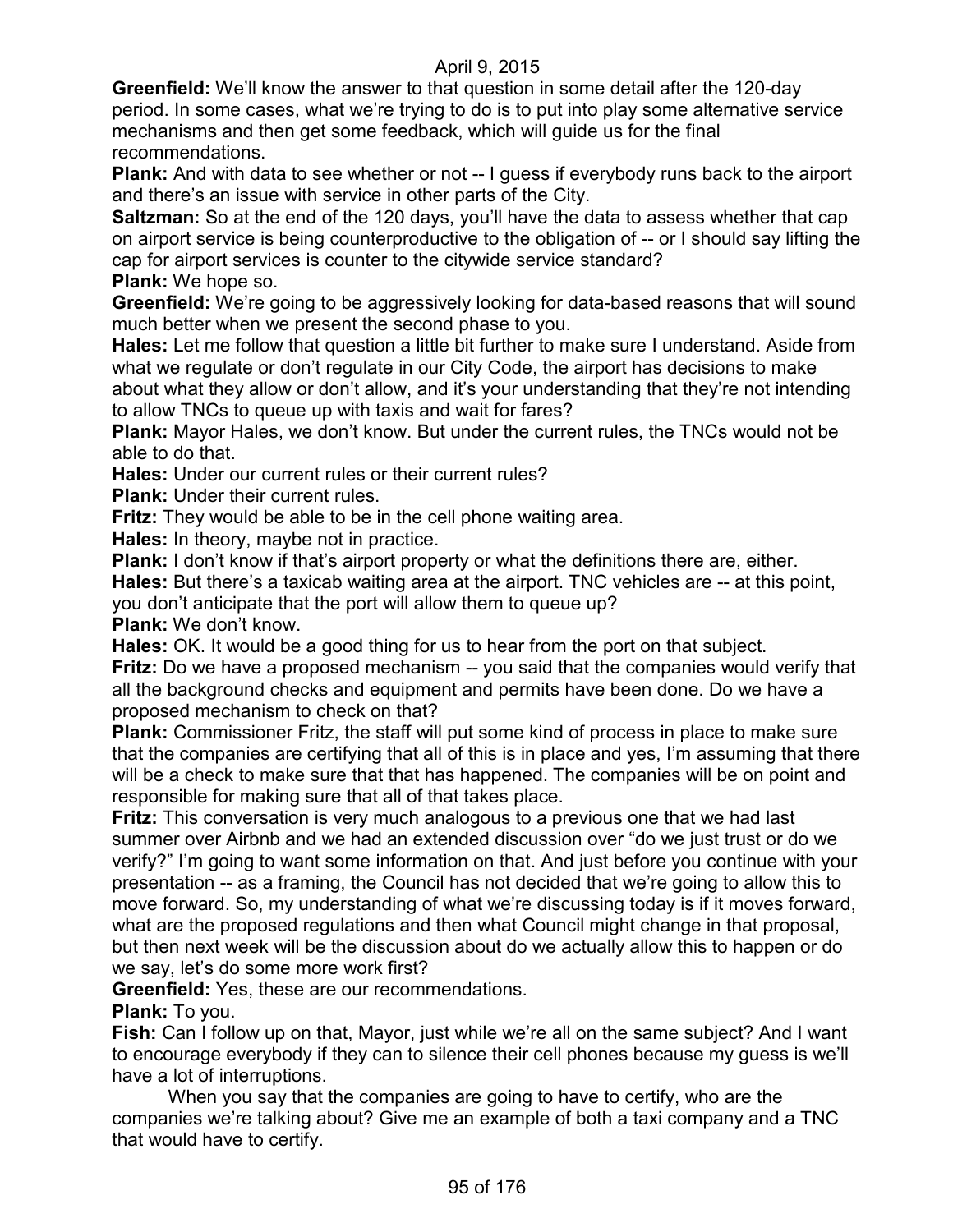**Plank:** My understanding is that there will be a requirement for an individual at the company who can speak for the company and represent the company -- be it Broadway Cab or Radio Cab or Lyft or Uber -- that will be responsible for certifying and making sure that those background checks and other items have been properly taken care of. And I believe also that it's not going to be just trust, it's going to be trust and verified. **Fish:** So, let's take Uber and Lyft, since you mentioned. Each of those companies will have to have someone who says to the City, "we certify that we're in compliance with all

these things that we have to self-certify."

# **Plank:** Yes.

**Fish:** And we'll have some mechanism for having them check the box and then verify that? **Plank:** And audit follow-up records -- they'll be required to make records available to the City.

**Fish:** Right. So, our recourse against a company that doesn't follow that rule is to fine them?

**Greenfield:** A condition of getting permitted by the City -- she's gone over some of those areas. The record checks that are done are open for inspection and audit by the City. The alternative -- if someone does not meet that -- is something that needs to be determined by the staff, but it will either be lifting the permit altogether or fine or some consequence, and we can probably get into that level of detail in the second phase.

**Fish:** So that's to be determined. But there's some consequence for a failure to follow this rule, assuming we agree that self-certification is acceptable?

**Greenfield:** My opinion would be if they don't meet the qualifications, they don't qualify for the permit.

**Fish:** That would be the heaviest hammer we would have?

**Greenfield:** That would be mine.

**Novick:** And there are penalties for driving without a permit.

**Fish:** Let me take the example of one of the certification processes that goes to the heart of safety in the vehicle -- and any one of the ones that you've identified -- and it turns out that Lyft has not in fact certified and there's in fact a bunch of cars out there that are not safe. Our recourse is to lift the permit or to fine them? What's the recourse for the passenger?

**Greenfield:** I don't know what the recourse for the passenger is today, but it would probably be similar to a process that's in place today versus what we would propose. **Hales:** File a complaint with the City private for-hire staff, right?

# **Greenfield:** Yeah.

**Fish:** OK. So, one of the things I'm going to ask the TNC folks later -- assuming they're going to be testifying -- is that their user agreement has a disclaimer of all liability. They say they're specifically not liable for anything that happens with the drivers. So, I want to be clear that we understand what the recourse is. The City can fine or take away a license, but at least under the user agreement that I've reviewed, the passenger has no recourse if it turns out he or she is in a vehicle that was not properly certified -- either the background check wasn't done and it turns out the driver is a bad actor, or there's a safety violation. So, at some point, I'm going to want to know, what's the recourse for the passenger? Because at the end of the day, the consumer I think is the most important person in this equation.

**Hales:** We may already be doing this -- and you may have done in just that instance as well, Commissioner Fish -- but we ought to be queuing up questions that we have not just for the task force who've made these recommendations, but also for our private for-hire staff in the bureau to say, "what do you think you have to do in terms of administrative rules to address this issue that's come up in the hearing?"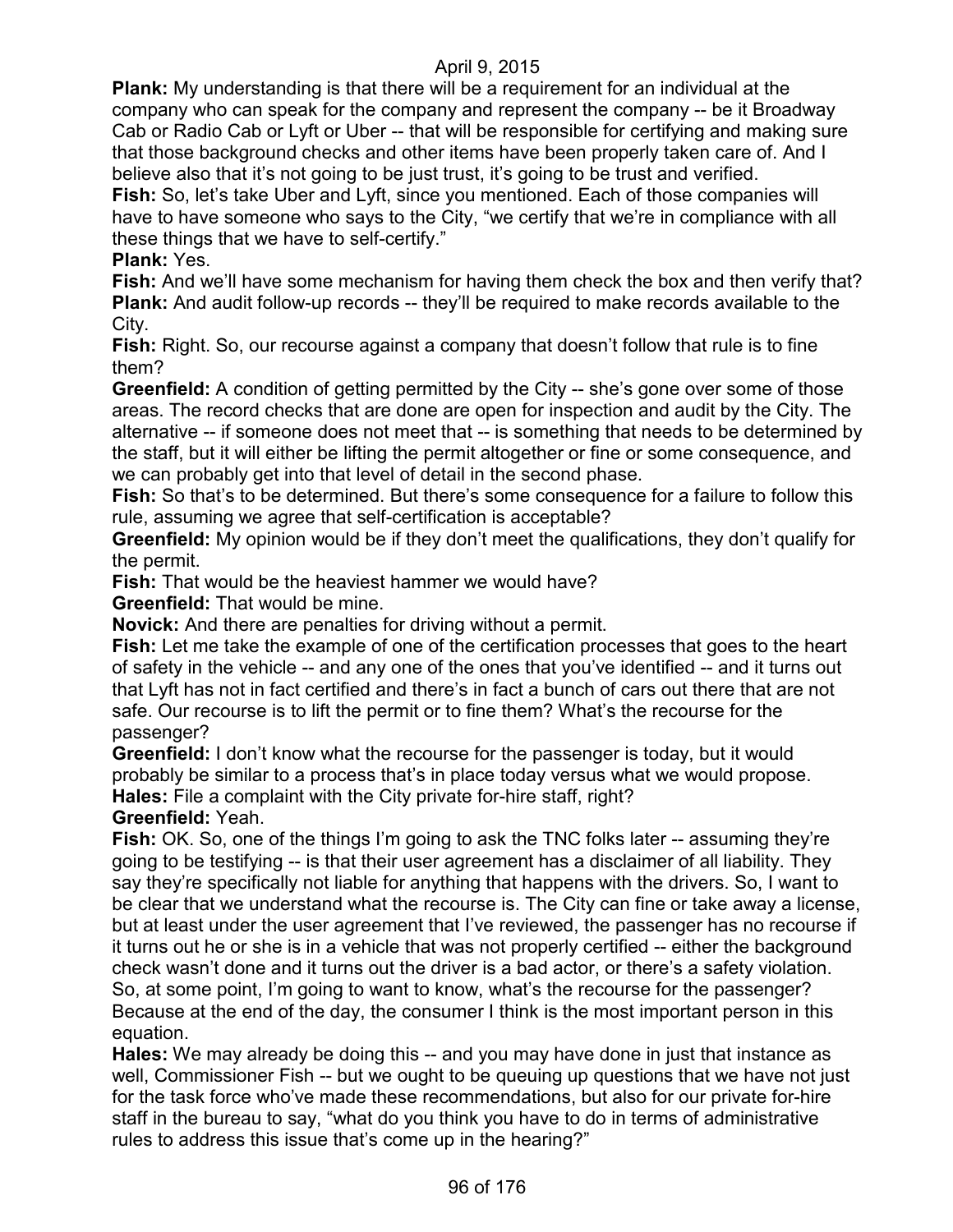**Fritz:** Just continuing on the background checks, are you envisioning that the TNCs would be required to list their drivers that they have certified and give us their driver's license information?

**Novick:** Yes.

**Fritz:** So, that's different from Airbnb.

**Hales:** Mm-hmm.

**Owens:** In a nutshell, the permitting and the background checks are all predicated on certification by executives from the companies so that there can be some legal liability here -- that they've done the background checks, that they've done the vehicle inspections. **Fritz:** That they will give us a list of their drivers?

**Owens:** Correct.

**Hales:** It's different because Airbnb houses aren't in the public right of way. [laughs] OK. Good afternoon.

**Fish:** Did we wear that panel out?

**Hales:** We scared them off!

**Fish:** Hope you didn't feel we were disrespectful. We were just getting started! **Hales:** Go ahead, please.

**Richard Lazar:** Good afternoon. Richard Lazar. Privilege to be here, Mr. Mayor and Councilors. Appreciate the opportunity to serve on the task force. It has -- to say the least - - been an interesting experience and continues to be. Appreciate that opportunity. At some point, I may be able to add some color on some of the questions you've already asked, but what I'm up here to talk about next are two categories: one is insurance and the other is equity and inclusion or accessibility.

With regard to insurance, there are three categories that we're making recommendations around. Some are the same across the two sectors, some are different. First, the same for both taxi companies and TNC companies. We're recommending commercial business insurance, which is similar to the current requirement applicable to taxis, which is that they both carry general liability insurance with limits of at least a million per occurrence and two million in the aggregate for bodily injury, property damage, personal and accidental injury, and contractual liability. So, that's GL, as they say in the insurance world.

Worker's comp is as required by state law. It's the current requirement for taxis that would be applicable to TNCs as well.

The other area that's come up and generated the most discussion has to do with commercial vehicle insurance, and these recommendations vary between the two categories. For taxis, we're recommending that the current requirement remains in place, which is that taxi companies carry commercial auto liability insurance with combined single limits of not less than \$500,000 per occurrence for death, injury, or property damage.

For TNCs, it's slightly different with higher limits. And so what we're recommending is an industry-developed framework that the task force strongly believes meets the City's public safety goals, and there will be a phase-in that I'll describe.

As you may have heard, there are phases for TNCs. The first phase being when the driver turns the app on and that driver is ready to accept the fare but hasn't yet accepted a fare. And the insurance we're recommending there currently in this initial period is contingent liability insurance of \$50,000 per person, \$100,000 per incident for death or injury and \$25,000 for property damage.

The insurance industry is currently in the process and has applications pending at the state before the insurance commissioner for a product that would make what is currently contingent insurance into primary and our recommendation is as soon as those products are approved, that category of insurance will become primary.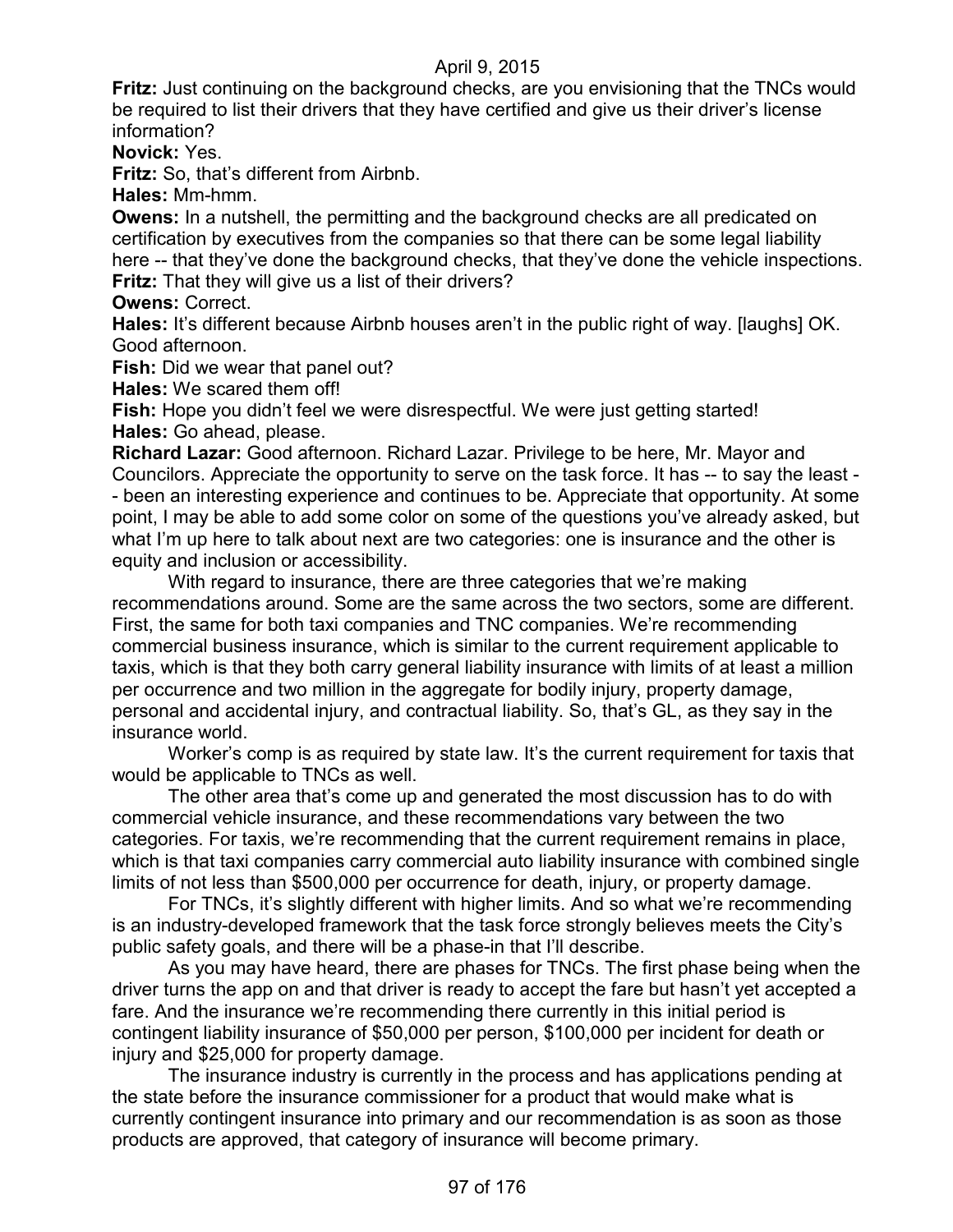**Novick:** Mr. Lazar, can you elaborate on the difference between primary and contingent? **Lazar:** Yes. So today, for this period one where the app is on but there's no passenger in the vehicle and the driver isn't en route to pick up a passenger, if they -- but in effect, the vehicle has become a commercial vehicle because it's prepared to accept fares. If that vehicle gets in an accident, the current commercial insurance applicable in that category only applies if their personal auto insurance doesn't kick in. So, that's what the insurance industry means by "contingent." So, the first recourse is to the personal vehicle insurance for the driver, and if that doesn't carry forward, then the contingent coverage kicks in.

And then as I said, when these new products -- and our understanding is it could be very soon, we don't know an exact date but possibly by mid-year -- these new products - and the insurance industry -- you know, this is a market, and they see revenue opportunities and so they're coming out with new products to serve the industry. What will happen is that contingent liability coverage will become primary, so the personal insurance will have no application once the app is on.

**Fish:** I think it would also be helpful as we go through the three periods to describe who we're trying to protect, because it changes. I know it's implicit, if you would walk us through who we are trying to protect through this insurance?

Lazar: Well, insurance protects frankly everybody involved. So, there is both property and humans. So, the driver of the TNC vehicle, certainly passengers. And right now, I'm focusing on the TNC category. So, passengers in TNC vehicles and any other parties, be it pedestrians or drivers or passengers of other vehicles who are involved in a collision. Fish: In period one, we don't have a passenger but we do have a driver? **Lazar:** Correct.

**Fish:** We do have pedestrians and we do have other vehicles.

**Lazar:** Correct.

**Fish:** That's what we're trying to make sure there's adequate insurance to cover any liability that arises in that context.

**Lazar:** Yes, in this period one category. Any other questions about that? Thank you, Commissioner.

The next component has to do with periods two and three, which is when a TNC driver has accepted a fare request or ride request and they're en route to and when they pick up that passenger and during the time the passenger is in that vehicle. And during this period, we're recommending -- which is consistent with the framework developed around the country -- primary insurance coverage with minimum liability of one million for death, injury, or property damage per incident and one million of underinsured motorists also for death, injury or property damage.

**Fritz:** Is that two million overall or two million overall?

**Lazar:** One million.

**Fritz:** Per person or accident?

Lazar: Per incident. So -- yes, per incident. Per person and per incident, it's a million combined.

**Fritz:** So, if there are five people involved in the crash, then the maximum that each could be hoping to get would be \$200,000?

**Lazar:** What we're recommending again is the consistent framework of a million dollars in coverage. How that gets allocated in a particular situation would depend on that situation. **Fritz:** What I heard before was that it's one million per person, two million for incident.

Lazar: That's for general liability insurance, which is the current requirement of the code. It's a different category of insurance. So, it's slip and falls, it's traveling, it's not related to driving the vehicles.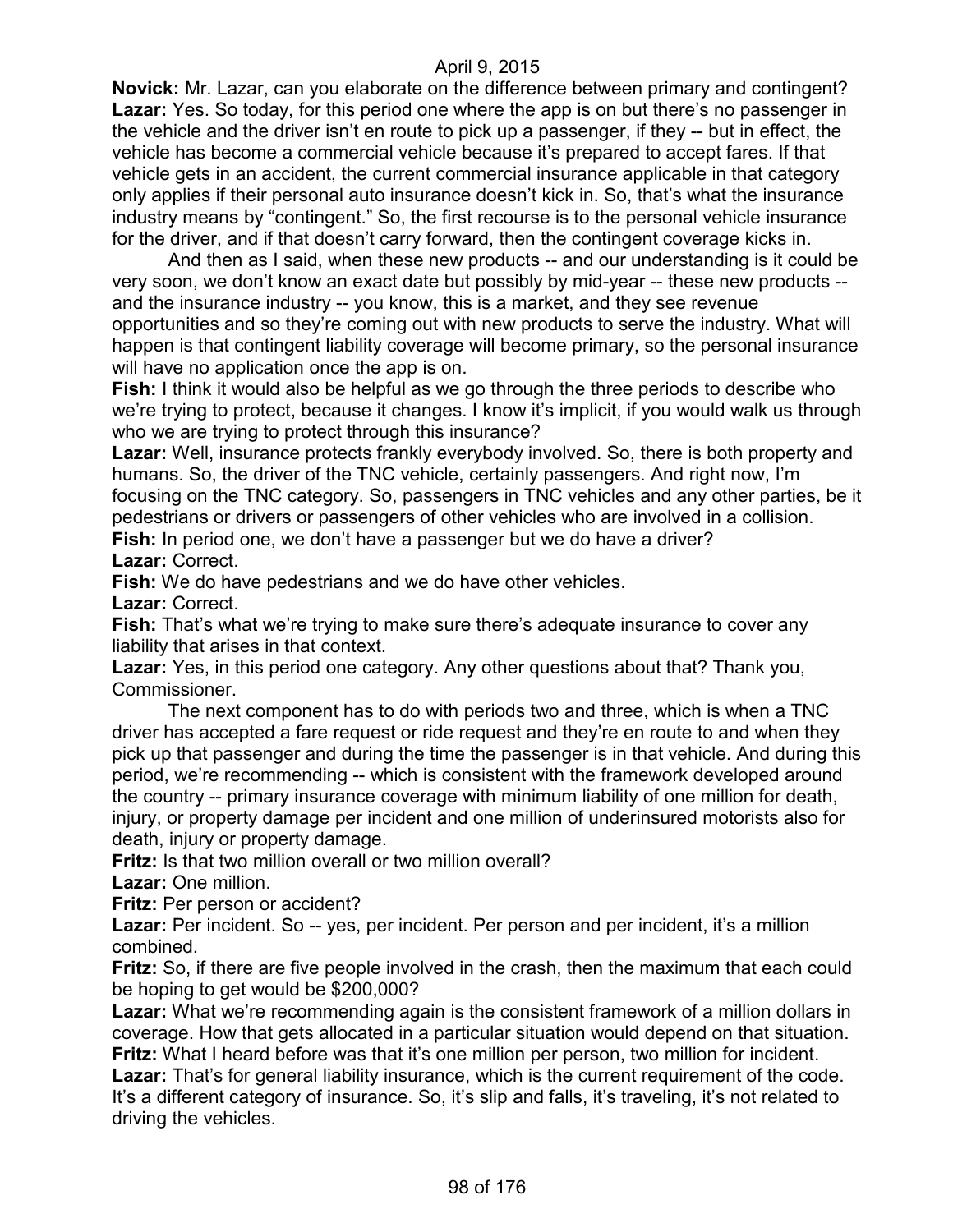I know insurance can be complicated, but there's there -- again, just to summarize - there are three categories of insurance that we're making recommendations around, the same three categories that are currently in the code. So, the first again is the commercial general liability insurance, and we're matching the current code requirements for both TNCs and taxi companies. Worker's compensation, which is just whatever state law requires. And then, I spoke about the commercial vehicle insurance. Any other questions? OK, thank you.

So, the next issue I'm going to talk about which I know is very important to a lot of people -- including every member of the task force -- which has to do with equity and inclusion.

**Fritz:** I'm sorry -- I thought you were going to continue on with the insurance part. What about after the ride has completed and the driver is going back to their home? **Lazar:** That depends on whether they log out of the app or they remain in service for another call. If they log out of the app, then they're out of the system and they revert to their personal insurance coverage. If they remain in the system and available for another fare, then we revert back to that period one coverage. Once the passenger leaves the

vehicle, it reverts back to the period one coverage period.

**Fritz:** OK. And what about when -- first of all, is the app hands-free? If you've got the app on in your car, is it voice activated to say I'll accept that ride or not, or does it require cell phone use during the drive?

**Lazar:** I don't know the answer to that question.

**Greenfield:** We did incorporate the City's hands-free policy as an assumption.

**Lazar:** It is in fact a separate recommendation outside of insurance.

**Fritz:** And what about the problem that if a driver is involved -- with a personal vehicle is involved in an accident -- then the person's private insurance would be canceled if the insurance company finds out they've been driving their vehicle for commercial purposes? Lazar: We've heard that concern -- we heard that concern during the task force process. I couldn't say we have a definitive answer from the insurance industry about whether personal insurance would be cancelable. We haven't heard of specific incidents in which personal insurance has been cancelled -- at least, none were presented to the task force - and the new products that are currently before the state insurance commissioner would solve that problem.

**Fritz:** So, why are we proposing to move forward with a pilot project before the insurance is in place?

**Lazar:** Our view as a task force -- and we were unanimous in this regard -- is that the current framework, even with contingent coverage, meets the City's public safety goals, and it's a model that has been applied successfully in a whole bunch of other jurisdictions, so it's not novel to Portland.

**Novick:** Just to be clear, we're talking about having contingent coverage during period one from the get-go. And it's my understanding that there's not been incidents elsewhere where the insurance companies have said, "even if your app isn't on, the fact that you are sometimes a TNC driver means we won't honor your personal insurance"?

**Lazar:** Again, we heard those concerns raised, but nobody has supplied the task force with information that anybody's insurance was canceled for participating in the TNC role. **Fish:** Can I ask just -- since we're going to come back to the overall package, but before we move on to the other period -- you said earlier that worker's comp as required by state law. Since my understanding is most of the TNCs characterize their workforce as independent contractors, what's the significance of telling us that it's worker's comp as required by state law? We don't have the power to change state law. So, you're just saying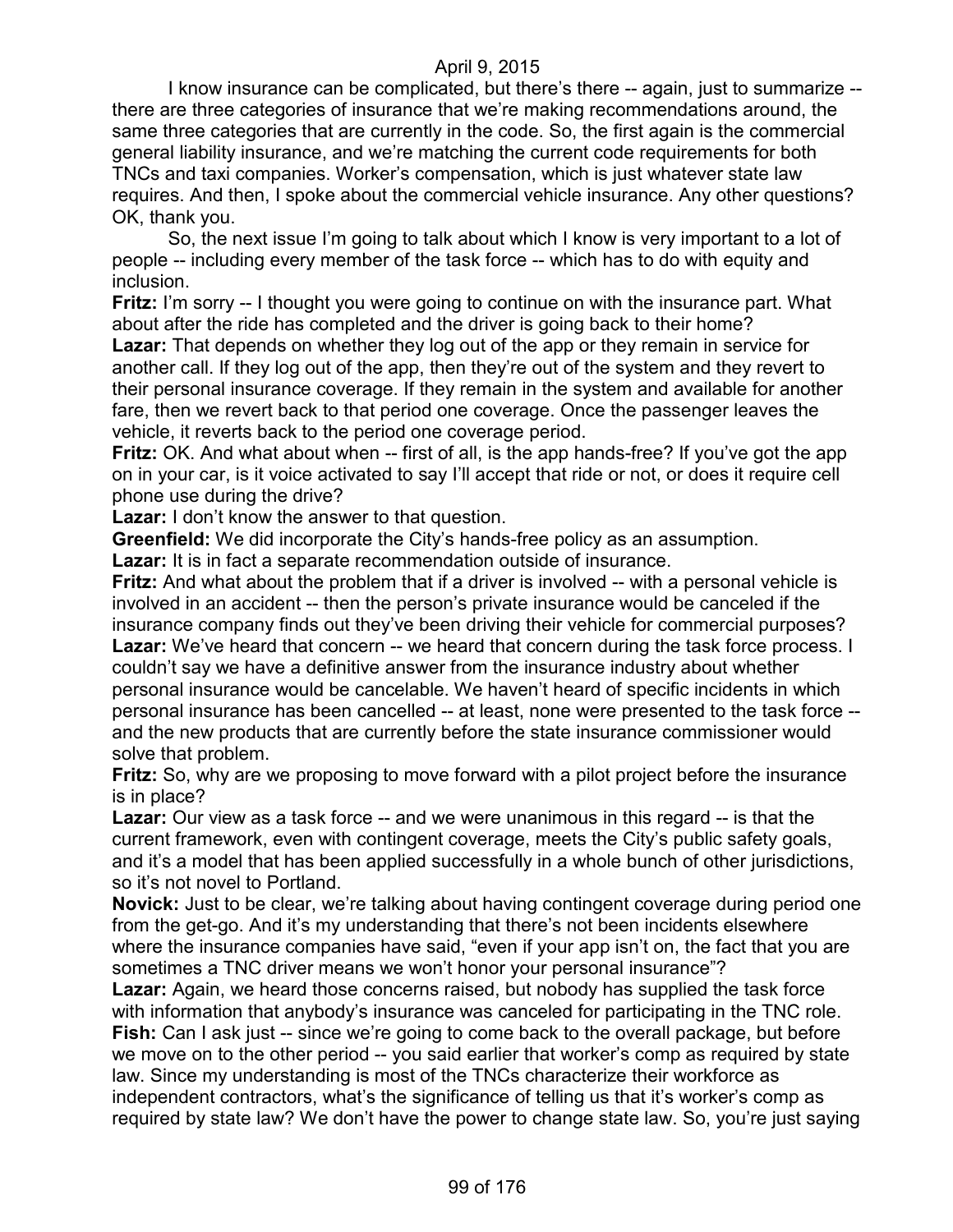that's not changed? Is your point that we're not making any changes to eligibility on worker's comp by any of the changes that you're proposing?

**Lazar:** The answer to your latter question is yes, we are not recommending any changes to current code in this requirement with regard to the status of drivers. The TNCs operate in a uniformly independent contractor model. The taxi companies in Portland have varying models -- some are independent contractor models, some are employee models. So, those that employ drivers to the extent state law requires it would have to deal with worker's comp insurance. Those that are independent contractors may not have to. **Fish:** And those that may mischaracterize their employees take their chances? Lazar: You know, the evolution of TNCs has raised a host of issues, and many of those issues are being litigated around the country, and I think it's going to take some time for this newly-emerging category to sort of find its balance in the law as well as operationally.

**Fritz:** Just going back to my previous line of questioning, you mentioned that the City is named as an additional insured. Does this mean the City is named on a driver's personal policy?

Lazar: No, it would be on the applicable commercial policies. If the personal insurance is applicable, then the taxi or TNC driving isn't implicated -- they're using their personal vehicle for personal use and therefore, they're outside of the system.

**Fritz:** Yeah, we recently had a crash of a cab at an intersection, I don't believe the cab was occupied at the time and of course, some of our cabs are personally owned. And so, there have been incidents of accidents happening outside of transporting passengers. So, I want to make sure that we have adequate coverage. So, for instance, the app on having not yet accepted a ride, the limit of 25,000, 50,000, 100,000 seems ridiculously low for me. **Lazar:** For injury and death, it's 50, 100 -- 50,000, 100,000 -- 25 is for property damage. **Fritz:** Those are not high enough for people who are transporting other people in their cars or about to be I would say.

And just to return to my previous comments, I have learned far more than I care to about insurance over the last 28 weeks, and there are companies -- private insurance companies -- who would cancel your policy if they know that you're driving commercially. And so I'm very nervous about telling Portlanders "go ahead and do this" without that understanding that if they get into a crash, they may not have personal coverage, not only for their own car but perhaps for their family cars that might have been insured as well. That's been discussed because, right? Because I've been raising that concern to Commissioner Novick all along. And you just decided to wait and see what the state does? **Lazar:** I certainly appreciate your concerns. And what I can tell you is in our collective wisdom as a task force, we believe that these recommendations meet reasonable public safety objectives, and that's why we've put them forth for you. We appreciate your concerns. With regard to the state insurance commission, that really is just about moving and frankly, we're very interested to see that step happen because we would very much as a task force like to see that coverage move to primary.

**Fish:** You know, just as a practical matter -- as I listen to this very thoughtful exchange -- it occurs to me that what's likely to happen here is that the first few times there are accidents involving TNCs in any one of these phases, a competent plaintiff's lawyer is going to sue the driver, is going to sue the TNC, and is going to sue the City as a practical matter, and we're going to sort this out through a litigation process because a competent lawyer is going to sue everybody that might have any potential liability and we're going to figure out what the courts deem to be appropriate. I do share some concern about -- there are some things that I think we can take a little bit of a chance on through a pilot period. I'm not sure insurance is an area we want to take the greatest area of risk. So, this is something to come back to in later staff discussions.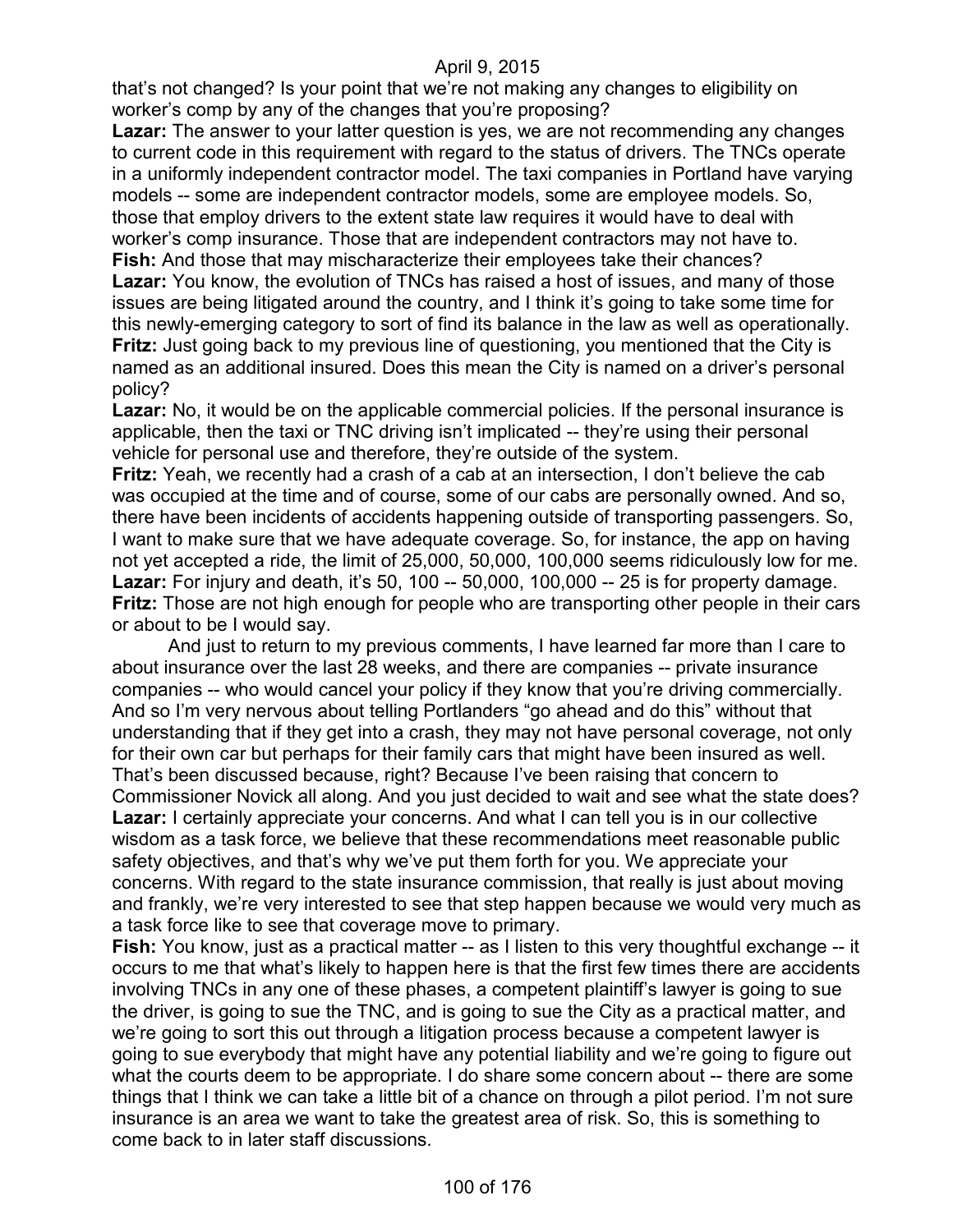**Lazar:** Great, thank you. Appreciate the dialogue. So, moving on then to equity and inclusion -- and again, a very important issue for the task force and I know it's important to a lot of people in this community. I just want to state, our goal as a task force is ultimately to achieve parity in both accessible and not accessible private for-hire transportation in the City. I want to first sort of frame the current state of the universe before sharing our recommendations.

Currently, in terms of supply, there is in the code a requirement that taxi companies have 20% of their fleet allocated as wheelchair accessible. My understanding is only one of the companies currently meets that requirement. In terms of service levels -- **Fish:** When was that requirement adopted?

**Lazar:** Years ago, as far as we know. I don't know the exact date.

**Fish:** 20% ceiling?

**Lazar:** It's long been in the code is our understanding. One of the things that occurred to us -- and probably occurred to you as a City Council -- is that that's not a service requirement, it's simply a supply requirement. And so as you'll see in our recommendations, we would like to move towards a service-based approach as opposed to a supply definition approach that doesn't really bear on services.

In any event, service levels currently are not defined or addressed in the current regulations. In terms of demand for accessible transportation, there's no meaningful historical data on level of demand. I have one anecdotal data point. One of the taxi companies reported to me in a meeting that they believed -- and this isn't verified data - that 3% to 5% of their total call volume was for accessible transportation. We got input on the task force that suggests reasonable levels of wheelchair accessible vehicle services are not being consistently provided throughout the City. So, that's our view of the current state.

With that in mind, we make the following recommendations. We recommend that both taxi and TNC companies provide citywide wheelchair accessible vehicle transportations services, either through their own vehicles or through an agreement with the City-approved provider.

We recommend that both taxi and TNC companies with apps make provision on those apps for a rider to make requests for wheelchair accessible vehicles.

We recommend that taxi companies -- we're recommending to reduce that 20% fleet requirement to 10% to sort of match the current state, and with the recognition that it's not a service-based standard.

We're recommending that both taxi and TNC companies report both -- for the taxi companies that they report two years of historical data and that both categories of companies beginning with this 120-day period record ongoing requests for service, both accessible and non-accessible, including response time data so that that can inform the task force's tasks going forward -- its work going forward.

And we're recommending that a fee be assessed against TNC companies only for data collection, management, and analysis during this 120-day period. That's phase one.

In phase two -- to give you a preview -- I can tell you that the task force and staff will be collecting and analyzing this data and will be using that data to evaluate a variety of models that can be applied to accessible transportation in the city. You can expect a comprehensive set of recommendations from us during the phase two meeting that we'll have, and I want to give you my personal assurance -- which I shared with Sue Stahl -that I will do everything I can on the task force -- and I know other members share this view -- to solve this problem in the City.

**Novick:** Mr. Lazar, I just wanted to add something, which is the current code provides an alternative to the 20% requirement. It says that companies that participate in the Portland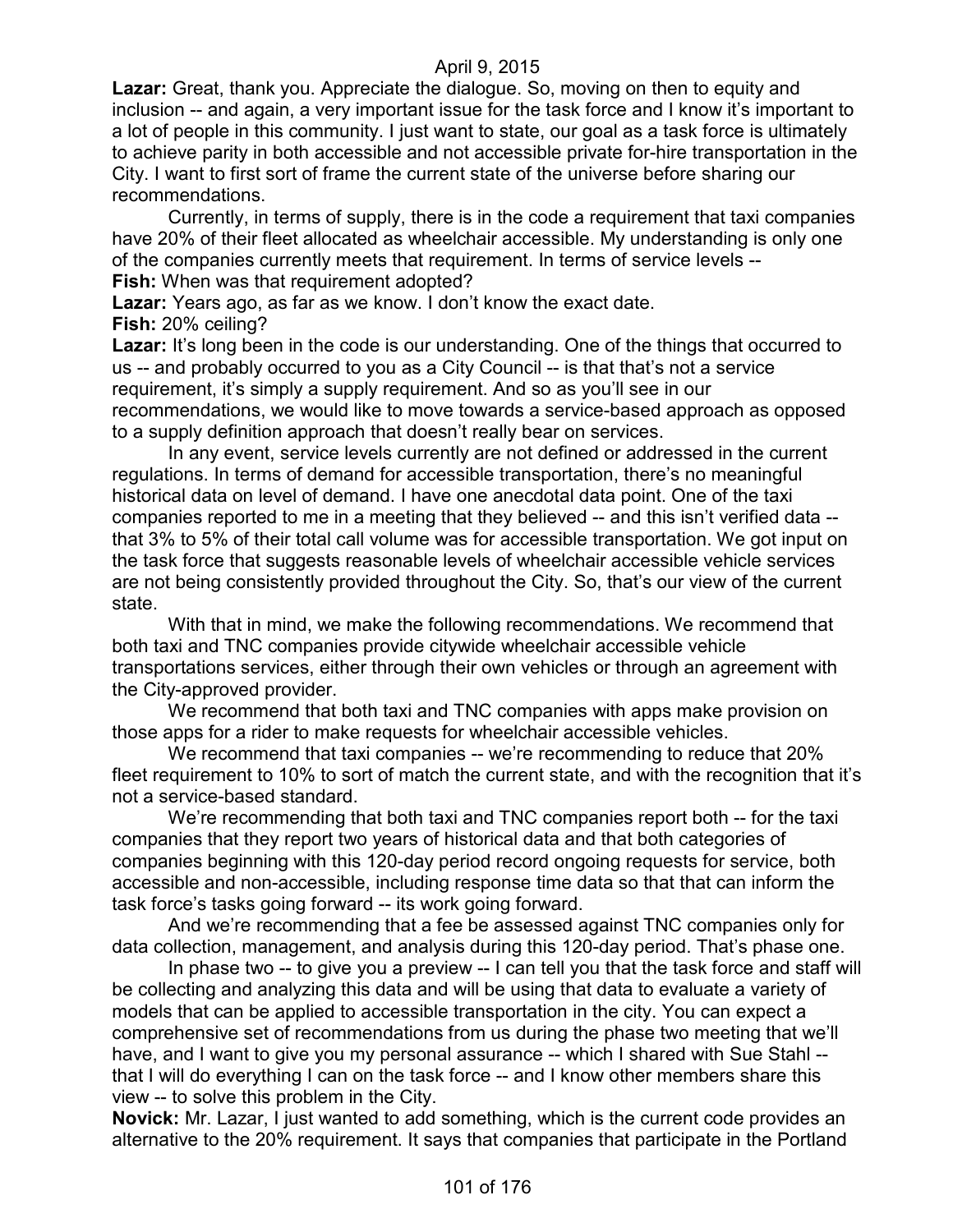Accessible Cab Association agreement are required to only have 10% of their fleet wheelchair accessible. Taxi companies that participate in that agreement are required to provide wheelchair accessible taxi services within a reasonable time [indistinguishable] that any time beyond 30 minutes is unreasonable. It's my understanding that there are no participants in the Portland Accessible Cab Association agreement -- that all of the companies have chosen to opt for the 20% option -- but there is an existing code and option similar to what you're describing for the pilot.

Lazar: Thank you for that clarification. Just to finish my comments -- and certainly happy to answer any questions -- the goal from our perspective on the task force is to pursue this in a data-driven way and to analyze a variety of models that can meet this need. Thank you. **Fish:** Can I ask you about the City-approved provider component and the apps with the option to seek -- to declare that you have a disability and need an accommodation? Is it your recommendation that those be in place prior to the 120 day period?

**Lazar:** As part of the 120-day period. In other words --

**Fish:** OK. Is your recommendation that we have these agreements to have City-approved providers if you don't provide it, and that the apps be updated and that be done prior to the beginning of the 120 day period?

Lazar: Yes, it's a condition of permitting.

**Fritz:** And is the intent to have the 10% apply to the transportation network companies, too?

**Lazar:** It does not. It applies only to the cab companies.

**Fritz:** So, what's the requirement for the transportation networks in the pilot?

**Lazar:** That they either -- they can choose to have an accessible fleet and serve this need in that way, or they can contract with a City-approved provider to meet the need, which means their app has to have the ability to make a request for accessible transportation and they have to have a mechanism to immediately communicate that request to their contract partner to serve that need.

**Fritz:** So that might help our folks who are having trouble getting through to dispatch to getting the vehicle dispatched, but it would decrease the overall number of vehicles, because the percentage of vehicles would then decrease. If none of the TNCs have to be accessible and we're decreasing the number of the taxicabs that have to be accessible - which, remember, we just had a lot more permits approved -- so the taxi companies were planning to increase their numbers, we're not -- I mean, are there other companies other than the taxi companies who are providing accessible rides?

**Lazar:** Our understanding is that there are, and I think staff can probably address that better than I can.

**Fritz:** Thank you.

**Fish:** And just to close the loop on a related issue, how do we ensure that if a TNC opts out and enters into a City-approved contract with a third-party provider to provide that service -- how do we ensure that the customer is not charged a premium for a basic service?

**Lazar:** We address that in the fee component of our recommendation, which is coming up. **Fish:** So as a preview, there's no additional fee that can be charged just providing the basic service for someone who's disabled?

**Lazar:** Correct. We are not suggesting that accessible transportation riders would need to pay a premium for that service, they should not.

**Fish:** But there is a provision for surge pricing and other kinds of things, so at least with this category, the TNCs would not be able to charge a premium to provide a basic service? **Greenfield:** We did not address that question.

**Lazar:** We did not address that specifically.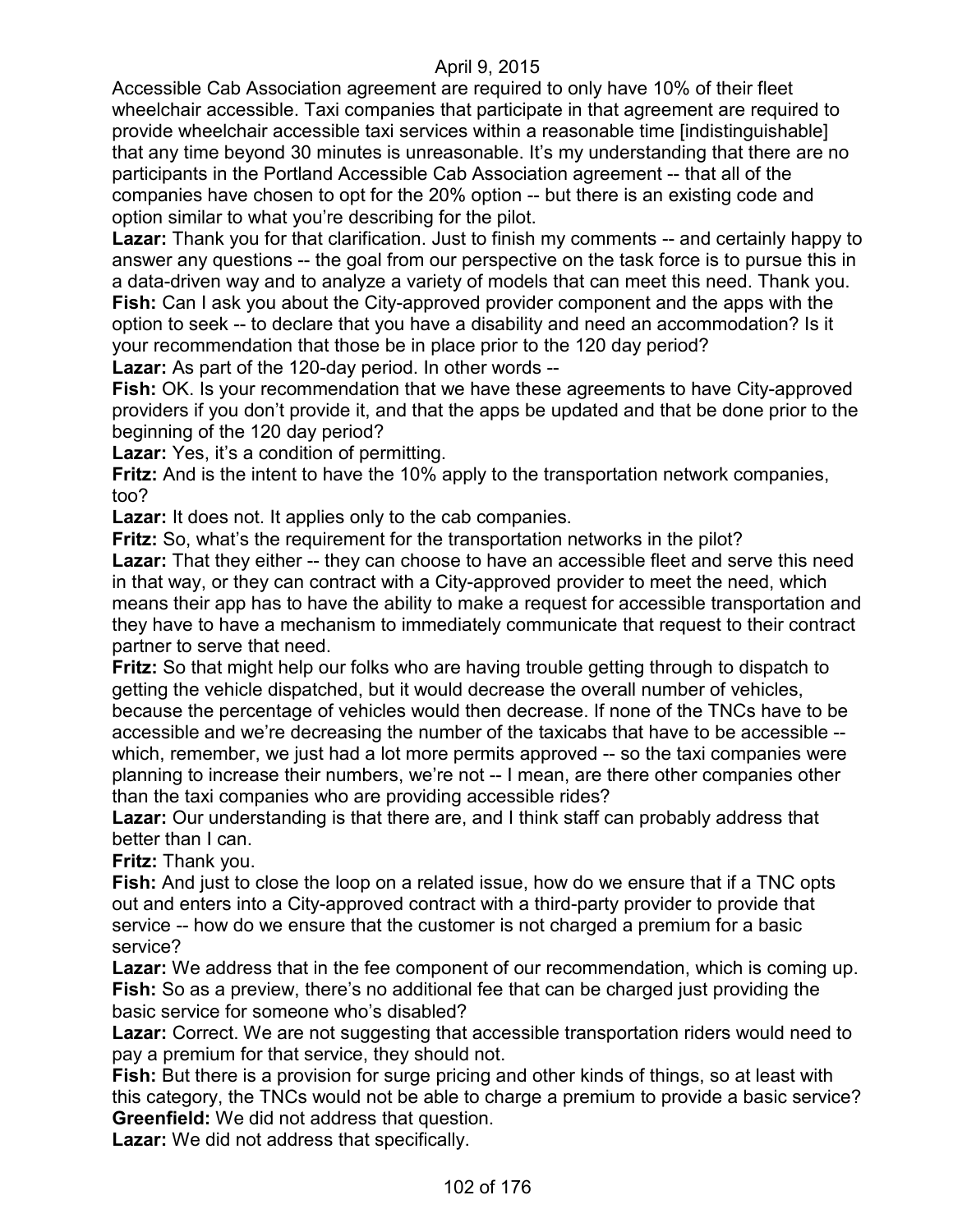**Fish:** I think we're going to have to make absolutely clear that it is on the same terms and conditions, regardless of what additional administrative costs the TNC incurs in opting out and contracting. I think that would be fundamental that we have to offer the same price, so we'll come back to that with staff.

**Lazar:** Just so we're clear what you're suggesting is that surge pricing would not be permitted for wheelchair-accessible rides.

**Fish:** I would say no premium pricing other than what is applied uniformly in the marketplace for someone who seeks a basic service that happens to be disabled. That would very much undercut I think the equity argument if someone was allowed to pass that cost on.

**Lazar:** Thank you for raising that question, it's a very good one. Those are my comments, thank you.

**Hales:** That might be a good transition since we're talking about rates to have Ms. Ansary proceed.

**Raihana Ansary:** Sure. Good afternoon, Mayor, Commissioners. Raihana Ansary with the Portland Business Alliance. Thank you for the opportunity to serve on the task force. I'm going to continue with regulations that vary, beginning with fare rates and pricing.

For both TNCs and taxis, we're recommending that there be fare transparency and the distribution of hard copy or electronic receipts. For TNCs, we recommend no fare regulation and allow for dynamic fare pricing, with the exception being that in periods of - or a state of emergency, the PBOT Director can send out an alert that would suspend dynamic fare pricing.

**Fish:** And can we be clear that when we're talking about an emergency, we're talking about a Blazers game occurring at the same time as a Timbers game -- [laughter] -- we're talking about any event at City Hall that brings more than 200 people to the chambers -- I mean, we have a very elastic definition, I hope.

**Owens:** Or your birthday party.

**Ansary:** An earthquake, severe, natural disaster.

**Hales:** Big snowstorm.

**Ansary:** Yeah, big snowstorm.

**Hales:** That would be hard for Portlanders to cope with.

**Fish:** And under your rules, the PBOT Director gets to make that call?

**Ansary:** Correct. And for taxis, we recommend that current fare regulations maintain. The reason being is that we as a task force felt that these were different models, and we'd like to test how consumers respond to the models in the first 120-day period.

**Novick:** May I just ask about that? Did somebody raise the concern that if the taxicabs are subject to price regulations and the TNCs aren't, then the TNCs will undercut what the taxicabs charge during sort of slow periods and make up for that by surge pricing and have a competitive advantage because they would be able to undercut the taxicab prices because they can offset it by surge pricing?

**Ansary:** Do you have a response for that -- I don't --

Lazar: I think we don't know what is going to happen with pricing in the marketplace because thus far it's been highly regulated. Data from other cities has been mixed on that topic. Frankly, we went a bit round and round on the question of whether to eliminate fare regulation for the taxi side, and we heard from staff about administrative concerns around that and what would happen after the 120-days if it changed back. So, I can't say that we have strong views on this particular topic -- ultimately, this is what we recommended. **Fish:** And you know, I appreciate -- first of all, I think the task force has done an amazing job in a very short period of time and my hat's off to you for the quality of the work. But let's go back to a values proposition you started with about a level playing field. And following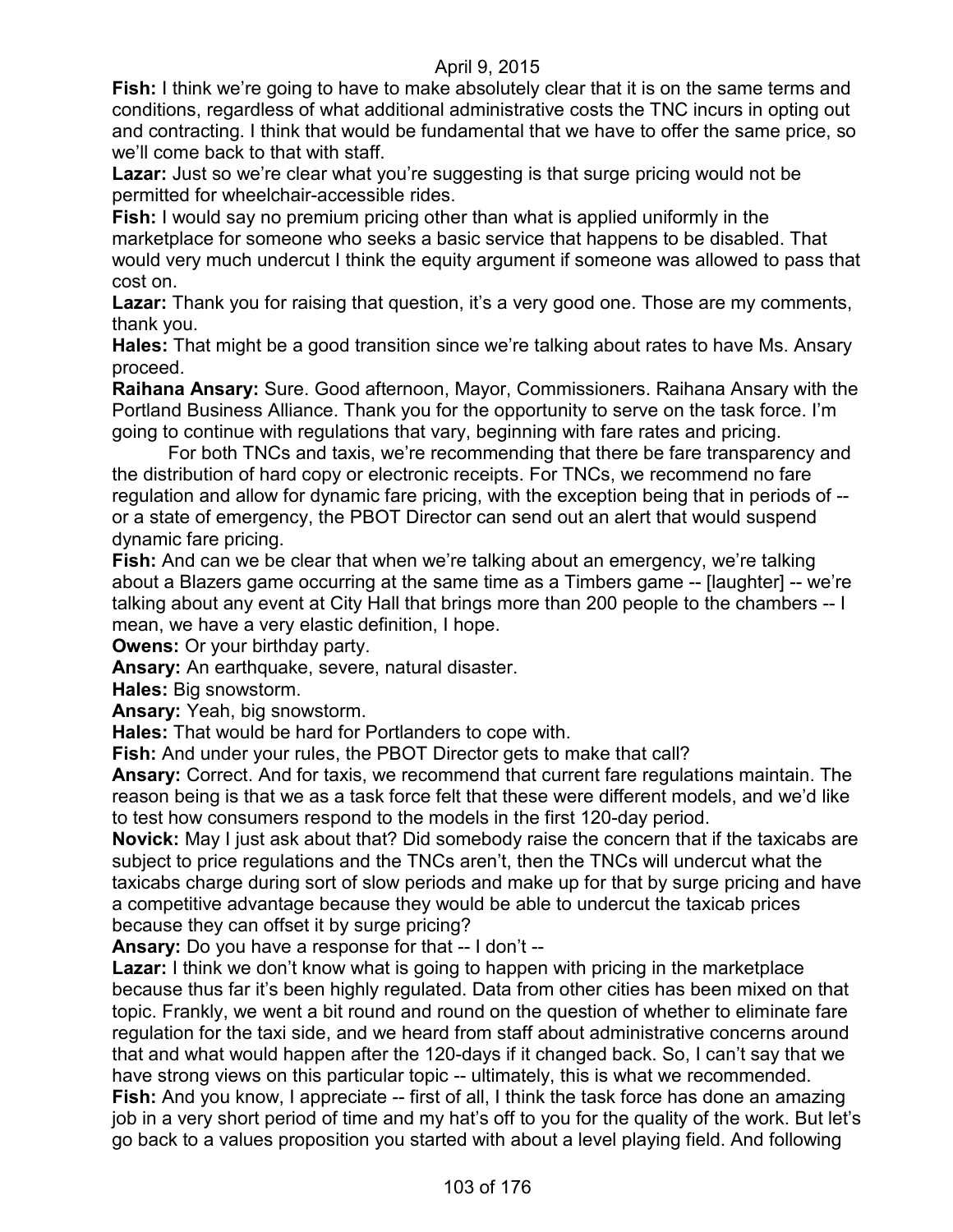up on what Commissioner Novick just asked, it does strike me at least that we are potentially creating a separate but unequal system if we regulate -- if we allow someone to set the price and another is regulated. And I understand you struggled with that, and I'm not here to pick a fight over that. We're here to better understand your thinking and understand what our options are. But it does at least on the service seem like it's not a level playing field, and I'm going to need some help to understand reasonable predictions about what's likely to happen and why the same ground rules don't apply to both sides. **Lazar:** If I may offer a brief comment on that, and I think you've raised a legitimate concern that we've wrestled with. Frankly, the question is, is this an area that government should regulate or is this an area where the free market should determine pricing -- leaving aside accessibility. And, you know, frankly, my personal view is that there's no data upon which the government -- in this case, the City of Portland -- could rationally determine what pricing ought to be in the market unless you understand cost structures and that sort of thing. And so again, my personal view is that it probably makes the most sense not to regulate in any category. And again, we struggled with this and ultimately, this is what we recommended but certainly share your concerns.

**Hales:** While we're on the same subject -- and maybe you were going to mention this - but the task force is recommending the structure that we've just talked about. I am assuming -- and our City Attorney can either nod or talk about this later -- but I'm assuming that if we choose not to regulate some aspect of prices now during the pilot project phase, we are not foreclosing the option of regulating those rates later. We still have the authority that we have. We regulate private for-hire transportation -- new kinds and old kinds -- and if we don't for now regulate rates, that doesn't mean we can't regulate them later, right? We're all working on the same assumption.

**Fish:** The concern that I would have in that, Charlie, is that it begins at least to me to feel like you've got a restaurant next to a restaurant and one of them has a certain level of administrative requirements or regulatory burden, the other one doesn't, and we're saying one can charge what they want and the other one couldn't. We're saying at the end of 120 days, we'll see potentially how much damage we've done. And the problem is we may put someone out of business.

**Hales:** Right, I get it.

**Fish:** And it's hard to put the genie back in the bottle. I just want to tread lightly on that and I hope we can make a rational forecast as to the unintended consequences.

**Hales:** No, I get that. I just wanted to make sure on legal grounds that if we accept the task force's recommendations, we're not foreclosing any options for the Council. That doesn't mean that we want to accept them as they are today.

**Fish:** Right.

**Novick:** Commissioner Fish, just for the record, I share your concern. I am not enamored of the idea of having price regulation for some actors but not others.

**Ansary:** Thank you. So, continuing with permit fees -- for TNCs, we recommend applying a flat fee per company based on cost recovery. And our understanding is that City staff are working on estimating what the cost recovery would be. For taxis, we recommend continuing to apply the existing fee structure and maintaining a moratorium on fee increases of the kitties.

**Fish:** And the kitty is?

**Ansary:** The set fee that cab companies collect from their drivers to cover for overhead. In phase two, we recommend the potential for a tiered fee structure based on the number of vehicles per company, and that would be for both TNCs and taxis. The idea is this would allow entry for smaller companies into the marketplace. For vehicle signage, notices, we recommend for both TNCs --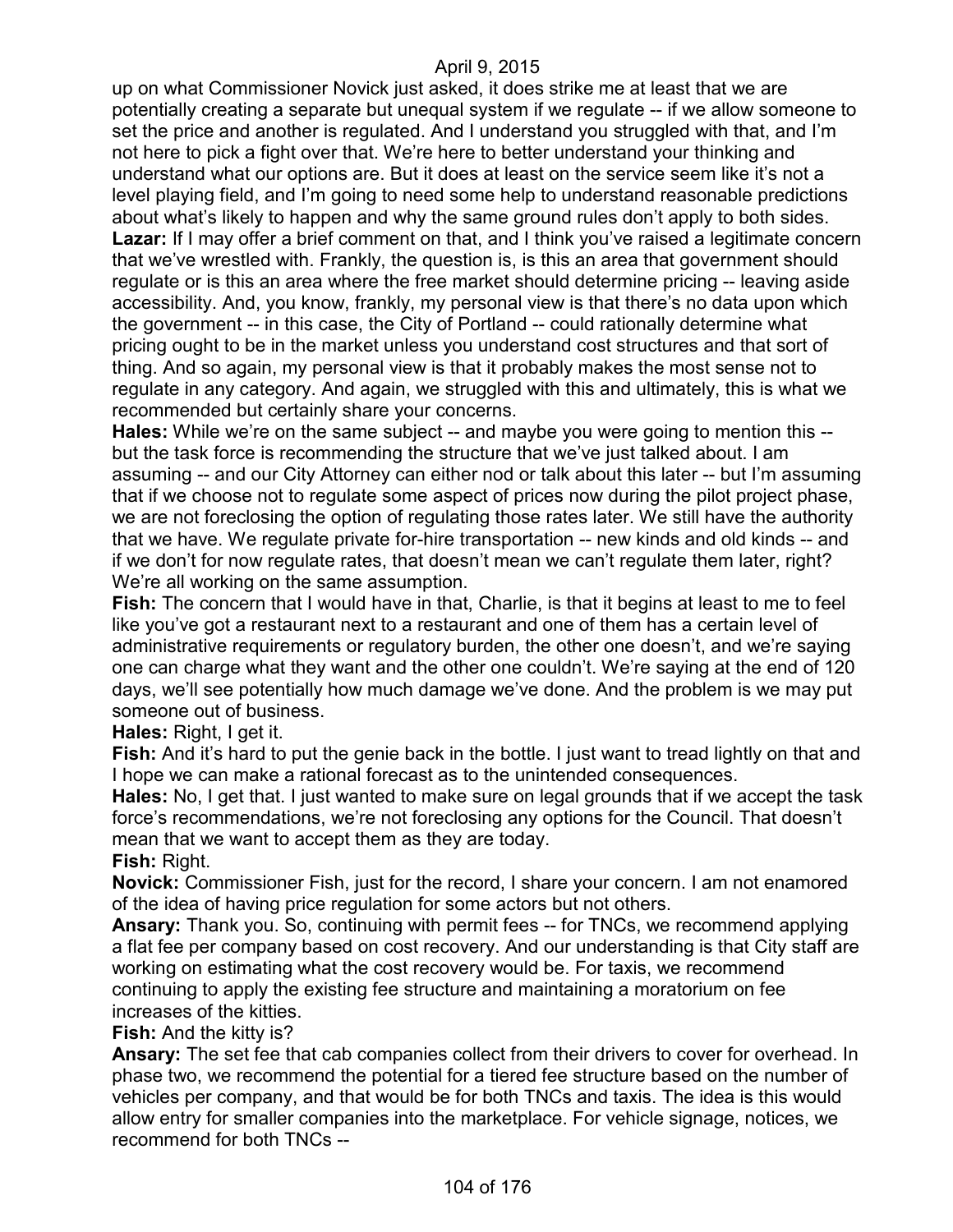**Fritz:** Excuse me, before you go on --

# **Ansary:** Yes.

**Fritz:** Going back to fees -- my understanding is that the TNC drivers -- do they have to pay a permit fee?

**Ansary:** Our recommendation is that for the TNCs, it would be a company permit fee. **Fritz:** The cab drivers have to pay between 225 and 600 for a new or renewed license - so what happens to a cab driver whose license comes up for renewal during this 120-day period?

**Ansary:** My understanding -- and this is what I've heard from City staff -- is that most of the drivers pay for their own permit fee. And, you know, this is something that we would be open to exploring in phase two.

**Fritz:** Again, there's an inequity if TNCs drivers don't have to pay for their permit and the cab drivers do -- that doesn't seem fair. And my other question is about taxes. I understand that in other jurisdictions, there's a flat fee for the TNC companies, but we charge business license fees for current taxicabs. Did you look into the fiscal impacts of the potential flat fee? One of the things I was interested in in the Airbnb requirements was that we were going to get over a million dollars in lodging taxes. Are we looking to get the same level of taxes and income taxes on TNCs versus taxicabs and drivers?

**Ansary:** My understanding is this would be cost recovery only and that this would not be a revenue generator for the City, and --

**Hales:** The fees, not the taxes.

# **Ansary:** Oh --

**Fritz:** But the challenge is that the business license tax only kicks in when your income is \$50,000 or more, which few Uber drivers are going to be individually earning more than 50,000 or more, although the company earns billions. So, I think for us, colleagues, there's a discussion to be had about potential decrease in business license tax from the cab companies if a slice of the market is taken off to a non-taxable entity.

**Novick:** Commissioner, my assumption has been that the TNCs are doing business in the City and therefore, they are subject to the business license tax.

# **Hales:** Right, me too.

**Novick:** The TNCs themselves.

**Fish:** Steve, we would only be able to tax them on the basis of their 20% fee they charge each driver. Isn't that the only thing we can tax them on?

**Novick:** Yes, but similarly -- I mean, we tax businesses based on their profits. They get to deduct their expenses, such as their wages, right? So, I don't know that it's really all that much different.

**Hales:** It's a good question for the Revenue Bureau, let's flag that for them.

**Fritz:** And when you find that out, I'd like to know what the proposed tax is on Uber and how much the total would be expected to be.

**Novick:** Again, my assumption is they pay the same business license tax rate that any other company does.

**Hales:** Thanks, I got that one.

**Ansary:** Good point, thank you. So, continuing on with vehicle signage, notices -- this is really a safety issue for both TNCs and taxis. We recommend either cameras or some other verifiable way to track driver and passenger identity that could be made available within a 24-hour period should law enforcement request it. For TNCs, we require that -- we recommend that drivers display a company address of some sort or marking, and our understanding is that City staff is developing specifications for this. For taxis, we recommend retaining current signage requirements.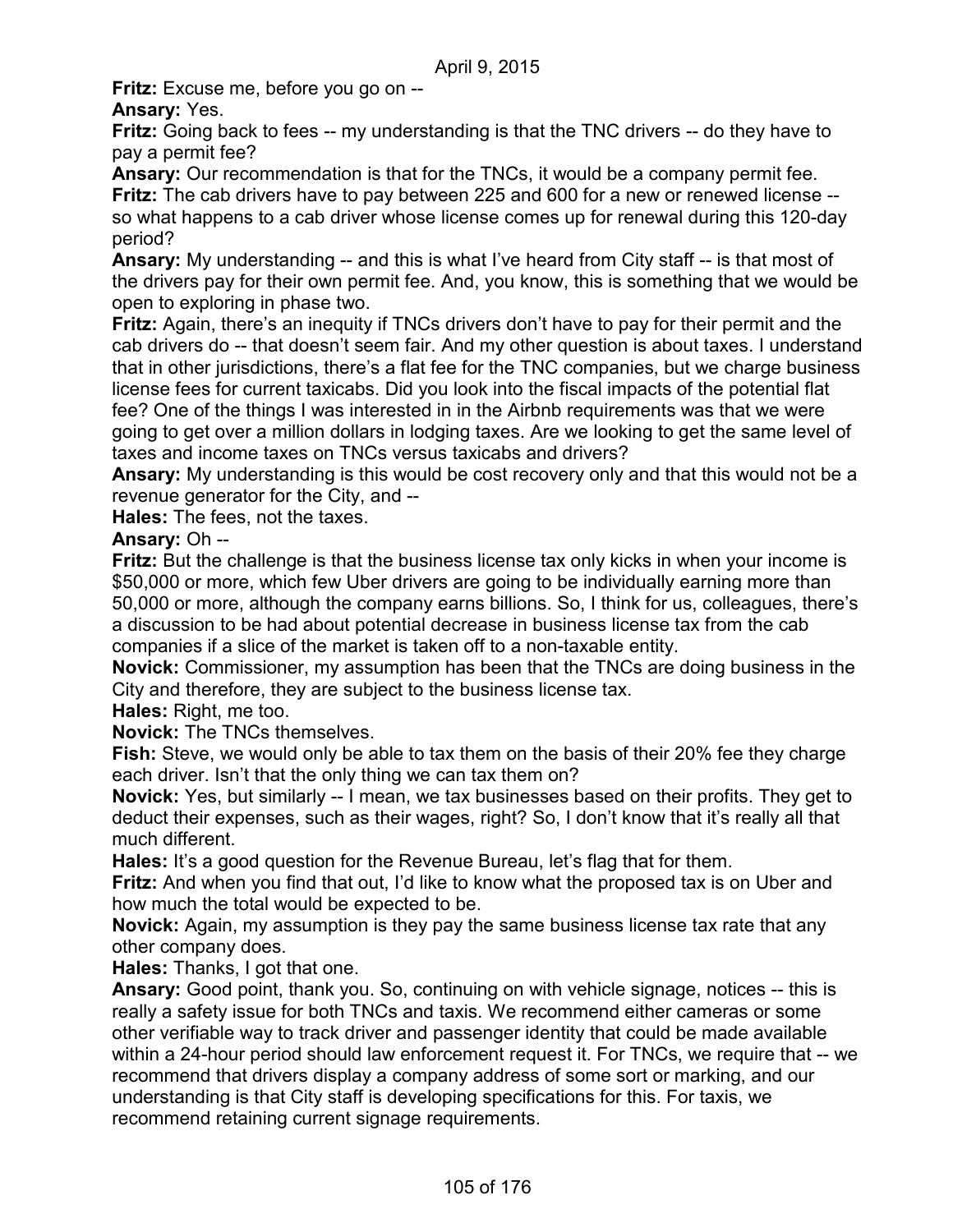**Fritz:** About cameras -- the reason that we required cameras in taxis was for the driver's safety after some attacks by passengers on drivers. And since the very essence of the TNC is that it's a smart phone -- that they all do video -- why are we not requiring that the audio -- maybe you need your phone on to do your navigation, by why would you not have audio recording going as a safety mechanism for both driver and passenger?

**Ansary:** We did not discuss audio recording, but I appreciate your notation of that. We did -- we were concerned that in this first phase, requiring additional technology to be installed in personal vehicles would potentially pose a barrier, or -- and there are companies out there that are waiting to operate.

**Fritz:** Everybody has a phone, I mean, that's how you get the ride. So, your phone wherever you mount it, and you leave the video on. That doesn't require any additional equipment.

**Ansary:** OK. Thank you.

**Saltzman:** But you're saying you are going to require cameras for the TNC vehicles? **Ansary:** No. Either cameras or some other verifiable way to identify a passenger and a driver.

**Saltzman:** A photo for the driver?

**Ansary:** And the passenger. So in the case of TNCs, it would be that information could be tracked to the app -- the information that's collected when someone requests the ride. **Hales:** OK.

**Ansary:** And then finally, in regards to street hailing and taxi lines, we recommend that TNCs not pick up street hails or queue up in taxi stands, acknowledging that they're a different model and they are marked differently.

**Hales:** OK. Thank you very much. So, let's proceed on to the next part of your task force report.

**Owens:** We're almost done.

**Greenfield:** Thank you. Mike Greenfield again. The final item in the regulations that vary has to do with data reporting. We're asking for monthly basis data reporting from both TNCs and taxis, and some historical data from taxis as the basis for developing our phase two recommendations. And that's the final variable requirement. We think this information will be very important to us in developing our next recommendations.

**Fish:** Mike, how do you envision us enforcing that requirement as to TNCs? And I'm asking it in the context of significant national litigation around what kind of information TNCs will provide to local government and a lot of arguments around privacy and proprietary information and other kinds of things. So, on the theory that we want to make sure whatever data sharing requirement sticks and that the enforcement works -- and I'm reminded that as of today for Airbnb, 95% of the hosts are not in compliance with our rules. So, we have a history of a bit of a lag in terms of getting industry compliance. I ask you, as a serious matter, how do we ensure that we get that data in light of pretty significant resistance on a whole host of legal grounds by the industry to provide that to local regulators?

**Greenfield:** Well first, I want to thank you for not putting me on the Airbnb task force. [laughter]

**Hales:** Careful!

**Fish:** [inaudible]

**Greenfield:** I think it depends on the appetite the City has for enforcement. I think that the question has to do with a whole series of things that we're recommending in terms of standards and what you have to do to do business in the city of Portland.

**Fish:** Can I just draw a distinction? I think we would all agree there's enforcement and there's enforcement. And I hope that we're not going to embark on an experiment where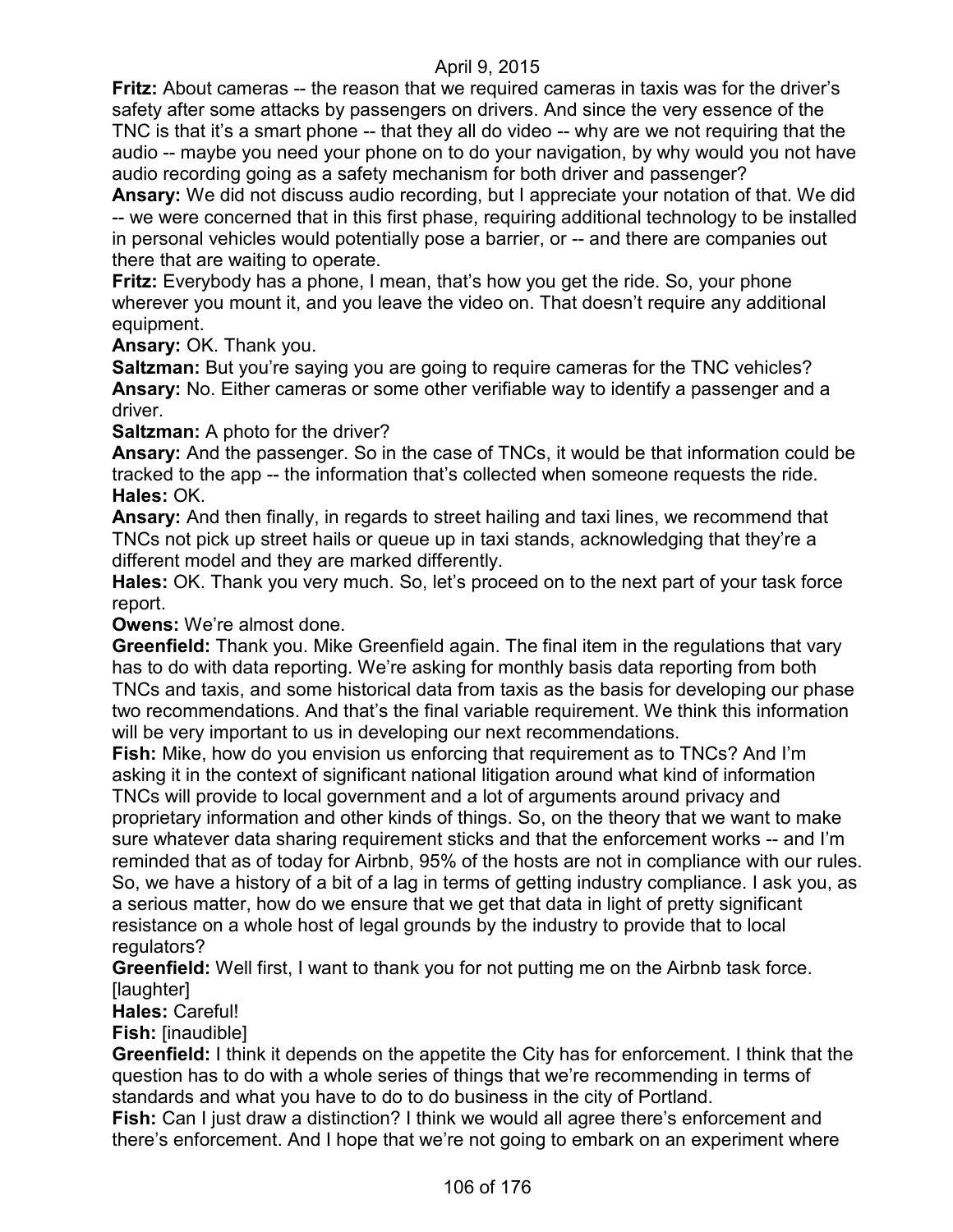there is any doubt about our ability to get that data. I would further hope that since there's a limited number of players in the marketplace that we have in writing a commitment that we will get the data that we are requiring by law in which the very success of this pilot program depends on from these providers. And I hope we'll also be told today -- if not before we take up the resolution -- whether any of these internet companies are intending not to comply with that requirement. Because it does seem that the data is fundamental to what you're asking us to do, which is to do a pilot and then evaluate the data. Without the data, it seems self-defeating.

**Novick:** Commissioner, I agree that the data is critically important. I do want to note that we have demonstrated recently that we take enforcement of these regulations pretty seriously. When one player started operating illegally, we brought a lawsuit and they wound up agreeing to stop operating illegally and then we collected fines. So, we would certainly treat the failure to provide the data that we're talking about as a serious violation, which could lead at the end of the 120-day period to a permit to operate not being renewed.

**Greenfield:** Some place in the City of Portland, there's an archive stacked floor to ceiling with great policy ideas that were never executed. And the reason they weren't executed was that data wasn't collected, the standards to enforce that policy were not rooted in realistic measurable data, there was no standard that was measurable, there were no outcomes that were enforced. I mean, at the State level and at the City level, we've got had kinds of examples of that. The 20% requirements for vehicles for the existing fleet is a good example of that. And what we hope to do by collecting this data is to give you the tools to develop an execution of this policy that establishes standards, establishes a way to measure whether they're complied with or not, and the tools to enforce them if they're not. **Fish:** And one of the things I might suggest -- building on some of your excellent recommendations -- is that before the City issues a permit, somebody signs a document saying "we agree to conform to this particular requirement and we waive any legal objections to providing the data" that we've requested. Because I think it would be a breach of faith if we find ourselves in extended litigation trying to get the very data that you have I think correctly identified as necessary to us to evaluate the success. That feels like heads you win, tails we lose.

**Greenfield:** And you need to provide sufficient data and staffing to ensure that these people, these companies are complying with it, and you need to have a definition of "else" in the term "do this our way or else."

**Hales:** Yep, I like that.

**Fish:** I like that. You are going to be on the Airbnb task force. [laughter] **Hales:** Just sealed that deal.

**Greenfield:** At this point, I'd like to thank the task force for all the work they did. I'd like to thank the drivers who came and spoke with us. I'd like to thank the potential drivers that talked with us and the companies that talked with us and the public that came and in talked with us. It's all been very valuable. It's been fast, and we look forward to more of it.

At this point, I want to note that the task force received two additional presentations and voted to forward them to the board as concepts the task force would be considering in phase two. Sue will be introducing a presentation of the Portland Equal Access Plan, and Kayse will be presenting comments from the Center for Intercultural Organizing. **Fish:** Do you want us to hold our generic questions until the two other reports?

**Greenfield:** Please, and then we'll come back up and respond to questions. Thank you. **Hales:** Thank you. Good afternoon. Welcome.

**Sue Stahl:** Good afternoon. My name is Sue Stahl, I'm with the Portland Commission on Disability and was a -- is -- a task force member. The experience of being on the task force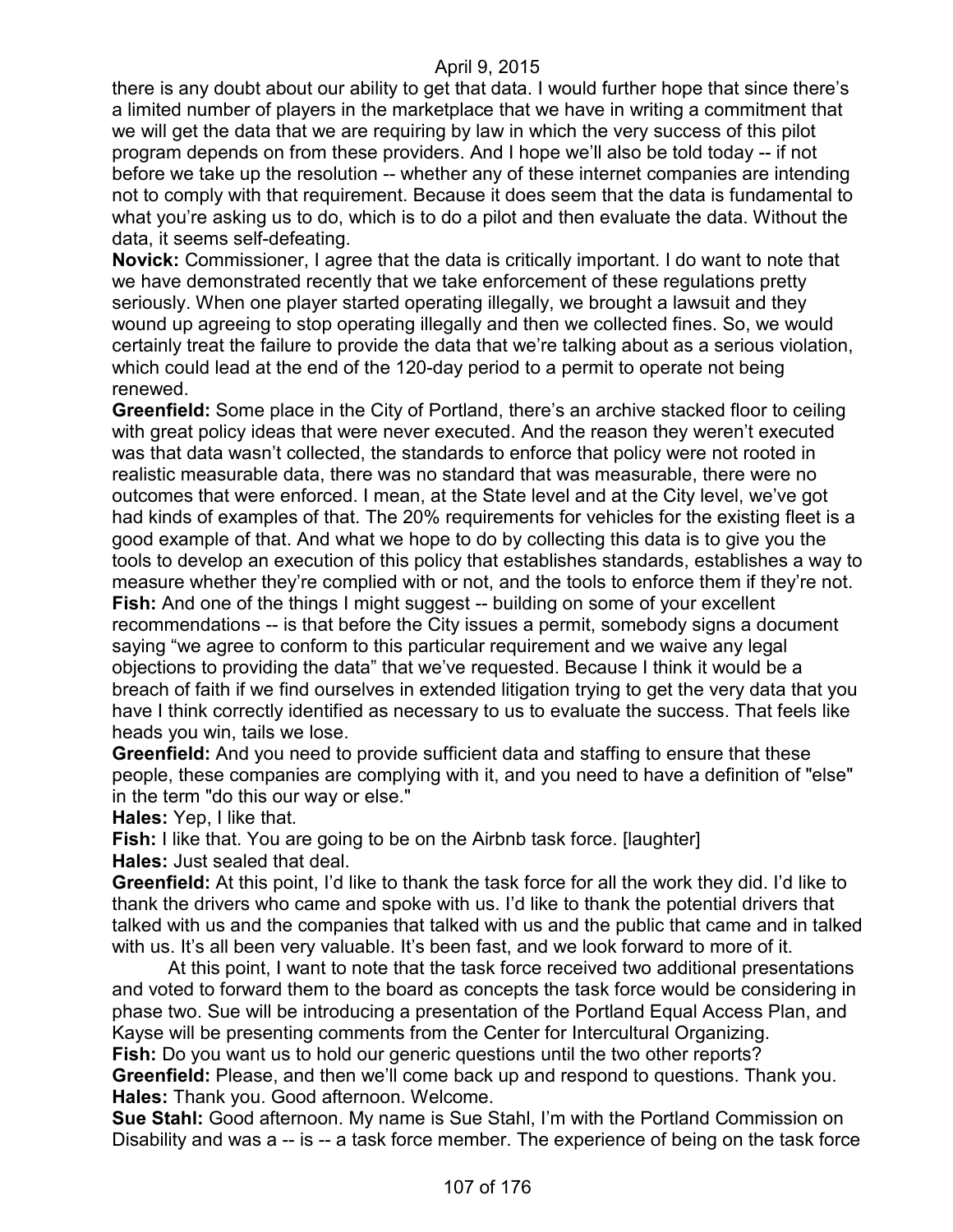was very unique, and I do want to say for the record that not all issues were passed unanimously on the task force.

The Portland Equal Access Plan, or PEAP, puts forth recommendations that were crafted following a comprehensive review of the private for-hire transportation regulatory system as well as review of what has been tried in other jurisdictions throughout the country. This plan is included in the task force recommendations as attachment A.

We are advocating to apply the same fair rules to taxis and Uber and the other TNCs. All companies must be required to provide an equal level of service for persons requesting transportation by wheelchair accessible vehicles. Taxi companies endorsed the Portland Equal Access Plan, as well as the Portland Commission on Disability, and we are asking for the City to accept this plan.

Today, it is a fact that people that request wheelchair accessible vehicles receive second-class service, frequently experience wait times of up to four hours -- usually two to four hours. The 30-minute reasonable wait time standard that is currently in code for requests for wheelchair accessible vans has never been enforced, and as far as I can tell, has never been met.

The reason is this: there is a system-wide shortage of accessible vehicles available on demand. However, the limited amount of accessible vehicles that the taxi companies own are being contracted out to other businesses, such as non-emergency medical transportation, TriMet lift, ride connection, etc.

The system is broken and has been broken for a long time. Here are just some of the examples. An 82-year-old female had made arrangements several days in advance to be picked up by a wheelchair van at 3:00 p.m. on August 23rd, 2014 for a high school reunion. The cab company dispatcher called her that day of the appointment and told her that a wheelchair van wasn't accessible to pick her up and canceled her trip. A passenger requested a high-clearance wheelchair van. After waiting two hours, dispatch called and he was told to request another ride. Another passenger arranged a trip to a doctor's appointment. The ride was 50 minutes late. I have been told about a 98-year-old woman who was left out in the cold for five hours and a man who almost did not make it to his dialysis appointment because his medical transportation did not pick him up.

On a personal note, I no longer request wheelchair accessible vehicles. In fact, I specifically request not to have this type of vehicle to pick me up, simply because I cannot afford to wait two plus hours for one to become available. This doesn't mean I don't need an accessible vehicle. I do. I just now rely on friendly drivers and passers-by to pull me up from the low seats or to pick me up after I have trouble stepping into the car.

Requiring Uber and other TNCs to contract out to this limited supply will exacerbate the situation. The PEAP recommendation allows companies to explore other avenues for providing service to the disability community. They may know of some other companies that they can rely on -- maybe an entrepreneur is developing a fleet, maybe some TNC drivers actually own accessible vehicles.

The Portland Equal Access Plan also does away with the current policy of fleet requirement standard of 20% -- now 10% -- to measure ADA service success and instead has a clear regulatory benchmark: measurable service response times. The goal is to achieve parity by having equal response times for wheelchair-accessible vehicle rides and non-wheelchair accessible vehicle rides.

Now, about enforcement. We can have the best policies in the world but if there are no ways -- no meaningful ways -- to enforce them, then we have failed. Unfortunately, we have already seen this happen. The 30-minute wait time that I mentioned earlier has never been enforced. The 20% -- and now I guess, 10% -- I think it was 30% a few years ago - which is a very unsettling trend – accessible fleet has not been enforced. This cannot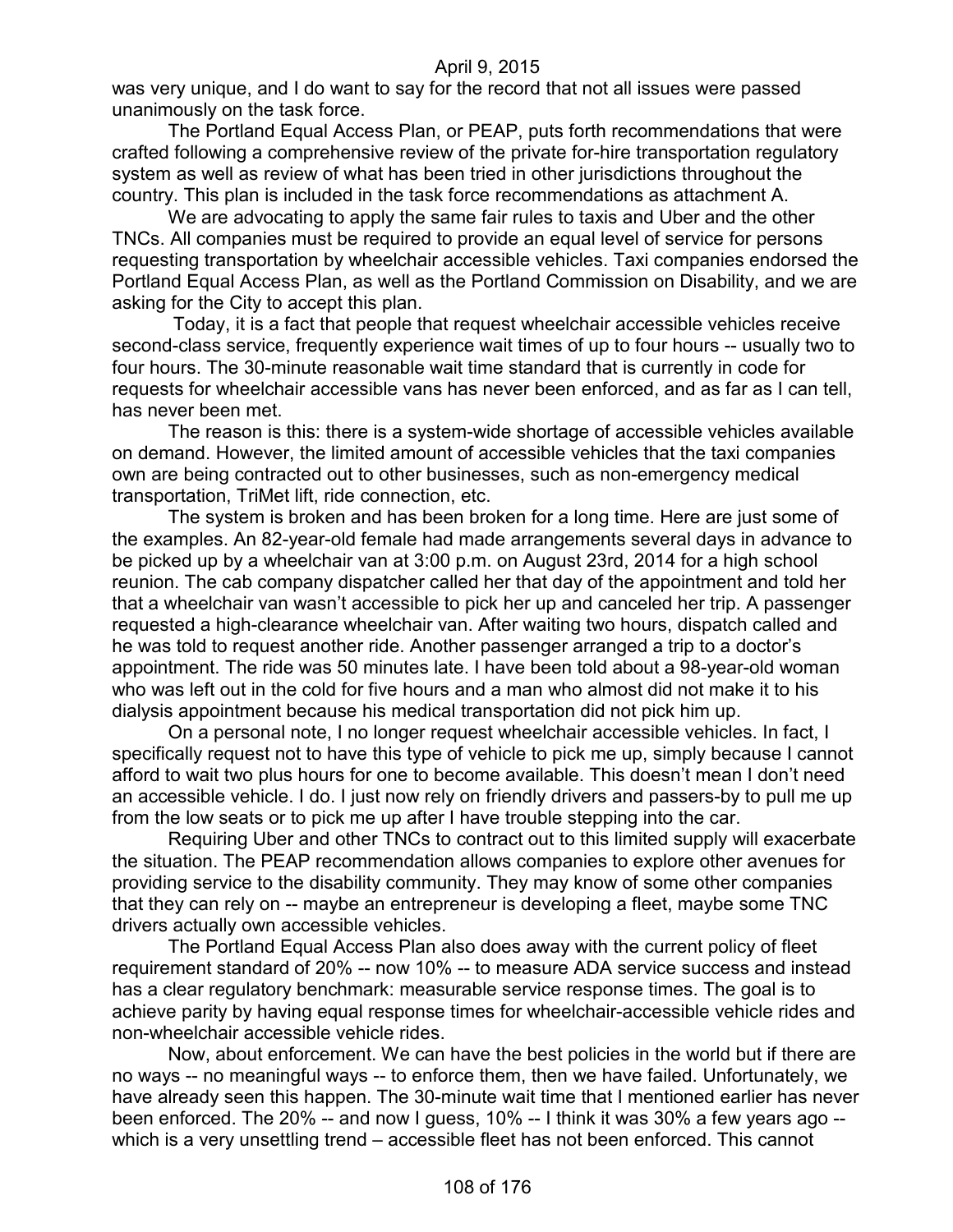continue. There needs to be enforcement and meaningful reprimand to companies in order for this change to happen and civil rights met.

The Portland Equal Access Plan incorporates this logic and puts forward the proposal of pulling a company's license for one year if they fail to meet parity. This will apply both for taxis and TNCs. I am concerned that if Council does not act now to put PEAP in place, the political obstacles will make it difficult to do later. As you mentioned, how do you put the genie back in the bottle? Many Portlanders may love Uber and other TNCs. If Council imposes new requirements in phase two, Uber and the other TNCs could threaten to withdraw from the market -- as they have done in other jurisdictions -- and Council will have many constituents who will want them to stay.

My point is that Portland has the maximum leverage now, so let's use it. The time is now to fix the broken system and ensure that Portland is a truly livable city for everyone. Thank you.

**Hales:** Thank you very much. Mr. Jama?

**Kayse Jama:** Good afternoon, Mayor Hales and Commissioners. My name is Kayse Jama. I want to first of all make a disclaimer. I am actually -- I'm not here to speak on behalf of the task force. I think my comments is very much more personal. I'm also here to offer you some comments rather than recommendations of what needs to happen.

First of all, I really enjoyed being part of this robust discussion as a member of the task force and I think Jim, our chair, and the rest of the team really spent a great deal of time in such a short period of time trying to coming up with recommendations that's going to work for all. Having said that, there are several areas that I have concerns that I want to highlight, and I hope that people who [indistinguishable] after me will be wrestling with.

First of all, let me say this. I think some of you raised about the insurance issue. My goal and my hope is whatever recommendation we put forward, we come up with a system that has uniformity across the board, whether it's a TNC or a cab company.

I personally also had a concern during the task force -- the third-party liability disclaimer that Uber has in their system. And I asked that question. I don't know if I ever got a satisfactory answer. I would hope that in order to protect the public, we have to create an insurance system that not only holds accountable to the communities but also creates a way that we protect our public. And so, that's one area that I want to mention about the insurance.

The second piece is that it's the vehicle inspection issue. I think this is another uniformity issue for me. I recommended or at least I suggested that we should keep the current existing regulations as it is right now. Particularly for me, I was concerned to eliminate a requirement of fire extinguishers as well as the extra spare tires. I think if you end up having an elderly person or someone with a disability and having a vehicle and end up that vehicle catching on fire, the situation is that a fire extinguisher may be needed. It's important for public safety to me.

Another area that's been discussed is the fare issue. That's an issue for me also that I'm really having important consideration. I think whatever we come up with, we have to create a system. If we are requiring cab companies to charge a certain amount of dollars, I think -- whatever it takes -- we have to create that same situation with the TNCs. Or if we eliminate -- which I am not advocating for. All I'm saying is it has to be uniform and it has to be transparent, it has to be equitable to both systems. I think at this point, we're not there yet.

I think Sue really spoke to areas of accessibility and I agree with her concerns. I think she has been a really good advocate and voice at the table, and I'm hoping that we would figure out ways to accommodate in our disability community to ensure that they have services.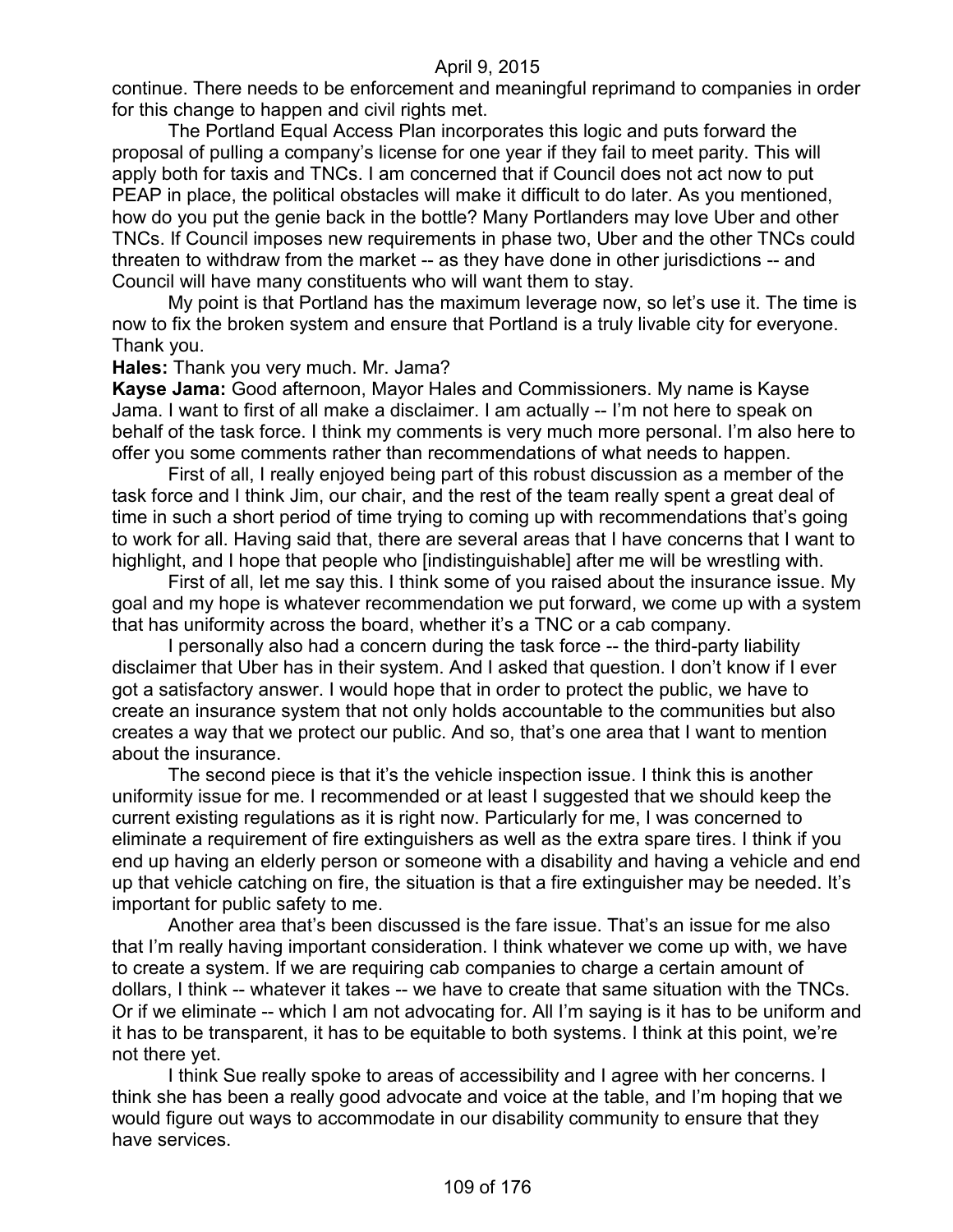The last area that I'm going to make a comment is an area that I totally understand that it's actually contrary to the concept of Uber and TNCs, which is one is that accepting only credit card or debit card systems. And I think if you do that, you pretty much eliminate a portion of the Portlanders who may not have those and are unable to pay. If we're asking the community to accept all systems of forms, it has to be uniformity, again -- cash, credit card, debit card and so forth and so on.

The other last one I want to comment on will be the dispatch system. I understand it's also contrary to the system of TNCs, but I think also in terms of equity -- I'm assuming if somebody is unable to have a smart phone or unable to even use it, there have to be ways that they can call in, whether they are blind, or whether they are -- I know there are systems they can use even though they are blind. All I'm saying is there has to be some level playing field throughout the system, and I think we're almost there but I think there's areas that we really need -- those areas that I mentioned that truly needs to be having quite a bit of debate and dialogue.

**Fish:** Kayse, can I ask you about that issue you raised? So, I have a similar concern because not everybody has a smart phone, not everybody has a debit card or a credit card. And when I raised that with someone, one of the answers I got back was, "well, in our system, you could still use a traditional cab company that doesn't require a smart phone and does accept cash." How do you respond to that?

**Jama:** I think it's a fair question. And I think the question for me is not about whether you have an alternative but whether you have equitable and parallel systems. That's really my answer to your question, Commissioner Fish.

And I think finally, the last thing I want to mention is I think we are charting a new territory as a city, and I think we have to also figure out the impact that this system if it kicks off will have on our existing system, particularly the cab community and the drivers themselves. I don't know what that looks like and if it's going to crash it. I think their lives are dependent on those things. As a city, we have to think about what impact it will create as we move forward.

I think overall -- I think this might be my own comments -- but I do believe that we shouldn't be trying to fit Uber's business model as a City. I think we should be asking Uber to fit our current structures and current systems that exist. I think that's my own understanding of where we need to be as a city. I will stop there. I really appreciative the opportunity to serve this great city.

**Hales:** Thank you both. Questions for these folks?

**Fish:** We might come back?

**Hales:** We might come back.

**Novick:** I did want to ask Sue a question. I'd just like to take a minute to talk about the details of the PEAP proposal. I understand that what you're saying is that you wouldn't - there would be sort of a phased requirement to come to equity in response times for wheelchair accessible versus non-wheelchair accessible vehicles?

**Stahl:** Correct. First, we would need to gather data, determine what the average ride is for non-wheelchair accessible vans, and what the response time is for those accessible vehicles and establish benchmarks throughout the next couple of months to get the disparity closer and to finally reach parity.

**Novick:** But you'd want us to state from the beginning before even start gathering data that by a certain point in the future you have to reach parity, otherwise you're subject to enforcement action, including a loss of your permit? **Stahl:** Correct.

110 of 176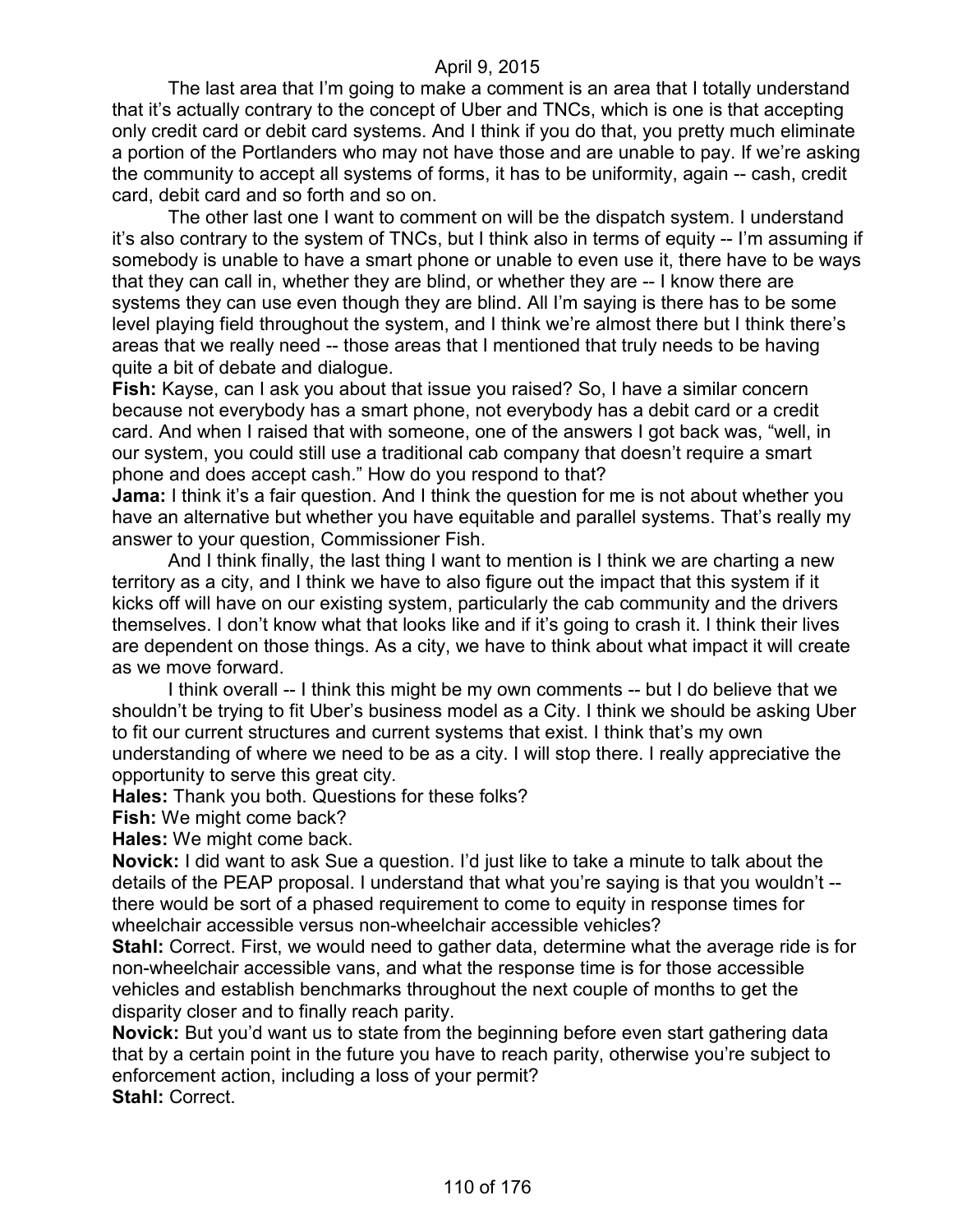**Fish:** Can I follow up on that, Steve? We heard earlier that there's some thinking of moving away from having a percentage of the vehicles that are accessible and more to a focus on a benchmark of service level.

**Stahl:** Right.

**Fish:** And so service levels is a fancy word for how long does it take for the cab to come and serve you.

**Stahl:** Exactly.

**Fish:** And you probably already touched on this, but could you give us some parameters of what you think is an acceptable service level?

**Stahl:** Well, that 30-minute reasonable response time sounds really good to me, but it's going to come out to what the average response time is for, say, a sedan or those little Priuses and match that up to wheelchair accessible vans. It could be five minutes. That would be heaven on earth. I would be able to do a lot more things in the city if I only had to wait five minutes for someone to pick me up. It could be 15 minutes, it could be 30 minutes. The big thing, though, is that they need to be equal.

**Fish:** Thank you.

**Owens:** Thank you both. We're just going to finish up with a couple of closing comments. **Fish:** Just a few general comments?

**Owens:** I would be remiss if I didn't thank the City staff for their professional support of the task force and their timely responses to our questions. They did a great job.

**Greenfields:** And let me just echo that. The Commissioner's staff as well and PBOT's staff. I want to do a particular shout-out to Francesa Patricolo, who has been serving us with the most wonderful smile and humor throughout all this, and she is going to be moving on to a different assignment.

We've given these volunteers a relatively easy task here, right? They have put in an incredible amount of time to get us here. I feel like a proud parent whose kid finally got through high school, but now I have college and grad school in front of me. That's the next phase of this process, and we look forward to be able to work on that. We have a ton of work to do for you. Thank you.

**Saltzman:** You mentioned -- I think, Mike, you said at the outside you looked at other models -- or maybe, Jim, you said that -- other models in other cities. What city has struck the best balance in your opinion?

**Greenfield:** Well, there's been a lot of reference to Seattle, but of all the ones that I glanced through -- and I have to tell you, I didn't read them in great detail -- I think we can do better. I think we can be a jurisdiction that lets competition occur based on the level of service and efficiency, and not on cohorts of people that you don't serve or other regulatory differences. We want to provide regulatory framework that is consistent and then lets companies, organizations compete within that based on their performance and not because they get an edge from the regulations.

**Saltzman:** I guess one of my concerns throughout has always been that this free for all -- I guess for better or for worse, that's what it's been called -- this 120-day period turns out to be a race to the bottom in terms of driver wages. If you find that to be the case, are you going to come back to us and say, "that was the case, people are starving now." They may be starving right now as cab drivers -- I mean, I will concede that. But in this unregulated frontier that we're being asked to go into, there seems to be a real chance of that happening. I guess that's my biggest fear.

**Greenfield:** I think we have a pretty clear policy direction from this body to make that one of our concerns. So, as we look at the 120-day period and begin to gather additional information, I'm confident that we'll come back to you with a recommendation that takes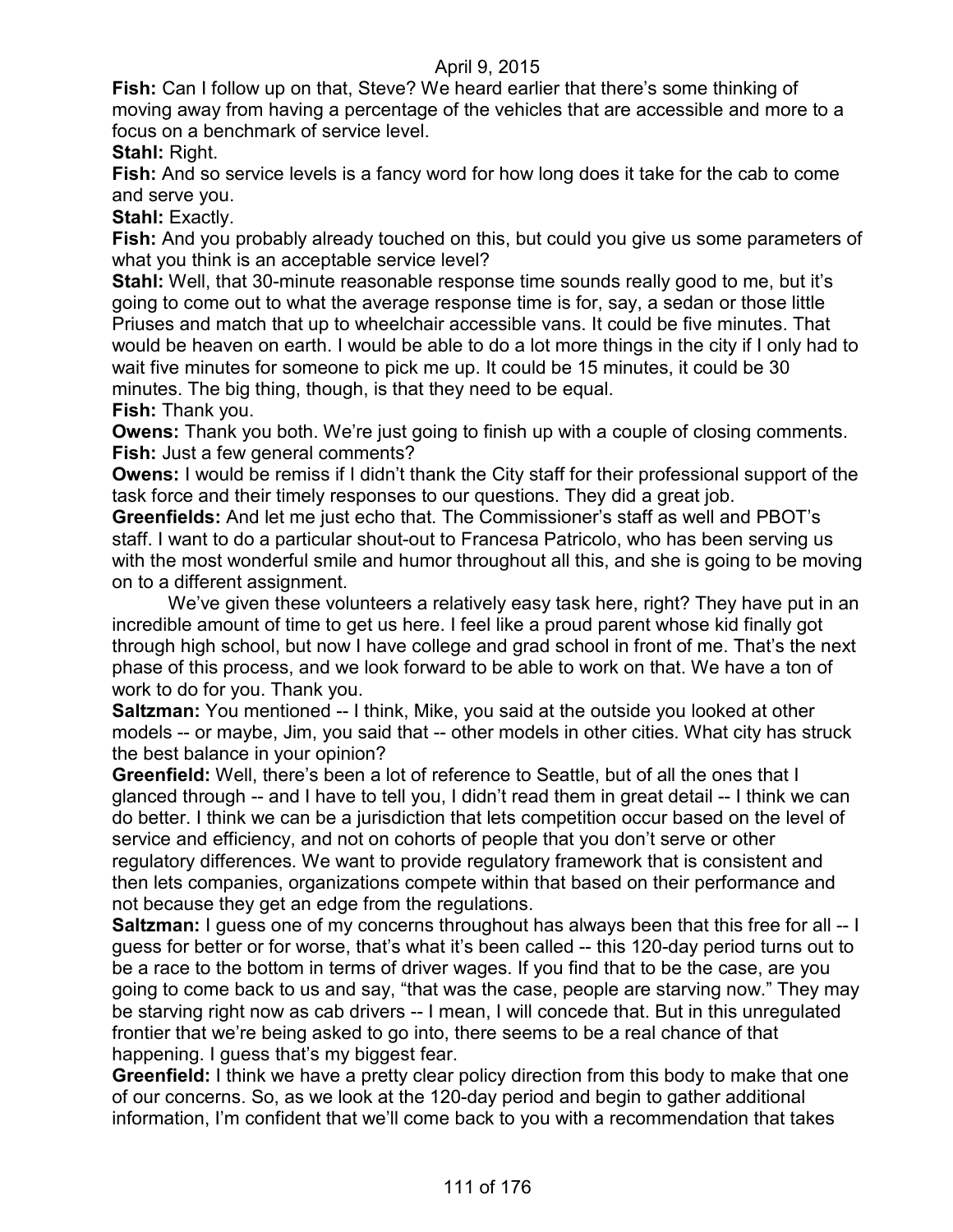that into account. But again, you all set the policy. We try to give you the tools to execute the policy, and then we go home.

**Fish:** You know, Mike, we're in your debt for just an extraordinary report in a very short amount of time and a very thoughtful presentation. So, thanks to you and to everyone who has served.

I guess I have two questions which may be best directed to you or to the Commissioner-in-Charge. One is we keep talking about the 120-day period to test-drive some things. What happens after the 120 days? Because it sounds like there could be under this proposal a significant amount of data mining, a lot of further analysis. Does this 120 days extend indefinitely under these rules? What is your intent on that?

**Novick:** The intent is that during the 120 days, we gather data which we then use in making decisions about a permanent regulatory structure.

**Fish:** And that would be made over what period of time?

**Novick:** Well, what I would hope actually is that over the first 60 to 90 days we're getting a lot of useful data, and then Council will be prepared to act by the end of the 120-day period.

**Fish:** Steve, what happens to the private for-hire board of review? We haven't heard much about them. What happens to them as a regulatory body through this both 120-day period and looking forward?

**Novick:** Well, the Transportation Director actually has authority to promulgate interim regulations right now, so we'd be taking advantage of that authority.

**Hales:** So, the board continues to advise her?

**Novick:** Yes.

**Fish:** The board continues to have a function?

**Novick:** Yes, the board continues to have an advisory function.

**Fish:** The other question I wanted to ask you has to do with medallions. I did a little scan on the internet and I discovered that in cities that are going through similar experiments, the value of the medallion has come down precipitously because of changing market conditions. I guess the question I have -- because I don't really understand the medallion piece as well as I should -- we're potentially going to be proposing some very substantial changes to the marketplace which are after the fact changes which may have influence had some owners known on the front end the price they would be willing to pay for a medallion and the market conditions for medallions. So, what is the impact on medallions generally?

**Novick:** Well, we don't have a medallion system the way some other cities do. We give a certain number of permits to taxicab companies. In fact, one of the things that we might want to consider is going to a system where it's the cab driver that has a permit or has a right to operate, rather than companies having the right to operate.

**Fish:** So, the principal -- unlike a medallion system, the principal equivalent would be whatever investments a company made under a regulated system that is different from what the regulations are in an unregulated system.

### **Novick:** Yes.

#### **Hales:** Other questions or comments?

**Fritz:** I have several. But first, thank you to you and the entire task force. It's a very accelerated process and I know lot of thought and effort has gone into it, so thank you very much. And you've answered a number of my questions. Bear with me while I look through them.

What happens -- your recommendation is to do background checks over the past 10 years. What happens for somebody who hasn't lived in the United States for 10 years?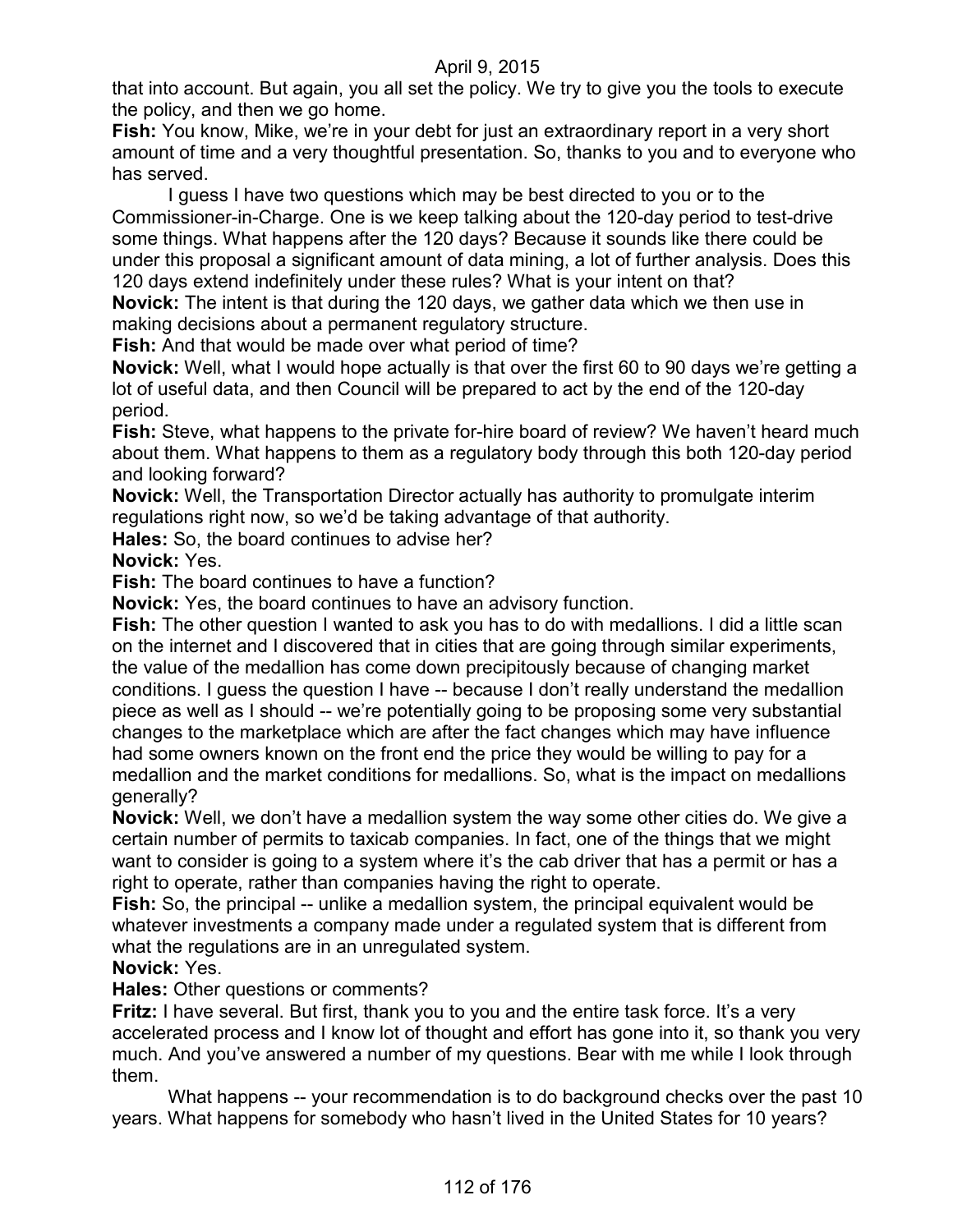**Greenfield:** That's a level of detail that I can't specifically respond to. You'd have to get somebody that knew more than I do about background checks than I do. My guess is that their background check would only go back to the point they entered the country -- but again, I'd rely on staff to get into that level of detail.

**Fritz:** OK. And then going into the issue of the 120 days -- would the temporary permit allow the TNC drivers to get on the road prior to training or testing? Or what's the timeline expected to be for that?

**Greenfield:** I think it's the intent of the recommendation that nobody gets on the road until they've met the standards, which you ultimately approve. We've recommended a variety of things for you, and once those are in place, the condition to do business in Portland would be to have it satisfied all those conditions.

**Fritz:** And does that include requiring defensive driving training, do you know? **Greenfield:** I'm sorry, I don't.

**Fritz:** What would the temporary permits mean for any taxi driver and for the taxi companies? Are they potentially going to be expanding their fleet and be told that if we stay with the current system after the pilot -- what happens to their new drivers?

**Greenfield:** There's system in place with approval of the additional taxis during the 120 day period. We will take a look at and make recommendations about most of those things. We're kind of headed in the direction of no limits, but in terms of that specific question, again I'd rely on staff. I don't know the specific answer to it, sorry.

**Fritz:** OK. And moving to safety -- first of all, I'm really concerned about not having fire extinguishers. That seems like a basic safety equipment that every one of us should have in our car, so it would just be a matter of encouraging more people to have an extinguisher that could be used in an emergency -- and they're not that expensive. Just because they're not that expensive, why did you come down on --

**Greenfield:** We relied on the advice of the organization that sets the standards for the taxis, and the name of that organization is -- there's an organization.

**Fritz:** Yeah, it's got an acronym too, I noticed that. Again on safety, the cap on hours of driving --14 was considered if a person is full-time driving their cap, but presumably many of the ride sharing -- it's not really ride sharing, because it's ride paying part-time -- those drivers have maybe an eight-hour or a 12-hour shift at their regular job and then they're driving. Was there any discussion of, well, 14 plus eight is more than 24?

**Greenfield:** We did not discuss that, but you have brought it up and it will be something we can look at during out --

**Owens:** Well, we are recommending that the total time any driver drives -- whether it be for a taxi company or a TNC or combination, which is what happens in many communities -- not exceed the 14 hours.

**Fritz:** Yeah, but that's for driving. So, if I was working an eight-hour shift at OHSU and then driving another six hours after that, I can guarantee I would be unsafe probably by the end of the first hour, never mind by the end of the sixth hour. So, I think it's something that we need to look at --

### **Owens:** Good point.

**Fritz:** -- because that relates to the experience in Seattle, where many of the taxi drivers have shifted to become Uber drivers and are therefore not making benefits. That brings me to the question of the pilot. What recommendations do you have for providing assistance to taxicab drivers during the pilot if they find the bottom has fallen out of their income source? **Greenfield:** We didn't examine that or come up with a recommendation concerning that. **Novick:** Commissioner, just to return to an earlier point -- right now, existing taxicab drivers have six months to complete their training. They don't have to have it completed before they start driving.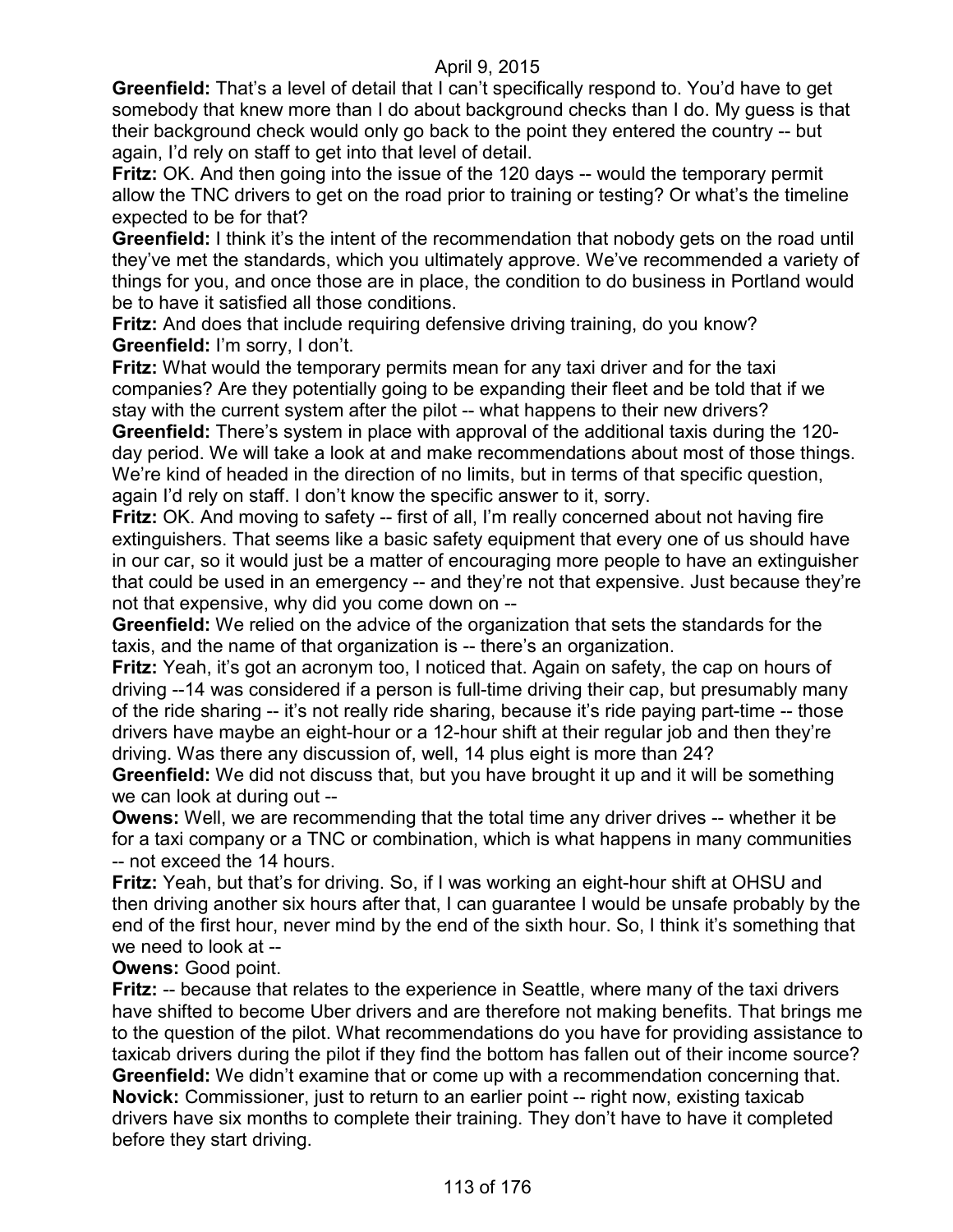**Fritz:** OK. Thank you, that's a helpful answer. And actually, I had a response from the Revenue Bureau about taxes, and the taxes are due on the -- at the sale price in Portland, not the amount netted to Uber. So, that will be an interesting discussion -- and again, I agree with Commissioner Fish that we need to get these things agreed to in writing before we move forward. I think that's the extent of my questions for now.

**Fish:** May I add one more, Mayor, for the Commissioner-in-Charge? Steve, we talked a lot today about access, and we have a separate report on making sure that people that need to be accommodated are accommodated in a uniform way. What's the City's position as to whether the Americans with Disabilities Act applies to TNCs?

**Novick:** I don't know the legal answer to that question.

**Hales:** Let's ask -- it's a good one.

**Fritz:** I have one final one, and that is customer complaints. Will there be a requirement for 24/7 complaint line?

#### **Greenfield:** Yes.

**Fritz:** And also a lost belongings pickup?

**Greenfield:** Yes.

**Fritz:** Thank you.

**Novick:** Commissioner, on the 24/7 complaint line, that was something I inquired about, particularly because there was an article in the New York Times about a certain TNC company that didn't have a phone number in New York City but there was some like small clothing company or something with the same name that did, so the clothing company was getting constant calls about TNC-related issues.

**Hales:** OK. Thank you.

**Greenfield:** Thank you very much.

**Hales:** Mike, Jim, thank you. Thank all the members of the task force for taking on obviously a complex set of issues in a short timeline and giving us excellent guidance. Commissioner Novick, you have invited testimony?

**Novick:** We do. I think that we're going to hear first from the Transportation Fairness Alliance and then from Darin Campbell -- he's the board driver rep -- and then representatives of Uber and Lyft.

**Hales:** Welcome. Good afternoon.

**Stephen Kafoury:** Thank you, Mr. Mayor, members of City Council. My name is Stephen Kafoury, I'm here today representing the Transportation Fairness Alliance, an informal coalition of traditional taxi companies operating in Portland. We formed to assist the City in its attempt to review present taxi regulations and amend them as necessary to accommodate the introduction of so-called "ride sharing" taxi companies or TNC taxis.

Notice I use the term "taxi" to represent both business models, as we see little to differentiate between them. Both pick up passengers and deliver them to their destinations for a fee. The fact that the TNCs focus their model on use of an app does not seem that significant to us. Although our business model is broader, as we use additional means in addition to apps, there's nothing that a TNC does that any local Portland traditional taxi company does not do today, which is why we're pushing so hard for equal and fair.

We're not afraid of competition. We compete fiercely among ourselves. What we do demand, however, is that competition be fair and equal. This is a proposition so selfevident that members of City Council and the innovation task force have both expressed their desire to ensure that these proposals contain this element as fundamental. Unfortunately, however, two factors have kept the goal from being achieved.

First was the unrealistic timeline. When a three-month period was established for phase one, it was not understood how complex this industry is nor how complicated its regulations have been developed over the decades. The result has been a rush process in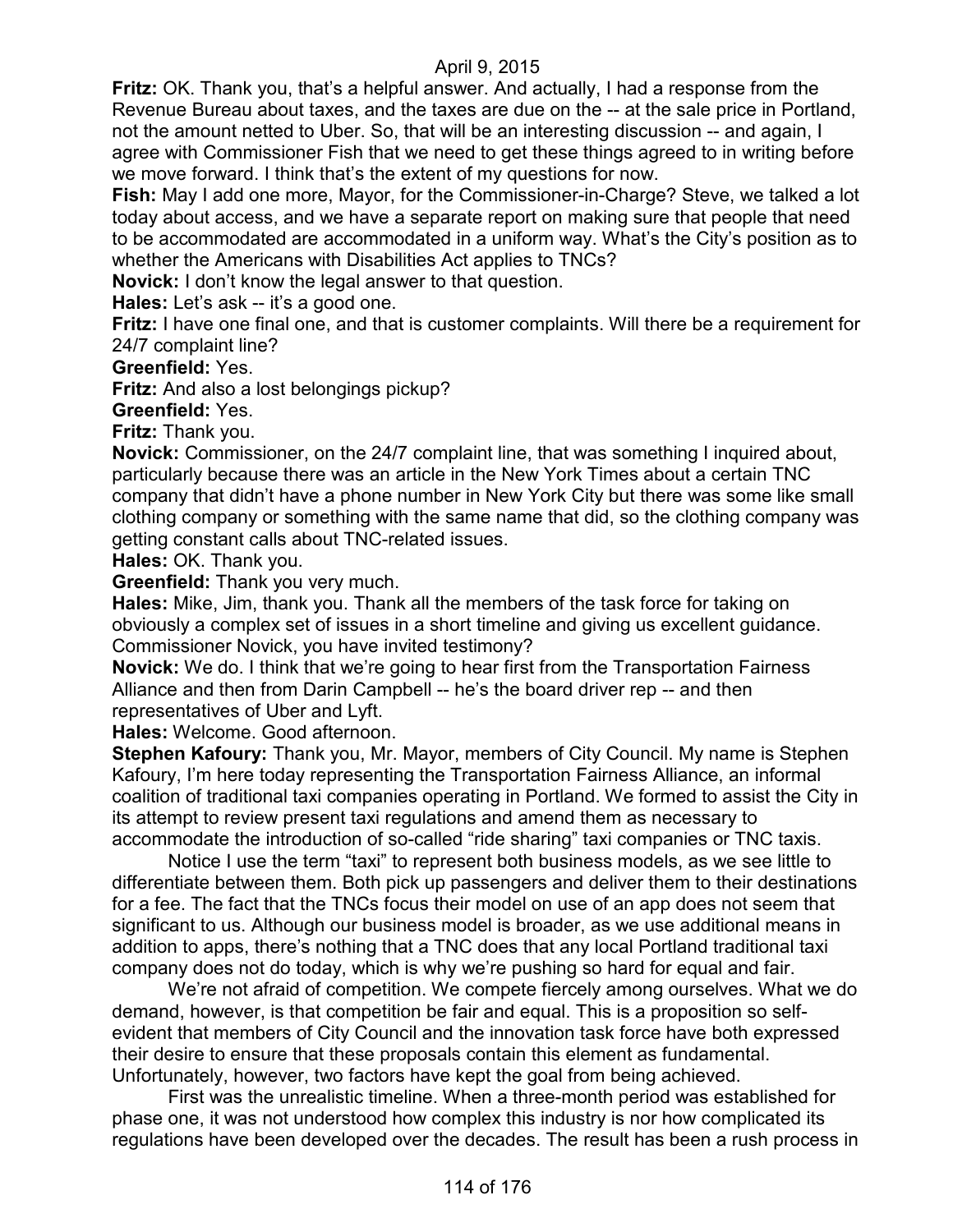order to meet an arbitrary deadline, and the question of fairness and equity have not been adequately resolved.

The other major flaw in this process was the badly-thought-out attempt to keep the deliberations pure by keeping away members of Portland's taxi industry. Uber had successfully and cleverly promoted a view of our industry as being lazy, old fashioned, and regulated by a compliant and protectionist City agency. Keeping us away from deliberations, the task force was thought to keep any taint away from their final proposals. We were allowed to testify before the discussions began and we were allowed to submit written testimony, but were never able to sit at the table nor even answer questions from our seats in the audience.

The result was that this group of citizens had to be educated in the workings of the taxi industry and its regulations, listen to proposals for change, then deliberate on the recommendations all without any input -- any meaningful input -- from those people who know the industry best. Sitting as observers, we heard inaccuracies, misleading statements, and unfounded assumptions -- basically day after day of ignorances being shared. And we realistically could do nothing to inform the task force or correct errors.

We do not blame staff nor assert they purposely misled the task force, it's just that they were hurt by their own process. They did not have the information. This problem continued through these months, despite our repeated attempts to at least be able to answer simple questions as questions arose during the deliberations.

The only person who saw this problem besides us was your professional facilitator, who agreed with us that at least one person from TNCs and at least one person from the traditional taxis should sit on the task force. Raye Miles is going to follow me from Broadway Cab and provide some detail of the major examples of the lack of fairness caused by these two factors.

We have supplied you with a multipage list of the most egregious of these failings of policy based on the inaccuracies that were discussed and inaccurate information given to the task force.

Allowing this arbitrary timeline for deregulation experiment to go forward would be a huge mistake, in our view. Please take the time to do this right. Allow a member of both kinds of both kinds of taxi companies -- the Uber-type taxi companies and traditional taxi companies -- to assist in the process and provide a reasonable time to arrive at conclusion that all parties can live with.

**Raye Miles:** Good afternoon, Mayor and Commissioners. My name is Raye Miles, and I'm president of both Broadway and Sassy's Cab. I've been president of Broadway Cab for 16 years. Prior to that, I worked for TriMet managing the lift transportation program, and part of my job there was overseeing a large contract with Broadway Cab. With over 20 years of experience in this arena, I know this business inside and out. I also sit on the board of the national Taxicab, Limousine, and Paratransit Association, which has been following the evolution of the TNC market for several years.

I want to make one quick correction. In fact, all of the companies that are currently taxicab companies in the city of Portland participate in the [indistinguishable] agreement. When we ran 10% of our vehicles, it was within code and we were at least attempting to be compliant.

Today, I'm here speaking on behalf of the Transportation Fairness Alliance, and I'll offer an overview of the biggest issues we see with the task force recommendations. **Kafoury:** If I may interrupt -- just one second. Mr. Mayor, that is very typical of the problems we heard: an inaccurate statement by a person with totally good faith just not knowing what the correct answer was and us not being able to say, "wait a minute, that's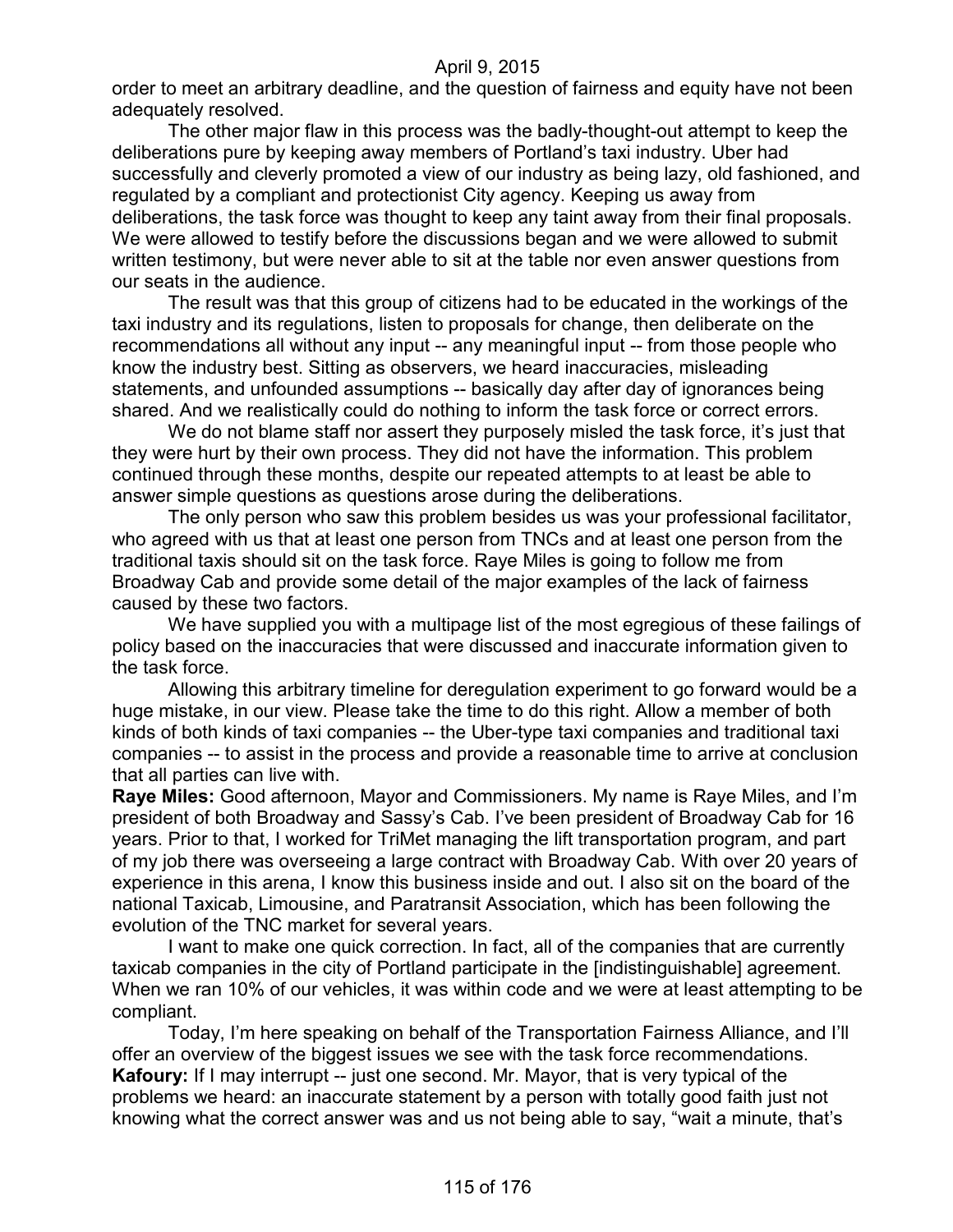not true." We could do that today. We need to be able to do that as the task force moves along.

**Hales:** Thank you [indistinguishable]

**Miles:** I'm going to start by talking about insurance. The requirements and availability of TNC-specific insurance is still unknown. Portlanders should demand the same type of insurance coverage that is required for all commercial activities. For taxicabs in Portland, that includes \$500,000 in primary auto liability. The City should reconsider this requirement only when and if a viable app-on, app-off insurance policies are made and approved in the state of Oregon. Until then, the requirement should stand as is.

On the issue of accessibility, the task force was unable to reach a firm recommendation on wheelchair accessibility, and their proposal for the TNCs sidestep the issue for the time being by either referring or contracting these rights to other companies. The reason for this allowance was that wheelchair accessible service isn't part of their business model. This is outrageous. It wasn't part of the taxi model either until it became a City mandate. Many restaurants still wouldn't be accessible but for ADA mandates, and the notion that a restaurant would be allowed to refer customers to an accessible restaurant across the street is intolerable in this day and age, so why would we allow it in transportation, which most would consider a more basic function than dining out? The socalled solution is not consistent with Portland's values, it flies in the face of the ADA, and is profoundly offensive to people with disabilities.

On the topic of background checks, allowing companies to complete their own screening is a horrible idea. Over this past weekend in Houston, an Uber driver was arrested on a rape charge. While the outcome of that specific case is unknown, one thing has been proven: the driver in question was authorized by Uber and had a felony drug conviction for which he served 14 years in federal prison. He was just released in 2012 and -- until the time of his arrest -- was driving for Uber.

Currently, the Portland Police perform background checks on drivers who want to provide private for-hire transportation in the city. This does slow down the permitting process by 10 to 14 days, but that is not wasted time. It is time necessary to ensure we are not allowing known bad behaviors to provide service to vulnerable passengers. We support looking into ways to speed up the process but not at the expense of an unbiased and thorough review.

Let me just say, when somebody wants to contract with Broadway, at the very start of the process, Broadway runs an online background check to avoid wasting our time, their time, and the City's time. And about 99% of the time, the results of that background check and the results of the police background check come back the same. But about once a year, the police review catches something else, something that was not in our review. Usually, it is an offense that is either very old or very new. There is a difference between the private databases and the police databases, and for this important function, the City should require the best possible information. I also just heard today that the state of Wyoming -- the entire state -- does not participate in any private online databases. The only way to access their data is through the police.

My next topic is fairness in pricing. This is perhaps the most blatant example of giving Uber and Lyft an outrageous competitive advantage. They are able to set their own prices based on the cost to provide the service and based on current levels of demand, while the task force has recommended keeping taxi companies regulated rates in effect. This directly conflicts with both the task force and City Council's intent to create a fair and level playing field.

On the topic of the cap removal, the task force is calling for an immediate entry of unlimited number of for-hire vehicles before a comprehensive solution is developed. The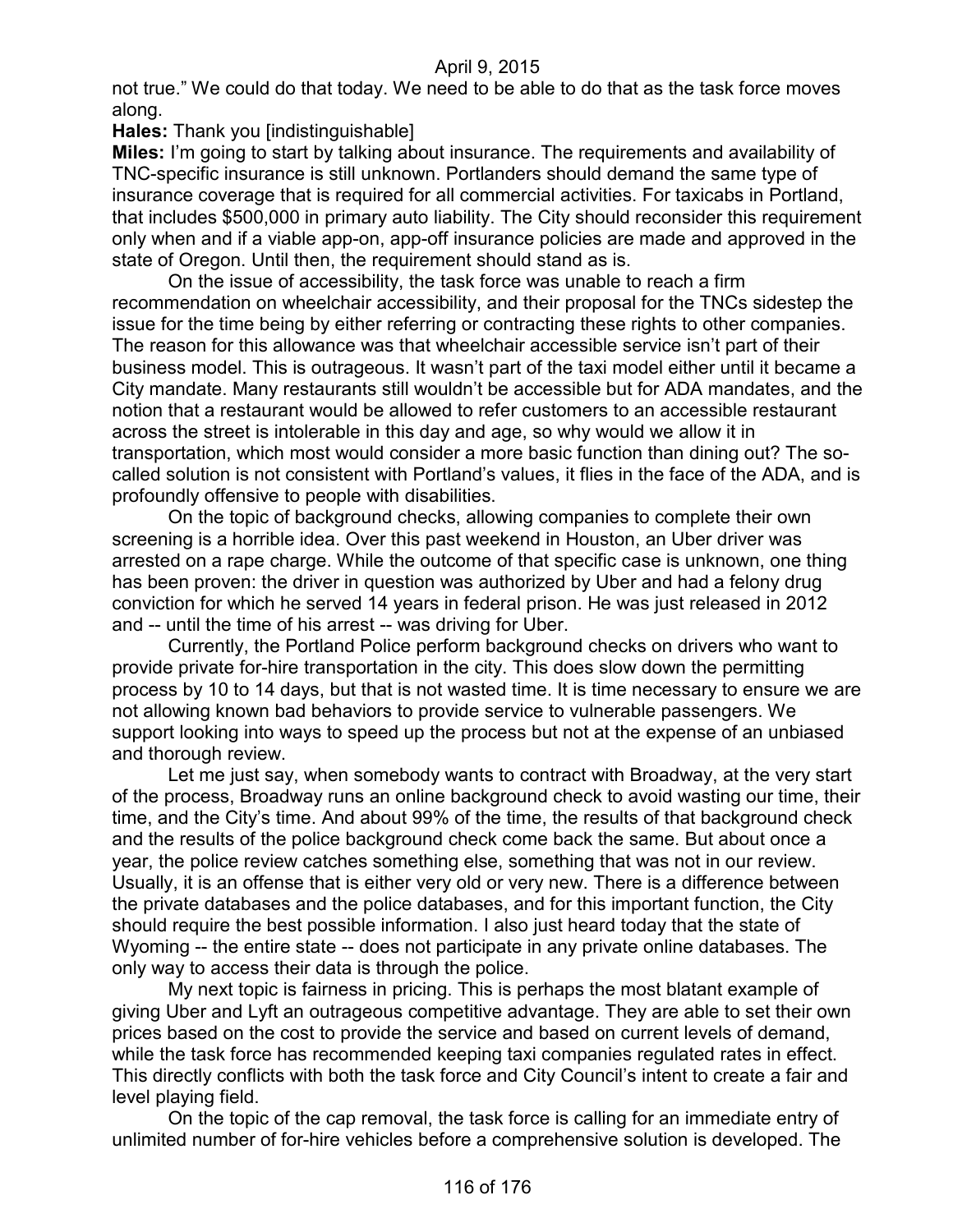smaller and newer cab companies have said this will likely force them out of business, not to mention the drivers themselves -- many of whom are immigrants who already have limited options for making a reasonable income.

On the topic of permitting fees, neither the task force nor the City has proposed a fee structure for the new companies but both have expressed an intention to allow them to pay an annual flat fee. Meanwhile, taxi companies pay a minimum of \$2000 a year for the very small companies, and the large companies pay almost \$150,000 each year in permitting fees. The total revenue for all cab companies in Portland is just under \$500,000 per year in permit fees to the City of Portland. For the burden of licensing fees to be remotely fair, the City would have to charge each of the new companies about \$250,000 a year. The number that has been casually tossed about is in the neighborhood of \$5000 a year. Clearly, a competitive disadvantage.

I would just throw out that the devil is in the details, and there are many more -- a dozen or more smaller issues that are patently unfair or unclear in the task force proposal, and it is completely unrealistic to think they will be resolved in the next seven days. We have outlined these issues for you in our written response, and I think it's in your packets.

Finally, I would say Uber and Lyft would have you believe that Portland has to choose between the efficiencies of their business model and the safety measures and community values instilled in the current code. That is simply not the case. If we can get the right people at the table, we can develop regulatory solutions that embrace the new technology while continuing to ensure safety and promote community values. We just need to be willing to put the time and hard work into doing so and that cannot also be done in one week. But if you do take that on, I am ready, willing, and able to help. Thank you. **Hales:** Thank you.

**Kafoury:** Raye Miles just spoke about fairness to the taxi companies. I want to talk about fairness to the City of Portland.

**Fritz:** Before you do that, I just want to note that I read in the news that in the Houston case, the driver continued driving for Uber for two months after the allegation without a city permit.

**Fish:** Stephen, when you continue, could either you or Ms. Miles address a question for us, which is -- since we all agree we want a level playing field and we all subscribe to the idea you've gotta play by the same rules -- if you had to choose, would you opt to have a completely deregulated marketplace for 120 days and then what would be the impact on your industry if we did that?

**Hales:** By deregulating you mean -- [speaking simultaneously]

**Fish:** Excuse me, with respect to rates.

**Hales:** OK. Just rates.

**Fish:** Because we have that two-tiered system and there's a concern about maybe separate but unequal. What would be the impact for you if we treated you the same as a TNC under this proposal?

**Miles:** I think the fact that it isn't going to be in place during the 120 days is problematic with assuming that's a fair trial, certainly. There are times -- and especially during those peak times of high demand -- when every profit-based person, everybody who is doing something to gain a profit would want to charge more. So, I don't think we know what the real effect is unless the taxicab drivers are also allowed to charge more.

**Fish:** And I guess the one technical thing that would change is -- or the question that I would have if we had truly deregulated pricing is how does the consumer know what that fee schedule is before they get into the vehicle? I'm guessing that you could require a TNC to give you that information -- because you pay in advance, the TNC would have to give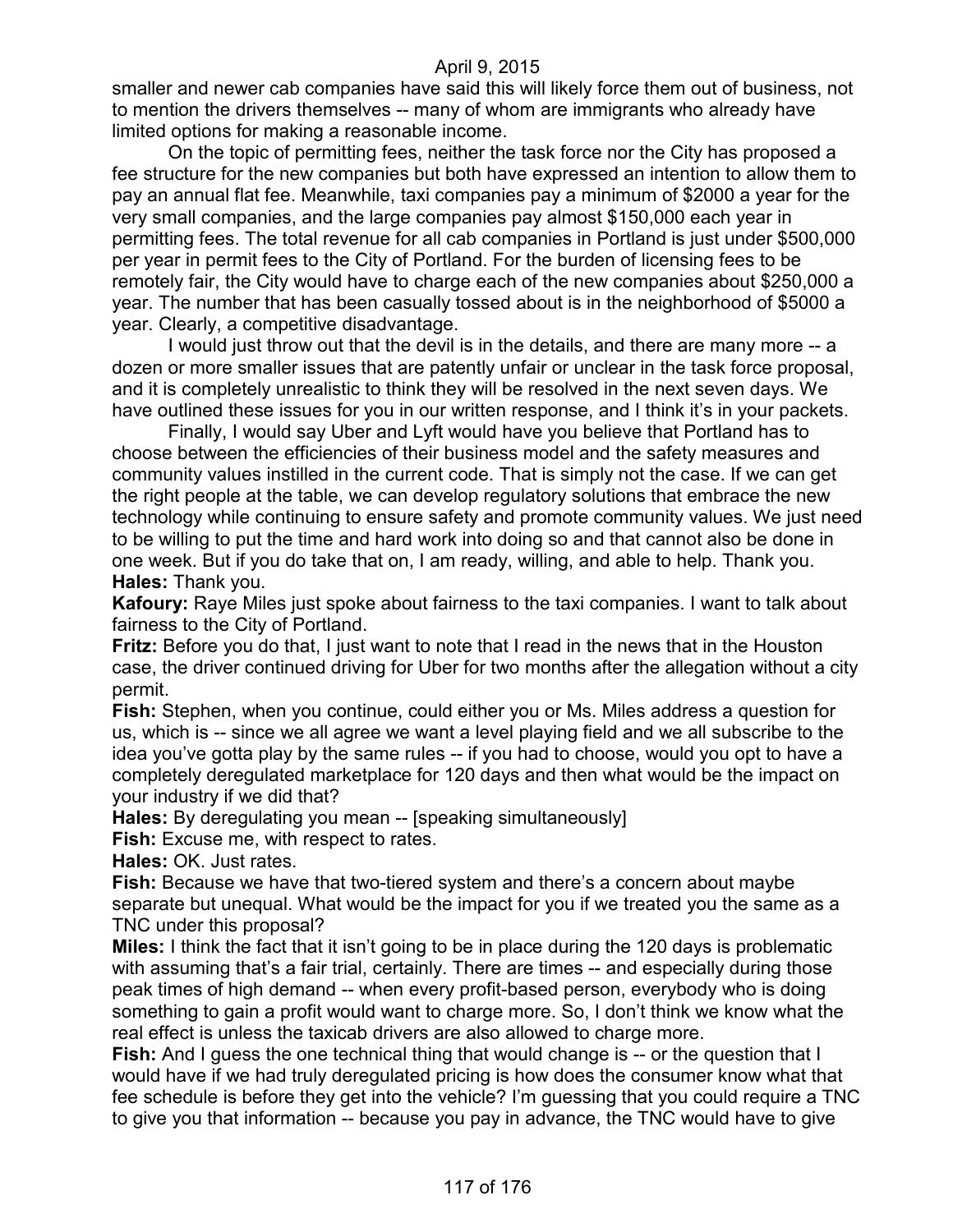you that information and so you could flag it. How would you know before getting into a taxicab that you might be subject to a surge pricing or something else?

**Miles:** Well, what other cities have historically done is you ask the driver for a quote when you get in the car. It used to be that when you got off the airplane in Tucson, there were signs all over the airport that said, "warning: our taxi industry is not regulated. Be sure to ask what the fare will be at the start of the trip, not the end of the trip."

**Fish:** So, it would be like the Priceline model. You get in, you start negotiating, agree to a price. Hard to enforce, probably, and subject to some disagreements at the end of the ride. And by the way, what is the principal -- the TNCs require you have a smart phone and you pay by debit or credit card. In your business model what do you prefer, cash or credit card?

**Miles:** Certainly, credit card is guaranteed payment. So, right out of the chute there's an advantage to that. By and large, those consumers have some level of affluence in that they have a smart phone and they have a credit card. So while cash is king, sometimes at the ends of the day, if you had to choose all of these customers or all of these you would certainly take the guaranteed payment and the more affluent passengers.

**Fish:** Does giving the customer the option of paying by cash create special burdens for you in how you run your business?

**Miles:** It absolutely does. The drivers have to be able to make change, for one thing. They don't know -- you know, sometimes what they don't know is the person behind them riding doesn't have the cash and at the next stop light, they're going to jump out and run like heck. That doesn't happen if you require payment in advance with a credit card. So, all the risk will be concentrated on the cab drivers.

**Fish:** Do you know off hand approximately what percentage of rides that your cabs pick up are cash versus credit card or debit card?

**Miles:** We haven't looked at it in a couple years -- it changes radically every year. I think about 65-35, 60-40, somewhere in there.

**Fish:** What's the 60?

**Miles:** I believe more pay with credit card now than pay with cash.

**Novick:** Raye, on the issue -- there's been a lot of concern about impact of change in the system on drivers' livelihoods. The City heard a few years ago that on average, cab drivers make \$6.22 an hour, which is not even minimum wage. What would you think -- and whether you're an independent contractor and therefore you're subject to minimum wage laws is determined by state law. And currently, under state law, a lot of drivers are considered independent contractors and I think that under current state law, the odds are that the TNC drivers would be considered such, too. What would you think about asking the legislature to change the independent contractor/employee laws to say that if you are available to drive a cab either by having the app on if you work for a TNC, or by some other indicator if you work for a cab company, then you are an employee and get minimum wage and other protections?

**Miles:** I think potentially that's something that could be looked at in the future. Historically, it's been problematic because technology did not exist to track that driver's whereabouts, and so you couldn't tell whether they were actually out trying to provide service and provide fares or sitting under a shade tree reading a book. I think it could be something we look at in the future, but only due to technology and the ability to hopefully keep track of all these vehicles and make sure they really are endeavoring to provide service.

**Novick:** On the issue of accessibility, what do you think of the PEAP proposal that instead of relying on this percentage of fleet standard that we've used, there would simply be a rule that taxis and TNCs provide comparable service to people who need wheelchair accessible vehicles or otherwise have disability issues, and that all companies would be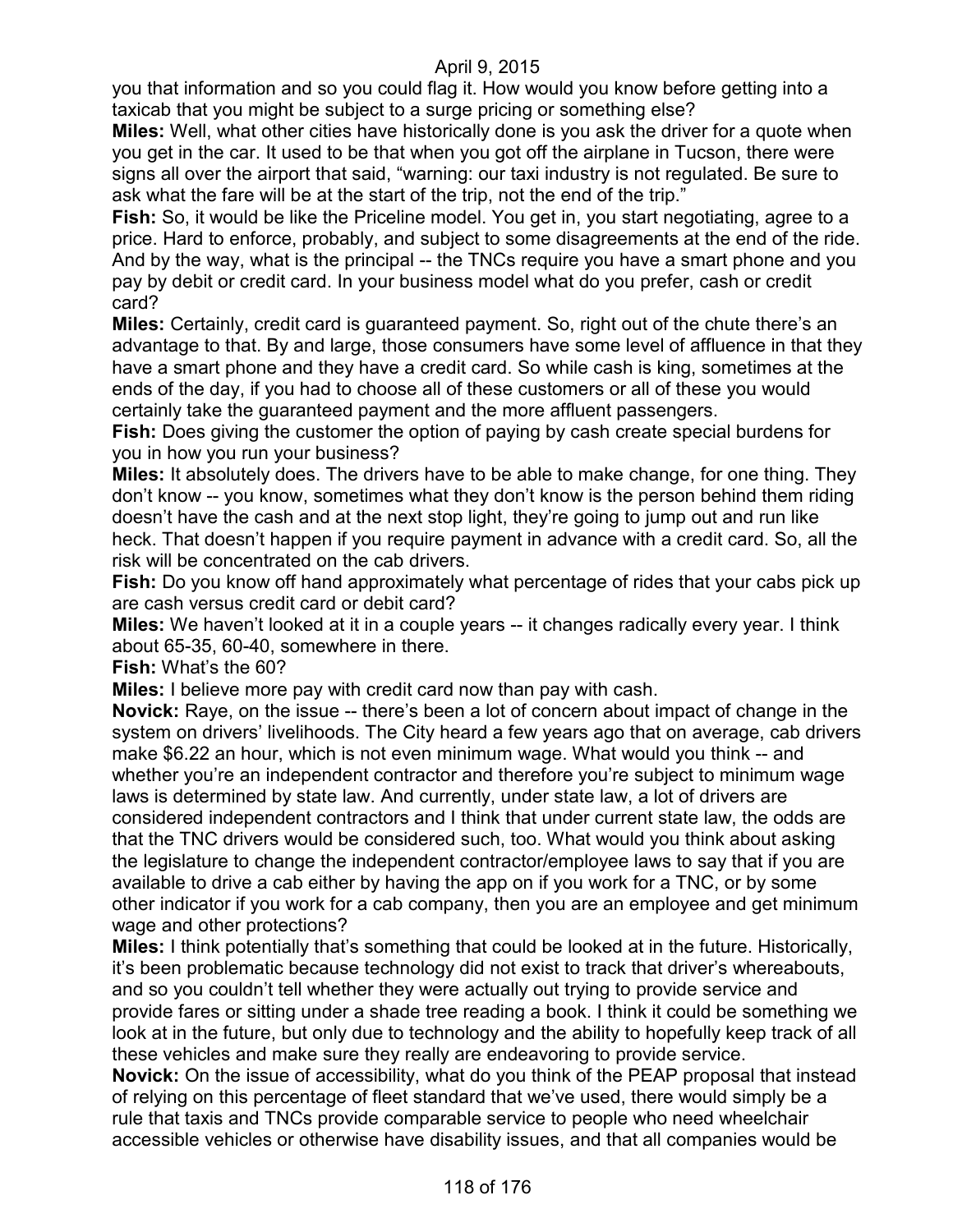gradually required to reduce the delta between the response times for people with accessibility issues and people without, and after a certain time period of time, people are expected to have comparable service and if you don't have comparable service, you'd be subject to penalties and suspension?

**Miles:** I love the idea of taking a qualitative approach, not a quantitative one. In fact, I believe the taxicab industry has been asking for this for years. One of our ideas was let's create a different kind of plate to put on the vehicles so you can't move it off a wheelchair van on to a sedan. Because what sometimes happens is a driver or company will register a vehicle as a wheelchair accessible vehicle then move it on to a sedan and actually not have any vehicles out. So, we've tried to push things that would solve that. I think the time is the best -- I think we do need to be monitoring the response times and striving to get those as close as feasible.

**Novick:** And finally, the big picture question. It is somewhat unusual in the marketplace to regulate prices and although it is done -- for example, with electricity prices, but it's still unusual -- and it's very unusual to have an absolute cap on the number of participants in any industry. Do you think that it's reasonable to assume that we will continue to have a limit on the number of participants in this industry and the kinds of limits we have on prices today, or do you think that those are regulations that at some point are likely to be abandoned in any case?

**Miles:** Hmm. I guess what I think most of all is that the regulations evolved to protect all of our citizens -- not a few citizens, all of our citizens. I would rather see the City reconsider those kinds of regulations based on increasing service to our citizens rather than based on being pressured to by big out-of-state corporations.

**Fish:** On that point -- because there is a fairness issue here about the amount -- under the old system, the existing system, we have imposed a lot of regulatory requirements on you that have a cost. And now, we're proposing to relieve a competitor of a number of those, which to me does not necessarily speak to a level playing field. Can you quantify roughly the additional cost that you bear in complying with the existing system that would not be borne by a TNC that's a competitor?

**Miles:** Well, running the wheelchair accessible vehicles is very expensive. In fact, at Broadway, we run close to 100 wheelchair accessible vehicles. Nobody can say we don't have enough vehicles. A lot of them are SAT vehicles specifically designed to serve the lift contract and the medical transportation brokerages. So, we like to put those vehicles in those fleets to preserve them for that type of service.

The fact of the matter is the general passenger request for taxicab service that are wheelchair fluctuates between 1.3% and 2% of our rides. So, 98% or more of the rides we're providing in that expensive vehicle -- those vehicles cost about \$50,000 compared to the maybe \$18,000 or \$20,000 we'll spend on a new Prius. So, putting those trips in those vehicles doesn't really make sense. We need to at times, but we also need to limit it so we can preserve those vehicles for the kind of service they're needed for.

We did recently do a study and what we determined is that when we looked at the price of the vehicle the additional time it takes to assist the passenger in boarding and deboarding and in tying down their mobility device -- when you take all that into account, every wheelchair accessible trip is subsidized by about in the neighborhood of \$33 to \$34. This works in the taxi industry because those rides are subsidized by other riders and that works out about 60 cents per trip on all the other trips. If that makes sense. **Novick:** What total cost does that add up to? Can you give like an annual cost of Broadway Cab of the fact that you had to have wheelchair accessible vehicles? **Miles:** I could come back with that, I can't do it off the top of my head.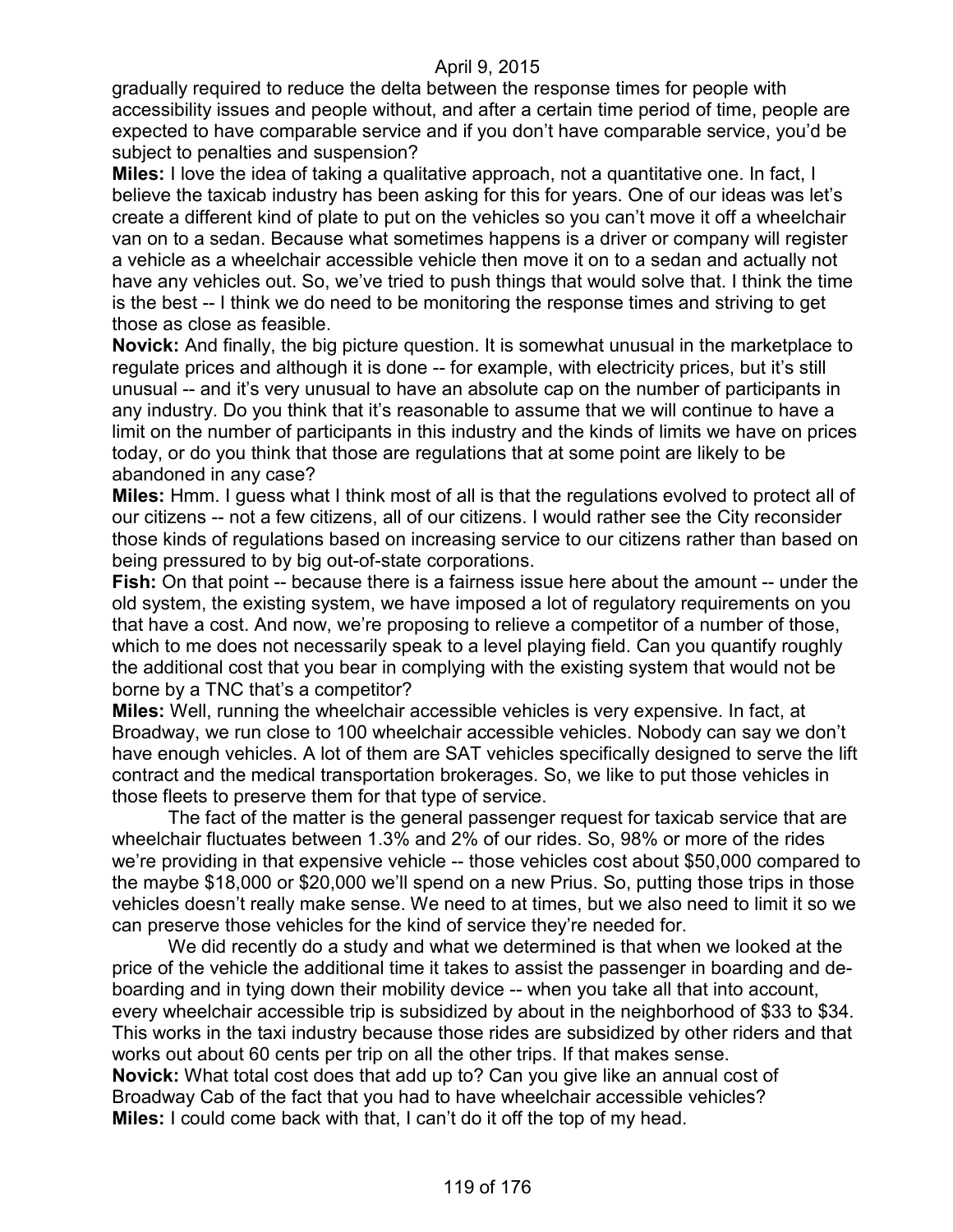**Fish:** By the way, that makes sense to me. I take the number 12 bus home and it is designed to pick people up in wheelchairs, it picks people up in bikes. The fare structure is designed to make sure it covers the cost of all riders -- anybody that wants to get on that bus -- and the fares and the subsidies are pegged to make sure it's accessible to everybody.

It does seem difficult, though, to compensate you after the fact for investments you've made under one set of rules which no longer apply to you or a competitor during another phase. And I'm struggling with that a little bit, because whether one agrees or disagrees with the old regime, those were the ground rules and you followed them and incurred expenses. It does seem to me that if we're creating -- it reminds me of the idea of a fair fight where you're at the starting line burdened by a lot costs and other legacy things, and someone else is liberated from that -- we'll see who's faster. It does seem to me that a challenge we have is, how do we compensate for the fact that you had to incur costs under one system that someone else doesn't under a new system, and is that fair? **Miles:** I agree it isn't fair. In fact, over the last years, one of the ideas that Broadway has tried to implement is this notion that when we have been caught where the demand for accessible vehicles outweighs our supply, we've asked the City, "can we please just use one of our nonemergency medical transportation or SAT vehicles to provide this ride? Isn't it better than making them wait?" And the City has absolutely forbidden it. And now, suddenly the task force comes up with it as a solution to the problems in the industry! So it is a little frustrating sometimes.

Even if you were able to find a nonemergency medical transportation company that had excess capacity and was willing to contract with the TNCs, none of them have the technology that the TNCs have. That passenger will experience a different level of service in that. They're not going to be able to -- at least, I don't believe they're gonna be able to track the vehicle coming toward them. And those are the things that people really love, I believe -- being able to order without actually talking to anyone, do it instantaneously, and then watch the vehicle's progress so you know you're in the queue. I don't think that will be available if they contract out.

**Kafoury:** Mayor, these are exactly the kinds of detailed discussions that we should have been having in the task force. We were not able to, and that's the problem, the reason we're raising these technical issues.

**Hales:** OK. It's a good point.

**Novick:** Let's suppose tomorrow we adopted a rule that says "every taxi or TNC has to provide equivalent service to people who need wheelchair accessible vehicles to the service they provide to those who don't" and we defined what equivalent means and we have penalties for violations and that applied to everybody. Would you argue that before adopting that rule for everybody and allowing everybody into the market, we'd have to wait some period of time for you to recoup your investment in the accessible vehicles, and what amount of time would that be? Could it be two years, five years, 10 years where we sort of freeze the market while you recoup your investment in those vehicles?

**Miles:** Well, we typically depreciate our vehicles over five years and we just purchased 10 new vehicles because the City expanded the number of permits available to us. And I know Green Cab just put in a purchase order for I think it's half a million dollars' worth of vehicles. I'm guessing that would be at least five years.

**Novick:** So, you would suggest that if we announced that new rule divorced from percentage of fleet, then we should make that effective -- we should not allow anyone to operate under the new rule until five years from now?

**Miles:** No, I'm saying that's how long it would take to recoup their cost. I think we can find a creative solution that somehow -- you know, it sometimes it feels like the solutions are all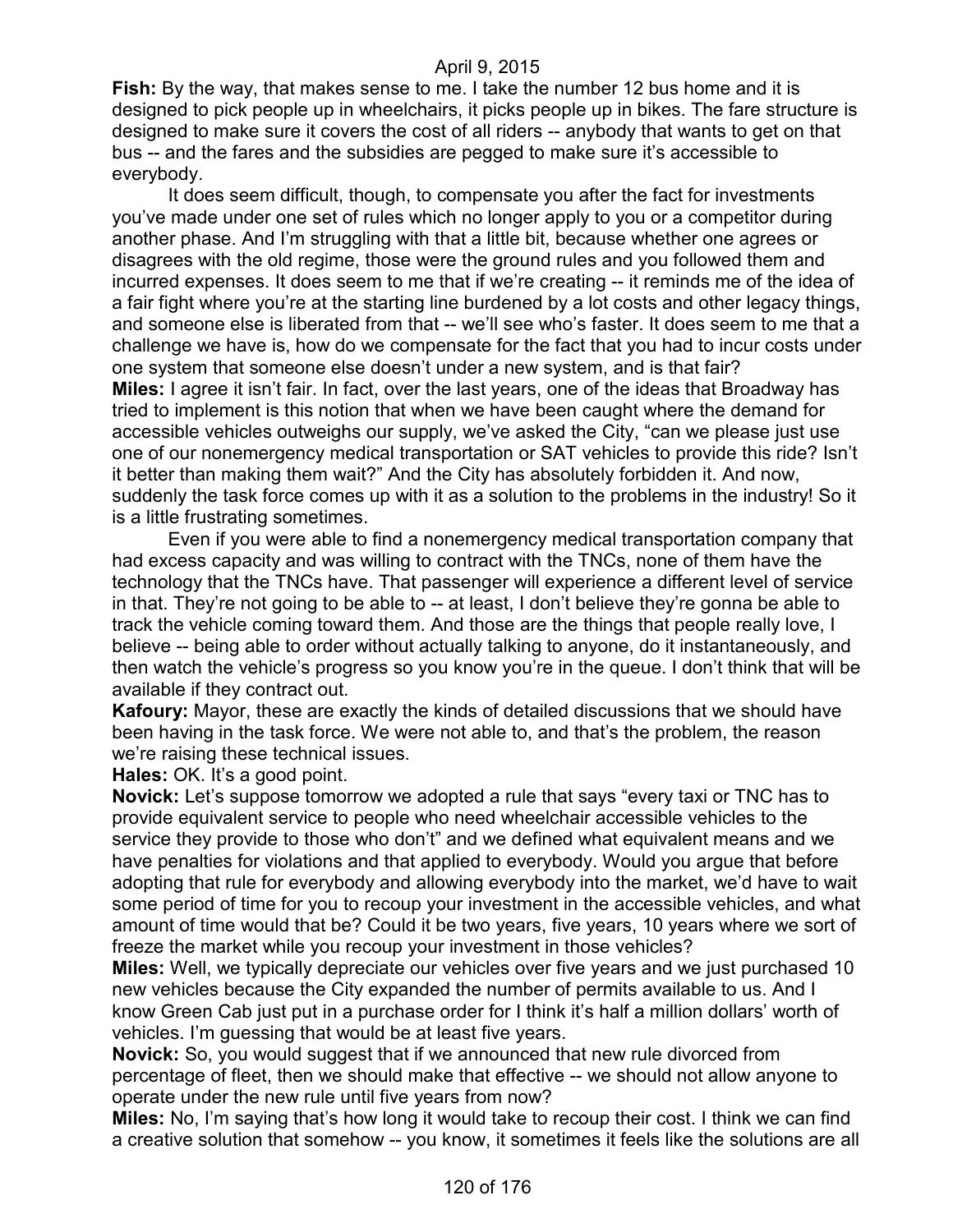or nothing. I think the key is going to be finding those sweet spots in the middle where we can all function under the same rules without completely devastating any of the passengers that rely on this service.

**Fish:** Stephen, you've given us a big -- this is your packet? **Kafoury:** Yes.

**Fish:** And I guess we understand the concerns you and your client are raising. Does this packet contain suggested amendments if the Council decides to pursue this route, or does this just raise red flags?

**Kafoury:** We have a few in there. What we would like --

**Fish:** Recognizing you don't like this approach, have you got specific ideas for improving it?

**Kafoury:** We do. And interestingly, Commissioner Fish, we met with the Lewis and Clark students -- Raye and I did -- for about an hour and a half the other day. And in that hour and a half, we produced a whole lot of really good stuff because we were able to, in an informal setting, back-and-forth it and make suggestions and have those suggestions challenged on both sides, and we came up with some good ideas. I think we could -- given a relatively short time and being in the same room -- we could work out a system for the City of Portland that would work.

**Novick:** The Lewis and Clark Law students recommended eliminating the cap on the number of participants and eliminating price regulations, as I recall. In your conversation, did they stick to that or did you change their minds?

**Miles:** We did not achieve resolution on that one issue. I guess my thought would be, you know, we don't have to do it all at once. Let's try it a step, try it a step, try it a step, and OK. Or at some point realize we've gone too far, market conditions are horrible, maybe we shouldn't go further. But it does take a lot of ongoing effort, and that's something that historically the City hasn't really been willing.

**Hales:** I appreciate the chance for Council to probe into these issues with you. I appreciate the detailed testimony. I want to give you a minute or two to wrap up because we've got some other folks to hear from.

**Fritz:** Can I ask for them to go into the insurance piece? I know that's what you were just about to get to, and that's my main concern.

**Hales:** OK. Stephen?

**Kafoury:** Thank you. I have a few comments on insurance. First, the present City Code requires traditional taxi companies to name the City as an additional insured. Now, I heard testimony from the task force that that was in here -- I didn't see it in the report. I would suggest that you check with your City Risk Management folks on that issue.

Secondly, Uber has cleverly snookered the task force on the issue of phase one coverage. They confused the task force on the difference between the risk of injury and severity of damages. The report calls for reduced, nearly meaningless coverage limits during phase one, supposedly because of the reduced risk. Now, I don't want to debate whether there is or not, but reduced risk means you have a reduced premium, it doesn't mean you have a reduced coverage.

For example, there are policies you can get that if you drive less than 10,000 miles a year, the insurance companies will reduce your premium. They don't reduce your coverage. If you hit somebody, you still get the big coverage. This is nonsense pulled out of Uber's corporate headquarters and we ought to put a stop on it right now. If somebody gets hurt before or after they pick up passengers, that person that gets hurt shouldn't get one form of compensation one time and another form of compensation another time. That's what the proposal is. That's just nuts.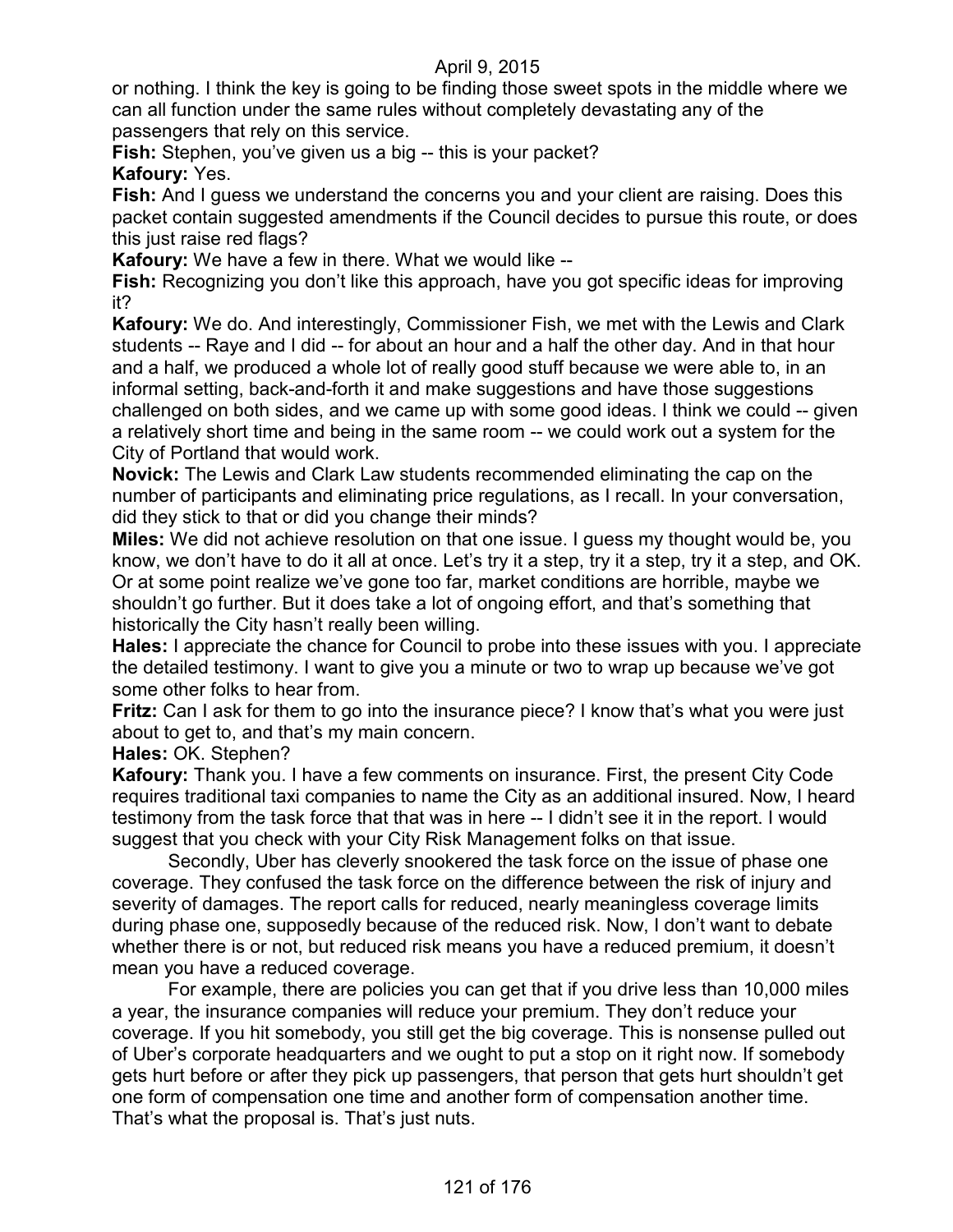The second thing is this proposal calls for the individual drivers of TNCs to be holding the insurance. Again, this is nuts. Our companies have our own insurance policy. Each company has an insurance policy. Even those that have independent drivers who own their own cars -- the company has the insurance policy. The thought that somehow Uber is going to have their individual drivers have their insurance company? Try to enforce that! We have a difficulty at the City of Portland now trying to enforce the individual certificates of insurance on our limousines, and that's a relatively small number of people. We have 2000 Uber drivers and Lyft drivers -- who's going to enforce that? We haven't had a good record of enforcing those kinds of things, and if you have one person ending his coverage in July and another ending his coverage in October, it's just an impossible task.

I have a bill in the legislature that we've worked on at Broadway that's working its way through which I anticipate will pass that says the TNC is responsible app-on to app-off as a primary carrier. And I think anything less than that is irresponsible in the City of Portland. That's my summary.

**Hales:** Thank you very much. Appreciate your willingness to keep working on these issues and thank you for more detailed testimony than you were able to cover in the time. I want to give the Commissioner a chance to call more invited testimony then give folks a chance to comment as well.

**Kafoury:** Thank you.

**Miles:** Thank you.

**Hales:** Steve, who do you have?

**Novick:** I think Darin Campbell is up next.

**Hales:** Good afternoon.

**Darin Campbell:** Good afternoon. For the record, my name is Darin Campbell. I am the registered lobbyist for Radio Cab as per Council rules, however, I also serve as private forhire transportation board driver representative and that is going to be where I'm coming from today.

I do appreciate all the work that the task force has done. I have been on those types of groups before. It takes a great deal of personal sacrifice from family and job to be able to take on a project like that, so I do understand how much work they have put into it. However, I believe that that process was flawed from the beginning.

The task force was created with no industry representation. It had a lot of guidance from PBOT, which -- as Commissioner Novick mentioned earlier -- is a new overseer of the industry. The experience in PBOT in regards to private for-hire transportation industry is limited. On top of that, the industry was untapped if not just ignored as to our expertise to lend guidance or help in any way. I believe Mr. Kafoury illustrated that quite well.

The timeline that was given to the task force was extremely narrow. I think any time that you rush into something like this and put an extreme time limit or an end date, you're going to have conceptual issues. You're going to miss the mark, so to speak, and I'm hoping that some of the suggestions that have been brought forth today about looking outside the task force recommendations may be looked at strongly.

I wanted to discuss the caps on the number of vehicles that are being suggested to go away. It creates an unfair playing field between the cab companies and the TNCs. The TNCs are able to put an unlimited number of vehicles on the road based on who signs up on their app and goes through the process. Where for a cab company to do that - obviously, we have to buy a car, we have to find a driver, we have to invest a significant amount of money into marking it, putting the equipment into it, insuring it, and then putting it on the road. At the end of that 120-day period where the TNC might just have to exclude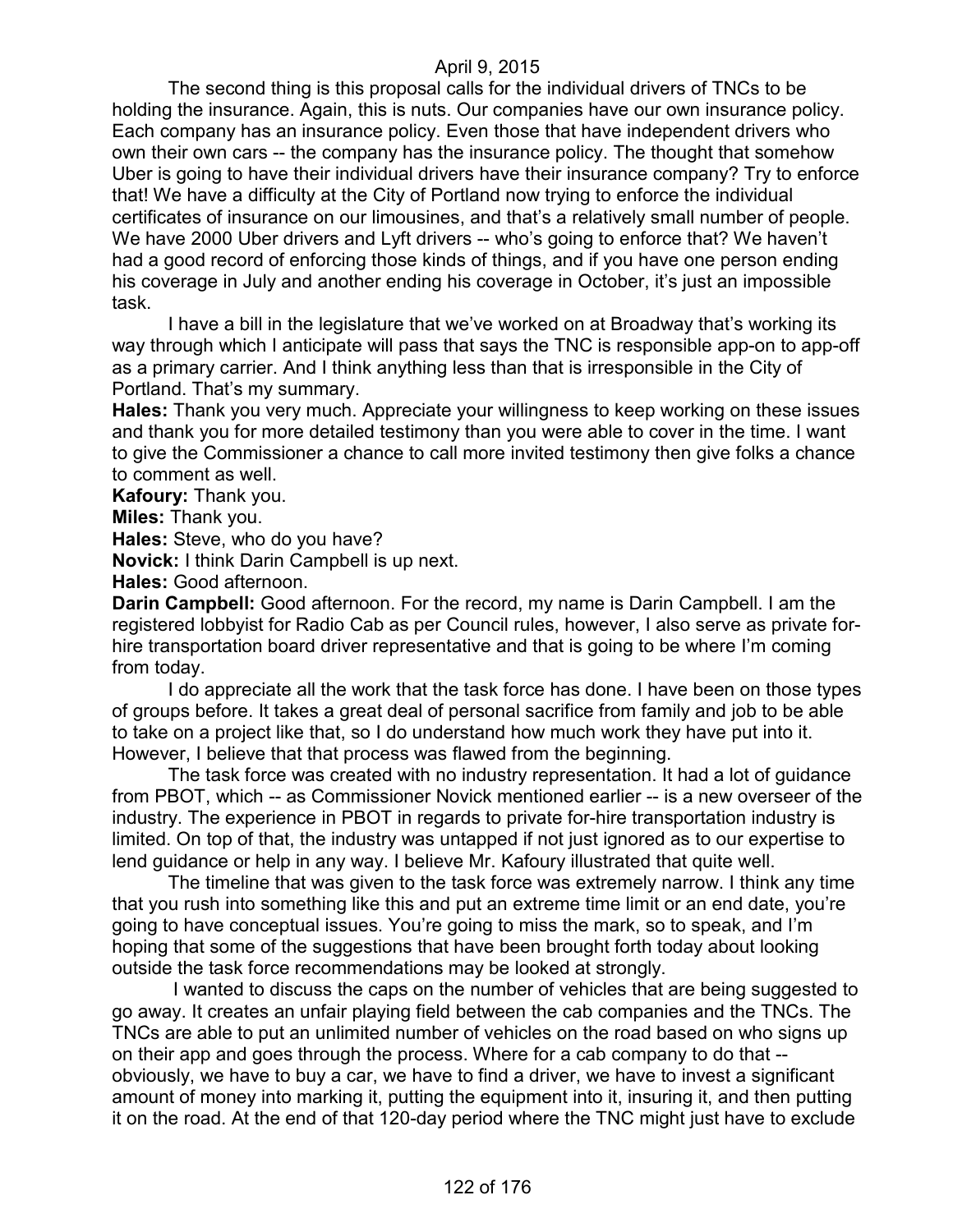some drivers, we're stuck with a potential number of vehicles that we then can't use for a while.

The environmental impact -- putting potential thousands of cars on the streets in downtown Portland on a weekend -- we really don't know what the outcome of that is, but I can imagine it's going to be significant. Safety of pedestrian traffic, especially during peak times when more vehicles are out is problematic as well as far as safety to the people of Portland.

And I do have a recommendation as to how to deal with the cap on the TNC. I believe that the TNCs will tell you, "well, there's no way we can possibly limit the number of people that we have on the streets" and my answer to that is that you limit the number of people that can be engaged in the app at any given time. You allow that line to adjust during demand times so if demand goes up, the allowance for more drivers for the TNC to log in would adjust as well. It would also make it easier to enforce some of the rules in regards to how many vehicles are out there to have a limited number instead of an astronomical number. I think enforcement would be a little bit easier.

I did want to discuss the accessibility vehicles briefly. I think in regards to this, we really need to think ahead. The private for-hire transportation board recently increased the number of permits drastically, and on the increases to existing companies required that the 20% number be met prior to being able to put any other vehicles on the road. That was February, our February meeting.

Now, we're 45 days later with a task force recommending that we drop it to 10%. We have a huge number of wheelchair accessible vehicles that are either on order or have been put into place already. So many, in fact, that it's hard to actually find one on the west coast to purchase to put into service. But in regards to the 20% accessibility, we're looking at an increase of those types of trips increasing drastically with the baby boomer generation reaching a point in time in their lives where medical problems, disabilities are going to increase probably in the next 10 years. I would love to see us plan for that rather than being reactive and having a knee jerk reaction to what's happening now, look down the road and say we are going to have to be prepared for that.

In regards to response time to the handicapped accessibility customers, I absolutely agree that there are huge issues in regards to that in the way that we treat it now. I believe that if we can't respond to somebody with a wheelchair van need in the same amount of time that we can any other customer, then we're doing something incorrectly. Over the period of time that we do collect data, I'm hoping that we're keeping that in mind. **Hales:** Darin, I want to get you to wrap up pretty soon.

**Campbell:** Absolutely, I'll do as quick as I can here. I'll just jump to the end. I would like to speak towards current cab driver livability. Right now, we have 2148 permitted drivers for the cab companies in the city of Portland. That's 2148 family wage jobs. We've seen generations of families in the taxicab industry, and we've seen those families put kits through college, pay mortgages, live a decent life -- and right now, it's being threatened.

If I could, I did want to mention one thing in regards to the fares. Uber has the ability to subsidize fares and actually give free rides to customers. The cab companies don't have that ability. They can drop a fare down to next to nothing and pay subsidization of \$20 or what not. As a matter of fact, yesterday, they were offering a \$100 spiff if you've got your car inspected by yesterday up in Vancouver. That \$100 would come in the form of -- once you did your first 10 trips, you would get the \$100. They have those types of things happening all the time. Those are issues that if you have competition that can drop their fares to nothing, it's going to affect the livelihood of the existing industry. I'll leave you with that. I had more but I can put it in writing and send it to you. **Hales:** Please do. I just in the interest of time --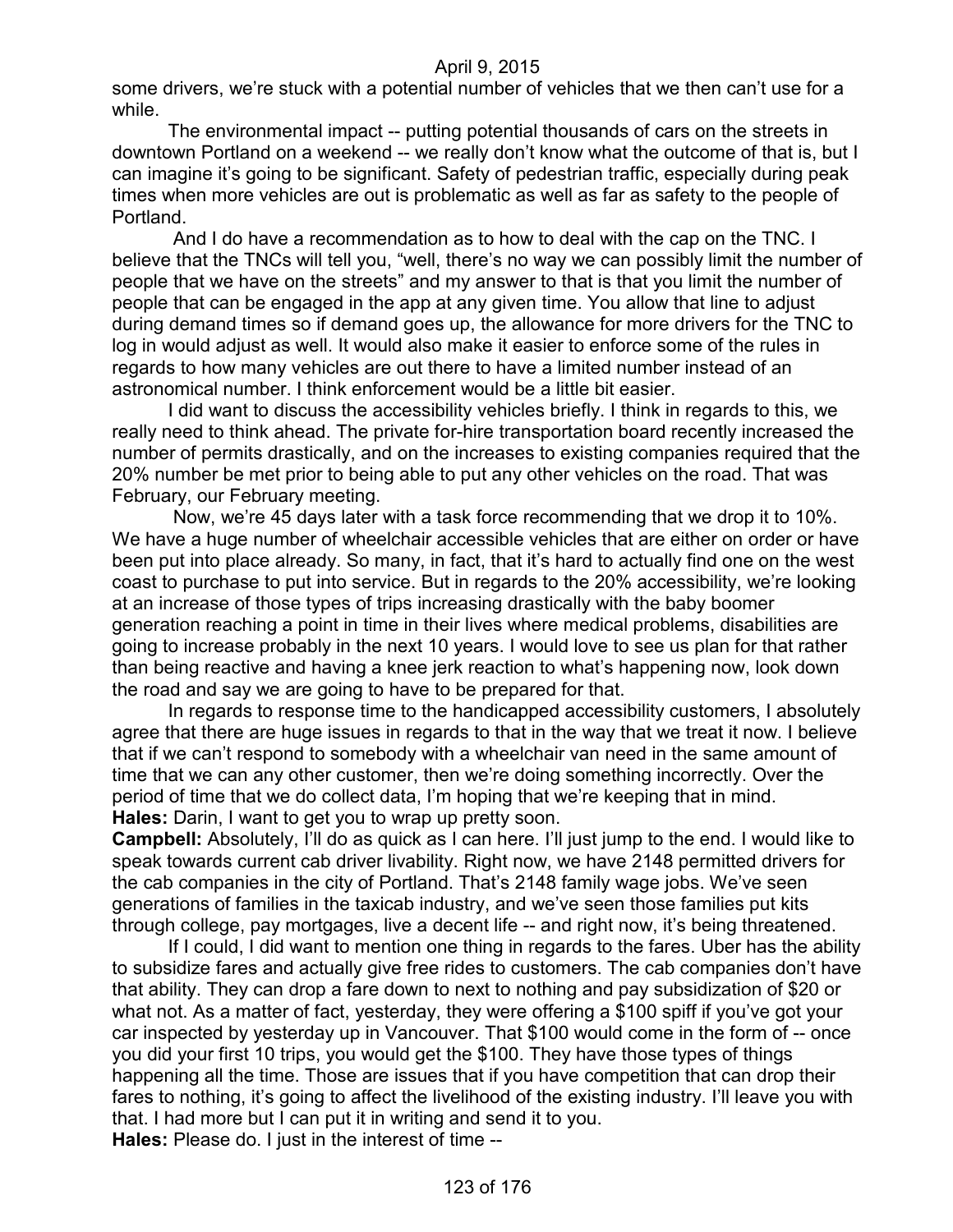**Campbell:** Absolutely. I know it's running late. I'll be more than happy to answer any questions.

**Hales:** Questions?

**Novick:** Darin, can you think of another industry where we limit the number of participants? We don't limit the number of gas stations or restaurants, or even airplane companies for that matter, although of course there's all sorts of safety requirements. Is there another industry where we say we will only have x number of participants?

**Campbell:** I can't think of something off the top of my head, however, it's historically been done that way in this industry in many jurisdictions, not just Portland.

**Hales:** Darin, thank you. Please give us additional testimony in writing. We won't hold it against you that you reminded the baby boomer members of this Council what our status was -- [laughter]

**Campbell:** I'm there, too. [laughter]

**Hales:** Thank you very much. OK, Commissioner, I think you have a couple more folks to call on your invited list.

**Novick:** Is Brooke Steger still here?

**Hales:** OK, come on up, please. Good afternoon.

**Brooke Steger:** Hello. Commissioners, thank you so much for allowing me to speak my name is Brooke Steger. I'm the general manager for this region for Uber Technologies. I'd like to start by thanking the task force for their dedication to this issue. They're all truly remarkable members of the Portland community. I would also like to thank Mayor Hales and Commissioner Novick for their dedication to the regulatory process for creating such a remarkable and balanced task force and supporting a process that was transparent and community-driven. We have a deep appreciation for the task force's time and commitment to the issue of ride sharing, and especially for the strong recommendations they have presented today.

This is an opportunity to put into place a regulatory framework that works for these emerging new technologies and improve the way Portlanders move around their community. At Uber, we're supportive of reasonable requirements, like these for TNCs or what's otherwise known as transportation network companies.

Transportation network companies are separate from taxis and separate from black car. Although we might all offer services from A to B, there are fundamental differences between Uber, taxi companies, and black car or chauffeur providers, and we appreciate regulations that recognize those differences such as we don't want to pick up passengers on the street or wait in taxi zones in front of the Hilton, for example.

As the task force has demonstrated, the technology business model developed by these companies necessitates a new regulatory framework that doesn't necessarily look like the transportation regulations of the last 50 years. I'd like to touch on a few of the basics that Uber provides for our community.

At Uber, we took a simple idea -- push a button and get a ride -- and leveraged technological advances in order to make that a realty. When you sign up for Uber, it's very simple. You enter an email address, you enter a credit card. We also accept PayPal, Google Wallet, Apple Pay -- there's multiple forms of payment -- and you request a ride from any GPS app-based system or any web-based device. You're connected to the nearest driver and when that ride is accepted, you see the driver's picture, the license plate of the vehicle, and you can track that vehicle as it comes to you. So, it provides a very safe and efficient service for riders that are requesting.

At the same time, the driver often knows who that rider is and they're able to connect with each other through the application via text message or phone using an anonymized phone number so as not to share the driver's or rider's private data.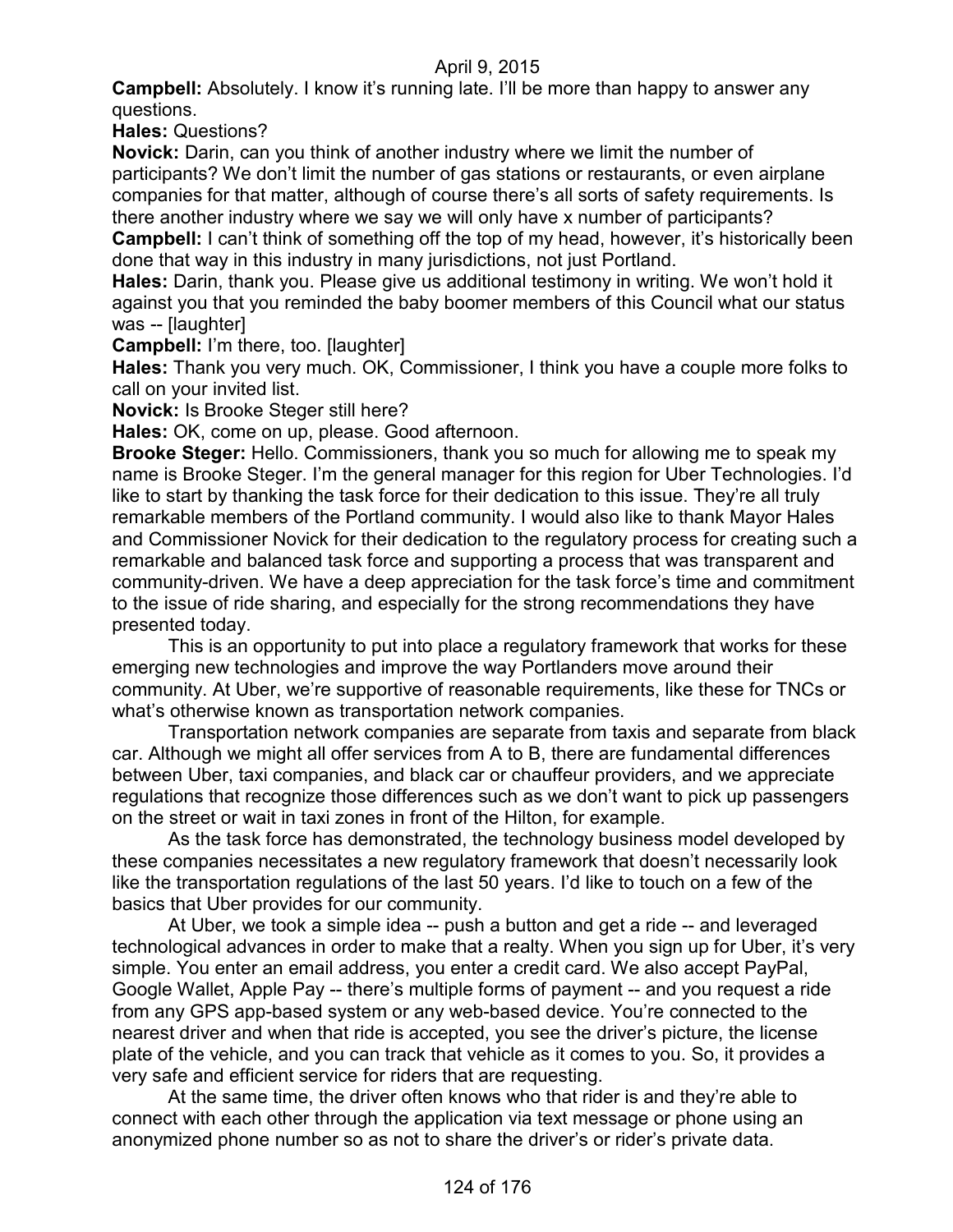After the ride is completed, the rider will receive an email trip receipt with the picture of their driver, with the license plate of the car, a full trip route, and phone number where they can connect the driver to retrieve a lost item. We also offer very efficient customer support 24 hours a day, typically responding to a request within just in a handful of hours. If something is more urgent, you'll get an almost immediate request.

Uber safety is a top priority. We use a nationally-accredited third party background check provider that has been vetted by multiple jurisdictions throughout this country, including the City of Seattle, the state of California, the state of Illinois, for example. We also do a social security trace, we do a national sex offender check, and check local, county, multi-state, and federal criminal databases across the country. These are typically done on an annual basis.

Uber also provides end-to-end insurance company so that riders are protected from the moment they get in the vehicle to the time that they exit it. We offer \$1 million in combined single limit insurance coverage during that period of time from the time a driver accepts a ride to the time the rider gets out of the vehicle. There's also \$1 million in underinsured and uninsured motorist coverage. It's important to note that there's also \$50,000 of contingent comprehensive collision coverage during that time as well. This is twice what is currently required for Portland taxis. So, any rider in an Uber vehicle will have twice the amount of coverage that they would in a taxi here in this city, should these regulations as suggested pass.

During the period when the driver has the app on but before they have accepted a ride, we offer 50, 100, 25 in coverage. So, 50,000 per individual involved in an accident or \$100,000 total. This is twice what the state requirement for personal insurance is.

And it's important to know the difference between the Uber platform and a taxi. When you're an Uber partner and you're driving a vehicle, you're not cruising the streets looking for a trip. You might be at a cafe, you may be at home, or you might be driving across town. The other day, I was in a suburb and someone picked me up. They were on their way to a grocery store and took me, dropped me off, and continued on with their errands. I think it's very important we recognize this fundamental difference. And sure, there's always insurance coverage. However, recognize that people are utilizing the platform in different ways.

There's additional benefits that Uber brings such as serving under-served communities -- over 6% of transcription happens in the northwest are replacing personal vehicle trips. We see a huge usage of the platform to complete that last mile after public transit is used. We also offer Uber Pedal and Uber Pool in various cities which increases commutes and ride sharing.

Finally, I would like to announce we have secured a partnership with First Transit in order to offer wheelchair accessible rides from day one here in Portland, and that is something that we want to continue to grow. I think this is fundamentally a difficult task in order to serve this community but it's very, very important. We have been reaching out and meeting with the community regularly and do understand that this is a very important topic. We do want to provide equal access and a reliable ride for everyone in the city when and where they need it.

I think our partnership with First Transit is just the beginning. We would like to also open that invitation to all of the wheelchair accessible taxis here in the city to put them on our platform so that all riders can enjoy that trackability, that accountability with that. And we actually open that invitation to anyone who has wheelchair accessible vehicle that will meet commercial requirements or meet requirement -- safety requirements and have them on the platform. We are definitely committed to providing safe and affordable rides to everyone in this community, and we look forward to working with the community.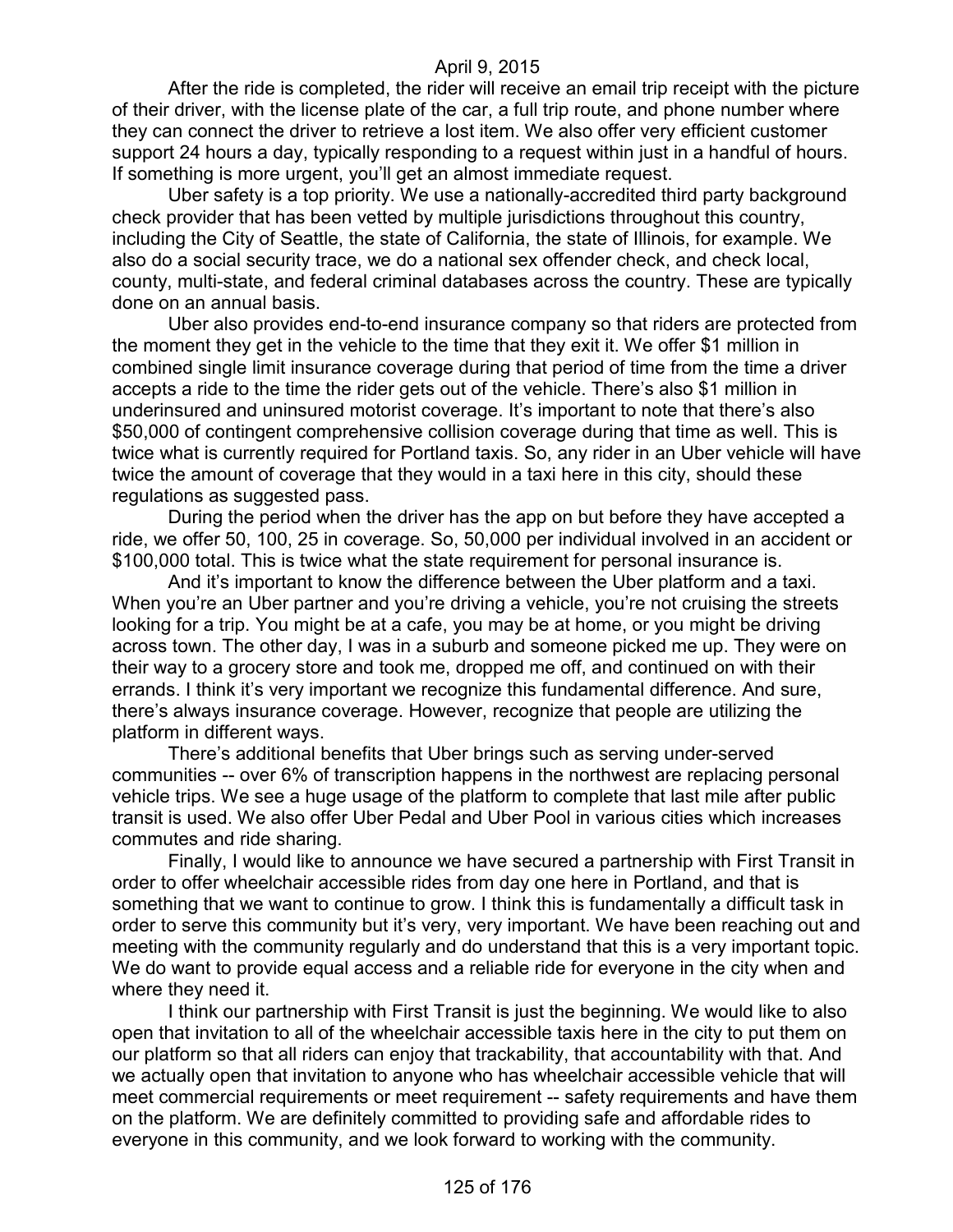It's my belief that we can can't accomplish that unless we work together on this task. It shouldn't be one company versus another when it comes to accessibility services. We should all work together to provide that service because it is so important. And some of the stories I have heard are extremely concerning.

Finally, I did want to touch on the opportunity that is made available to drivers -- it's something that's been discussed here. As the general manager for the Pacific Northwest and someone who's overseen Seattle for many years, I've not seen the concerns pop up in Seattle. In fact, we continue to offer opportunities to multiple, people be it a single mom, someone that has recently lost their job, a taxi driver looking for additional income.

There are multi-channels. The other day, I met with an immigrant driver. She made her first trip home to Ethiopia in over five years. She was previously working different jobs and struggling to finds reliable income. With the Uber platform, she was able to take advantage of that and make her first trip home to Ethiopia after moving here, which I found remarkable.

Another woman I was speaking to last week is a spouse of a military -- of someone that's in the military. She has struggled so much because they've moved around a lot. Her first and foremost job is taking care of her children, and they've struggled with finding additional income and she struggled with finding regular work. The flexibility of the Uber platform -- remember that there is no set hours that a driver has to work. There is no minimum that they have to be active on the platform in order to stay active on the platform. She has found the flexibility of that platform amazing and was able to take her children on a vacation for the first time in over three years. And I found that to be a very moving story.

We've seen these stories across the board and we would like to bring those here to Portland. We've seen hundreds of drivers express interest in being partners on our platform, and I really think there is a lot of potential here in that there is tons of demand for everyone, and that we should be competing on safety standards and service and offering that opportunity to everyone. Thanks again to the task force for all of the hard work, and we support the recommendations that came through and look forward to working with all of you moving forward.

#### **Hales:** Thank you. Questions?

**Saltzman:** There was a suggestion made that in order to sort of level the playing field during this 120-day period that Uber put a cap on the number of drivers it may have during any time period of day, let's say Saturday nights from 10:00 to 2:00 a.m. you would have no more than x number of drivers accessing your app. First of all -- A, is that doable, and B, what's your thought on that?

**Steger:** So that's something we would not support. The variance in supply and demand is very interesting but it varies quite a bit. So, whether there's a Blazers game or a Timbers game or it's 10:00 a.m. Tuesday, I think setting an arbitrary cap -- even if it is variable depending maybe on a Friday night to a Tuesday night -- is extremely challenging. And all that we're doing is going backwards in our choice of regulation. I think looking forward and figuring out how we can change the entire industry to allow for the supply and demand curve to be met is the most important thing.

During our task force presentation, we actually supplied a graph of total drivers online to total requests in Seattle for one day over a 24-hour period, and you'll see that they actually track each other. I think that that's very important, that the system is flexible so we can meet demands. Or should New Year's Eve come along, for example, there's going to be a huge amount of demand. I think it's more important we get people home safe than protect an existing industry.

**Saltzman:** Does Uber have the ability to set such a cap?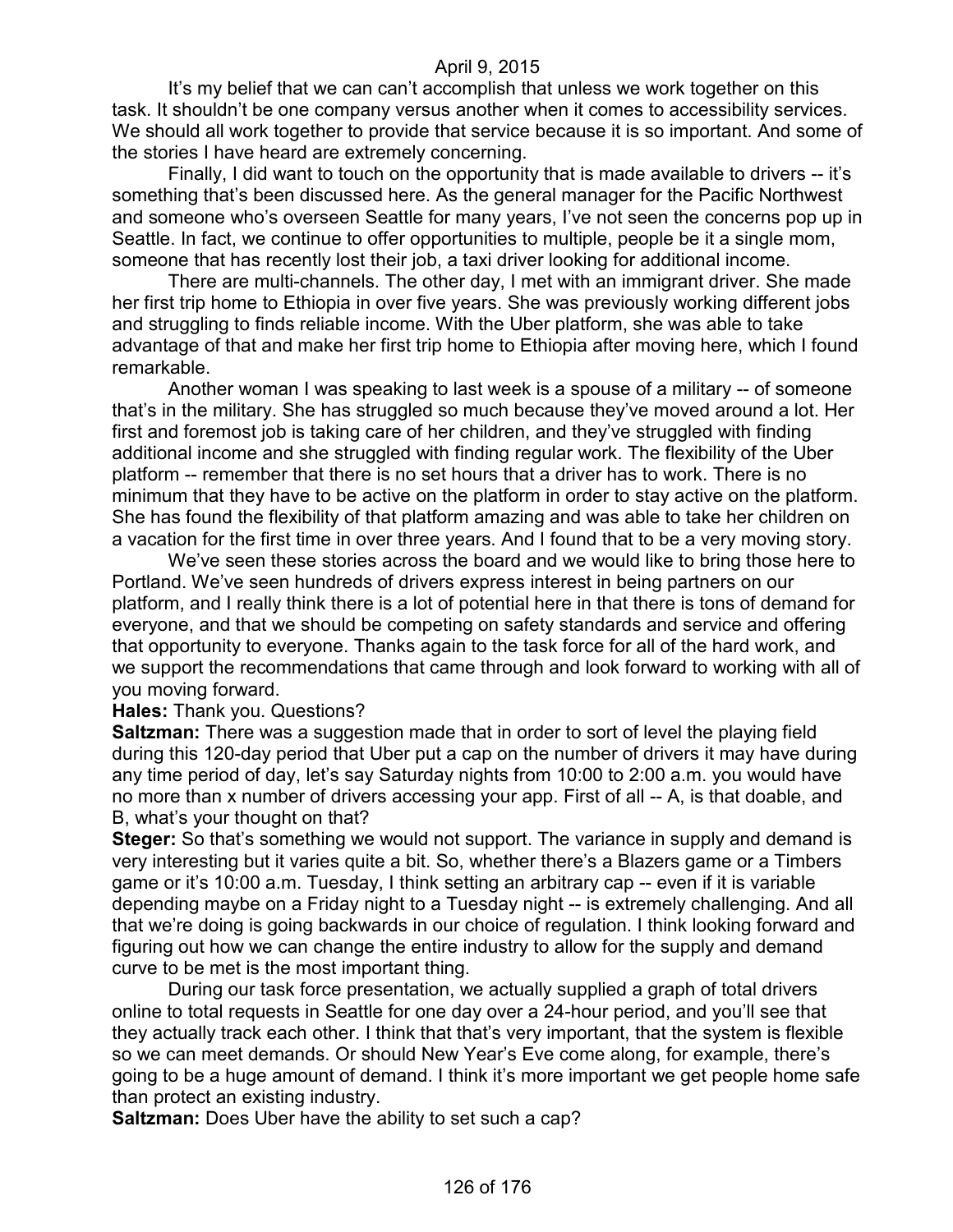**Steger:** That is not currently built into the technology platform. I will say that there has been suggestions of that type of system happening. It did, for example, in Seattle, and the council actually then voted to repeal it.

**Fish:** We're certainly more enlightened than our Seattle counterparts.

**Hales:** That's setting the bar.

**Fish:** Put that in the record. I have a number of questions. And thanks for being here and sharing your perspective. I pulled a copy of the user agreement off the internet, but the one I have is for California. Do you have a draft of the one you intend to use in Oregon? **Steger:** I don't have one with me right now, but we're happy to supply that. **Fish:** Thank you. I don't know whether it's -- I'm assuming the boilerplate stuff is probably the same, but we can compare it. But there were a couple things in here -- we can compare it. There are a couple things in here -- and I know you're not the lawyer talking about this, so if any of these questions are questions you would rather respond to in writing, I would be fine with that.

There's a couple of things in the user agreement that seemed inconsistent with some of the stated values of your company. You stated -- and I think correctly -- a commitment to safety and to the safety of riders. The disclaimer in the California user agreement says, "Uber does not guarantee the quality, suitability, safety, or ability of third party providers." That seems inconsistent. How do you square that? **Steger:** Sure. I think that that part of the agreement is very standard across most technology agreements that you will sign. I'm happy to provide more in-depth analysis of that particular statement from our legal team. I can also say in that agreement, I do believe that there's also a clause that any state or local law does not supersede -- or will supersede what that says. So, any regulations that are put in place that we're required to follow will trump whatever is in a user agreement, as well as an insurance policy. So should we have that \$1 million of insurance in place, that will trump that statement. **Fish:** There's another clause in here that requires that in the event of a dispute, an aggrieved party must go through arbitration, which is the only recourse, and there's limits on people's rights of recovery in arbitration. I know that's also becoming more standard in industry. Why does Uber think that's an appropriate way to resolve disputes? **Steger:** That's something I'll have to have our legal department who wrote that get back to you on, because it's not something I've actually experienced in my time working at Uber. **Fish:** The next question has to do with what's been a big topic of conversation at this really outstanding, very informative and thoughtful hearing, which is how we address customers that have a disability. And we're coming up on a major anniversary of the Americans with Disabilities Act. It was a law in 1990 that as you know literally changed the world. And yet, in every single case I could find involving Uber and litigation, Uber takes the position that Title III of the ADA does not apply to the company. I don't understand why that is. I've read Title III. Title III has specific statutory language. The Justice Department of the United States has weighed in on a number of cases and said they disagree with Uber on that.

The concern that I have is if your company continues to take the position that you're not covered by the Americans with Disabilities Act, it undermines my confidence that we're going to get some of these other issues right. Do you have an official position on this or do you want to get back to us in writing?

**Steger:** In terms of the legal language of the Americans with Disabilities Act -- **Fish:** Uber says it does not apply.

**Steger:** I will have to have my legal team. But I can speak for what we have done here in the Pacific Northwest and the riders that I've seen and what we announced and what we've been working on here.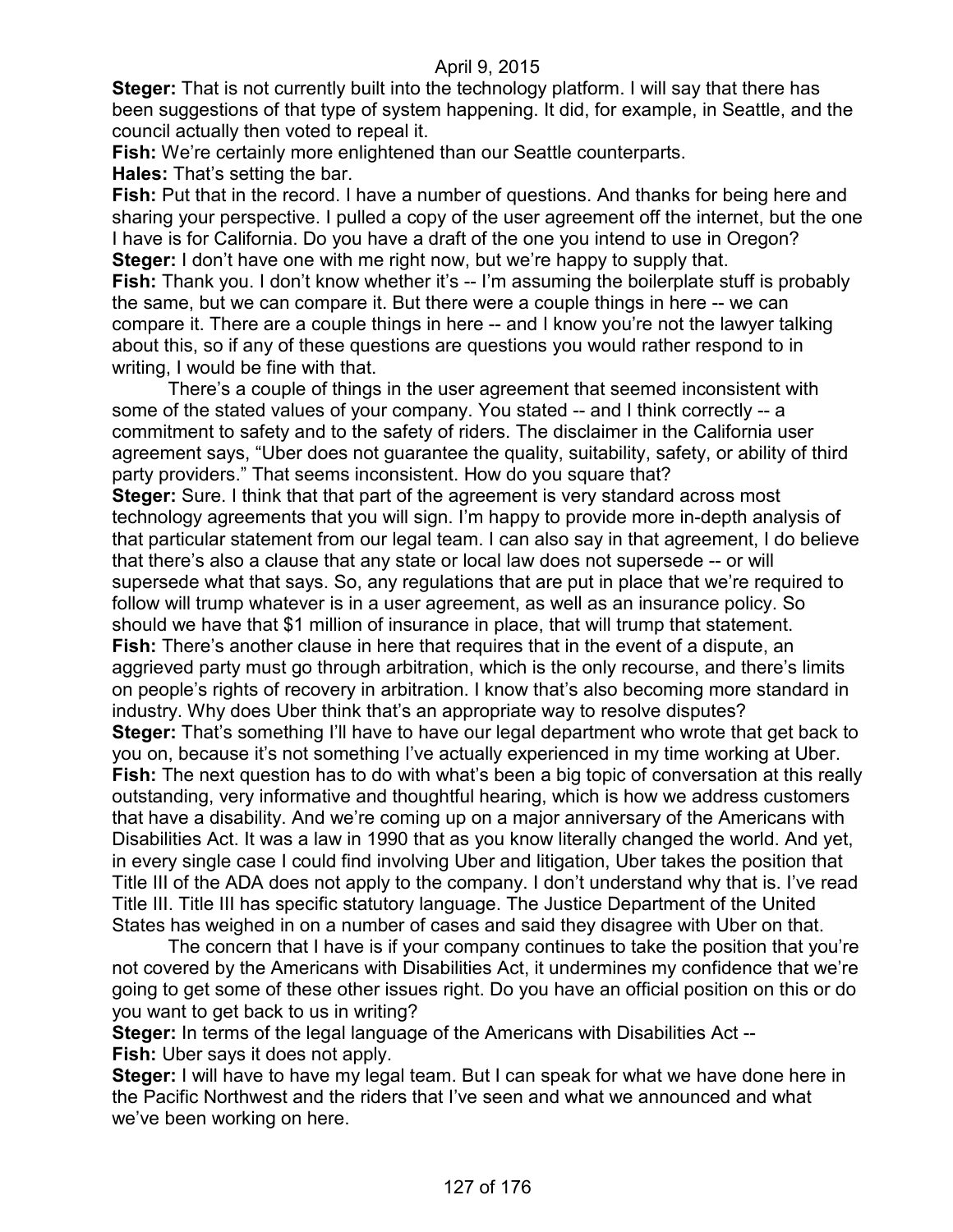First and foremost, we let drivers know that they are required to follow the Americans with Disabilities Act. We do partner with a variety of different types of drivers. Uber X -- which we are discussing here today -- is just one of them. We also partner with taxi companies throughout the country. We partner with licensed limousine providers throughout the country. So, it does vary, but we do inform drivers they have to comply with the ADA act.

We also have very strict requirements and support all of the nondiscrimination policies that were proposed by the task force. Should we get a report that for example, someone with a seeing eye dog was denied because they had a seeing eye dog, that would be grounds for an end in our partnership with that particular driver as well as our app is optimized for voiceover.

**Fish:** If the company continues to take the position that as a company, you're not bounds by Title III of the ADA, would you consider a requirement that all of your drivers get specific training in the legal requirements under all applicable provisions of the ADA, rather than simply notifying them it's the governing law?

**Steger:** I do believe there is a training program that was requested by the task force, and in my understanding, there are series of questions and topics that will actually be provided by the City of Portland in order to cover with the driver, so I think that that's a definite possibility. We already do provide -- we have training emails and videos that address guide dogs, identifying people who are vision-impaired, and so on and so forth. I also believe that we're fully committed to serving the accessible community here and are going to work hard at that.

We also have Uber Assist in some of our markets, which actually comprises a series of in-person training for people -- it still uses typical Uber X vehicles, but those drivers receive additional in-person training to help people with a walker or that are in a folding wheelchair, someone that does have a seeing eye dog if they need extra assistance to help them get into the vehicle safely. And that's something that we have committed to launching here in Portland. Probably not at the time of launch, but something that we would like to roll out locally.

**Hales:** Might I jump in on that with one more question on accessibility? Could you maybe elaborate more on how this relationship with First Transit would work in practice? So, I'm a disabled Portlander, I need an accessible vehicle. I access the app and request a ride. Where does First Transit come in, how, what do they do?

**Steger:** I think fundamentally how it will work is exactly the same as every other vehicle. We would issue either a phone to First Transit or to the drivers we're partnering with on First Transit, or they could use their personal phone if it was supported -- otherwise, we can issue them one. When they are available to drive they would indicate they are available. Someone requests, they would get that request, accept it, and the individual that requested would be able to see the make and model of the vehicle, a picture of the driver, and track that vehicle coming to them and they would tell the driver where they wanted to go, get out of the vehicle like every other rider. I do believe though that this partnership with First Transit is just the beginning. It's been very clear I think from everyone's testimony that this problem is very complex, and I do believe that it will take multiple partners in order to provide adequate service.

**Fish:** And to follow up on the Mayor's question, will you commit that the disabled customer who is accessing -- whom you're dispatching through First Transit will pay the same fare as a nondisabled passenger?

**Steger:** That's correct, yes.

**Fish:** No change.

**Steger:** No change.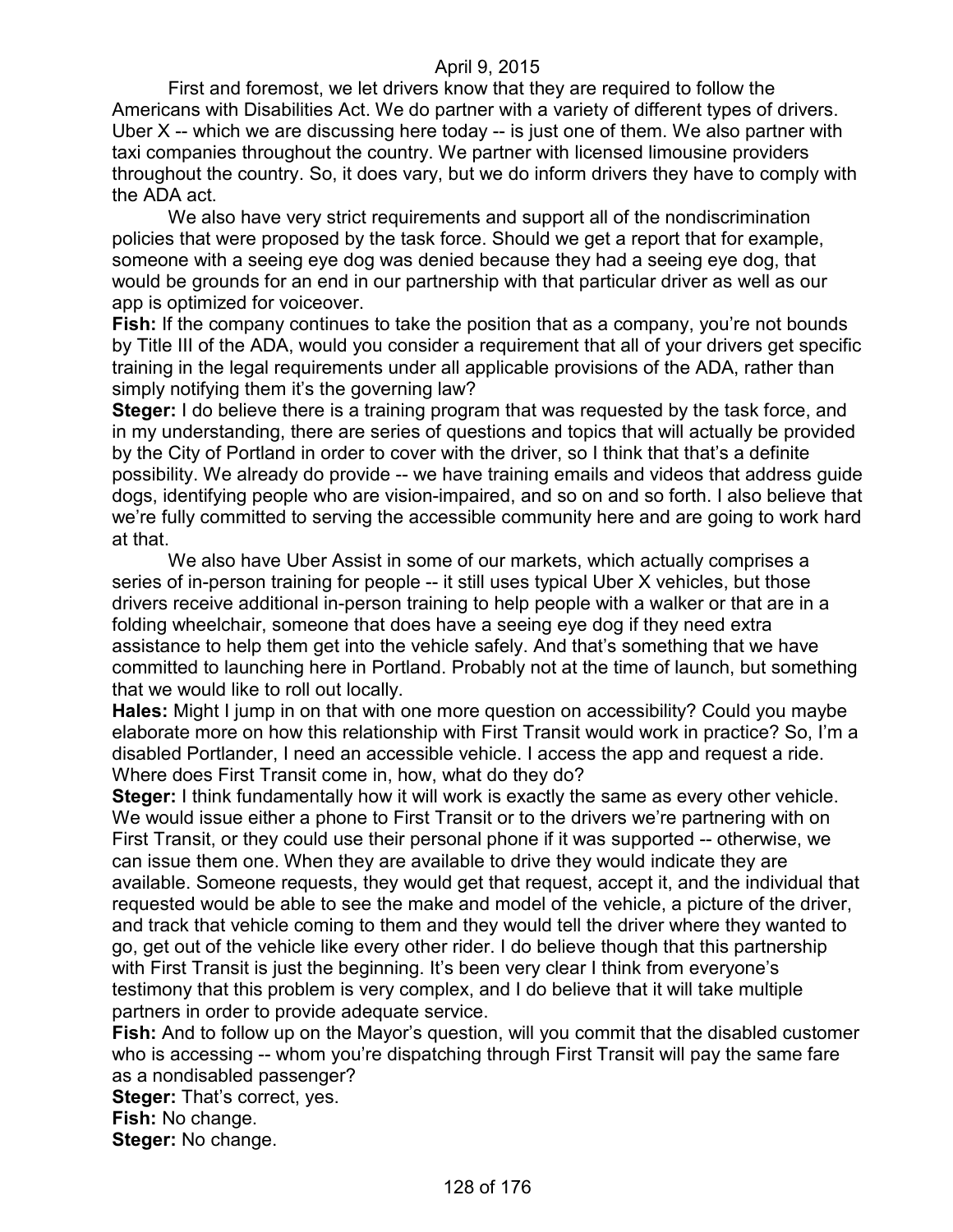**Fish:** You've heard a lot about the enforcement piece of the recommendations, and the enforcement piece turns in part on getting good data from taxi companies and TNCs so that we can assess within the 120-period. Commissioner Novick hopes to have further regulations at the end of that. Have you had a chance to review the data request component of this report?

**Steger:** Yes.

**Fish:** And does Uber have any objections to the categories of data that we would be requesting?

**Steger:** I think the most important thing is how that data is transferred. We have been - we have an agreement with the city of Boston, for example, where we enter into a contract in order to protect the confidentiality of that data. So first and foremost, any personally identifiable data -- which I believe we avoid in that -- is our top concern. But secondarily, as we will have competitors should we enter this market, we want to make sure that the data we're supplying is kept confidential. But we do want to supply data to help the city better plan their transportation systems and also plan our accessibility systems.

**Fish:** Because that component is so fundamental to the recommendations, I think it would be helpful that if there are pieces of the deal you struck with either Boston, New York, or some other jurisdiction which you think would be essential components of our request for data that you let us know before next week.

**Steger:** Absolutely.

**Fish:** And if there are specific issues around proprietary information, confidentiality, privacy, or any other claim that you might have with that data that you green light that for us so that we know whether this is going to be, you know, just an administrative matter and working that our or whether we have a fundamental disagreement.

**Steger:** I believe we can absolutely find common ground because I think the goal is the same -- it's to benefit the city of Portland, and we want to provide data that does that. So, we'll be very transparent in what we --

**Fish:** Is there any data they've suggested we collect that you can't actually collect? **Steger:** Not that I'm aware of.

**Fish:** Separate and apart from whether you want to provide it.

**Steger:** Not that I'm aware of.

**Fish:** You mentioned you have a third party background check company you're using. Who is that?

**Steger:** Currently, we're using a company called Hirease, which is -- they're an accredited large scale background check provider checking county, multi-state, and federal criminal background checks.

**Saltzman:** What's the name of it again?

**Steger:** Hirease.

**Fish:** It's a national company?

**Steger:** It's a national company with a national accreditation. I believe it's like BSCC accreditation. A third party issues an accreditation. They go in and vet the providers to make sure they meet the standards. In fact, as an ample, we track which taxi drivers come on to your platform by using a for-hire license in Seattle, and we deny approximately 8% to 10% of them. So, we stand firmly behind our background check process. We feel that it's very good and better than the services being offered at the City of Seattle. **Fish:** Thank you very much.

**Novick:** Are you able to get data from Wyoming?

**Steger:** You know, I'm not exactly sure. We're currently not operational in Wyoming. But I believe that it's 50 state. I've never heard that caveat about Wyoming before, so I think that's something we'll have to look into.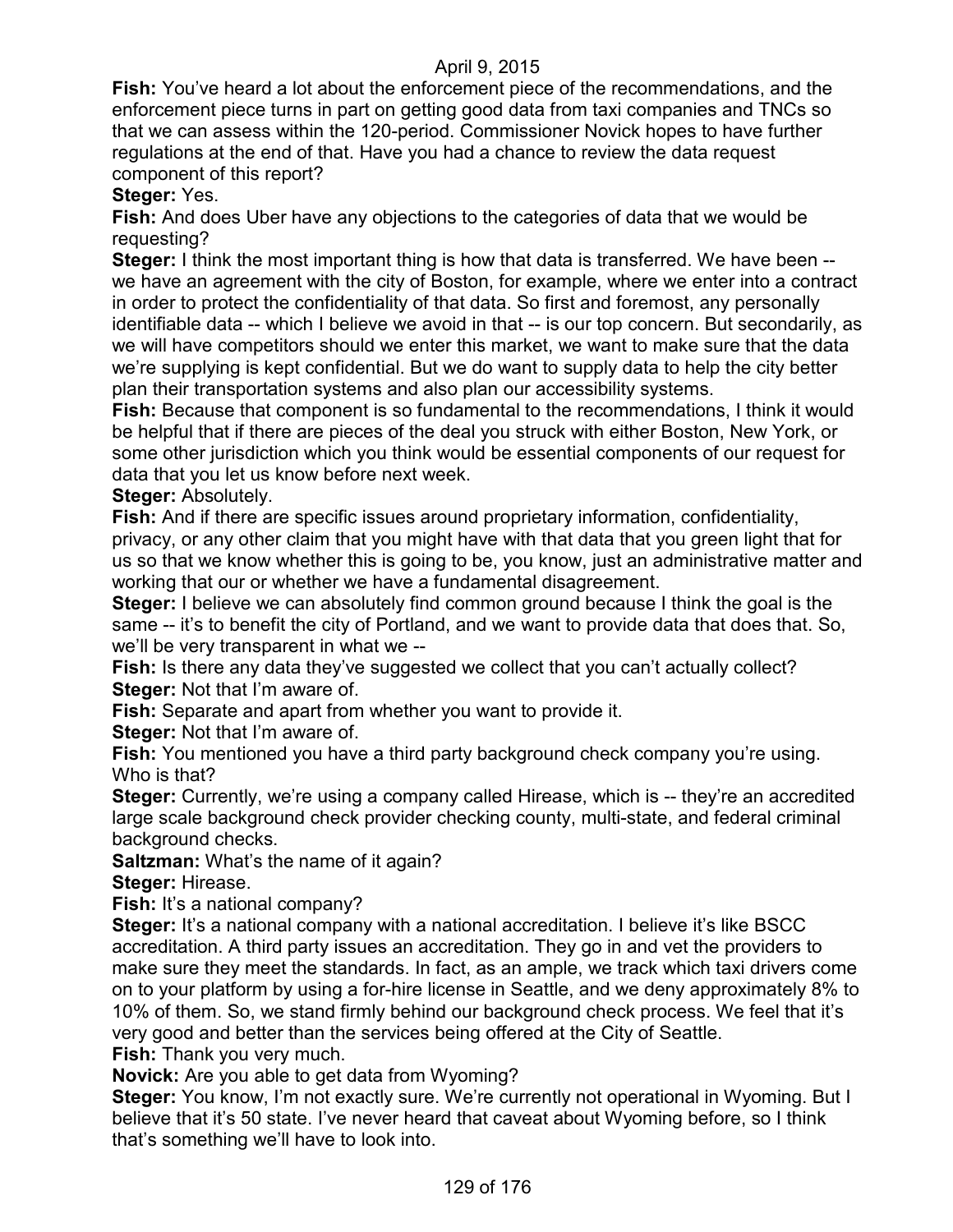**Fritz:** Is Uber willing to supply driver's names, driver's license numbers, and vehicle license numbers?

**Steger:** Typically as an audit provision, we offer a full list of all of the last -- what we would like to propose as an auditing provision is we'll offer a list of the last five digits of the driver's license number, and that the City can choose which drivers they would like to audit from that list and pull which -- pull their vehicle inspection, driver's license, etc.

Additionally, each driver will of course have to get a business license here in the city to operate.

**Fritz:** Are you willing to -- is Uber willing to have only permitted drivers have access to the platform?

**Steger:** In what form?

**Fritz:** Do you have to have a permit before you can sign up for the app to be a driver? **Steger:** That depends on which jurisdiction that we're operational in. In many cases, we are permitted as a TNC, and so that's the requirement. There's absolutely no driver that's allowed on to the platform that hasn't gone through a background check, a vehicle inspection. We also collect their driver's license, their registration of their vehicle, and their insurance. And if any of those documents expire, they are immediately removed from the platform.

**Fritz:** So, there's a media report that Houston has issued 741 citations since January for drivers driving without a permit. Given what you just said, how can that happen? **Steger:** I'm actually not familiar with operations of the City of Houston as a company. I operate the Pacific Northwest and I can tell you that in the city of Seattle, there's been no citations issued. Obviously, when a city is getting up, if there are no regulations in place such as in Portland, there may be disputing issues there. But I can say that for example, in the city of Seattle, we worked very hard and long to pass regulations there. Regulations are passed after about a year and a half, and we are 100% compliant with the regulations as we are with the City of Tacoma. That's something I take a lot of pride in is making sure we work closely with the City, making sure that we are following the regulations that were put into place, and that's a huge priority for me. So, I would say if there were regulations such as what the task force passed here in the city of Portland, we would make 100% sure every driver was compliant and that we were compliant, and I would also ask that the City go through auditing measures to ensure that we are compliant.

**Fritz:** Actually, I was asking about everyone. So are you willing to -- is Uber will to have the driver have to have a business license that the number is available before allowing them access to the platform?

**Steger:** Every driver is running their own business and they should have a business license. I don't think we're questioning the fact that there's a law here.

**Fritz:** That's what we were referencing earlier that we found with Airbnb, that we have a 95% noncompliance rate. So, we need to get ahead of that before we allow this.

**Steger:** I think that the most 00 we prefer to not -- just as if we issue the partner drivers on our system 1099s, we would prefer that the business license be dealt with between the driver and the City. However, --

**Fritz:** How would we know that when we don't know who the drivers are?

**Steger:** They have to apply for a business license with the City.

**Fritz:** Right, but if we don't know who they are because Uber isn't going to tell us we won't know that they haven't applied for a business license.

**Steger:** There's multiple ways, I believe, of checking, right? For example, if we issued you a list of the last five digits of the driver's license number in order to protect 00 we also want to make sure that list is protected. You come back to us and take a statistical significant amount of drivers from that list and ask for their information. Then, we would provide under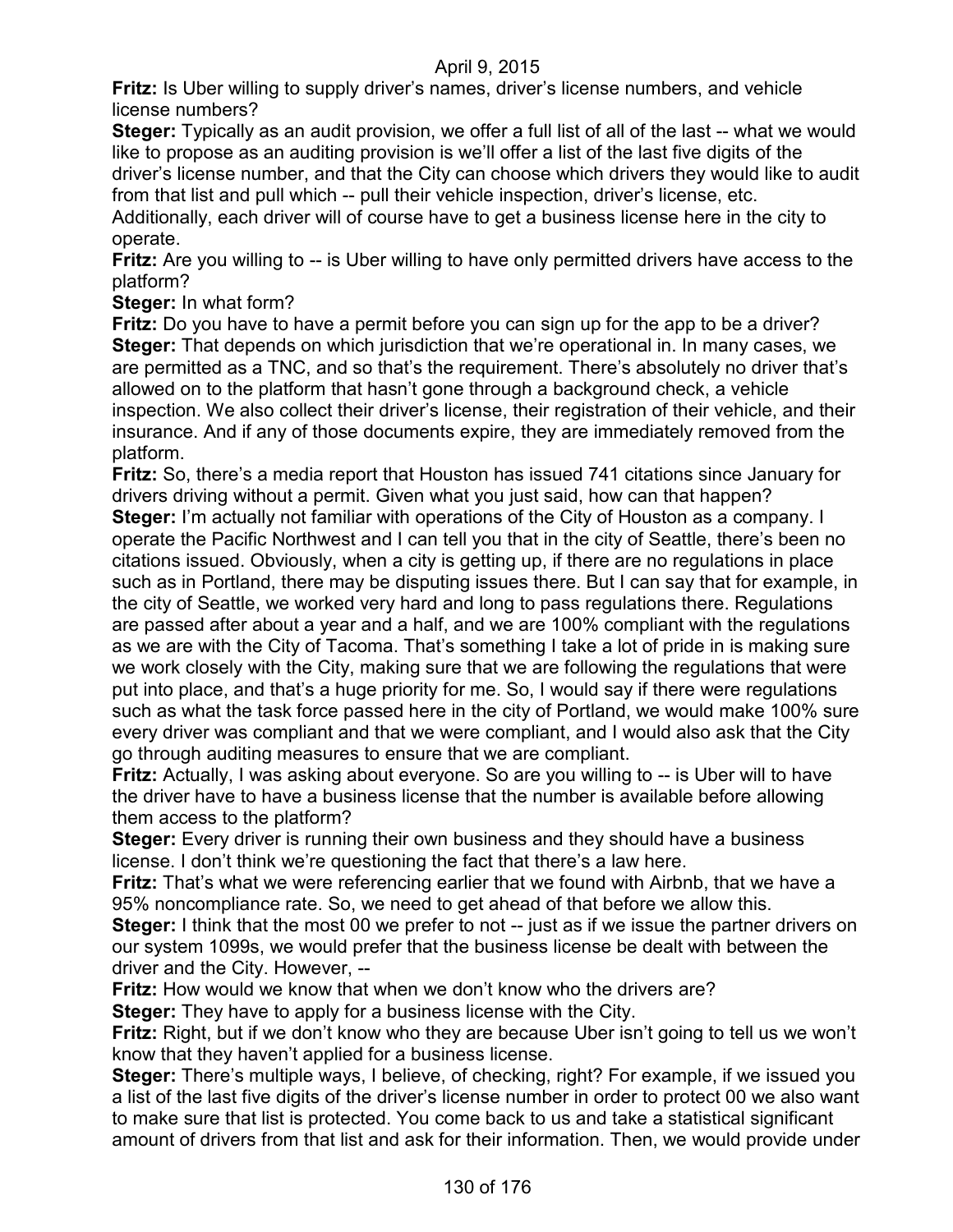some confidentiality -- we would like that information to remain confidential, but we would provide their documents. You can go check if they have a business license. Or, if you're doing spot checks -- like you request a vehicle -- I believe in the recommendations it did ask the driver make their business license number available at the request of an enforcement agent. So, I believe you can easily --

**Fish:** Brooke, in fairness, this is shades of short-term rentals. Because you're the platform, you're actually in the best position to fulfill what you just said earlier, which is the great pride you take in ensuring that you are in compliance with all local rules and regulation. And that is not to allow someone on your platform if they have not to your satisfaction established that they have the legal right to participate.

And while we can add lots of staff people and create all kinds of regulatory hoops, it's much easier, actually, if we got a commitment from the platform that you're going to verify that someone has applied for a business license, is otherwise licensed, insured, and everything else before you put them on your platform. Because by putting them on your platform, you're giving them the good housekeeping seal of approval -- at least from Uber's point of view, notwithstanding your disclaimers. You're essentially telling me or my daughter as a customer that this is someone that we could take a car ride with.

So, isn't the easiest thing to do just to have you commit that you won't put people on your platform and don't do business with people that are out of compliance with our laws? **Steger:** I absolutely agree with you. I think that when it comes to safety measures - maybe I think the only thing up for question here is the business license, but definitely with a vehicle inspection, with a background check, with their vehicle registration, their driver's license, their insurance -- those are fundamental to safety and those are things that we absolutely check for prior to any driver coming on the platform. I think we can have a further discussion about the business license.

**Fish:** Keep in mind, we typically deal with companies and that's how we get compliance. Uber and other companies like yours have taken the position that the people that you work with are independent contractors. Someday in the future, a court will decide that question about what their status is, but you treat them as independent contractors, which means that obligation has shifted to the individual drivers.

We don't want to create a lot of regulatory headaches for the City or for you. But it just seems to me we ought to be able to agree on a series of criteria that you could help us enforce by making sure that anyone you give the privilege to be on your platform meets our minimum requirements.

**Steger:** I absolutely agree with you, and I think that's happened in major sections. For example, in the state of California, it is the TNC that is licensed. We are required to ensure that every driver that is on the platform go through that vehicle inspection, be conducted through background check. So, I absolutely think that you are right, and I think that we can find a very common ground to ensure public safety as well as put the onus of compliance on us while proving to you that we are compliant and so are the drivers on the platform. **Fritz:** The task force talks about trust but verify. How do we verify that you've done the background checks and the safety inspections?

**Steger:** Absolutely. First and foremost, I think I would want the City of Portland to look at our background check provider. The City -- as well as our insurance. The city of Seattle has vetted both our background check provider, for example, and had a risk manager go through our insurance policy to ensure it meets safety standards. Secondary, to ensure for example how do we know that drivers are going through the required vehicle inspections that the vehicle is mandating -- again, what we would do is we would supply a list of the last five digits of each driver's license number of each driver that's on the platform. The City could select a subset -- a statistically significant subset of those drivers and check and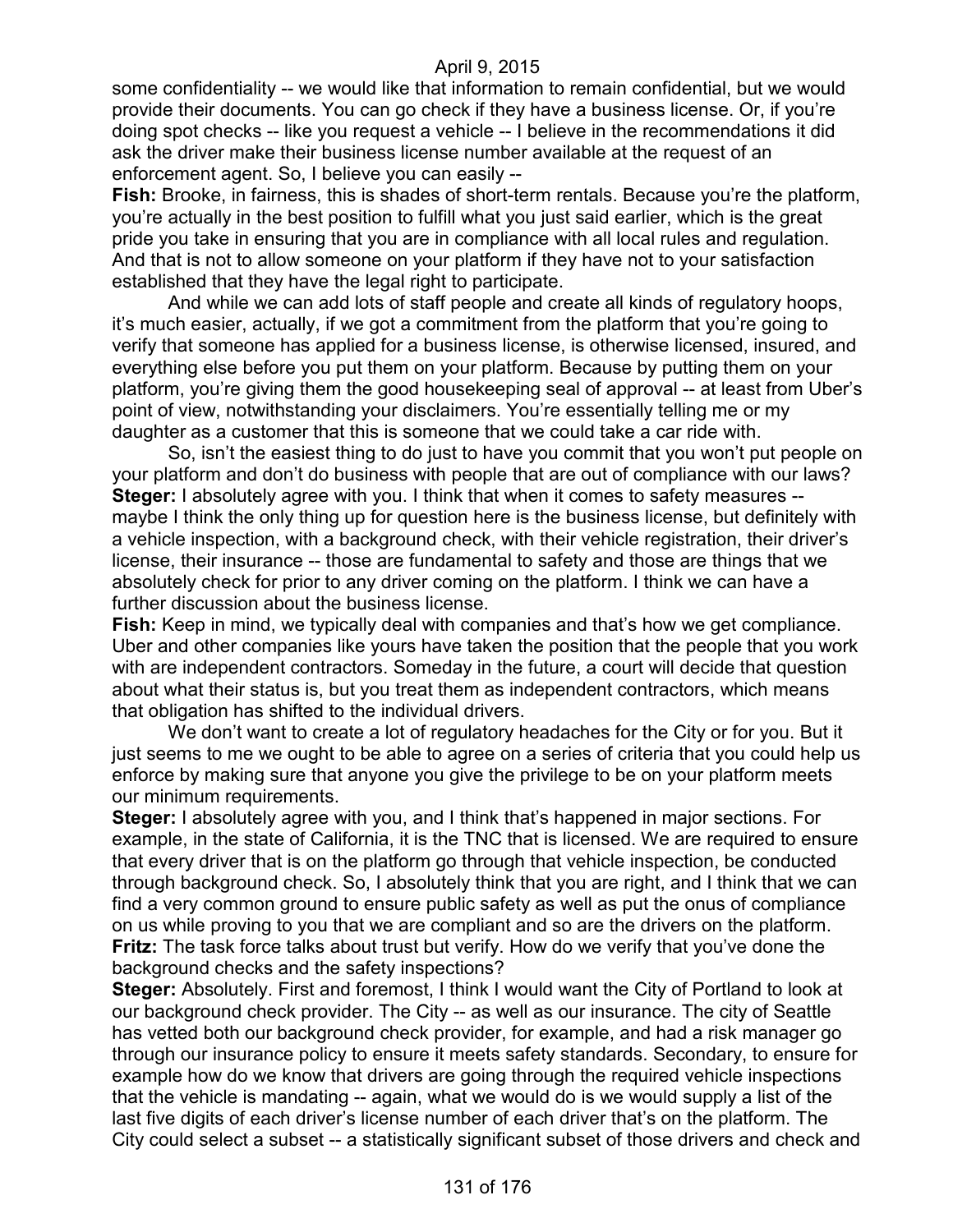request those documents. Therefore, you are choosing the drivers that you're checking. It's not us deciding that we're going to turn over these 20 drivers' documents to you in order for you to check. You are picking the drivers, you will verify their driver's license number in fact does match the list provided, and then we'll also be able to provide the background checks, the vehicle inspection. You can check those. In addition, you can also have people on the street requesting a vehicle and requesting the documents of the driver that you actually get in the vehicle with from us.

**Fish:** Brooke, has Uber made a commitment it will not reenter the Portland market until such time this Council authorizes them to be here?

**Steger:** I see Steve Novick smiling. We at this point --

**Fish:** It could be a yes or no.

**Steger:** We will wait to enter the market, reenter the market until there are regulations in place. I do ask the Council that this happen sooner rather than later. We have a series of drivers that are driving currently in the surrounding areas. Over 30% of the trips are dropping off in Portland, so there's in fact vehicles on the streets now, they're just only able to drop off. There's a lot -- we're seeing tens of thousands of attempted requests every month and right now, we're leaving people hanging without a trip and we're impacting the earnings of these drivers. And so I think it's very important that we get this done quickly, but we will not be launching until something is passed through this Council. **Fish:** Thank you.

**Novick:** Brooke, I can't believe Commissioner Fritz hasn't already asked you this question, but on her concern about insurance companies canceling personal policies because a driver is acting as an Uber or other TNC driver, it seems to me there might be a couple of ways to address that concern. One would be to require that anybody who's permitted as a TNC driver provide something signed from their insurance company that says "I know this person is an Uber driver and we're not canceling their personal insurance when they're not on the app." Another might be for Uber to say that to contract with the City that if anybody has claim against an Uber driver which is denied because the insurance company wouldn't cover them, then Uber will step in and make the appropriate payments. What do you think about those ideas?

**Steger:** I think that the second concept -- there is absolutely no time when we wish any driver without insurance on the road. I believe that the policy and the compromise -- I don't know if you were aware but there has been a national compromise with insurance companies made that is currently going through legislation in multiple jurisdictions. And other companies are beginning to offer coverage that not only says it's OK if you're a TNC driver and Uber is providing the coverage from periods one, two, and three, but they're also explicitly coming out with policies that cover that period one app-on. So Metromile, for example, and USAA have all come out with policies that cover that. And there is a process you have to go through in the state of Oregon. As part of this national insurance agreement, their Allstate, State Farm, PCI, Lyft, and Uber are part of this and we have agreed this is an important market. It's not just Uber and Lyft playing in the sharing economy where people are logged in and driving around using their personal resources in order to make additional income. I think it is important that the insurance companies catch up.

I would offer that should that ever happen -- which it's never happened in the case of any of my markets -- that we would absolutely reach out and ensure there was coverage provided.

**Saltzman:** Have any private insurance companies applied in the state of Oregon to provide this period one coverage?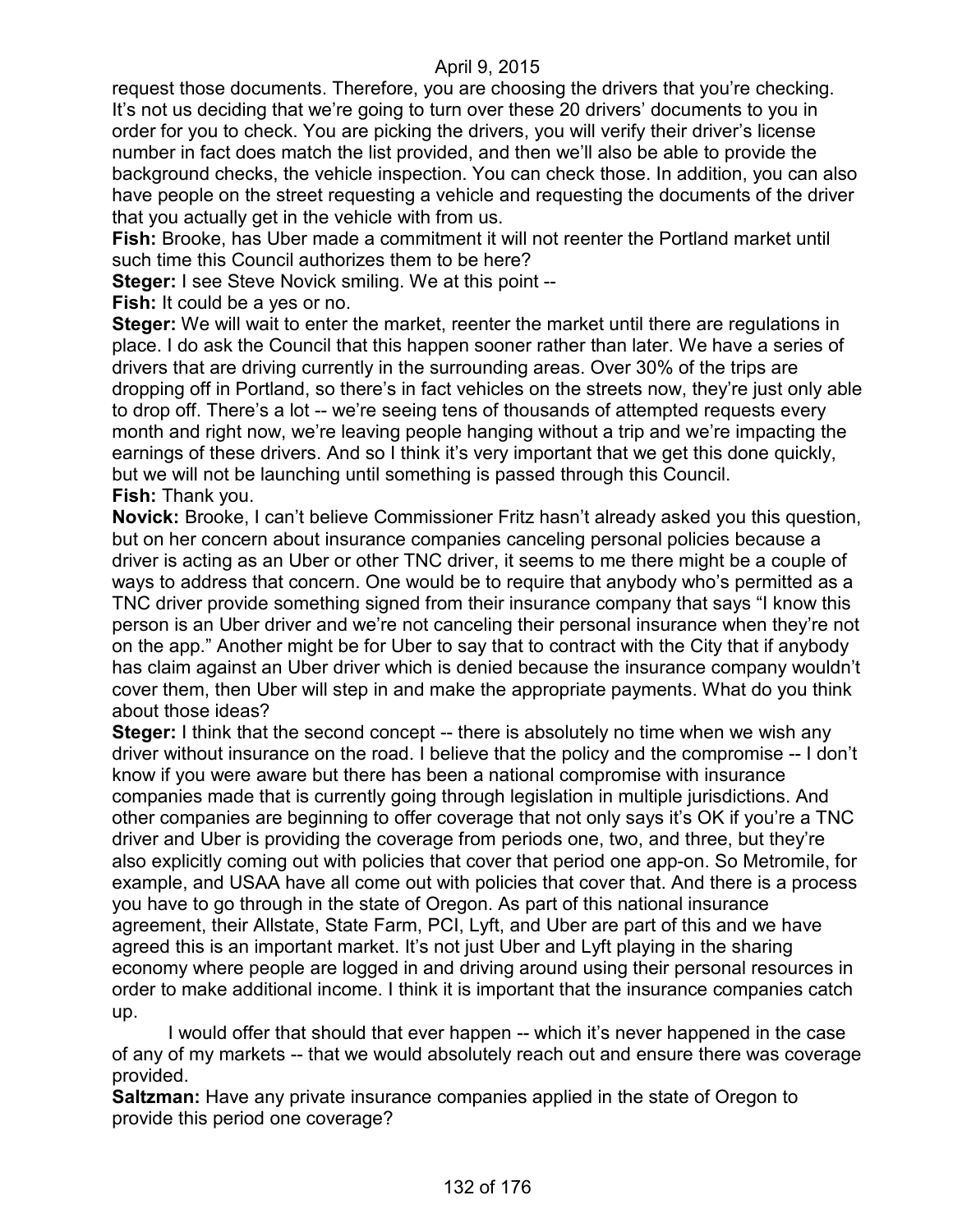**Steger:** Not that I am aware of. But again, we have period one coverage that would apply here, which would cover that period one time until these private insurers started bringing coverage here. And again, there's not a ton of business currently in the state of Oregon and I believe as the business expanded here, in insurance companies would start offering those products.

**Fritz:** Commissioner, I just want to be clear. It's not the period of time even one, two, or three, it's that if you're using your private vehicle for commercial purposes, you may lose your entire family's coverage from your private. So they are in progress, but why we would move forward with a trial and put our citizens at risk is beyond me.

**Fish:** Brooke, how do you respond to concerns some people have raised about your business model that requires that someone has a smart phone and debit card and to the extent there's a class of people that cannot use the service because of that business model. And I'll give you an example. I was in San Francisco recently, and probably because of all this competition, Yellow Cab has a service that's now much easier to use. You can call, get in the queue and it will dispatch cabs when you need it, and they alert you when the cab is there, they recognize who's calling once you have made the first call so it's personalized. I'm guessing all that's a result of competition.

The difference was a yellow cab came to wherever I was and I could pay cash. Your business model doesn't allow that. What does Uber say to the class of customers, potential customers out there that would be disqualified because they don't have a smart phone and they don't have access to a debit or credit card?

**Steger:** Sure. So, you don't need a start phone -- you can also request via a computer. And I believe that -- I was looking up states on the Portland government's website, and I believe something like 96% of people here have access to the internet and I believe that the internet is a fundamental resource that everyone should have access to -- **Fish:** In Portland?

**Steger:** Mm-hmm.

**Fish:** I think that's a probably very generous number. It may include being within a halfmile of a library.

### **Steger:** OK.

**Fish:** Because we actually have a digital divide that Commissioner Saltzman is trying to tackle -- but whatever the number.

**Steger:** Yeah, and again, you could absolutely request an Uber from a library, should you required that.

**Fish:** But the payment?

**Steger:** With the payment, we require -- it's not just debit card or credit card but it's also PayPal, Google Wallet, and Apple Pay. We do not accept cash -- that is true.

**Fish:** Because?

**Steger:** Our platform is fully digital. And I believe that in many ways -- a lot of the drivers that we've seen come over from other previous systems expressed the fact that there is no cash exchanged in the vehicle and the fact the driver is not carrying a large sum of cash protects that driver on many different levels. We haven't seen a lot of requests for cash, either. And because it's an online digital platform and because of that idea being cashless in the vehicle does provide such high levels of protection for the driver and the rider, it's not something we have considered here in the northwest.

**Fish:** Since you mentioned protection for the driver and the customer, what about the most recent breach of data, the 50,000 customers that had some of their data breached and the potential vulnerability to your platform?

**Steger:** I think that's something we can send you information on. I'm not readily familiar with the ins and outs of that -- of the data breach and what occurred. So, I think that that's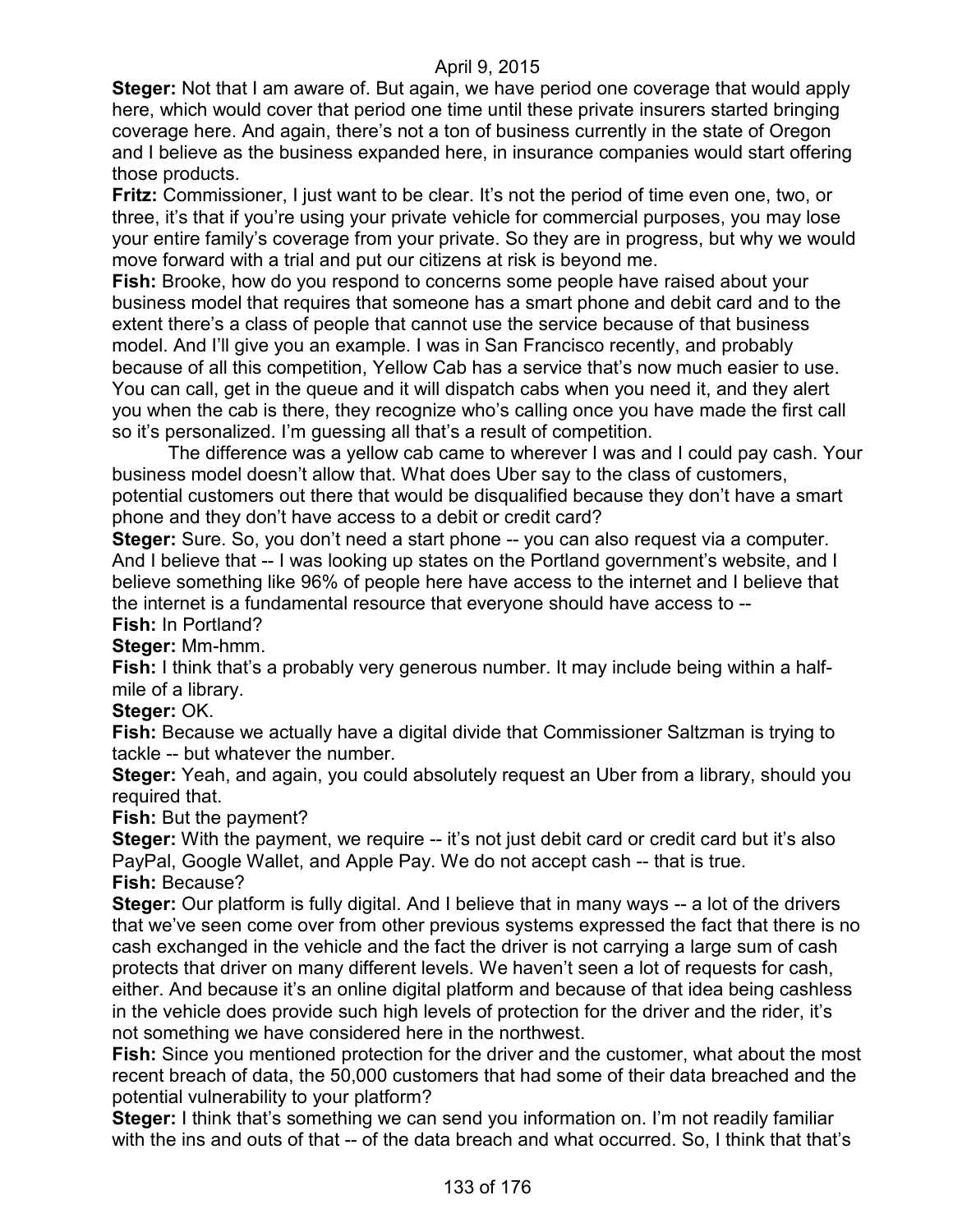something we can supply you with more information on because I'm not knowledgeable enough to speak on it.

**Fish:** Thank you.

**Hales:** Great. Thank you very much. I think you have one more invited guest.

**Novick:** Annabel Chang from Lyft.

**Hales:** Good afternoon.

**Annabel Chang:** Good evening, almost.

**Hales:** Good evening.

**Change:** Thank you. It's an honor to be here before you and it's amazing to see so many people still here late into the afternoon. My name is Annabel Chang, I am the west coast public policy manager for Lyft.

Lyft is a community-powered ride sharing platform. What we do -- our little app essentially connects neighbors with neighbors who one is able to offer a ride and one needs a ride. And our vision long term is that we essentially fill those empty seats on the road with people. So, our goal is to reduce single-occupancy vehicles anywhere we go and so hopefully in Portland, one day congestion will be reduced and we will be able to funnel people into existing forms of transit through our platform as well.

I just wanted to make a quick note. I wanted to thank the Portland innovation task force. They spent hours of their own free time really thoughtfully considering recommendations for the City Council. And we really appreciated the amount of consideration and thoughtfulness and research into other jurisdictions.

I think I want to point out for Commissioner Fish, what are some of the finest jurisdictions you would recommend? I would say we look to Austin, Chicago, Nashville, San Francisco, Denver -- all of these cities have embraced ride sharing and it's really taken off in all of these communities. We certainly hope that Portland will have these additional transportation options for its residents.

So, a big thank you to the task force, a big thank you to the staff. and as well to Commissioner Novick for convening that task force.

I'd like to also take a moment and talk about some of the core values of Lyft. There are three aspects that I want to address. One is safety, the second is accessibility, and third is inclusiveness. So for us, the whole premise of the app -- people using it, people wanting to use it -- all of it is premised on safety. So, it's core to our company values. Our background check provider is SterlingBackCheck. They do background checks for Fortune 50 companies, financial services, health services. They even do background checks for municipalities. So we are very confident in SterlingBackCheck, and if any of the Commissioners would like to speak to their vice president of compliance and walk through the process of how they do that, we'd be happy to make that western welcome to talk to you.

So, they go through federal, state -- and for me, I'm a former prosecutor, and I appreciate this -- they even go down to the county courthouse to get the most updated records. That's very significant, so I did want to clarify that.

We also do a driving record check through ADR. We also, in addition, I think there's some real innovations in the space of transportation. We've really raised the bar on how it's being done. The first thing I would want to note is that we have -- when you request a Lyft, you actually are in the app, you can see the photo of the driver, and a photo of the vehicle with license plates coming towards you. So you actually have information, real time information about the person who is coming to pick you up. In addition to that, you get an electronic receipt documenting where you went, everything like that. You have a two-way rating cycle.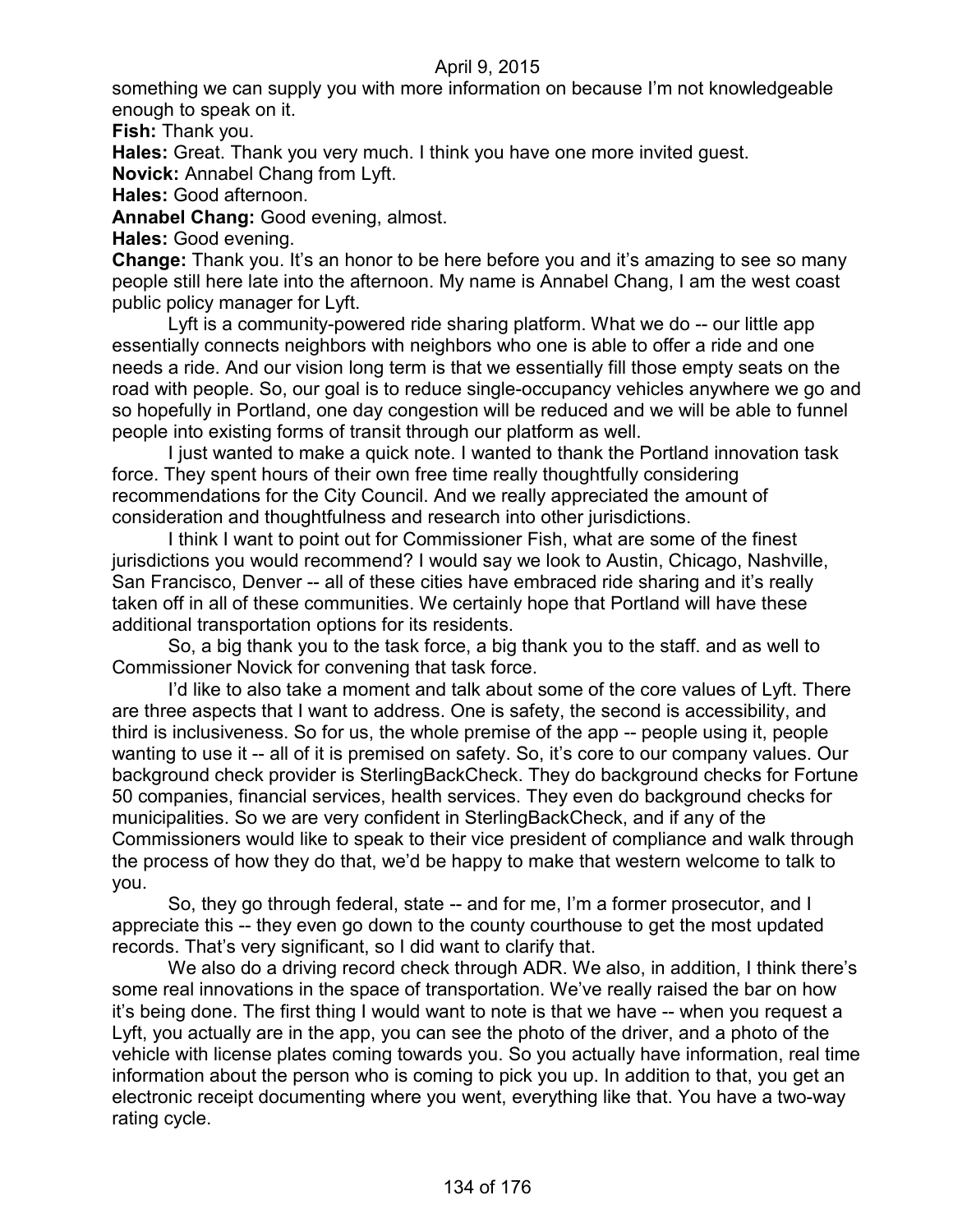So, let's say I get into a Lyft and there's burger wrappers in the back. That wasn't my most pleasant experience. I can rate the driver and give that feedback. So, the driver's ratings over time -- we consider -- we want, of course, the highest community of drivers. And so that feedback is given to the drivers so they can improve and if they don't improve, we have the ability to immediately address that.

Particularly in terms of safety, we also have a 24/7 trust and safety team, which I think is pretty remarkable. And so if you were ever had a major concern with regards to safety, that can be addressed immediately. And as a former prosecutor, I really appreciate that we actually collect this information and can work with law enforcement when that information is needed. That's definitely an innovation in the space.

I also wanted to note that half our executive team at Lyft is made up of women, and it's women that make these fundamental decisions. So, our legal team, our general counsel is a woman, our senior manager of trust and safety is a woman, our VP of product is woman -- we care about that so much that it's reflected actually by even our users. So, one- third of our drivers on the Lyft platform are women. More than half -- about 65% -- of our passengers are women. I think that really goes to show that there is trust and safety built, baked right into the platform. That's really important to me, obviously, as a woman, so I wanted to make sure that I addressed that point.

In terms of accessibility, I am also extraordinarily proud of the fact that Lyft has unlocked transportation options for thousands of people that did not have transportation options before that were convenient and reliable. And I think that goes to show, you know, that innovation is actually providing these options that just simply didn't exist before. And so the National Down Syndrome Society, the National Federation for the Blind, the National Association of the Deaf have all come on as partners with Lyft, and that shows our commitment to access.

And so one of the things I think is really fascinating is we actually even have a very robust community of deaf drivers. And that's giving a flexible income that's dignified and they may have now an option that just, again, didn't exist before. So, that's pretty exciting.

But I'm also excited to share that we are working with Ride Connection right here in Portland. They are a local nonprofit with decades of experience in the space, and we want to bring the innovations of ride sharing technologies to passengers with disabilities. Lyft and Ride Connection are actively exploring an arrangement to allow passengers requiring accessible vehicles to essentially use the technologies of our platform. And we believe this partnership captures Lyft's commitment to making sure that trusted experts give feedback to this process and that we can create more transportation options for Portland residents. **Fish:** Ms. Chang, on that point, since we're getting close to the lightning round, do we have your commitment, your company's commitment that there will be no premium that any disabled rider would have to pay because of this partnership with Ride Connection? **Chang:** Yes, absolutely.

**Fish:** Do we have your commitment on behalf of the company that you will not operate in Portland until such time as the City Council authorizes that behavior, that conduct? **Chang:** What conduct --

**Hales:** Operate before the regulations --

**Fish:** Operate before it is authorized by this Council.

**Change:** Right, yes.

**Fish:** That's your commitment?

**Chang:** Sorry. I want to be totally clear on that last question. This is a lawyer in me speaking, so I want to be absolutely 100%.

**Fish:** It's a question we asked Uber: do we have your commitment you will not operate in Portland until such time the Council authorizes your ride share service?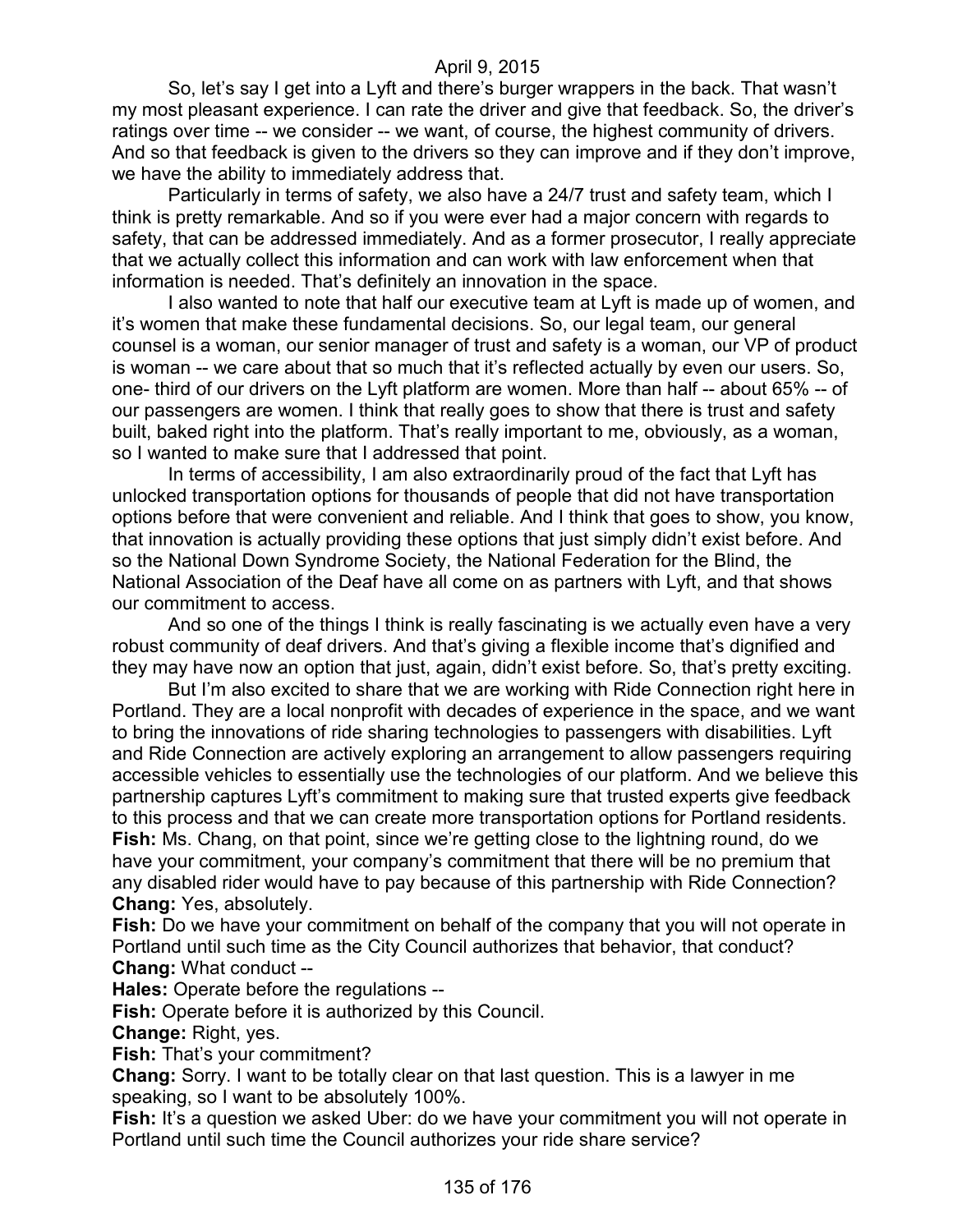**Chang:** Yes. We would absolutely like that be sooner rather than later.

**Fish:** We've heard that from someone else.

**Chang:** And I would just note --

**Fish:** We've been talking to the development community, apparently.

**Chang:** We do also have tens of thousands of apps opens here so we know there's a pent-up demand for Lyft.

**Fish:** Will you furnish us a copy of whatever user agreement you intend to have in place here in Oregon?

**Chang:** Yes, absolutely.

**Fish:** And can you tell us just succinctly if there are any differences between your platform and, say, Uber's platform that are noteworthy? Are there any differences in how you run your -- that's not proprietary but just in terms of how the customer would like to your platform?

**Chang:** Right, absolutely. I think it goes down to our vision and values, actually. Our vision, long term vision is truly carpooling. So, in San Francisco, Los Angeles, and New York, we've unveiled our carpooling feature which is Lyft Line. And that idea is matching multiple people going down the same route and you'd also even as a driver be able to enter your destination. So, the idea for us we are taking cars off the road. That is fundamentally our vision, and I think that's a little slightly different than our competitor. But I just want to make that totally clear.

**Hales:** You accept a second or third rider?

**Chang:** Right.

**Hales:** In a trip that's already underway?

**Chang:** Absolutely. And it's incredible, because states spends billions of dollars building high occupancy vehicle lanes that frequently go underutilized. And we are seeing in San Francisco, for example, half our ride requests now are people wanting to share rides.

**Fish:** So, as you keep picking up additional customers, does my fare decline?

**Chang:** You will know in advance who you have been matched with and -- **Fish:** Multiple?

**Chang:** And you know your fare beforehand, correct.

**Fish:** And do you have any, based on the recommendations that you've had a chance to review, on behalf of your company, do you have any objections to producing the data that we need to evaluate the effectiveness of this pilot program?

**Chang:** No, we do not.

**Fritz:** And you're willing to require a permit and a business license before you put the driver on your app?

**Chang:** Absolutely. We would require a business license. I think it goes again to the same question about how that actually works out, but we're happy to talk to staff about how that functionally operates. But we do require business licenses in many other jurisdictions in which we operate.

**Fritz:** I have just a couple more questions. I really appreciate everybody who has stayed and I do want to get to public testimony. I hope that we're asking some of the questions you want us to ask.

One of my concerns as a 58-year-old woman who has been taught since I was knee high "do not get in a car with strangers" is about safety. And you mentioned many of your drivers are women. How do you protect your drivers? I just Googled Lyft driver attack. And I came up with an information in Seattle last year where a Lyft driver was punched in the nose and broke his nose -- it was a male driver. But unfortunately, the statement from Lyft right thereafter was "the passenger was immediately deactivated from using Lyft and has been blocked from creating future accounts.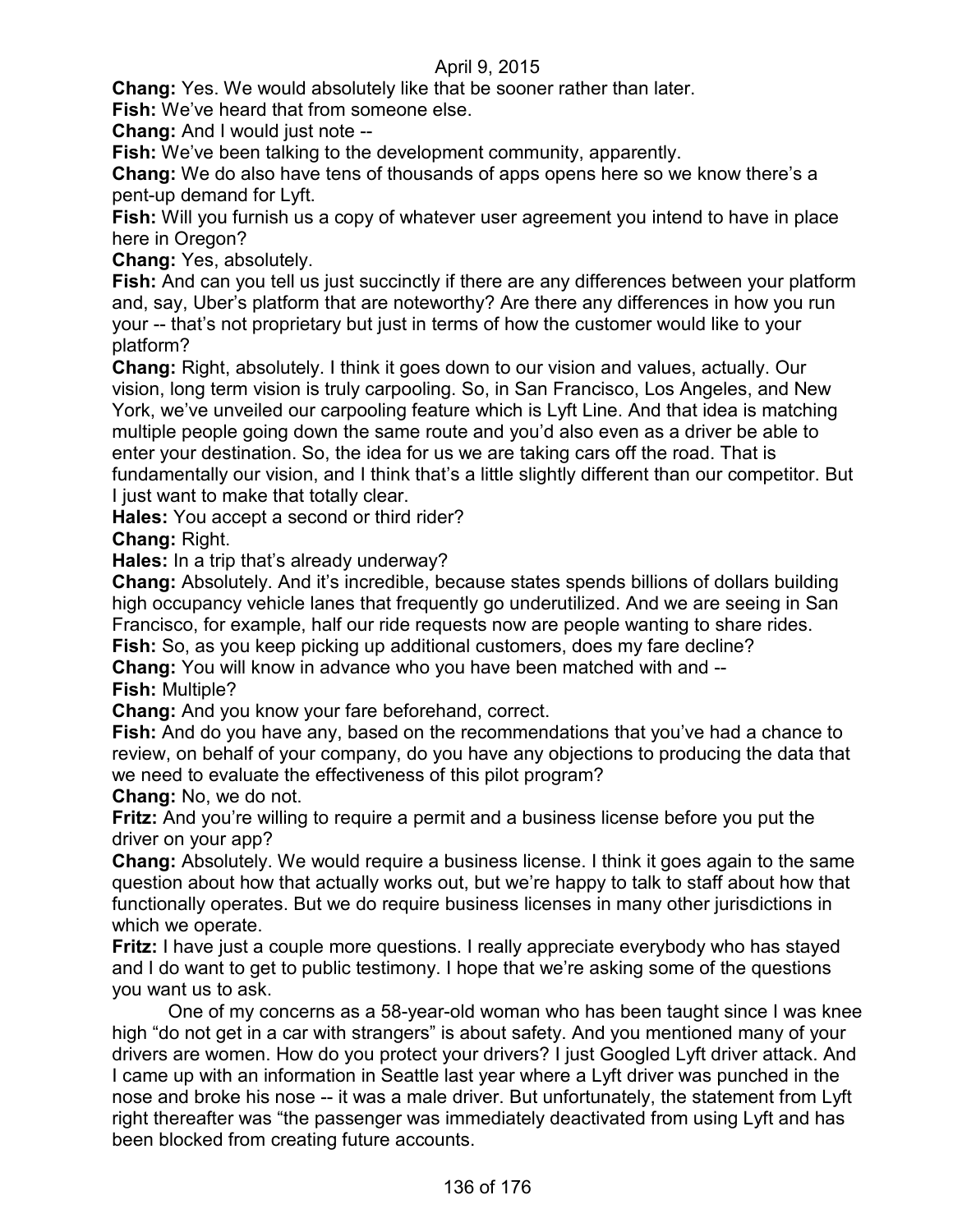**Chang:** Right, absolutely, and --

**Fritz:** Did you pay the health bills of that driver? What's the other safe guards for people? When we have taxicabs and we have instances of discrimination where we had a couple that was asked to leave a cab for a non-permissible reason, we were able to then address that with the company. What are the safe guards for the drivers, the passengers, and then what's your responsibility as a company?

**Chang:** Yes, absolutely. As a former prosecutor, I obviously care about that a great deal. Just as a quick note, the criminal justice system comes into play in certain instances like that. So, we have multiple way that is we protect the driver. The driver knows who they are picking up. They can also -- they know where they are located not only their pin but their GPS location, so there's also a record of that.

**Fritz:** Who do they know who they are picking up? Because we don't know if the passenger has a record.

**Chang:** The passenger absolutely does have a record.

**Fritz:** A criminal background check?

**Chang:** Oh, no, no, not the passenger having a criminal background check. But we actually do have all the passenger's information, right? Because they've uploaded their credit card information and their name and their photo and so we have that information. So, if there was something that was ever untoward that happened, we could immediately investigate that. And I think that's actually a true innovation in the space because unlike traditional industries, you actually do know the name of the person that's getting in and we can resolve that as quickly as possible.

**Fritz:** So, what happened in that case last year?

**Chang:** I'm afraid I don't know the specifics on that one. But I would note we connect millions of rides and we are confident in the platform.

**Hales:** OK, give you a chance to wrap up. Anything else?

**Chang:** I wanted to go to my third point, which was inclusiveness, and I know that's a core value to Portland as well. Half of our drivers self-identify as minorities, and I think that's an extraordinary number. I think that's something that the people are now accessing this platform to come up with flexible income opportunities. So, we have a significant portion - about 80% or so of our drivers are driving less than 20 hours a week. So, they're doing this sew supplement maybe their own person business, maybe they are a teacher, maybe they're a mother, maybe they're even a retiree. It's an opportunity that simply didn't exist before, and now they're also providing a service to their neighbors as well.

I just wanted to go back and say that Lyft is absolutely looking forward to being part of Portland. We want to be a community partner. We want to be part of the social fabric, and we're excited to see the Portland twist on how Lyft will operate because we believe that we are also individualistic and community-oriented. And we are excited to be here. And if there's any further questions that I am unable to answer now because of time limitations, I'd love to make myself available to any of the Commissioners as well. **Fish:** Where's home base for you?

**Chang:** I'm from San Francisco but I've spend a lot of time in Portland in the last several months.

**Hales:** Thank you very much.

**Fritz:** I would like to know what happened in that case.

**Chang:** We can find that out for you. I just want to note, it may be a criminal case and so I don't know -- it could be public.

**Fritz:** I would like to know what you did to compensate the driver.

**Chang:** Absolutely. Thank you.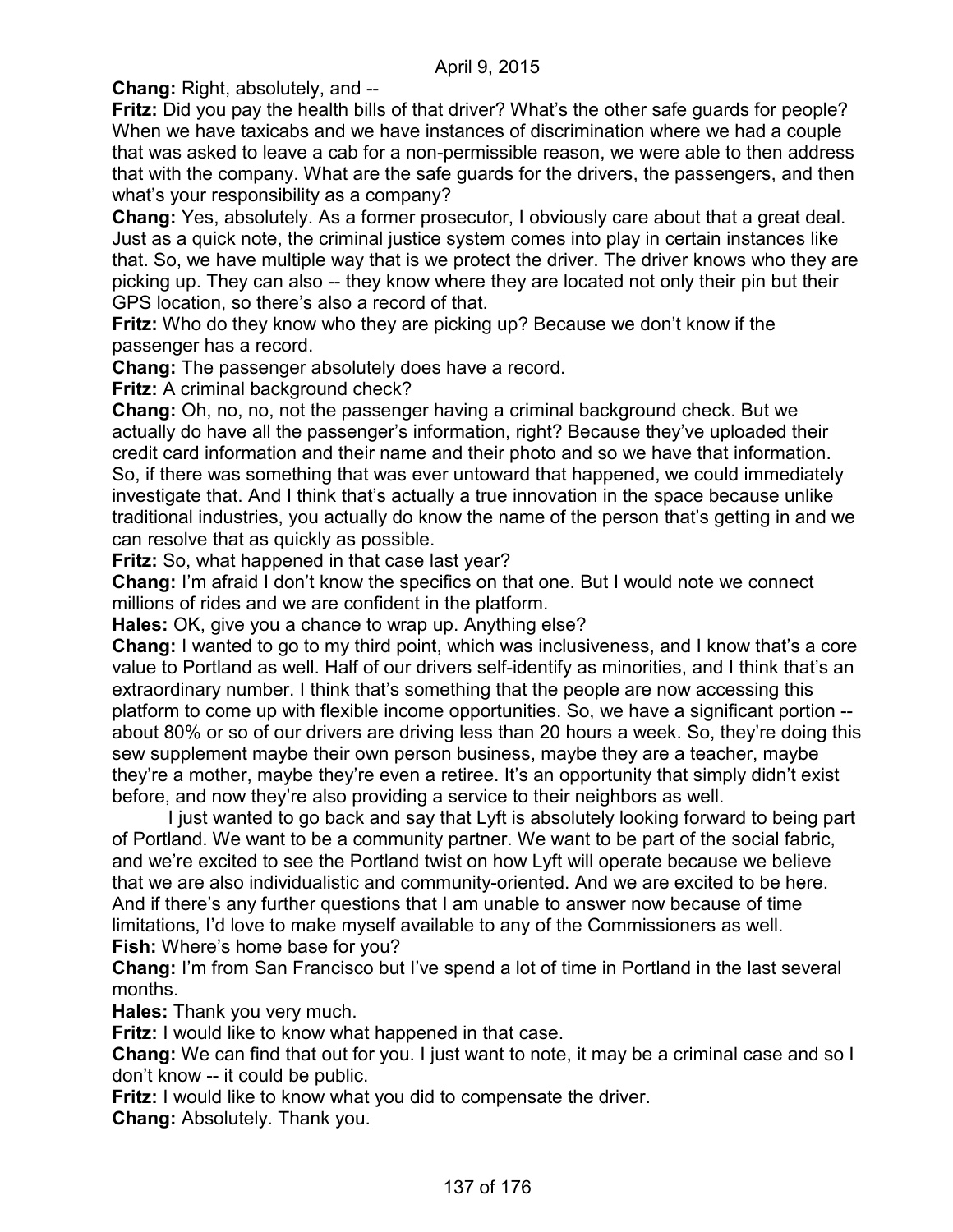**Hales:** Thank you so much. I think there might be some hearty citizens who have availability waited to speak as well. We'll try to take as many of those as we can. I would estimate we might be able to keep the Council here until 6:00. **Fish:** At least.

**Fritz:** Stay in here -- [speaking simultaneously]

**Hales:** I'm fine with that, too. Let's dive in and begin.

**Moore-Love:** I have a total of 46 people signed up.

**Hales:** I don't think they are still here, but we'll see. Good evening. Welcome. Go ahead, Tesfaye.

**Tesfaye Aleme:** Thank you, Commissioner Steve, Commissioner Amanda, Mayor Charles Hales and Nick Fish. Thank you. Don't count my time now -- [laughs] -- OK. Most of the things that I'm going to say is included I believe our TFA package, but I'll try to read it and then I wish you can ask me a question.

My name is Tesfaye Aleme, and I'm a member and one of the founders of Green Transportation. In 1997, we started as six shuttles and in 1998, 48 taxis. We have grown since to 59 taxis, nine shuttles, 22 [indistinguishable] car transportations. We are proud to provide several kinds of different kinds of transportation that are vital to service the different needs of citizens in all agencies requiring transportation.

If adopted, the task force recommendation before you today will eventually put my company out of business. As you know, on February 11th, Portland's existing taxi companies were granted an additional 242 permits. In terms of the new permit imposed by the City mandate that 20% of each company's fleet be wheelchair accessible up front before the requirement is 10% of each fleet. The fact the task force has suggested reducing this mandate before to 10%, even though all of the City's cab companies have since February 11th made significant investment in wheelchair accessible vehicles. Green Transportation has invested the close to \$500,000 for wheelchair access. Two months later, I still have not received the vehicles. Once I do receive them, it will take about two to four months to brand equipment, wheelchairs for City requirements.

In stark contrast, once permitted, Uber and Lyft will be able to quickly place cars into service if they are not required to follow the same requirements regarding ADA compliance or vehicle signage and branding for taxi. It is unfair that small business like mine must invest hundreds of thousands of dollars just to be able to get a few more taxis on the road while for a billion business like Uber is not required to follow the same rule. It puts taxi companies at an inherently unfair disadvantage compared to TNCs, which have virtually no vehicle expense at all -- let alone expenses.

If Green Transportation goes out of business, our wheelchair vans will disappear. This will put the onus back to City of Portland and ultimately taxpayers to provide transportation to vehicles for citizens that require wheelchairs. We urge you to establish a level playing field in Portland for the transportation industry, and ultimately assure that all of the citizens are served, not just individuals with smartphones and credit cards.

I just want to say that in 1998, you played a vital role in establishing Green Cab. In 2015, if this recommendation is adopted, you will be playing the destruction of Green Cab again. That's the two both things. If I can answer questions? I don't know.

**Hales:** Thank you very much. I think we will probably have questions for you but we might save them so that we can keep going.

**Aleme:** OK.

**Hales:** Thank you. Good evening. **Fish:** And we have the packet. **Aleme:** OK.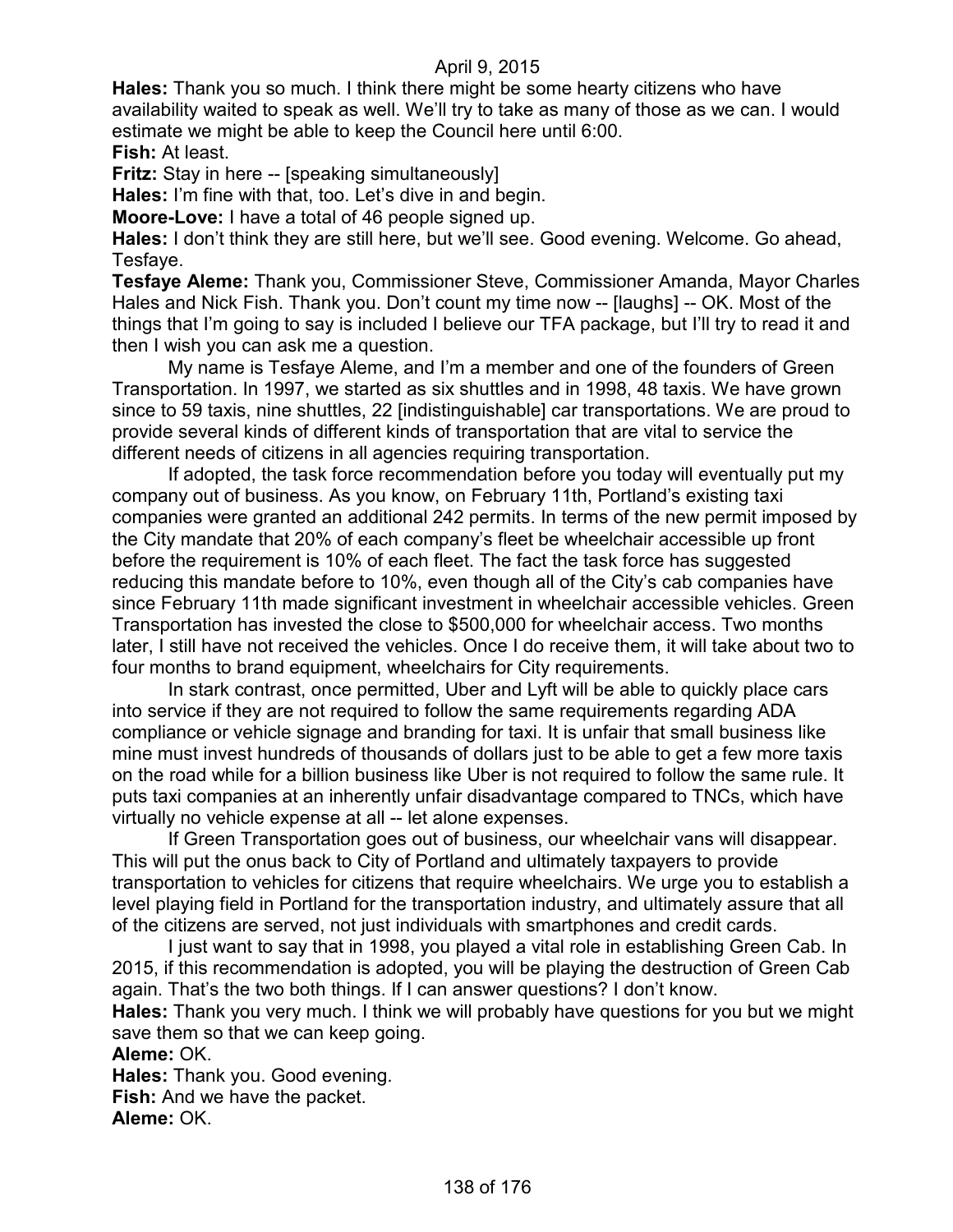**Kedir Wako:** Hello, City Council. My name is Kedir Wako, I'm the general manager of Union Cab, Incorporated. I have been in the taxi industry since 1998, when I started as a cab driver.

Union Cab was established in 2013. After working diligently for three years to be issued 50 permits. Union Cab is a company operated with a CWA, AFL-CIO and with Jobs with Justice. We follow the rules. We follow the process, and we did it right. We chose the taxi industry for our livelihood so we may support our families and provide our children with a choice they would need to be successful.

Deregulation. The removal of a cap on permits will saturate the market and dilute the earning potential of all drivers -- taxis and the TNCs alike. This will have a graves consequence on many families of drivers who are already limited in their ability to earn a living wage. A large percentage of cab drivers in Portland are immigrant drivers with a limited English who depend upon driving to make a living wage. If they are no longer able to earn an income, their options for family survival will be extremely limited. Drivers and their family could quickly become homeless and consequently depend on welfare. The burden will fall on the City and ultimately the taxpayer.

As we all know, with the taxi service, it is all about supply and demand. If all caps are removed on the number of taxis that are serving the market, the supply floodgate will open, yet the underlying demand will remain unchanged. The result? A race to the bottom with no one making a reasonable income and the fallout of our industry's most dedicated drivers, not to mention an increased number of unnecessary cars on the road.

We urge you to carefully consider the impact on drivers when it undermines ride balance between increasing supply and preserving family wage jobs. There is no turning back once the floodgates are open.

I have a few seconds ,so I want to say that like I said, a lot of drivers that are not here today -- they say that 2,140 drivers crying inside right now. They will flood city of Portland streets when this un-smart regulation and people with interest are trying to lob for a large company with \$41 billion capital. Please take a precise and a smart decision. I ask that. Thank you.

#### **Hales:** Thank you.

**Steven Entler:** Good evening, Council. My name is Steve Entler, I'm the general manager for Radio Cab and I serve on the private for-hire transportation board of review as the taxi company representative. I have been involved with Radio Cab Company and the private for-hire transportation industry in Portland for nearly 45 years.

There are many task force recommendations that should be reconsidered. One that is of particular concern to me and should be a huge concern to City Council and the citizens of Portland is the process for permitting drivers. The recommendation by the task force to transfer driver permitting authority from the City to the companies would be an enormous mistake. It is a safety issue that should be handled directly by the City and not by a company like Uber that has repeatedly demonstrated a willingness across the globe to break the law.

Permitting drivers should include these basic requirements as part of the permitting process. The City must know the full name of the applicant. The applicant should notify the City about which company they will affiliate with and show proof of possessing a City of Portland business license. The applicant should also provide proof of a background check or any other requirements of 16.40.90 as may be amended. A TNC driver applicant specifically should be required to show proof of personal automobile insurance coverage along with an attachment showing that the insurance company is aware that the insured is going to supply part-time transportation service to the public through an affiliation with the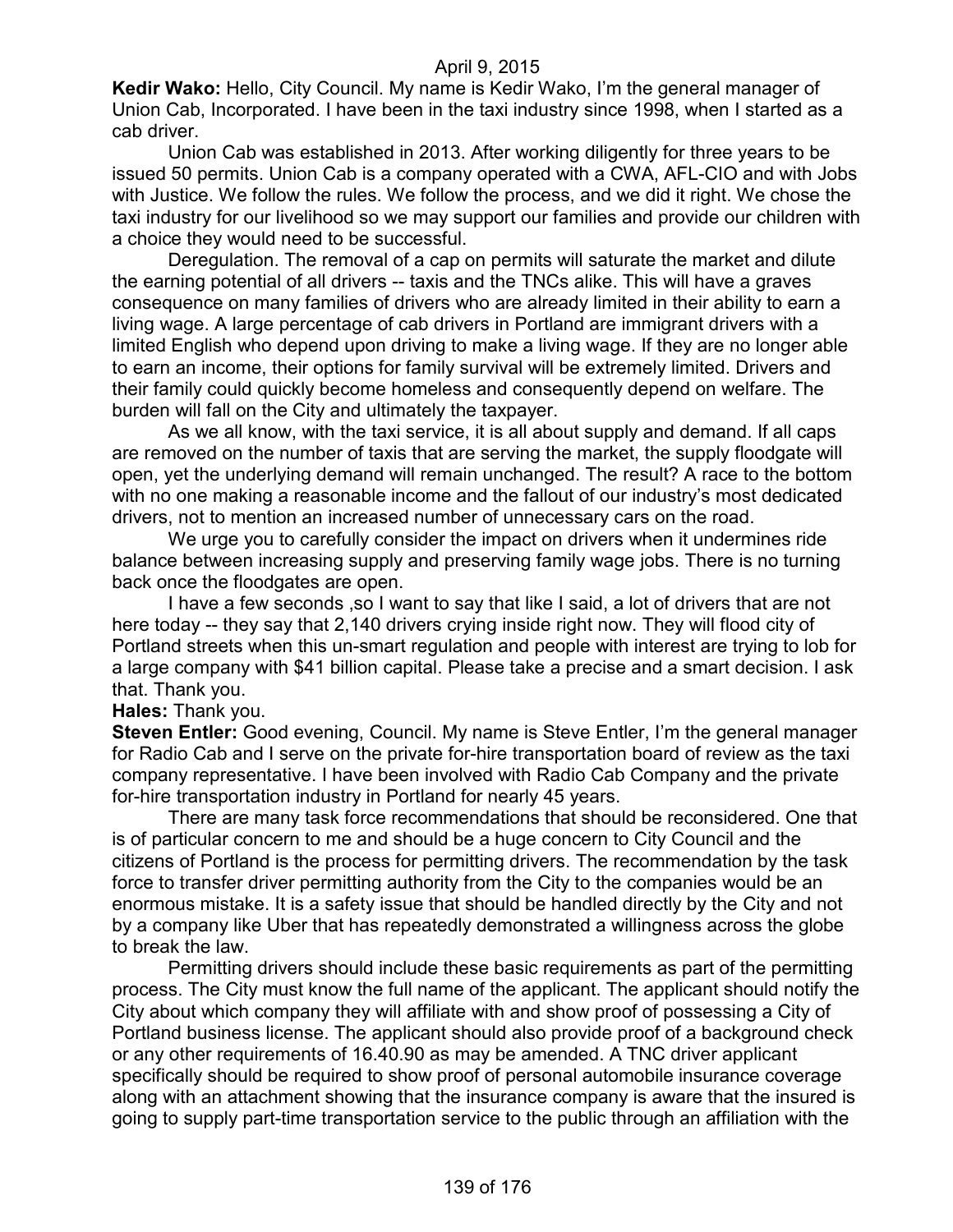TNC, and there needs to be a notification process to the City of Portland in the event of a lapse in coverage.

As a cab company manager dealing with auto accidents on almost on a daily basis, I can confirm up to 30% of the accidents that involve our drivers occur with uninsured drivers. Personal auto insurance is easy to be obtained but sometimes lapses occur because a driver fails to make a payment. As with all other permitted livery companies, the City should be notified of a lapse in coverage and absolutely not depend on a TNC to provide that notice.

Most importantly, the final approval of whether or not to issue a permit to a driver should be remain with the bureau administer and not a corporate executive that has profitbased motives that do not align with public safety. Thank you.

**Hales:** Thank you very much. Questions for any of these folks? Thanks all three of you. Thank you very much. Next?

**Fish:** Thank you all for your patience.

**Hales:** Thank you for waiting.

**Cynthia Conover:** Hello. My name is Cynthia Conover. I'm an adjustor and I've been an adjustor for over 30 years, and I'm with Farrell and Associates insurance claim services. So, we administrate claims for public entities, including the tri-counties, Metro, and we also handle two taxicabs.

I just want to say that this could be an adjustor's nightmare. Is someone's application on or off? When they pick it up, what limits apply? Who's going to get money off of this is attorneys. They're going to arguing about the limits, whether you're going to the store and then going and picking up someone. And you don't -- you can't even make a decision about if there's coverage, because an adjustor looks at coverage, liability, and limits or damages. And it's going to be -- you're going to spend so much time trying to figure out coverage and getting in arguments over other insurance clauses, you're not even going to be able to take care of that person who has been injured, let alone -- how much are you going to pay them? Is it gonna be 50,000? Is it gonna be a million? And you really can't even get a claims manager here to say, "oh, yes, if this happens, this will be covered."

So, all I know when you deny coverage, you're opening yourself up to attorney fees. If I'm your auto insurance and I deny coverage, and they find that there was coverage, I'm open up to attorney fees. So, I would wait for the insurance thing. This insurance product -- "oh, it's in the works, we'll get it done" -- no. Wait for the insurance. Because you know what? I used to do settlement conferences with Judge Kristena LaMar, and the average verdict for a bicyclist is \$317,000. It's going to make a huge difference whether they get the 50,000 in coverage or the million, depending on a hands-free application.

**Fish:** Can I just make a comment? Thank you for sticking around and testifying. I have to say that your testimony combined with the research we've been looking at involving user agreements has been very sobering for me because increasingly in an internet-based economy, one of the things you have to do is sort of routinely check a box saying, "I agree to all the terms and conditions." Now, my guess is that a very small number of people actually pull up these 30-page documents and then sit down with their lawyer and accountant.

### **Conover:** Right.

**Fish:** But particularly with some of the so-called "shared economy" business models, the terms are not favorable to the consumer. They are written to shift liability and responsibility away from the platforms and to either the driver or the host or whomever. And I share your concern, both because these things will be challenged, but they are written -- they're pretty comprehensive and sweeping in terms of shifting liability. And now, you've got this patch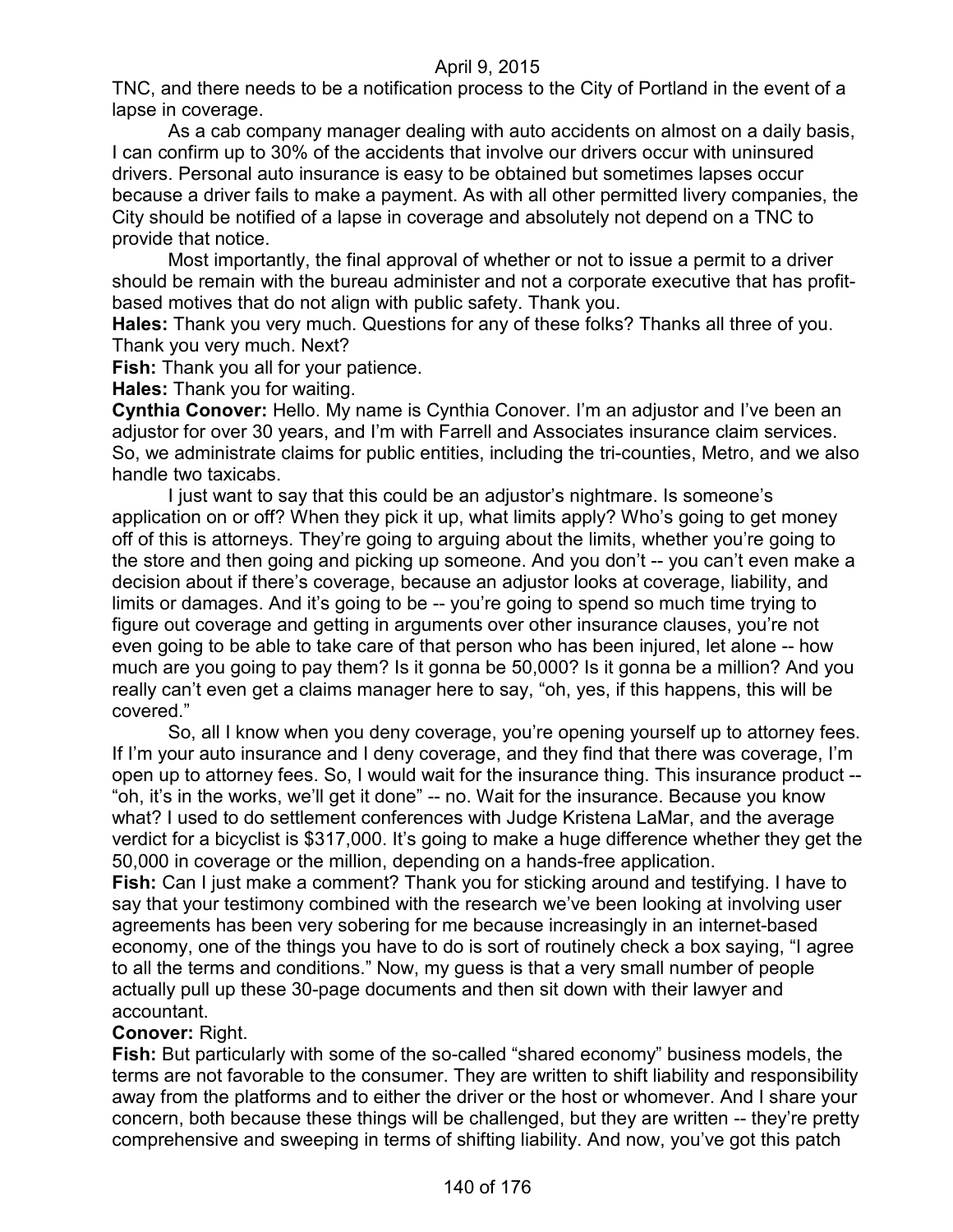work quilt. To your point, there ought to be certainty about what happens if the consumer is injured.

We ought to just have some clear guidance, not "it depends on the lawyer, the judge, the time of day." We ought to be able to know going in. And I say that as the proud parent of two kids who are likely to be using these services, and my interest is making sure that we know before they get in under the worst case scenario, are they provided for? I think that is our obligation. I do think -- government -- we ought to be clear about what that is before we give someone a green light to use a service that may provide substantial risk. **Conover:** Right. But it sounds like they will be covered in the vehicle. It's when they're trolling that there's not going to be any coverage if they hit the pedestrian. When they're looking to hit the app to accept it and their eyes go off and they hit a bicyclist, that's where I see some of the issue. And when they do accept the app, they're limiting the coverage to only \$50,000 per person.

**Novick:** Ms. Conover, we've heard that the insurance industry is contemplating these new products that will only apply when the app is on. Are you saying that's unrealistic? Nobody will ever know if the app is on or not?

**Conover:** Well, no, it comes to the interpretation and arguing. "Oh, I meant to turn it on." I mean, if you hit someone and you kill them and you didn't have your app on, what are you going to say? Oh, the battery went off. You're always going to try to find coverage. Deep pockets. City of Portland is a deep pocket. They sue everyone -- I think you mentioned that earlier. They don't try to figure out, they just go ahead and sue everyone.

And in the meantime, you have this person who's out of work, injured, in the hospital, and people are arguing, "you cover it" "no, you cover it" "no, I'm not doing it." You know that child in San Francisco who was struck down? I kind of researched it, and what they'll say -- "oh, well, the insurance company for the driver, they took care of it." Guess what? Of course they did. Maybe they had a \$50,000 policy. But you know how much you would spend to fight a coverage issue?

Initially, I think these companies are going to roll over, but I bet you in two years they're going to be all sorts of verbiage. There is right now in these policies that I have - there is no coverage -- if you are charging for rides, there's no coverage under uninsured motorist or liability.

**Fritz:** Thank you so much for staying to testify. I really appreciate it.

**Conover:** You bet.

**Hales:** Welcome.

**Wynde Dyer:** Hi there. I'm Wynde Dyer with Green Cab and I'm sandwiched between two insurance people -- [laughter]

**Hales:** Don't be nervous.

**Dyer:** [laughs] This will be a little change of pace for you and I just want to thank you for being here and for the voices on Council who have mentioned the underserved populations, because that's what I'm going to talk to you about today.

It's pretty clear to me that not a lot of people care about saving the taxi industry or saving the taxi drivers. Pretty much it seems like all that anyone cares about is getting from point A to point B as fast as and cheapest as possible. We're in this era of electronic communication where that's what we want -- everything, everything, faster, faster, more, more. Dialing a phone number just takes too long. Why, when I can just push one button and I get an Uber? You know, having to count cash or pull out a credit card or heaven forbid I should have to sign a receipt? It's just too much for people these days.

What I'm hoping is not too much for people these days is taking into consideration the class warfare world that we're in right now and the topic of equity, specifically with regards to equity for passengers. There's just a lot of haves and have-nots, and it's a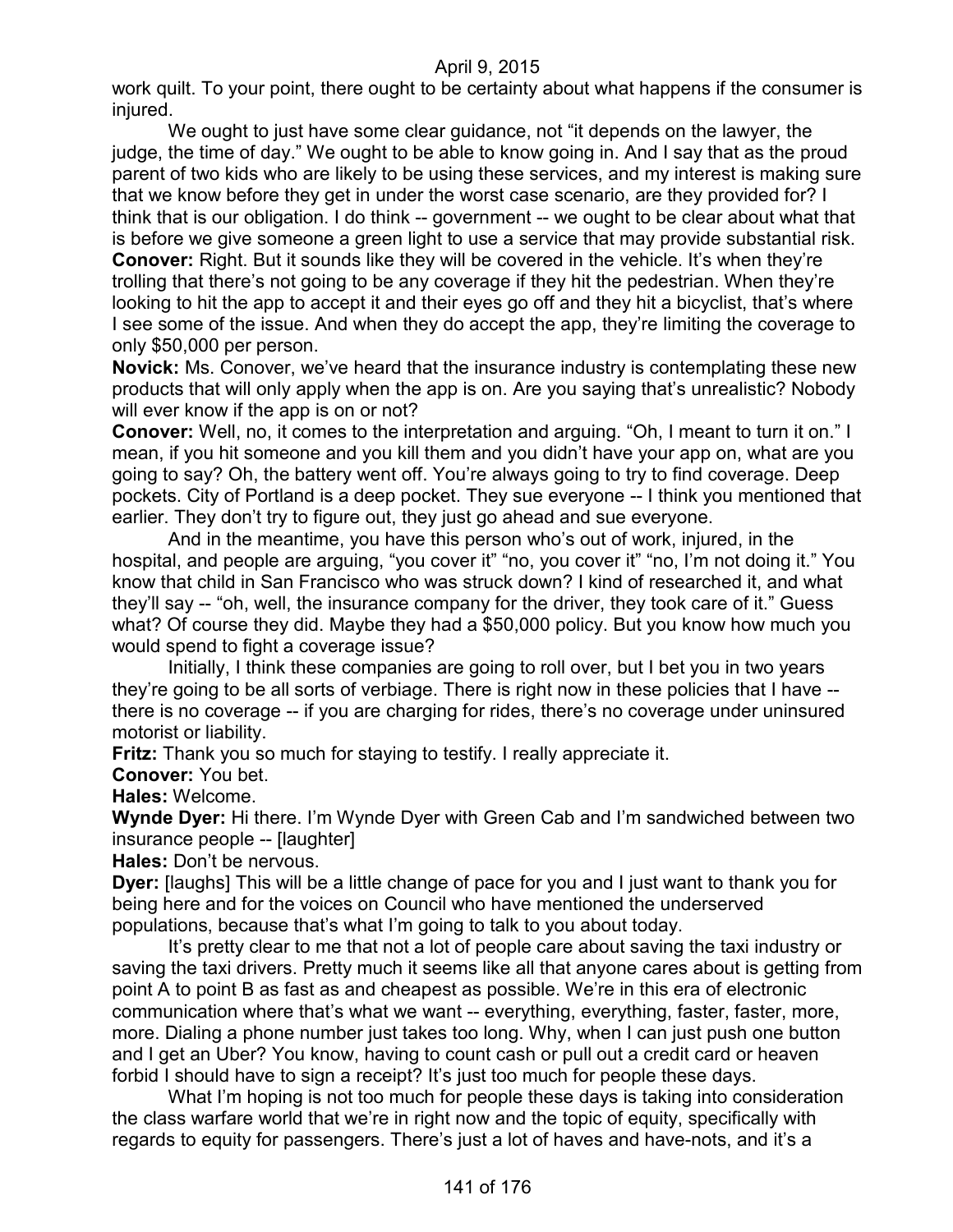growing gap and we have a lot of that in Portland. There are so many citizens who do not have smartphones or credit cards that do have mobility devices or guide dogs. There's so many citizens who live in less lucrative areas or take less lucrative short trips, and there's no equity for these people.

So, I ask you to keep in mind that there are folks who have wheelchair rides who need to get somewhere and I'm very suspicious as to whether or not Uber's plan is going to work, since it's failed in so many other jurisdictions. And those clients aren't going to get served by us -- by Uber -- like they will be by the taxi industry who's been in compliance historically. Who's going to take your mom, your grandma to the grocery store when it's a \$2 fare? Uber's base fare is \$5. Ours is \$2.50. So, this myth of them being so much more affordable? It's not affordable for grandma who is afraid of identity theft and doesn't want to use a credit card and has no idea how to use a computer or a smartphone.

And just to revert back to those statistics briefly, Ms. Steger said that 97% of Portlanders have a computer device and that I believe statistically nationally, 73% of the population has smartphones. What those statistics fail to acknowledge is that you can't take an online survey without a computer. You can't take a "do I have a smartphone?" without a smartphone. And so I want you to remember as a medical transportation driver working with salt of the earth people on the east side of town, most of them have Obama phones. If they're lucky, they go to the library to use a computer. They're not going to be able to order an Uber on the Obama phone or from the library.

So, I ask you to please hold the underserved people in Portland in your hearts. I know that I'm out there serving them every day and I'm honored to do so.

**Hales:** Thank you. Thanks very much. Welcome. Good evening.

**Dan DeGrange:** Hi. My name is Dan DeGrange and I work for Propel Insurance. And as a disclaimer, I'd like you to know I insure all the taxicab companies in Portland. But I'm also an expert in this commercial insurance versus personal insurance. I consulted with Mayor Kitty Piercy in Eugene and her risk managers and shared with her my concerns. That took two hours. In the next two minutes, I'm going to try to share with you some of my concerns.

First, there's been a question as to whether or not personal line insurance, auto insurance policies cover risk -- livery risk. And the answer is unequivocally no, it doesn't happen. I have a Safeco exclusion that reads, "we do not provide liability coverage for any insured's liability arising out of the ownership or the operation of a vehicle while it's being used as a public livery conveyance device."

I think that Uber -- as a result of knowing that these personal auto policies are not going to respond and pay claims -- they came up with this contingent auto liability coverage that provides what I think are minuscule limits -- 50, 100, 25,000 dollar limits for claims that occur before the passenger has already been picked up but while the app is turned on.

I've insured taxicab companies for 10 years in the city of Portland. So, we have a lot of actuarial data on the types of claims that they have. And the information that we have shows that over 60% of all accidents that occur would be during this phase one period of time. In fact, some of the most horrific accidents that have happened in Portland were when the driver was in transit to pick up a passenger, not while they had a passenger. One of those claims was settled for \$1 million and the other claim was settled for almost \$1.5 million. We are just grateful that our taxicab companies were carrying as high of limits as they were.

**Fish:** And sir, on that point, could you -- because we're probably going to want to impose on you to ask if you could give us some follow-up information in writing, because this is extremely valuable. And one of the things that I would like to know is what you consider based on the actuarial data to be a reasonable baseline of insurance. I'd also be interested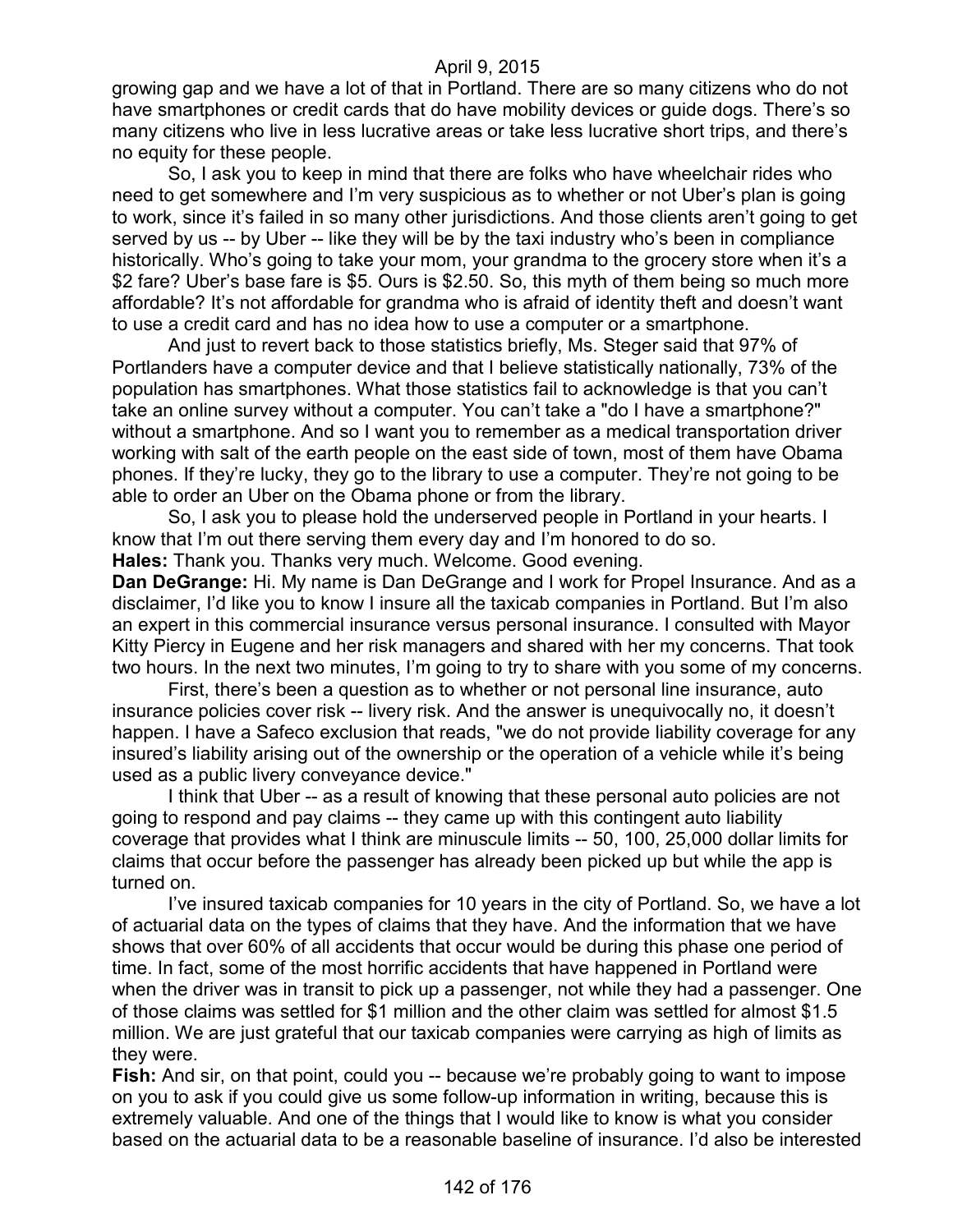in knowing what is the marginal cost of acquiring the stepped up insurance? In other words, is it cost prohibitive or is it reasonable? As someone who -- because I have a 22 year-old daughter -- tends to opt for the highest end insurance limits because I'm worried about what could happen out there, I think low-balling concerns me. But it would be interesting to know what you think and what you shared with Mayor Piercy was the right mix and then what would be sort of the cost dynamic.

**DeGrange:** Well, I'm not going to sit here and propose what the City of Portland should have for liability limits, but in today's day and age -- and Cynthia can talk to this issue -- a few days in the hospital, you're going to exceed that limit of \$50,000.

**Fish:** Well, I'm not asking you to pitch a policy or go beyond your role, but to the extent that you've looked at some data and you believe that best practice is in a certain range or to the extent in insuring taxi companies, you made a judgments that there's a prudent level of insurance -- I think that's useful information.

**DeGrange:** Right. Well, I think a prudent amount would be what the City is requiring in the city of Portland, and that's \$500,000. But what I'll tell you is that most of the taxicab companies in the city of Portland actually carry higher than million-dollar limits. So, I think that's the prudent thing to do is to protect the public in the case of a horrific accident. And I think one of your questions is, how much more does that cost? And I think you'll be surprised that we recently got a quote for a half million dollar limit for a taxicab company, and the approximate cost was \$6000. To add the additional half a million dollars' worth of coverage, it only added \$800 to \$900 to the total cost to ensure that cab.

**Fish:** So, it's not cost prohibitive unless you have a lot of accidents.

**DeGrange:** It's not cost prohibitive. So, I think what's prudent is that everybody in the city of Portland that are operating a commercial auto should have at least \$500,000 limits. Most of the trucking companies that I insure carry \$4 or \$5 million limits. But livery -- I think \$500,000 is a prudent amount.

**Novick:** Do you think drivers should be required to carry that whether the app is on or off? That if you spend some of your time as a TNC driver, then you need \$500,000 coverage at all times regardless of whether the app is on or off?

**DeGrange:** When the app is turned on, right now, they're only going to provide \$50,000 and \$100,000 limit, and then \$25,000 for property damage. Those are too low of limits. **Novick:** I'm just asking about whether there can be -- if you think there can be a distinction when the app is just off?

**DeGrange:** When the app is off -- and Cynthia has addressed this -- is the driver going to be forthright and say, "well, I meant to turn the app on." Right? Or are they going to -- are we going to have a personal auto carrier pointing fingers at the commercial auto carrier and say,

we don't want to pay this claim" We see that a lot. We see it too much.

**Novick:** Are you saying you don't think that is a reasonable distinction to make, that if you are spending any of your time as a TNC driver, then you need to have at all times a half million dollars' worth of coverage?

**DeGrange:** I think that's a sufficient amount of insurance.

**Fritz:** I agree.

**Hales:** Thank you very much. Thank you.

**Hales:** Welcome. Good evening.

**Jake Oja:** Good evening. I'm Jake Oja, and I work for Propel Insurance as well. You know, piggy backing on a lot of what Dan and Cynthia said, Uber is on a campaign to make City officials believe their new insurance product is going to address a lot of the concerns that have been raised today. Obviously, they're concerned as well, but as of today -- and any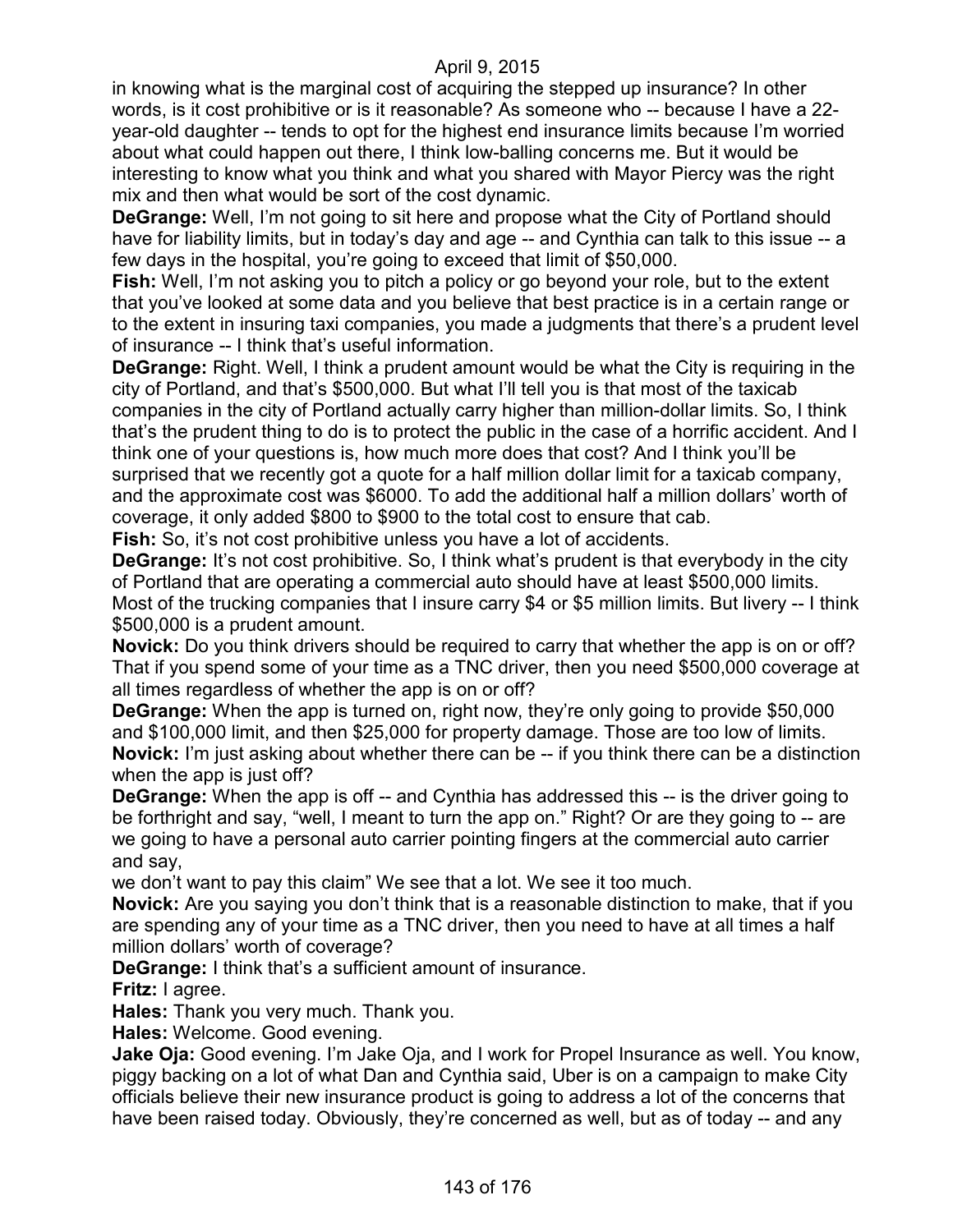time in the foreseeable future -- there's not an insurance product offered in the state of Oregon that's going to provide such coverage.

You know, all the companies we insure are required to provide certificates of liability to the City of Portland, who they name as an additional insured. And this provides the City of Portland with coverage arising out of the operations of these taxicab companies. It's also a requirement of the City of Portland to be notified by the insurance company if the taxicab companies' policy lapses.

So as Dan said, we insure taxicab companies not only in Portland but all over the western United States. We've yet to see Uber's insurance policy name a City as an additional insured, and I'm confident no personalized insurance company would be willing to name the City of Portland as an additional insured.

As a concerned citizen that also understands insurance, I suggest you consult with the excellent risk managers you employ and ask them if they believe Uber's limits of liability are sufficient to protect the public and the city of Portland. And I also humbly suggest contacting the City of Boise, City of Eugene, to find out why they required Uber to provide the same level of insurance protection that you require of the livery companies that serve this community.

I've heard the phrase that Uber is a technology company and not a livery company, but quite frankly, that's kind of a fancy sales pitch that I don't buy. They contract people to move people. That's no different than what Radio Cab or Broadway Cab or any of the other taxi companies do in this city. And that is all I really want to say -- there's a time limit here and that's as fast as I can do it.

**Hales:** Thank you very much.

**John Orr:** Hi, my name is John Orr. I'm proud to drive for Radio Cab. And I'm really concerned about the safety issues that have been -- just the tragedies that have happened all over because of Uber's powerful lobbying to be exempt from them. So, for example, we got a couple of phones here. Hypothetically, this could be my friend's phone or my friend's car and I could drive under my friend's profile. And no one would know. You've got a picture on someone's smartphone the size of a fingernail. As long as I look remotely like them from a block away, no one's going to know that's not their driver. I've got a two by two photo on my permit that's displayed in my cab at all times. Anybody can ask to see that at any time during the cab ride.

These TNCs act like safety is built into their app. They just have good PR people, it's not safe. It could be anybody giving you a ride. You can create an account and have your friend drive under it and completely bypass Uber's weak background check produce that though lobbied to make weaker and different than the current cab industry background process.

As to the insurance "app on, app off" -- let me ask you, is this legal driving? OK, just turned my app on but I turned my cell phone on when I was on the road. Oh, I might have hit somebody. I mean, I think that could be considered negligent when they're to use their system, you have to use your phone while you're on the road. I don't think realistically they are going to pull over and find a parking spot to accept a ride. They're going to be on the road driving in traffic, and they're going to look down at their small screen and they're going to hit accept and "oh, the phone's not working" and they're going to kill people. They're going to cause accidents. There's going to be tragedies like there have been in other cities as a result of different, weaker special standards being supplied because they come in here and have slick lobbyists and try to get special treatment. I hope the City doesn't buy it.

**Hales:** Thank you. Thanks very much. Good evening.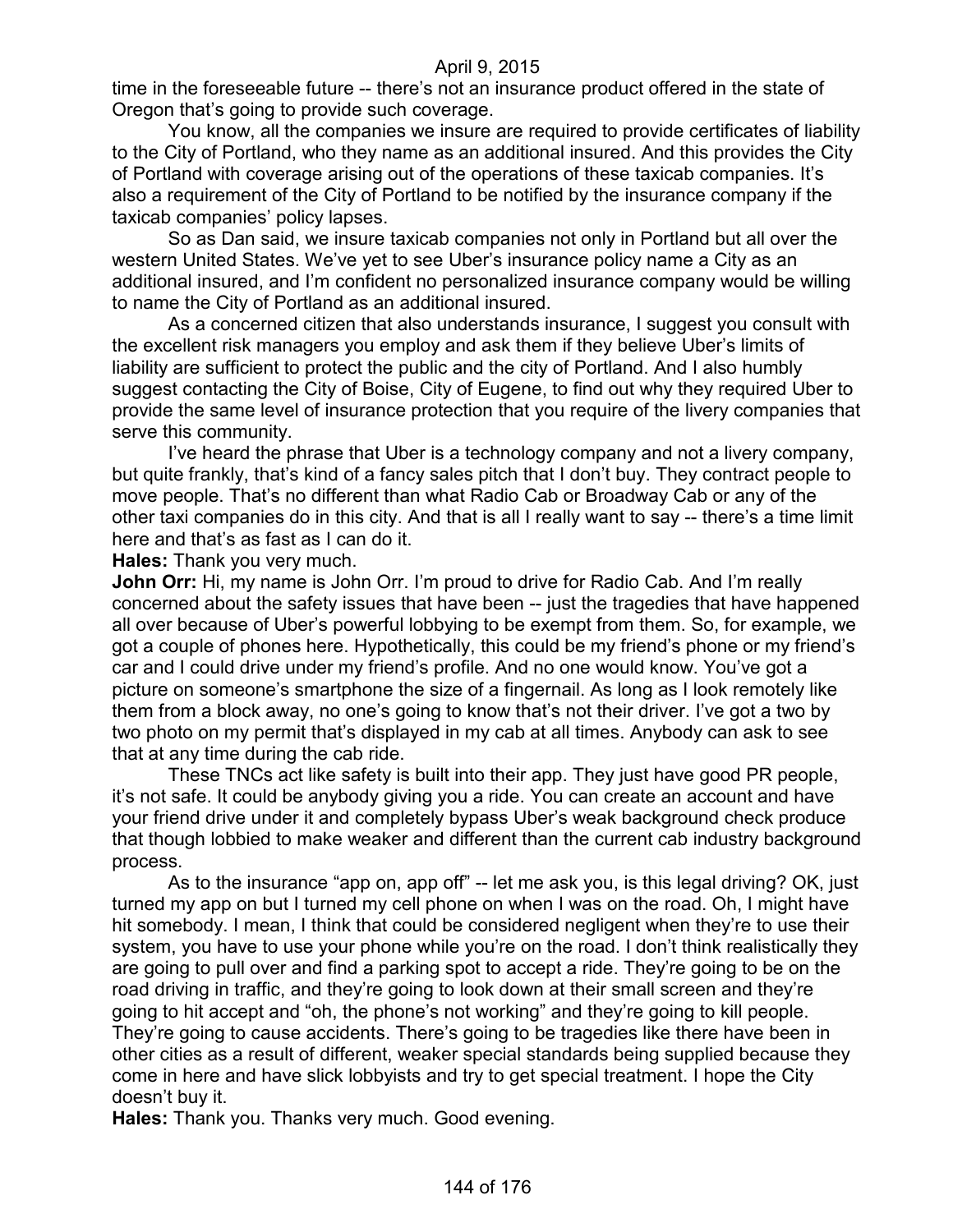**Erica Jones:** Good evening, City Council. My name is Erica Jones. I'm a driver for Radio Cab Company in Portland. The reason the cab industry is regulated in Portland by the City is to make sure that every cab is safe and that drivers are vetted. We play by rules that are set by the City and it insures that the companies follow rules and insurance and safety and making sure all their drivers are permitted and have a completely thorough background check.

It does not matter what licensed cab you get into, the cab has been safety inspected. They all have the same minimum safety equipment designed to protect the occupants as well as other road users, and the meters are all set to the same standard ensuring a fair price for the ride. Great -- excuse me --

**Orr:** The phone could do that while you're on the Uber app, also.

**Jones:** [laughs] This is called a level playing field. The only difference between the companies is the personality and integrity of the drivers.

When Uber arrived on the scene, they -- as you know -- were operating illegally. They did not have vehicles inspected for safety by the City. They did not have any of their drivers vetted by a thorough City background check. They did not have the same pricing structure as set by the City, and they did not have vehicle specially built to carry our disabled citizens like the City mandates that the cab companies do. So right off the bat, Uber told the City that we got 40 billion bucks and we're special and we ain't playing by your rules, we're going to do as we please. That's a giant slap in the face. Thankfully, the City stopped this business practice from being played in our fair city.

I'm asking you, City Council members, to please rethink that if Uber should be allowed to enter this market, given their past practices of not following the rules -- set by you, the City Council -- they cannot and will not be able to maintain service to an entire class of people who have special needs because they do not have the equipment. They cannot service the disabled, which seems rather discriminatory to me. And let me tell you, as a transsexual, I know quite a bit about discrimination. I live it 24/7.

Uber will rape the public with their surge pricing, they will not have City background checks, their vehicles will not be safety checked by the City. How is this fair? It's not fair. It's not right, and it's not just bloody good enough.

Keep this thuggish company out of our community and let the professionals in this room here today do what we do best. We serve Portland and its residents. We do it better, we do it safer, and we do it cheaper. Our community's safety, our jobs, and our local economy depends upon it. Please do the right thing. Keep it safe, keep it local, and keep it fair.

**Hales:** Thank you very much. Thank you. Questions for this group?

**Orr:** May I ask something?

**Hales:** Sure -- quickly.

**Orr:** The safety concerns I addressed would be easily covered, and with the capital these companies have they could easily afford what marked vehicles and cameras in the vehicles. And their practice is to pass the cost on to the drivers. But if they truly cared about the safety of their riders, they would be willing to cover those expenses themselves if they want to put on as many drivers as they do, and they would pay for a camera to be installed in each of their drivers' cars for the safety of the driver and passengers, and they would require and possibly pay for marked vehicles -- permanently marked vehicles so you couldn't have somebody pose as an Uber and take advantage of intoxicated people at bar close.

**Hales:** Thank you. Thank you very much.

**Fritz:** I do have one question. Erica, where in England are you from? **Jones:** I'm from a small village called London. [laughter]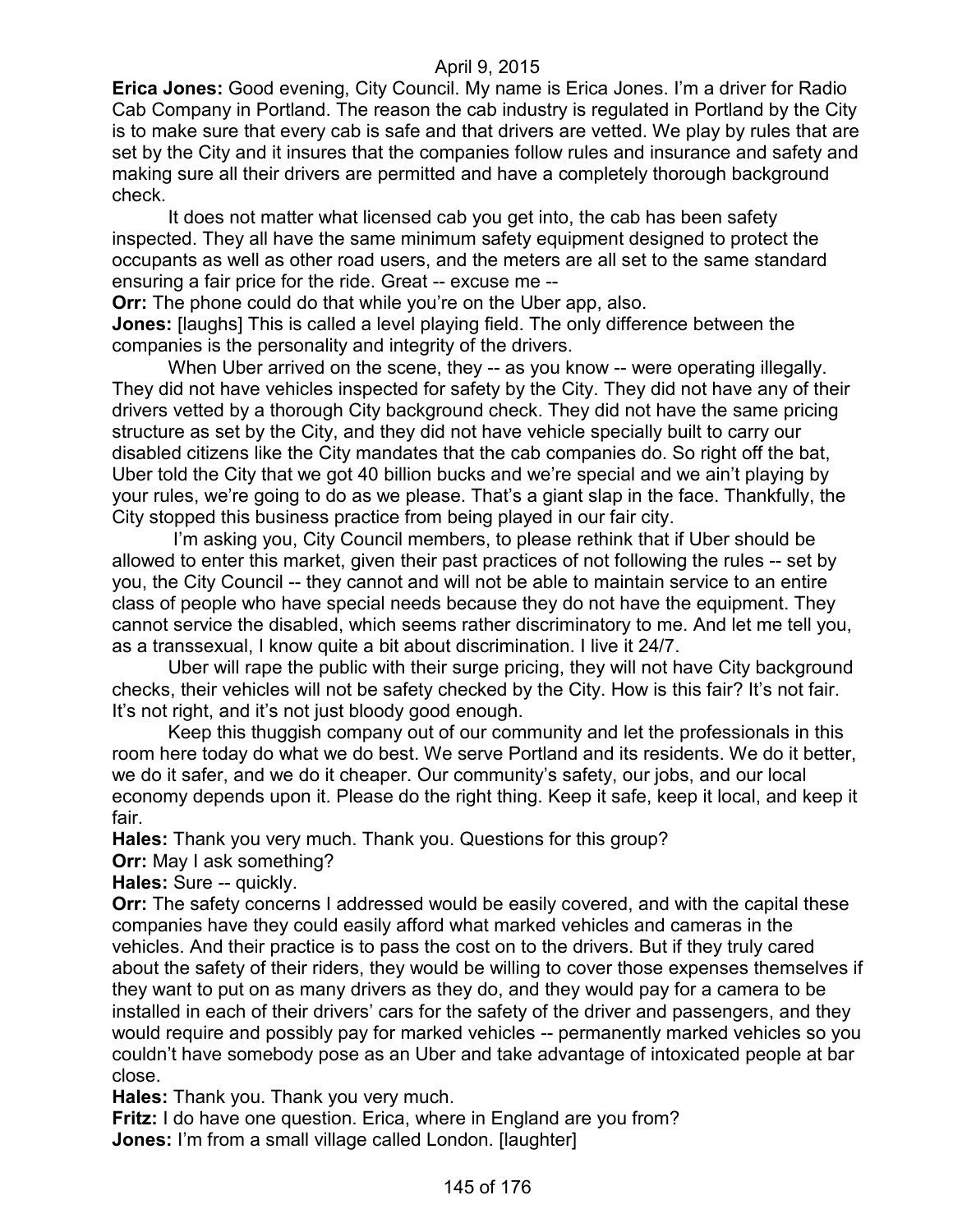**Fritz:** Which part of London?

**Hales:** I thought English people could always tell! **Fritz:** Well, I was going to guess, but which part of London? **Jones:** I am from the northwest, Harrow. **Hales:** A-ha.

**Fritz:** I was close!

**Hales:** [laughs] Thank you very much. Welcome. Go ahead.

**Nona Carrasco:** Sorry, got a little bit of a chicken scratchings here. My name is Nona Carrasco, and I am a driver for Radio Cab. I moved here in 1997, and I didn't really want to move here. I was a little nervous about moving to this city that I didn't know anywhere -- I didn't know anybody from. And it didn't take long for me to completely fall in love with everything that Portland is. And I'm going to touch base on the level that Portland embraces keeping local as a community, like buying local, supporting local businesses. This is one of the things that I have found has really set apart Portland from many of the cities I've lived in and traveled to.

The taxi industry is part of that local community that we have. All the taxi companies here in Portland are locally owned, operated, and driven by people in our community. Every dollar that comes through our local cab companies stays local. We service the public, our communities, and in turn we spend that money here in Portland as people in our community.

As a lease driver at Radio Cab, \$10 of my lease goes to Radio Cab, and the shareholder whose share is attached to the cab that I drive. That shareholder is a local driver, because we are driver-owned, and that shareholder also pays a weekly kitty to Radio Cab. This is local money and this is local economy. With Uber, 20% to 28% of every dollar that you give your driver -- depending on the service that you are requesting, plus that \$1 safe ride fee that they talk about -- this leaves our local economy and it goes to Uber, which is a \$40 billion company based in San Francisco, California.

If Uber is allowed to floods the streets of Portland undercutting the rates that cab companies have -- that are set for cab companies, they are not only taking business away from people in our own community who sometimes struggle to make ends meet with the rates as they stand, but up to 28% of that money is taken to California. This is by no means the keeping it local that Portlanders take pride in. So really to allow or even invite Uber into our community is not thinking about the community at all, nor the local economy, but the deeper pockets that Uber is filling in order to overrun our city. **Hales:** Thank you.

**Fritz:** Ms. Carrasco, you said \$10 goes to Radio Cab. That's \$10 out of how much? **Carrasco:** It depends on the night that I drive because I am a night driver. I drive Sunday through Wednesday, and my lease is \$95 a night. \$10 goes to Radio Cab. If I drive on a Friday or Saturday, my lease could be up to \$125. Still, only \$10 goes to radio cab. **Fritz:** It's about 10% or less rather than 20% or 25%?

**Carrasco:** Yeah.

**Fritz:** Thank you.

**Hales:** Thank you. Good evening. Welcome.

**Jeanette Thiebert:** Good evening. My name is Jeanette Thiebert. Probably 12 years or a little better, I've been driving a taxicab. Before that, I worked with mentally ill adults in drug and alcohol treatment. I drive one of those very large wheelchair accessible vans that we talk about. I can talk about that at some other point.

Today, I just want to remind you that once upon a time, the citizens of Portland crafted one of the best citizen-owned electric companies in the country. We called it PGE. Utility rates were regulated and stable, and it was good for the people of Portland. One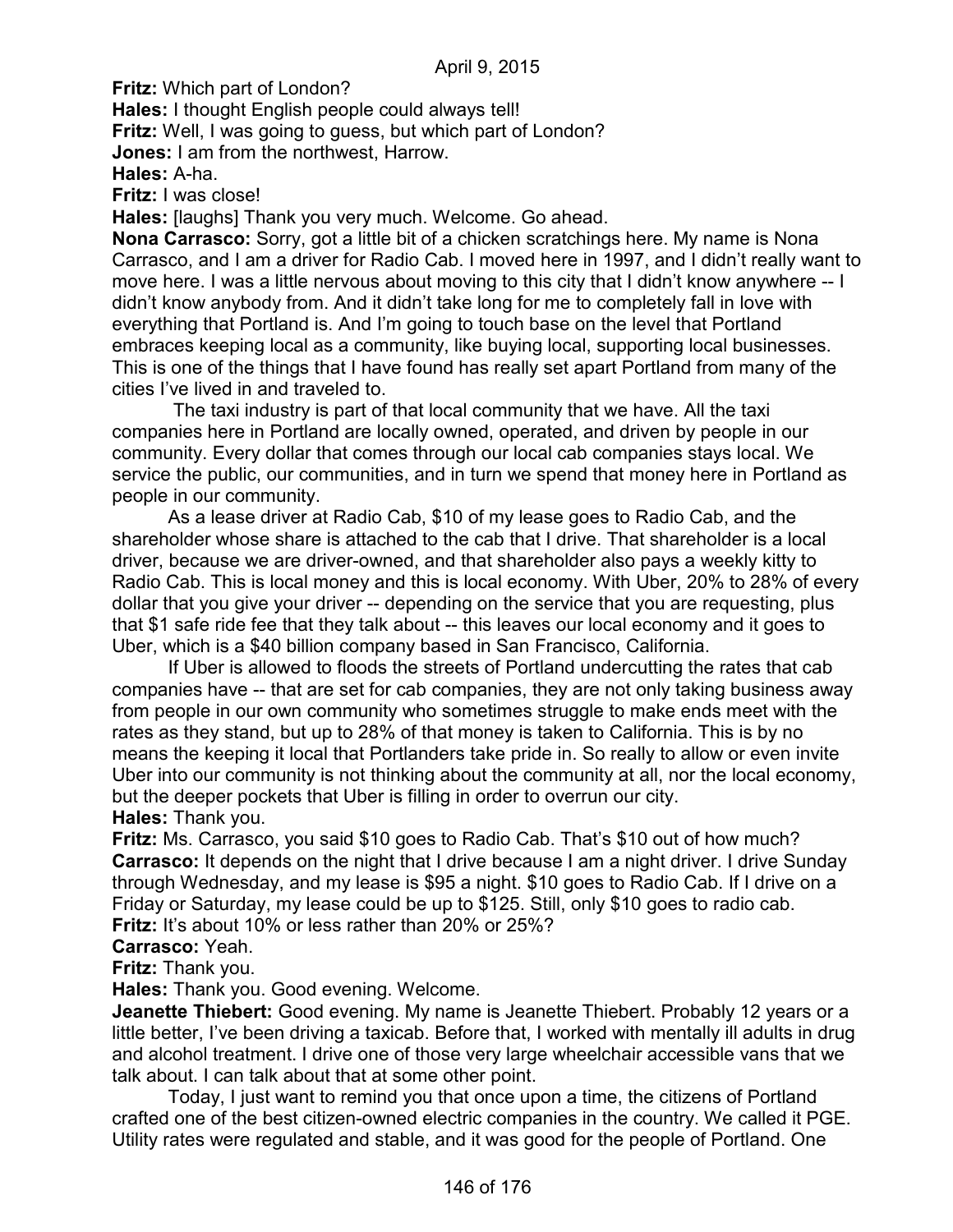day, someone exclaimed, "why is the City in the utility business?" So, PGE was sold. It became the crown jewel of Enron's holdings. Rates went up, and the municipal utility taxes or user fees that Enron collected from the citizens were misappropriated and stayed in Enron's bank account rather than being sent to the City. Local PGE employees took wage cuts and lost their retirements and then their jobs. Enron, like Uber, was an out-of-state corporation that refused to play by the rules. In short, Enron stole from Portlanders.

Let's be clear, this isn't about giving Portlanders new technology options. As cab drivers, we've been using similar cell phone apps to schedule and track rides for over a year, sometimes more. This is about an out-of-state company with \$40 billion of venture capital giving subprime loans to our neighbors to buy cars, with no promise to these new drivers that their income will meet their expenses.

This is taking from Portland. It's about taking the data about who we are, how we travel, where we're going, and when. It's about taking the profits out of our local economy. And it's about consuming our resources, our time, our energy. And they're bullying our civic leaders to do so.

This isn't the Portland I grew up in. This is the land of Oswald West and Tom McCall, two individuals who saw the future and recognized that sometimes being progressive means saying no. It means having the best interests of everyone in our community at heart, and it means standing up with courage to take action.

You have a choice today. This vote may be your legacy. It will certainly affect your family, your children, and your grandchildren, if you're so lucky. I'm asking to you have the courage to vote this down. And of all things, the caps are there for a reason. We now have the tenth worst traffic in the country. Do you really think that adding another 2000 individuals who are hobbyists driving for people and doing the jobs that 500 to a couple thousand drivers have had living wage jobs doing? Do you really think that adding that many more vehicles on the road is going to solve our traffic congestion? The reason it's going to be so quick to get another car is because they're everywhere, and traffic is going to be that much worse. We're not solving the problem. Thank you. **Hales:** Thank you very much.

**Thiebert:** And if you want -- the fishing industry is a commercial industry near and dear to this community, and it is highly regulated and capped.

**Hales:** Thank you. Good evening.

**Rob Brower:** Good evening. Thank you for your time, I appreciate having the opportunity to speak and I just want to say that these young people are the people that make me happy. My name is Rob Brower. I have grown up in the city of Portland. I live and breathe Oregon. I've tried to search for things that people haven't said already, so I'll keep mine brief.

I challenge you to understand that maybe the task force can help -- there's no numbers thrown out about the number of drivers that Uber is going to put on the street. They're afraid to put their names on the permits that we fill out every year and pay our just dues. We're proud to do it, we're proud to be here.

We're about to add 250 permits to the taxicabs. That scares me to death. I've been dealing with 500, I know who my competition is. I know how many limo drivers, the other types of drivers that are in this city. I'm going to have no idea how many people are going to be out there at night working part time, afraid to give their information to the City in the city that I love and the city that I grew up in.

I'm just about done. I've only got a couple more years to ride it through this. These kids, they love this city, they love the industry that they're in. It's a blast. I've been in there 20 years and I've had a great time. I hope the decision is right. I don't understand what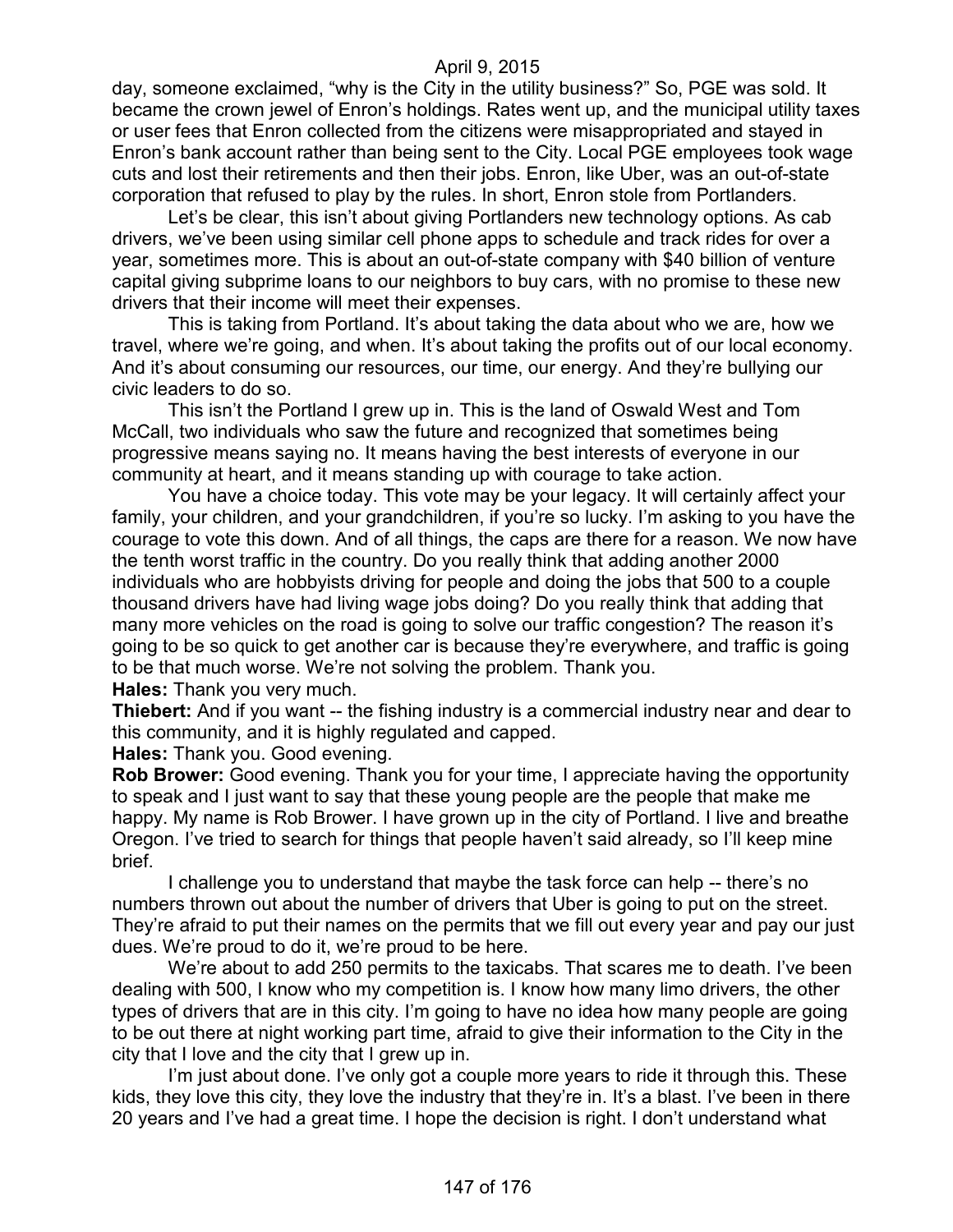Uber adds to the city. I get a little emotional. My dad was general manager at Radio Cab for 25 years back in the glory days, so I've got a lot invested in this -- 70 years.

Thank you guys for your time. I have to admit that I thought I was going to see closed ears, and it's wonderful to hear the questions and the concern you have about our city. Please question where the money is going to go, because it's going to leave. And how we're going to fill those potholes after it leaves, I'm not sure.

**Hales:** Thank you very much. Questions for this group? Thank you all very much. Appreciate you staying, too. OK, next three.

**Fritz:** And if folks are upstairs and are planning to testify, there are some seats down stairs.

# **Hales:** Welcome.

**Megan Conway:** Hi, I'm Megan Conway with Travel Portland and here to testify. Good afternoon. Thank you having us, and thank you for being here.

Thank you for the opportunity for Travel Portland to present testimony on the recent recommendations from the private for-hire innovation task force relating to changes in code to allow TNC companies to operate in Portland. As both a consumer of services as well as demand-generator, the travel and tourism industry is an important stakeholder in the private for-hire transportation discussion. We're here today because we support the initial recommendations of the task force and want to share our industry's perspective on why it's important to consider regulatory change for Portland.

Portland is known for being first in many areas, in particular, areas that are related to innovation concepts and progressive policy. However, in the areas of technology and consumer choice in private for-hire transportation, we have lagged, and to date have not kept up with changes in consumer demands. Our experience is that visitors and the riding public have a time-relevant expectation that the transportation service they are asking for will be reliable, consistent, and safe. Unfortunately, the current performance results in Portland have not been consistent and perform is fair at best, as noted in the recent ECONorthwest study and the 3Q Global survey results.

Since 2010, when the last demand study was considered, there's been significant growth in the visitor industry Portland in the number of arrivals, conventions, and hotel demand. The majority of that growth represents visitors accustomed to on-demand data tracking options through smart phones that allow them to meet the needs and rate performances of service. This is something our tourism competitors have available and we do not, and it puts us at a disadvantage.

Specific to the task force. For the reasons stated above, we're in support of the transportation network companies entering the marketplace based on recommendations from the task force. We support the recommendations to encourage and promote innovation and adaptation to the changing consumer needs in private for-hire transportation and allow for competition so long as the public interest is served. [beeping] I know time is up. I'll just say, Travel Portland continues to support the dialogue with the City and to update the regulations and changes in consumer needs while protecting the public and providing the best in consumer service and fair market competition. We seek to be an ongoing partner through the changing in these processes.

**Hales:** Thank you. Appreciate your partnership. Welcome.

**Jim McMurry:** Hi, my name is Jim McMurry. I'm a minister of the Seventh-day Adventist Church on the eastside. In fact, I pastor a church in Boring so I am the Boring Pastor of the Boring Church. [laughter]

**Fish:** You know our good friend George Hocker?

**McMurry:** Yes, I do. He was on our staff before, yes. You know, the other day I saw in the news these kinds of opportunities were coming, so I applied to be a driver. My reason was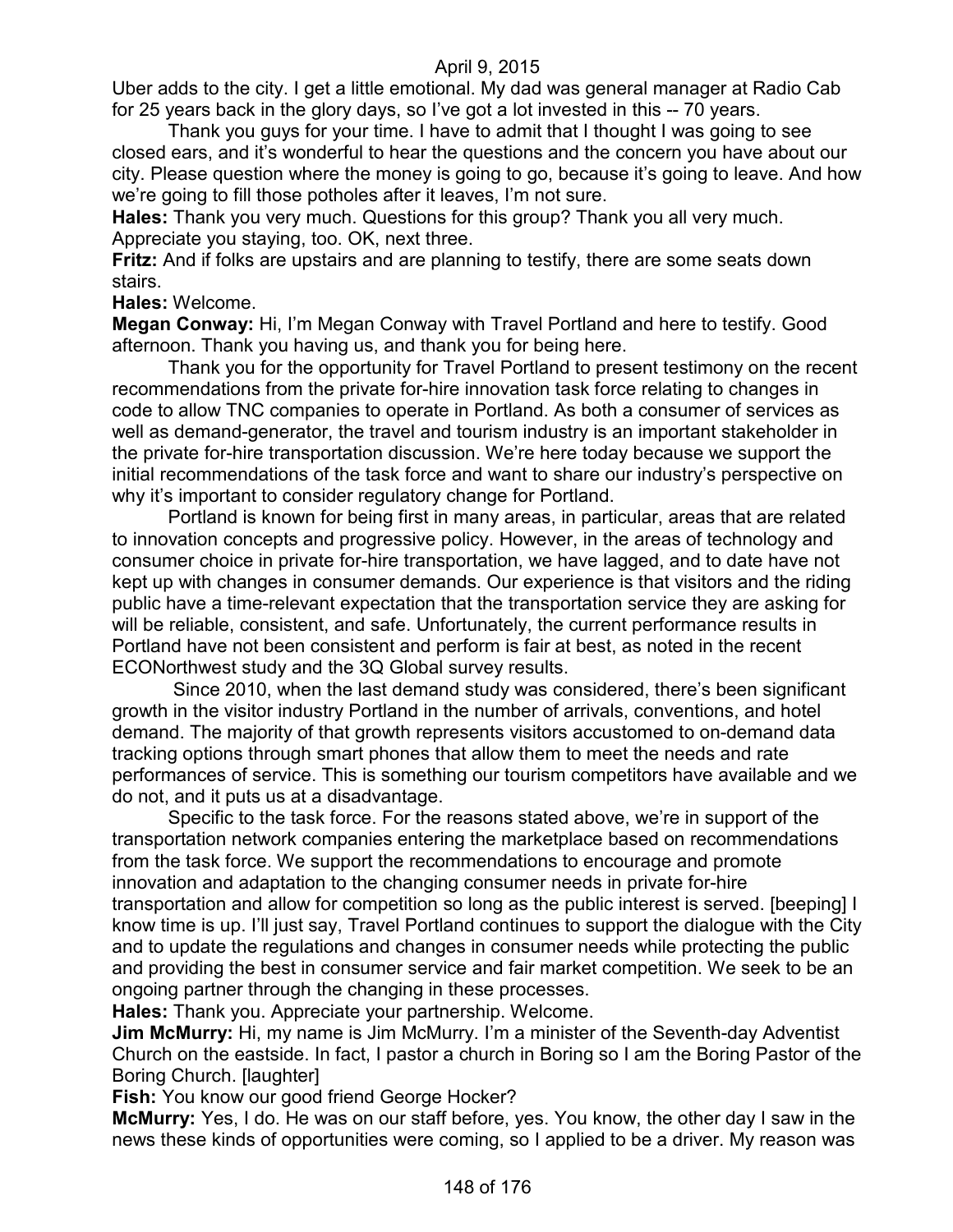not for second income but it was a way that I could safely keep my fingers on the pulse of our community and get acquainted with people and just be out there. I probably won't be doing this a great deal, but it's nice to have the opportunity to do this some. And you know, it's safer than hitchhiking to get acquainted with people. I've been kind of nervous this afternoon that after my testimony today I may not be able to baptize as many taxicab drivers, and I'm concerned about that. Anyway, thank you very much for your hard work and your thoughtfulness. This whole afternoon has been extremely enlightening to me.

We moved up here about six and a half years ago. I have a background as a paramedic and a firefighter, and worked with the sheriff's department about 20 years as their chaplain in a community out of state. But I would like to use these platforms to help people out and to get acquainted with my community, and that's kind of what I wanted to share with you all this afternoon.

**Hales:** Thanks very much. Welcome. Good evening.

**Woldmariyom Berta:** Hi, my name is Woldmariyom Berta, I'm a Union Cab driver, fulltime driver. I'm just wondering -- nobody mentioned about the drivers, that City of Portland taxi drivers probably more than 80% of us is immigrant. And those families has probably three, four kids each individual. That's how they generate incomes. Most of our wives are like stay home mom with the kid, and all the income comes to drivers. If we put this much driver -- unlimited -- I mean, Uber is not giving you a number. They're going to put as much driver as they can recruit. Those drivers are not doing it full-time. Our taxi drivers -- we are the only job we have is driving cabs. That's our livelihood. Those people -- Uber drivers are like hit and run. When they need cash, they just come out, 20 minutes, 30 minutes, one hour, there's going to be that \$20, \$30 cash, they go home. Who's going to serve this community?

Also, our income is not going to be steady. So, we're going to be out in the street. Most of the taxi driver own homes. Now they are talking themselves because how they going to pay their mortgage? There is no supply and demand -- there's no study on it. I just want to concern you guys. I just want to emphasis this. I want you guys to think about it how many lives going to be affected.

We have more than 2200 drivers in Portland -- times four or five -- each have five family. About 6000 people's lives are going to be in danger because those jobs -- the only job they know that. Where they going to go? Where they gonna apply job? There's no job. There is no education background. Most of us, like, the only job we know is driving taxi. Making money, supporting our families. We just trying to create really good citizens.

I just want to give our kids opportunity to go to school. I'm just trying to give my kid the opportunity I never get. This was a dream life. This was a dream job because I see my kid every night. I see every kid every morning since I started Union. But now, I'm going to lose that. I'm going to work 24 hours on the street, because if I don't get enough money, I'm going to go home. I'm not going to see my family.

This is going to be a danger to the City of Portland, the industry of taxi business. I want you to consider that. Also, taxi driver -- to make extra money -- if I speed, you gonna see my number. Union Cab. You can call the police. You're going to see my number, my logo. If a Uber driver speeds, nobody knows it. They don't have nothing you can identify. I just want to you to think about it and how many lives that will be affected. It's going to be dangerous, it's going to be chaos. I just wanted you to make best decision for the city of Portland and the taxi industry, too. Thank you, I appreciate it.

**Hales:** Thanks very much. Thank you all.

**Moore-Love:** See is any of these people came down from upstairs -- [reading names]. **Hales:** Please, go ahead. Good evening.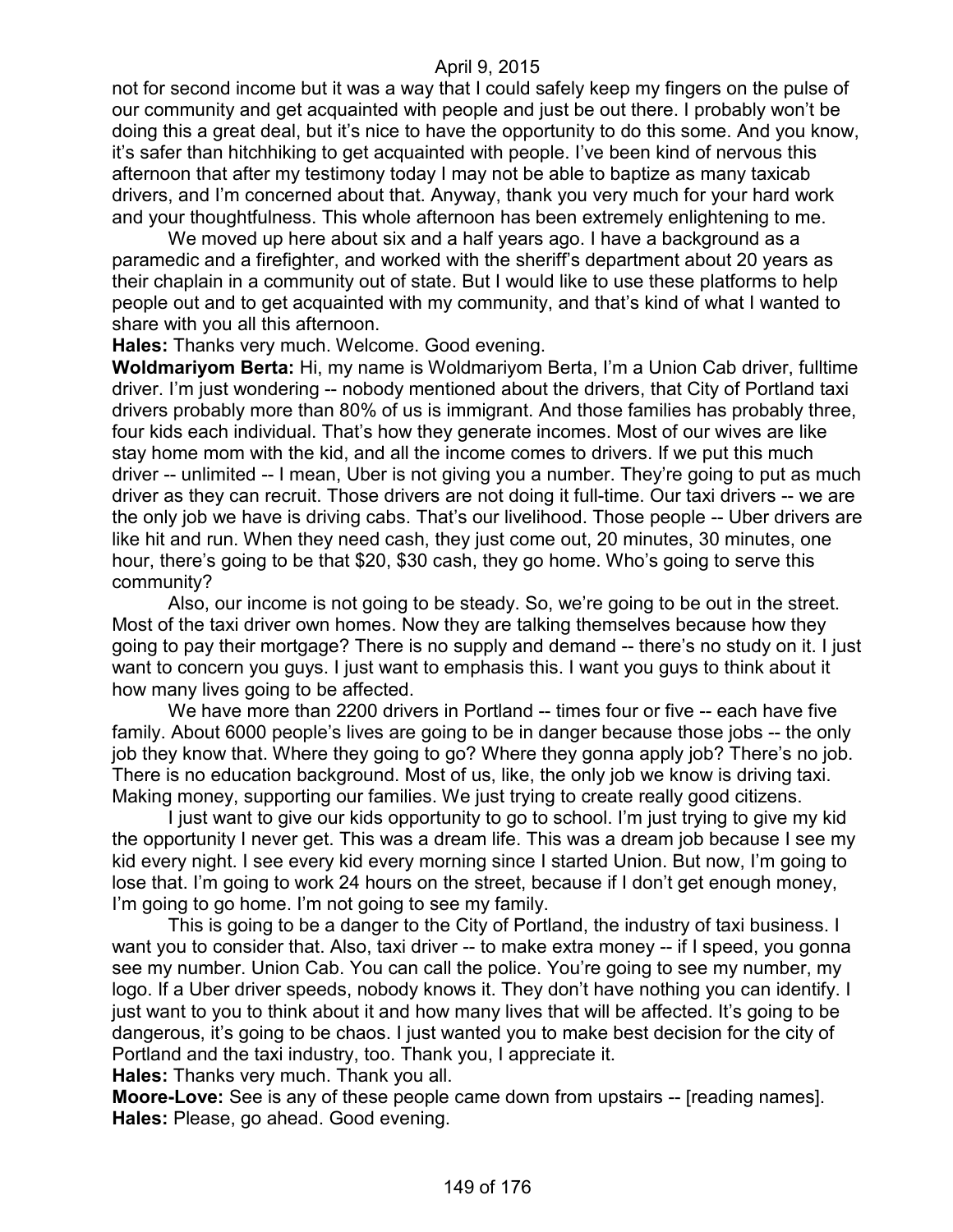**Jim Pohrman:** Good evening, Mayor and Commissioners. I have been hearing a lot of problems and -- my name is Jim Pohrman from Radio Cab. I'm a driver.

I've been hearing a lot of issues on insurance. It bothers me. There's a lot of safety problems on that. I kind of recommend if we're going to have this commercial insurance that every car have a sticker on their car -- commercially insured -- with their code number on there. Just like a tag on a license plate. It will ensure that when somebody is coming in to look at this car, that they are insured. Should have it on personal cars, too, down the road. But that's one of the issues I mean I was thinking about a long time ago, about this insurance.

But some of my concerns is the safety, the loss of income. There's going to be a lot of income that's going to be lost by a lot of people out there. I'm about ready to retire. I'm about ready to retire soon, I've got about five years or longer, I don't know yet.

My next one is, I wonder where is the demands for these cars and cabs? Can you show us the math? I haven't seen anything or heard anything. How many cabs do we need in Portland? Now, if we have Uber coming in, they're considered a cab is what I'm hearing. I mean, you're getting all the regulations, you're getting the license, and checking out their background and everything. That's a taxi. Very much. And I'm concerned about that because there's too many cabs. I mean, we don't need them every day. I mean -- does the police -- when there's a riot, right -- [beeping] -- for one day, are they going to come out with one thousand or two thousand police officers every day? No, just that day. They can't afford it. Common sense.

The only reason this is all being brought up is because the weekends, and you have a little concert or something. People call up, they can't get a cab. They ask me, why can't I get a cab? I says, it's heavy. You cannot stop it. I mean, there's just too many people. Those are at certain times.

I had some other things here to say, but I'm just going to drop that and I thank you for letting me talk about my opinions, concerns. I would say vote no. Be safe and smile. **Hales:** Thanks very much. Good evening.

**Thomas Mich:** Good evening. My name is Thomas Mich, I'm former U.S. Navy chief petty officer. I used to be a resident of 1132 NE 131st Place here in Portland, and I'm currently a resident of Clark County. I would like to personally thank you, Mayor Hales, for having this forum. Because I originally came to the first task force meeting as a citizen, and I'll tell you right now, I got a dog in a fight because now I'm an Uber driver.

I can tell you the last 50 years, I've used taxi as a commute from my place in Vancouver to doing work down here on Ankeny Street and 3rd as an insurance agent. Every day I would come in here, I would spend anywhere from \$70 to \$90 as a round trip. So, Broadway taxi, thank you very much, your service has been appreciated.

What my thought was this -- as you know, this new technology is not embraced with open arms by traditional thinkers. The Portland Tribune has been a voice of [indistinguishable] for me for a long time, highlighting these hidden technologies. How this translates to "we the people" is simple and transparent.

We see our experience, our public transportation routes, rerouted and killed all together. In the last 18 years, I've owned my home and I've seen five bond measures to keep my bus routes open and running. I've seen seven bond measures for public schools. My home value has increased from \$181,000 in 1991 to \$295,000. My property taxes have gone up -- I have higher water and sewage bills, and fewer City maintenance and fewer garbage and questionable and unreliable bus schedules. The real kicker is taxis demand higher fares and there are no reasonable alternatives.

Then along came Uber. I had not heard of Uber, Lyft, or Sidecar prior to the article in the Oregonian about Eugene and its fines. My regular taxi company made no mention of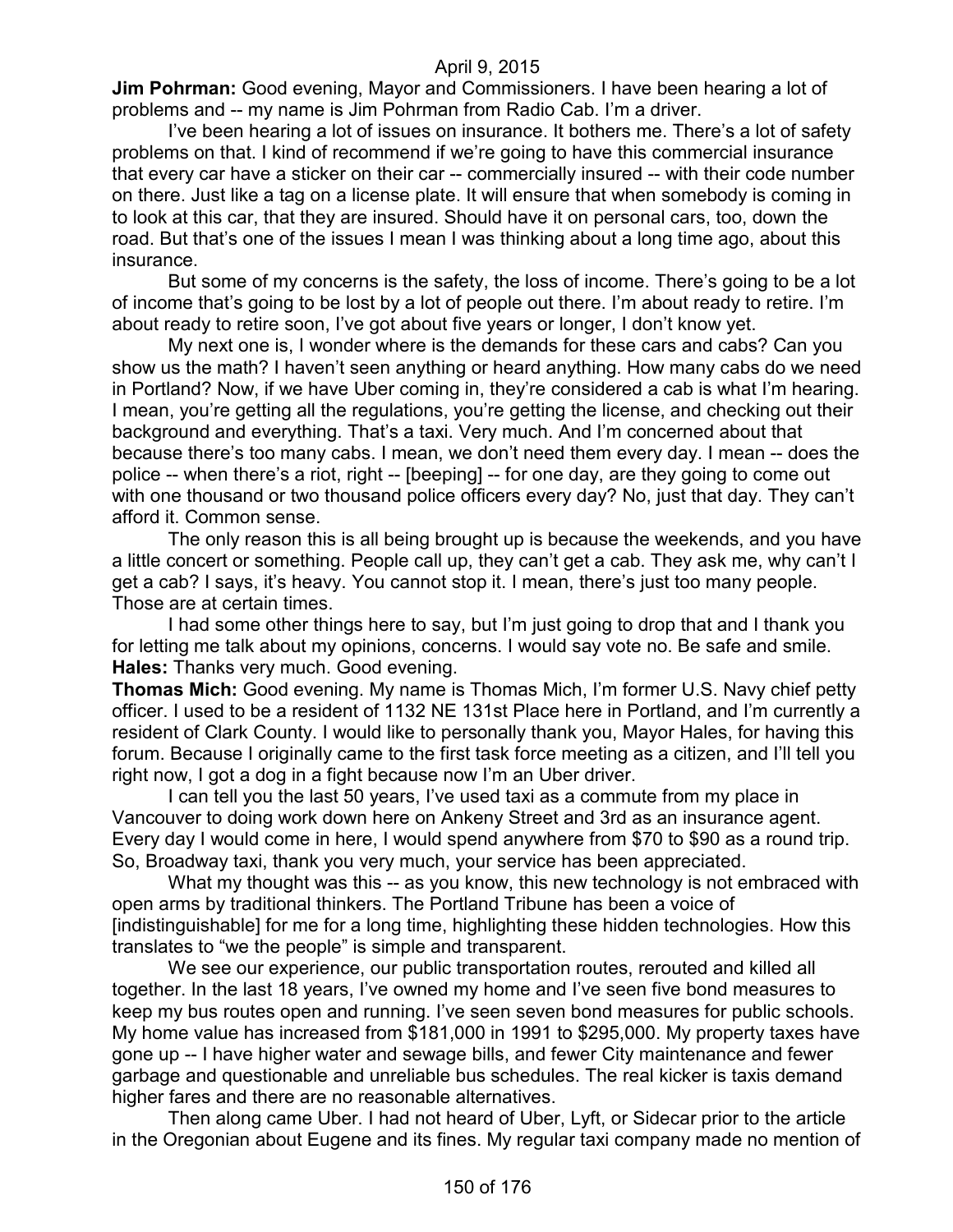it. I did my due diligence and researched this TNC concept entirely. My naval career included a stint in naval analysis and in intelligence. I, like others, read company overviews and its technology. I found the concept of sharing your family vehicles with your neighbors refreshing and sensible.

I am not a good salesman but I am a good listener, which is instrumental in identifying the specific mobility needs of your riders. Uber encourages asking questions and helping disabled people feel wanted and accepted. I like that.

I ask this Council to consider the ride sharing concept, to be an equal partner and a peer with both Uber, Lyft, and any other company that wants to add their dimension and help to this community. I love the Rose City. And yeah, sure, I give 20% to Uber as part of my agreement, but it's the other 80% that comes right back here.

In Vancouver, I can't get any news about Washington State. I get it from my home here in Portland. So Mayor Hales, Council, please consider that I can help my neighbors in their very limited way to get to where they need one mile or two. I've taken groceries. In my little Toyota Avalon Limited, I've transported over four people with wheelchairs to destinations to do shopping and being with friends, and I've only been in business for 60 days. Actually, I started February 16th. And I feel really good about myself because I'm making a difference and contributing to the community as I contributed to the United States of America as a naval chief petty officer. Thank you for all you do because I know with you guys around, my world is safe and sensible. Thank you.

**Hales:** Thanks very much. Hear, hear. [Applause] Lightning, welcome.

**Lightning:** My name is Lightning, I represent Lightning Watchdog X. One of the concerns I have here is for the old school cab companies. We need to look at the situation that not just the drivers -- the drivers also -- but we need to also maintain the values of the old school cab companies that have invested a tremendous amount of money through this city. We need to understand Uber, Lyft, and other ride sharing apps are on their way. We're talking about wheelchair access -- Lyft will have their app coming out soon. You'll be able to hit that button and have a health professional drive up to assist you. These are on their way right now.

The realty is Uber -- and I'll point to the founder Travis Kalanick and Garrett Camp - you've done quite well. You've gotten your unicorn status, you're on the way to become a super unicorn. That is what you value the most. In this city, you have the potential to hold the values of these local cab companies. You have the potential to offer a lot of opportunities to the drivers. You're a larger company now. You talk about becoming a statesman, being more diplomatic. Portland is the city to do that with.

We've watched what you've done in other cities. We're asking you in this city to come in and make a reasonable offer to these old school cab companies, how you can hold their value at this current time and how you can hold their value when you decide to do your IPO on either year seven or year eight. You have the ability to do that at this time and to raise these companies up at the same time. You don't have to come into this market and step on the local cab companies to add value to your company.

You're in the position right now. You have the amount of dollars, you have the angel investors who are already backing your companies that can step up at this time and preserve the values and offer a lot of opportunities to the drivers through this city and you can all rise at the same time. Portland is a small market, we're not New York like 13,000 medallions at \$13 billion a year going against right now. That's a true battle and I understand that. Portland is not that kind of market.

You can come in here and have the support of the cab companies and the drivers on your side for good PR, which will add more value to your companies when you do your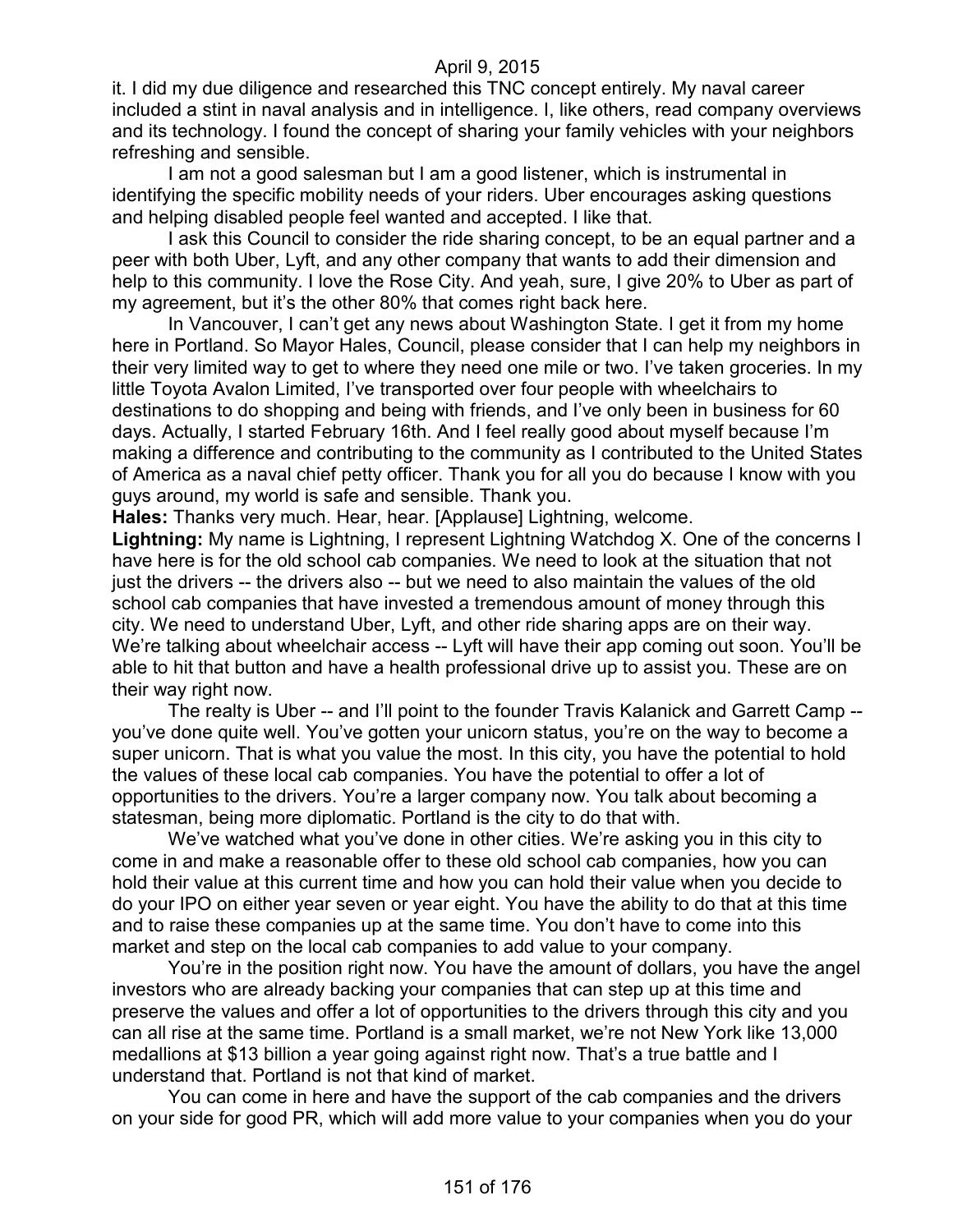IPO than anything else you can do in this city. Think about it. You have the ability. You have the create-ability to do it and you have the resources to do it at this time. **Hales:** Thank you all very much. Welcome. Good evening. Whoever is ready. Ms. Jones, are you ready?

**Delilah Jones:** I am ready, yeah. Hi, my name is Delilah Jones, I'm a driver and shareholder at Radio Cab. For the last six and half years, I've been driving for them. I'm a fourth generation Oregonian, I was born and raised here in Portland proper. I wanted to thank you guys for just such thoughtful consideration on this really complex issue.

I have a lot of different concerns, a lot of which have already been covered. So, just really briefly -- I think that safety is obviously the most important thing, the safety of the drivers and of course the citizens of our city. There's a lot of little things that these TNCs are balking at. Like, fire extinguishers. What does that cost, \$20? And if it saves one life, you know.

Also, why can't they just do the same thing that I have to do at the end of the month, which is pay \$100 and get a background check through the City? It's a very simple process, it takes me about 30 minutes.

It's a dangerous job. Not because of, you know, passengers attacking people - although that has happened in the past, and of course cameras can help -- but also it's just a lot of driving, and insurance should be absolutely mandatory under every part of their operation, not just different parts.

Equity -- we've talked a lot about disability and the digital divide. I pick up -- not everybody takes cabs, but some of everybody takes cabs, and they need to get where they need to go any time of day or night. I'm there to pick them up. I don't care if they have a credit card or not. I don't care if they have a smart phone. I've picked up everyone from crackheads to millionaires, and a couple millionaire crackheads -- [laughter] -- love you, Portland.

The thing is the city of Portland, which I love -- I don't want to move -- is known for supporting local, small businesses, and if we allow the market to be flooded by an unlimited number of exploitative elitist TNCs and cabs become the domain of just the lower incomes, I will be forced -- among others -- to seek other employment. Oh, by the way, I am the coolest cab driver in Portland according to Barfly Magazine. And there's a reason for that. I'm educated -- thank you -- I'm educated, I'm passionate, and I'm knowledgeable about the city. If I get priced out of this and it no longer becomes a job for me to do that I can pay my student loans back – thanks -- then I'm going to get a different job because I'm young and I'm adaptable and I'm intelligent and I'm educated. That is going to replace me with part-time cab drivers who are only vaguely supervised -- they never even see a supervisor. I don't think that's good. And they're going to be forced to work longer hours to fight over scraps and it's not safe. Basically, to sum it up, I find that Uber in particular but TNCs in general are very elitist, they're exploitative of drivers and passengers, foisting all liability on to the driver, and they should not be above the law. Thank you very much. **Hales:** Thank you. Welcome.

**Kirk Foster:** Hi. Thank you. I'm Kirk Foster I'm owner of Wapato Shores Transport, which is one of the SAT or NEMT companies, and I'm also the SAT rep on private for-hire board. Raye and Dan DeGrange and Steve pretty much said everything I wanted to say, except for a few things, so I'll cut it real short.

I do want to say I really appreciate the Council's questions tonight. After seeing how quickly the task force went through and how there wasn't any input from those of us who have doing this for a while. I was discouraged at how quickly it moved, but I'm much more confident in the process now after having listened to your questions you're asking. It's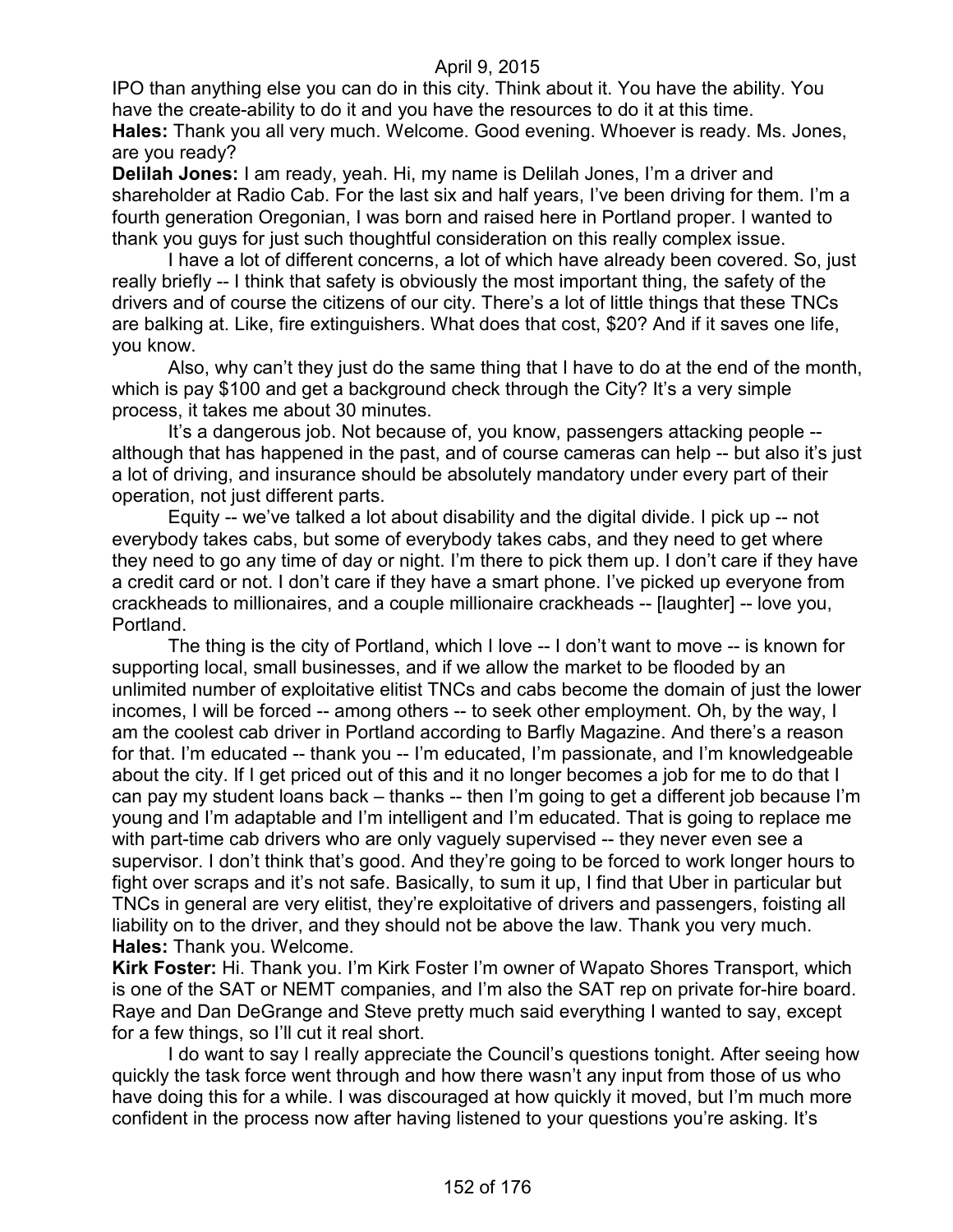made me feel quite a bit better about the process and about the City in general. So, I thank you for that.

A couple quick things I want to touch on that didn't get addressed already is I really think it's important that the City maintain the background check process.

# **Fish:** What?

**Hales:** What process?

**Foster:** That the City maintain the background check process and not submit it -- **Fish:** Move a little closer, will you? We don't want to miss what you're saying. **Foster:** OK, sorry. The primary thing I wanna say is I think it's important the City maintain control of the background check process. I have tried to use some of the online companies as a small business owner to background check drivers, and I have background checked drivers myself and them go before the City or TriMet before that, and have had things pop from other states that were serious offenses that did not get caught. I don't know how thorough the onlines are, but the ones I have used I have seen holes in it just with my small company. And I only have 35 employees. Even with that limited number recycling through, I've seen holes in the online background checks. And I don't know why, but I have found them myself.

**Fish:** Hold that thought for a second? Steve, since we're keeping a list of issues, one of the things I'd like to know more about is is this third party certification suggestion born of the fact that we don't have the capacity to do this, or is it the result of the TNCs wanting to maintain confidentiality of their drivers? And I hope it's not the latter. If it's the former, I would be interested in what kind of capacity issue are we talking about and is it something the City could adapt to?

**Novick:** Sure. We'll have that conversation.

**Hales:** Good question. Please continue.

**Foster:** The other reason I wanted to hang on to was not just that, but when the drivers get their own permits, they actually have that, and that permit is valuable to the drivers that they get from the City. Because if the drivers are not happy with the treatment they receive from the company, whether it be myself or one of our competitors, they can take that permit and go to another company. It leaves the drivers a lot of flexibility. If their background check is tied to whatever company that performed it, if they have difficulty with that company and want to move, they would basically have to stop working and be unemployed for a while they wait for somebody else to do a background check. So, I think it's important drivers keep control of their own permits by having it issued by the City and not whatever company they work for. [beeping] -- just a few real brief – OK, I'll stop. **Hales:** Please, go ahead.

**Foster:** I want to say I think the task force rushed things too much by not talking to a lot of people. But just two little points that I think are good examples of a lot of the recommendations -- they recommended lowering the taxicab to 15 vehicles. How can you provide 24-hour service with 15 vehicles when you figure a good two-thirds of your fleet have to be off the road for service at any given time? It just wasn't thought out to drop it to that level.

And they're thinking about dropping fire extinguishers. Fire extinguishers are rarely used because car fires are kind of rare, just like car insurance is statistically rarely used because car accidents are statistically rare, but that doesn't meant -- well, actually, maybe we are -- but I don't think we should lower the bar. I think the fire extinguishers are the same thing. We shouldn't lower the bar for the new companies to come in. I lost my train of thought, I do apologize.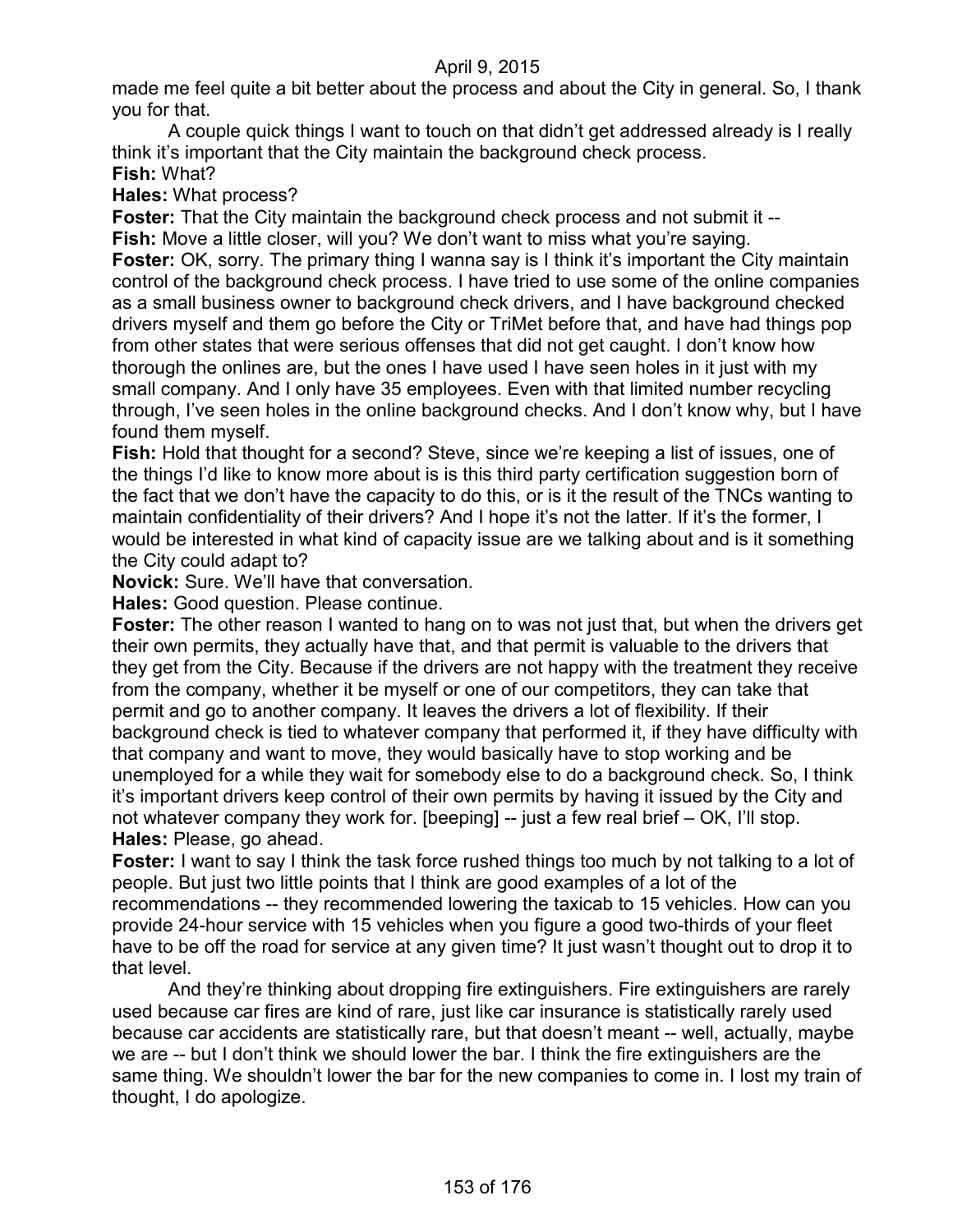Essentially, I do think there needs to be a level playing field. When I started my business, I had to mortgage my house to afford the commercial insurance. And I don't see any reason why anyone else should just be able to skip through without it. **Hales:** Thanks very much. Good evening.

**Ron Knori:** Good evening, Mayor Hales, members of the Portland City Council. My name is Ron Knori, president of EcoCab, the city's newest zero-emission taxi company. My business address is 3250 NE Yeon Avenue in Portland. Thank you for accepting public testimony on this topic.

It seemed just yesterday that I appeared in front of you requesting licenses for my environmentally-friendly cabs. Just before your approved those licenses, you asked if I was prepared for a tough competitive marketplace that could include giant companies like Uber and Lyft. I told you then and I'm back today saying if you create a level playing field, I am more than up to the challenge.

Commissioner Novick best described the level playing field I envisioned when he wrote, "it is critical that the City provide necessary safeguards and standards to protect consumers, ensure accessibility for all, and allow for a fair, competitive market for drivers and companies across all sectors of the industry." However, the inconvenient truth is that despite some very thoughtful work, the task force report contains serious flaws and will not protect the riding public, encourage a fair market, or ensure fair accessibility at all.

Here are four points. The unlimited dumping of TNC fleets into our community will not create a free market but a free-for-fall market. There will be little ability to control vehicle safety, driver qualifications, or pricing. A better solution would be to use phase one as a controlled experiment to impose a reasonable cap -- say, 100 TNC vehicles per entrant.

Two, dynamic pricing. This is a clever marketing term used by TNCs to hide price gouging and surging. Allowing this is a detriment to consumers, and unfair. A better solution would be to establish uniform rates that apply to all TNCs and taxis.

Three, fleet accessibility must be nonnegotiable. Allowing TNCs to contract away the responsibility externalizes the cost on to the rest of the market. This puts every taxi company at a distinct disadvantage. A better solution would be to require TNCs to provide accessibility services or pay an accessibility default penalty.

Four, driver licensing insurance and compliance sections must be made equivalent for taxis and TNCs. Penalties incurred for noncompliance or flaunting the disregard of rules in this community must lead to expensive and swift justice.

In conclusion, a lot of good will and thought has went into this report. I applaud City Council, staff, and volunteer task force for their best efforts. However, this report as is undermines the transportation industry's goals to be fair, accessible, and consumeroriented. I respectfully urge that you accept the best work of this report and improve the parts that are flawed.

**Fish:** Sir, I have a request. Because you were very specific about changes you want us to consider and essentially amendments, would you mind emailing that to us or emailing it to Karla so she can furnish us with your testimony?

**Knori:** Certainly.

**Hales:** That would be good, thank you.

**Knori:** I believe you may have already gotten some of it.

**Fish:** It's in the packet?

**Hales:** Just in case, why don't you email it to us. We have copies. Yes.

**Fish:** If it's in here, that's great. But maybe if you email it we have a backup.

**Knori:** I'll get that to you as soon as possible.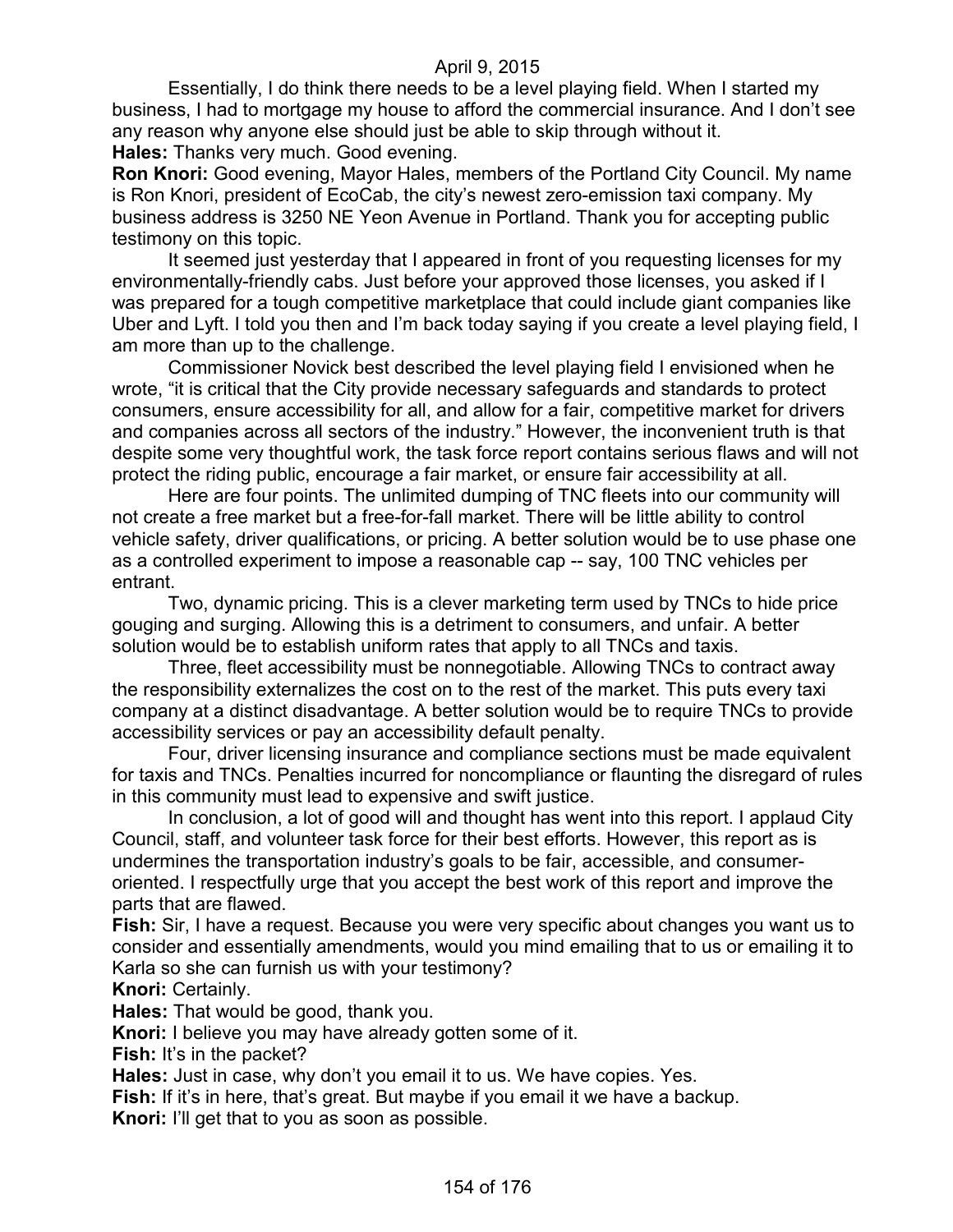**Novick:** Sir, can I just ask you a question about -- you said if we open the doors up there won't be a free market, it'll be a free-for-all market. But don't we have a free for all market for most things in this country? I'm not saying that this is good or bad, but do you think that we should regulate the number of grocery stores, and the cost of groceries and regulate the number of gas stations and cost of gas, regulate the number of coffee shops and the cost of coffee? And I'm asking that as a serious question. I mean, what I'm having a hard time figuring out with is why this industry is different from all other industries in requiring regulation of the number of participants and the prices.

**Knori:** Actually, what I asked was that -- I asked that during phase one, in this controlled experiment, that they have a limit, just like cab companies have a limit. That's all I'm asking is for the same treatment for cab companies and transportation network companies and see how it goes. I'm pretty sure transportation network companies can afford it. **Fish:** I would also say, Steve, for me it's not so much the philosophical argument of deregulation, it's how you deregulate. And I am reminded that a precipitous deregulation of the airline industry almost killed it. It does seem to me the constant refrain is not so much "we resist technological innovation or change" but "let's have a transition period that's fair to all parties." And one of the concerns I have is that while we have said that a level playing field is a paramount virtue, we are essentially rolling the dice in a way that seems to me there could be conspicuous winners and losers and some of the losers may be people that played by the rules that we established, and that by changing the rules we put them at a disadvantage. That's the thing I'm struggling with. And that's different from whether philosophically or ideologically we think we should regulate.

**Novick:** I think that there's different issues. I think that some people have testified and suggested that there needs to be a cap, there needs to be price regulation. Not everybody has sort of conceded that those two things will go away. I think that that's an issue worth wrestling with. And if the idea is that those two things will go away we need to work towards that in a transitional period, that's a different question from "are we going to continue to have these caps and price regulation forever?"

**Fish:** Yeah, I agree with that. But for example, we wouldn't say that in the name of transition to deregulation let's suspend our health and safety laws just to see what the marketplace bears, because we've learned that the marketplace is not always the most equitable distributor of our values. I have a concern about how we transition this so that again, people who played by the rules under a new regime where we're trying to level the playing field aren't at such a disadvantage that we might as well actually find a way of just compensation for people that we are likely to fail in this rather than assume that we're creating a level playing field, because I have a hard time imagining this being very level. **Novick:** Do I take that to mean you're open to the idea of phasing out the caps and price regulation ultimately, as long as we do it slowly and carefully?

**Fish:** Actually, I've heard from a number of people from the taxi industry who said they would embrace change as long as we don't throw the baby out with the bathwater. And what is that balance? I'm not sure what it is, because I've not been a regulator. I've actually heard more from people tonight that don't regulate and probably not enough from people who have historical experience regulating. But that's the question for me. And I haven't actually heard people completely -- I think people accept that technology is bringing change. But I think they want us to manage the transition of change wisely. And I think some of those questions about timing, what kind of insurance, what are some of the baseline standards, even down to whether someone should have a fire extinguisher -- I think those are serious things we have to grapple with on the path to change. **Hales:** Thank you.

**Jones:** Commissioner Novick, may I speak to your question?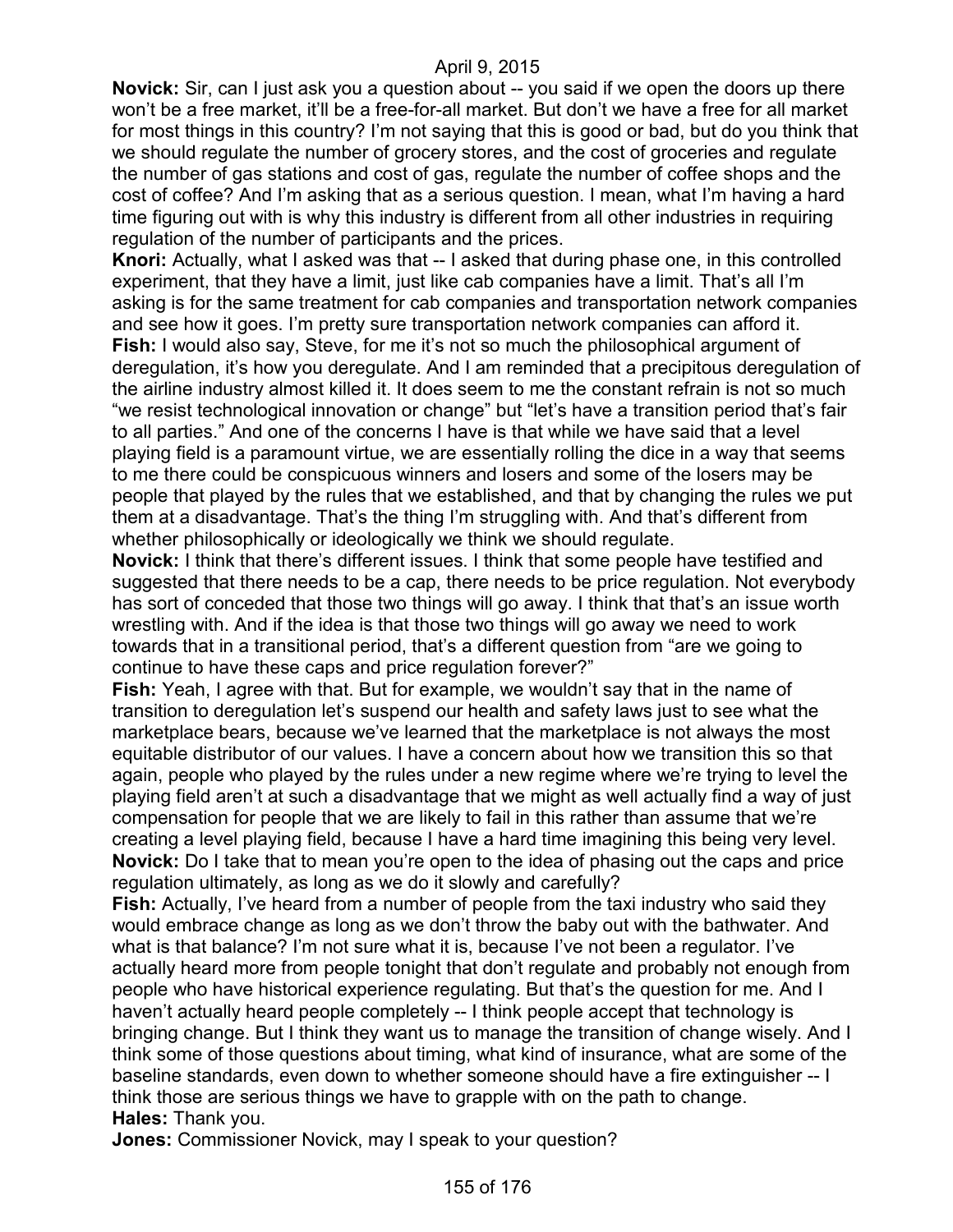**Novick:** Please.

**Jones:** I think a major part of the reason that there are cabs -- and this is a bit of a speculation on my part, I'm not a regulator either -- is that taxicabs are generally considered to be part of the larger transportation network for the public. And so, we kind of subsidize in this way for taking care of the under-served, people with disabilities. You know, in people in the middle of the night when TriMet is not operating, people still need to get to work. And so in order to sort of balance out the fact that there's going to be people who have very not lucrative fares, we kind of cap the number so as to raise the income of the cab drivers to a manageable point.

**Hales:** Well said.

**Fritz:** And I'm sure I've finally come up with another industry that caps, and that's City Council members. There's a cap in fixed prices. [laughter]

**Fish:** Touché! I move to close this hearing. [laughter]

**Novick:** Commissioner, that's a good point, I think we should have an unlimited number of City Council members! [laughter]

**Hales:** God help us all. Thank you very much.

**Fish:** Charlie, can we get a 30-second break and get a sense of --

**Hales:** Yeah, let's take a pause. Thank you very much. We'll see how many folks are still here. Maybe just a show of hands of those still signed up and planning to speak? Looks like -- 10 maybe. We might be able to make that work. Let's keep going. Good evening. **Fish:** By the way, folks, that happens regularly at these hearings. Strange women come up to Steve, embrace him, and then go back --

**Hales:** Yeah, we're all jealous --

Fish: It's called charisma, and the rest of us just don't have it.

**Hales:** Good evening.

**David Gibson:** Hello. My name is David Gibson. A lot has been said about protecting the little guy, about protecting people's income. I'm an Uber driver. I did the time here when Uber was working here in Portland was fantastic. My first rider hugged me and said, "welcome to Portland."

I'm a single father and a Marine Corps veteran. My mother, who's 74, lives with me and we have no other sort of support. I'm making the best I can in this world. Uber is doing pretty well for me. On occasions when there's been an issue where a rider complained that the ride was too long, it wasn't true, Uber said "forget it, we'll just give you both the money and we'll just take it and run with it." When Salem was free for a while, Uber was just paying the drivers to give people free rides just to get on board and has time and time again showed that they are very loyal to their drivers. I've had no problems in six months of having worked with Uber of receiving anything less one dime than what I have earned.

I've worked in Salem, Eugene, Portland and the Portland metro area and I have a 95% approval rating on 1500 rides. This is the only thing I do, it's my only job. I could in theory go work for one of the cab companies. They're better than they used to be, but they used to have a horrible reputation. I wouldn't have before I applied for one and my friends talked me out of it. In the '80s and '90s, it was not a good place to go. I'm sure they are much different than they were back then, but in those days I just didn't want to.

At any rate, that's my -- you know, I'm trying to put a personal face on our side of it. We didn't get a lot of people come out but overwhelmingly -- literally 2000 people have sat in my car and told me how much they love Uber. When we were leaving Eugene, the cab companies went to the college students at the University of Oregon and said, "what can we do to compete with Oregon? What can we do to get you back?" A lot of the college kids - and this is relayed at [indistinguishable] said, "nothing, you've lost our trust. We don't like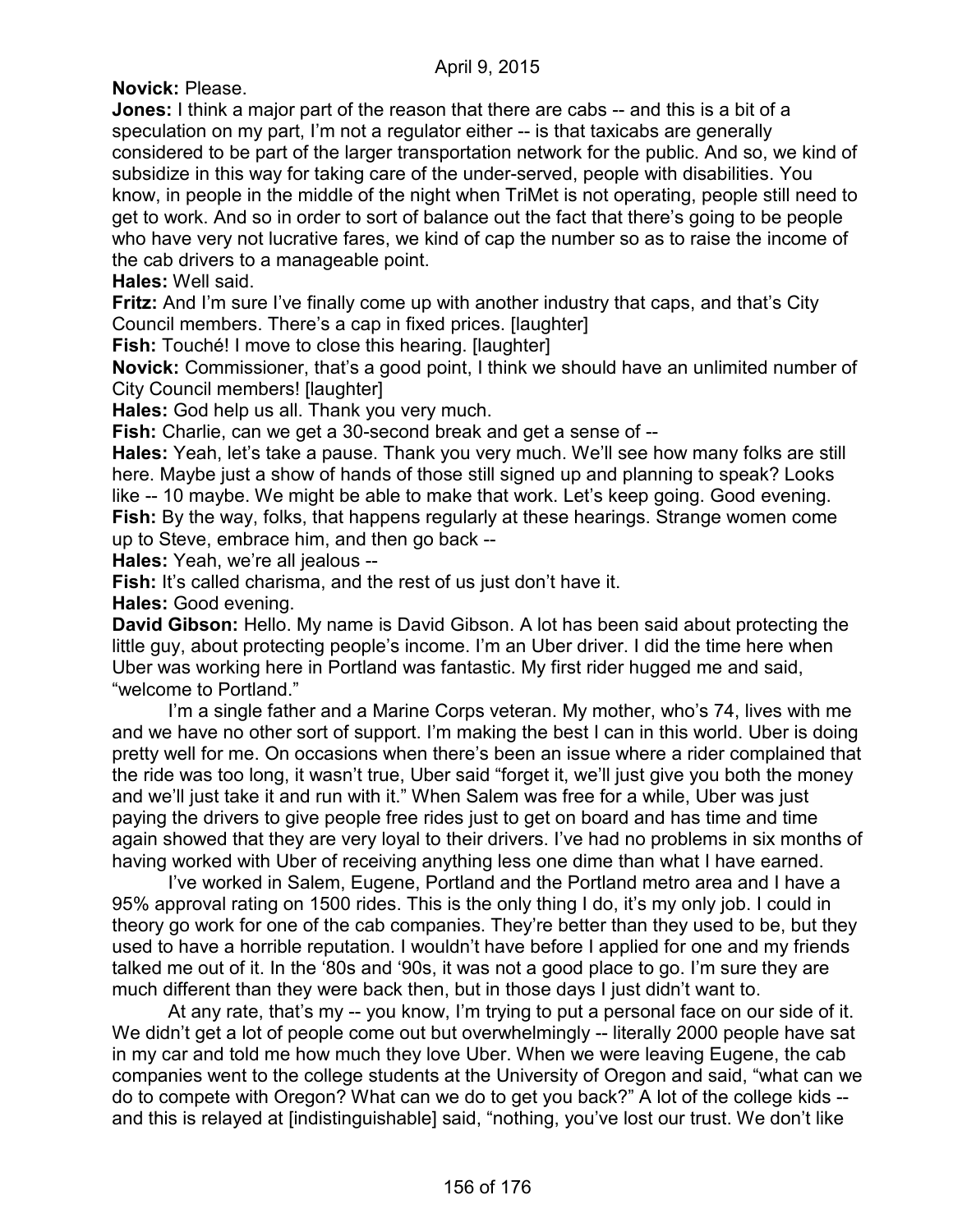you, we like them." That's a significant portion of the population. They don't care what the cab companies do. They've made their choice, they want to ride with Uber. **Hales:** Thanks very much. Good evening.

**Guy Auker:** Good evening. Think we'll get out of here before midnight? We'll see. My name is Guy Auker. I live in Scappoose, Oregon, and I am proud to be an Uber driver. I cannot wait to come into the city of Portland and serve the citizens of Portland, Oregon. I just want to make that clear.

Couple things I want to just cover here that I've heard. We've heard from several cab people that, you know, Uber in Houston, all these things happen. And they've happened. But I just want to make it clear, the cabbie industry in Portland, they do good but they're not total angels either. They've had their issues.

Couple things I want to say is remember the Radio Cab driver that almost killed the DJ in front of the Jupiter Hotel? I don't know the specifics of these but these things happened, and they were distracted drivers.

**\*\*\*\*\*:** [indistinguishable]

**Hales:** Please, let him speak.

**Auker:** The Green Cab driver killed the ice skater's mother over by the airport, was involved in a horrible crash there. Then just recently -- this was not a crash but it was an incident -- the Broadway Cab driver that kicked out the gay couple on 84 because he didn't like them, and just kicked them out of the cab. Those are three instances that happened in the Portland area. I just want to make sure -- you know, they've had their issues here in Portland.

One thing -- and this is why I can't wait to serve the citizens -- is we have a big drunk driving problem here specifically in Portland. People lose their lives. We could sit here all night and debate on this, but one reason why I think there's a high drunk driving problem in Portland is because we can't get cabs. It's hard to get a cab. Have you ever tried hailing a cab in the entertainment district on a Saturday night? It's extremely hard, if not impossible.

So, let's go back to the evening where that one gentleman drove up on the sidewalk and killed a girl somewhere near Northwest Portland, not sure the address, but we remember that incident. Maybe if we had Uber here and Lyft -- more drivers on the road - maybe that driver would have chosen to go on Uber and get home safely and not kill that girl. That's all I have. Thank you.

**Hales:** Thank you.

**Fritz:** Quick question for the two Uber drivers. Did Uber tell you that you could be putting your own personal car insurance at risk by driving for them? Are you aware that your personal coverage could be canceled if your company knows that you're driving commercially?

**Auker:** They -- no, they have not. They have not told me that, no.

**Fish:** Do you have commercial -- other than your own insurance --

**Auker:** No.

**Fish:** You don't have supplementary insurance?

**Auker:** No.

**Fish:** Do you know that likely means the passengers that you pick up would not likely be covered in the event you were involved in an accident.

**Auker:** It was explained to me that they would be under Uber's million-dollar policy. One thing I have noticed is there are insurance companies getting on board with this Uber. They're rolling with the change, like, hey, this is happening and there's companies that will insure us.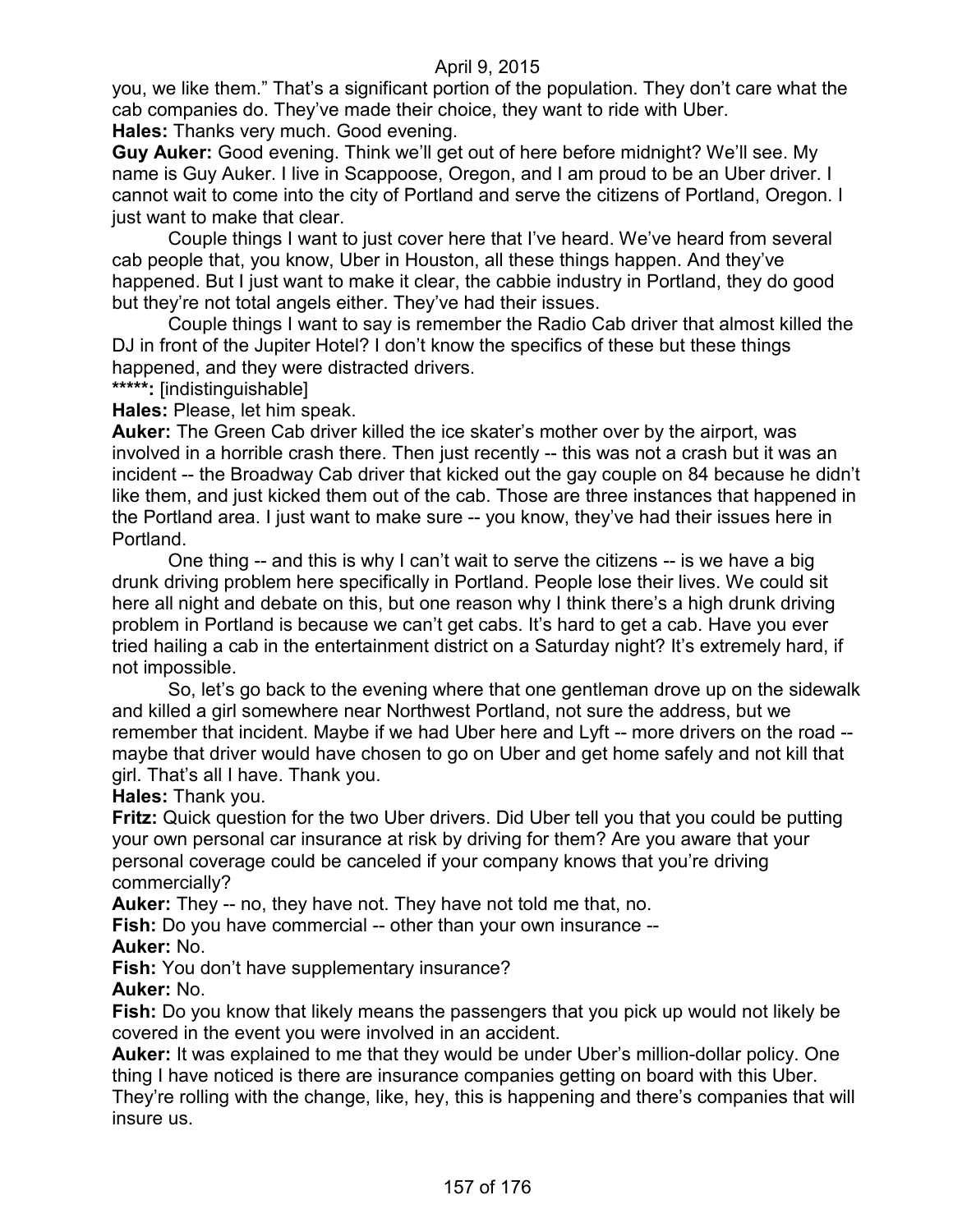**Fritz:** I really appreciate your steadfastness in staying here for this hearing and your courage in speaking up. I just want you to know that if your current company finds out that you're driving commercially there's -- you could be at risk for losing your insurance. **Auker:** And that's fine, and I'm fully prepared to do that, however I will choose a company that will honor the Uber -- and there are companies out there that will. **Fritz:** I would suggest you do that sooner rather than later.

#### **Auker:** OK.

**Gibson:** Quickly on that issue -- when I used to 10 years ago drive for Pizza Hut, we had the same issue. And any person that drives anything -- delivery, any number of things - there are some companies that if you do professional types of driving, even so -- I used to deliver fire trucks, SWAT trucks, UPS trucks, stuff like that -- there were some issues whether if you were that kind of driver if you needed to declare that to your insurance company. It's a very complicated industry, and it -- like all of us -- needs to catch up with the times and be more fair and transparent. I mean, a lot of these problems are insurance industry problems where they're trying to --

**Fish:** Can I just say, no one is here to be an apologist for the insurance industry, but I think all of us are sincerely interested in knowing -- what's the minimum amount of insurance that protects the driver, the passenger, and the public? And that's a public policy question. The answer doesn't turn on whether we demonize Uber drivers or cab company drivers, that's a pure public policy question about how we protect people in the event something bad happens. And I think that's still an unresolved issue for us, of figuring out what should be those minimums. And I think if we have any role in government, it's to make sure there are minimum levels so people are safe when they are involved in that kind of commercial transaction.

**Auker:** Maybe I'm hearing this wrong, but I think that's been -- maybe I missed something -- but I think that's been covered today. I mean, there's a representative from Uber here that came up and answered those questions about the insurance.

**Hales:** We have work to do on those details.

**Auker:** Apparently we do -- you do. [laughter]

**Hales:** We sure do. Thank you. Good evening.

**Frederick M. Jacobsen:** Good evening. My name is Frederick Jacobsen. I have been an owner operator with Radio Cab for about nine years now. I could sit here and sling mud, but mud can be shrunk both ways.

My concern is at the fast pace that everything is moving, the right protections might or might not be overlooked. What I consider car sharing company or ride sharing company would be like Car2Go or Zip Car, where it is actually driven by multiple people, not a company that -- I own my vehicle. I paid \$23,000 for my last one two years ago. In another less than a year, I'm going to have to replace it. That's the average life expectancy of the cab.

I have a lot invested in the community here. I spend about \$1000 in just permit fees a year with the City of Portland to have that cab on the road. I am concerned about the passengers with disabilities who may or may not be able to get rides in Uber or Lyft -- even sometimes our own cabs, where it takes too long. But I know as an owner I've always given that effort to go forth, but now I'm seeing competition coming in and basically, I've heard taxi freefall for the next four months for two companies that come in who do not take cash who could put me out of business in four months if it isn't done slowly and wisely.

What's going to happen to those customers out there who don't have credit and who do pay cash when I go under or I can't afford to be on the road in my fulltime job, which I've chosen? That's who I'm concerned about, is ultimately the customer. Because one way or the other I'm going to survive. And I'm a survivor.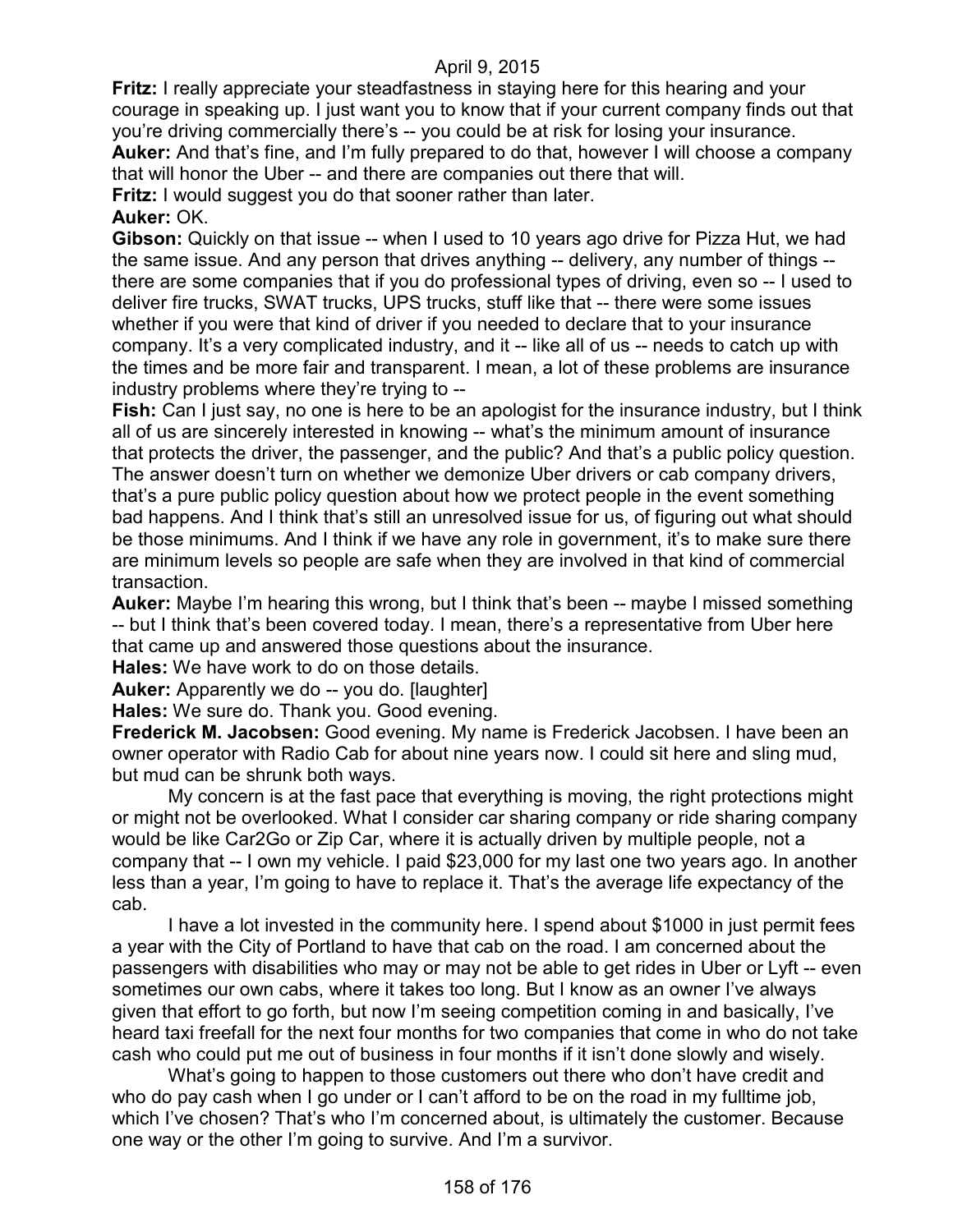But there's people out there who need our help and that's part of what regulation has done over the years, is to make sure that everybody gets the help that they need. Everybody. Even if it took two hours to get an ADA person -- which is totally unacceptable -- they still got the cab and they still got that person out there. And what I'm concerned about is not just going under and losing my livelihood, but in the progression and as fast as things are going and things are not being looked at in a wisely -- or might not be looked at in a wisely effort, that the people who are the most vulnerable are going to be out there not being able to be helped because the taxi industry won't be here.

We're going to survive one way or the other. We'll adapt. And I'm all for competition. It makes us better. I can say in the last several months, it has made us better. It has made our response times better. It has made management more aware that we have issues and they're not as sluggish as they used to be to go after something who has done something inappropriate, or something that is not quite up to what Radio Cab considers proper standards.

And I'm not saying we're totally innocent -- we're not. But I can say we are here and we do service everybody. With the companies that come in, if you damage a working model -- and I've been all over the state and I can honestly say -- and I'm ashamed of it -- I grew up in Albany, New York, upstate New York, where Uber isn't there. But if they were, as a cab driver, I probably will call them. The cab service up in that section of the country is awful. However, here it isn't.

And if you damage it, who are going to help the people that they will not because they don't accept the cash? I guess I'm asking for y'all to sit down and look at everything and then wisely in your wisdom pick out the best options be it the insurance issue, be it the ADA issues, be it how we can all improve everything so we can welcome the new technology to come in without killing something that is vibrant at this time. **Hales:** Well said.

**Jacobsen:** That's all I gotta say.

**Hales:** Thank you very much. Appreciate it. Thank you all. Good evening. Welcome. You can start.

**Chris Hann:** My name is Chris Hann, and I kind of feel like the peon on the street. And I'm not a potential driver.

I use a cab about four times a year and the last two times, the experience wasn't good. About three weeks ago, I called a cab, I needed a cab as soon as possible, and I was on hold for 15 minutes before the dispatcher came online. I was picked up on time after that, and I asked the cab driver if it was a busy night and he said, "not particularly." And I said I, "well, I was on hold for 15 minutes." He said, "well, that's because they laid off dispatchers because they have an app now."

Last November, I booked a cab a couple of days in advance and even called that morning, actually to reconfirm it. They no-showed me, and after half an hour, I called them again and they said it was very busy and it was raining and it would be another half an hour. After another half an hour, I called them again. It happened three times and then I called and canceled because I had missed dinner.

In San Francisco, on two different trips, I used them three times and it was seamless. It was instant and seamless. I have a neighbor who is 83 years old. She can't drive at night and probably shouldn't drive at all. She has stated that she would give up her car if she could have an on-call service at a reasonable rate.

I live in a dense neighborhood that's full of new apartments with no parking - meaning there's 56 units and maybe 11 parking spaces. Not all of these residents ride bikes or are able to use mass transit to commute. So looking ahead, I see more and more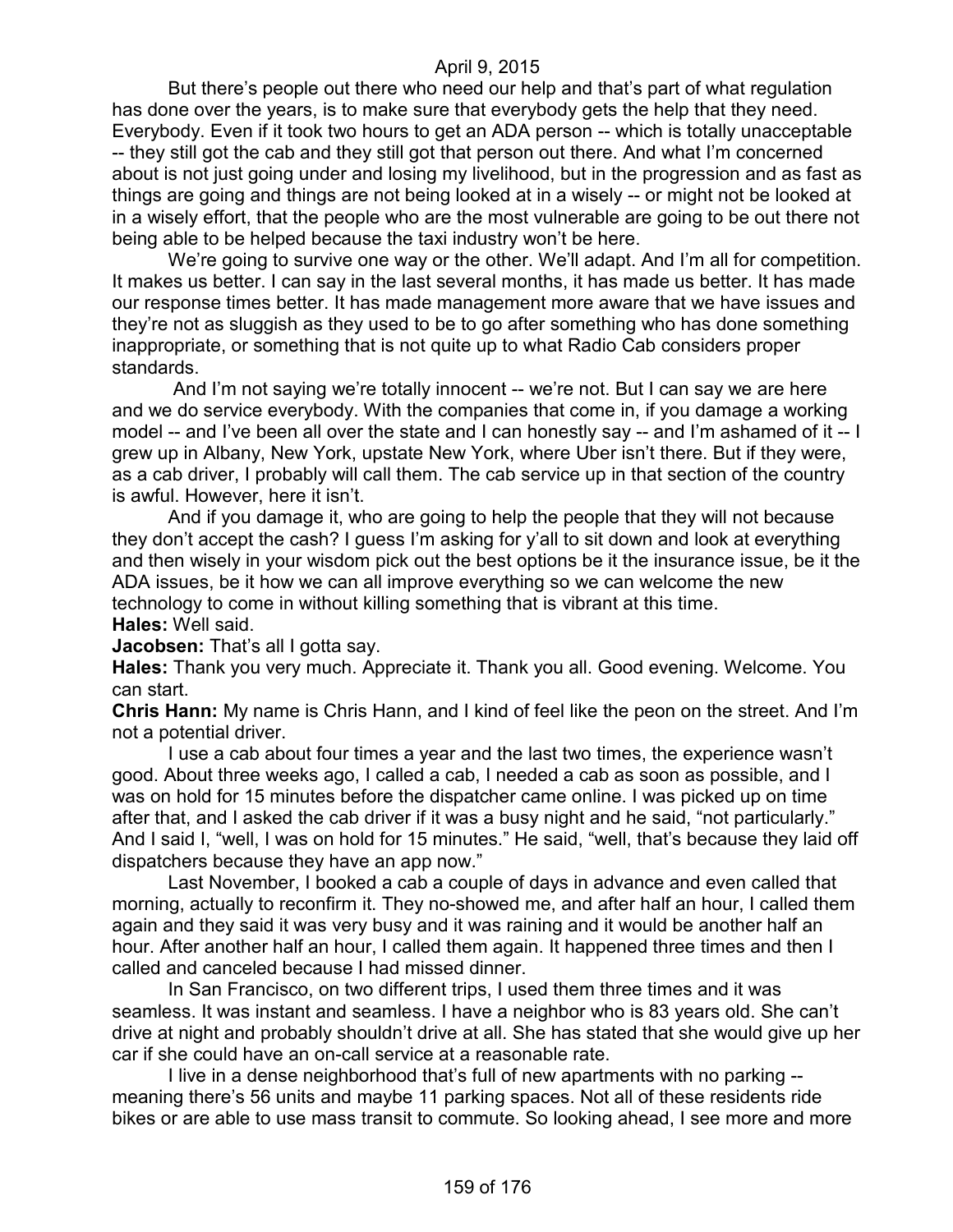need for transportation be it taxis or a ride share. My experience with ride shares has been awesome.

As for fares being equitable, I agree with Mr. Novick that airlines don't cost the same. Hot dogs don't cost the same. Your cleaners don't cost the same. Jobs and businesses do change. Jobs go overseas. We don't have ice deliveries anymore. We don't have milkmen -- maybe very, very limited. Streetcars come, they go, and now, they're back. Thank you.

**Hales:** Thank you very much. Good evening.

**Kevin Novotny:** Good evening, Mr. Mayor, fellow Commissioners. My name is Kevin Novotny. I am -- an Uber driver is one of the many jobs that I have. I'm also a line worker up in St. Johns, and I joined Uber in order to make extra money and in order to use my brand new car that I bought six months ago and help myself maintain my livelihood.

I have family in the Seattle area who have also used the Uber service and they find it to be a great way to get around. They like the individuality of it, to have someone else come to you and pick you up in their own car. And I feel like Portland is all about individuality. That's why I love living here. I've been here three years and I feel like Uber can definitely add to it.

I know that the cab companies definitely have brought on some negative feedback on Uber, but you know, I'm just trying to make my own way here, you know, and hopefully Uber can provide me to insure my financial future in the months and years to come. **Hales:** Thanks very much.

**Fritz:** Where do you drive for Uber right now?

**Novotny:** Right now, I've been using Hillsboro, Beaverton -- let's see -- Gresham, all of the surrounding areas. Some in Vancouver as well. I've heard from a lot of the people that I have picked up -- and they have all given me great experiences when they've used Uber in the past.

**Fritz:** So, do you go to those communities and sit parked waiting for somebody to ask for a car?

**Novotny:** Well, I have -- usually, I come to the place where they want me to pick them up - -

**Fritz:** But how do you know where they want you to pick them up?

**Novotny:** Well, I get a ping on my phone and usually it's a 20-minute ride from my house in central Portland. Sometimes, I have to go from my house near the Lloyd Center out to Gresham or Beaverton or Hillsboro, and I'm willing to make those trips. **Fritz:** Thank you.

**Hales:** Than, you very much. Good evening.

**Mukfar Abdow:** Good evening. My name is Mukfar Abdow, I'm one of the immigrant. I've lived here more than 10 years, and now I'm Uber driver. I used to be a taxi driver. There was too many problems we having in there, but they changed always we needed. We don't need one particular company to be holding the town, we need the town to be free to make money for everybody. It's not a one person to look at, we have to look at the interest of our society.

What I learned from Uber is like it's not one company we make money. The person or customer you're picking up -- it's easy for him to access and we're always changing. A long time ago, there was no cell phone. Now, there is a cell phone. Life always changing. We need change everywhere.

When I was working 450 for every week, and I can't go home and sometimes eat a lunch. So, I have to pay almost 280 gas. Plus, the first time they [indistinguishable] -- my third trip I get in Molalla. Sometimes I have accent, so excuse me for that. I'm born in Somalia.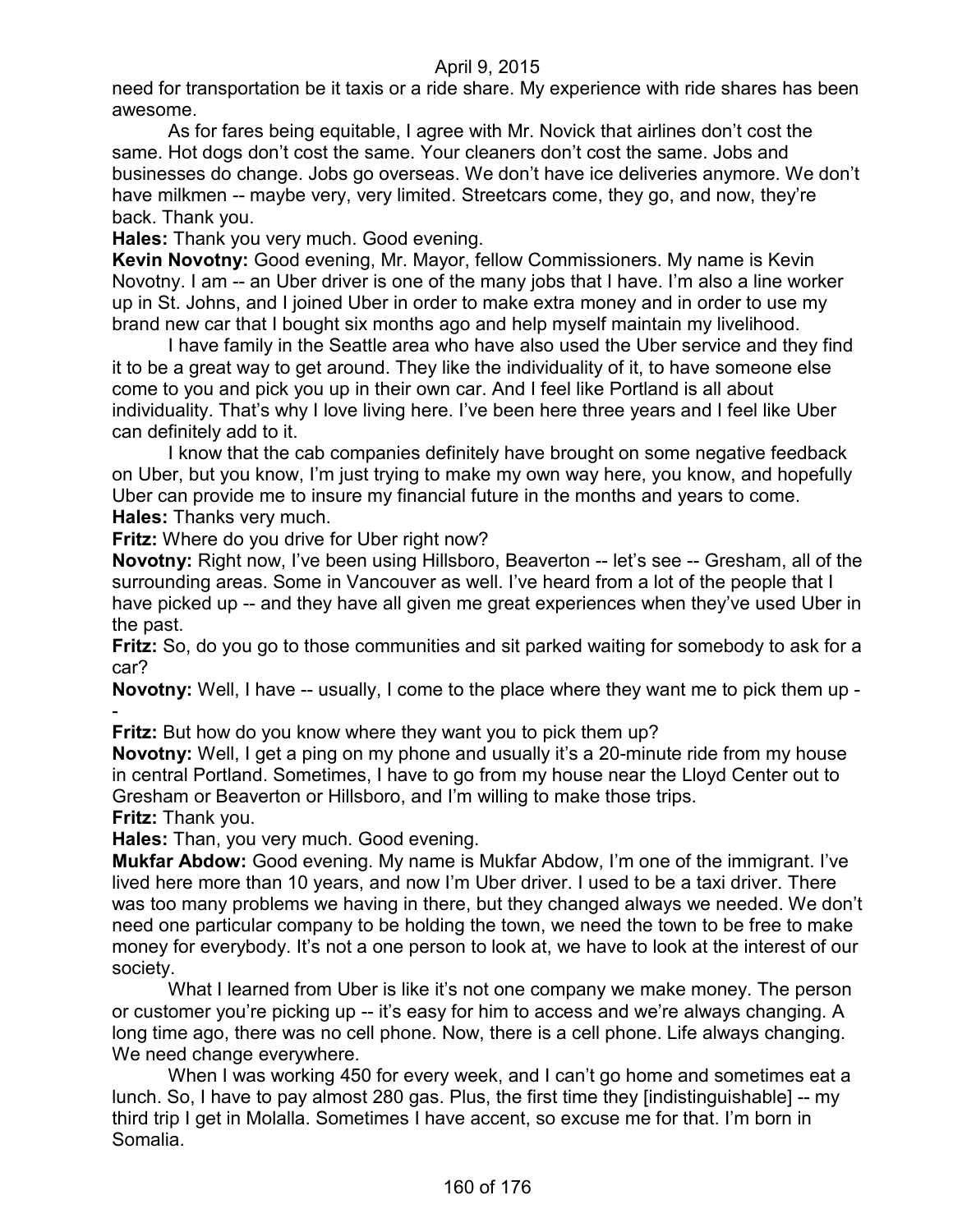I was navigating so I could not catch the address, the company fined me \$50. I prayed that day. I was feeling bad because that \$50. A lot of my friends, they ran away from the state because of that. I like Portland, I don't want to move. Whatever it is, I will be patient. I prayed that time god brings the change, another company to challenge this company in order we get to make a good life.

A lot of immigrant people, they can't talk because if they talk, they know they are going to lose this job. There are not going to find too many offers. It's good for immigrants, for everybody, for Portland. So now, I live in Portland. I [indistinguishable] drive like spending \$10. If I meet one person on Uber, almost I make \$600. It's my side. I pay 200 gas, 200 for them. It's like 600 going into my pocket. This is like -- I'm raising five kids. So, this is the best opportunity I see in my eyes.

And I know too many friends of my colleagues that used to drive with me, taxi, they ran away because of one particular person in the company making a fine, like, "oh, you made a 10-minute mistake, this, this, this" and they are collecting money. We can't speak English, or they scare you, background, or scare you or something from the company, all the time. But when you open the town, everybody will work wherever they want.

If I wake up now -- like every morning I can go, I can take care of my kid. Yesterday, I turn off the thing, I go to home and I was in a meeting they have at David Douglas, then I went there. And I enjoyed being with my kid any time I want. There's a freedom. Nobody tied up, pay this -- no. It's like we work together. It's like working, we make it together.

Plus, since I was driving Uber, I never seen any complaints. And for my customer is sitting next to me -- I don't have any cash, so I'm not scared of to harm me. It's like freedom friendly. Driving your ride, and you're having fun, you're friendly, you don't scare. When I was driving the cab, I used to scare, like, "he wanna take your cash or your things?" But he already has my picture, I have his phone, and he already knows me, who I am. Directly we see each other, and I know the person is coming.

For us or immigrant people, this is a way we can save money. We come to America to change our lives. If we don't come to support one company or one person. And I know the company I used to work, the representative was here and was talking, but there's too many problems inside the immigrants, the people driving the taxis. They can't talk their rights. We have to say now it's a challenge.

The challenge is good for us, for the society, Portland people. Now, I spend my time to pick up in Hillsboro, Washington County or Clackamas County I have to go. And I pay here. Even when we paid the DMV, we charge extra money for Multnomah. And now still, we don't serve here. And now I have to go Hillsboro all the time, spending my gas.

Now I wake up, I'm clean, my car is clean. I go my car and turn on my GPS and I'm waiting in front of my house. While I'm chatting with my kid and playing, I can go any time to the school and nobody on my back saying "you pay that money" and "plus, you make small mistakes, \$50 fine." No. It's freedom. Sorry, I take for long, I guess.

**Hales:** Thank you very much. [applause]

**Novotny:** If I might add something.

**Hales:** Very quickly, we have to get a few more people in before the Council collapses entirely.

**Novotny:** Of course. About the background check -- I know that was brought up a few times during these meetings. I remember going through that background check, and it was very extensive. I had to submit driver's license, insurance, registration, all of that information. And you know, all I had to do was submit a photo. And a few times, the lighting was wrong or something like that, so it had to be very clear. I really commend Uber for their diligence about that.

**Fish:** Do you have to give a fingerprint?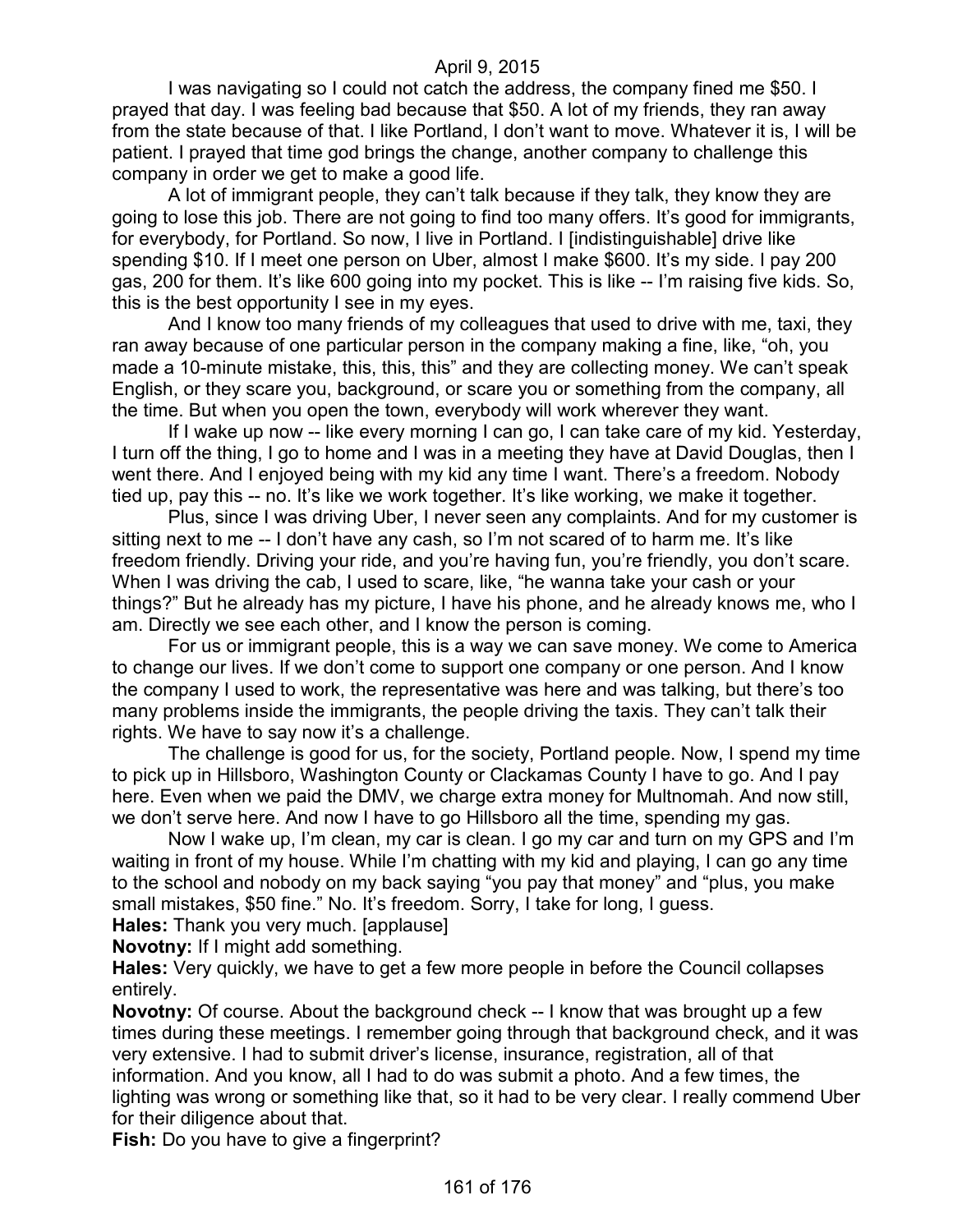**Novotny:** No, no fingerprints.

**Fish:** Thank you.

**Hales:** Thank you very much. Thank you all, thanks for coming. Hey, you get the last word. Thanks for waiting, go ahead, please.

**Kristine Wise:** Good evening. My name is Kristine Wise. I do not drive a cab, I do not drive an Uber. I am a 50-year-old working mom in Portland and you are on my bucket list of things I wanted to do when I was 50 -- to come to a City Council meeting. **\*\*\*\*\*:** Aww

**Hales:** Wow. [applause]

**Wise:** So, I've been taking copious notes during the meeting.

**Fritz:** Was it everything you thought it would be? [laughter]

**Hales:** No, don't answer that question:

**Wise:** Don't tell my boss, but I thought I would be here for like a couple hours and that was lots of hours ago.

**Fish:** You don't have to answer that in a public forum, we have anonymous questionnaires you can fill out.

**Wise:** I'm not going to tell you where I work, I covered my jacket underneath. So, I think that I've learned a lot today. I've heard a lot of people speak, I went on the internet and got a lot of information about what I see happening.

And the things that concern me right off the bat are just the bucket list of things we don't know. And the things I kept hearing repeated today from your committees were, "I don't know," "I assume, "we'd like to see that happen," "our understanding is," "we didn't address that," "it's a good question," "we don't know," "it probably makes the most sense, "we could explore that" -- there are too many unanswered questions for me as a citizen of Portland -- a long time, 28-year resident of the same home in Northeast Portland -- to be comfortable with you making this decision today or even next week. I think a lot more needs to be done. Please take the time to do this right because it sounds like this is going to impact a lot of people.

I'm concerned about deregulating the rates. The impact that's going to have obviously on a lot of working folks in the transportation industry as well as those people that are getting in the cabs or the Ubers that need that ride that can't maybe afford these surge prices. Surge prices scare me. There are a lot of elderly people in my Northeast neighborhood that rely on rides to the grocery stores. If it does happen during a Timbers game, does that mean Eva down the street will pay \$50 to get to Safeway? I don't know what this means. Figure this out before you make a decision.

The mixed messages about insurance: Someone brought up these horrific accidents and the cab companies and this and that. That's just driving home the point that I don't think that it was a cab driver that was -- ultimately you can't say an Uber driver is not going make that mistake, it was a cab driver. Anybody can make a driving mistake and have a fatality. And those insurance claims need to be in place -- the fact that we know these are insured drivers, that they are legally licensed, they've had background checks, maybe there's nothing in their past that could affect them on the road and be safe drivers across the board. That needs to be addressed.

The fact that if someone is hurt in one of those accidents that going to damage their livelihood or affect their family or they could lose their home or job, and they are getting \$25,000 as a maximum for that claim? That's not enough. That's not satisfactory. There has to be a level that is going to keep them whole.

I see this cap on permits -- if there's a cap on permits and we're saying that's why people can't get enough transportation, why is that not lifted? And you already have a company that you're regulating.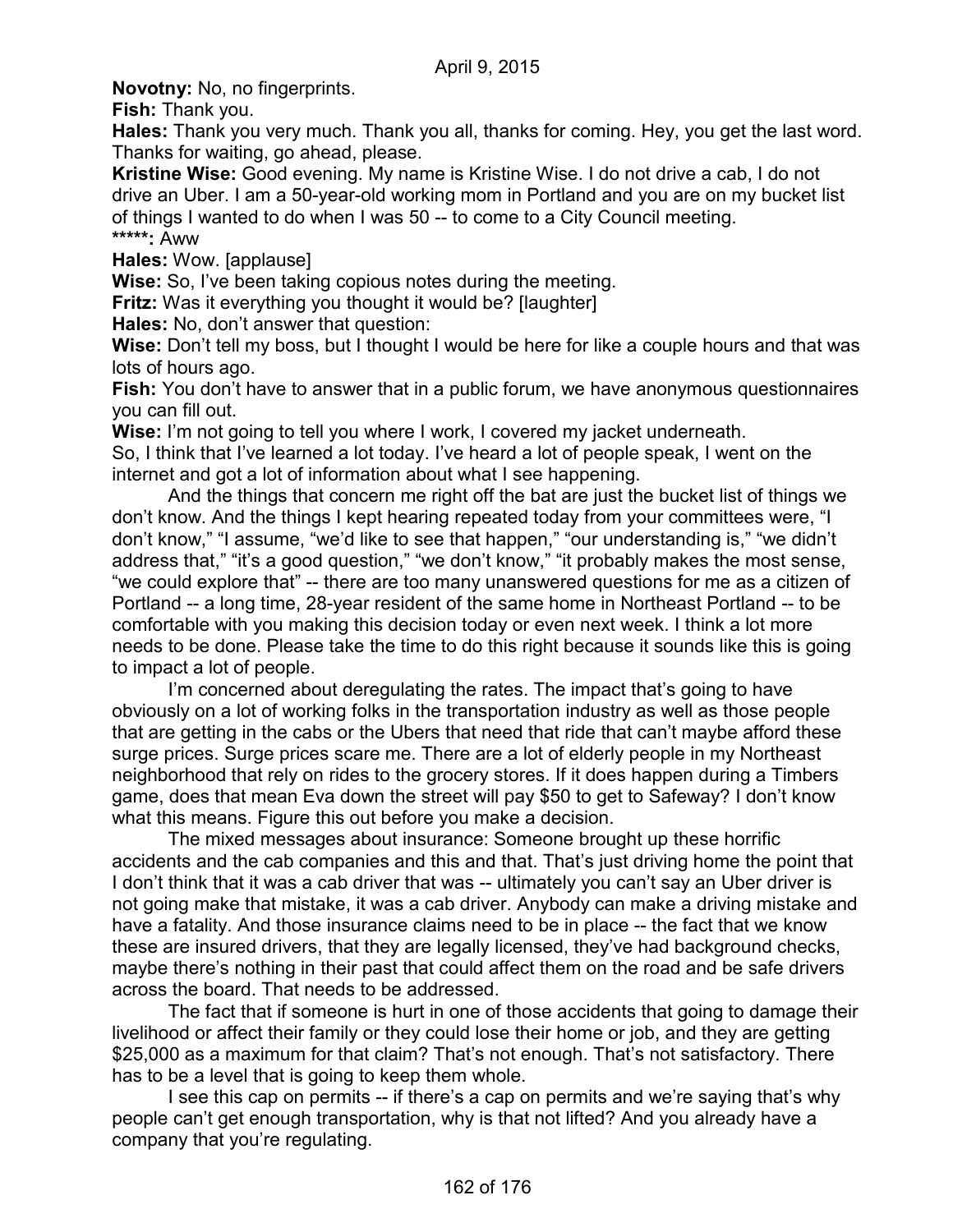Terms of use clause, I heard that a lot today. That kind of scares me because I didn't see that as being addressed. I think I heard you know, fundamentally -- I'm concerned with the Uber statement that they will agree to the fundamentals of safety but not of business licenses. And I'm a huge advocate of licensing things. So, I think that the business license is a huge component. The drivers need to have business licenses. And this is not on you, but I pay a lot in taxes. And if you're making money you need to be paying taxes. You need to have that business license and you need to be up front about it.

I like the closed loop economy. I like the fact that we wouldn't be sending 20% to California. Nothing against California, but let's keep that money here in our local economy. Let's not ship that away.

This ID thing for the credit card information or whatever -- if you use the app or use your ID -- if you have credit card theft or somebody is using ID, I don't know who's getting in that cab with me if I'm an Uber driver. I would be concerned. I have four sons. My oldest is in Eugene at U of O and he was saying, "hey, this Uber driver things, maybe that would work for me picking up extra cash." I don't want somebody getting in his car with him that he doesn't know and there's no check-in. He's going to have to be FaceTiming me constantly. I'll FaceTime you when I get done dropping them off because I'm going to be a nervous wreck.

**Fish:** I'm so glad you said that because at some point, there's a human dimension to this. **Wise:** Exactly.

**Fish:** For those of us who have children of a certain age, and we worry about insurance of a certain amount, a car that's working -- we're worrying about this and we say, well, hopefully when she's out with friends at a party and she gets in an Uber cab, or any other ride share, hopefully all that's taken care of. Hopefully. There's only one chance -- there's only one time you actually care about it, and that's when something bad happens. And bad things happen. That's where I come at this issue. If my 22-year-old daughter is going to get in an Uber cab going around in LA with her friends having fun, that's wonderful. But does it have the same levels of protections that I as her father insist when she's home driving her car or our car? That to me is baseline, and I really appreciate you putting it in those human terms.

**Fritz:** Ms. Wise, I would say just illustrated we should probably have like jury duty, that we would have unbiased people come in and listen to our hearings and really summarize many of the things you've heard and your perspective as somebody that was interested but doesn't have a dog in the fight. I really appreciate that.

**Hales:** I'm glad this was on your bucket list.

**Wise:** Thank you. And just couple more things, because I did take a lot of notes.

**Wise:** The roads -- 57th and Failing if you're in that neighborhood -- [applause] [laughter] - my gosh. The potholes in that section of roadway. And adding more cars to the road -- and we already have this beautiful rainbow system of red line, green line, yellow line, blue line. I don't know where they all go because I'm terrified to get on them because I remember from Family Affair buffy and jody getting on the bus and never getting off. **Hales:** [laughs] It's not that bad.

**Wise:** We have such a great infrastructure. And where I work, a lot of the 29,000 people that go there -- they use that great infrastructure to get back and forth with the buses and the trolleys and the c line and stuff. I'm concerned about putting more vehicles on the road. **Novick:** I'm going interrupt you to share a depressing fact, which is that passenger vehicles actually don't impose all that much wear and tear on the roads. The weather imposes a lot, and big trucks, and unfortunately, buses impose wear and tear. And I actually as a good environmentalist liberal was hoping that if we just got more people to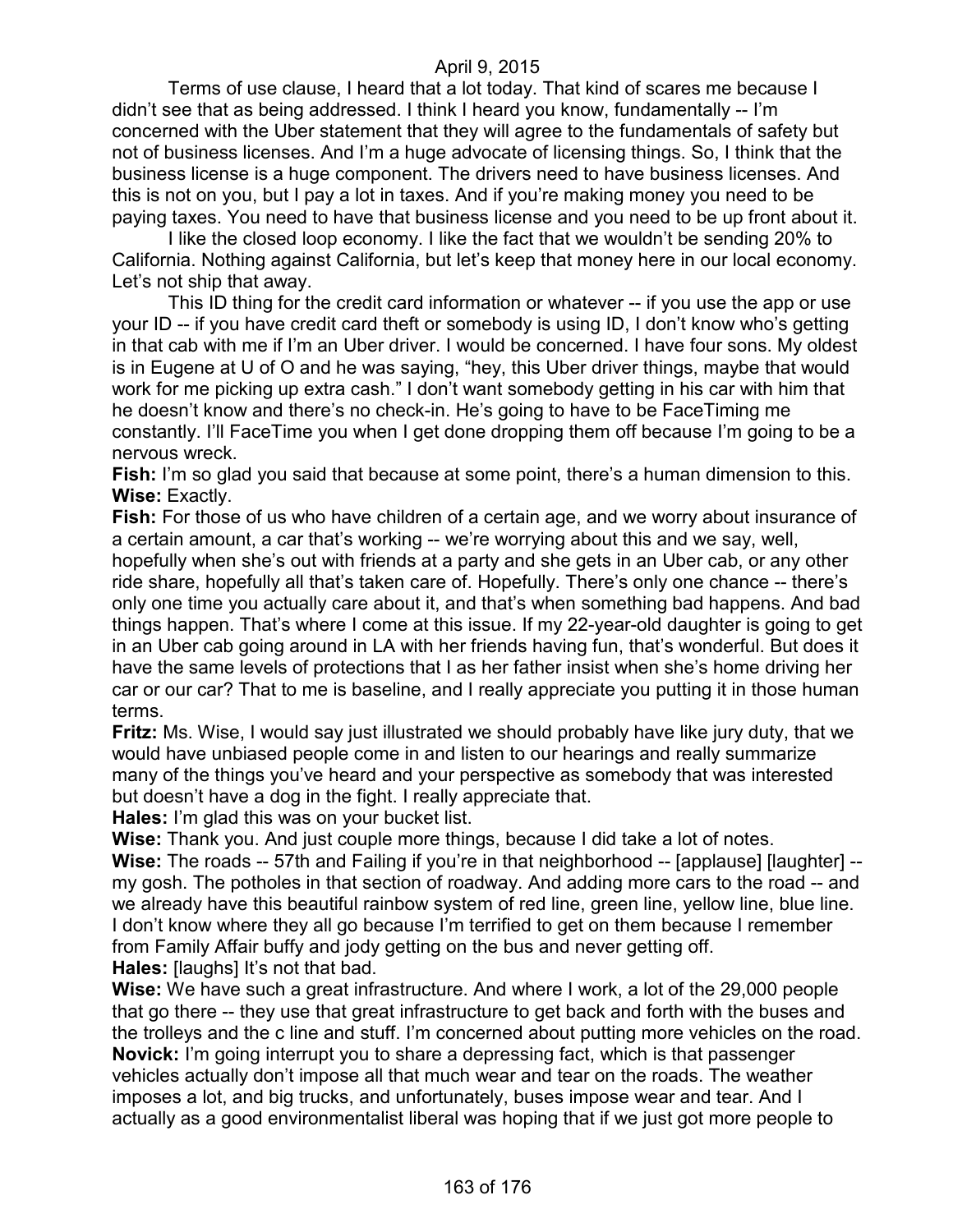stop driving their cars then we wouldn't have to spend anything on fixing the roads, but that's not true.

**Fish:** Steve, I don't wanna ruin your night, but I was at the port the other day, and they said with the two container ship businesses we've lost, they'll ship up to Washington and bring them down in heavy trucks --

**Hales:** Oh, great.

**Fish:** Lots of heavy trucks.

**Novick:** Thank goodness that those will mostly be on Washington's roads rather than ours.

**Fish:** Until they cross the river.

**Wise:** In closing, what I would just say is I would appreciate you taking more time and making a thoughtful decision and protecting not only the citizens of Portland, the youth of Portland that I think will be using this service. Just be mindful it's being echoed -- the decision you make -- it sounds like it'll have pretty long-term impacts. I don't think enough thought has been put into this yet to make it a competent, comfortable decision.

**Hales:** Thank you very much. We hope you don't make this a one-time appearance on your part. Thank you for being so thoughtful. [cheers][applause]

**Todd Kreizenbeck:** Hi, my name's Todd Kreizenbeck. I'm from Beaverton, Oregon. I'm a 35-year resident of Oregon. I'm a transplant from Idaho. So, I'm a north westerner, I've been here a long time. We're talking about insurance.

There are insurances out there -- you can cover everything that you want but it's never going guarantee it's never going happen. So, if you're going to live your life in fear you'll never let anything into your life. Uber is here to help, it's not here to harm. I'm an Uber driver. I go out at night. I've picked up people who are pretty messed up. They're drunk, they want to go home. They're not waiting two hours to go home. They are going to get in that car and they're gonna drive home. I've taken a guy out of his own truck on my own time and drove him home because he didn't have any money.

I'm trying to tell you the truth right here. You can't ensure everything in life and make sure it's going to work perfect. I want you to step forward like the trail blazers of this state. They didn't go out with insurances! They said, "we're going to go out west." They took their time, they went out, they did the best they could.

Let's do the same thing here. Let's take some time, let's do the best we can, and let's move forward. Uber is a good thing. Don't put up walls and don't close us off just because taxicabs are worried about losing income. This may even help them get more. Let not say no to it just because we're scared. Talk about a fair play -- most of these guys up there I've met. I've gone around -- I drive and get my little app and go find them and talk to them. Most of these guys are immigrants. My grandfather was an immigrant. I'm a fourth generation German here. My son, I, my father, his father, we're all vets. We all wanted a piece of the American pie. Don't close them out because the cab companies say that we're not helping them. They're there. They're just not speaking out. That's all I have to say. **Hales:** Thank you very much, thank you. [applause]

**Fritz:** Sir, do you have a business license?

**Kreizenbeck:** No, I do not.

**Fritz:** Did Uber ever ask -- did they tell you that you needed a business license?

**Kreizenbeck:** They did in Vancouver where I started. But I [indistinguishable] drive over to Vancouver, because it's better just to work in Beaverton where I live.

**Fritz:** You probably needed an Oregon business license, though.

**Kreizenbeck:** Probably.

**Hales:** Good evening, welcome.

**Patricia Montgomery:** Hi, looks like I'm the last one.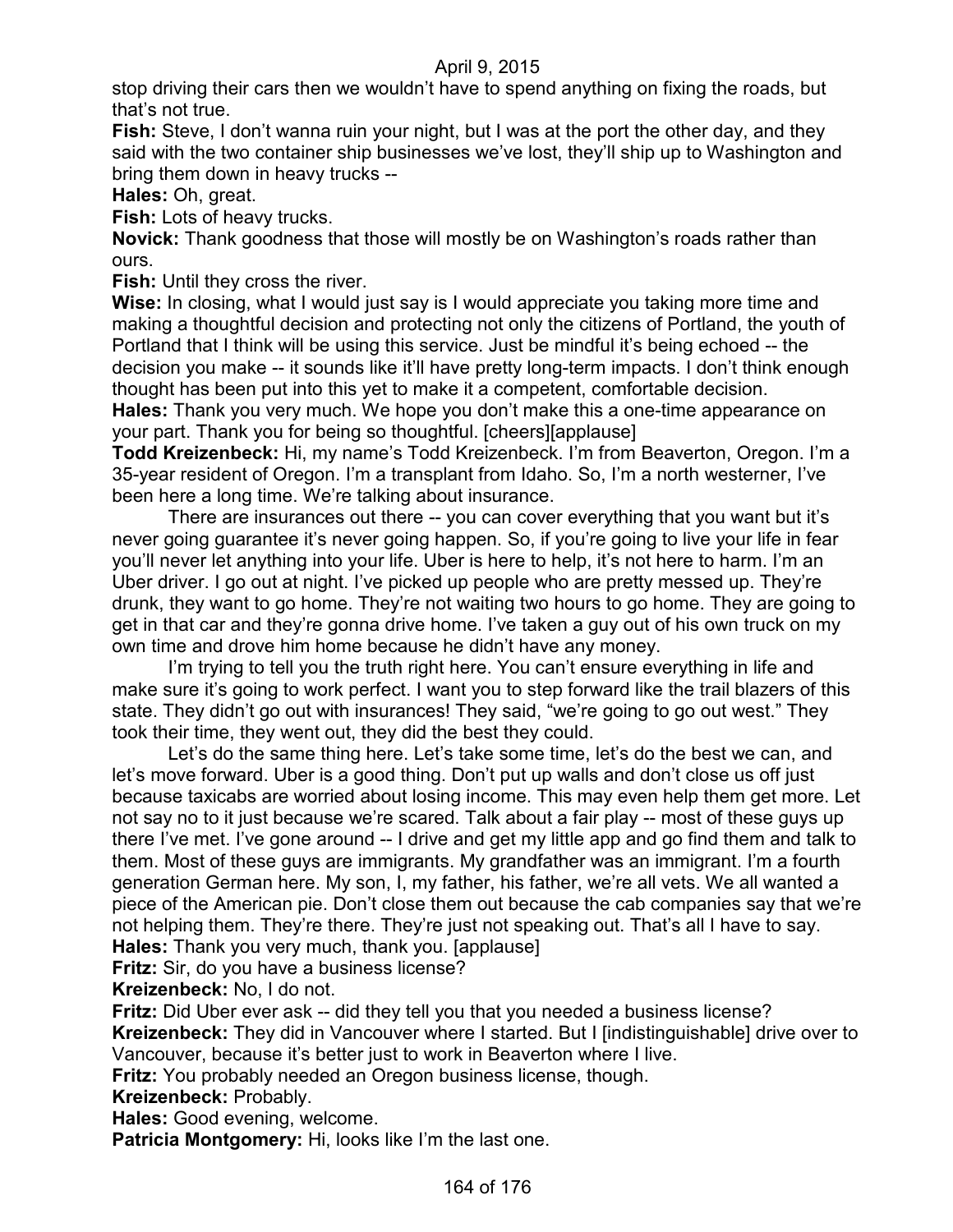**Hales:** One of the last ones, there may be other people that want to speak. **Montgomery:** My name is Patricia Montgomery. I'm currently a Radio Cab driver, I've been in the industry for 30 years. I worked with New Rose City Cab for 25 years under the auspices of Mr. Arthur Palmer, as you recall. Too bad we weren't talking about this 20 some years ago, because Rose City never got permits in the 30 years I had worked for them. It's sort of nice to see the City looking at it but at the wrong time.

I'm concerned with accountability and enforcement. We came to Council back in 1996 when the City was doing the same thing -- they wanted shuttles to be unlimited at that time. If you recall, you were Commissioner at the time, and the town car is unlimited. We're still feeling the impact from that decision when they were all thrown out on the streets and they found out the business wasn't there. The drivers suffered, they weren't making the income, and now they're still paying the bellhops at hotels to get business. So, it was sort of a decision that was rushed, so it would be nice not to see this decision rushed because people were pushing through because they said there's a need for change.

And the change is going to be good. I drive a cab, I talk to a lot of people. People want Uber, people like taxicabs. A lot of the taxicab problems isn't necessarily because there isn't enough taxicabs, it's because we're a creature of habit. You'll have someone call a cab company and they'll stay faithfully with that company for 30 years. If it takes them three hours to get a cab, they're not going to call another cab company when there's actually other companies they can call and get picked up in a 10-minute span. So, it's not necessarily because we don't have the demand of cabs on the streets, it's because we're creatures of habit.

I think if we have this Uber come out and stuff, the City really needs to look at enforcement. Because there is no enforcement on the street at this time. I drive a cab at night, I see all kinds of gypsy cabs on the street. And we're talking about Uber can't hail rides. Well, how are you going prevent them from hailing rides? How are you going to prevent them from going down to the Amtrak station and sitting in line like the SAT cars do at this time? Because they do the same thing. There is no enforcement.

So, the City really needs to look at this aspect if they are going flood the streets with additional taxicabs, flood the streets Uber cars -- which people do want. They need to look at how are you going to regulate this? How are you going fine people for doing stuff they should not be doing? That's a big part of it.

**Hales:** Thank you very much, thank you all. I think a couple other folks who came and wanted to speak but didn't sign up. Do please come on up and we'll take your testimony. Then we'll have some Council discussion. Didn't want you to sit through this whole hearing and not get a chance to speak.

**Dan Mark:** Thank you, Mayor. My name is Dan Mark. I own a company called Mark Car Service here in Portland. I've been in the taxi industry since 2000. I worked for Radio Cab and I worked for Green Cab. I also am an Uber driver.

The thing that -- no one on the Council has used Uber, I tell by the way you've talked, you've never ordered one. Until you've done that, you have no idea what anyone is talking about. Any question you ever have about ordering a cab is answered in the app.

Everybody acts like Uber is the big bad party guest that won't go away. You know, in other cities -- I went on vacation in San Diego with my girlfriend in January. I didn't rent a car and I took Uber everywhere I went. It works seamless. It works great. One thing that I noticed in San Diego is there were taxis everywhere, and they've been there for three years. They didn't kill the taxi industry. There's not a cap on the customers. What the tendency with Uber is they grow the business. A yes vote from the board on Uber is going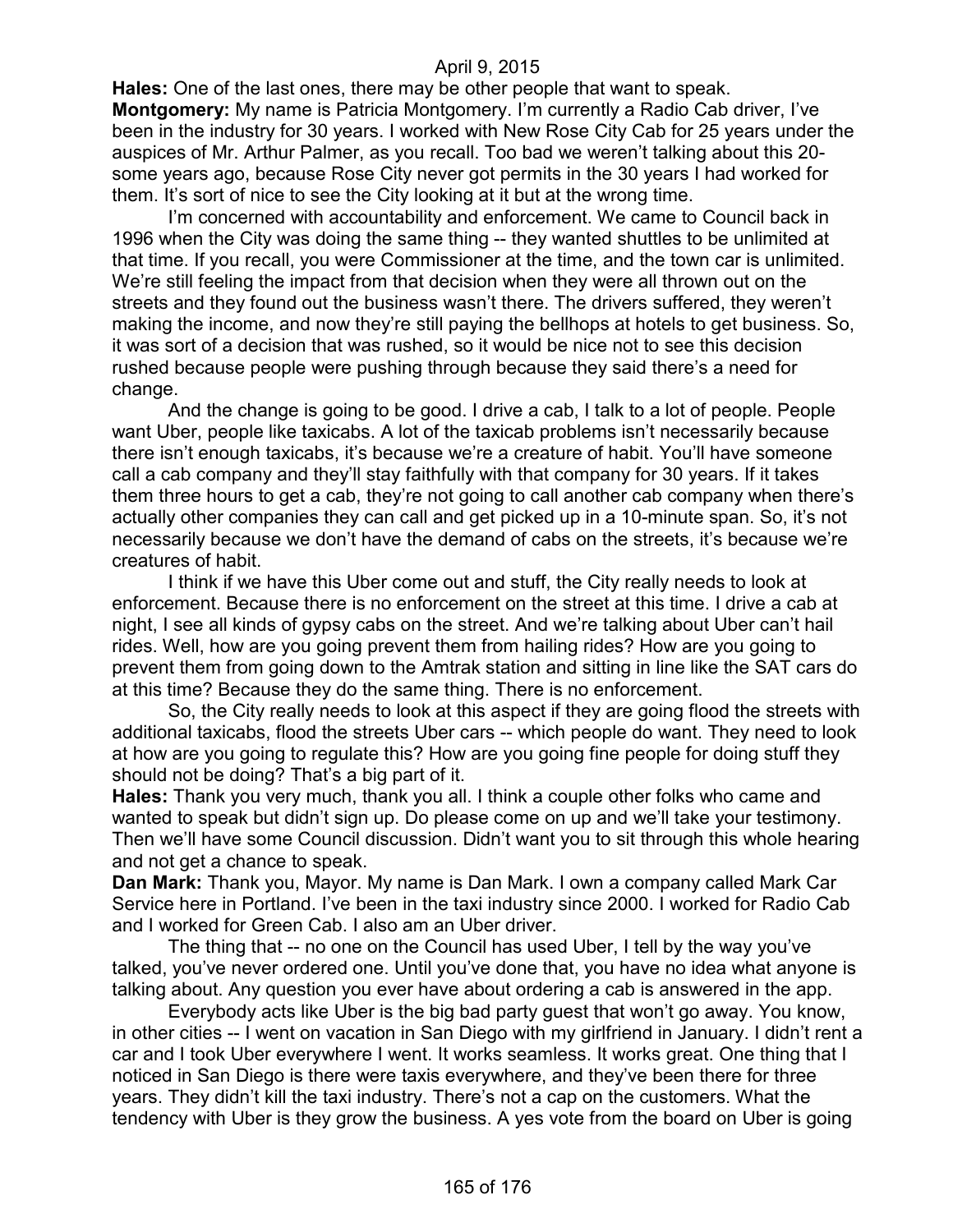to give the citizens of this City cheaper, more reliable, quicker, and more options in transportation.

We talked about cash. What percentage of the cab driver gets cash? Every Uber trip is taxable income, there is no cash. That's a thing that you forgot. Every Uber trip is taxable income that comes on a 1099. 20% of it goes out of town, the rest of it stays here.

The other thing we didn't talk about is that the voters, the citizens of this City love it. People have been getting in my car for years telling me about Uber. Everybody likes Uber. You know, if you don't like it, don't use it. If I come out of the Keller and I want to go home and it's busy and I call the dispatch and its 20 minutes, 30 minutes until I get a car and I can order Uber and it's in surge pricing and the \$20 fare costs \$60 to get home - respectfully, I ask you, what business is that of yours if I'm willing to pay that \$60? If I'm willing to go out with my girlfriend on Valentine's Day and pay a premium for a meal, that's no business of the City's, as long as I know.

So in closing, I would like to say to the Council, please -- and I followed this process for years. I was at the original for-hire transportation board meeting when Uber made their original pitch. I would ask the board to hold true to your word. And I was at the meeting where there was a deal struck with Uber and that if the rules weren't in place by the 9th, Uber could operate.

#### **Fritz:** When was that?

**Mark:** The liaison was at the for-hire transportation board in January, I believe it was. And the deal struck with Uber when they stopped operations, when they paused operations is that Uber was going to do a 90-day pause and they could resume operations the 9th of April whether the rules were in play or not. You were going convene the board. **Hales:** We've heard from them that that's not going to be the case.

**Mark:** Correct, I understand. They're playing by the rules. I'm asking you. The other thing, too -- and Mr. Mayor, we had a conversation about this on Twitter. This is going to make a lot of opportunities for citizens here for part-time employment that really, you know, have single parents, single moms, single days -- you know, it's a win-win for the City.

The cab companies are going to be here. You know, in the 1990s when Green Cab came -- holy cow, that was the end of the world, we're all going out of business. When 2012 when Union Cab came, it was the same thing – holy cow, it's the end of the world, we're going out of business. It's not the case.

People leave their cars at home. We're going to grow the amount of riding people. And so, it's going to be good for the City and it's scary. But Broadway Cab, Radio Cab - they're going nowhere. They have customers that have been with them for years that will only be with them. So, I urge the Council for a yes vote.

**Hales:** Thank you very much. [applause]

**Fritz:** Do you have a business license for your Uber driving?

**Mark:** I do, I have a Portland-permitted company, I have commercial insurance, I'm also permitted at the Port of Portland, and I have access to ground transportation.

**Fritz:** So you pay business income tax on your 1099.

**Mark:** Absolutely.

**Fritz:** But if you didn't happen to also own -- you don't have a separate license for your Uber driving, you use your current company.

**Mark:** It's under my LLC, yeah. Uber has different levels of service. They have a black car service and that's basically what I'm waiting for. They start with X and then they bring in the black car service in, and that's what I'm waiting for.

**Fritz:** Thank you.

**Hales:** Thank you, good evening.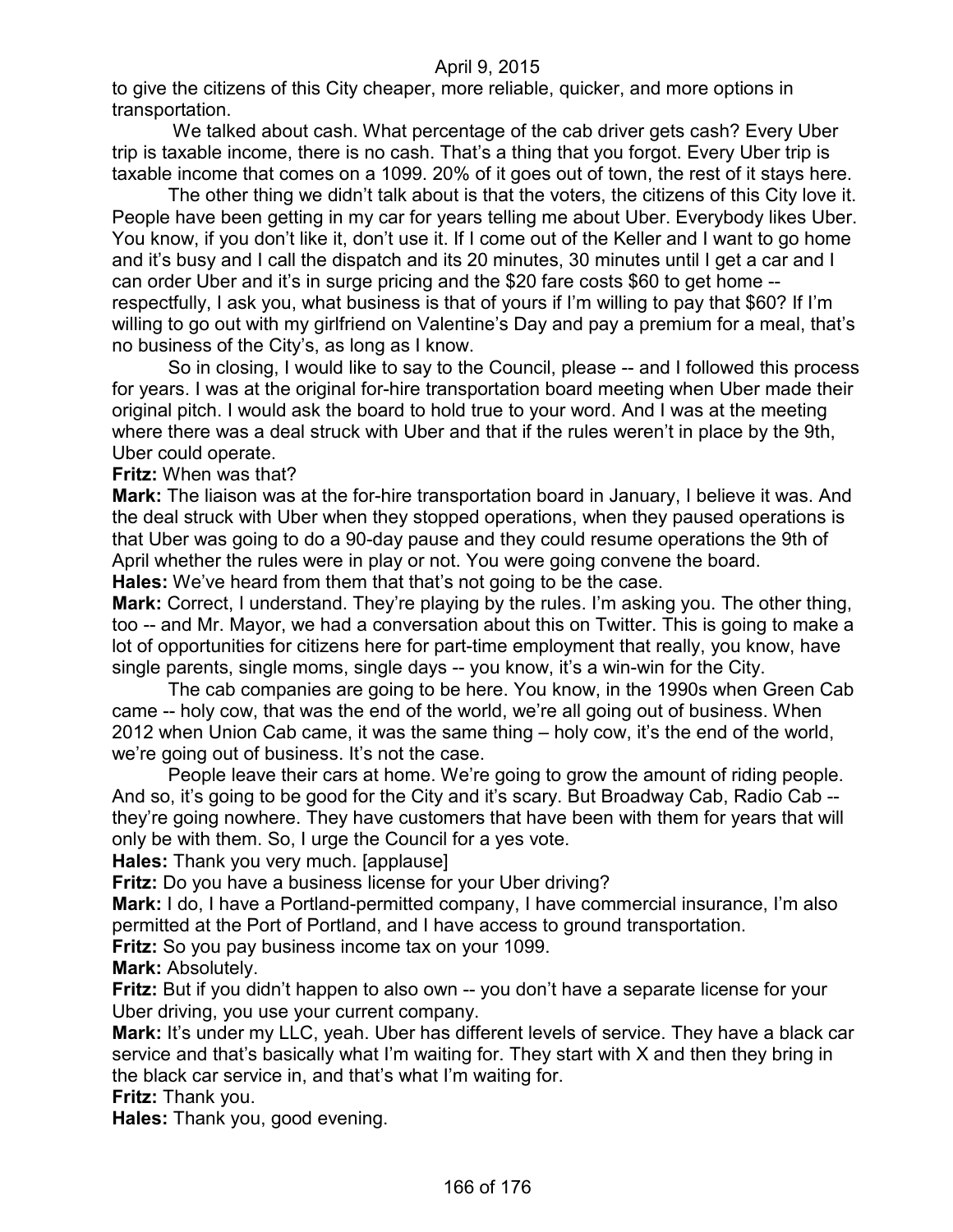**Frank Choto [spelling?]:** Mayor, thank you for a chance to express myself. It's daunting to follow so many eloquent people with brilliant ideas presenting themselves before you. My name is Frank Choto. I started out as a taxi driver. There were things before that, but in the transportation industry I did that for a while. Then I went into the town car business. So, next year I'll have spent 30 years. I had planned for two weeks. Things happened.

Here is my position. First, I have to thank Mr. Dufay and his staff over at licensing. This is a turbulent period. They have a new staff in there, and I've had a chance to use their services. They are far friendlier, very efficient. I hadn't seen that in my experience in the City the Portland. So, someone in personnel is doing something right and I think Frank deserves some of the credit.

Anyway, with regard to the situation at hand, I made my peace with Uber before you allowed Uber in here. I do not fear Uber as the owner of a town car company. In fact, I am moving to join Uber as one of their drivers to see if I can get a little more money, even if they do take some of it -- but I'll get some. I think that we all should consider like services, including the taxi industry.

The taxi industry tends to want to compartmentalize itself. Radio Cab, Broadway Cab, no cooperation. So, there is a traveler here a block away standing for two hours. There's a Radio Cab here, but they call Broadway. There is no coordination between Radio and Broadway to pick up this poor guy. In enters Uber. And Uber is electronic and it links you to the nearest driver. This industry needs to start talking to each other and start solving some of their compartmentalization inefficiencies.

Before I stop, I'm concerned about the driver because I've been a driver for 29 years. I do not have savings after 29 years. I do not have retirement after 29 years. I do not own a home after 29 years. I do not smoke -- nothing against smoking -- I do not drink or have habits. I work seven days a week. I have a college degree. I have a graduate degree. I stayed in this industry and this is where I am. I have buried, gone to funeral of drivers through the decades and watched their families walk away with nothing from this industry.

Portland is a brilliant place. I've seen Mayors here [indistinguishable]. What I would ask of you is find solutions so that these drivers can enter what the president said since he became president -- a way into the middle class through this industry. All of them. It can be done. You can lower the kitty. There are people here who have never driven a day who make more than a million dollars in this industry a year on this thing called the taxi - whatever it is -- ownership thing. Find a way so that drivers can keep more of their income.

The technology is improving. I see more fuel efficient vehicles and I think that puts a little more money into the driver's pocket. I don't know if that's enough -- I doubt. I see electric cars coming in, maybe that will help save some of the money.

Insurance -- you talk about insurance here. Let me take an example from construction. The construction workers could not find affordable insurance. It was bankrupting them. So, they went do unto Salem to the insurance commissioner, organized, and they got insurance from the State of Oregon vastly cheaper. Insurance is a huge cost for drivers passed on to them through this kitty process. I deal with it because I own my own company. They might organize and try through the State of Oregon to get State insurance and make it cheaper and keep some of that money in their pocket.

There are things you could do. They may need changing rules and regulations. What is a 401k? What is a Roth IRA? I studied some of these things. These are immigrants, many of them. English is maybe a third language for them. And there are many who just do not see these financial instruments well for one reason or another.

It is not beyond the pale for the City of Portland to look for a way to allow these drivers to join some kind of financial planning, investment pool, so that when they come to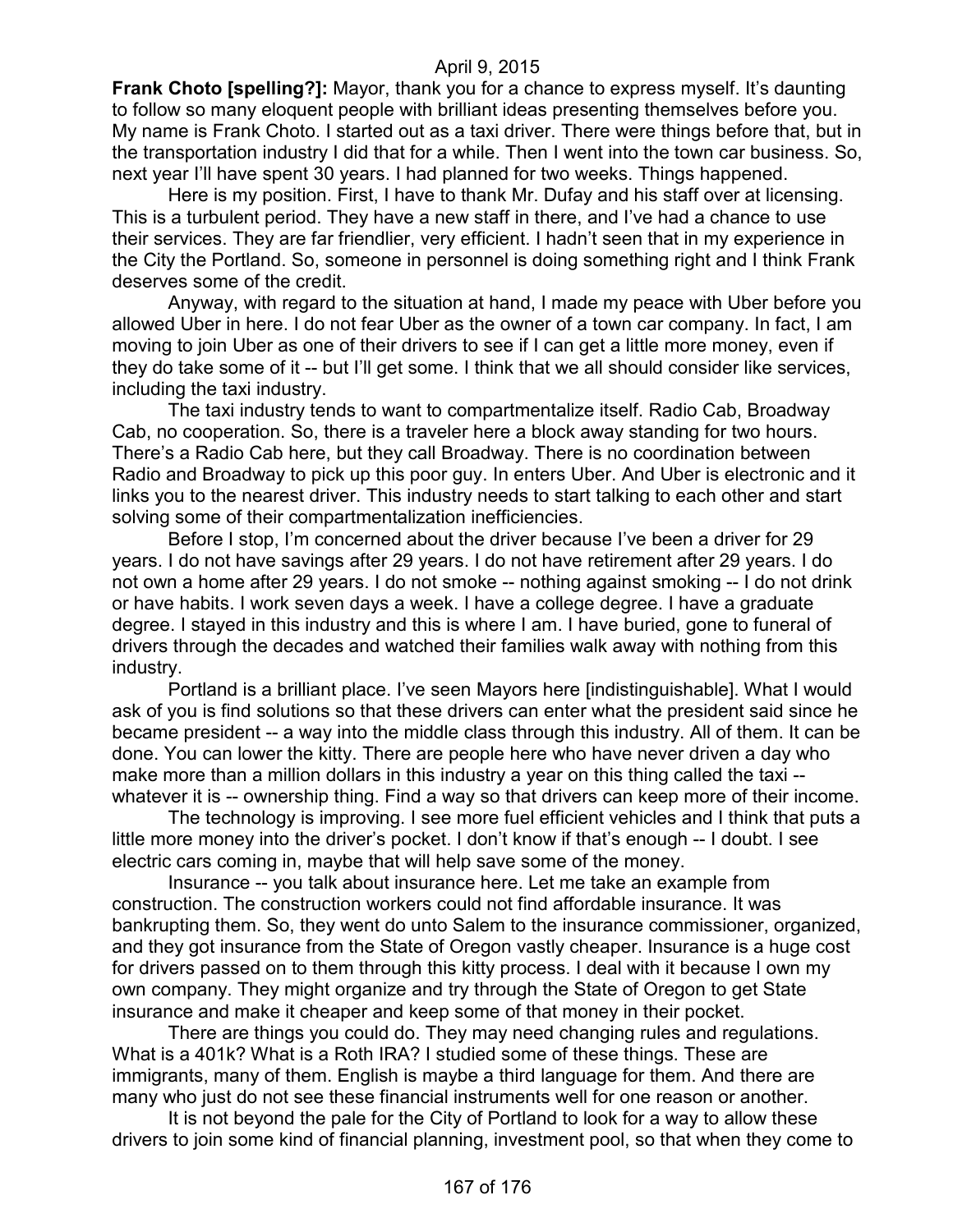the end of their natural working life, like my friend Jim Pohrman -- who has aged so much better than I have, I saw him testify earlier -- they have something to retire on. What is our country, the United States, going to do with a whole bunch of retired people who are called independent contractors and have nothing at the end of their natural working life? This is a question that we can debate, some of us as we drink coffee, but ultimately I believe and I trust and I pray that if it does not begin here at the City of Portland where bright people reside, where our Mayor is a genius, huh?

**Fish:** Please don't say that, sir. [laughter]

**Choto [spelling?]:** If it does not begin here, if you don't pioneer this and become the example for the entire country, who will? Who will? I'm challenging you to do this and to change the rules and allow these people to also have a retirement of sorts -- a meaningful retirement so that they don't walk into the sunset with a heart attack -- is what most of them die of. I might go on, but it wouldn't do much good.

I might suggest ways of working healthy because most of them spend eons in the car. They forgot what walking was. They forgot what jumping was. Forget jogging. There's none of they. They puff and puff and puff and they go poom! And they're gone. And the children are here, the spouse he is here, and we just kind of let it go by. But I am hopeful that this time a trend has begun, beginning with the last Mayor who did so many good things for us and now continuing with this Mayor. And believe me when I say I know how good you people are. It's because I transport your friends who talk about you in my car. [laughter] [applause] [cheering]

**Hales:** Thank you very much. That's a hard act to follow, but you have to follow it. **Owais Alazo [spelling?]:** Good evening, Commissioners and Mayor Hales. My name is Owais Alazo [spelling?]. Real happy to be here. I'm very, really excited with it and I will let you know about that. I want to say a little bit about my background and I would conclude -- I will just come to the conclusion in a bit.

I'm here in the United States for four years now. I truly am an immigrant. I hope you don't have a problem with the immigrant accent. Actually, the first time I came to the United States, I remember I was looking for a good life. There was a time I was a refugee in Kenya, that I was living a very, very hard life. But when I came to the United States, really I have had a big change for the life.

My first job I had to work at Mayo Clinic. And I made real progress for the first year with them. I moved after that, I had to move here to Portland, and I worked at Legacy Health. I really met with the dream that I had because I made a good progress for that. When I came here to Portland, I get a job from Legacy Health, and you know, I was freely and very happy and I made a big change for the life.

Still, I have a dream to make my life better and just to make progress. Now, I need to go to school so that I can still develop my future. And you know, sometimes it's hard to go to school and do a full-time job. So, I really just couldn't find a job that is flexible, which I can go to school. So I have heard that -- I'm an Uber driver now. I have heard that Ubers and good flexible job. I really felt that my dream is coming true so that I can go to school and I can get a job which is flexible.

I really just applied over at Uber, and I had to wait a little bit for the background check and after a while, they accepted me as an Uber driver. I started with them and now I'm an Uber driver. I'm on my way to go to school now. So, it's helping me a lot.

If I remember the times a refugee and the progress I make, I really thank god a lot. I made really a good development for the life. I'm in Oregon, I'm just -- I have a job. I'm here now in front of the Portland Commissioners, in front of the Mayor. It just really gives me a good motive for development. Thank you for you guys. I'm now an Uber driver. I know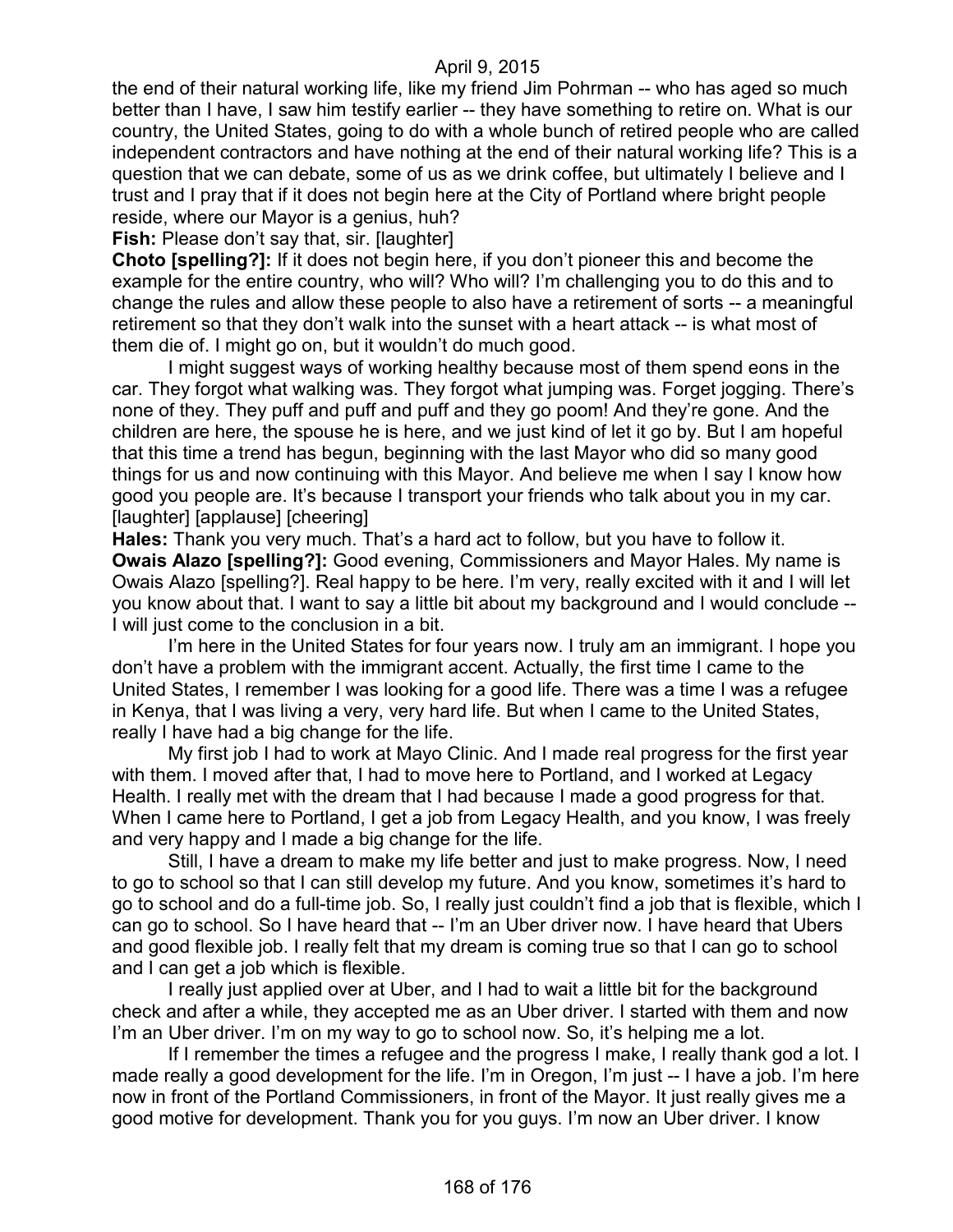there are regulations that need to be fixed yet, I know a lot of stuff that needs to go through.

In my experience, I'm really very happy to be Uber driver. I pick up a lot of different people and they were all happy. I have seen different people and everybody was happy and they're smiling. When you see a different faces, you feel really happy. You learn new people. So, I would say at the end of my words thank you, everybody, and if there's any questions that you want to ask me about Uber, I'll really just hoping to answer about it. **Hales:** Thank you. [applause] Thank you very much, thank you all. So, we'll open it up for Council discussion. Thank you very much, we really appreciate everyone who's been here speaking today. This has been one of those hearings frankly that makes me amazed and proud to be a Portlander. We've had just eloquent testimony from an amazing variety of people. I appreciate the Council's diligence and patience in having a long hearing.

Although the private for-hire board has had public hearings on various subjects and although our task of course was open to the public, this is the first City Council discussion of this issue. Of course, we've confronted this problem with the Commissioner-in-Charge and me back in December, and then had this opportunity to take some time as a City and start to look at this issue.

In my opinion, this task force has done an amazing job of getting into those issues and addressing them, although we've heard a lot of questions and concerns today that I think we need more information about. I want to call on Commissioner Novick, but we have in front of us a report the Council can accept. That, by the way, does not mean we accept every single one of its recommendations or that we are programmed for any particular action as far as I understand it. But we've had a task force, it has delved into these issues, it's given us a set of recommendations. We've also heard six hours of excellent testimony. So, I think the options before us are more than one, but one of those is to accept the report and then set a timetable for what we're going to consider next. With that, I'll ask you, Steve, for your comments and thoughts about where we go from here.

**Novick:** I really, really appreciate the work that the task force did. They were given a tight timeline and a lot of issues to work on. I'm amazed that they were able to meet as often as they did and go over the issues as thoroughly as they did. I also really, really appreciated - - as the Mayor said -- everything everybody had to say today. It's been an extremely thoughtful discussion. And as the Mayor said, there are a number of questions we need to follow up on. I think among them, for example, Commissioner Fritz's question of can we get absolute assurance from the insurance company that they are not going to be cancelling people's policies during the time people are not on the app because they find out somebody is driving for a TNC?

One thing I have to note is on the issue of insurance coverage, the basic Oregon requirement is for \$25,000 for the injury or death of a single person, \$50,000 for the injury or death of multiple people in a single accident. And all drivers are dangerous and if we have a concern about those limits, we might want to consider asking the legislature to raise those minimums in general, not just for TNC drivers.

**Fish:** Can I just ask a procedural question?

**Novick:** Yeah.

**Fish:** I have a hunch we could spend the next hour talking about issues and I've already missed dinner, I don't want to miss putting my son to bed. Could we instead focus for a moment on just how we're going process the issue? Because I think each of us could spend a half our identifying issues of concern --

**Novick:** That's true.

**Fish: --** and we could even begin a preliminary debate. But I think we may actually have alignment on some next steps. I'd be interested, Steve, in what you'd be open to for a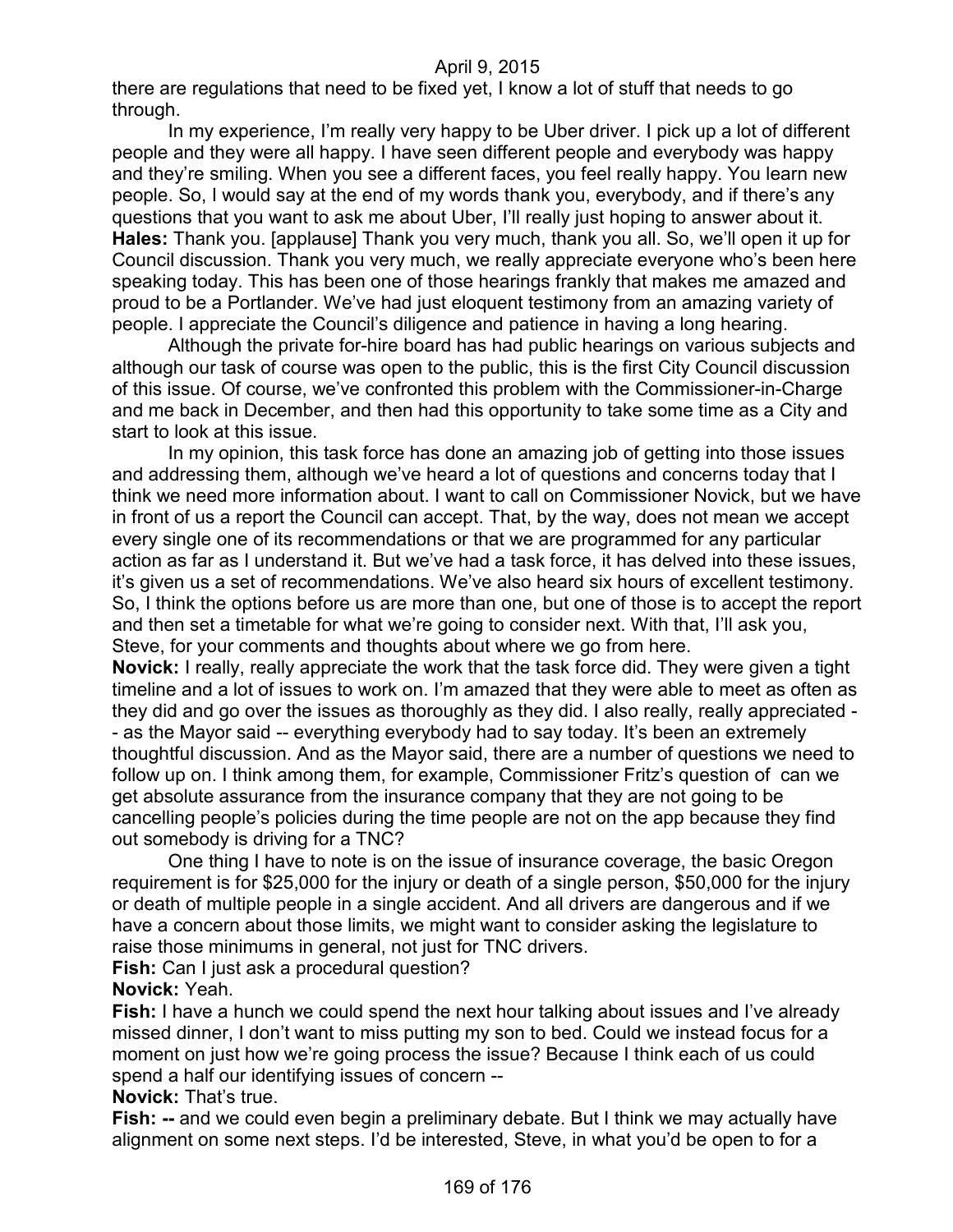process whereby the Council could get some answers to the questions raised tonight and that each of us have a chance to have perhaps a work session or some other gathering where we could get feedback from professional staff and really feel like we've digested it, and then a chance to come to Council and debate a resolution.

**Novick:** Absolutely. I think what we can do, what our staff can do is make a list of all of the questions they heard tonight, and identify ones for which we know we have answers and ones for which we'll need to search for answers, and then we'll send that list to all the Council members and say, "did we miss anything?" And you can tell us what we missed. I think that's the appropriate next step.

**Fish:** I assume we could do that fairly quickly, because we've all been taking lots of notes. And assuming we get a list of questions -- and some of them may involve bringing legal counsel in --

**Hales:** Certainly will.

**Fish:** Despite the good briefing I had earlier, I still have big legal questions about what laws apply and what don't and what that means to us. Once we get to that point, though -- I speak for myself -- I think it would be helpful to have another group gathering -- and maybe a work session, whatever you want to call it -- where we can talk about those issues, get input from staff, and then present a resolution. The challenge of doing a resolution at this point is it may be subject to substantial amendments based on further testimony, in which case that process is harder to circumscribe. I think the five of us discussing in a work session could narrow issue dramatically. That would be my suggestion.

**Novick:** I think that's a fine suggestion. Also, in the meantime, since my impression is everybody involved with this has a great respect for the group of Lewis and Clark Law students that looked at this issue, I'm going to see if we can have a meeting of the Lewis and Clark Law students and the taxi industry and the TNCs and see if maybe they can thrash it out in a custom hours.

**Fish:** Mayor, would you open to that concept perhaps?

**Hales:** Yes, let me make some specific suggestions. One, I'm going to close the public hearing on this, on this report. And again, I believe what we should do as a Council both to close this phase of the work and to thank the task force for its work is to accept the report. I'll entertain a motion to do that. No one should either panic or celebrate if the Council accepts the report because all we're doing is accepting a report. We're not making the decision that we agree with everything in it and we're not rejecting it, we're saying thank you for your recommendation. Or we can not do that and simply leave the report on the table. But we do this all the time. For those not familiar with this process, we get Council reports all the time and mere acceptance doesn't mean anything in particular. **Fish:** Mayor, can I speak to that for a second? As someone who is highly skeptical of both the timeframe we're on and a number of the issues I think we still have to sort out, I will move to accept the report and I'll tell you why.

It is the tradition of this body to accept reports from citizens we impanel to give us recommendations. I can only think of one example where we didn't, and that because of a fundamental disagreement about some national security issues and the extent of the reporting. But from my personal point of view, if we don't accept the report, what we're essentially saying to a citizen group is that we don't value the effort sufficient to just transmit the report to us. That's all it is -- it's a ministerial act, it doesn't give it force of law, it doesn't say we're up or down. You can accept the report and still reject the recommendations. I think it's bad form not to accept reports, particularly when you've asked people to work you understand such constrained time limits and to do as thorough a job as this. I'm going move to accept the report even though I have enormous reservations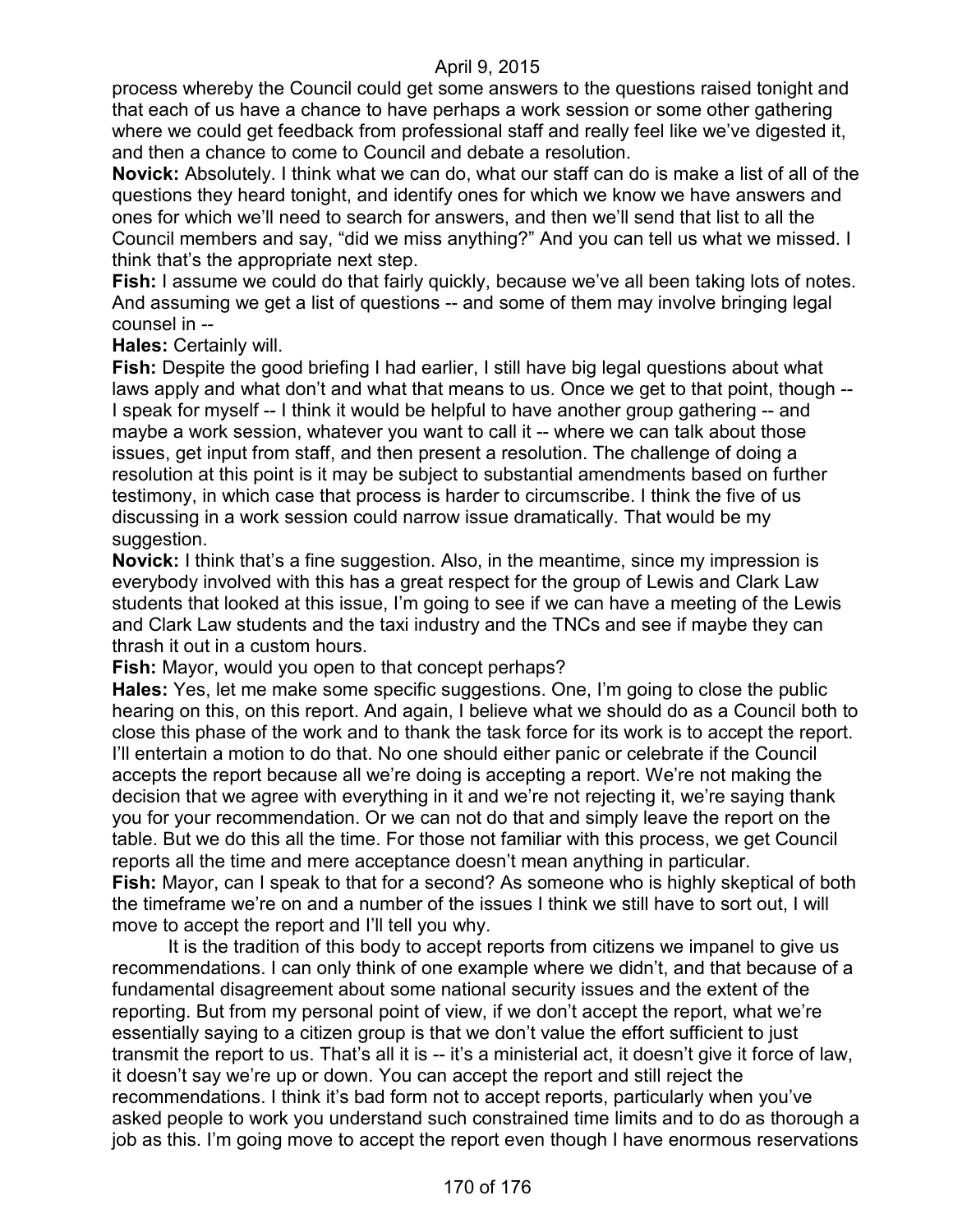about some of the recommendations and I think the Council has some work to do before we can get to a resolution that I support.

**Hales:** Is there a second for that?

**Novick:** Second.

**Hales:** Before we take action on that motion, let me make some suggestions. I think I want to take your suggestion, Commissioner Fish -- and it sounds like you agree with this, Commissioner Novick -- that we ought to have some kind of a Council work session, probably a week from now --

**Fritz:** Oh, I think that's way too soon.

**Hales:** Well, let's consider that. One of the things we heard in this hearing is very important, and that is although maybe no one regards this as particularly miraculous, the City of Portland is unusual in that a transportation network company entered this market, we told them to stop and they did, and they have been a participant in this debate here today. But no one is threatening to begin operations while the Council deliberates. And frankly, compared to hundreds of other cities around the world, that's a good thing that that's where Portland is right now. So, I believe we've got a little time to do our job right rather than being rushed into doing it too quickly. So therefore, I think if we could set a timetable of a Council work session to hear back from our professional staff and your staff, Commissioner Novick, in a couple weeks --

**Fish:** I think a couple weeks -- that would work for me, Mayor.

**Hales:** That would be sane and practicable. Brian, what do you think?

**Brian Hockaday, Office of Commissioner Novick:** So, there's a resolution filed [inaudible] --

**Hales:** I would recommend that we have the work session first and delay filing the resolution.

**Novick:** Yes.

**Fish:** And we should not have a resolution with the work session because then we would stray into deliberating, which we're not allowed to do. This is really for the purpose of crafting a resolution.

**Hales:** Right. And again, I want the public to understand -- we actually do this fairly often, which is that we have a Council work session in which we bring in our professional staff and ask them questions. It's not a public hearing where we take testimony like this. Before we actually do anything, we will have a public hearing again. Sure, I'll let you ask a question.

**\*\*\*\*\*:** Do the public get to attend those work sessions?

**Hales:** Yes, they're public. Whenever there's more than three of us in a room -- in Oregon, whenever there's more than three decision makers in a room working on a decision, it's a public meeting. In fact, it'll be in this chamber and it'll be on TV.

**\*\*\*\*\*:** Can you announce those, though -- [inaudible]

**Fish:** It will.

**Hales:** It will be. In fact, we may even -with our Council Clerk's help pick a time when we might do that.

**Fish:** This is a Tuesday, Mayor?

**Hales:** This is a challenge because we are also in the middle of our budget process. **Fritz:** Spring BMP in two weeks.

**Hales:** Yes. I am thinking that perhaps the afternoon of Tuesday the 21st might be practicable for a work session. We have a work session on the budget that morning. So, that's one option. Another one would perhaps be --

**Fish:** Do we have a Council session, Karla -- we have a hold for Thursday afternoon, but is there is a Council session?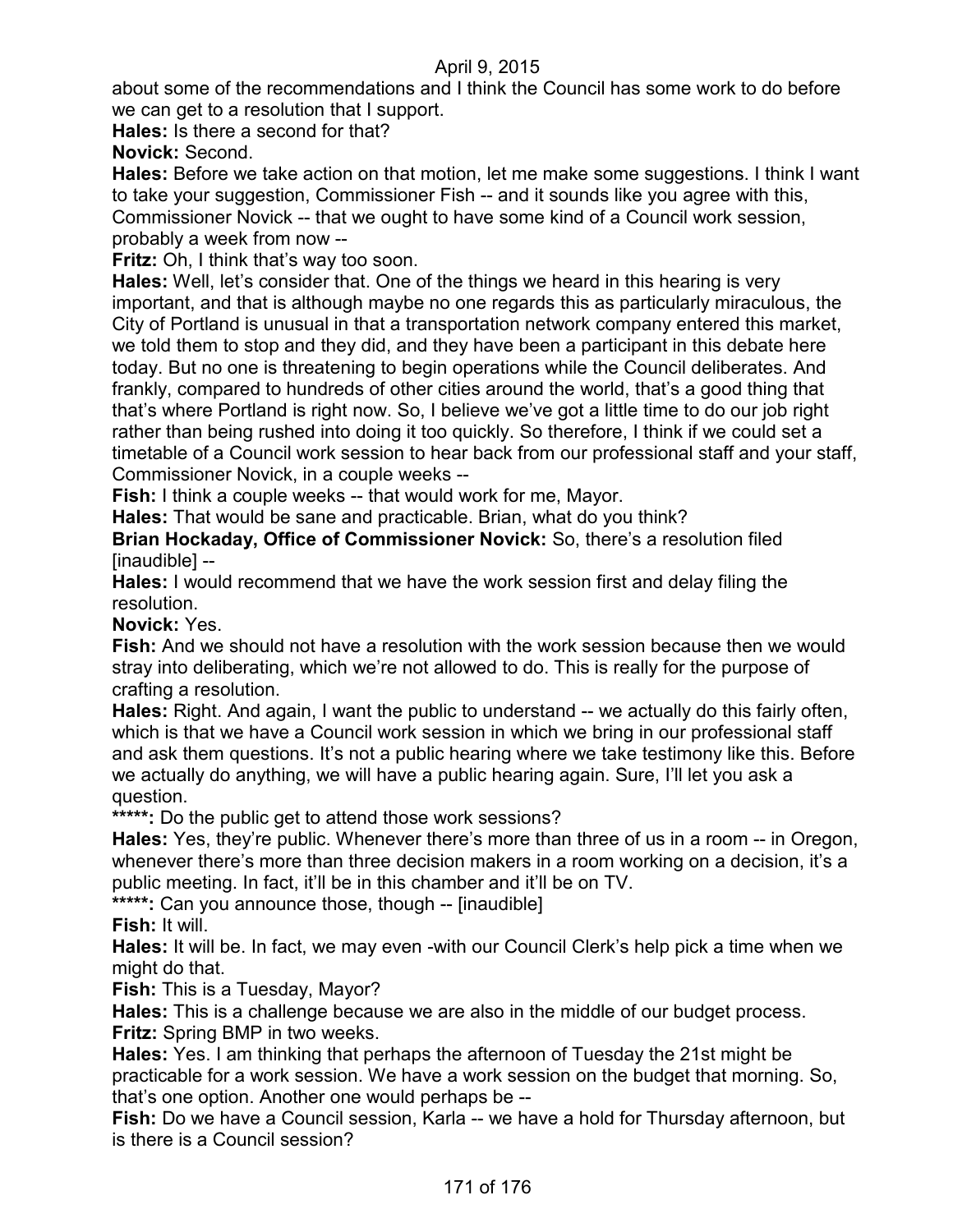**Moore-Love:** I don't have anything else that day.

**Fish:** Mayor, we actually have now that Thursday freed up.

**Moore-Love:** Oh, no, not the 23rd, the 16th. There 23rd has two land use cases. **Fish:** In the afternoon?

**Moore-Love:** Yes. And it's hard to schedule work sessions without your schedulers. I don't really schedule those, so.

**Hales:** We won't necessarily arrive at this precise decision but I will ask our Council schedulers to try to make the afternoon of Tuesday the 21st work.

**Fritz:** Looks like it would work for me.

**Hales:** For at least a couple of hours for our staff from the bureau and from the City Attorney's Office and any other resources we want to call on to look at the questions that got raised in this hearing and come back to us with some answers.

**Fish:** You and I have a meeting that afternoon we can reschedule, and I think I have another related thing we can reschedule. Why don't we put that down?

**Hales:** We're going to tentative select 2:00 p.m. on April 21st for that work session. I would advise the Council to try to make that 2:00 p.m. to 5:00 p.m. in your calendars, just in case we need that long to work our way through the issues we've heard. If we get lucky and we get answers quickly, it won't take three hours, but that will a Council work session in which we work our way through the complexities that again this great citizens committee has already partially dug into for us. And they've done a lot of work in a short time, but obviously this hearing has illustrated one, how complex this is; and two, that there's still a lot of questions.

**Fish:** I'll move the report.

**Hales:** So we had the motion and the second. Any further discussion on accepting the report, which will be the action before us tonight? OK, roll call on that place.

#### **Item 270 Roll.**

**Fish:** Thanks to the Mayor and Commissioner Novick for leading the process at the Council, thanks to the citizen task force for the work they did probably in record time -- I can't think of something this compares to -- and then a thoughtful presentation. Thanks to all the professionals, particularly at the Transportation Bureau, who have been briefing the Council and guiding this process.

In accepting this report, I have serious reservations about a number of key recommendations. On the other hand, I will say -- I want to echo what the Mayor said, I think this is one of the better hearings we've ever had. And my litmus test is I go home and tell my wife I'm surprised I get to do this job. And it's a privilege to have a seat here. We sit and we look at the people testifying, and it's a privilege to have people come forward with such passion and thoughtfulness and share their views. So, it is our honor to be here tonight.

For me, Mayor, I'm going to be looking in the next phase of this particularly through four lenses. Equity -- and it does trouble me that the TNCs believe ADA does not apply to them, so I think we have to be very intentional about how these rules apply.

Two is safety. I think -- the insurance business is not something I understand well, but I think people have raised some concerns and I'll look forward to the follow-up discussion about what are the responsible limits that apply across the board.

This notion of a level playing field, which we've all committed to, that's very important here, that's a very important value. But I fear we may be creating a separate but unequal system and I want to be convinced it's truly a level playing field.

And finally, the enforcement piece I think we have to get right. And to those who think we spend all of our time thinking about ways of enforcing laws in a random way, I just want to say, our job once we get it right is to enforce community standards, not just to hire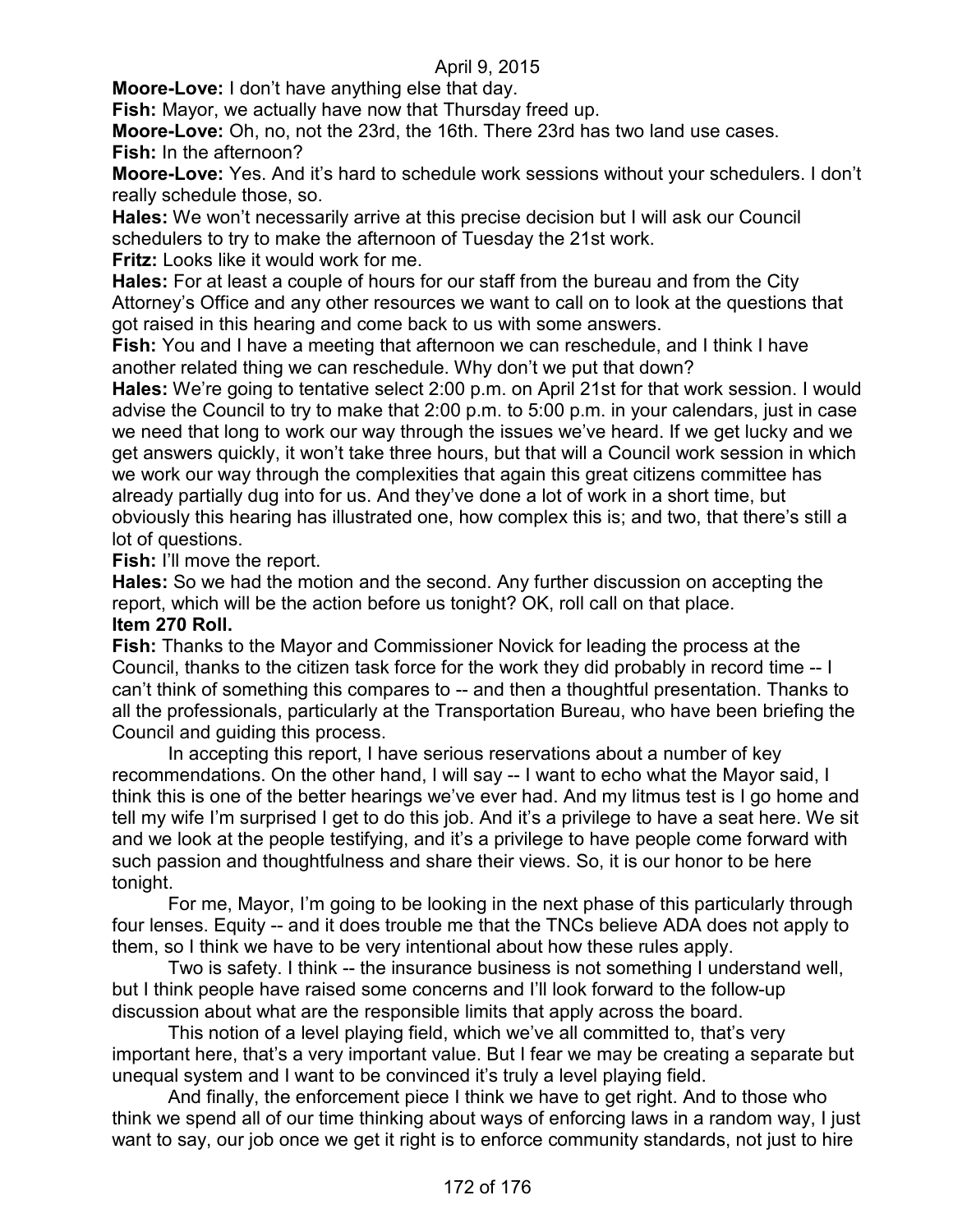people for the purpose of harassing people -- it's to enforce community standards. And the ultimate test we do is are people safe in accessing services when we say they can be safe? And I have been somewhat discouraged by the track record in the short-term rental discussion, because we've had people who come before us saying they want to do the right thing but they have had difficulty getting them to do the right thing. So, I would say trust but verify ought to be our approach to this and any of these other things.

Finally, I'm all for innovation, and I compliment Silicon Valley for coming up with endless apps. But remember, the TNCs are very clear in their litigation. They say they are not transportation service providers and they are not public accommodation. Well, that means they are something we've not understood before and we have a special duty to get it right when we regulate something that so conspicuously doesn't fall into the categories that we're used to regulating.

So, I really appreciate this hearing. It has actually helped move my thinking forward, and I look forward to working with my colleagues to get consensus on this. Aye. **Saltzman:** I want to thank the task force for their work and all the staff that helped support the task force and the public that has spoken to us tonight. I he think that I'm a little mystified about all the insurance issues, but concerned. So, I want to make sure we try to get that right. I am concerned that we don't have perhaps adequate coverage limits, and I don't know if that requires us changing state law or just requires us putting it forward if we move ahead with a regulatory scheme for the TNCs. Don't know why fire extinguishers were taken out of cars, I think they should be part of the cars.

**Hales:** Says the Fire --

**Saltzman:** As the Fire Commissioner, yeah --

**Fish:** Mayor, can we just put that back in, for god's sakes? We knew that was coming. **Saltzman:** The spare tire I can see being taken out, you can save some weight there. But yeah, it's really insurance issues and my concern earlier in the afternoon of how the entrance of TNCs will affect people's wages and what they earn. We've heard testimony pro and con I think on behalf of the TNCs, and people are making livings -- or so it seems - - driving for Uber or Lyft. But I also know it seems like more full-time people are working in the taxicab limousine industry, so that's something I'll ultimately weigh in whatever decision I cast.

And I thought the concerns about the accessibility and the recommendations of PEAP -- I think that was the acronym -- deserve further scrutiny as well. So, those are things that I'm concerned about.

And just on the insurance issue, I think it's making they are we have good coverage, liability coverage I think as somebody said from the time the app's on until it's off.

The background checks is the other issue I'm concerned about, and the third party versus the City doing its own background check. I think there were good points about perhaps a broader more, thorough background check being done by the City -- Portland Police Bureau -- than might be gleaned from a third party, but I'm willing to learn more about what third party background checks are all about. I'm happy to accept this report. Aye.

**Novick:** I join my colleagues in saying this is a proud night. I'm very proud to be a Portlander tonight. I'm proud of the work the task force did and the PBOT staff did and Brian Hockaday of my staff in particular. I'm very proud of my colleagues, I'm proud of Commissioner Fritz for continually pushing these insurance issues, and the Fire Commissioner for being concerned about Fires, and Commissioner Fish for his attention to the terms of use agreement which I think is an interesting thing to explore. Again, thanks to the Mayor for helping to bring this issue to the floor, and his staff has devoted a lot of time to it. And again, I think he made a very wise choice making it clear that the taxi industry is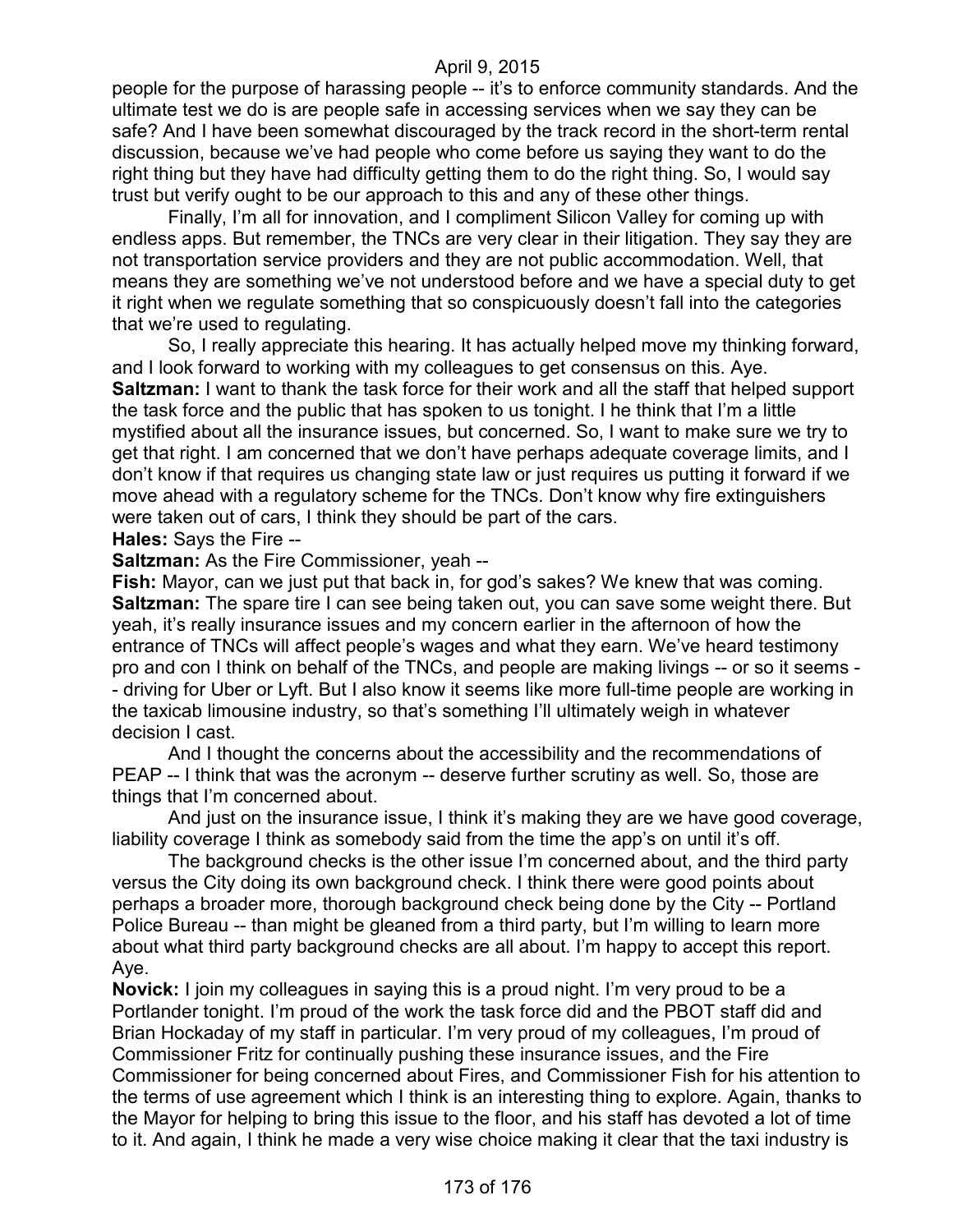part of the transportation industry, as much as I would like to avoid being embroiled in this controversy.

So, I think this has moved the discussion forward, and again, I really, really appreciate the work of the task force. I mean, normally you appoint task forces that meet once or twice a year, and this task force met repeatedly and intensively over a short period of time. I'm extremely grateful to them. Aye.

**Fritz:** Commissioner Fish explained very nicely what we're doing here in terms of accepting a citizens group report. Thank you for your report. We're not saying that we agree with anything in it, never mind all or most of it.

I do appreciate how hard the task force worked. I also appreciated Ms. Wise's comments that there are so many questions to be answered before we move forward that we need to take the time. Yes, we can come back in two weeks, and that still may not be enough time to be sure that we have looked at everything. We should still be deciding whether we are going to allow this rather than how we were going to allow this. Because there are people right now who rely on driving taxis for their living, for a roof over their head, for food on the table, and we need to be figuring out how we may allow this new technology to come into Portland in a manner that doesn't put people out of their homes and devastate their businesses.

This process has made clear that there are some things we need to do to look at the current taxi system. I appreciate the Commission on Disability and their proposal equal access and also Broadway Cab and others' embracing of that concept. I think that's something we should be able to do in fairly short order, too, and I would suggest we should not move forward on the other issues. It always seems like for the issues of disability – "we'll get to that in our next phase." Well, how about we get to it as soon as possible?

I do believe we should ask the risk manager to assess the City's risk in all of this in terms of insurance. I'm glad you were going to do that.

As far as insurance, we should not allow Uber of Lyft to operate until the insurance question is settled. Until there is a state law, until there are mandatory coverage, and until there is a mechanism for the TNCs to require that their operators have told their insurance companies that they are driving commercially.

The limits -- right now, I'm moving to add to our next legislative agenda in 2017 or even the short session next year -- \$25,000 per incident is nothing. You pretty much spend that once you get into the emergency room. When you're looking at a significant crash where people die, even \$300,000 -- if there's four people who are impacted -- is not going to provide you with the amount of coverage that you should have. So, we need to to figure that out before we say, "go forth and prosper" on this.

Particularly, we need to have notification of lapses in coverage. As was pointed out, private insurers can forget to pay their policy. I absolutely remember bursting into tears, realizing I had not paid our policy because I was campaigning at the time, and that was pretty much a crisis. Happily, we were able to hurry up and pay that policy, but I would not want that to happen to somebody who was in a taxicab or a Uber or Lyft situation to find out oops, the policy lapsed.

I do think that driver permitting should stay with the City. I want the City doing the background checks, I want the City having the permit. I thought that was a great suggestion to have the sticker.

We also need a mechanism to ensure that they are driving for profit need to have a business license in the city of Portland, and there needs to be a mechanism to be absolutely sure that that happens. So, I was interested -- it's a very similar conversation to what we had on Airbnb -- that we need to know who the drivers are. Not just random checks. If we're going to make sure that everybody who's gotten an Airbnb license if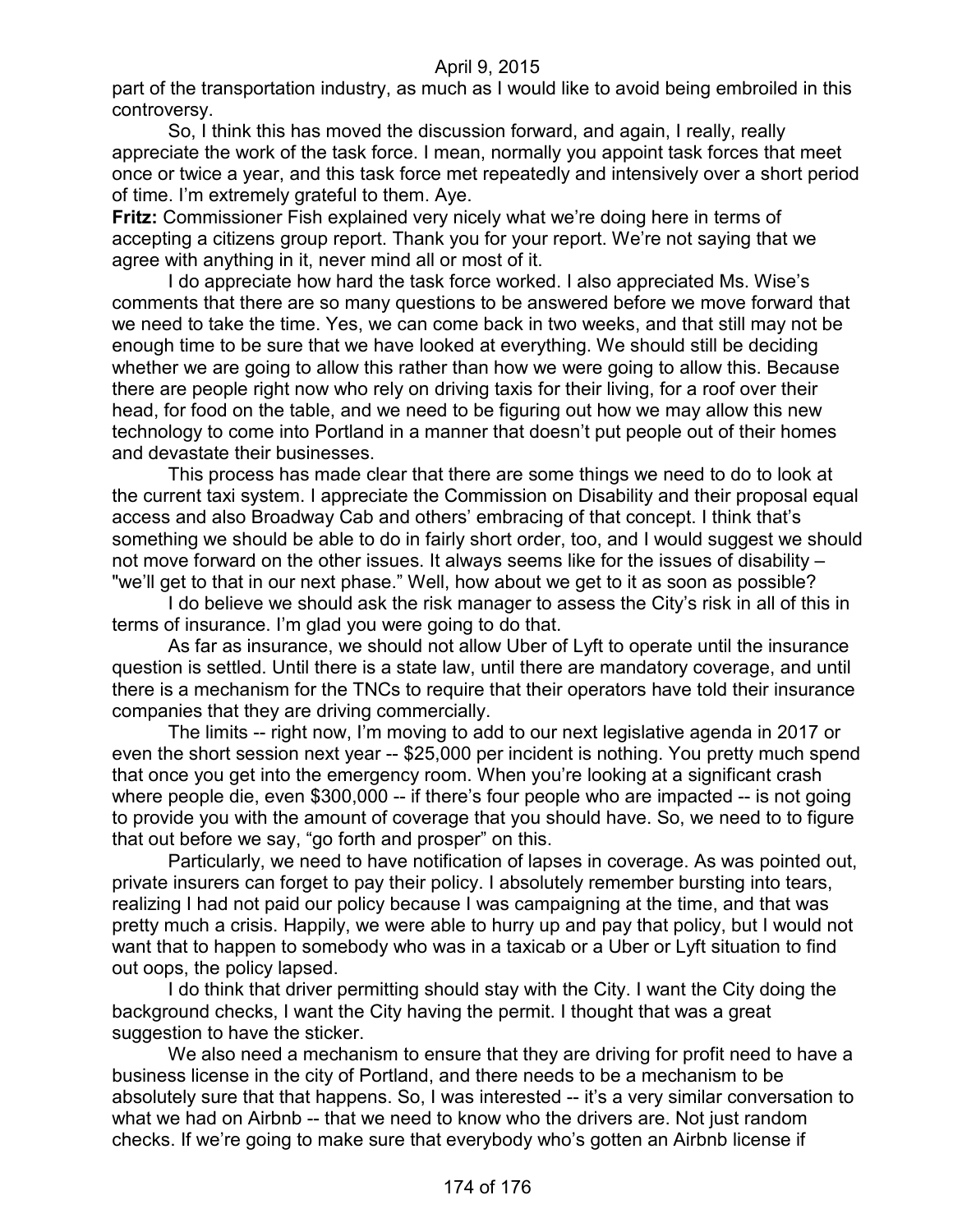following the policy, we need to have a mechanism, and that to be is you don't get to be on the app as a driver unless you can show you have your license and you can show you have your insurance. So, I'd like to see that.

I do want to quote from Robert Reich, the labor secretary from President Clinton in mid-1990s. "New software technologies are allowing almost any job to be divided up into discrete tasks that can be parceled out to workers when they're needed, with pay determined by demand for that particular job at that particular moment. Customers and workers are matched online. Workers are rated on quality and reliability. The big money goes to the corporations who own the software. The scraps go to on-demand workers."

And if we're going to permit this activity, we need to make sure that people who want to drive fulltime are able to do that, but also those who want to drive fulltime for taxis continue to be able to do that.

I do know that the task force has put in a lot of effort. In this next phase, I want some of the taxi drivers at the table. As you suggested, I'd like the Lewis and Clark Law students at the table -- others to be part of the conversation so that people don't feel like they have to come to the City Council in order to be able to correct misinformation.

I also want to see more civil rights protections, the fines for the corporations if a driver misbehaves -- or indeed a passengers misbehaves -- it shouldn't be, "oh, you can no longer use our platform." It should be, "no, you were actually responsible in part for getting these two parties together." And if one party or another is aggrieved, there needs to be some consequence for the corporation that set that up.

I'm very concerned in what Commissioner Fish termed separate but unequal. As you may have noticed, I'm the one woman on the Council, I can tell you in response to "oh, you've never used Uber" I am never going to use Uber. I have been taught since I was so high that women do not get into strange cars, and I am m never going to do that. So, I'm going to be relying on the taxicabs. And I don't want there to be two systems where there's one system which may dwindle because of the supply and demand where women and people with disabilities have to wait for long periods, and where everybody else can take Uber. It was interesting, we had a little poll in my office on who was going to take Uber, and the three women over 50 were either "hell, no" or "probably no." The two younger women were " oh, yes, I can see the picture and this gives me some sense of who's going to be picking me up." So, there is definitely a divide. But until I and my generation die off, we're going to need rides that are safe, secure, and I know the company and I can complain to the corporation as well as to the person who is providing the ride.

Thank you for this conversation. Thank you to all of you who have stayed this long, and I appreciate the task force's work.

**Hales:** Thank you. I just have to say, quoting one of other favorite Brits: "we're all not dead yet." We're not going to die off anytime soon.

In addition to the thanks I've already expressed to the task force and to the Commissioner Novick's staff and to the bureau folks and my staff who have worked hard on this issue in a short time, I want to thank Commissioner Steve Novick. I'm often called on to summarize my colleagues with a sentence or two, one of the greatest things about each of you -- I won't run through the whole list, but I'll talk about him for a minute -- one of the things I love about Steve Novick and that I cite to people all the time is that he's courageous and that he's willing to wade into difficult issues that maybe other elected officials in other places would run away from or stick their heads in the sand about. And Steve, I appreciate that, that you are willing to take on a difficult, complex issue where not everyone will agree with what we're able to come up with. Thank you for that willingness to dive into this and try to make sense of it.